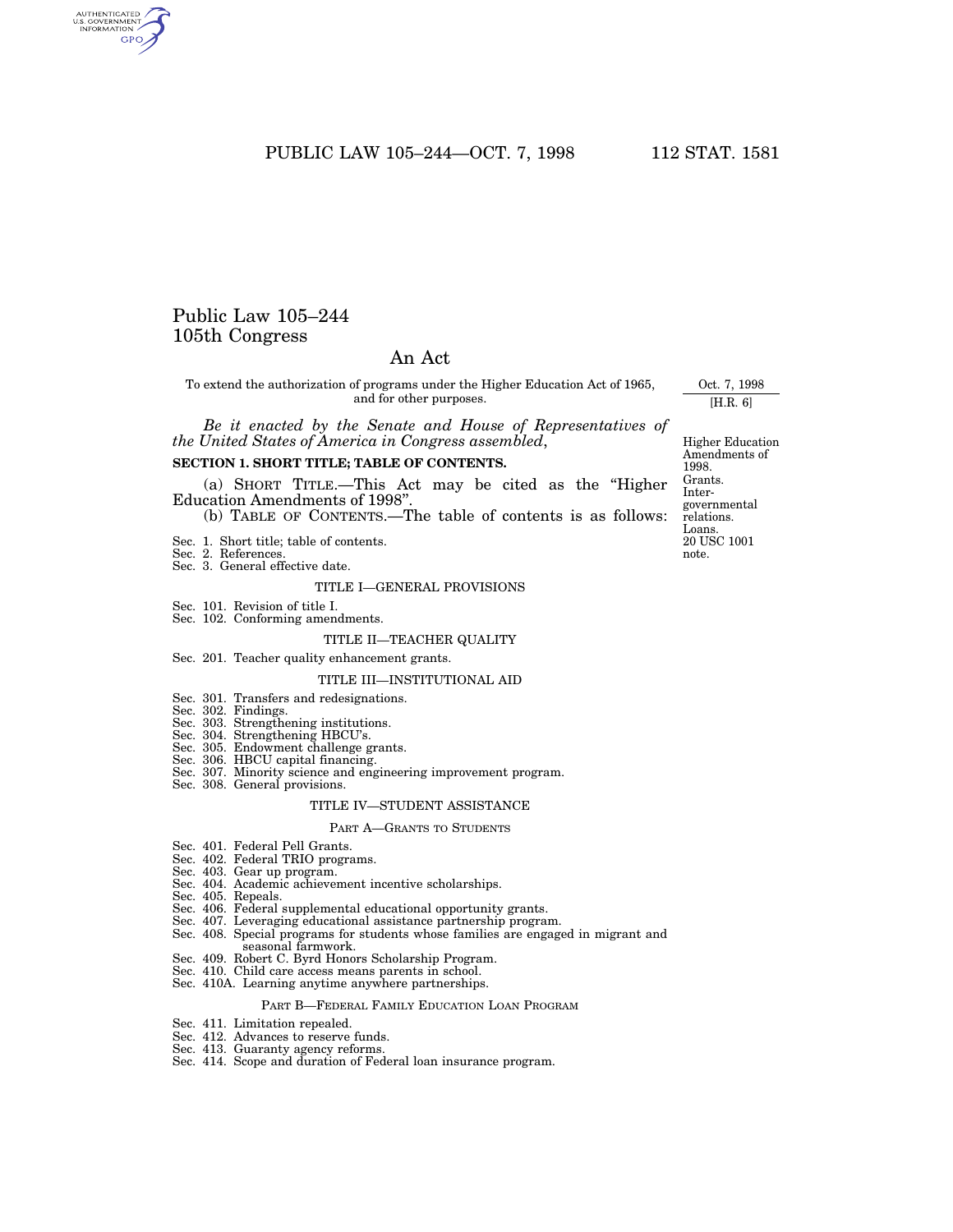- Sec. 415. Limitations on individual federally insured loans and Federal loan insurance.
- Sec. 416. Applicable interest rates.
- Sec. 417. Federal payments to reduce student interest costs.
- Sec. 418. Voluntary flexible agreements with guaranty agencies.
- Sec. 419. Federal PLUS loans.
- Sec. 420. Federal consolidation loans.
- Sec. 421. Default reduction program.
- Sec. 422. Requirements for disbursements of student loans.
- Sec. 423. Unsubsidized loans.
- Sec. 424. Loan forgiveness for teachers.
- Sec. 425. Loan forgiveness for child care providers.
- Sec. 426. Notice to Secretary and payment of loss.
- Sec. 427. Legal powers and responsibilities.
- Sec. 428. Student loan information by eligible lenders.
- Sec. 429. Definitions.
- Sec. 430. Delegation of functions.
- Sec. 431. Discharge.
- Sec. 432. Debt management options.
- Sec. 433. Special allowances.
- Sec. 434. Federal family education loan insurance fund.

#### PART C—FEDERAL WORK-STUDY PROGRAMS

- Sec. 441. Authorization of appropriations; community services.
- Sec. 442. Allocation of funds.
- Sec. 443. Grants for Federal work-study programs.
- Sec. 444. Flexible use of funds.
- Sec. 445. Work colleges.

### PART D—WILLIAM D. FORD FEDERAL DIRECT LOAN PROGRAM

- Sec. 451. Selection of institutions.
- Sec. 452. Terms and conditions.
- Sec. 453. Contracts.
- Sec. 454. Funds for administrative expenses.
- Sec. 455. Authority to sell loans.
- Sec. 456. Loan cancellation for teachers.

#### PART E—FEDERAL PERKINS LOANS

- Sec. 461. Authorization of appropriations.
- Sec. 462. Allocation of funds.
- Sec. 463. Agreements with institutions of higher education.
- Sec. 464. Terms of loans.
- Sec. 465. Cancellation for public service.
- Sec. 466. Distribution of assets from student loan funds.
- Sec. 467. Perkins Loan Revolving Fund.

#### PART F—NEED ANALYSIS

- Sec. 471. Cost of attendance.
- Sec. 472. Data elements.
- Sec. 473. Family contribution for dependent students.
- Sec. 474. Family contribution for independent students without dependents other than a spouse.
- Sec. 475. Family contribution for independent students with dependents other than a spouse.
- Sec. 476. Regulations; updated tables and amounts.
- Sec. 477. Simplified needs test; zero expected family contribution.
- Sec. 478. Discretion of student financial aid administrators.
- Sec. 479. Treatment of other financial assistance.
- Sec. 480. Clerical amendments.
- Sec. 480A. Effective dates.

#### PART G—GENERAL PROVISIONS

- Sec. 481. Master calendar.
- Sec. 482. Forms and regulations.
- Sec. 483. Student eligibility.
- Sec. 484. State court judgments.
- Sec. 485. Institutional refunds.
- Sec. 486. Institutional and financial assistance information for students.
- Sec. 487. National student loan data system.
- Sec. 488. Distance education demonstration programs.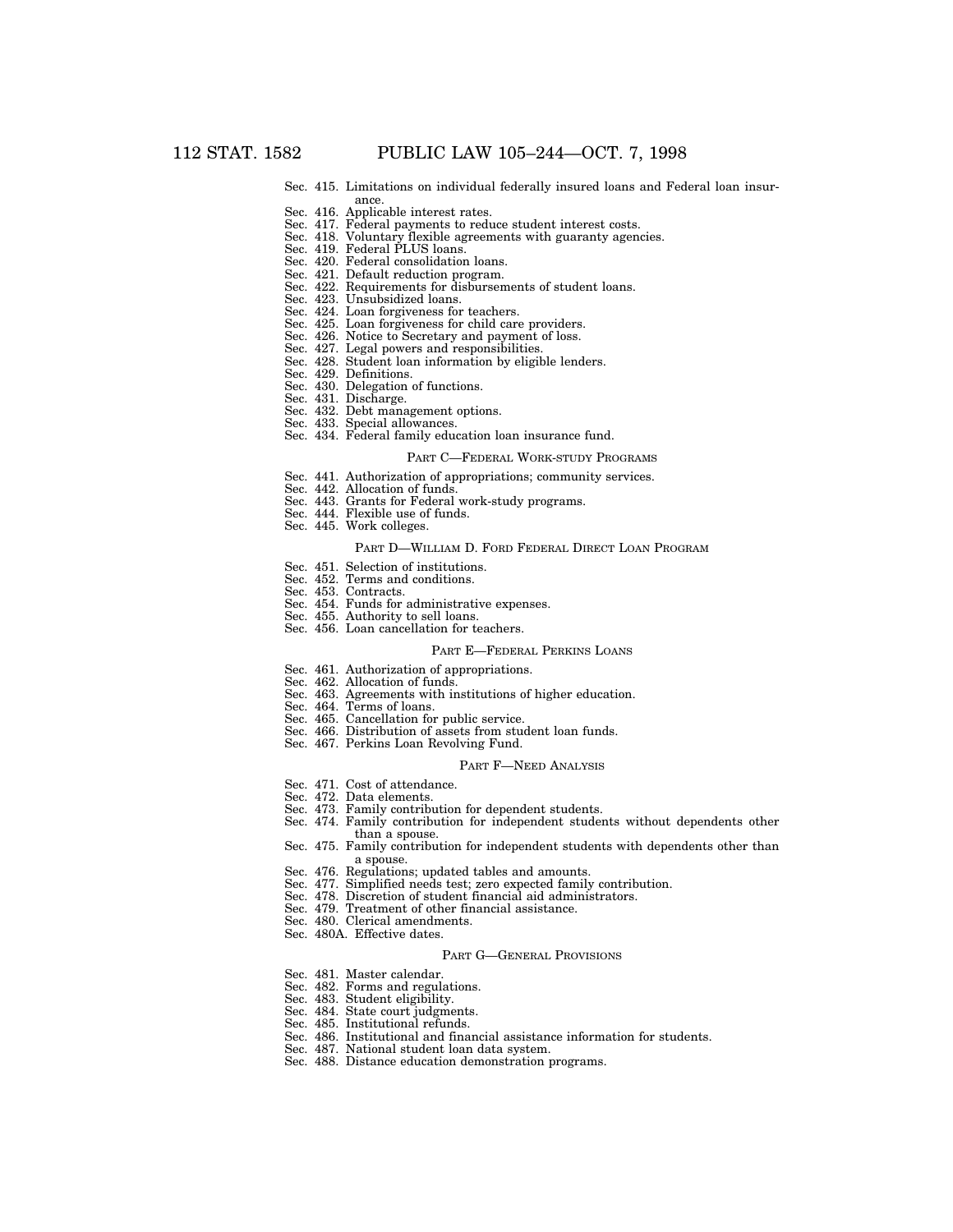- Sec. 489. Program participation agreements. Sec. 490. Regulatory relief and improvement.
- 
- Sec. 490A. Garnishment requirements.
- 
- 
- Sec. 490B. Administrative subpoena authority.<br>Sec. 490C. Advisory Committee on Student Financial Assistance.<br>Sec. 490D. Meetings and negotiated rulemaking.<br>Sec. 490E. Year 2000 requirements at the Department of Education.
- Sec. 490F. Procedures for cancellations and deferments for eligible disabled veterans.

## PART H—PROGRAM INTEGRITY

- Sec. 491. State role and responsibilities.
- 
- Sec. 492. Accrediting agency recognition. Sec. 493. Eligibility and certification procedures.
- Sec. 494. Program review and data.
- Sec. 495. Review of regulations.

## TITLE V—DEVELOPING INSTITUTIONS

Sec. 501. Establishment of new title V.

### TITLE VI—INTERNATIONAL EDUCATION PROGRAMS

- Sec. 601. International and foreign language studies.
- Sec. 602. Business and international education programs. Sec. 603. Institute for International Public Policy.
- 
- Sec. 604. General provisions.

## TITLE VII—GRADUATE AND POSTSECONDARY IMPROVEMENT PROGRAMS

- Sec. 701. Revision of title VII. Sec. 702. Repeals.
- 

#### TITLE VIII—STUDIES, REPORTS, AND RELATED PROGRAMS

#### PART A—STUDIES

- 
- Sec. 801. Study of market mechanisms in Federal student loan programs. Sec. 802. Study of the feasibility of alternative financial instruments for determining lender yields.
- Sec. 803. Student-related debt study required.
- Sec. 804. Study of transfer of credits.
- 
- Sec. 805. Study of opportunities for participation in athletics programs. Sec. 806. Study of the effectiveness of cohort default rates for institutions with few student loan borrowers.

#### PART B—ADVANCED PLACEMENT INCENTIVE PROGRAM

Sec. 810. Advanced placement incentive program.

#### PART C—COMMUNITY SCHOLARSHIP MOBILIZATION

- Sec. 811. Short title.
- Sec. 812. Findings.
- Sec. 813. Definitions.
- Sec. 814. Purpose; endowment grant authority.
- Sec. 815. Grant agreement and requirements.
- Sec. 816. Authorization of appropriations.

### PART D—GRANTS TO STATES FOR WORKPLACE AND COMMUNITY TRANSITION TRAINING FOR INCARCERATED YOUTH OFFENDERS

- Sec. 821. Grants to States for workplace and community transition training for incarcerated youth offenders.
	- PART E—GRANTS TO COMBAT VIOLENT CRIMES AGAINST WOMEN ON CAMPUSES
- Sec. 826. Grants to combat violent crimes against women on campuses.
- Sec. 827. Study of institutional procedures to report sexual assaults.

## PART F—IMPROVING UNITED STATES UNDERSTANDING OF SCIENCE, ENGINEERING, AND TECHNOLOGY IN EAST ASIA

#### Sec. 831. Improving United States understanding of science, engineering, and technology in East Asia.

#### PART G—OLYMPIC SCHOLARSHIPS

Sec. 836. Extension of authorization.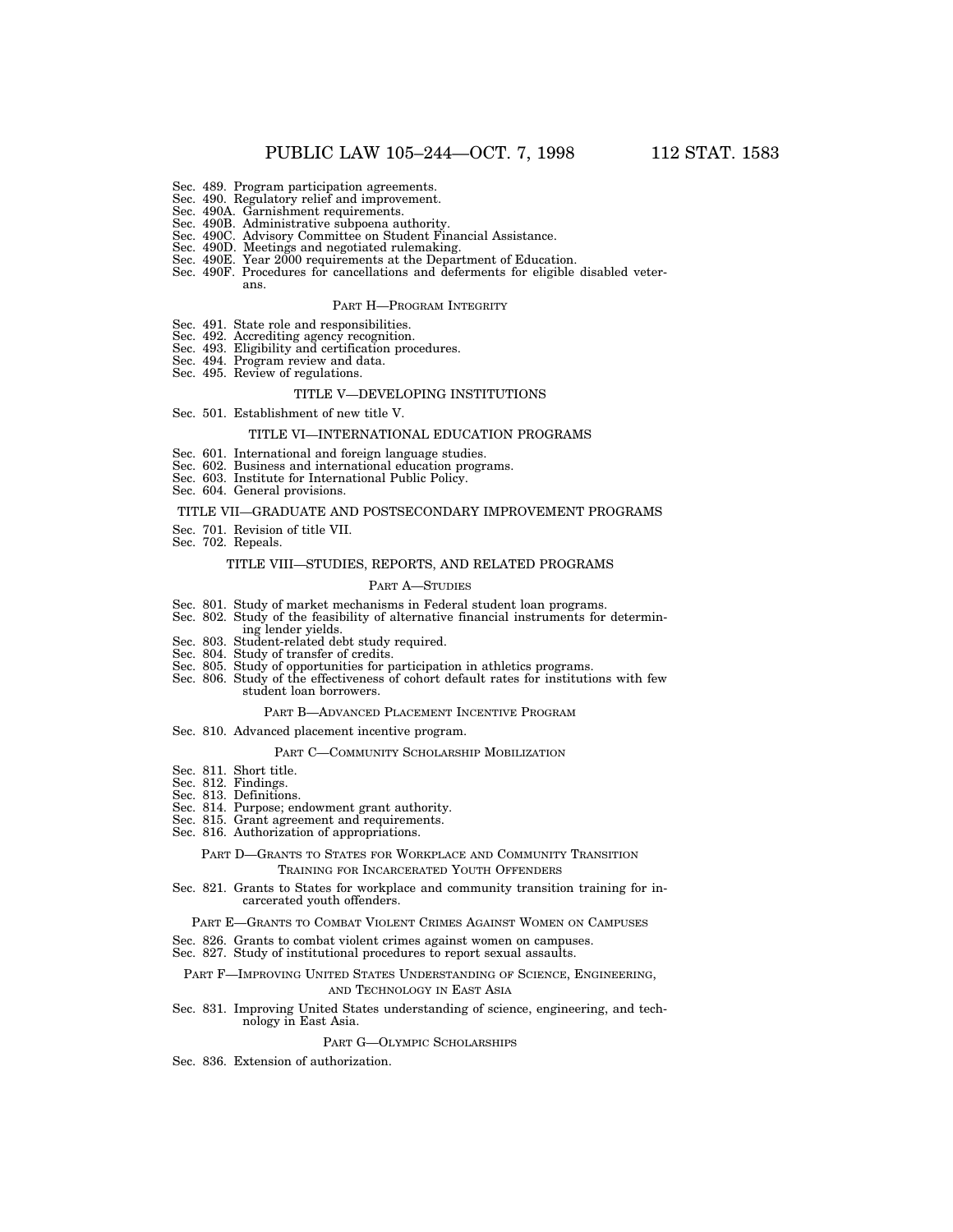### PART H—UNDERGROUND RAILROAD

# Sec. 841. Underground Railroad educational and cultural program.

#### PART I—SUMMER TRAVEL AND WORK PROGRAMS

Sec. 846. Authority to administer summer travel and work programs.

#### PART J—WEB-BASED EDUCATION COMMISSION

- Sec. 851. Short title; definitions.
- Sec. 852. Establishment of Web-Based Education Commission.
- Sec. 853. Duties of the Commission.
- Sec. 854. Powers of the Commission.
- Sec. 855. Commission personnel matters. Sec. 856. Termination of the Commission.
- 
- Sec. 857. Authorization of appropriations.

#### PART K—MISCELLANEOUS

- Sec. 861. Education-welfare study.
- Sec. 862. Release of conditions, covenants, and reversionary interests, Guam Community College conveyance, Barrigada, Guam.
- Sec. 863. Sense of Congress regarding good character.
- Sec. 864. Educational merchandise licensing codes of conduct.

#### TITLE IX—AMENDMENTS TO OTHER LAWS

PART A—EXTENSION AND REVISION OF INDIAN HIGHER EDUCATION PROGRAMS

- 
- Sec. 901. Tribally controlled colleges and universities. Sec. 902. Reauthorization of Navajo Community College Act.

#### PART B—EDUCATION OF THE DEAF

- 
- 
- 
- Sec. 911. Short title.<br>Sec. 912. Elementary and secondary education programs.<br>Sec. 913. Agreement with Gallaudet University.<br>Sec. 914. Agreement for the National Technical Institute for the Deaf.<br>Sec. 915. Definitions.<br>Sec
- 
- 
- 
- Sec. 918. Monitoring, evaluation, and reporting. Sec. 919. Federal endowment programs.
- 
- Sec. 920. Scholarship program. Sec. 921. Oversight and effect of agreements.
- 
- 
- Sec. 922. International students. Sec. 923. Research priorities. Sec. 924. National Study on the Education of the Deaf. Sec. 925. Authorization of appropriations.
	-

#### PART C—UNITED STATES INSTITUTE OF PEACE

Sec. 931. Authorities of the United States Institute of Peace.

#### PART D—VOLUNTARY RETIREMENT INCENTIVE PLANS

- Sec. 941. Voluntary retirement incentive plans.
	- PART E—GENERAL EDUCATION PROVISIONS ACT AMENDMENT
- Sec. 951. Amendment to Family Educational Rights and Privacy Act of 1974.
- Sec. 952. Alcohol or drug possession disclosure.
- PART F—LIAISON FOR PROPRIETARY INSTITUTIONS OF HIGHER EDUCATION
- Sec. 961. Liaison for proprietary institutions of higher education.

#### PART G—AMENDMENTS TO OTHER STATUTES

- Sec. 971. Nondischareability of certain claims for educational benefits provided to obtain higher education.
- Sec. 972. GNMA guarantee fee.

#### PART H—REPEALS

- 
- Sec. 981. Repeals. Sec. 982. Repeals of previous higher education amendments provisions.

#### **SEC. 2. REFERENCES.**

Except as otherwise expressly provided, whenever in this Act an amendment or repeal is expressed in terms of an amendment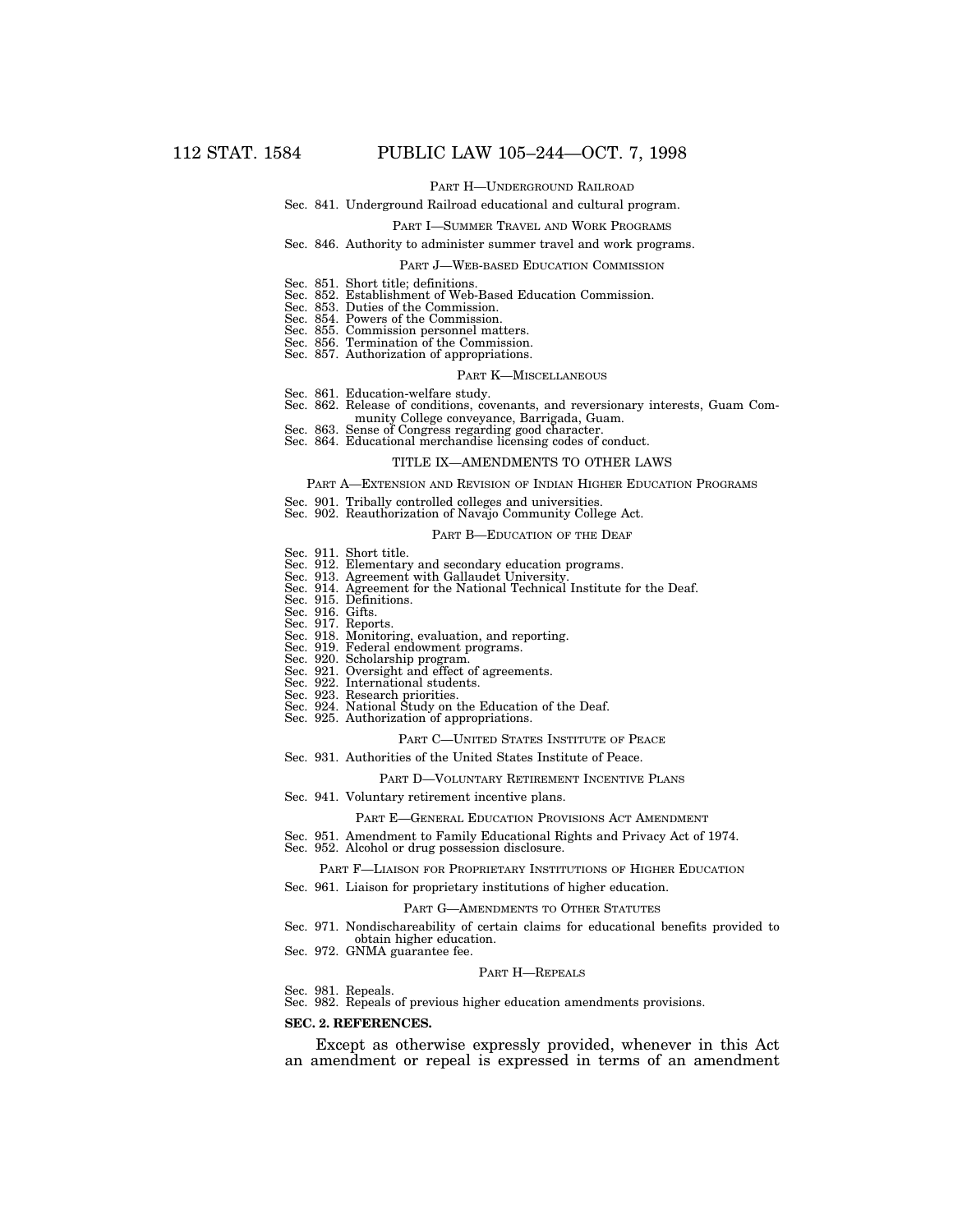to, or repeal of, a section or other provision, the reference shall be considered to be made to a section or other provision of the Higher Education Act of 1965 (20 U.S.C. 1001 et seq.).

## **SEC. 3. GENERAL EFFECTIVE DATE.**

20 USC 1001 note.

Except as otherwise provided in this Act or the amendments made by this Act, the amendments made by this Act shall take effect on October 1, 1998.

# **TITLE I—GENERAL PROVISIONS**

## **SEC. 101. REVISION OF TITLE I.**

(a) GENERAL PROVISIONS.—Title I (20 U.S.C. 1001 et seq.) is amended to read as follows:

# **''TITLE I—GENERAL PROVISIONS**

# **''PART A—DEFINITIONS**

### **''SEC. 101. GENERAL DEFINITION OF INSTITUTION OF HIGHER EDU-**20 USC 1001. **CATION.**

"(a) INSTITUTION OF HIGHER EDUCATION.—For purposes of this Act, other than title IV, the term 'institution of higher education' means an educational institution in any State that—

''(1) admits as regular students only persons having a certificate of graduation from a school providing secondary education, or the recognized equivalent of such a certificate;

"(2) is legally authorized within such State to provide a program of education beyond secondary education;

''(3) provides an educational program for which the institution awards a bachelor's degree or provides not less than a 2-year program that is acceptable for full credit toward such a degree;

 $(4)$  is a public or other nonprofit institution; and

''(5) is accredited by a nationally recognized accrediting agency or association, or if not so accredited, is an institution that has been granted preaccreditation status by such an agency or association that has been recognized by the Secretary for the granting of preaccreditation status, and the Secretary has determined that there is satisfactory assurance that the institution will meet the accreditation standards of such an agency or association within a reasonable time.

''(b) ADDITIONAL INSTITUTIONS INCLUDED.—For purposes of this Act, other than title IV, the term 'institution of higher education' also includes—

''(1) any school that provides not less than a 1-year program of training to prepare students for gainful employment in a recognized occupation and that meets the provision of paragraphs (1), (2), (4), and (5) of subsection (a); and

''(2) a public or nonprofit private educational institution in any State that, in lieu of the requirement in subsection (a)(1), admits as regular students persons who are beyond the age of compulsory school attendance in the State in which the institution is located.

"(c) LIST OF ACCREDITING AGENCIES.—For purposes of this sec- Publication. tion and section 102, the Secretary shall publish a list of nationally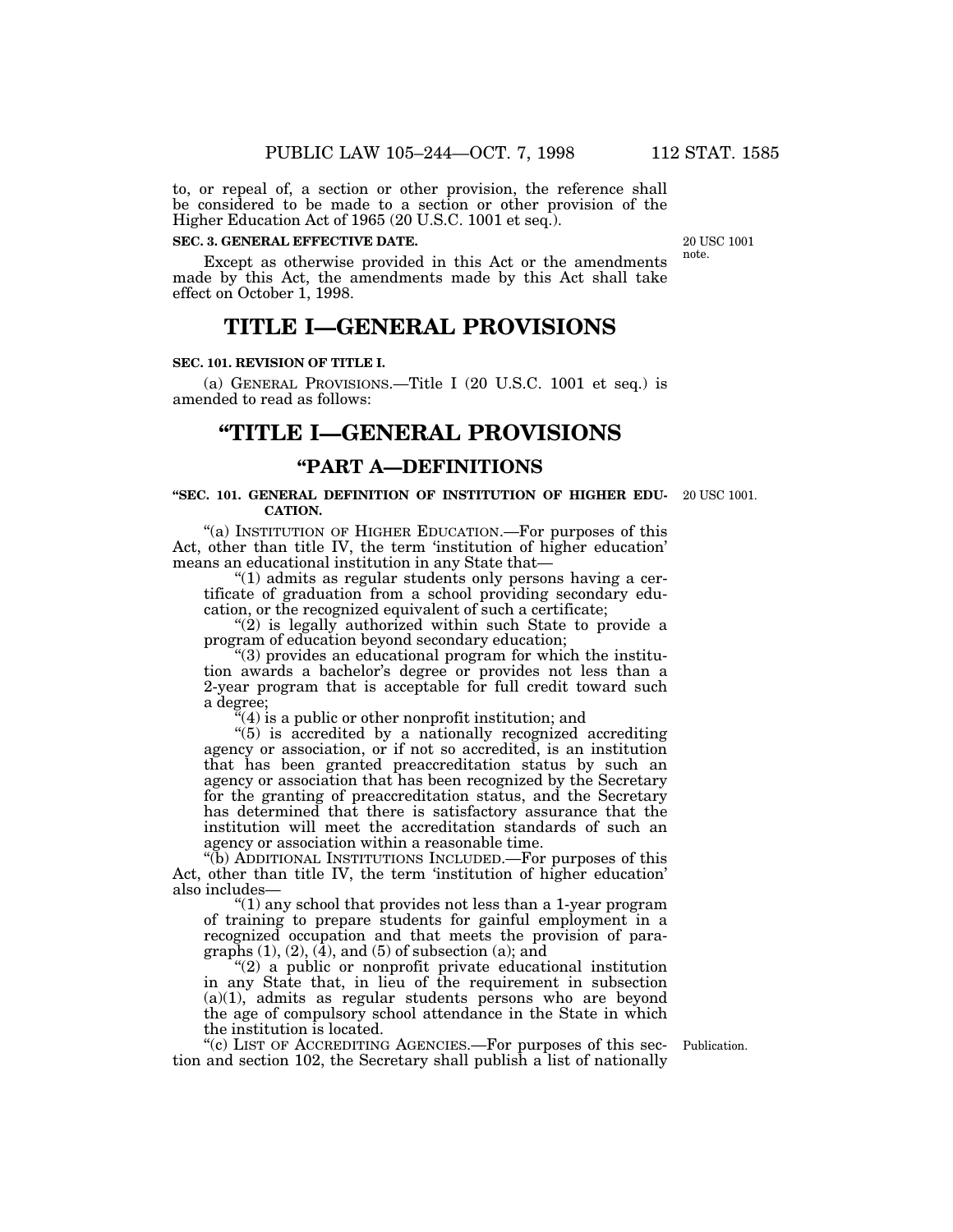recognized accrediting agencies or associations that the Secretary determines, pursuant to subpart 2 of part H of title IV, to be reliable authority as to the quality of the education or training offered.

20 USC 1002.

# **''SEC. 102. DEFINITION OF INSTITUTION OF HIGHER EDUCATION FOR PURPOSES OF TITLE IV PROGRAMS.**

"(a) DEFINITION OF INSTITUTION OF HIGHER EDUCATION FOR PURPOSES OF TITLE IV PROGRAMS.—

''(1) INCLUSION OF ADDITIONAL INSTITUTIONS.—Subject to paragraphs (2) through (4) of this subsection, the term 'institution of higher education' for purposes of title IV includes, in addition to the institutions covered by the definition in section 101—

"(A) a proprietary institution of higher education (as defined in subsection (b) of this section);

''(B) a postsecondary vocational institution (as defined in subsection (c) of this section); and

" $(C)$  only for the purposes of part B of title IV, an institution outside the United States that is comparable to an institution of higher education as defined in section 101 and that has been approved by the Secretary for the purpose of part B of title IV.

 $\sqrt[4]{(2)}$  INSTITUTIONS OUTSIDE THE UNITED STATES.—

"(A) In GENERAL.—For the purpose of qualifying as an institution under paragraph  $(1)(C)$ , the Secretary shall establish criteria by regulation for the approval of institutions outside the United States and for the determination that such institutions are comparable to an institution of higher education as defined in section 101. In the case of a graduate medical or veterinary school outside the United States, such criteria shall include a requirement that a student attending such school outside the United States is ineligible for loans made, insured, or guaranteed under part B unless—

 $\mathcal{L}(i)(I)$  at least 60 percent of those enrolled in, and at least 60 percent of the graduates of, the graduate medical school outside the United States were not persons described in section  $484(a)(5)$  in the year preceding the year for which a student is seeking a loan under part B of title IV; and

''(II) at least 60 percent of the individuals who were students or graduates of the graduate medical school outside the United States (both nationals of the United States and others) taking the examinations administered by the Educational Commission for Foreign Medical Graduates received a passing score in the year preceding the year for which a student is seeking a loan under part B of title IV; or

''(ii) the institution has a clinical training program that was approved by a State as of January 1, 1992, or the institution's students complete their clinical training at an approved veterinary school located in the United States.

Establishment. "(B) ADVISORY PANEL.—

Regulations.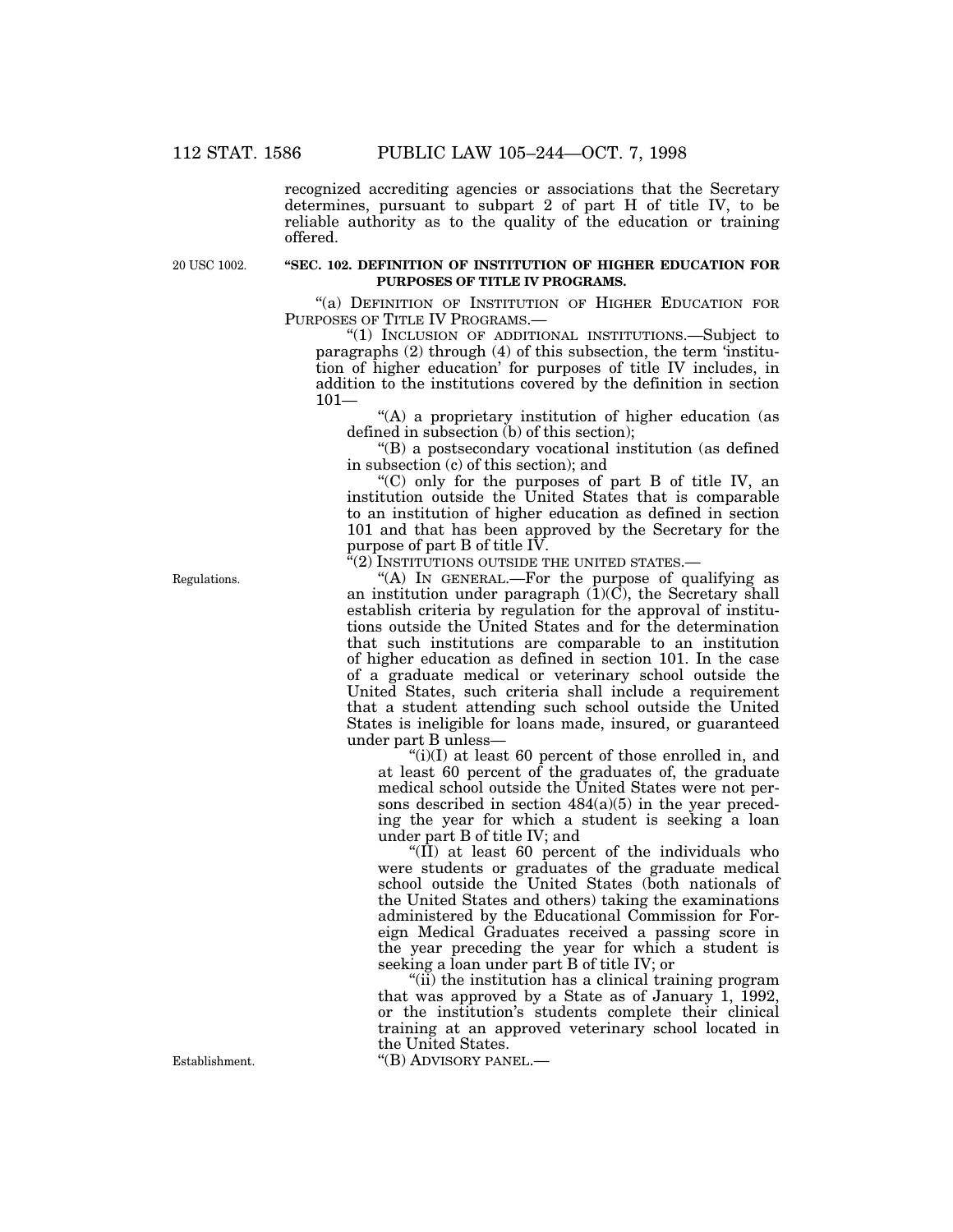''(i) IN GENERAL.—For the purpose of qualifying as an institution under paragraph  $(1)(C)$  of this subsection, the Secretary shall establish an advisory panel of medical experts that shall—

''(I) evaluate the standards of accreditation applied to applicant foreign medical schools; and

''(II) determine the comparability of those standards to standards for accreditation applied to United States medical schools.

''(ii) SPECIAL RULE.—If the accreditation standards described in clause (i) are determined not to be comparable, the foreign medical school shall be required to meet the requirements of section 101.

''(C) FAILURE TO RELEASE INFORMATION.—The failure of an institution outside the United States to provide, release, or authorize release to the Secretary of such information as may be required by subparagraph (A) shall render such institution ineligible for the purpose of part B of title IV.

''(D) SPECIAL RULE.—If, pursuant to this paragraph, an institution loses eligibility to participate in the programs under title IV, then a student enrolled at such institution may, notwithstanding such loss of eligibility, continue to be eligible to receive a loan under part B while attending such institution for the academic year succeeding the academic year in which such loss of eligibility occurred.

''(3) LIMITATIONS BASED ON COURSE OF STUDY OR ENROLL-MENT.—An institution shall not be considered to meet the definition of an institution of higher education in paragraph (1) if such institution—

''(A) offers more than 50 percent of such institution's courses by correspondence, unless the institution is an institution that meets the definition in section  $521(4)(C)$ of the Carl D. Perkins Vocational and Applied Technology Education Act;

''(B) enrolls 50 percent or more of the institution's students in correspondence courses, unless the institution is an institution that meets the definition in such section, except that the Secretary, at the request of such institution, may waive the applicability of this subparagraph to such institution for good cause, as determined by the Secretary in the case of an institution of higher education that provides a 2- or 4-year program of instruction (or both) for which the institution awards an associate or baccalaureate degree, respectively;

''(C) has a student enrollment in which more than 25 percent of the students are incarcerated, except that the Secretary may waive the limitation contained in this subparagraph for a nonprofit institution that provides a 2- or 4-year program of instruction (or both) for which the institution awards a bachelor's degree, or an associate's degree or a postsecondary diploma, respectively; or

''(D) has a student enrollment in which more than 50 percent of the students do not have a secondary school diploma or its recognized equivalent, and does not provide a 2- or 4-year program of instruction (or both) for which the institution awards a bachelor's degree or an associate's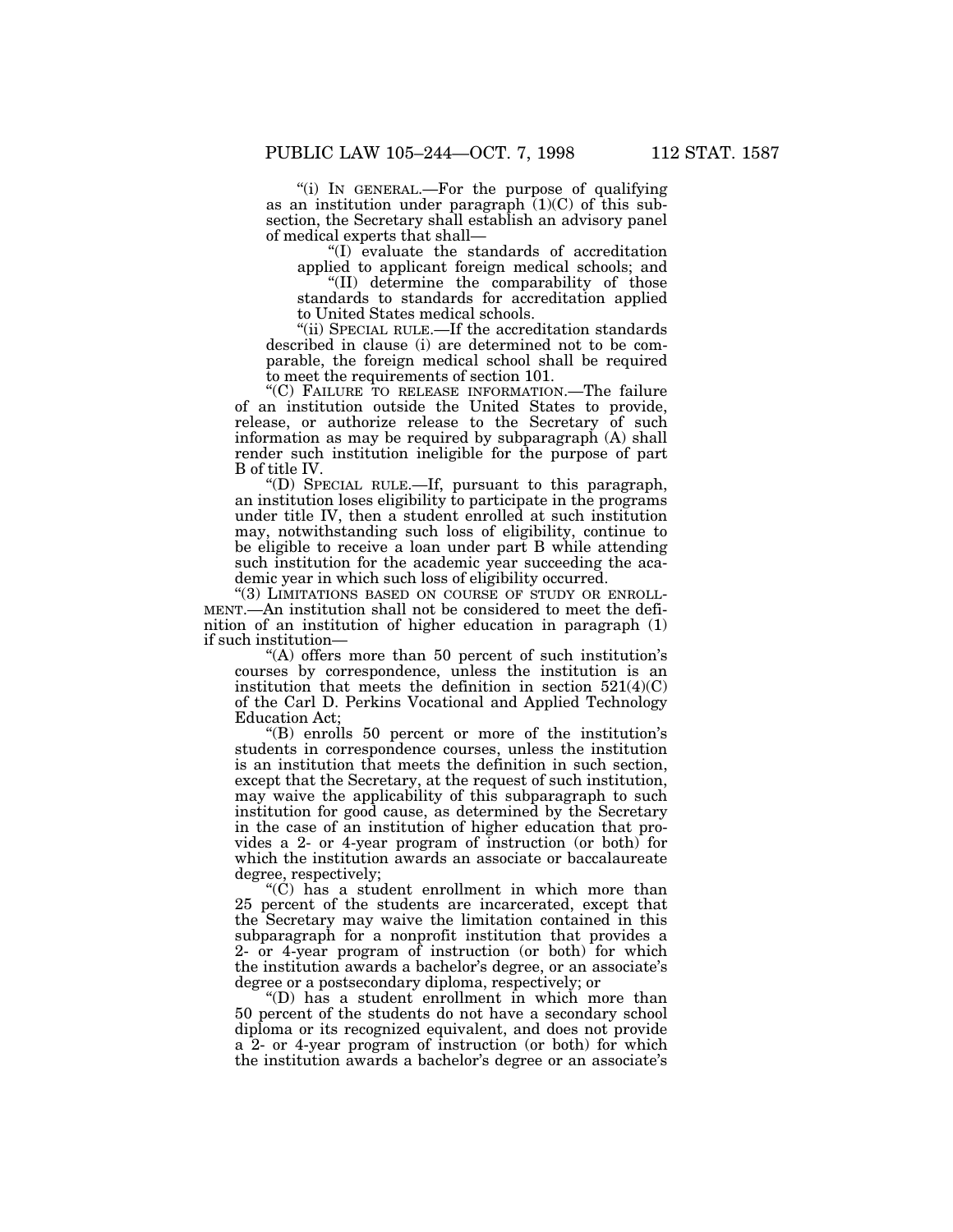degree, respectively, except that the Secretary may waive the limitation contained in this subparagraph if a nonprofit institution demonstrates to the satisfaction of the Secretary that the institution exceeds such limitation because the institution serves, through contracts with Federal, State, or local government agencies, significant numbers of students who do not have a secondary school diploma or its recognized equivalent.

''(4) LIMITATIONS BASED ON MANAGEMENT.—An institution shall not be considered to meet the definition of an institution of higher education in paragraph (1) if—

''(A) the institution, or an affiliate of the institution that has the power, by contract or ownership interest, to direct or cause the direction of the management or policies of the institution, has filed for bankruptcy, except that this paragraph shall not apply to a nonprofit institution, the primary function of which is to provide health care educational services (or an affiliate of such an institution that has the power, by contract or ownership interest, to direct or cause the direction of the institution's management or policies) that files for bankruptcy under chapter 11 of title 11, United States Code, between July 1, 1998, and December 1, 1998; or

''(B) the institution, the institution's owner, or the institution's chief executive officer has been convicted of, or has pled nolo contendere or guilty to, a crime involving the acquisition, use, or expenditure of funds under title IV, or has been judicially determined to have committed fraud involving funds under title IV.

''(5) CERTIFICATION.—The Secretary shall certify an institution's qualification as an institution of higher education in accordance with the requirements of subpart 3 of part H of title IV.

''(6) LOSS OF ELIGIBILITY.—An institution of higher education shall not be considered to meet the definition of an institution of higher education in paragraph (1) if such institution is removed from eligibility for funds under title IV as a result of an action pursuant to part H of title IV.

''(b) PROPRIETARY INSTITUTION OF HIGHER EDUCATION.—

"(1) PRINCIPAL CRITERIA.—For the purpose of this section, the term 'proprietary institution of higher education' means a school that—

''(A) provides an eligible program of training to prepare students for gainful employment in a recognized occupation;

"(B) meets the requirements of paragraphs  $(1)$  and  $(2)$  of section 101 $(a)$ ;

 $(C)$  does not meet the requirement of paragraph  $(4)$ of section  $101(a)$ ;

''(D) is accredited by a nationally recognized accrediting agency or association recognized by the Secretary pursuant to part H of title IV;

" $(E)$  has been in existence for at least 2 years; and " $(F)$  has at least 10 percent of the school's revenues from sources that are not derived from funds provided under title IV, as determined in accordance with regulations prescribed by the Secretary.

Regulations.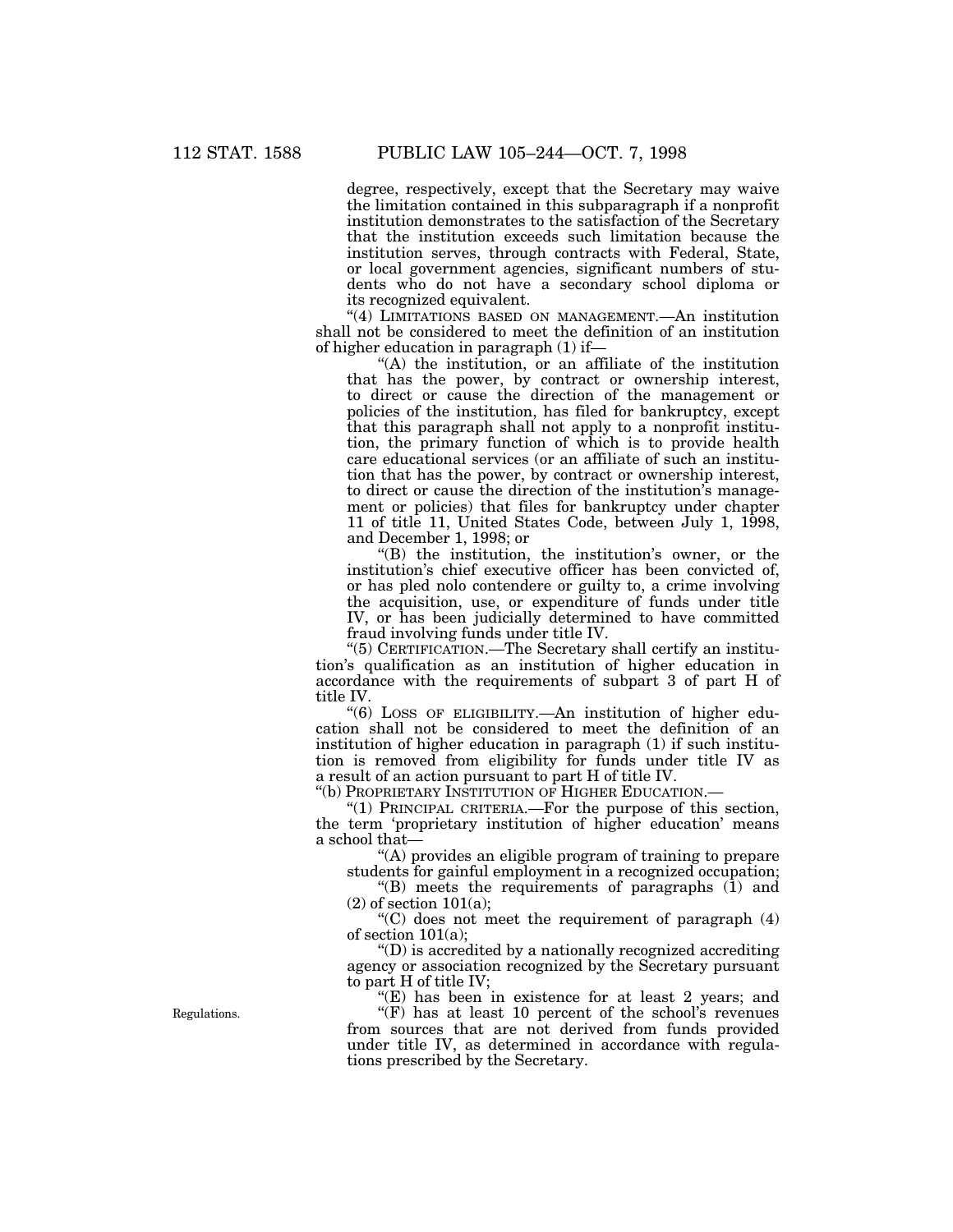''(2) ADDITIONAL INSTITUTIONS.—The term 'proprietary institution of higher education' also includes a proprietary educational institution in any State that, in lieu of the requirement in paragraph  $(1)$  of section 101 $(a)$ , admits as regular students persons who are beyond the age of compulsory school attendance in the State in which the institution is located.

''(c) POSTSECONDARY VOCATIONAL INSTITUTION.—

''(1) PRINCIPAL CRITERIA.—For the purpose of this section, the term 'postsecondary vocational institution' means a school that—

''(A) provides an eligible program of training to prepare students for gainful employment in a recognized occupation;

"(B) meets the requirements of paragraphs  $(1)$ ,  $(2)$ ,

 $(4)$ , and  $(5)$  of section 101 $(a)$ ; and

''(C) has been in existence for at least 2 years.

"(2) ADDITIONAL INSTITUTIONS.—The term 'postsecondary vocational institution' also includes an educational institution in any State that, in lieu of the requirement in paragraph (1) of section 101(a), admits as regular students persons who are beyond the age of compulsory school attendance in the State in which the institution is located.

# **''SEC. 103. ADDITIONAL DEFINITIONS.**

20 USC 1003.

''In this Act:

''(1) COMBINATION OF INSTITUTIONS OF HIGHER EDU-CATION.—The term 'combination of institutions of higher education' means a group of institutions of higher education that have entered into a cooperative arrangement for the purpose of carrying out a common objective, or a public or private nonprofit agency, organization, or institution designated or created by a group of institutions of higher education for the purpose of carrying out a common objective on the group's behalf.

"(2) DEPARTMENT.—The term 'Department' means the Department of Education.

"(3) DISABILITY.—The term 'disability' has the same meaning given that term under section 3(2) of the Americans With Disabilities Act of 1990.

"(4) ELEMENTARY SCHOOL.—The term 'elementary school' has the same meaning given that term under section 14101 of the Elementary and Secondary Education Act of 1965.

''(5) GIFTED AND TALENTED.—The term 'gifted and talented' has the same meaning given that term under section 14101 of the Elementary and Secondary Education Act of 1965.

''(6) LOCAL EDUCATIONAL AGENCY.—The term 'local educational agency' has the same meaning given that term under section 14101 of the Elementary and Secondary Education Act of 1965.

"(7) NEW BORROWER.—The term 'new borrower' when used with respect to any date means an individual who on that date has no outstanding balance of principal or interest owing on any loan made, insured, or guaranteed under title IV.

 $\degree$ (8) NONPROFIT.—The term 'nonprofit' as applied to a school, agency, organization, or institution means a school, agency, organization, or institution owned and operated by one or more nonprofit corporations or associations, no part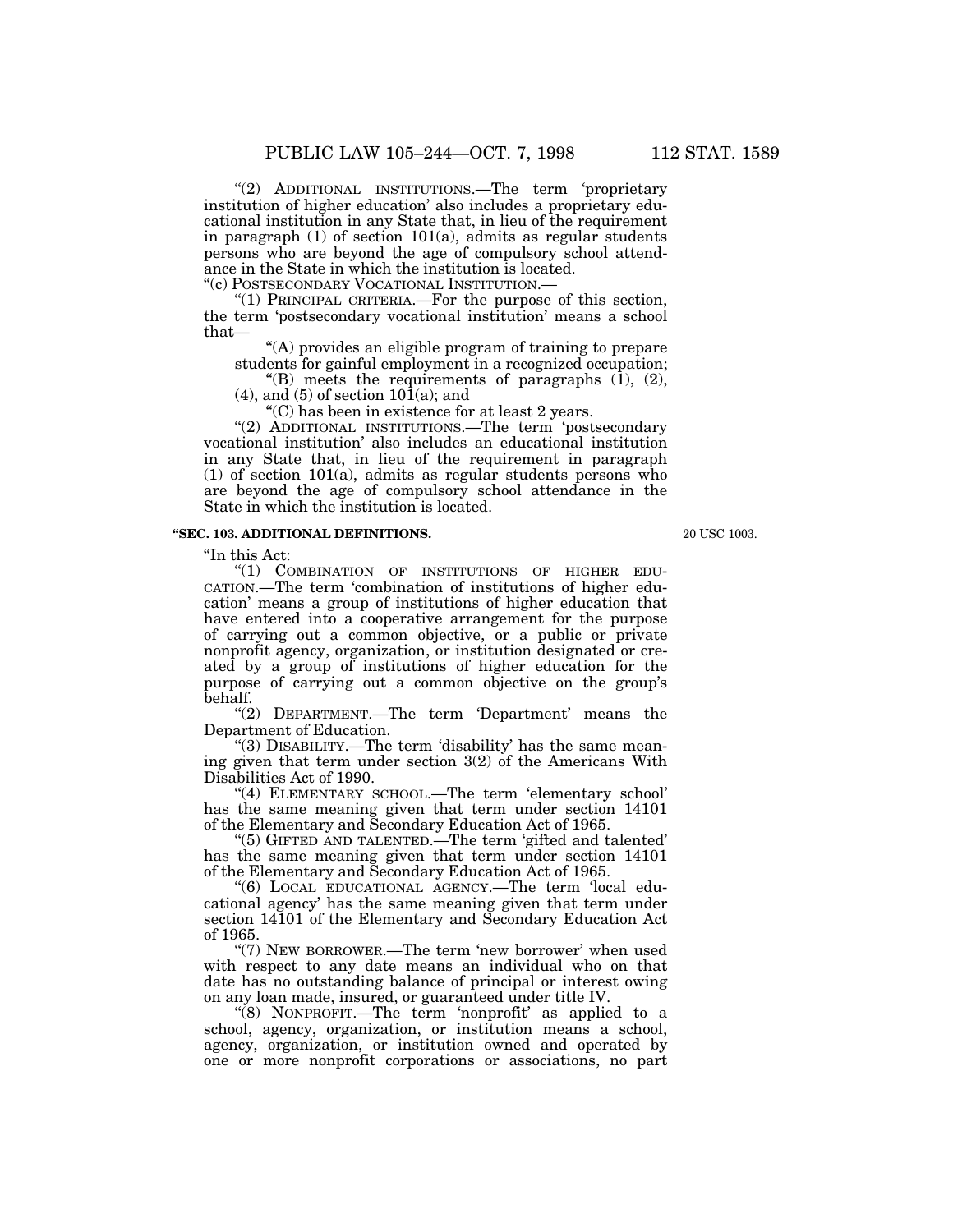of the net earnings of which inures, or may lawfully inure, to the benefit of any private shareholder or individual.

''(9) SCHOOL OR DEPARTMENT OF DIVINITY.—The term 'school or department of divinity' means an institution, or a department or a branch of an institution, the program of instruction of which is designed for the education of students—

" $(A)$  to prepare the students to become ministers of religion or to enter upon some other religious vocation (or to provide continuing training for any such vocation); or

''(B) to prepare the students to teach theological subjects.

''(10) SECONDARY SCHOOL.—The term 'secondary school' has the same meaning given that term under section 14101 of the Elementary and Secondary Education Act of 1965.

"(11) SECRETARY.—The term 'Secretary' means the Secretary of Education.

 $\sqrt{\eta(12)}$  SERVICE-LEARNING.—The term 'service-learning' has the same meaning given that term under section  $101(23)$  of the National and Community Service Act of 1990.

"(13) SPECIAL EDUCATION TEACHER.—The term 'special education teacher' means teachers who teach children with disabilities as defined in section 602 of the Individuals with Disabilities Education Act.

"(14) STATE EDUCATIONAL AGENCY.—The term 'State educational agency' has the same meaning given that term under section 14101 of the Elementary and Secondary Education Act of 1965.

"(15) STATE HIGHER EDUCATION AGENCY.—The term 'State higher education agency' means the officer or agency primarily responsible for the State supervision of higher education.

''(16) STATE; FREELY ASSOCIATED STATES.—

''(A) STATE.—The term 'State' includes, in addition to the several States of the United States, the Commonwealth of Puerto Rico, the District of Columbia, Guam, American Samoa, the United States Virgin Islands, the Commonwealth of the Northern Mariana Islands, and the Freely Associated States.

''(B) FREELY ASSOCIATED STATES.—The term 'Freely Associated States' means the Republic of the Marshall Islands, the Federated States of Micronesia, and the Republic of Palau.

# **''PART B—ADDITIONAL GENERAL PROVISIONS**

20 USC 1011.

### **''SEC. 111. ANTIDISCRIMINATION.**

"(a) IN GENERAL.—Institutions of higher education receiving Federal financial assistance may not use such financial assistance, directly or indirectly, to undertake any study or project or fulfill the terms of any contract containing an express or implied provision that any person or persons of a particular race, religion, sex, or national origin be barred from performing such study, project, or contract, except that nothing in this subsection shall be construed to prohibit an institution from conducting objective studies or projects concerning the nature, effects, or prevention of discrimination, or to have the institution's curriculum restricted on the subject of discrimination.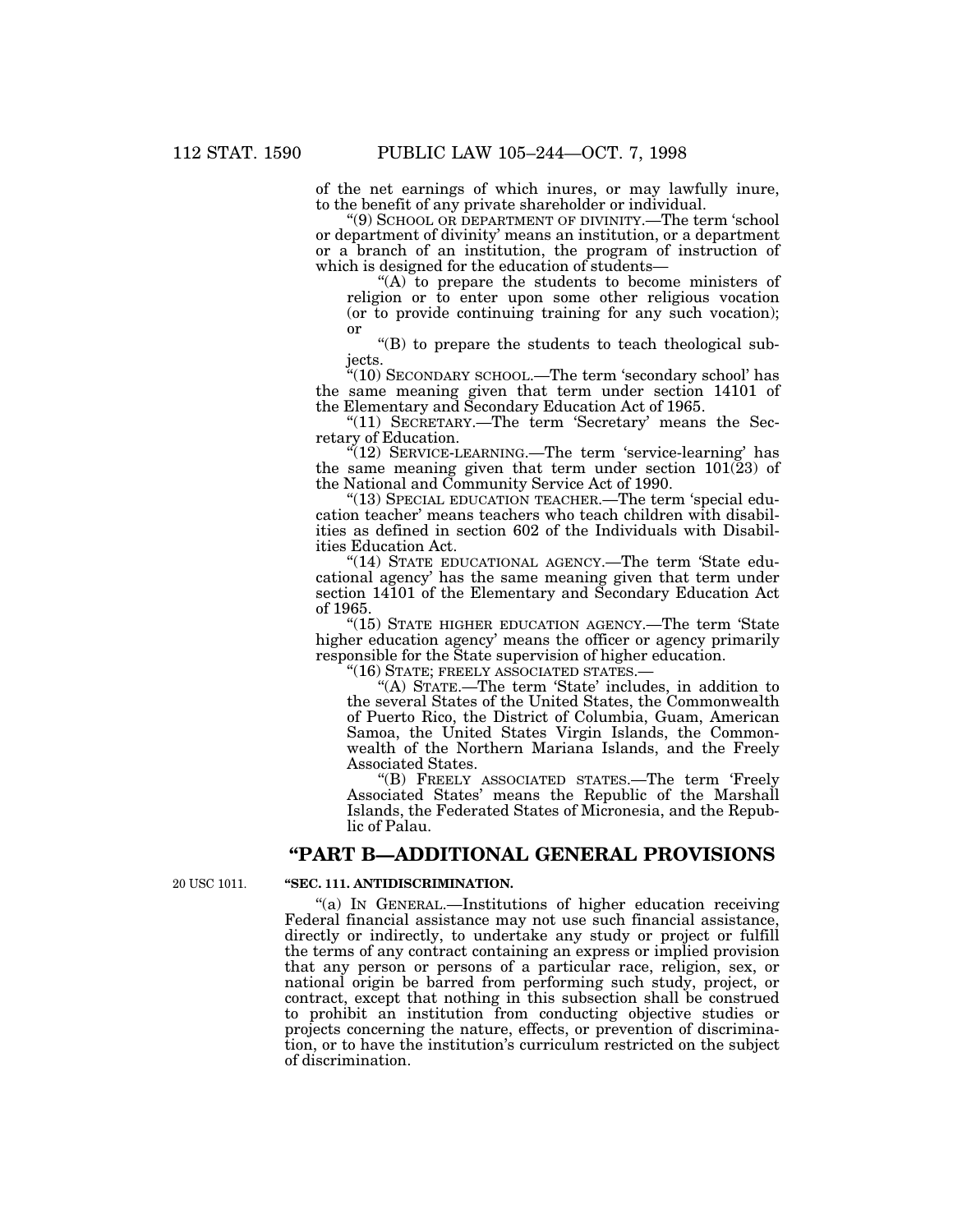''(b) LIMITATIONS ON STATUTORY CONSTRUCTION.—Nothing in this Act shall be construed to limit the rights or responsibilities of any individual under the Americans With Disabilities Act of 1990, the Rehabilitation Act of 1973, or any other law.

#### **''SEC. 112. PROTECTION OF STUDENT SPEECH AND ASSOCIATION** 20 USC 1011a.**RIGHTS.**

"(a) PROTECTION OF RIGHTS.—It is the sense of Congress that no student attending an institution of higher education on a fullor part-time basis should, on the basis of participation in protected speech or protected association, be excluded from participation in, be denied the benefits of, or be subjected to discrimination or official sanction under any education program, activity, or division of the institution directly or indirectly receiving financial assistance under this Act, whether or not such program, activity, or division is sponsored or officially sanctioned by the institution.

''(b) CONSTRUCTION.—Nothing in this section shall be construed—

''(1) to discourage the imposition of an official sanction on a student that has willfully participated in the disruption or attempted disruption of a lecture, class, speech, presentation, or performance made or scheduled to be made under the auspices of the institution of higher education; or

"(2) to prevent an institution of higher education from taking appropriate and effective action to prevent violations of State liquor laws, to discourage binge drinking and other alcohol abuse, to protect students from sexual harassment including assault and date rape, to prevent hazing, or to regulate unsanitary or unsafe conditions in any student residence. ''(c) DEFINITIONS.—For the purposes of this section:

''(1) OFFICIAL SANCTION.—The term 'official sanction'—

''(A) means expulsion, suspension, probation, censure, condemnation, reprimand, or any other disciplinary, coercive, or adverse action taken by an institution of higher education or administrative unit of the institution; and

''(B) includes an oral or written warning made by an official of an institution of higher education acting in the official capacity of the official.

"(2) PROTECTED ASSOCIATION.—The term 'protected association' means the joining, assembling, and residing with others that is protected under the first and 14th amendments to the Constitution, or would be protected if the institution of higher education involved were subject to those amendments.

''(3) PROTECTED SPEECH.—The term 'protected speech' means speech that is protected under the first and 14th amendments to the Constitution, or would be protected if the institution of higher education involved were subject to those amendments.

#### **''SEC. 113. TREATMENT OF TERRITORIES AND TERRITORIAL STUDENT** 20 USC 1011b. **ASSISTANCE.**

''(a) WAIVER AUTHORITY.—The Secretary is required to waive the eligibility criteria of any postsecondary education program administered by the Department where such criteria do not take into account the unique circumstances in Guam, the United States Virgin Islands, American Samoa, the Commonwealth of the Northern Mariana Islands, and the Freely Associated States.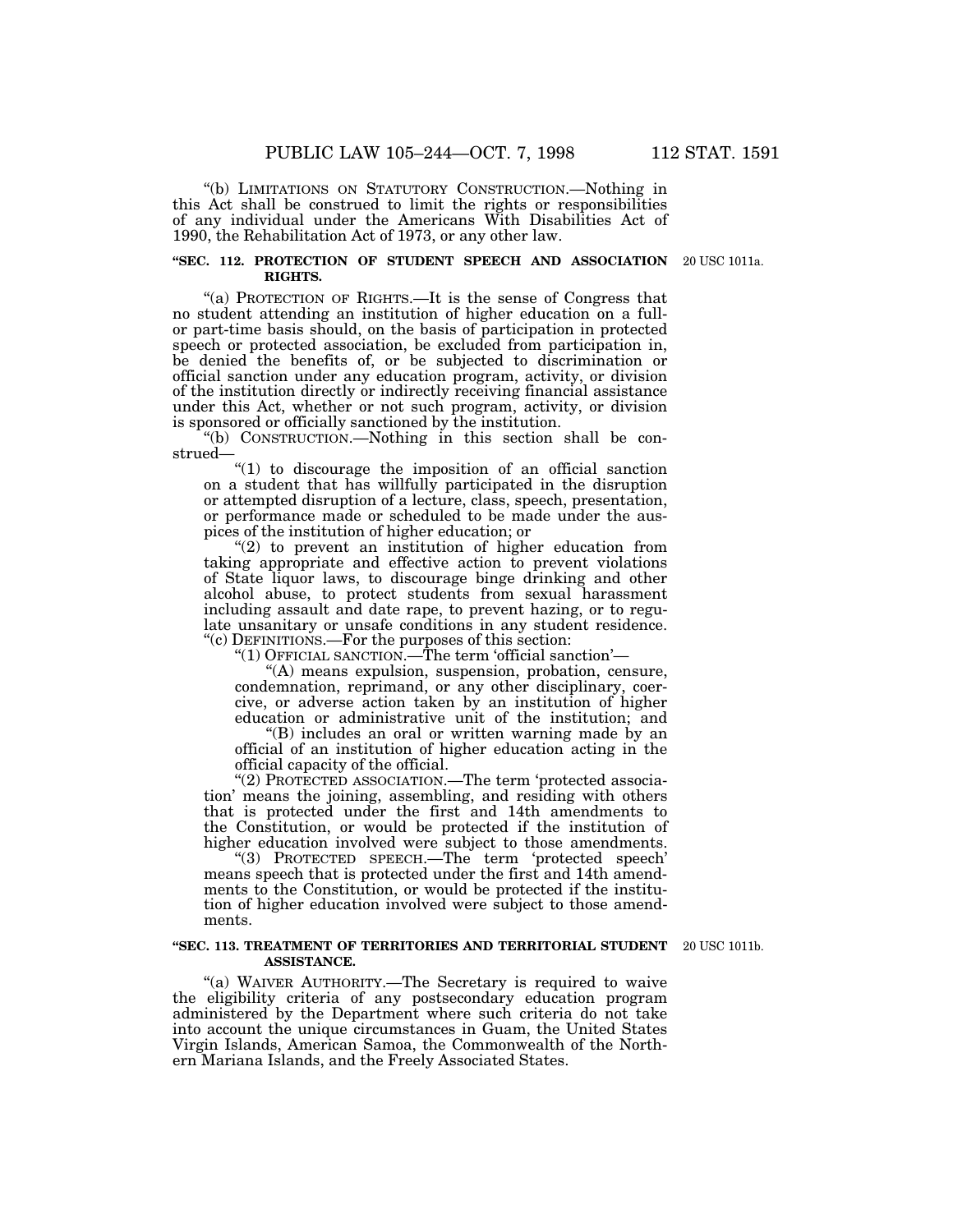''(b) ELIGIBILITY.—Notwithstanding any other provision of law, an institution of higher education that is located in any of the Freely Associated States, rather than in another State, shall be eligible, if otherwise qualified, for assistance under chapter 1 of subpart 2 of part A of title IV. This subsection shall cease to be effective on September 30, 2004.

Termination date.

20 USC 1011c.

#### **''SEC. 114. NATIONAL ADVISORY COMMITTEE ON INSTITUTIONAL QUAL-ITY AND INTEGRITY.**

''(a) ESTABLISHMENT.—There is established in the Department a National Advisory Committee on Institutional Quality and Integrity (hereafter in this section referred to as the 'Committee'), which shall be composed of 15 members appointed by the Secretary from among individuals who are representatives of, or knowledgeable concerning, education and training beyond secondary education, including representatives of all sectors and types of institutions of higher education (as defined in section 102), to assess the process of eligibility and certification of such institutions under title IV and the provision of financial aid under title IV.

''(b) TERMS OF MEMBERS.—Terms of office of each member of the Committee shall be 3 years, except that any member appointed to fill a vacancy occurring prior to the expiration of the term for which the member's predecessor was appointed shall be appointed for the remainder of such term.

''(c) PUBLIC NOTICE.—The Secretary shall—

 $''(1)$  annually publish in the Federal Register a list containing the name of each member of the Committee and the date of the expiration of the term of office of the member; and

''(2) publicly solicit nominations for each vacant position or expiring term of office on the Committee.

''(d) FUNCTIONS.—The Committee shall—

''(1) advise the Secretary with respect to establishment and enforcement of the standards of accrediting agencies or associations under subpart 2 of part H of title IV;

 $(2)$  advise the Secretary with respect to the recognition of a specific accrediting agency or association;

''(3) advise the Secretary with respect to the preparation and publication of the list of nationally recognized accrediting agencies and associations;

"(4) develop and recommend to the Secretary standards and criteria for specific categories of vocational training institutions and institutions of higher education for which there are no recognized accrediting agencies, associations, or State agencies, in order to establish the eligibility of such institutions on an interim basis for participation in federally funded programs;

''(5) advise the Secretary with respect to the eligibility and certification process for institutions of higher education under title IV, together with recommendations for improvements in such process;

''(6) advise the Secretary with respect to the relationship between—

''(A) accreditation of institutions of higher education and the certification and eligibility of such institutions; and

''(B) State licensing responsibilities with respect to such institutions; and

Federal Register, publication. Records.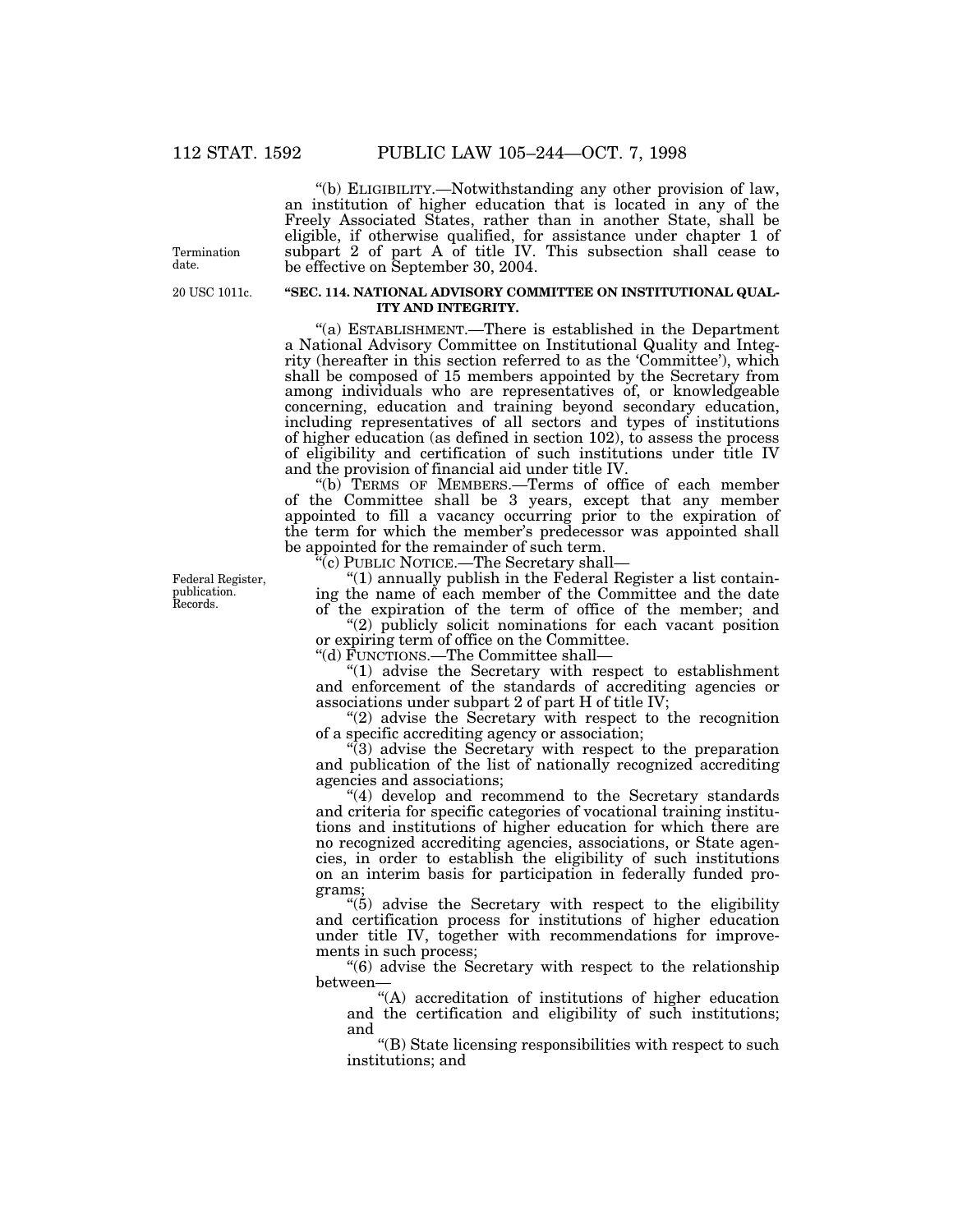"(7) carry out such other advisory functions relating to

accreditation and institutional eligibility as the Secretary may prescribe.

''(e) MEETING PROCEDURES.—The Committee shall meet not less than twice each year at the call of the Chairperson. The date of, and agenda for, each meeting of the Committee shall be submitted in advance to the Secretary for approval. A representative of the Secretary shall be present at all meetings of the Committee.

"(f) REPORT.—Not later than November 30 of each year, the Deadline. Committee shall make an annual report through the Secretary to Congress. The annual report shall contain— Records.

"(1) a list of the members of the Committee and their addresses;

''(2) a list of the functions of the Committee;

''(3) a list of dates and places of each meeting during the preceding fiscal year; and

 $(4)$  a summary of the activities, findings and recommendations made by the Committee during the preceding fiscal year.

''(g) TERMINATION.—The Committee shall cease to exist on September 30, 2004.

# **''SEC. 115. STUDENT REPRESENTATION.**

''The Secretary shall, in appointing individuals to any commission, committee, board, panel, or other body in connection with the administration of this Act, include individuals who are, at the time of appointment, attending an institution of higher education.

### **''SEC. 116. FINANCIAL RESPONSIBILITY OF FOREIGN STUDENTS.**

''Nothing in this Act or any other Federal law shall be construed to prohibit any institution of higher education from requiring a student who is a foreign national (and not admitted to permanent residence in the United States) to guarantee the future payment of tuition and fees to such institution by—

" $(1)$  making advance payment of such tuition and fees; "(2) making deposits in an escrow account administered by such institution for such payments; or

 $\degree$ (3) obtaining a bond or other insurance that such payments will be made.

## **''SEC. 117. DISCLOSURES OF FOREIGN GIFTS.**

''(a) DISCLOSURE REPORT.—Whenever any institution is owned or controlled by a foreign source or receives a gift from or enters into a contract with a foreign source, the value of which is \$250,000 or more, considered alone or in combination with all other gifts from or contracts with that foreign source within a calendar year, the institution shall file a disclosure report with the Secretary on January 31 or July 31, whichever is sooner. Deadline.

''(b) CONTENTS OF REPORT.—Each report to the Secretary required by this section shall contain the following:

"(1) For gifts received from or contracts entered into with a foreign source other than a foreign government, the aggregate dollar amount of such gifts and contracts attributable to a particular country. The country to which a gift is attributable is the country of citizenship, or if unknown, the principal residence for a foreign source who is a natural person, and the

20 USC 1011f.

20 USC 1011d.

20 USC 1011e.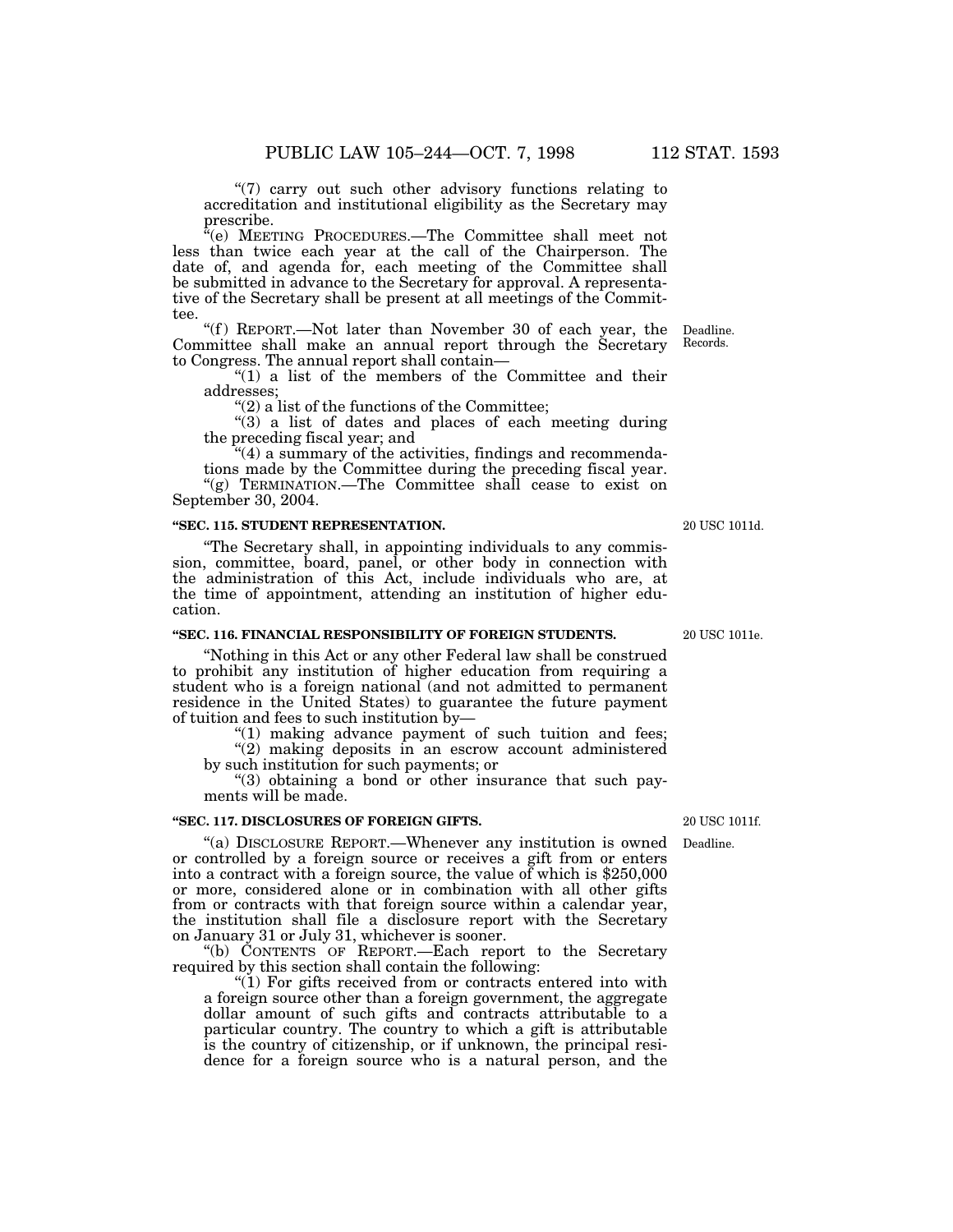country of incorporation, or if unknown, the principal place of business, for a foreign source which is a legal entity.

''(2) For gifts received from or contracts entered into with a foreign government, the aggregate amount of such gifts and contracts received from each foreign government.

" $(3)$  In the case of an institution which is owned or controlled by a foreign source, the identity of the foreign source, the date on which the foreign source assumed ownership or control, and any changes in program or structure resulting from the change in ownership or control.

''(c) ADDITIONAL DISCLOSURES FOR RESTRICTED AND CONDI-TIONAL GIFTS.—Notwithstanding the provisions of subsection (b), whenever any institution receives a restricted or conditional gift or contract from a foreign source, the institution shall disclose the following:

" $(1)$  For such gifts received from or contracts entered into with a foreign source other than a foreign government, the amount, the date, and a description of such conditions or restrictions. The report shall also disclose the country of citizenship, or if unknown, the principal residence for a foreign source which is a natural person, and the country of incorporation, or if unknown, the principal place of business for a foreign source which is a legal entity.

" $(2)$  For gifts received from or contracts entered into with a foreign government, the amount, the date, a description of such conditions or restrictions, and the name of the foreign government.

 $\rm ^{a}\!\!(d)$  Relation to Other Reporting Requirements.—

''(1) STATE REQUIREMENTS.—If an institution described under subsection (a) is within a State which has enacted requirements for public disclosure of gifts from or contracts with a foreign source that are substantially similar to the requirements of this section, a copy of the disclosure report filed with the State may be filed with the Secretary in lieu of a report required under subsection (a). The State in which the institution is located shall provide to the Secretary such assurances as the Secretary may require to establish that the institution has met the requirements for public disclosure under State law if the State report is filed.

"(2) USE OF OTHER FEDERAL REPORTS.—If an institution receives a gift from, or enters into a contract with, a foreign source, where any other department, agency, or bureau of the executive branch requires a report containing requirements substantially similar to those required under this section, a copy of the report may be filed with the Secretary in lieu of a report required under subsection (a).

''(e) PUBLIC INSPECTION.—All disclosure reports required by this section shall be public records open to inspection and copying during business hours.

 $\lq\lq(f)$  ENFORCEMENT.

" $(1)$  COURT ORDERS.—Whenever it appears that an institution has failed to comply with the requirements of this section, including any rule or regulation promulgated under this section, a civil action may be brought by the Attorney General, at the request of the Secretary, in an appropriate district court of the United States, or the appropriate United States court of any territory or other place subject to the jurisdiction of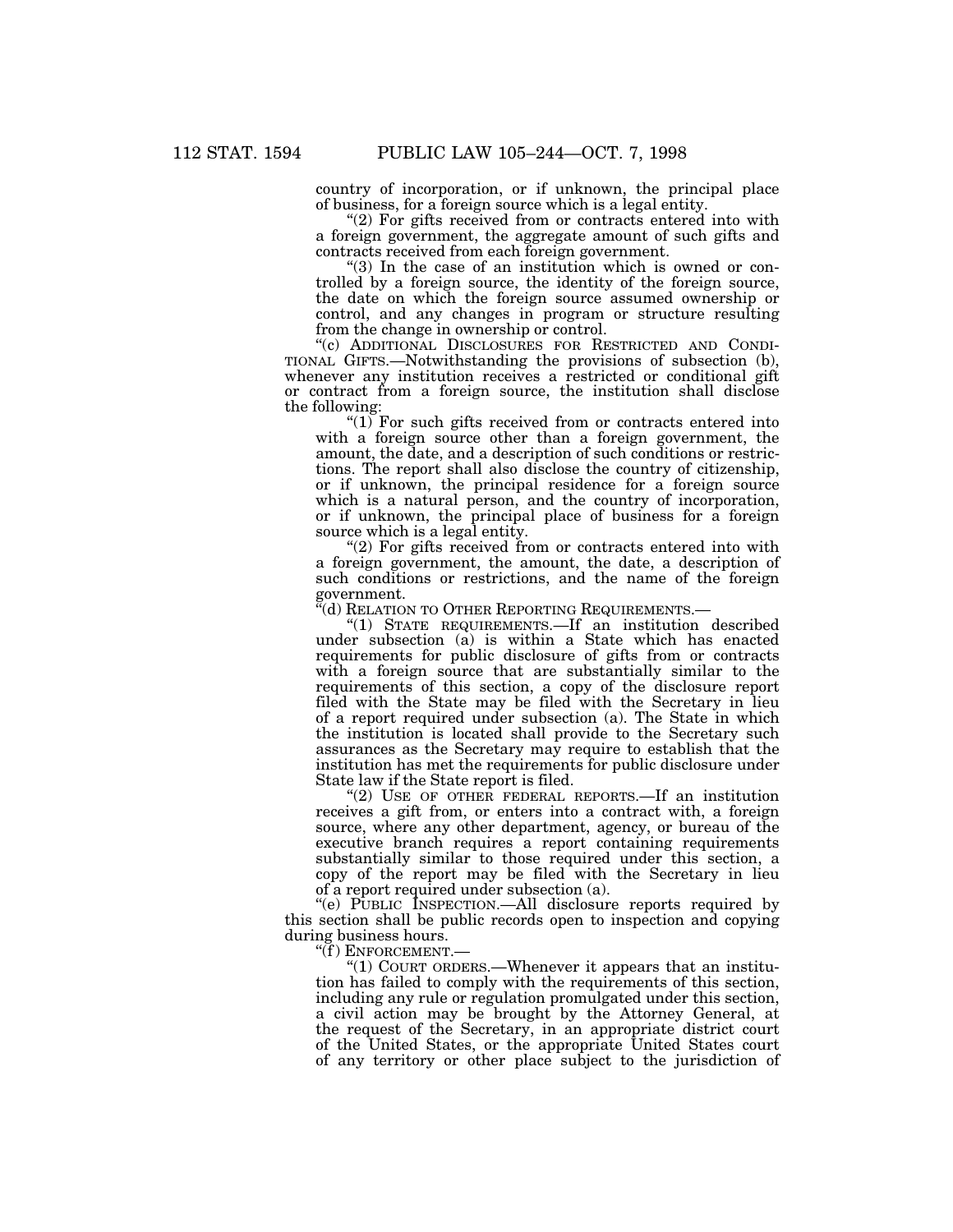the United States, to request such court to compel compliance with the requirements of this section.

" $(2)$  Costs.—For knowing or willful failure to comply with the requirements of this section, including any rule or regulation promulgated thereunder, an institution shall pay to the Treasury of the United States the full costs to the United States of obtaining compliance, including all associated costs of investigation and enforcement.

''(g) REGULATIONS.—The Secretary may promulgate regulations to carry out this section.

''(h) DEFINITIONS.—For the purpose of this section—

"(1) the term 'contract' means any agreement for the acquisition by purchase, lease, or barter of property or services by the foreign source, for the direct benefit or use of either of the parties;

" $(2)$  the term 'foreign source' means—

''(A) a foreign government, including an agency of a foreign government;

 $\widetilde{f}(B)$  a legal entity, governmental or otherwise, created solely under the laws of a foreign state or states;

''(C) an individual who is not a citizen or a national of the United States or a trust territory or protectorate thereof; and

 $'(D)$  an agent, including a subsidiary or affiliate of a foreign legal entity, acting on behalf of a foreign source; "(3) the term 'gift' means any gift of money or property;

"(4) the term 'institution' means any institution, public or private, or, if a multicampus institution, any single campus of such institution, in any State, that—

''(A) is legally authorized within such State to provide a program of education beyond secondary school;

 $\sqrt{\ }$ (B) provides a program for which the institution awards a bachelor's degree (or provides not less than a 2-year program which is acceptable for full credit toward such a degree) or more advanced degrees; and

 $C$ ) is accredited by a nationally recognized accrediting agency or association and to which institution Federal financial assistance is extended (directly or indirectly through another entity or person), or which institution receives support from the extension of Federal financial assistance to any of the institution's subunits; and

 $\degree$ (5) the term  $\degree$  restricted or conditional gift or contract' means any endowment, gift, grant, contract, award, present, or property of any kind which includes provisions regarding—

"(A) the employment, assignment, or termination of faculty;

''(B) the establishment of departments, centers, research or lecture programs, or new faculty positions; ''(C) the selection or admission of students; or

''(D) the award of grants, loans, scholarships, fellowships, or other forms of financial aid restricted to students of a specified country, religion, sex, ethnic origin, or political opinion.

### **''SEC. 118. APPLICATION OF PEER REVIEW PROCESS.**

''All applications submitted under the provisions of this Act which require peer review shall be read by a panel of readers

20 USC 1011g.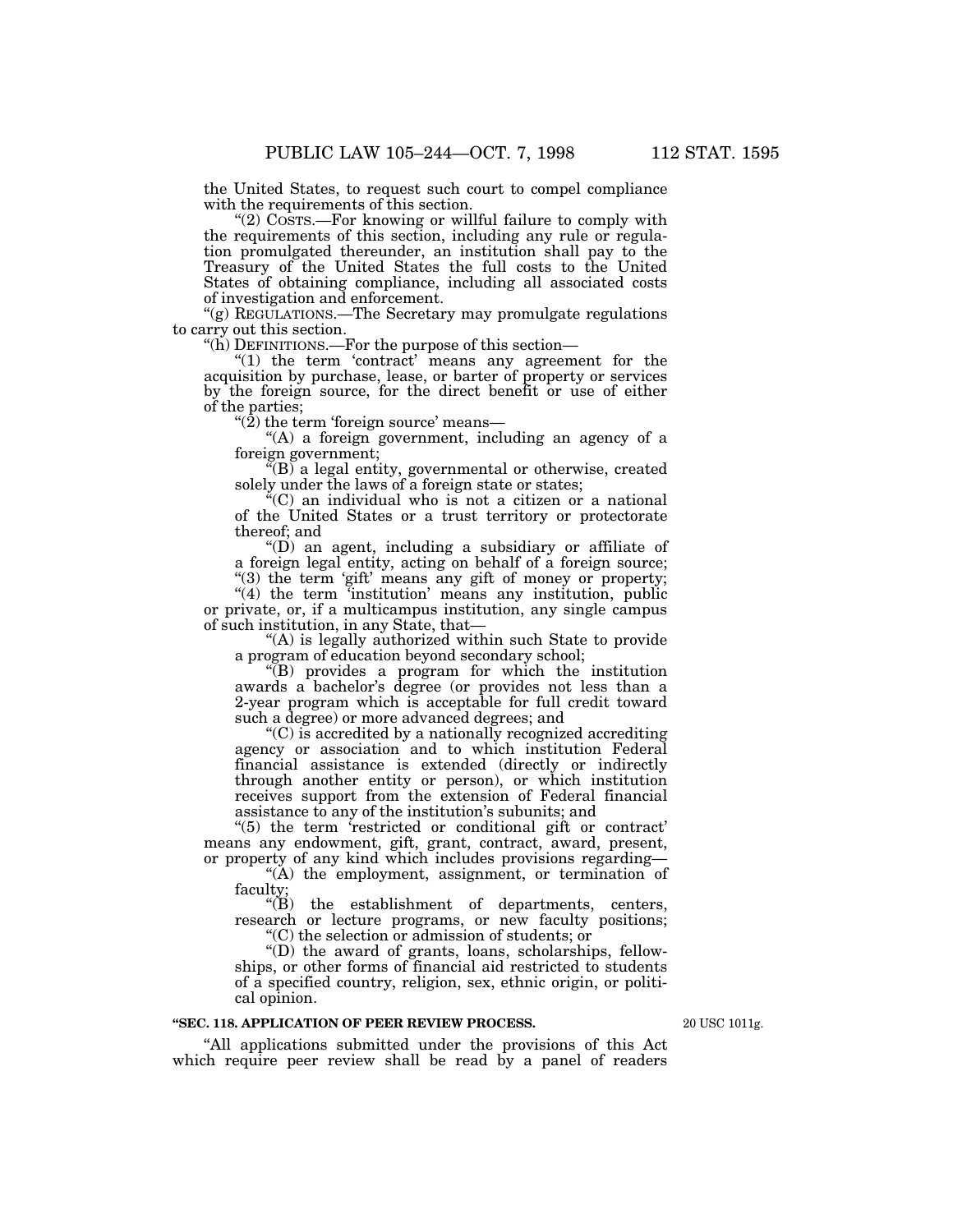composed of individuals selected by the Secretary, which shall include outside readers who are not employees of the Federal Government. The Secretary shall ensure that no individual assigned under this section to review any application has any conflict of interest with regard to that application which might impair the impartiality with which that individual conducts the review under this section.

#### **''SEC. 119. BINGE DRINKING ON COLLEGE CAMPUSES.**

''(a) SHORT TITLE.—This section may be cited as the 'Collegiate Initiative To Reduce Binge Drinking and Illegal Alcohol Consumption'.

''(b) SENSE OF CONGRESS.—It is the sense of Congress that, in an effort to change the culture of alcohol consumption on college campuses, all institutions of higher education should carry out the following:

" $(1)$ <sup>"</sup>The president of the institution should appoint a task" force consisting of school administrators, faculty, students, Greek system representatives, and others to conduct a full examination of student and academic life at the institution. The task force should make recommendations for a broad range of policy and program changes that would serve to reduce alcohol and other drug-related problems. The institution should provide resources to assist the task force in promoting the campus policies and proposed environmental changes that have been identified.

''(2) The institution should provide maximum opportunities for students to live in an alcohol-free environment and to engage in stimulating, alcohol-free recreational and leisure activities.

''(3) The institution should enforce a 'zero tolerance' policy on the illegal consumption of alcohol by students at the institution.

''(4) The institution should vigorously enforce the institution's code of disciplinary sanctions for those who violate campus alcohol policies. Students with alcohol or other drug-related problems should be referred for assistance, including on-campus counseling programs if appropriate.

''(5) The institution should adopt a policy to discourage alcoholic beverage-related sponsorship of on-campus activities. It should adopt policies limiting the advertisement and promotion of alcoholic beverages on campus.

''(6) The institution should work with the local community, including local businesses, in a 'Town/Gown' alliance to encourage responsible policies toward alcohol consumption and to address illegal alcohol use by students.

# **''SEC. 120. DRUG AND ALCOHOL ABUSE PREVENTION.**

"(a) RESTRICTION ON ELIGIBILITY.--Notwithstanding any other provision of law, no institution of higher education shall be eligible to receive funds or any other form of financial assistance under any Federal program, including participation in any federally funded or guaranteed student loan program, unless the institution certifies to the Secretary that the institution has adopted and has implemented a program to prevent the use of illicit drugs and the abuse of alcohol by students and employees that, at a minimum, includes—

''(1) the annual distribution to each student and employee of—

Initiative To Reduce Binge Drinking and Illegal Alcohol Consumption. 20 USC 1011h.

Collegiate

Certification. 20 USC 1011i.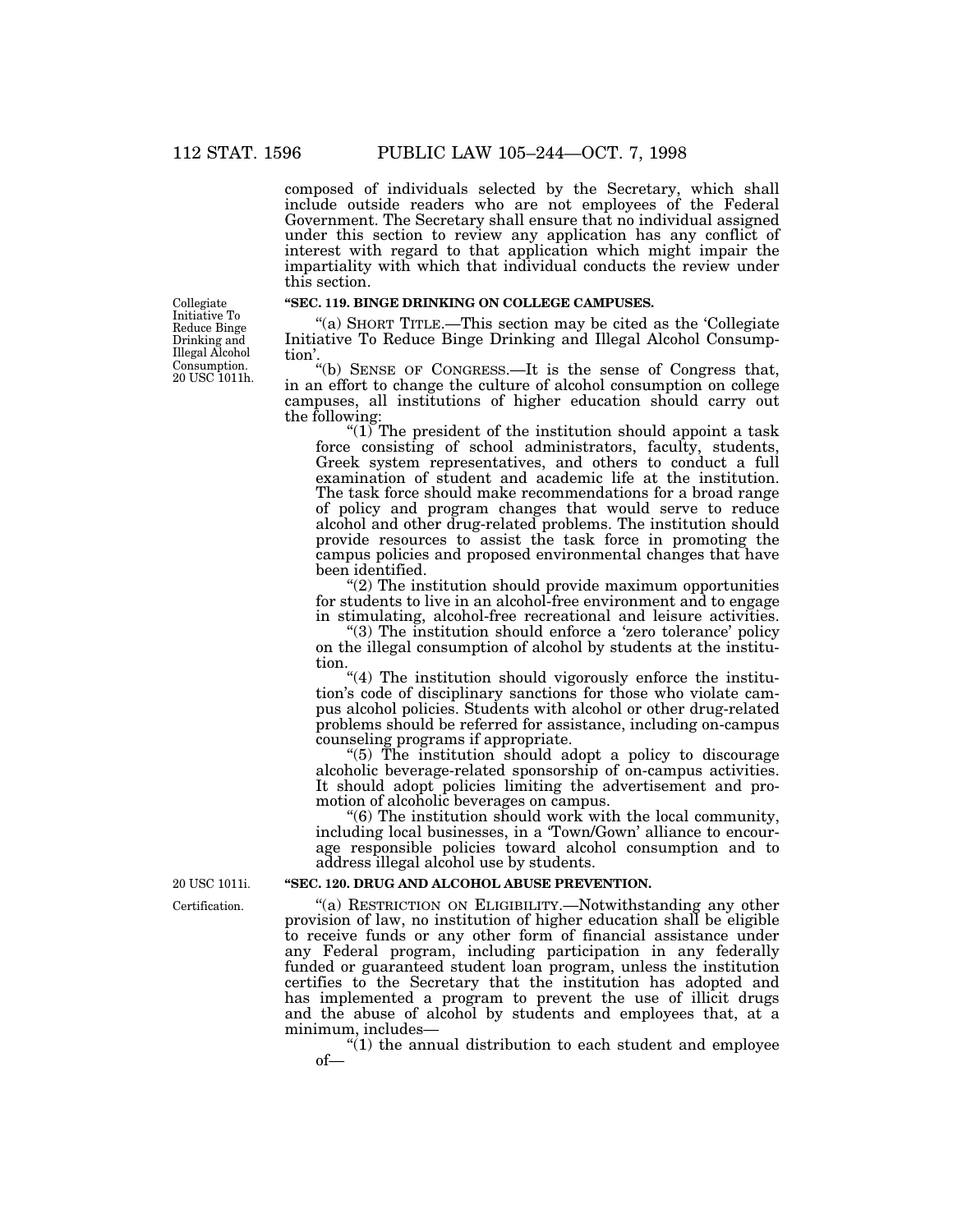''(A) standards of conduct that clearly prohibit, at a minimum, the unlawful possession, use, or distribution of illicit drugs and alcohol by students and employees on the institution's property or as part of any of the institution's activities;

''(B) a description of the applicable legal sanctions under local, State, or Federal law for the unlawful possession or distribution of illicit drugs and alcohol;

''(C) a description of the health-risks associated with the use of illicit drugs and the abuse of alcohol;

''(D) a description of any drug or alcohol counseling, treatment, or rehabilitation or re-entry programs that are available to employees or students; and

 $E(E)$  a clear statement that the institution will impose sanctions on students and employees (consistent with local, State, and Federal law), and a description of those sanctions, up to and including expulsion or termination of employment and referral for prosecution, for violations of the standards of conduct required by subparagraph (A); and

''(2) a biennial review by the institution of the institution's program to—

"(A) determine the program's effectiveness and implement changes to the program if the changes are needed; and

''(B) ensure that the sanctions required by paragraph  $(1)(E)$  are consistently enforced.

''(b) INFORMATION AVAILABILITY.—Each institution of higher education that provides the certification required by subsection (a) shall, upon request, make available to the Secretary and to the public a copy of each item required by subsection  $(a)(1)$  as well as the results of the biennial review required by subsection  $(a)(2)$ .

''(c) REGULATIONS.—

''(1) IN GENERAL.—The Secretary shall publish regulations to implement and enforce the provisions of this section, including regulations that provide for—

''(A) the periodic review of a representative sample of programs required by subsection (a); and

 $\widetilde{B}$ ) a range of responses and sanctions for institutions of higher education that fail to implement their programs or to consistently enforce their sanctions, including information and technical assistance, the development of a compliance agreement, and the termination of any form of Federal financial assistance.

"(2) REHABILITATION PROGRAM.—The sanctions required by subsection  $(a)(1)(E)$  may include the completion of an appropriate rehabilitation program.

''(d) APPEALS.—Upon determination by the Secretary to terminate financial assistance to any institution of higher education under this section, the institution may file an appeal with an administrative law judge before the expiration of the 30-day period beginning on the date such institution is notified of the decision to terminate financial assistance under this section. Such judge shall hold a hearing with respect to such termination of assistance before the expiration of the 45-day period beginning on the date that such appeal is filed. Such judge may extend such 45-day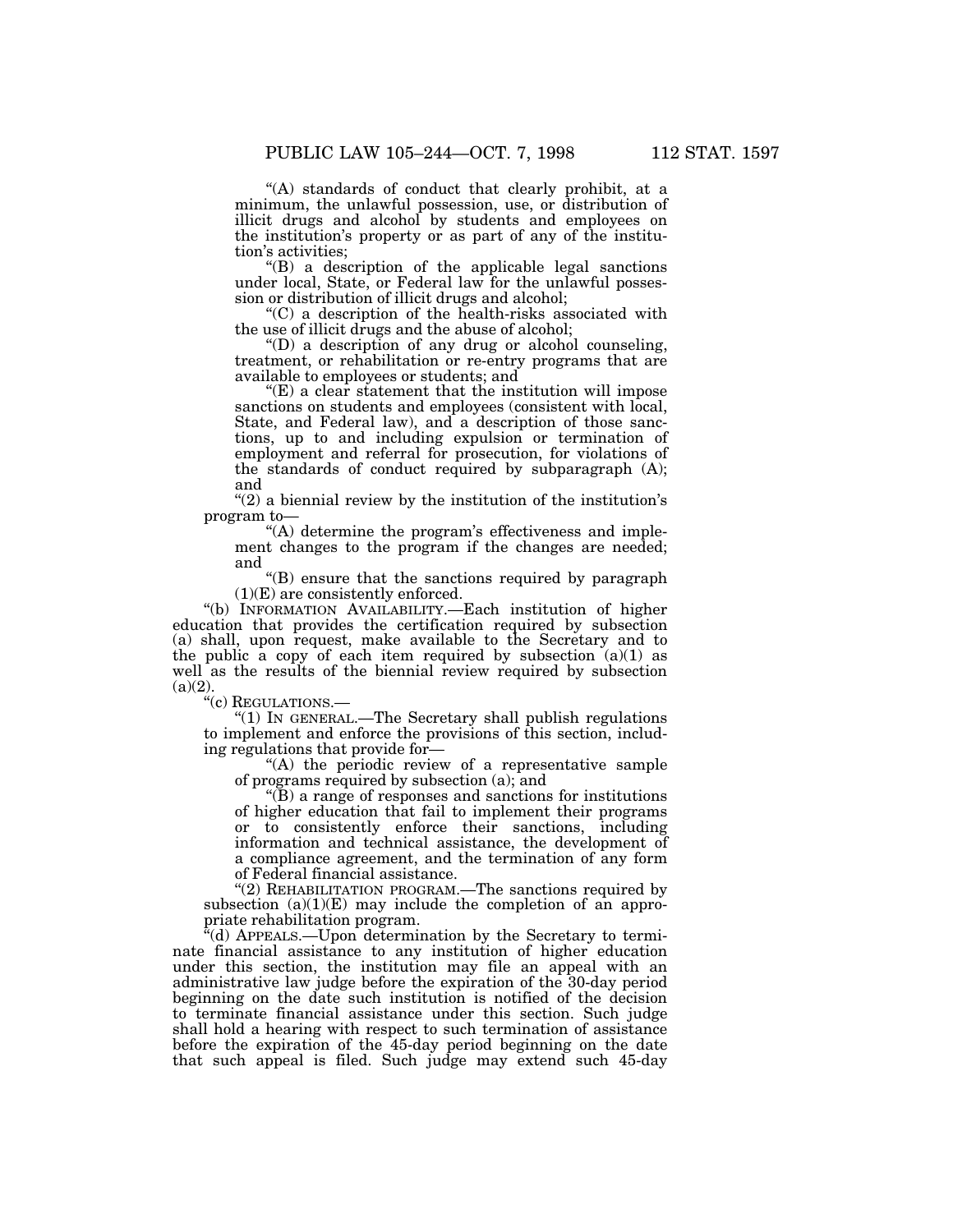period upon a motion by the institution concerned. The decision of the judge with respect to such termination shall be considered to be a final agency action.

''(e) ALCOHOL AND DRUG ABUSE PREVENTION GRANTS.—

''(1) PROGRAM AUTHORITY.—The Secretary may make grants to institutions of higher education or consortia of such institutions, and enter into contracts with such institutions, consortia, and other organizations, to develop, implement, operate, improve, and disseminate programs of prevention, and education (including treatment-referral) to reduce and eliminate the illegal use of drugs and alcohol and the violence associated with such use. Such grants or contracts may also be used for the support of a higher education center for alcohol and drug abuse prevention that will provide training, technical assistance, evaluation, dissemination, and associated services and assistance to the higher education community as determined by the Secretary and institutions of higher education.

''(2) AWARDS.—Grants and contracts shall be awarded under paragraph (1) on a competitive basis.

" $(3)$  APPLICATIONS.—An institution of higher education, a consortium of such institutions, or another organization that desires to receive a grant or contract under paragraph (1) shall submit an application to the Secretary at such time, in such manner, and containing or accompanied by such information as the Secretary may reasonably require by regulation.

''(4) ADDITIONAL REQUIREMENTS.—

''(A) PARTICIPATION.—In awarding grants and contracts under this subsection the Secretary shall make every effort to ensure—

''(i) the equitable participation of private and public institutions of higher education (including community and junior colleges); and

 $(iii)$  the equitable geographic participation of such institutions.

''(B) CONSIDERATION.—In awarding grants and contracts under this subsection the Secretary shall give appropriate consideration to institutions of higher education with limited enrollment.

''(5) AUTHORIZATION OF APPROPRIATIONS.—There are authorized to be appropriated to carry out this subsection \$5,000,000 for fiscal year 1999 and such sums as may be necessary for each of the 4 succeeding fiscal years.

''(f ) NATIONAL RECOGNITION AWARDS.—

''(1) PURPOSE.—It is the purpose of this subsection to provide models of innovative and effective alcohol and drug abuse prevention programs in higher education and to focus national attention on exemplary alcohol and drug abuse prevention efforts.

''(2) AWARDS.—

''(A) IN GENERAL.—The Secretary shall make 5 National Recognition Awards for outstanding alcohol prevention programs and 5 National Recognition Awards for outstanding drug abuse prevention programs, on an annual basis, to institutions of higher education that—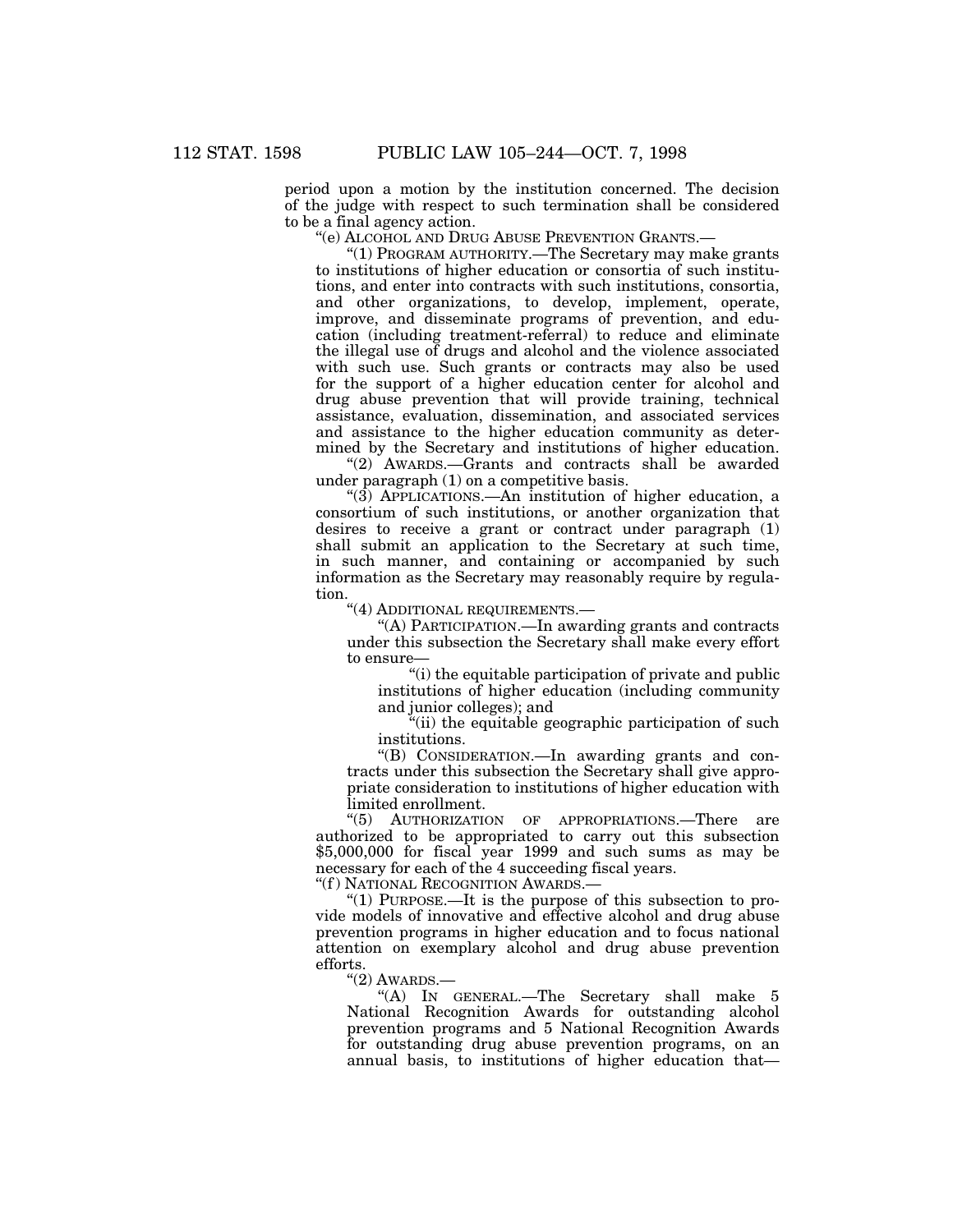''(i) have developed and implemented innovative and effective alcohol prevention programs or drug abuse prevention programs; and

"(ii) with respect to an application for an alcohol prevention program award, demonstrate in the application submitted under paragraph (3) that the institution has undertaken efforts designed to change the culture of college drinking consistent with the review criteria described in paragraph (3)(C)(iii).

''(B) CEREMONY.—The awards shall be made at a ceremony in Washington, D.C.

 $C^{\alpha}(C)$  DOCUMENT.—The Secretary shall publish a document describing the alcohol and drug abuse prevention programs of institutions of higher education that receive the awards under this subsection and disseminate the document nationally to all public and private secondary school guidance counselors for use by secondary school juniors and seniors preparing to enter an institution of higher education. The document shall be disseminated not later Deadline. than January 1 of each academic year.

''(D) AMOUNT AND USE.—Each institution of higher education selected to receive an award under this subsection shall receive an award in the amount of \$50,000. Such award shall be used for the maintenance and improvement of the institution's outstanding prevention program for the academic year following the academic year for which the award is made.

''(3) APPLICATION.—

''(A) IN GENERAL.—Each institution of higher education desiring an award under this subsection shall submit an application to the Secretary at such time, in such manner, and accompanied by such information as the Secretary may require. Each such application shall contain—

''(i) a clear description of the goals and objectives of the prevention program of the institution;

"(ii) a description of program activities that focus on alcohol or drug policy issues, policy development, modification, or refinement, policy dissemination and implementation, and policy enforcement;

''(iii) a description of activities that encourage student and employee participation and involvement in activity development and implementation;

"(iv) the objective criteria used to determine the effectiveness of the methods used in such programs and the means used to evaluate and improve the programs' efforts;

" $(v)$  a description of special initiatives used to reduce high-risk behavior or increase low-risk behavior; and

"(vi) a description of coordination and networking efforts that exist in the community in which the institution is located for purposes of such programs.

''(B) APPLICATION REVIEW.—The Secretary shall appoint a committee to review applications submitted

Publication. District of Columbia.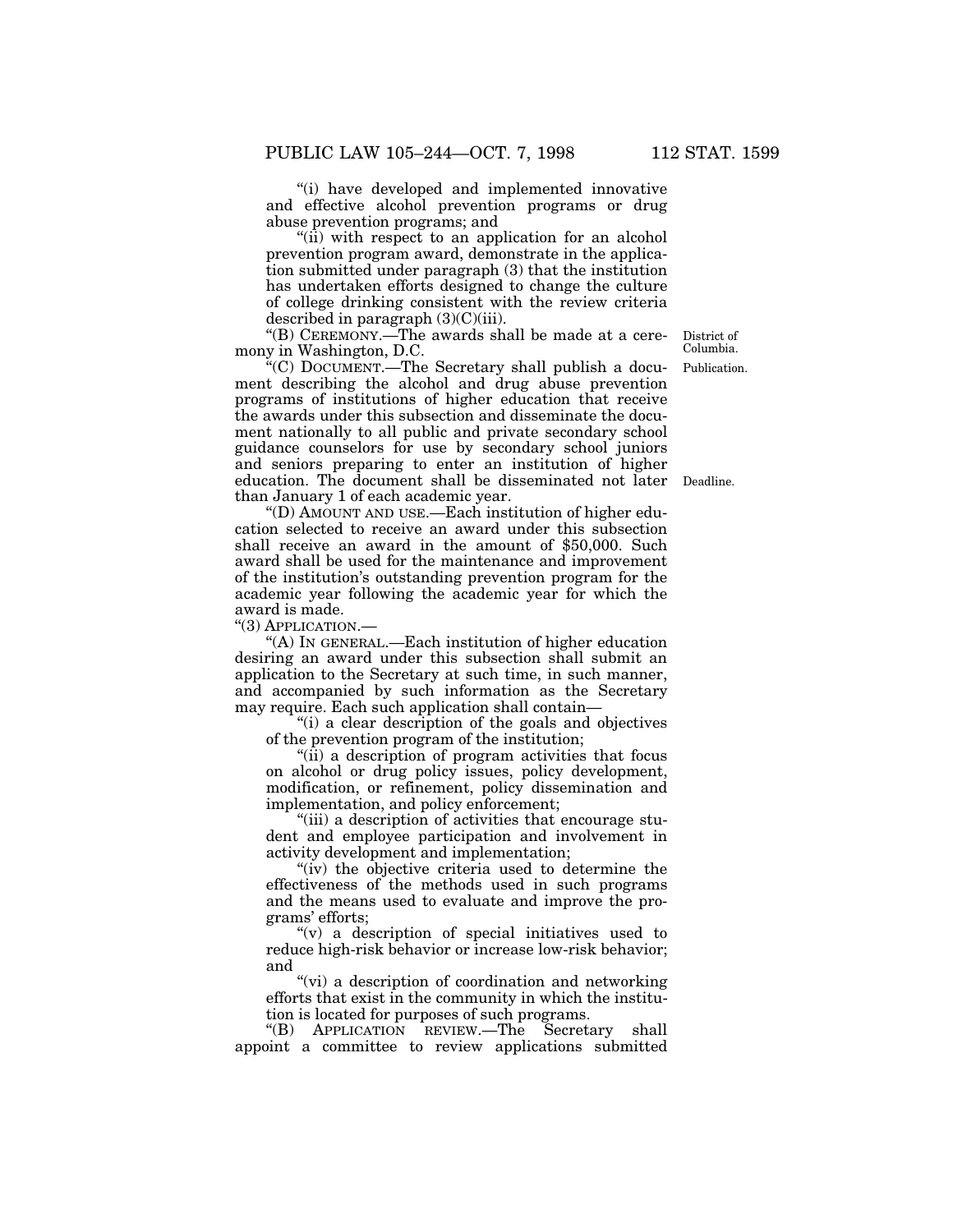under this paragraph. The committee may include representatives of Federal departments or agencies the programs of which include alcohol abuse prevention and education efforts and drug abuse prevention and education efforts, directors or heads (or their representatives) of professional associations that focus on alcohol and drug abuse prevention efforts, and non-Federal scientists who have backgrounds in social science evaluation and research methodology and in education. Decisions of the committee shall be made directly to the Secretary without review by any other entity in the Department.

''(C) REVIEW CRITERIA.—The committee described in subparagraph (B) shall develop specific review criteria for reviewing and evaluating applications submitted under this paragraph. The review criteria shall include—

''(i) measures of the effectiveness of the program of the institution, that includes changes in the campus alcohol or other drug environment or the climate and changes in alcohol or other drug use before and after the initiation of the program;

''(ii) measures of program institutionalization, including—

 $(1)$  an assessment of needs of the institution;

''(II) the institution's alcohol and drug policies, staff and faculty development activities, drug prevention criteria, student, faculty, and campus community involvement; and

''(III) whether the program will be continued after the cessation of Federal funding; and

"(iii) with respect to an application for an alcohol prevention program award, criteria for determining whether the institution has policies in effect that—

''(I) prohibit alcoholic beverage sponsorship of athletic events, and prohibit alcoholic beverage advertising inside athletic facilities;

''(II) prohibit alcoholic beverage marketing on campus, which may include efforts to ban alcohol advertising in institutional publications or efforts to prohibit alcohol-related advertisements at campus events;

''(III) establish or expand upon alcohol-free living arrangements for all college students;

''(IV) establish partnerships with community members and organizations to further alcohol prevention efforts on campus and the areas surrounding campus; and

''(V) establish innovative communications programs involving students and faculty in an effort to educate students about alcohol-related risks.

"(4) ELIGIBILITY.—In order to be eligible to receive a National Recognition Award an institution of higher education shall—

''(A) offer an associate or baccalaureate degree;

''(B) have established an alcohol abuse prevention and education program or a drug abuse prevention and education program;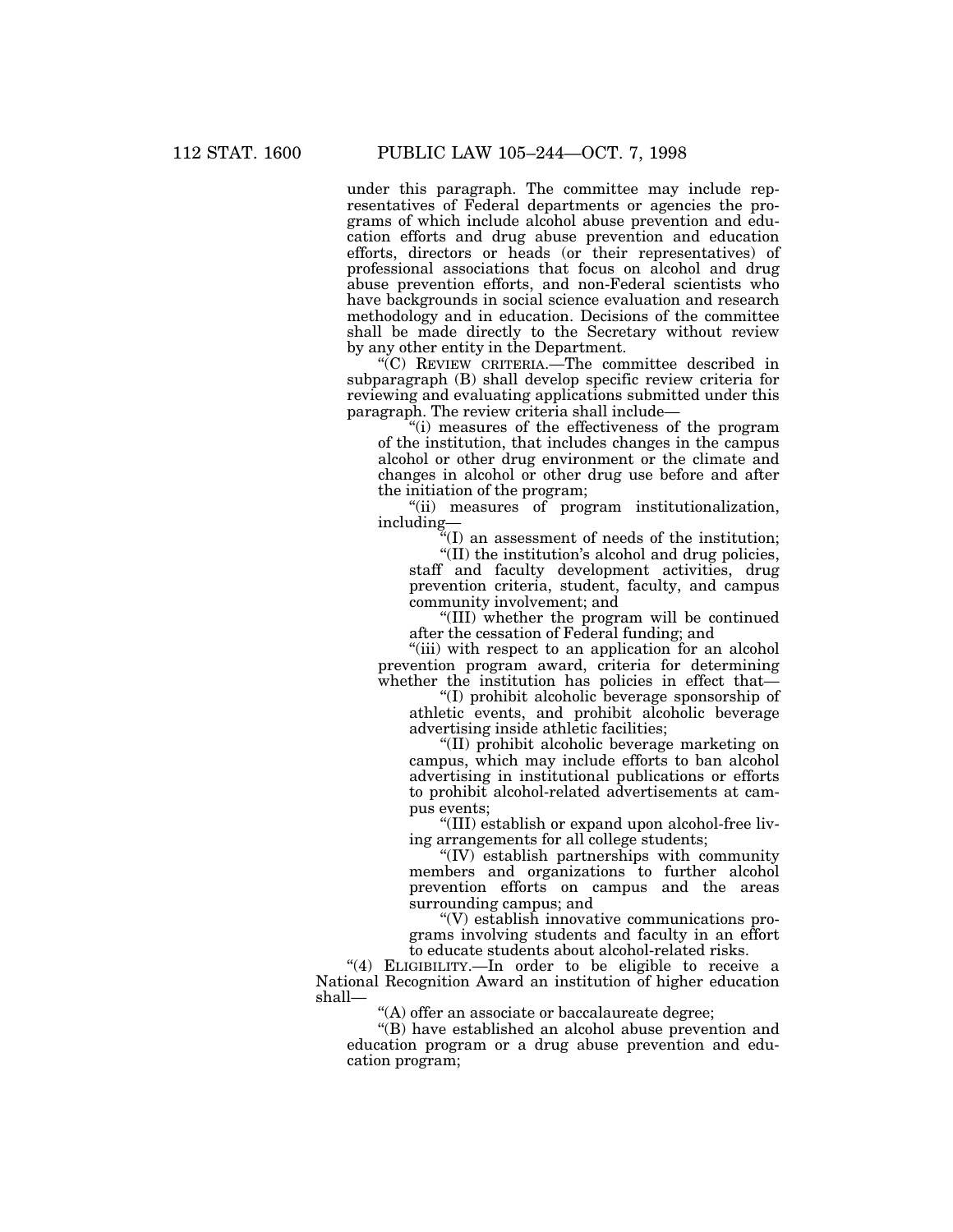''(C) nominate itself or be nominated by others, such as professional associations or student organizations, to receive the award; and

''(D) not have received an award under this subsection during the 5 academic years preceding the academic year for which the determination is made.<br>"(5) AUTHORIZATION OF APPROPRIATIONS.—

"(A) IN GENERAL.—There is authorized to be appro-<br>priated to carry out this subsection \$750,000 for fiscal year 1999.<br>"(B)

AVAILABILITY.—Funds appropriated under subparagraph (A) shall remain available until expended.

# **''SEC. 121. PRIOR RIGHTS AND OBLIGATIONS.**

''(a) AUTHORIZATION OF APPROPRIATIONS.— ''(1) PRE-1987 PARTS C AND D OF TITLE VII.—There are authorized to be appropriated such sums as may be necessary for fiscal year 1999 and for each of the 4 succeeding fiscal years to pay obligations incurred prior to 1987 under parts C and D of title VII, as such parts were in effect before the effective date of the Higher Education Amendments of 1992.

"(2) POST-1992 AND PRE-1998 PART C OF TITLE VII.—There are authorized to be appropriated such sums as may be necessary for fiscal year 1999 and for each of the 4 succeeding fiscal years to pay obligations incurred prior to the date of enactment of the Higher Education Amendments of 1998 under part C of title VII, as such part was in effect during the period—

''(A) after the effective date of the Higher Education Amendments of 1992; and

''(B) prior to the date of enactment of the Higher Education Amendments of 1998.<br>"(b) LEGAL RESPONSIBILITIES.—

"(1) PRE-1987 TITLE VII.—All entities with continuing obligations incurred under parts A, B, C, and D of title VII, as such parts were in effect before the effective date of the Higher Education Amendments of 1992, shall be subject to the requirements of such part as in effect before the effective date of the Higher Education Amendments of 1992.

" $(2)$  POST-1992 AND PRE-1998 PART C OF TITLE VII.—All entities with continuing obligations incurred under part C of title VII, as such part was in effect during the period—

" $(A)$  after the effective date of the Higher Education Amendments of 1992; and

''(B) prior to the date of enactment of the Higher Education Amendments of 1998,

shall be subject to the requirements of such part as such part was in effect during such period.

#### **''SEC. 122. RECOVERY OF PAYMENTS.**

''(a) PUBLIC BENEFIT.—Congress declares that, if a facility constructed with the aid of a grant under part A of title VII as such part A was in effect prior to the date of enactment of the Higher Education Amendments of 1998, or part B of such title as part B was in effect prior to the date of enactment of the Higher Education Amendments of 1992, is used as an academic facility for 20 years following completion of such construction, the public benefit accruing to the United States will equal in value

20 USC 1011k.

20 USC 1011j.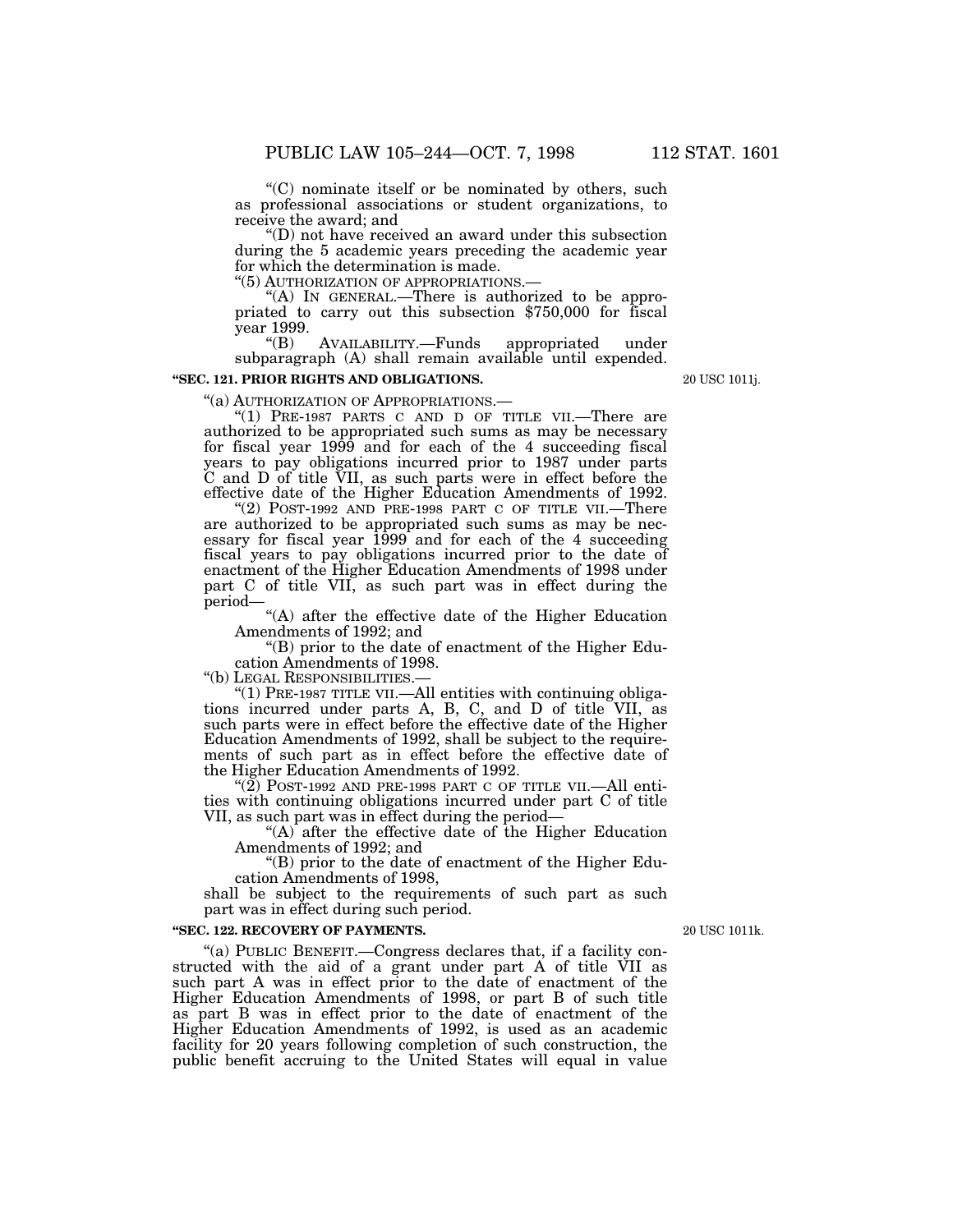the amount of the grant. The period of 20 years after completion of such construction shall therefore be deemed to be the period of Federal interest in such facility for the purposes of such title as so in effect.

''(b) RECOVERY UPON CESSATION OF PUBLIC BENEFIT.—If, within 20 years after completion of construction of an academic facility which has been constructed, in part with a grant under part  $\AA$ of title VII as such part A was in effect prior to the date of enactment of the Higher Education Amendments of 1998, or part B of title VII as such part B was in effect prior to the date of enactment of the Higher Education Amendments of 1992—

"(1) the applicant under such parts as so in effect (or the applicant's successor in title or possession) ceases or fails to be a public or nonprofit institution; or

 $''(2)$  the facility ceases to be used as an academic facility, or the facility is used as a facility excluded from the term 'academic facility' (as such term was defined under title VII, as so in effect), unless the Secretary determines that there

is good cause for releasing the institution from its obligation, the United States shall be entitled to recover from such applicant (or successor) an amount which bears to the value of the facility at that time (or so much thereof as constituted an approved project or projects) the same ratio as the amount of Federal grant bore to the cost of the facility financed with the aid of such grant. The value shall be determined by agreement of the parties or by action brought in the United States district court for the district in which such facility is situated.

''(c) PROHIBITION ON USE FOR RELIGION.—Notwithstanding the provisions of subsections (a) and (b), no project assisted with funds under title VII (as in effect prior to the date of enactment of the Higher Education Amendments of 1998) shall ever be used for religious worship or a sectarian activity or for a school or department of divinity.

# **''PART C—COST OF HIGHER EDUCATION**

20 USC 1015.

# **''SEC. 131. IMPROVEMENTS IN MARKET INFORMATION AND PUBLIC ACCOUNTABILITY IN HIGHER EDUCATION.**

''(a) IMPROVED DATA COLLECTION.—

''(1) DEVELOPMENT OF UNIFORM METHODOLOGY.—The Secretary shall direct the Commissioner of Education Statistics to convene a series of forums to develop nationally consistent methodologies for reporting costs incurred by postsecondary institutions in providing postsecondary education.

" $(2)$  REDESIGN OF DATA SYSTEMS.—On the basis of the methodologies developed pursuant to paragraph (1), the Secretary shall redesign relevant parts of the postsecondary education data systems to improve the usefulness and timeliness of the data collected by such systems.

''(3) INFORMATION TO INSTITUTIONS.—The Commissioner of Education Statistics shall—

''(A) develop a standard definition for the following data elements:

"(i) tuition and fees for a full-time undergraduate student;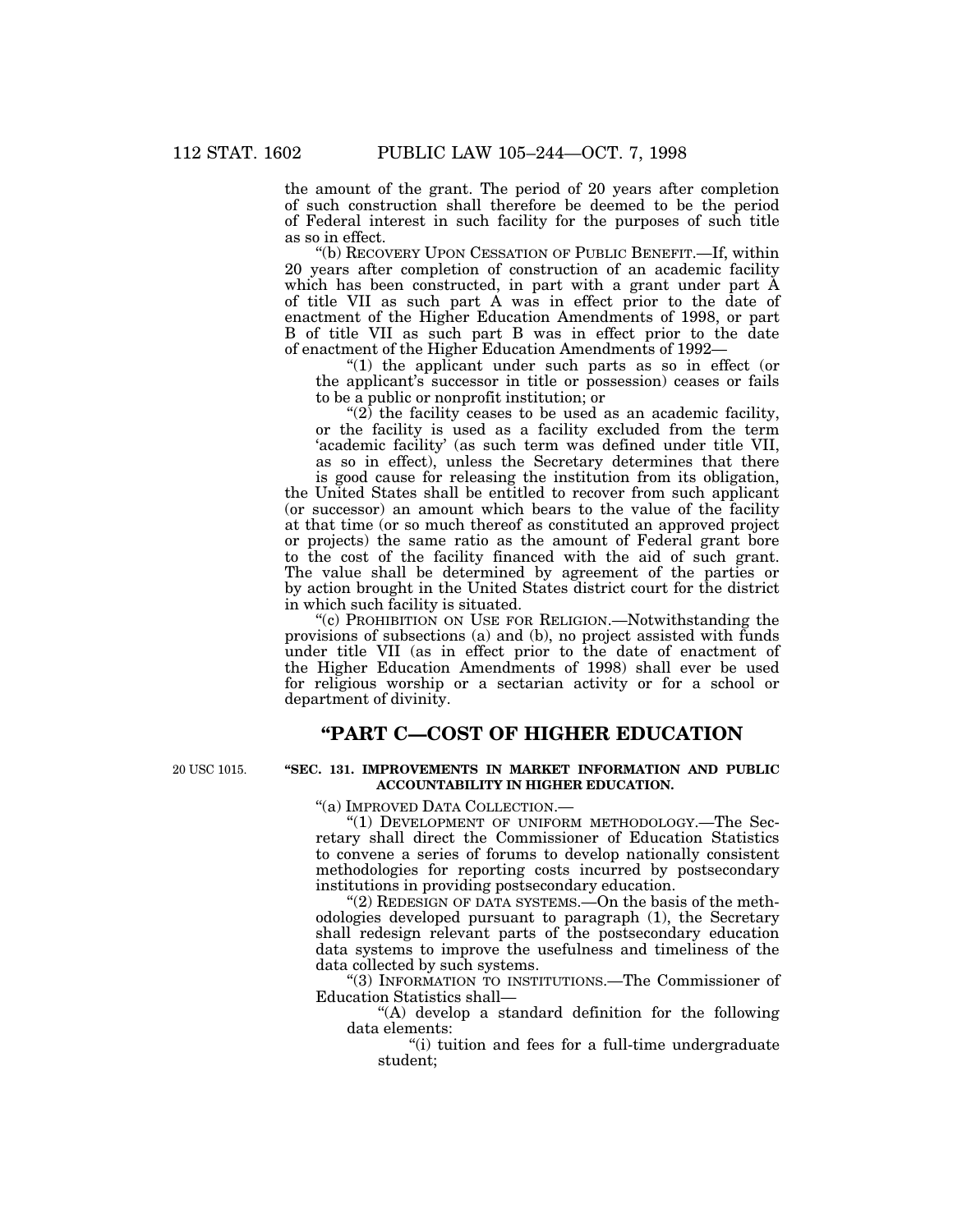"(ii) cost of attendance for a full-time undergraduate student, consistent with the provisions of section 472;

''(iii) average amount of financial assistance received by an undergraduate student who attends an institution of higher education, including—

''(I) each type of assistance or benefit described in section  $428(a)(2)(C)(i)$ ;

''(II) fellowships; and

''(III) institutional and other assistance; and "(iv) number of students receiving financial assistance described in each of subclauses (I), (II), and (III) of clause (iii);

''(B) not later than 90 days after the date of enactment of the Higher Education Amendments of 1998, report the definitions to each institution of higher education and within a reasonable period of time thereafter inform the Committee on Labor and Human Resources of the Senate and the Committee on Education and the Workforce of the House of Representatives of those definitions; and

''(C) collect information regarding the data elements described in subparagraph  $(A)$  with respect to at least all institutions of higher education participating in programs under title IV, beginning with the information from academic year 2000–2001 and annually thereafter.

''(b) DATA DISSEMINATION.—The Secretary shall make available the data collected pursuant to subsection (a). Such data shall be available in a form that permits the review and comparison of the data submissions of individual institutions of higher education. Such data shall be presented in a form that is easily understandable and allows parents and students to make informed decisions based on the costs for typical full-time undergraduate students.

"(c) STUDY.-

''(1) IN GENERAL.—The Commissioner of Education Statistics shall conduct a national study of expenditures at institutions of higher education. Such study shall include information with respect to—

 $(A)$  the change in tuition and fees compared with the consumer price index and other appropriate measures of inflation;

''(B) faculty salaries and benefits;

''(C) administrative salaries, benefits and expenses;

''(D) academic support services;

"(E) research;

 $\mathbf{H}(\mathbf{F})$  operations and maintenance; and

''(G) institutional expenditures for construction and technology and the potential cost of replacing instructional buildings and equipment.

"(2) EVALUATION.—The study shall include an evaluation of—

''(A) changes over time in the expenditures identified in paragraph  $(1)$ ;

 $\mathrm{H}(B)$  the relationship of the expenditures identified in paragraph (1) to college costs; and

 $C^{\infty}$  (C) the extent to which increases in institutional financial aid and tuition discounting practices affect tuition increases, including the demographics of students receiving

Deadline. Reports.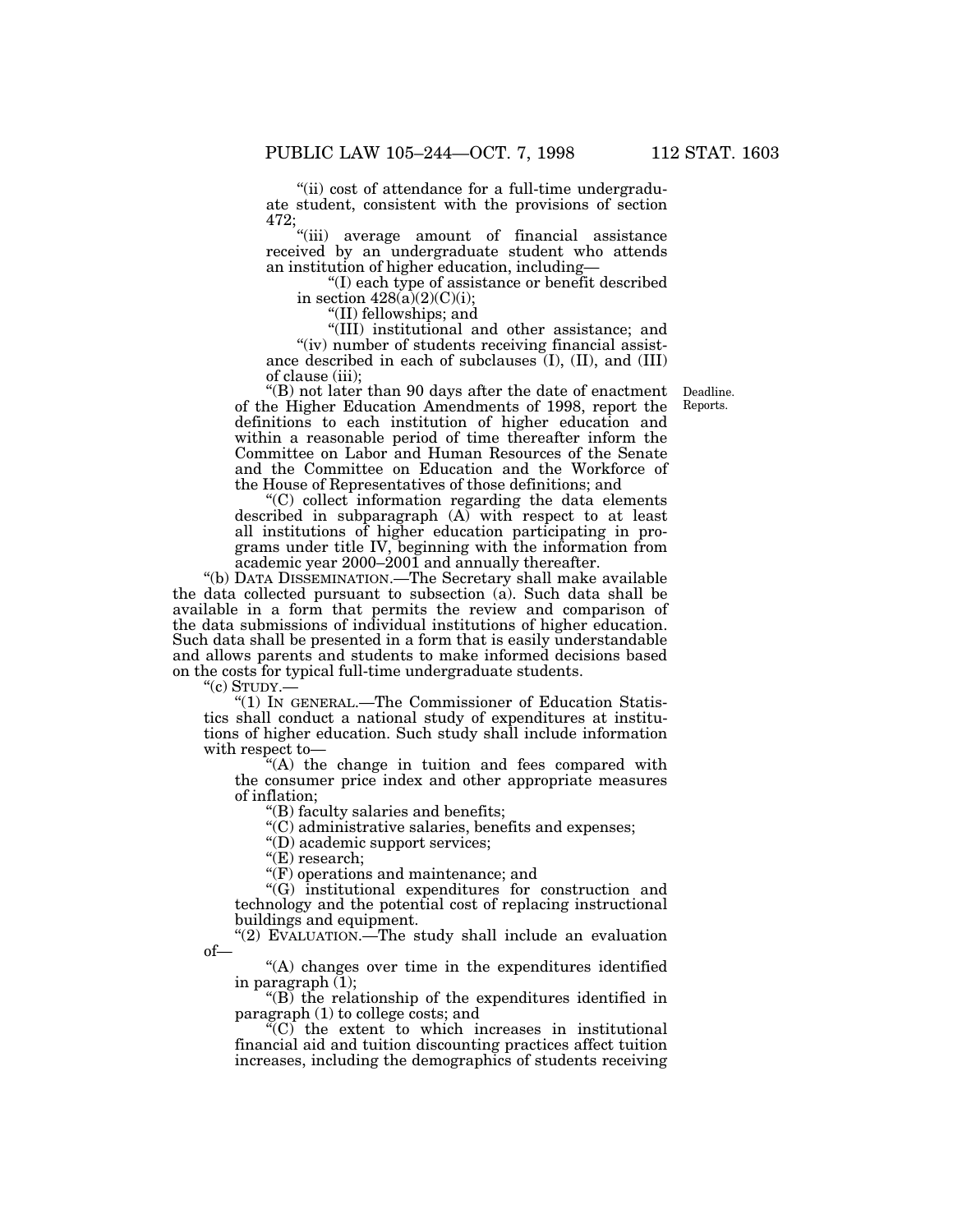such discounts, the extent to which financial aid is provided to students with limited need in order to attract a student to a particular institution, and the extent to which Federal financial aid, including loan aid, has been used to offset the costs of such practices.

''(3) FINAL REPORT.—The Commissioner of Education Statistics shall submit a report regarding the findings of the study required by paragraph (1) to the appropriate committees of Congress not later than September 30, 2002.

''(4) HIGHER EDUCATION MARKET BASKET.—The Bureau of Labor Statistics, in consultation with the Commissioner of Education Statistics, shall develop a higher education market basket that identifies the items that comprise the costs of higher education. The Bureau of Labor Statistics shall provide a report on the market basket to the Committee on Labor and Human Resources of the Senate and the Committee on Education and the Workforce of the House of Representatives not later than September 30, 2002.

''(5) FINES.—In addition to actions authorized in section 487(c), the Secretary may impose a fine in an amount not to exceed \$25,000 on an institution of higher education for failing to provide the information described in paragraph (1) in a timely and accurate manner, or for failing to otherwise cooperate with the National Center for Education Statistics regarding efforts to obtain data on the cost of higher education under this section and pursuant to the program participation agreement entered into under section 487.

''(d) STUDENT AID RECIPIENT SURVEY.—(1) The Secretary shall survey student aid recipients on a regular cycle, but not less than once every 3 years—

''(A) to identify the population of students receiving Federal student aid;

''(B) to determine the income distribution and other socioeconomic characteristics of federally aided students;

''(C) to describe the combinations of aid from State, Federal, and private sources received by students from all income groups;

''(D) to describe the debt burden of loan recipients and their capacity to repay their education debts; and

 $(E)$  to disseminate such information in both published and machine readable form.

" $(2)$  The survey shall be representative of full-time and parttime, undergraduate, graduate, and professional and current and former students in all types of institutions, and should be designed and administered in consultation with the Congress and the postsecondary education community.

# **''PART D—ADMINISTRATIVE PROVISIONS FOR DELIVERY OF STUDENT FINANCIAL ASSIST-ANCE**

20 USC 1018.

## **''SEC. 141. PERFORMANCE-BASED ORGANIZATION FOR THE DELIVERY OF FEDERAL STUDENT FINANCIAL ASSISTANCE.**

''(a) ESTABLISHMENT AND PURPOSE.—

"(1) ESTABLISHMENT.—There is established in the Department a Performance-Based Organization (hereafter referred to

Deadline.

Reports. Deadline.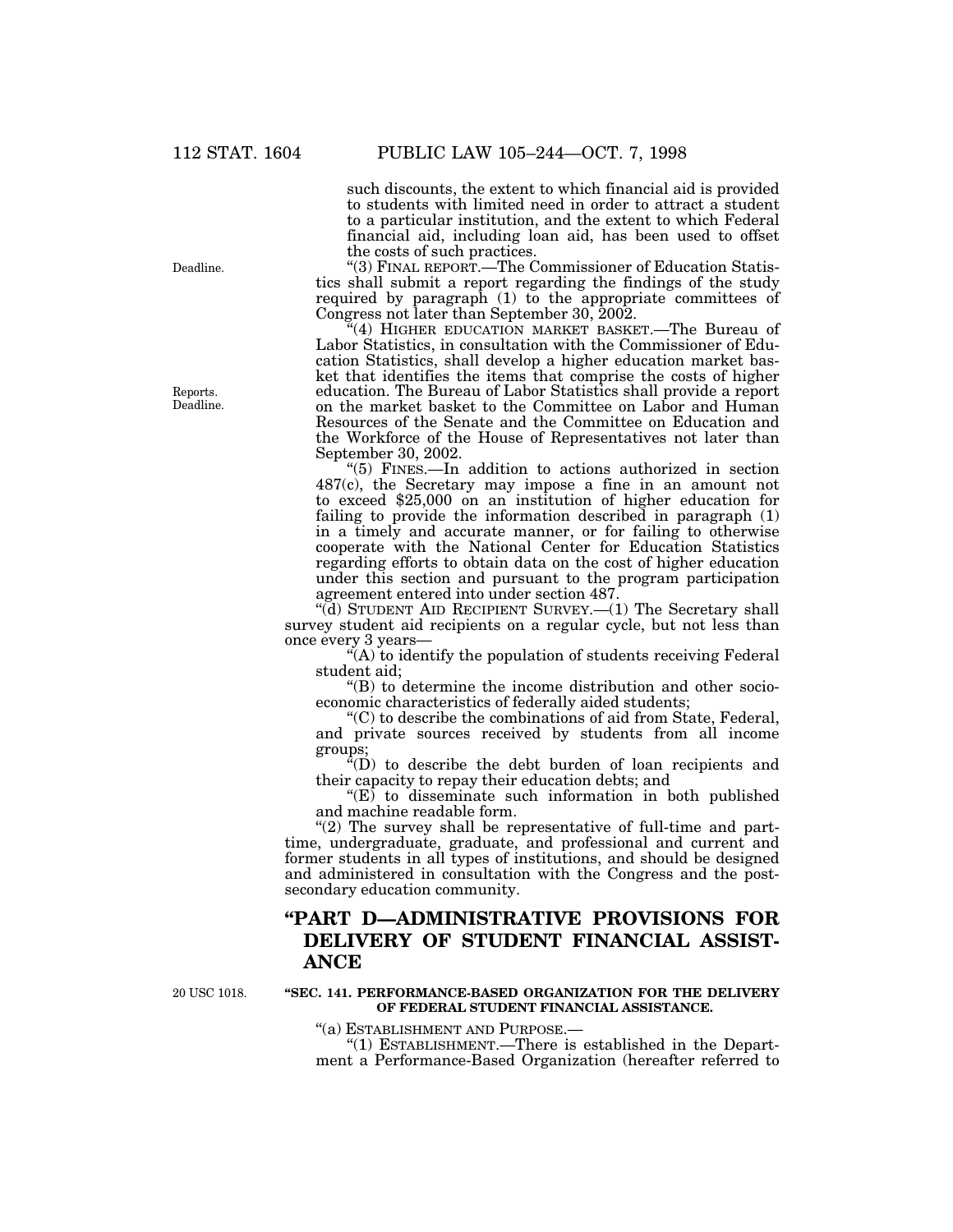as the 'PBO') which shall be a discrete management unit responsible for managing the operational functions supporting the programs authorized under title IV of this Act, as specified in subsection (b).

''(2) PURPOSES.—The purposes of the PBO are—

''(A) to improve service to students and other participants in the student financial assistance programs authorized under title IV, including making those programs more understandable to students and their parents;

 $f(B)$  to reduce the costs of administering those programs;

 $(C)$  to increase the accountability of the officials responsible for administering the operational aspects of these programs;

 $'(D)$  to provide greater flexibility in the management of the operational functions of the Federal student financial assistance programs;

 $f(E)$  to integrate the information systems supporting the Federal student financial assistance programs;

 $F(F)$  to implement an open, common, integrated system for the delivery of student financial assistance under title IV; and

 $\mathrm{``(G)}$  to develop and maintain a student financial assistance system that contains complete, accurate, and timely data to ensure program integrity.

''(b) GENERAL AUTHORITY.—

''(1) AUTHORITY OF SECRETARY.—Notwithstanding any other provision of this part, the Secretary shall maintain responsibility for the development and promulgation of policy and regulations relating to the programs of student financial assistance under title IV. In the exercise of its functions, the PBO shall be subject to the direction of the Secretary. The Secretary shall—

''(A) request the advice of, and work in cooperation with, the Chief Operating Officer in developing regulations, policies, administrative guidance, or procedures affecting the information systems administered by the PBO, and other functions performed by the PBO;

''(B) request cost estimates from the Chief Operating Officer for system changes required by specific policies proposed by the Secretary; and

''(C) assist the Chief Operating Officer in identifying goals for the administration and modernization of the delivery system for student financial assistance under title IV.

"(2) PBO FUNCTIONS.—Subject to paragraph  $(1)$ , the PBO shall be responsible for administration of the information and financial systems that support student financial assistance programs authorized under this title, excluding the development of policy relating to such programs but including the following:

''(A) The administrative, accounting, and financial management functions of the delivery system for Federal student assistance, including—

''(i) the collection, processing and transmission of applicant data to students, institutions and authorized third parties, as provided for in section 483;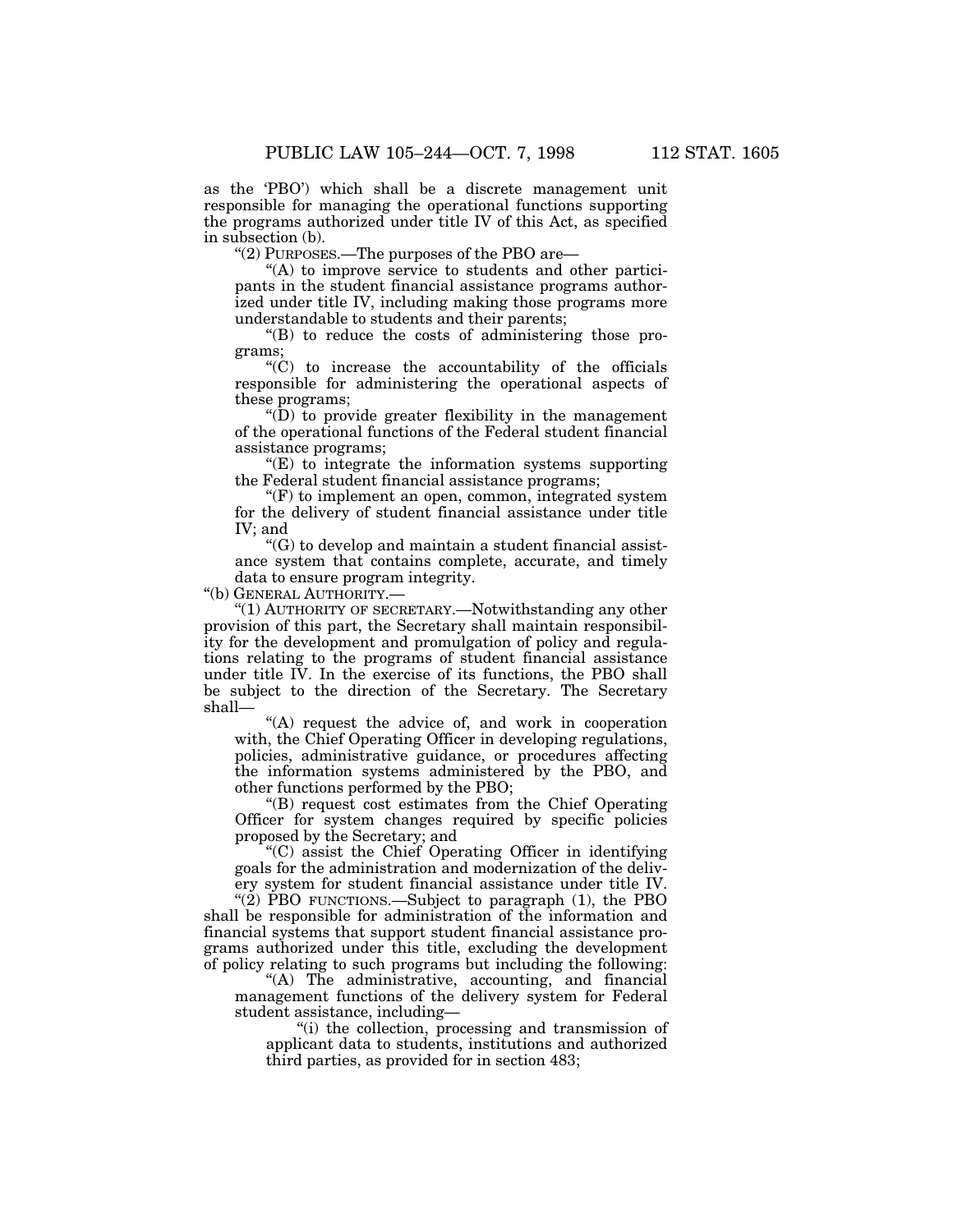''(ii) design and technical specifications for software development and systems supporting the delivery of student financial assistance under title IV;

"(iii) all software and hardware acquisitions and all information technology contracts related to the delivery and management of student financial assistance under title IV;

"(iv) all aspects of contracting for the information and financial systems supporting student financial assistance programs under this title; and

''(v) providing all customer service, training, and user support related to systems that support those programs.

''(B) Annual development of a budget for the operations and services of the PBO, in consultation with the Secretary, and for consideration and inclusion in the Department's annual budget submission.

"(3) ADDITIONAL FUNCTIONS.—The Secretary may allocate to the PBO such additional functions as the Secretary and the Chief Operating Officer determine are necessary or appropriate to achieve the purposes of the PBO.

"(4) INDEPENDENCE.—Subject to paragraph  $(1)$ , in carrying out its functions, the PBO shall exercise independent control of its budget allocations and expenditures, personnel decisions and processes, procurements, and other administrative and management functions.

" $(5)$  AUDITS AND REVIEW.—The PBO shall be subject to the usual and customary Federal audit procedures and to review by the Inspector General of the Department.

 $"$ (6) CHANGES. $-$ 

''(A) IN GENERAL.—The Secretary and the Chief Operating Officer shall consult concerning the effects of policy, market, or other changes on the ability of the PBO to achieve the goals and objectives established in the performance plan described in subsection (c).

''(B) REVISIONS TO AGREEMENT.—The Secretary and the Chief Operating Officer may revise the annual performance agreement described in subsection (d)(4) in light of policy, market, or other changes that occur after the Secretary and the Chief Operating Officer enter into the agreement. ''(c) PERFORMANCE PLAN AND REPORT.—

''(1) PERFORMANCE PLAN.—

''(A) IN GENERAL.—Each year, the Secretary and Chief Operating Officer shall agree on, and make available to the public, a performance plan for the PBO for the succeeding 5 years that establishes measurable goals and objectives for the organization.

''(B) CONSULTATION.—In developing the 5-year performance plan and any revision to the plan, the Secretary and the Chief Operating Officer shall consult with students, institutions of higher education, Congress, lenders, the Advisory Committee on Student Financial Assistance, and other interested parties not less than 30 days prior to the implementation of the performance plan or revision.

" $(C)$  AREAS.—The plan shall include a concise statement of the goals for a modernized system for the delivery of student financial assistance under title IV and identify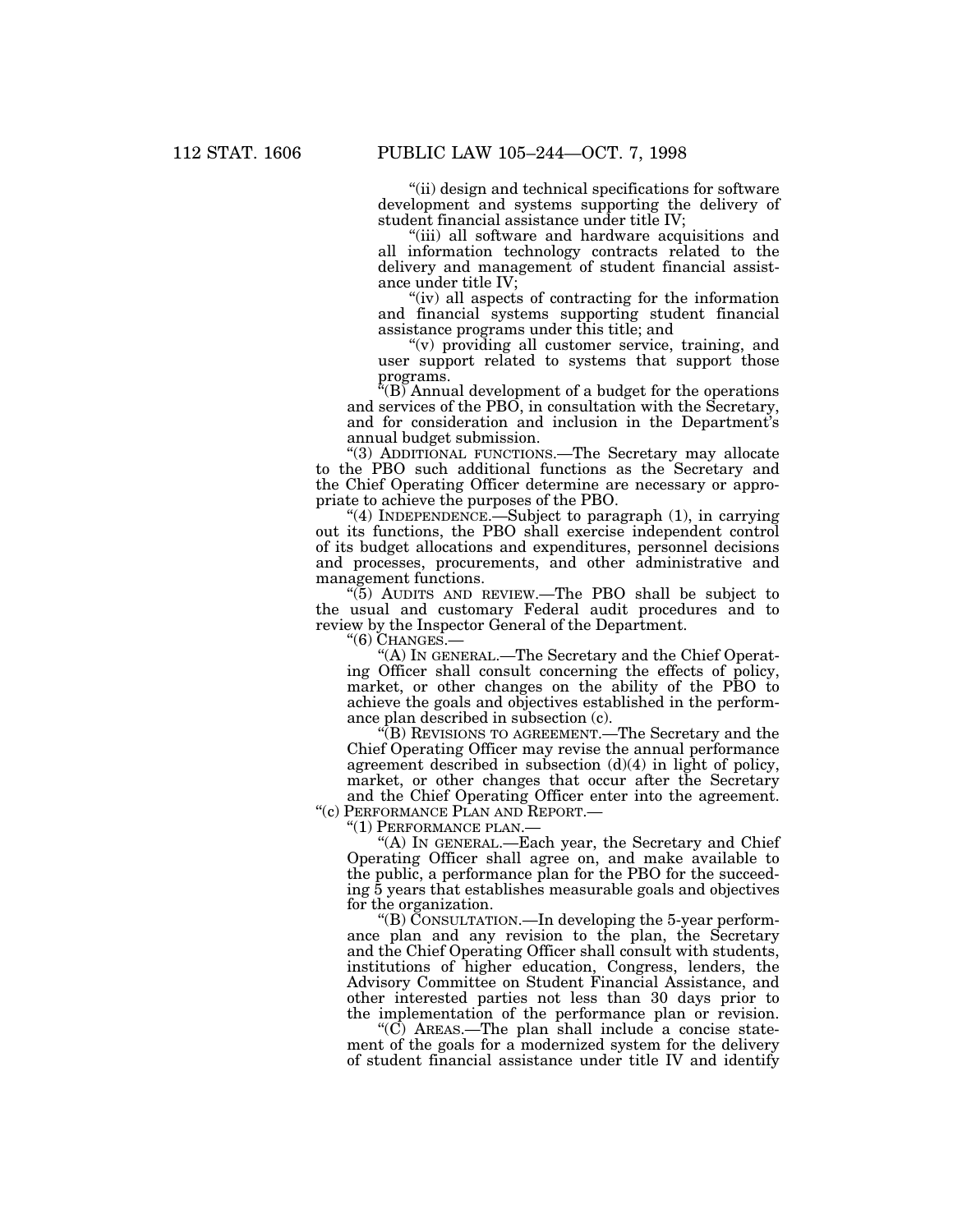action steps necessary to achieve such goals. The plan shall address the PBO's responsibilities in the following areas:

''(i) IMPROVING SERVICE.—Improving service to students and other participants in student financial aid programs authorized under this title, including making those programs more understandable to students and their parents.

''(ii) REDUCING COSTS.—Reducing the costs of administering those programs.

"(iii) IMPROVEMENT AND INTEGRATION OF SUPPORT SYSTEMS.—Improving and integrating the information and delivery systems that support those programs.

'(iv) DELIVERY AND INFORMATION SYSTEM.— Developing an open, common, and integrated delivery and information system for programs authorized under this title.

" $(v)$  OTHER AREAS.—Any other areas identified by the Secretary.

''(2) ANNUAL REPORT.—Each year, the Chief Operating Officer shall prepare and submit to Congress, through the Secretary, an annual report on the performance of the PBO, including an evaluation of the extent to which the PBO met the goals and objectives contained in the 5-year performance plan described in paragraph (1) for the preceding year. The annual report shall include the following:

 $\mathcal{F}(A)$  An independent financial audit of the expenditures of both the PBO and programs administered by the PBO.<br>"(B) Financial and performance requirements

and performance requirements applicable to the PBO under the Chief Financial Officer Act of 1990 and the Government Performance and Results Act of 1993.

''(C) The results achieved by the PBO during the year relative to the goals established in the organization's performance plan.

''(D) The evaluation rating of the performance of the Chief Operating Officer and senior managers under subsections  $(d)(4)$  and  $(e)(2)$ , including the amounts of bonus compensation awarded to these individuals.

''(E) Recommendations for legislative and regulatory changes to improve service to students and their families, and to improve program efficiency and integrity.

 $(F)$  Other such information as the Director of the Office of Management and Budget shall prescribe for performance based organizations.

''(3) CONSULTATION WITH STAKEHOLDERS.—The Chief Operating Officer, in preparing the report described in paragraph (2), shall establish appropriate means to consult with borrowers, institutions, lenders, guaranty agencies, secondary markets, and others involved in the delivery system of student aid under this title—

 $(A)$  regarding the degree of satisfaction with the delivery system; and

 $H(B)$  to seek suggestions on means to improve the delivery system.

''(d) CHIEF OPERATING OFFICER.—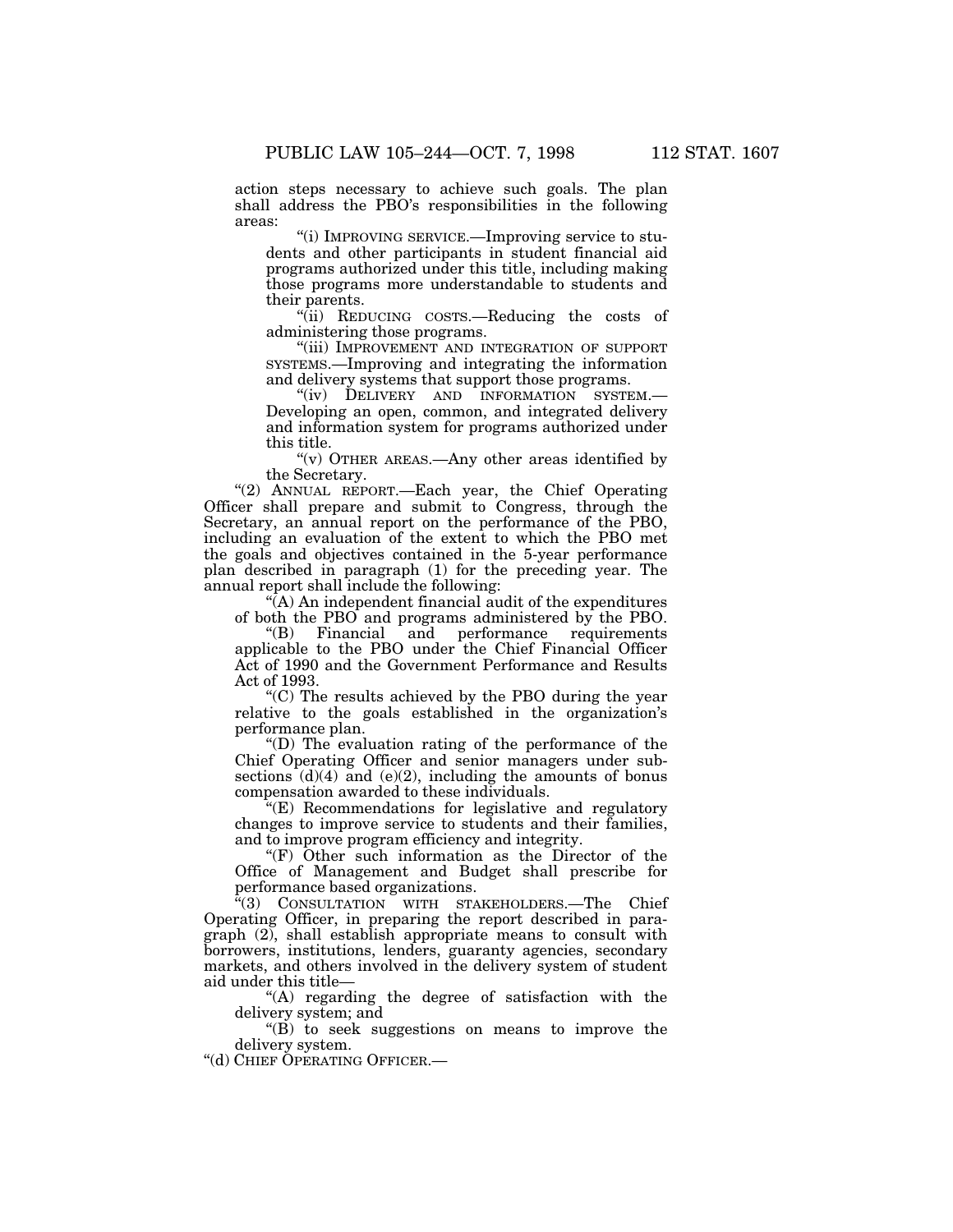"(1) APPOINTMENT.—The management of the PBO shall be vested in a Chief Operating Officer who shall be appointed by the Secretary to a term of not less than 3 and not more than 5 years, and compensated without regard to chapters 33, 51, and 53 of title 5, United States Code. The Secretary shall appoint the Chief Operating Officer within 6 months after the date of enactment of the Higher Education Amendments of 1998. The appointment shall be made on the basis of demonstrated management ability and expertise in information technology, including experience with financial systems, and without regard to political affiliation or activity.

"(2) REAPPOINTMENT.—The Secretary may reappoint the Chief Operating Officer to subsequent terms of not less than 3 and not more than 5 years, so long as the performance of the Chief Operating Officer, as set forth in the performance agreement described in paragraph (4), is satisfactory.

''(3) REMOVAL.—The Chief Operating Officer may be removed by—

''(A) the President; or

''(B) the Secretary, for misconduct or failure to meet performance goals set forth in the performance agreement in paragraph (4).

The President or Secretary shall communicate the reasons for any such removal to the appropriate committees of Congress. ''(4) PERFORMANCE AGREEMENT.—

''(A) IN GENERAL.—Each year, the Secretary and the Chief Operating Officer shall enter into an annual performance agreement, that shall set forth measurable organization and individual goals for the Chief Operating Officer.

''(B) TRANSMITTAL.—The final agreement, and any revision to the final agreement, shall be transmitted to the Committee on Education and the Workforce of the House of Representatives and the Committee on Labor and Human Resources of the Senate, and made publicly available.

''(5) COMPENSATION.—

''(A) IN GENERAL.—The Chief Operating Officer is authorized to be paid at an annual rate of basic pay not to exceed the maximum rate of basic pay for the Senior Executive Service under section 5382 of title 5, United States Code, including any applicable locality-based comparability payment that may be authorized under section  $5304(h)(2)(B)$  of such title. The compensation of the Chief Operating Officer shall be considered for purposes of section  $207(c)(2)(A)$  of title 18, United States Code, to be the equivalent of that described under clause (ii) of section  $207(c)(2)(A)$  of such title.

''(B) BONUS.—In addition, the Chief Operating Officer may receive a bonus in an amount that does not exceed 50 percent of such annual rate of basic pay, based upon the Secretary's evaluation of the Chief Operating Officer's performance in relation to the goals set forth in the performance agreement described in paragraph (2).

''(C) PAYMENT.—Payment of a bonus under this subparagraph (B) may be made to the Chief Operating Officer only to the extent that such payment does not

Public information.

Deadline.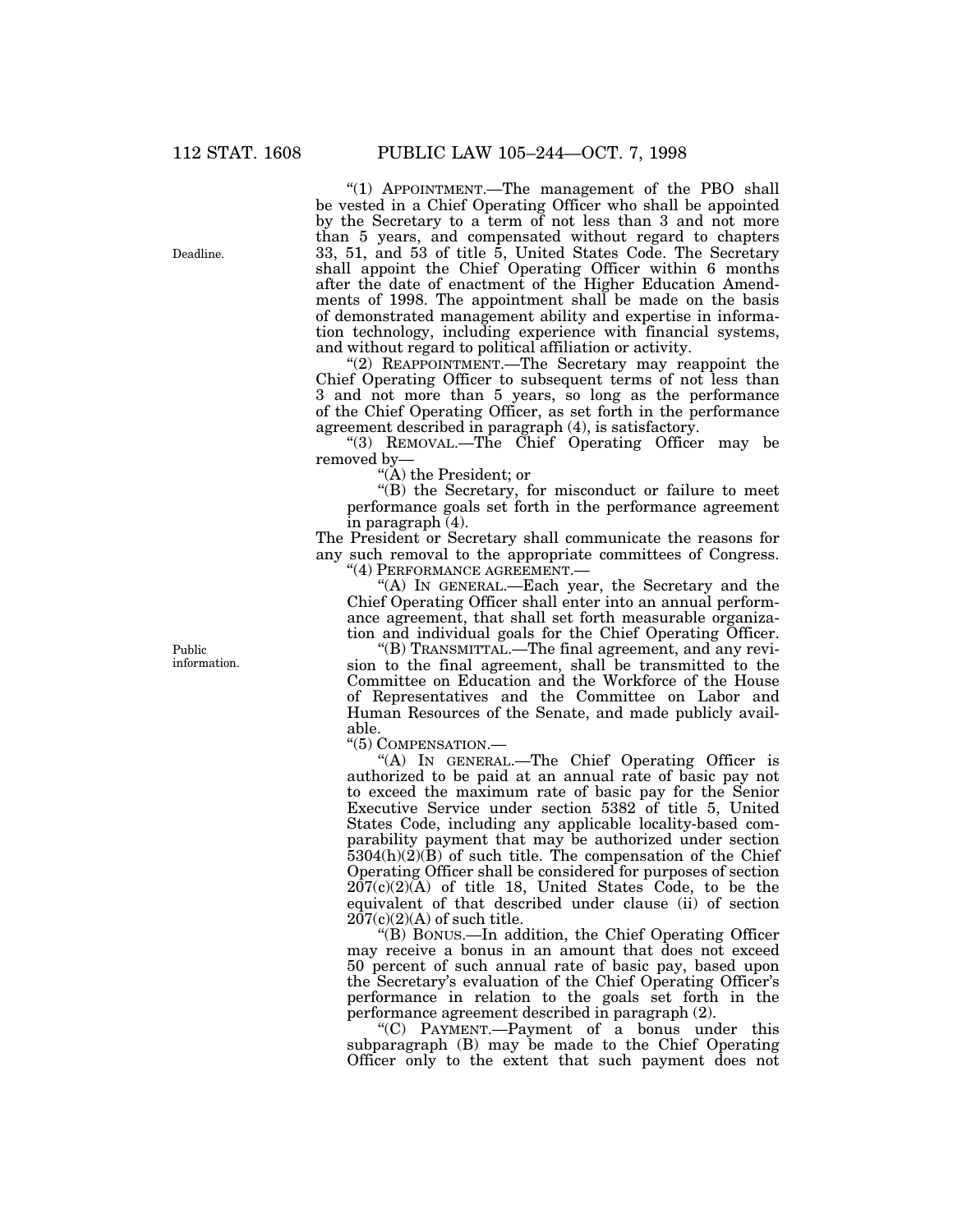cause the Chief Operating Officer's total aggregate compensation in a calendar year to equal or exceed the amount of the President's salary under section 102 of title 3, United States Code.

''(e) SENIOR MANAGEMENT.—

''(1) APPOINTMENT.—

''(A) IN GENERAL.—The Chief Operating Officer may appoint such senior managers as that officer determines necessary without regard to the provisions of title 5, United States Code, governing appointments in the competitive service.

''(B) COMPENSATION.—The senior managers described in subparagraph (A) may be paid without regard to the provisions of chapter 51 and subchapter III of chapter 53 of such title relating to classification and General Schedule pay rates.

"(2) PERFORMANCE AGREEMENT.—Each year, the Chief Operating Officer and each senior manager appointed under this subsection shall enter into an annual performance agreement that sets forth measurable organization and individual goals. The agreement shall be subject to review and renegotiation at the end of each term.

''(3) COMPENSATION.—

''(A) IN GENERAL.—A senior manager appointed under this subsection may be paid at an annual rate of basic pay of not more than the maximum rate of basic pay for the Senior Executive Service under section 5382 of title 5, United States Code, including any applicable locality-based comparability payment that may be authorized under section  $5304(h)(2)(C)$  of such title. The compensation of a senior manager shall be considered for purposes of section 207(c)(2)(A) of title 18, United States Code, to be the equivalent of that described under clause (ii) of section  $207(c)(2)(A)$  of such title.

''(B) BONUS.—In addition, a senior manager may receive a bonus in an amount such that the manager's total annual compensation does not exceed 125 percent of the maximum rate of basic pay for the Senior Executive Service, including any applicable locality-based comparability payment, based upon the Chief Operating Officer's evaluation of the manager's performance in relation to the goals set forth in the performance agreement described in paragraph (2).

" $(4)$  REMOVAL.—A senior manager shall be removable by the Chief Operating Officer, or by the Secretary if the position of Chief Operating Officer is vacant.

"(f) STUDENT LOAN OMBUDSMAN.-

''(1) APPOINTMENT.—The Chief Operating Officer, in consultation with the Secretary, shall appoint a Student Loan Ombudsman to provide timely assistance to borrowers of loans made, insured, or guaranteed under title IV by performing the functions described in paragraph (3).

"(2) PUBLIC INFORMATION.—The Chief Operating Officer shall disseminate information about the availability and functions of the Ombudsman to borrowers and potential borrowers, as well as institutions of higher education, lenders, guaranty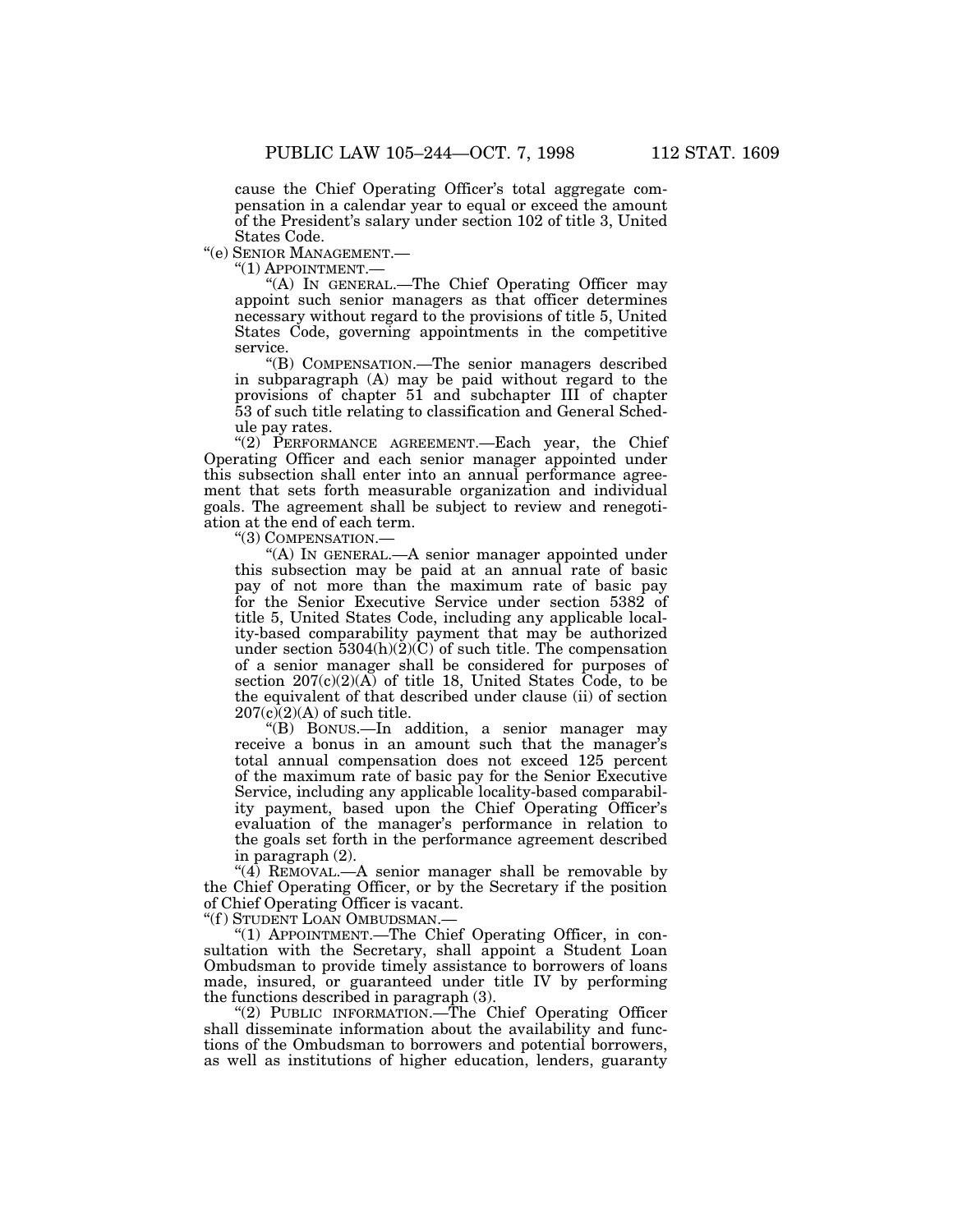agencies, loan servicers, and other participants in those student loan programs.

 $F(3)$  FUNCTIONS OF OMBUDSMAN.—The Ombudsman shall—

''(A) in accordance with regulations of the Secretary, receive, review, and attempt to resolve informally complaints from borrowers of loans described in paragraph (1), including, as appropriate, attempts to resolve such complaints within the Department of Education and with institutions of higher education, lenders, guaranty agencies, loan servicers, and other participants in the loan programs described in paragraph  $(1)(A)$ ; and

''(B) compile and analyze data on borrower complaints and make appropriate recommendations.

''(4) REPORT.—Each year, the Ombudsman shall submit a report to the Chief Operating Officer, for inclusion in the annual report under subsection  $(c)(2)$ , that describes the activities, and evaluates the effectiveness of the Ombudsman during the preceding year.

''(g) PERSONNEL FLEXIBILITY.—

''(1) PERSONNEL CEILINGS.—The PBO shall not be subject to any ceiling relating to the number or grade of employees.

''(2) ADMINISTRATIVE FLEXIBILITY.—The Chief Operating Officer shall work with the Office of Personnel Management to develop and implement personnel flexibilities in staffing, classification, and pay that meet the needs of the PBO, subject to compliance with title 5, United States Code.

" $(3)$  EXCEPTED SERVICE.—The Chief Operating Officer may appoint, without regard to the provisions of title 5, United States Code, governing appointments in the competitive service, not more than 25 technical and professional employees to administer the functions of the PBO. These employees may be paid without regard to the provisions of chapter 51 and subchapter III of chapter 53 of such title relating to classification and General Schedule pay rates.

"(h) ESTABLISHMENT OF A FAIR AND EQUITABLE SYSTEM FOR MEASURING STAFF PERFORMANCE.—The PBO shall establish an annual performance management system, subject to compliance with title 5, United States Code and consistent with applicable provisions of law and regulations, which strengthens the organizational effectiveness of the PBO by providing for establishing goals or objectives for individual, group, or organizational performance (or any combination thereof), consistent with the performance plan of the PBO and its performance planning procedures, including those established under the Government Performance and Results Act of 1993, and communicating such goals or objectives to employees.

''(i) REPORT.—The Secretary and the Chief Operating Officer, not later than 180 days after the date of enactment of the Higher Education Amendments of 1998, shall report to Congress on the proposed budget and sources of funding for the operation of the PBO.

''( j) AUTHORIZATION OF APPROPRIATIONS.—The Secretary shall allocate from funds made available under section 458 such funds as are appropriate to the functions assumed by the PBO. In addition, there are authorized to be appropriated such sums as may be necessary to carry out the purposes of this part, including transition costs.

Records.

Regulations.

Deadline.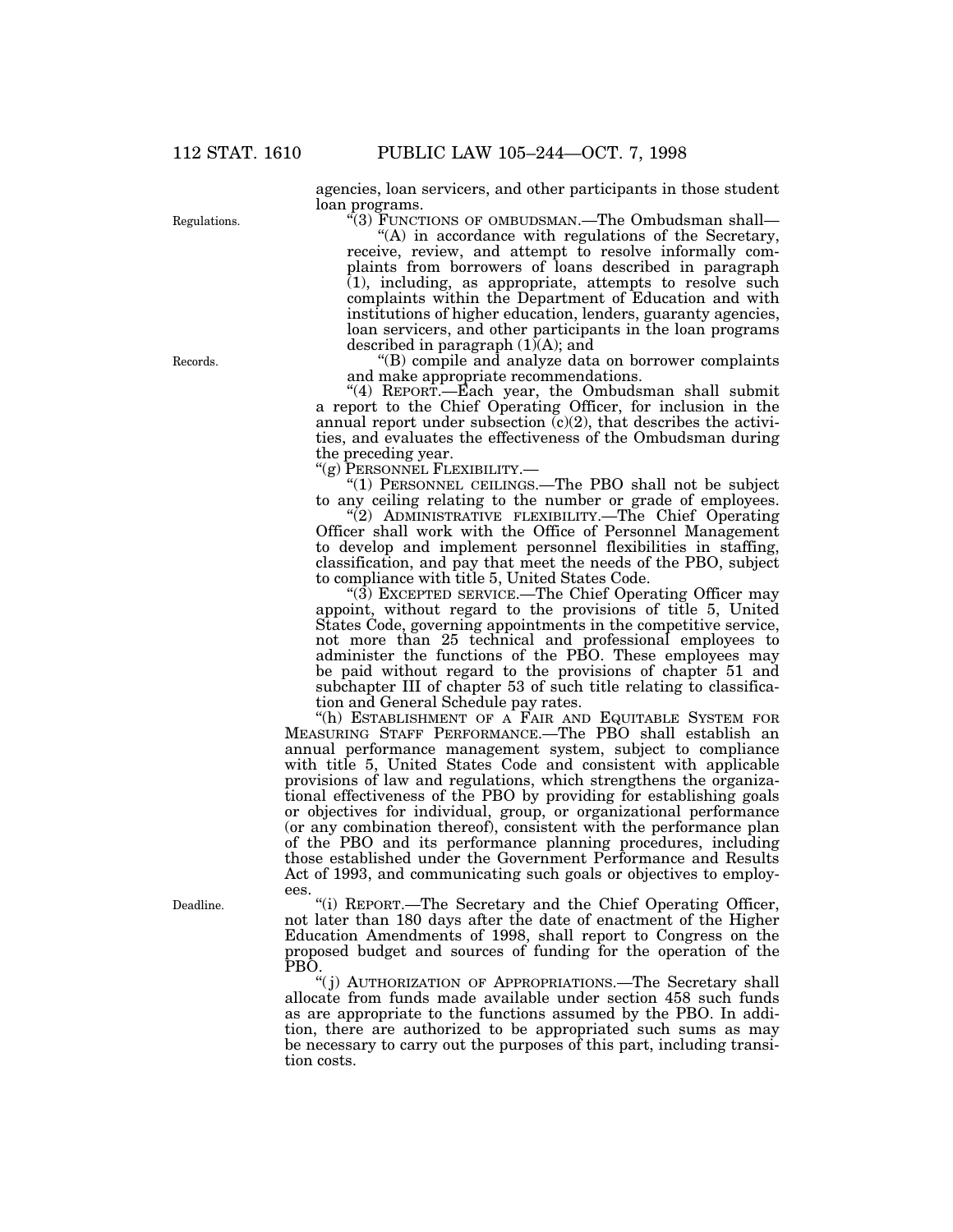## **''SEC. 142. PROCUREMENT FLEXIBILITY.**

''(a) PROCUREMENT AUTHORITY.—Subject to the authority of the Secretary, the Chief Operating Officer of a PBO may exercise the authority of the Secretary to procure property and services in the performance of functions managed by the PBO. For the purposes of this section, the term 'PBO' includes the Chief Operating Officer of the PBO and any employee of the PBO exercising procurement authority under the preceding sentence.

''(b) IN GENERAL.—Except as provided in this section, the PBO shall abide by all applicable Federal procurement laws and regulations when procuring property and services. The PBO shall—

''(1) enter into contracts for information systems supporting the programs authorized under title IV to carry out the functions set forth in section 141(b)(2); and

''(2) obtain the services of experts and consultants without regard to section 3109 of title 5, United States Code and set pay in accordance with such section.

'(c) SERVICE CONTRACTS.—<br>"(1) PERFORMANCE-BASED SERVICING CONTRACTS.—The Chief Operating Officer shall, to the extent practicable, maximize the use of performance-based servicing contracts, consistent with guidelines for such contracts published by the Office of Federal Procurement Policy, to achieve cost savings and improve service.

"(2) FEE FOR SERVICE ARRANGEMENTS.—The Chief Operating Officer shall, when appropriate and consistent with the purposes of the PBO, acquire services related to the title IV delivery system from any entity that has the capability and capacity to meet the requirements for the system. The Chief Operating Officer is authorized to pay fees that are equivalent to those paid by other entities to an organization that provides an information system or service that meets the requirements of the PBO, as determined by the Chief Operating Officer. ''(d) TWO-PHASE SOURCE-SELECTION PROCEDURES.—

"(1) In GENERAL.—The PBO may use a two-phase process for selecting a source for a procurement of property or services. "(2) FIRST PHASE.—The procedures for the first phase of

the process for a procurement are as follows:

"(A) PUBLICATION OF NOTICE.—The contracting officer for the procurement shall publish a notice of the procurement in accordance with section 18 of the Office of Federal Procurement Policy Act (41 U.S.C. 416) and subsections (e), (f), and (g) of section 8 of the Small Business Act (15 U.S.C. 637), except that the notice shall include only the following:

"(i) A general description of the scope or purpose" of the procurement that provides sufficient information on the scope or purpose for sources to make informed business decisions regarding whether to participate in the procurement.

''(ii) A description of the basis on which potential sources are to be selected to submit offers in the second phase.

''(iii) A description of the information that is to be required under subparagraph (B).

 $\sqrt[n]{\text{div}}$ ) Any additional information that the contracting officer determines appropriate.

20 USC 1018a.

Contracts.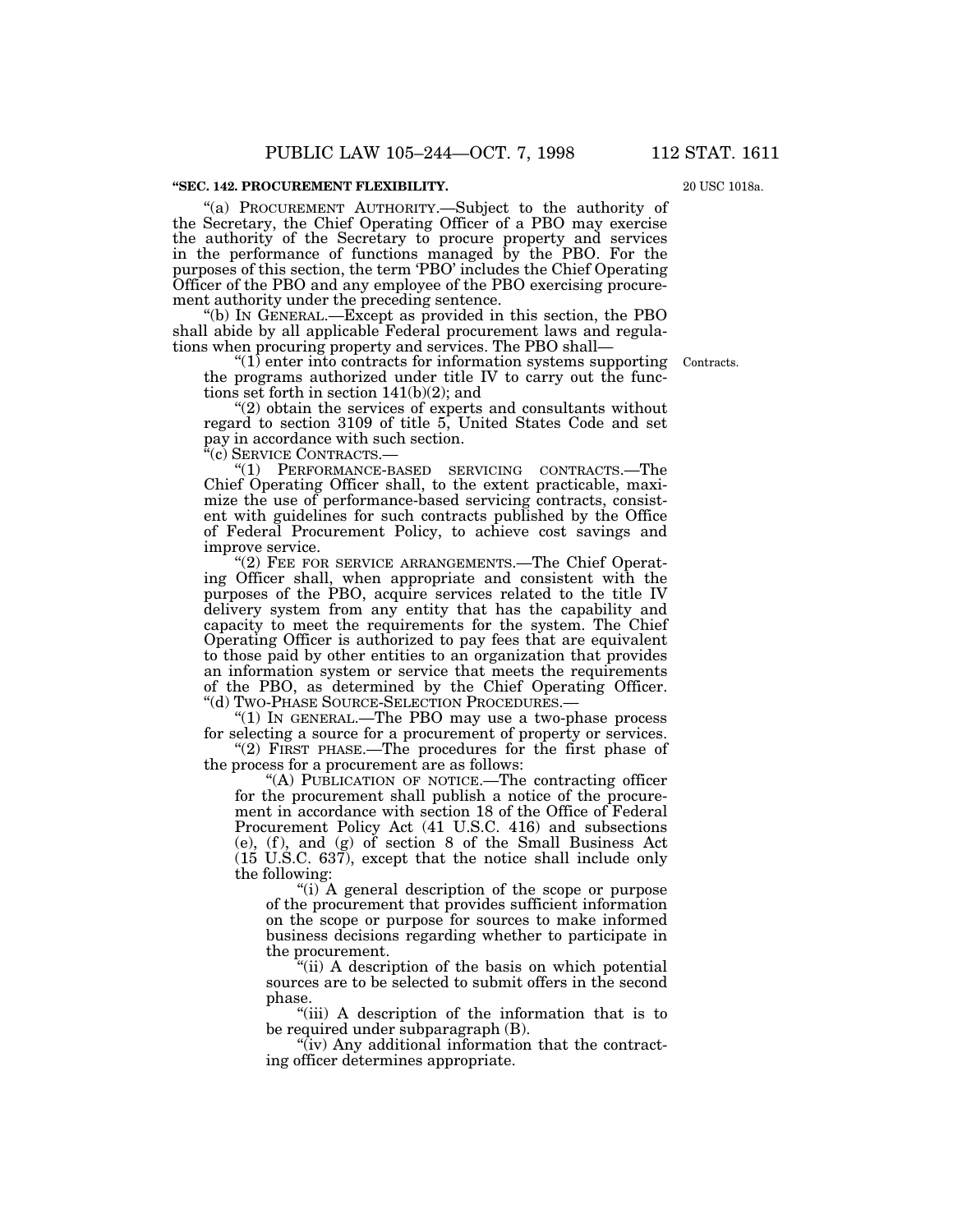''(B) INFORMATION SUBMITTED BY OFFERORS.—Each offeror for the procurement shall submit basic information, such as information on the offeror's qualifications, the proposed conceptual approach, costs likely to be associated with the proposed conceptual approach, and past performance of the offeror on Federal Government contracts, together with any additional information that is requested by the contracting officer.

''(C) SELECTION FOR SECOND PHASE.—The contracting officer shall select the offerors that are to be eligible to participate in the second phase of the process. The contracting officer shall limit the number of the selected offerors to the number of sources that the contracting officer determines is appropriate and in the best interests of the Federal Government.

''(3) SECOND PHASE.—

''(A) IN GENERAL.—The contracting officer shall conduct the second phase of the source selection process in accordance with sections 303A and 303B of the Federal Property and Administrative Services Act of 1949 (41 U.S.C. 253a and 253b).

''(B) ELIGIBLE PARTICIPANTS.—Only the sources selected in the first phase of the process shall be eligible to participate in the second phase.

''(C) SINGLE OR MULTIPLE PROCUREMENTS.—The second phase may include a single procurement or multiple procurements within the scope, or for the purpose, described in the notice pursuant to paragraph  $(2)(A)$ .

"(4) PROCEDURES CONSIDERED COMPETITIVE.-The procedures used for selecting a source for a procurement under this subsection shall be considered competitive procedures for all purposes.

''(e) USE OF SIMPLIFIED PROCEDURES FOR COMMERCIAL ITEMS.— Whenever the PBO anticipates that commercial items will be offered for a procurement, the PBO may use (consistent with the special rules for commercial items) the special simplified procedures for the procurement without regard to—

''(1) any dollar limitation otherwise applicable to the use of those procedures; and

" $(2)$  the expiration of the authority to use special simplified procedures under section 4202(e) of the Clinger-Cohen Act of 1996 (110 Stat. 654; 10 U.S.C. 2304 note).

"(f) FLEXIBLE WAIT PERIODS AND DEADLINES FOR SUBMISSION OF OFFERS OF NONCOMMERCIAL ITEMS.—

"(1) AUTHORITY.—In carrying out a procurement, the PBO may—

"(A) apply a shorter waiting period for the issuance of a solicitation after the publication of a notice under section 18 of the Office of Federal Procurement Policy Act (41 U.S.C. 416) than is required under subsection  $(a)(3)(A)$  of such section; and

"(B) notwithstanding subsection  $(a)(3)$  of such section, establish any deadline for the submission of bids or proposals that affords potential offerors a reasonable opportunity to respond to the solicitation.

"(2) INAPPLICABILITY TO COMMERCIAL ITEMS.-Paragraph (1) does not apply to a procurement of a commercial item.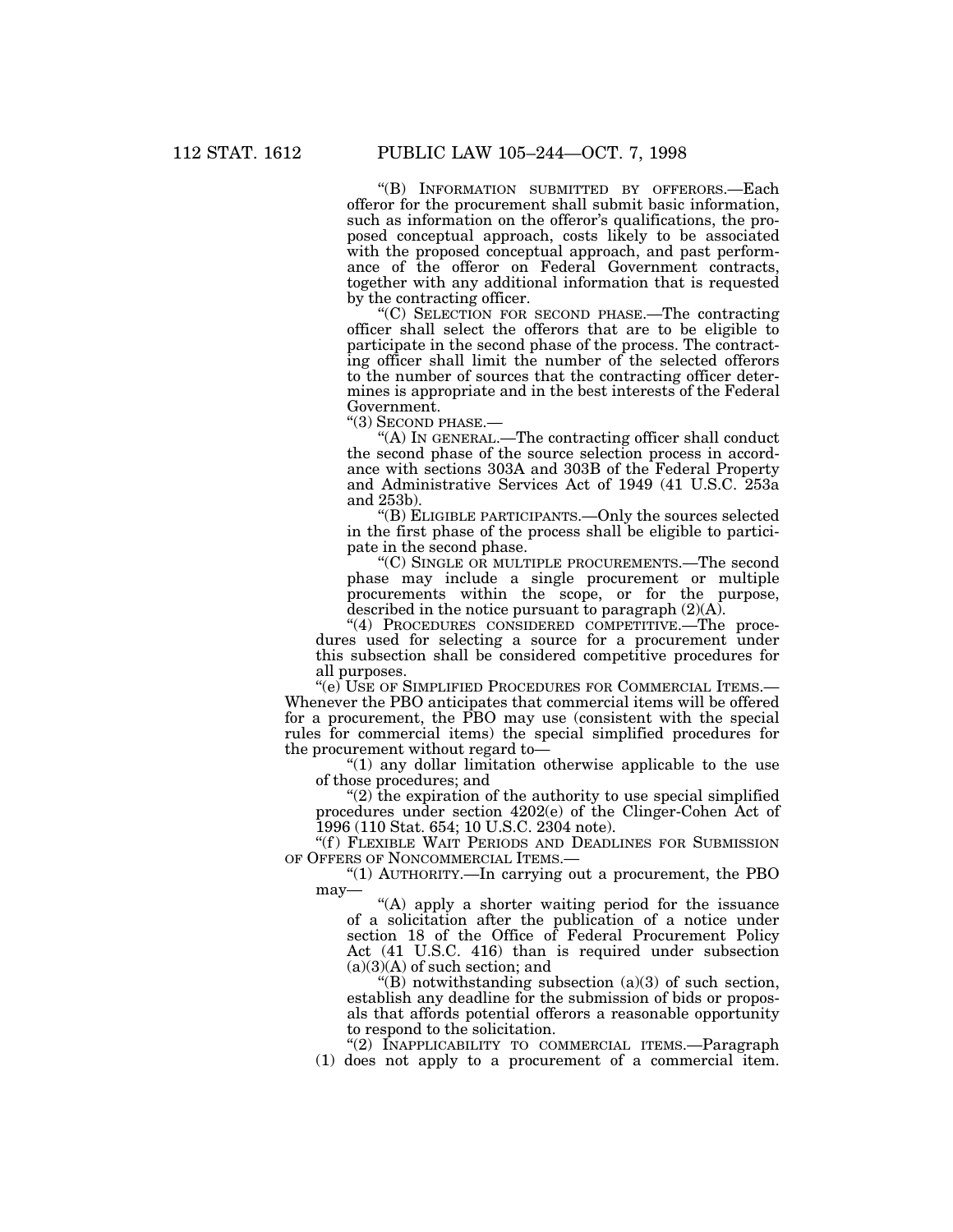''(3) CONSISTENCY WITH APPLICABLE INTERNATIONAL AGREE-MENTS.—If an international agreement is applicable to the procurement, any exercise of authority under paragraph (1) shall be consistent with the international agreement.

''(g) MODULAR CONTRACTING.—

''(1) IN GENERAL.—The PBO may satisfy the requirements of the PBO for a system incrementally by carrying out successive procurements of modules of the system. In doing so, the PBO may use procedures authorized under this subsection to procure any such module after the first module.

"(2) UTILITY REQUIREMENT.—A module may not be procured for a system under this subsection unless the module is useful independently of the other modules or useful in combination with another module previously procured for the system.

''(3) CONDITIONS FOR USE OF AUTHORITY.—The PBO may use procedures authorized under paragraph (4) for the procurement of an additional module for a system if—

"(A) competitive procedures were used for awarding the contract for the procurement of the first module for the system; and

 $E(E)$  the solicitation for the first module included— ''(i) a general description of the entire system that

was sufficient to provide potential offerors with reasonable notice of the general scope of future modules;

''(ii) other information sufficient for potential offerors to make informed business judgments regarding whether to submit offers for the contract for the first module; and

''(iii) a statement that procedures authorized under this subsection could be used for awarding subsequent contracts for the procurement of additional modules for the system.

''(4) PROCEDURES.—If the procurement of the first module for a system meets the requirements set forth in paragraph (3), the PBO may award a contract for the procurement of an additional module for the system using any of the following procedures:

"(A) SOLE SOURCE.—Award of the contract on a solesource basis to a contractor who was awarded a contract for a module previously procured for the system under competitive procedures or procedures authorized under subparagraph (B).

''(B) ADEQUATE COMPETITION.—Award of the contract on the basis of offers made by—

''(i) a contractor who was awarded a contract for a module previously procured for the system after having been selected for award of the contract under this subparagraph or other competitive procedures; and

"(ii) at least one other offeror that submitted an offer for a module previously procured for the system and is expected, on the basis of the offer for the previously procured module, to submit a competitive offer for the additional module.

''(C) OTHER.—Award of the contract under any other procedure authorized by law.

"(5) NOTICE REQUIREMENT.—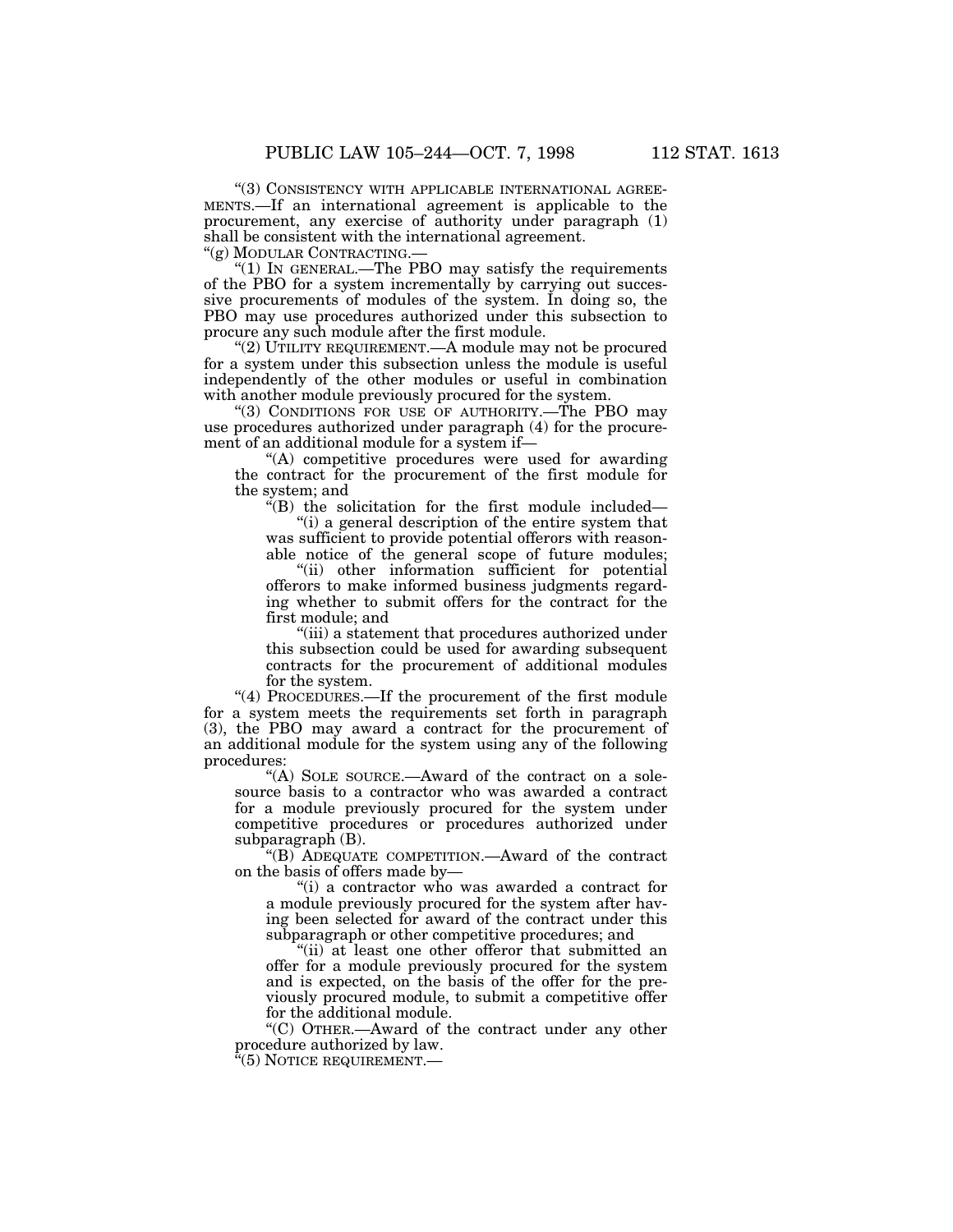Deadline.

''(A) PUBLICATION.—Not less than 30 days before issuing a solicitation for offers for a contract for a module for a system under procedures authorized under subparagraph  $(A)$  or  $(B)$  of paragraph  $(4)$ , the PBO shall publish in the Commerce Business Daily a notice of the intent to use such procedures to enter into the contract.

''(B) EXCEPTION.—Publication of a notice is not required under this paragraph with respect to a use of procedures authorized under paragraph  $(\overline{4})$  if the contractor referred to in that subparagraph (who is to be solicited to submit an offer) has previously provided a module for the system under a contract that contained cost, schedule, and performance goals and the contractor met those goals.

''(C) CONTENT OF NOTICE.—A notice published under subparagraph (A) with respect to a use of procedures described in paragraph (4) shall contain the information required under section 18(b) of the Office of Federal Procurement Policy Act (41 U.S.C. 416(b)), other than paragraph (4) of such section, and shall invite the submission of any assertion that the use of the procedures for the procurement involved is not in the best interest of the Federal Government together with information supporting the assertion.

''(6) DOCUMENTATION.—The basis for an award of a contract under this subsection shall be documented. However, a justification pursuant to section 303(f) of the Federal Property and Administrative Services Act of 1949 (41 U.S.C. 253(f )) or section 8(h) of the Small Business Act (15 U.S.C. 637(h)) is not required.

''(7) SIMPLIFIED SOURCE-SELECTION PROCEDURES.—The PBO may award a contract under any other simplified procedures prescribed by the PBO for the selection of sources for the procurement of modules for a system, after the first module, that are not to be procured under a contract awarded on a sole-source basis.

''(h) USE OF SIMPLIFIED PROCEDURES FOR SMALL BUSINESS SET-ASIDES FOR SERVICES OTHER THAN COMMERCIAL ITEMS.—

''(1) AUTHORITY.—The PBO may use special simplified procedures for a procurement of services that are not commercial items if—

''(A) the procurement is in an amount not greater than \$1,000,000;

''(B) the procurement is conducted as a small business set-aside pursuant to section 15(a) of the Small Business Act (15 U.S.C. 644(a)); and

''(C) the price charged for supplies associated with the services procured are items of supply expected to be less than 20 percent of the total contract price.

"(2) INAPPLICABILITY TO CERTAIN PROCUREMENTS.—The authority set forth in paragraph (1) may not be used for—

"(A) an award of a contract on a sole-source basis; or

''(B) a contract for construction.

''(i) GUIDANCE FOR USE OF AUTHORITY.—

''(1) ISSUANCE BY PBO.—The Chief Operating Officer of the PBO, in consultation with the Administrator for Federal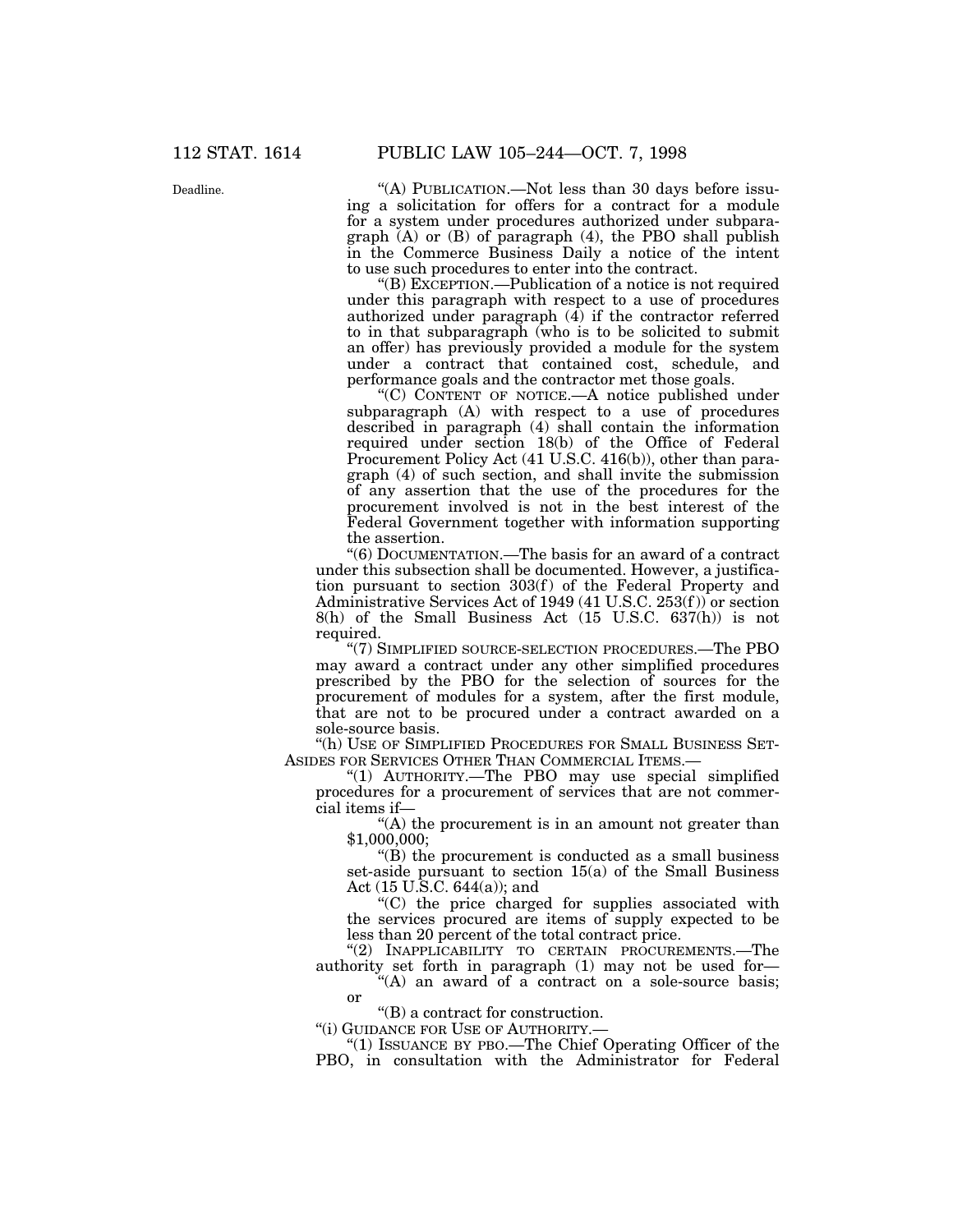Procurement Policy, shall issue guidance for the use by PBO personnel of the authority provided in this section.

''(2) GUIDANCE FROM OFPP.—As part of the consultation required under paragraph (1), the Administrator for Federal Procurement Policy shall provide the PBO with guidance that is designed to ensure, to the maximum extent practicable, that the authority under this section is exercised by the PBO in a manner that is consistent with the exercise of the authority by the heads of the other performance-based organizations.

''(3) COMPLIANCE WITH OFPP GUIDANCE.—The head of the PBO shall ensure that the procurements of the PBO under this section are carried out in a manner that is consistent with the guidance provided for the PBO under paragraph (2).

''( j) LIMITATION ON MULTIAGENCY CONTRACTING.—No department or agency of the Federal Government may purchase property or services under contracts entered into or administered by a PBO under this section unless the purchase is approved in advance by the senior procurement official of that department or agency who is responsible for purchasing by the department or agency.

''(k) LAWS NOT AFFECTED.—Nothing in this section shall be construed to waive laws for the enforcement of civil rights or for the establishment and enforcement of labor standards that are applicable to contracts of the Federal Government.

''(l) DEFINITIONS.—In this section:

"(1) COMMERCIAL ITEM.—The term 'commercial item' has the meaning given the term in section  $4(12)$  of the Office of Federal Procurement Policy Act (41 U.S.C. 403(12)).

"(2) COMPETITIVE PROCEDURES.—The term 'competitive procedures' has the meaning given the term in section 309(b) of the Federal Property and Administrative Services Act of 1949 (41 U.S.C. 259(b)).

''(3) SOLE-SOURCE BASIS.—The term 'sole-source basis', with respect to an award of a contract, means that the contract is awarded to a source after soliciting an offer or offers from, and negotiating with, only that source.

"(4) SPECIAL RULES FOR COMMERCIAL ITEMS.—The term 'special rules for commercial items' means the regulations set forth in the Federal Acquisition Regulation pursuant to section  $303(g)(1)$  of the Federal Property and Administrative Services Act of 1949 (41 U.S.C.  $253(g)(1)$ ) and section 31 of the Office of Federal Procurement Policy Act (41 U.S.C. 427).

''(5) SPECIAL SIMPLIFIED PROCEDURES.—The term 'special simplified procedures' means the procedures applicable to purchases of property and services for amounts not greater than the simplified acquisition threshold that are set forth in the Federal Acquisition Regulation pursuant to section  $303(g)(1)(B)$ of the Federal Property and Administrative Services Act of 1949 (41 U.S.C.  $253(g)(1)(A)$ ) and section  $31(a)(1)$  of the Office of Federal Procurement Policy Act (41 U.S.C. 427(a)(1)).

#### **''SEC. 143. ADMINISTRATIVE SIMPLIFICATION OF STUDENT AID DELIV-**20 USC 1018b.**ERY.**

''(a) IN GENERAL.—In order to improve the efficiency and effectiveness of the student aid delivery system, the Secretary and the Chief Operating Officer shall encourage and participate in the establishment of voluntary consensus standards and requirements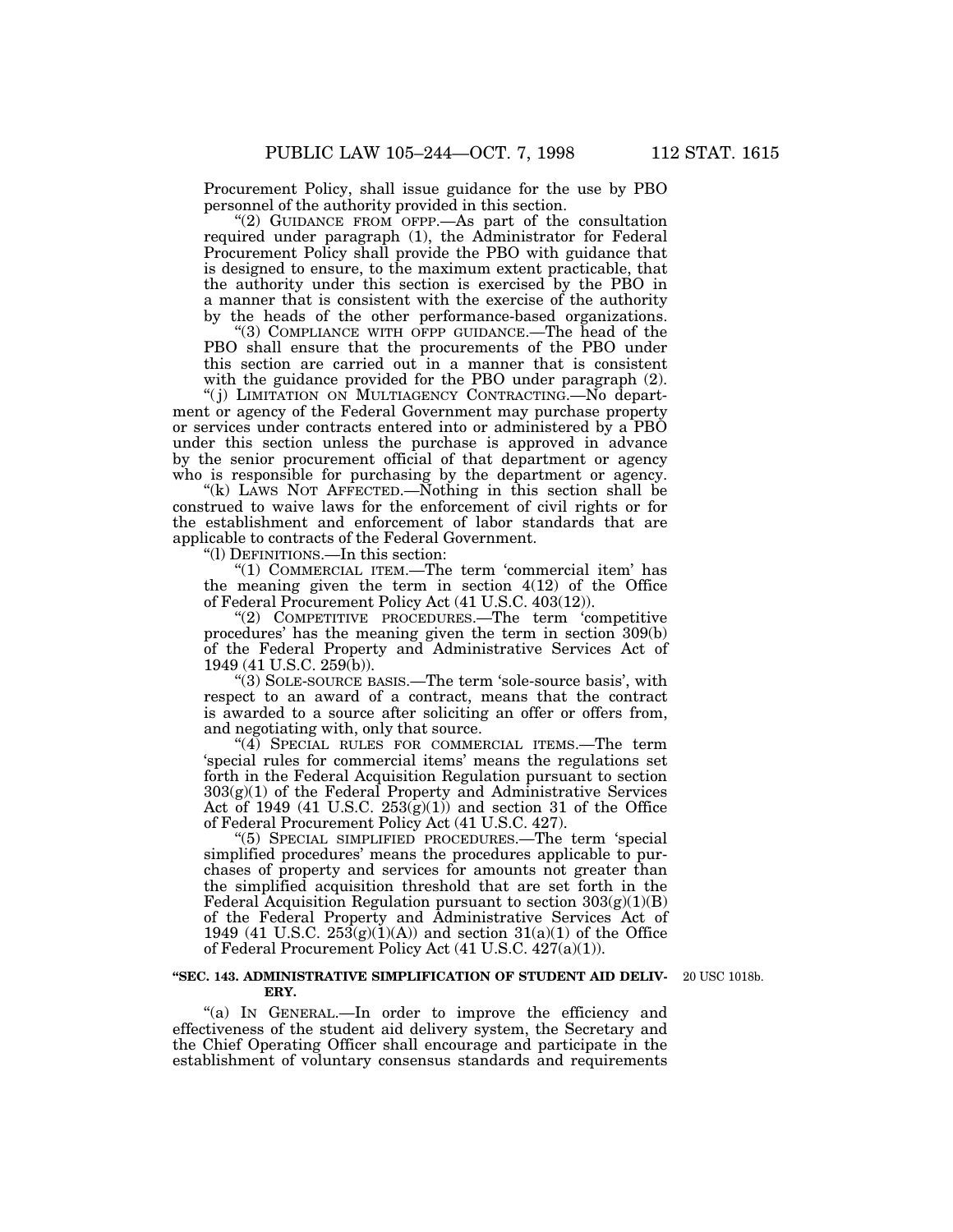for the electronic transmission of information necessary for the administration of programs under title IV.<br>"(b) PARTICIPATION IN STANDARD SETTING ORGANIZATIONS.—

"(1) The Chief Operating Officer shall participate in the activities of standard setting organizations in carrying out the provisions of this section.

"(2) The Chief Operating Officer shall encourage higher education groups seeking to develop common forms, standards, and procedures in support of the delivery of Federal student financial assistance to conduct these activities within a standard setting organization.

''(3) The Chief Operating Officer may pay necessary dues and fees associated with participating in standard setting organizations pursuant to this subsection.

"(c) ADOPTION OF VOLUNTARY CONSENSUS STANDARDS.—Except with respect to the common financial reporting form under section 483(a), the Secretary shall consider adopting voluntary consensus standards agreed to by the organization described in subsection (b) for transactions required under title IV, and common data elements for such transactions, to enable information to be exchanged electronically between systems administered by the Department and among participants in the Federal student aid delivery system.

"(d) USE OF CLEARINGHOUSES.—Nothing in this section shall restrict the ability of participating institutions and lenders from using a clearinghouse or servicer to comply with the standards for the exchange of information established under this section.

''(e) DATA SECURITY.—Any entity that maintains or transmits information under a transaction covered by this section shall maintain reasonable and appropriate administrative, technical, and physical safeguards—

" $(1)$  to ensure the integrity and confidentiality of the information; and

"(2) to protect against any reasonably anticipated security threats, or unauthorized uses or disclosures of the information. "(f) DEFINITIONS.-

"(1) CLEARINGHOUSE.—The term 'clearinghouse' means a public or private entity that processes or facilitates the processing of nonstandard data elements into data elements conforming to standards adopted under this section.

''(2) STANDARD SETTING ORGANIZATION.—The term 'standard setting organization' means an organization that—

''(A) is accredited by the American National Standards Institute;

''(B) develops standards for information transactions, data elements, or any other standard that is necessary to, or will facilitate, the implementation of this section; and

 $C$ ) is open to the participation of the various entities engaged in the delivery of Federal student financial assistance.

''(3) VOLUNTARY CONSENSUS STANDARD.—The term 'voluntary consensus standard' means a standard developed or used by a standard setting organization described in paragraph  $(2).$ ".

(b) REPEAL OF OLD GENERAL PROVISIONS.—Title XII (20 U.S.C. 1141 et seq.) is repealed.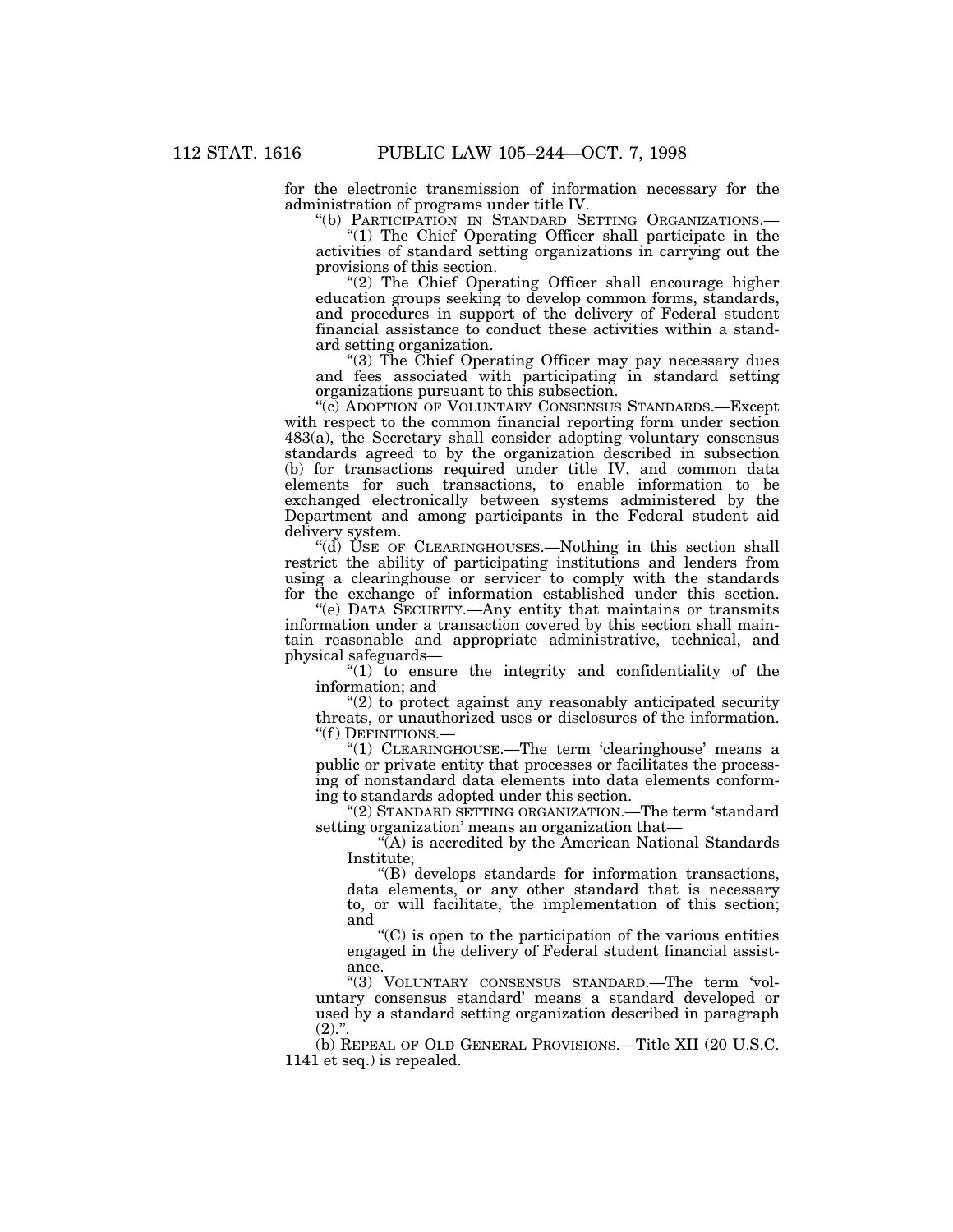(c) REPEAL OF TITLE IV DEFINITION.—Section 481 (20 U.S.C. 1088) is amended—

(1) by striking subsections (a), (b), and (c); and

(2) by redesignating subsections (d) through  $(f)$  as subsections (a) through (c), respectively.

#### **SEC. 102. CONFORMING AMENDMENTS.**

(a) CONFORMING AMENDMENTS CORRECTING REFERENCES TO SECTION 1201.—

(1) AGRICULTURE.—

(A) STUDENT INTERNSHIP PROGRAMS.—Section 922 of the Federal Agriculture Improvement and Reform Act of 1996 (7 U.S.C. 2279c) is amended—

 $(i)$  in subsection  $(a)(1)(B)$ —

 $(1)$  by striking "1201" and inserting "101"; and

(II) by striking ''(20 U.S.C. 1141)''; and

(ii) in subsection  $(b)(1)$ —

(I) by striking "1201" and inserting "101"; and (II) by striking ''(20 U.S.C. 1141)''.

(B) AGRICULTURAL SCIENCES EDUCATION.—Section 1417( j)(1)(A) of the National Agricultural Research, Extension, and Teaching Policy Act of 1977 (7 U.S.C.  $3152(j)(1)(A)$  is amended—

(i) by striking " $1201(a)$ " and inserting " $101$ "; and (ii) by striking "(20 U.S.C.  $1141(a)$ )".

(2) ARMED FORCES.—

(A) SCIENCE AND MATHEMATICS EDUCATION IMPROVE-MENT PROGRAM.—Section 2193(c)(1) of title 10, United States Code, is amended—

(i) by striking " $1201(a)$ " and inserting " $101$ "; and (ii) by striking "(20 U.S.C. 1141(a))".

(B) SUPPORT OF SCIENCE, MATHEMATICS, AND ENGINEER-ING EDUCATION.—Section 2199(2) of title 10, United States Code, is amended—

(i) by striking " $1201(a)$ " and inserting " $101$ "; and (ii) by striking "(20 U.S.C. 1141(a))".

(C) ALLOWABLE COSTS UNDER DEFENSE CONTRACTS.— Section 841(c)(2) of the National Defense Authorization Act for fiscal year 1994 (10 U.S.C. 2324 note) is amended—

(i) by striking " $1201(a)$ " and inserting " $101$ "; and (ii) by striking " $(20 \text{ U.S.C. } 1141(a))$ ".

(D) ENVIRONMENTAL RESTORATION INSTITUTIONAL GRANTS FOR TRAINING DISLOCATED DEFENSE WORKERS AND YOUNG ADULTS.—Section 1333(i)(3) of the National Defense Authorization Act for fiscal year 1994 (10 U.S.C. 2701 note) is amended—

(i) by striking " $1201(a)$ " and inserting " $101$ "; and (ii) by striking "(20 U.S.C.  $1141(a)$ )".

(E) ENVIRONMENTAL EDUCATION OPPORTUNITIES PRO-GRAM.—Section 1334(k)(3) of the National Defense Authorization Act for fiscal year 1994 (10 U.S.C. 2701 note) is amended—

> (i) by striking " $1201(a)$ " and inserting " $101$ "; and (ii) by striking " $(20 \text{ U.S.C. } 1141(a))$ ".

(F) ENVIRONMENTAL SCHOLARSHIP AND FELLOWSHIP PROGRAMS.—Section 4451(b)(1) of the National Defense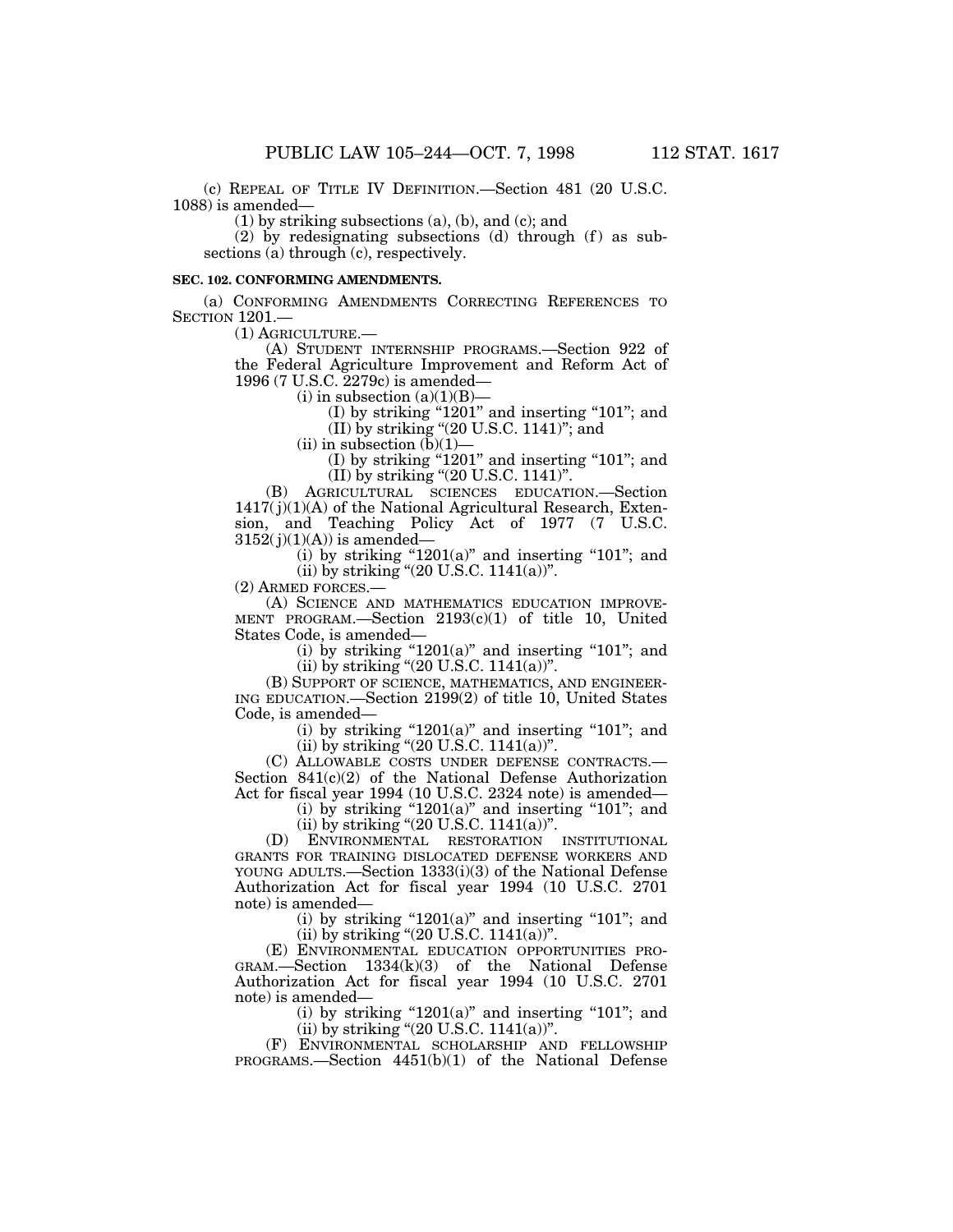Authorization Act for 1993 (10 U.S.C. 2701 note) is amended—

(i) by striking " $1201(a)$ " and inserting " $101$ "; and (ii) by striking " $(20 \text{ U.S.C. } 1141(a))$ ".

(3) APPLICATION OF ANTITRUST LAWS TO AWARD OF NEED-BASED EDUCATIONAL AID.—Section  $568(c)(3)$  of the Improving America's Schools Act of 1994 (15 U.S.C. 1 note) is amended—

(A) by striking " $1201(a)$ " and inserting " $101$ "; and

(B) by striking " $(20 \text{ U.S.C. } 1141(a))$ ".

(4) OMNIBUS PARKS AND PUBLIC LANDS MANAGEMENT ACT OF 1996.—Section 1007(c)(5) of the Omnibus Parks and Public Lands Management Act of 1996 (16 U.S.C. 698u–5) is amended by striking ''1201(a) of the Higher Education Act of 1965 (20 U.S.C. 1141(a))" and inserting "101 of the Higher Education Act of 1965''.

(5) RESTRICTIONS ON FORMER OFFICERS, EMPLOYEES, AND ELECTED OFFICIALS OF THE EXECUTIVE AND LEGISLATIVE BRANCHES.—Section 207( j)(2)(B) of title 18, United States Code, is amended by striking " $1201(a)$ " and inserting "101".

(6) EDUCATION.—

(A) HIGHER EDUCATION AMENDMENTS OF 1992.—Section 1(c) of the Higher Education Amendments of 1992 (20 U.S.C. 1001 note) is amended by striking "1201" and inserting "101".

(B) TREATMENT OF BRANCHES.—Section 498( j)(2) of the Higher Education Act of 1965 (20 U.S.C. 1099 $c(j)(2)$ ) is amended by striking "1201(a)(2)" and inserting "101(a)(2)".<br>
(C) DISCLOSURE REQUIREMENTS.—Section

(C) DISCLOSURE REQUIREMENTS.—Section 429(d)(2)(B)(ii) of the General Education Provisions Act  $(20 \text{ U.S.C. } 1228c(d)(2)(B)(ii))$  is amended by striking " $1201(a)$ " and inserting " $101$ ".

(D) HARRY S. TRUMAN SCHOLARSHIPS.—Section 3(4) of the Harry S. Truman Memorial Scholarship Act (20 U.S.C.  $2002(4)$  is amended by striking "1201(a)" and inserting "101"

(E) TECH-PREP EDUCATION.—Section 347(2)(A) of the Carl D. Perkins Vocational and Applied Technology Education Act (20 U.S.C. 2394e(2)(A)) is amended by striking " $1201(a)$ " and inserting " $101$ ".

(F) EDUCATION FOR ECONOMIC SECURITY.—Section 3(6) of the Education for Economic Security Act (20 U.S.C.  $3902(6)$ ) is amended by striking " $1201(a)$ " and inserting  $"101"$ 

(G) JAMES MADISON MEMORIAL FELLOWSHIPS.—Section 815 of the James Madison Memorial Fellowship Act (20 U.S.C. 4514) is amended—

(i) in paragraph (3), by striking " $1201(a)$ " and inserting "101"; and

(ii) in paragraph  $(4)$ , by striking "1201 $(d)$  of the Higher Education Act of 1965'' and inserting ''14101 of the Elementary and Secondary Education Act of 1965''.

(H) BARRY GOLDWATER SCHOLARSHIPS.—Section 1403(4) of the Barry Goldwater Scholarship and Excellence in Education Act  $(20 \text{ U.S.C. } 4702(4))$  is amended—

(i) by striking " $1201(a)$ " and inserting " $101$ "; and (ii) by striking " $(20 \text{ U.S.C. } 1141(a))$ ".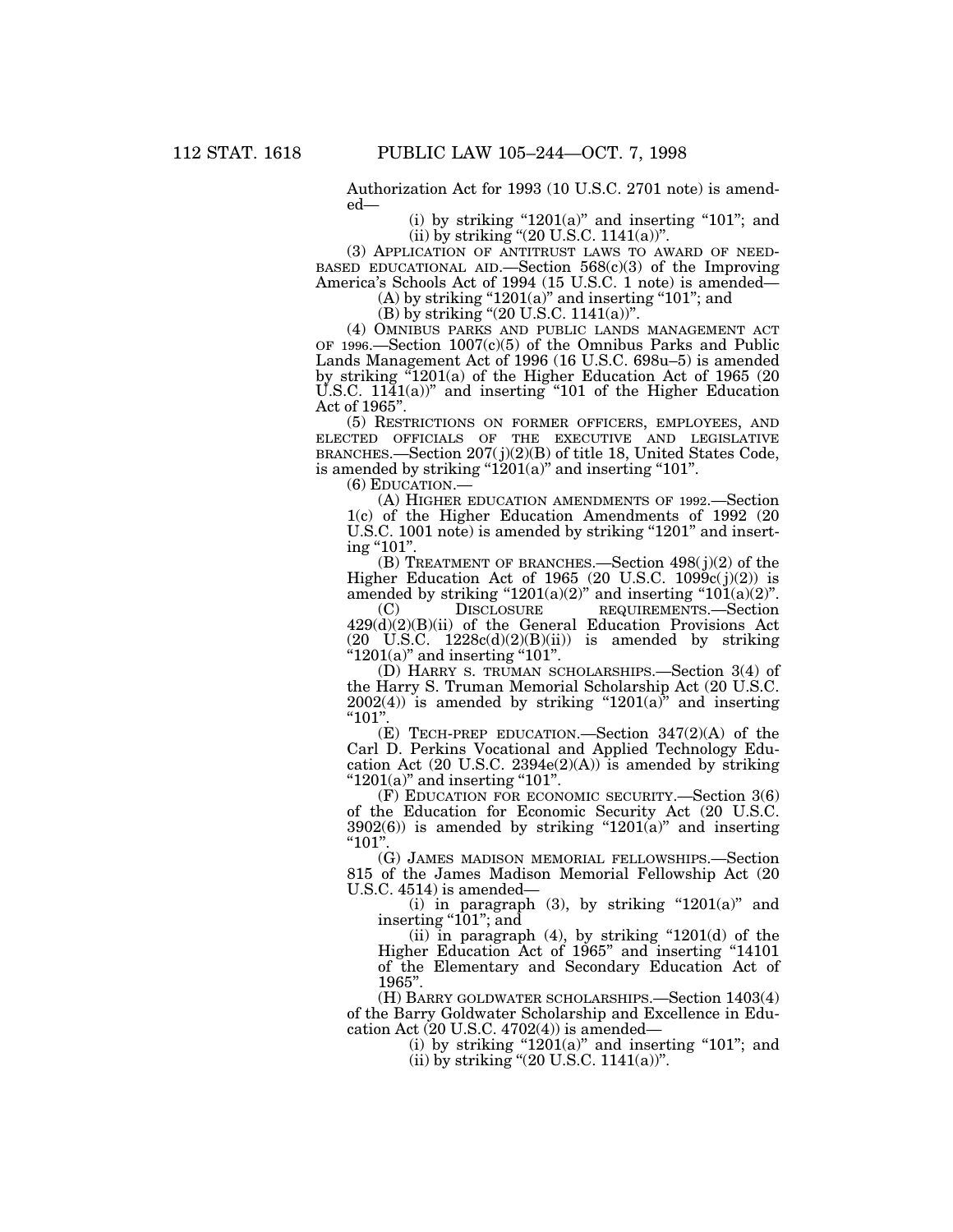(I) MORRIS K. UDALL SCHOLARSHIPS.—Section 4(6) of the Morris K. Udall Scholarship and Excellence in National Environmental and Native American Public Policy Act of 1992 (20 U.S.C. 5602(6)) is amended by striking "1201(a)" and inserting "101".

(J) BILINGUAL EDUCATION, AND LANGUAGE ENHANCE-MENT AND ACQUISITION.—Section 7501(4) of the Elementary and Secondary Education Act of 1965 (20 U.S.C. 7601(4)) is amended by striking " $1201(a)$ " and inserting " $101$ ".

(K) GENERAL DEFINITIONS.—Section 14101(17) of the Elementary and Secondary Education Act of 1965 (20 U.S.C.  $8801(17)$  is amended by striking "1201(a)" and inserting "101".

(L) NATIONAL EDUCATION STATISTICS.—Section 402(c)(3) of the National Education Statistics Act of 1994 (20 U.S.C.  $9001(c)(3)$  is amended by striking "1201(a)" and inserting  $"101"$ .

(7) FOREIGN RELATIONS.—

(A) ENVIRONMENT AND SUSTAINABLE DEVELOPMENT EXCHANGE PROGRAM.—Section 240(d) of the Foreign Relations Authorization Act, Fiscal Years 1994 and 1995 (22 U.S.C. 2452 note) is amended by striking " $1201(a)$ " and inserting "101".

(B) SAMANTHA SMITH MEMORIAL EXCHANGE PROGRAM.— Section 112(a)(8) of the Mutual Educational and Cultural Exchange Act of 1961 (22 U.S.C. 2460(a)(8)) is amended—

 $(i)$  by striking "1201(a)" and inserting "101"; and (ii) by striking " $(20 \text{ U.S.C. } 1141(a))$ ".

(C) SOVIET-EASTERN EUROPEAN TRAINING.—Section 803(1) of the Soviet-Eastern European Research and Training Act of 1983 (22 U.S.C.  $4502(1)$ ) is amended by striking " $1201(a)$ " and inserting " $101$ ".

(D) DEVELOPING COUNTRY SCHOLARSHIPS.—Section 603(d) of the Foreign Relations Authorization Act, Fiscal Years 1986 and 1987 (22 U.S.C. 4703(d)) is amended by striking " $1201(a)$ " and inserting " $101$ ".

(8) INDIANS.—

(A) SNYDER ACT.—The last paragraph of section 410 of the Act entitled ''An Act authorizing appropriations and expenditures for the administration of Indian Affairs, and for other purposes'', approved November 2, 1921 (25 U.S.C. 13) (commonly known as the Snyder Act) is amended by striking " $1201$ " and inserting " $101$ ".

(B) TRIBALLY CONTROLLED COMMUNITY COLLEGE ASSIST-ANCE.—Section 2(a)(5) of the Tribally Controlled Community College Assistance Act (25 U.S.C. 1801(a)(5)) is amended by striking "1201(a)" and inserting "101".

(C) CONSTRUCTION OF NEW FACILITIES.—Section 113(b)(2) of the Tribally Controlled Community College Assistance Act (25 U.S.C. 1813(b)(2)) is amended—

(i) by striking " $1201(a)$ " and inserting " $101$ "; and (ii) by striking "(20 U.S.C.  $1141(a)$ )".

(D) AMERICAN INDIAN TEACHER TRAINING.—Section 1371(a)(1)(B) of the Higher Education Amendments of 1992  $(25 \text{ U.S.C. } 3371(a)(1)(B))$  is amended by striking "1201(a)" and inserting "101".

(9) LABOR.—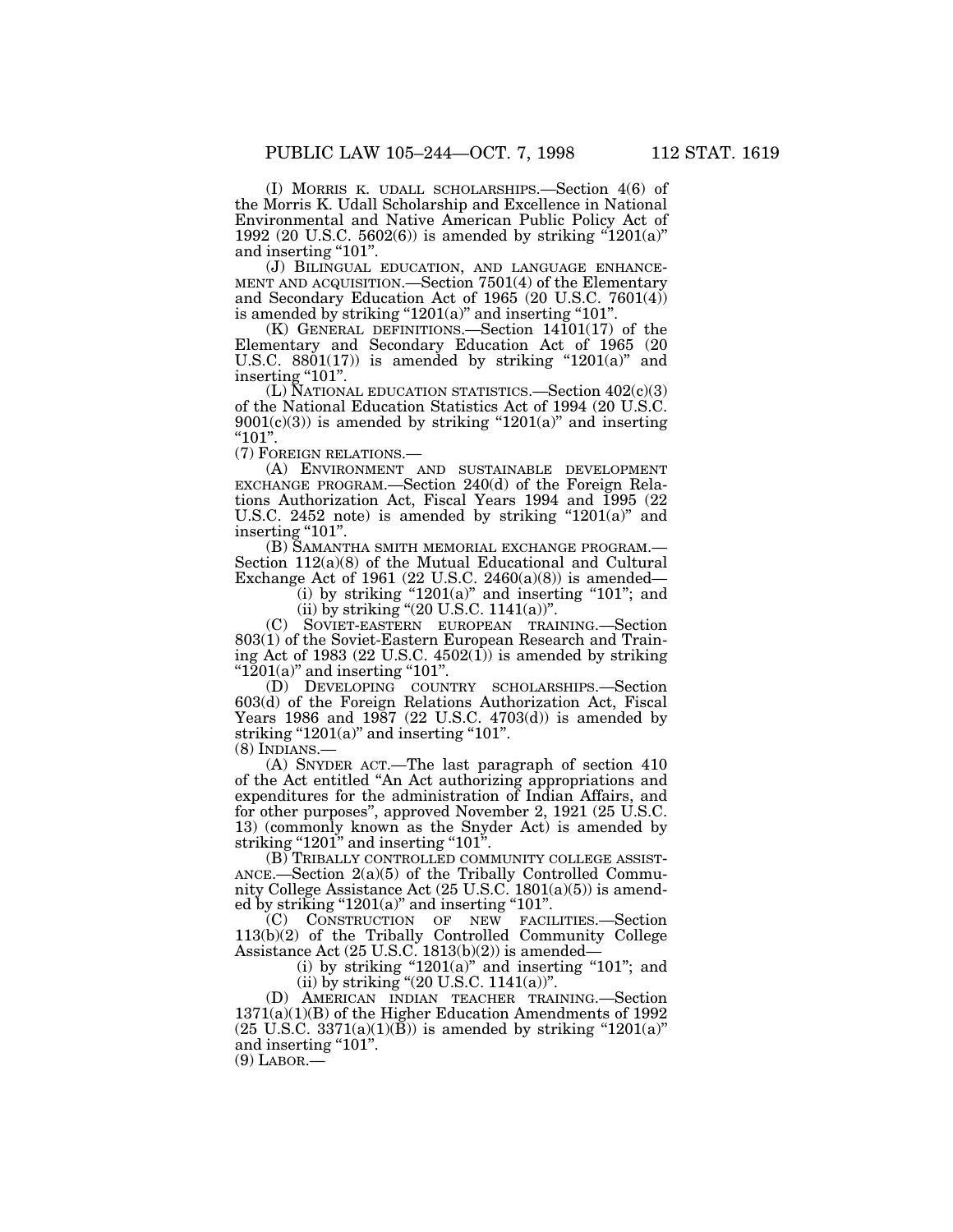(A) REHABILITATION DEFINITIONS.—Section 6(23) of the Rehabilitation Act of 1973 (29 U.S.C. 705(23)) is amended—

(i) by striking " $1201(a)$ " and inserting " $101$ "; and (ii) by striking "(20 U.S.C.  $1141(a)$ )".

(B) TECHNOLOGY RELATED ASSISTANCE FOR INDIVIDUALS WITH DISABILITIES ACT OF 1988.—Section 3(8) of the Technology Related Assistance for Individuals with Disabilities Act of 1988 (29 U.S.C. 2202(8)) is amended by striking " $1201(a)$  of the Higher Education Act of 1965 (20 U.S.C. 1141(a))'' and inserting ''101 of the Higher Education Act of 1965''.

(10) SURFACE MINING CONTROL.—Section 701(32) of the Surface Mining Control and Reclamation Act of 1977 (30 U.S.C.  $1291(32)$  is amended by striking " $1201(a)$ " and inserting " $101$ ".

(11) POLLUTION PREVENTION.—Section 112(a)(1) of the Federal Water Pollution Control Act (33 U.S.C. 1262(a)(1)) is amended by striking "1201" and inserting "101"

(12) POSTAL SERVICE.—Section 3626(b)(3) of title 39, United States Code, is amended—

(A) by striking " $1201(a)$ " and inserting " $101$ "; and

(B) by striking " $(20 \text{ U.S.C. } 1141(a))$ ".

(13) PUBLIC HEALTH AND WELFARE.—

(A) PUBLIC HEALTH SERVICE ACT.—Section 705(a)(2)(C) of the Public Health Service Act (42 U.S.C. 292d(a)(2)(C)) is amended by striking "section  $481(a)$ " and inserting "section  $102(a)$ ".

(B) SCIENTIFIC AND TECHNICAL EDUCATION.—Section 3(g) of the Scientific and Advanced-Technology Act of 1992 (42 U.S.C. 1862i(g)) is amended—

 $(i)$  in paragraph  $(2)$ 

 $(1)$  by striking "1201(a)" and inserting "101"; and

(II) by striking " $(20 \text{ U.S.C. } 1141(a))$ "; and

 $(ii)$  in paragraph  $(3)$ 

(I) by striking "1201(a)" and inserting "101"; and

(II) by striking " $(20 \text{ U.S.C. } 1141(a))$ ".

(C) OLDER AMERICANS.—Section 102(32) of the Older Americans Act of 1965 (42 U.S.C. 3002(32)) is amended—

(i) by striking " $1201(a)$ " and inserting " $101$ "; and (ii) by striking " $(20 \text{ U.S.C. } 1141(a))$ ".

(D) JUSTICE SYSTEM IMPROVEMENT.—Section 901(17) of the Omnibus Crime Control and Safe Streets Act of 1968 (42 U.S.C. 3791(17)) is amended—

(i) by striking " $1201(a)$ " and inserting " $101$ "; and (ii) by striking " $(20 \text{ U.S.C. } 1141(a))$ ".

(E) ENERGY TECHNOLOGY COMMERCIALIZATION SERVICES PROGRAM.—Section  $362(f)(5)(A)$  of the Energy Policy and Conservation Act  $(42 \text{ U.S.C. } 6322(f)(5)(A))$  is amended—

(i) by striking " $1201(a)$ " and inserting " $101$ "; and (ii) by striking " $(20 \text{ U.S.C. } 1141(a))$ ".

(F) ENVIRONMENTAL RESTORATION AND WASTE MANAGE-MENT.—Section 3132(b)(1) of the National Defense Authorization Act for Fiscal Years 1992 and 1993 (42 U.S.C.  $7274e(b)(1)$  is amended—

> (i) by striking " $1201(a)$ " and inserting " $101$ "; and (ii) by striking " $(20 \text{ U.S.C. } 1141(a))$ ".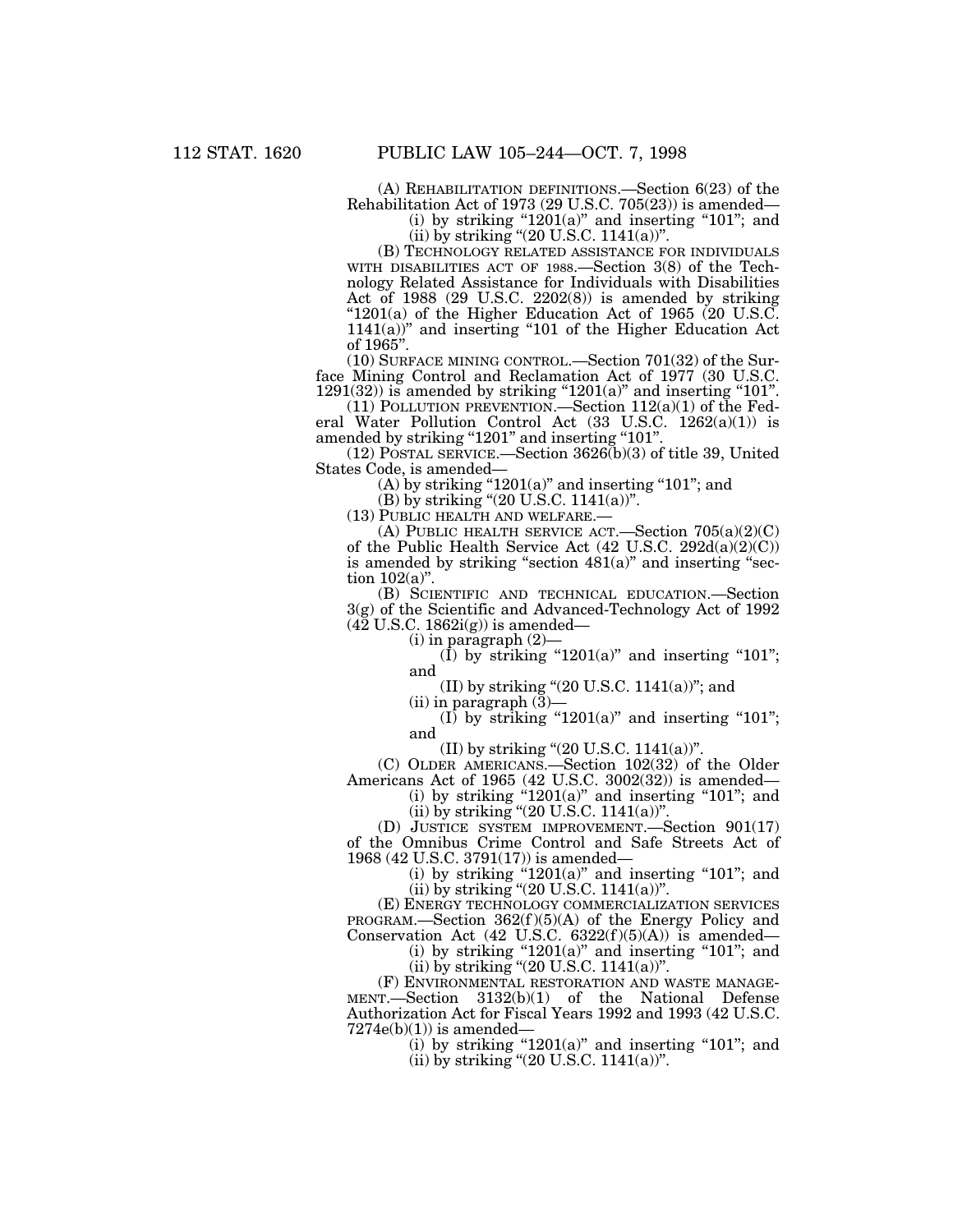(G) HEAD START.—Section 649(c)(3) of the Head Start Act (42 U.S.C. 9844(c)(3)) is amended—

> (i) by striking " $1201(a)$ " and inserting " $101$ "; and (ii) by striking " $(20 \text{ U.S.C. } 1141(a))$ ".

(H) STATE DEPENDENT CARE DEVELOPMENT GRANTS.—

Section 670G(5) of the Child Care and Development Block Grant Act of 1990 (42 U.S.C. 9877(5)) is amended by striking " $1201(a)$ " and inserting " $101$ ".

(I) INSTRUCTIONAL ACTIVITIES FOR LOW-INCOME YOUTH.—The matter preceding subparagraph (A) of section 682(b)(1) of the Community Services Block Grant Act (42 U.S.C.  $9910c(b)(1)$  is amended by striking "1201(a)" and inserting "101".

(J) DRUG ABUSE EDUCATION.—Section 3601(7) of the Anti-Drug Abuse Act of 1988 (42 U.S.C. 11851(7)) is amended—

(i) by striking " $1201(a)$ " and inserting " $101$ "; and (ii) by striking " $(20 \text{ U.S.C. } 1141(a))$ ".

(K) NATIONAL AND COMMUNITY SERVICE.—Section 101(13) of the National and Community Service Act of 1990 (42 U.S.C. 12511(13)) is amended—

> (i) by striking " $1201(a)$ " and inserting " $101$ "; and (ii) by striking " $(20 \text{ U.S.C. } 1141(a))$ ".

(L) CIVILIAN COMMUNITY CORPS.—Section 166(6) of the National and Community Service Act of 1990 (42 U.S.C. 12626(6)) is amended—

(i) by striking " $1201(a)$ " and inserting " $101$ "; and (ii) by striking " $(20 \text{ U.S.C. } 1141(a))$ ".

(M) CRANSTON-GONZALEZ NATIONAL AFFORDABLE HOUS-ING ACT.—Section 457(9) of the Cranston-Gonzalez National Affordable Housing Act (42 U.S.C. 12899f(9)) is amended by striking " $1201(a)$ " and inserting " $101$ ".

(N) COMMUNITY SCHOOLS YOUTH SERVICES AND SUPER-VISION GRANT PROGRAM.—The definition of public school in section 30401(b) of the Community Schools Youth Services and Supervision Grant Program Act of 1994 (42 U.S.C.  $13791(b)$ ) is amended—

(i) by striking "1201" each place the term appears and inserting "101"; and

(ii) by striking " $(20 \text{ U.S.C. } 1141 \text{ (i)})$ ".

(O) POLICE CORPS.—The definition of institution of higher education in section 200103 of the Police Corps Act (42 U.S.C. 14092) is amended—

> (i) by striking " $1201(a)$ " and inserting " $101$ "; and (ii) by striking " $(20 \text{ U.S.C. } 1141(a))$ ".

(P) LAW ENFORCEMENT SCHOLARSHIP PROGRAM.—The definition of institution of higher education in section 200202 of the Law Enforcement Scholarship and Recruitment Act (42 U.S.C. 14111) is amended—

> (i) by striking " $1201(a)$ " and inserting " $101$ "; and (ii) by striking " $(20 \text{ U.S.C. } 1141(a))$ ".

(14) TELECOMMUNICATIONS.—Section 223(h)(4) of the Telecommunications Act of 1934 (47 U.S.C.  $223(h)(4)$ ) is amended—

 $(A)$  by striking "1201" and inserting "101"; and

(B) by striking "(20 U.S.C. 1141)".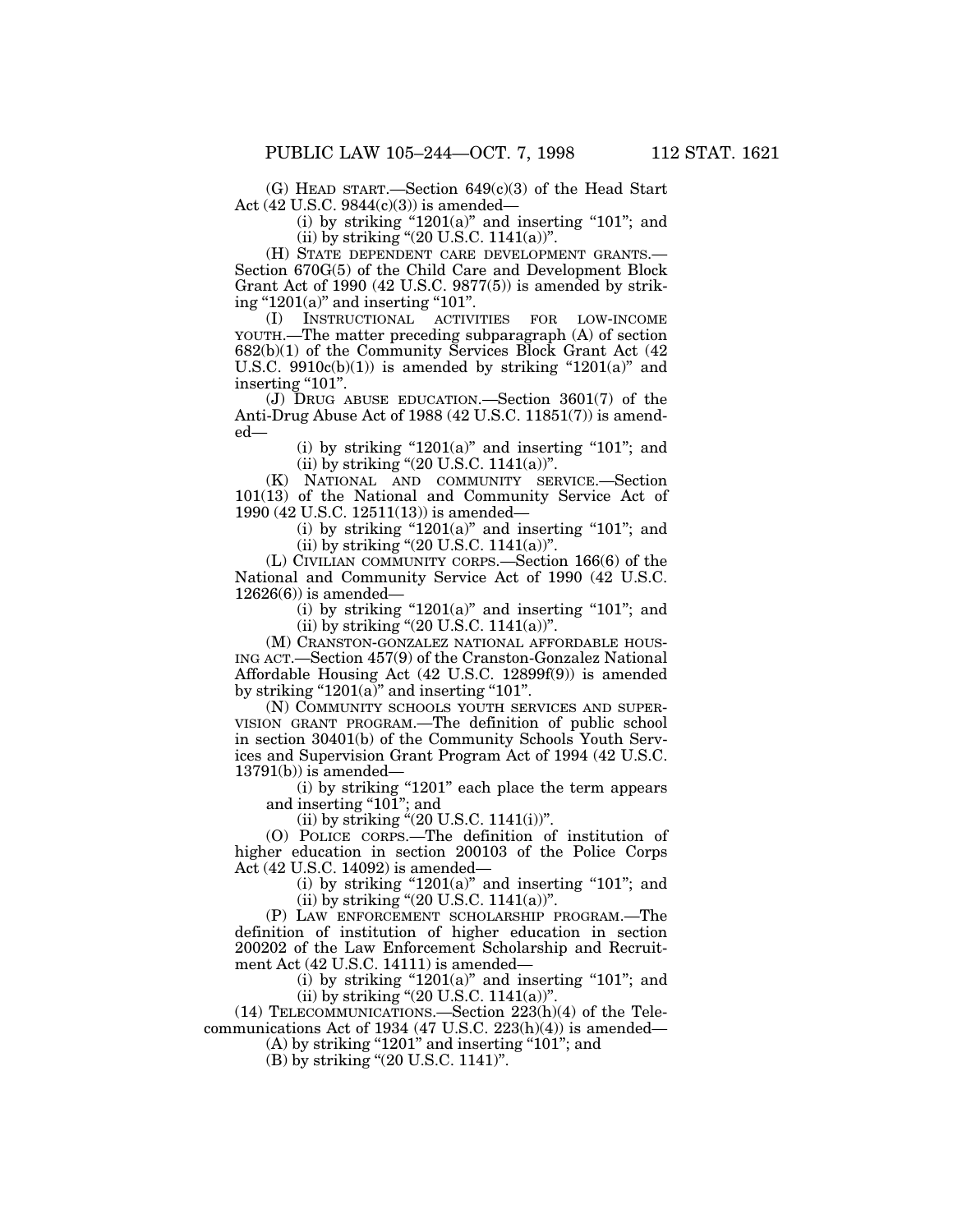(15) WAR AND NATIONAL DEFENSE.—Section 808(3) of the David L. Boren National Security Education Act of 1991 (50 U.S.C. 1908(3)) is amended—

(A) by striking " $1201(a)$ " and inserting " $101$ "; and

(B) by striking " $(20 \text{ U.S.C. } 1141(a))$ ".

(b) INTERNAL CROSS REFERENCES.—The Act (20 U.S.C. 1001 et seq.) is amended—

(1) in section  $402A(c)(2)$  (20 U.S.C. 1070a–11(c)(2)), by striking "1210" and inserting "118"

 $(2)$  in section 435(a)  $(20 \text{ U.S.C. } 1085(a))$ , by striking "section 481'' and inserting ''section 102'';

(3) in section  $485(f)(1)(I)$  (20 U.S.C. 1092 $(f)(1)(I)$ ), by striking "1213" and inserting "120";

(4) in section 487(d) (20 U.S.C. 1094(d)), by striking "section 481" and inserting "section 102";

 $(5)$  in subsections  $(j)$  and  $(k)$  of section 496  $(20 \text{ U.S.C.})$ 1099b), by striking "section 481" each place the term appears and inserting "section 102";

(6) in section 498(i) (20 U.S.C. 1099c) is amended by striking "section 481" and inserting "section 102";

 $(7)$  in section 498(j) (20 U.S.C. 1099c(j))–

(A) in paragraph  $(1)$ , by striking "sections  $481(b)(5)$ and  $481(c)(3)$ " and inserting "sections  $102(b)(1)(E)$  and  $102(c)(1)(C)$ "; and

(B) in paragraph  $(2)$ , by striking "1201 $(a)(2)$ " and inserting " $101(a)(2)$ "; and

(8) in section 631(a)(8) (20 U.S.C. 1132(a)(8))—

(A) by striking "section  $1201(a)$ " each place the term appears and inserting ''section 101''; and

(B) by striking "of  $1201(a)$ " and inserting "of section 101''.

(c) ADDITIONAL CONFORMING AMENDMENTS CORRECTING REFERENCES TO SECTION 481.—

(1) SCHOOL-TO-WORK OPPORTUNITIES ACT OF 1994.—Section 4 of the School-to-Work Opportunities Act of 1994 (20 U.S.C. 6103) is amended—

(A) in paragraph  $(11)(B)(viii)$ , by striking "section 481(b)'' and inserting ''section 102(b)''; and

(B) in paragraph (12), by striking "section 481" and inserting "section  $102$ ".

(2) NATIONAL AND COMMUNITY SERVICE ACT OF 1990.— Section 148(g) of the National and Community Service Act of 1990 (42  $\check{U}$ S.C. 12604(g)) is amended by striking "section 481(a) of the Higher Education Act of 1965 (20 U.S.C.  $1088(a)$ )" and inserting ''section 102 of the Higher Education Act of 1965'

(d) WORKFORCE INVESTMENT ACT OF 1998.—The Workforce Investment Act of 1998 is amended—

(1) in section 101(35) (29 U.S.C. 2801(35)), by striking "section 481 of the Higher Education Act of 1965 (20 U.S.C. 1088)'' and inserting ''section 102 of the Higher Education Act of 1965''; and

(2) in section 203(11) (20 U.S.C. 9202(11)), by striking "section 1201 of the Higher Education Act of 1965 (20 U.S.C. 1141)" and inserting "section 101 of the Higher Education Act of 1965''.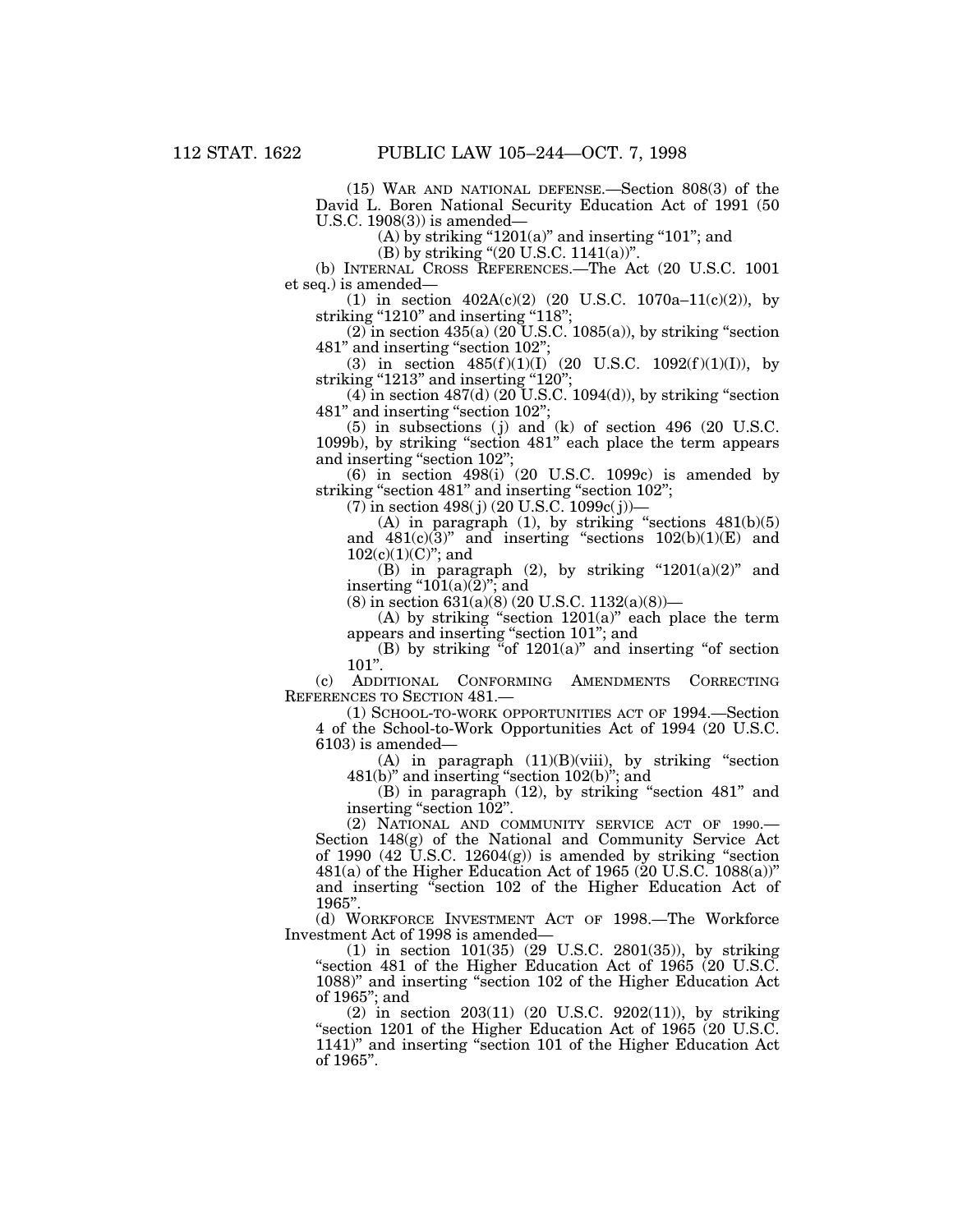## **TITLE II—TEACHER QUALITY**

### **SEC. 201. TEACHER QUALITY ENHANCEMENT GRANTS.**

The Act is amended by inserting after title I (20 U.S.C. 1001 et seq.) the following:

# **''TITLE II—TEACHER QUALITY EN-HANCEMENT GRANTS FOR STATES AND PARTNERSHIPS**

#### **''SEC. 201. PURPOSES; DEFINITIONS.**

20 USC 1021.

''(a) PURPOSES.—The purposes of this title are to—

''(1) improve student achievement;

 $\sqrt[4]{(2)}$  improve the quality of the current and future teaching force by improving the preparation of prospective teachers and enhancing professional development activities;

''(3) hold institutions of higher education accountable for preparing teachers who have the necessary teaching skills and are highly competent in the academic content areas in which the teachers plan to teach, such as mathematics, science, English, foreign languages, history, economics, art, civics, Government, and geography, including training in the effective uses of technology in the classroom; and

 $(4)$  recruit highly qualified individuals, including individuals from other occupations, into the teaching force.

''(b) DEFINITIONS.—In this title:

''(1) ARTS AND SCIENCES.—The term 'arts and sciences' means—

"(A) when referring to an organizational unit of an institution of higher education, any academic unit that offers 1 or more academic majors in disciplines or content areas corresponding to the academic subject matter areas in which teachers provide instruction; and

''(B) when referring to a specific academic subject matter area, the disciplines or content areas in which academic majors are offered by the arts and science organizational unit.

"(2) HIGH NEED LOCAL EDUCATIONAL AGENCY.—The term 'high need local educational agency' means a local educational agency that serves an elementary school or secondary school located in an area in which there is—

''(A) a high percentage of individuals from families with incomes below the poverty line;

''(B) a high percentage of secondary school teachers not teaching in the content area in which the teachers were trained to teach; or

''(C) a high teacher turnover rate.

"(3) POVERTY LINE.—The term 'poverty line' means the poverty line (as defined by the Office of Management and Budget, and revised annually in accordance with section 673(2) of the Community Services Block Grant Act (42 U.S.C. 9902(2))) applicable to a family of the size involved.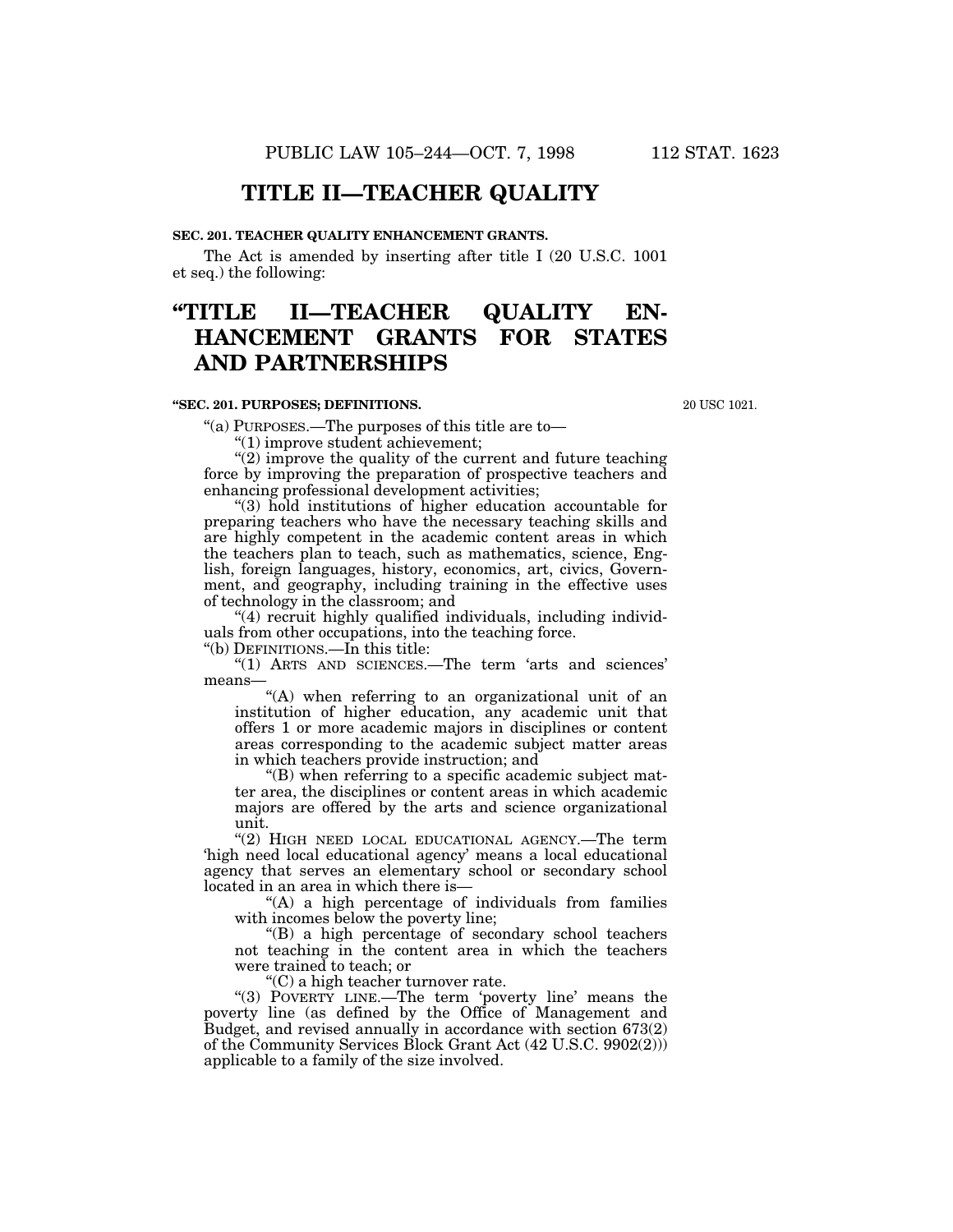20 USC 1022

## **''SEC. 202. STATE GRANTS.**

''(a) IN GENERAL.—From amounts made available under section 210(1) for a fiscal year, the Secretary is authorized to award grants under this section, on a competitive basis, to eligible States to enable the eligible States to carry out the activities described in subsection (d).

''(b) ELIGIBLE STATE.—

''(1) DEFINITION.—In this title, the term 'eligible State' means—

''(A) the Governor of a State; or

''(B) in the case of a State for which the constitution or law of such State designates another individual, entity, or agency in the State to be responsible for teacher certification and preparation activity, such individual, entity, or agency.

"(2) CONSULTATION.—The Governor and the individual, entity, or agency designated under paragraph (1) shall consult with the Governor, State board of education, State educational agency, or State agency for higher education, as appropriate, with respect to the activities assisted under this section.

''(3) CONSTRUCTION.—Nothing in this subsection shall be construed to negate or supersede the legal authority under State law of any State agency, State entity, or State public official over programs that are under the jurisdiction of the agency, entity, or official.

''(c) APPLICATION.—To be eligible to receive a grant under this section, an eligible State shall, at the time of the initial grant application, submit an application to the Secretary that—

 $''(1)$  meets the requirement of this section;

"(2) includes a description of how the eligible State intends to use funds provided under this section; and

''(3) contains such other information and assurances as the Secretary may require.

''(d) USES OF FUNDS.—An eligible State that receives a grant under this section shall use the grant funds to reform teacher preparation requirements, and to ensure that current and future teachers possess the necessary teaching skills and academic content knowledge in the subject areas in which the teachers are assigned to teach, by carrying out 1 or more of the following activities:

''(1) REFORMS.—Implementing reforms that hold institutions of higher education with teacher preparation programs accountable for preparing teachers who are highly competent in the academic content areas in which the teachers plan to teach, and possess strong teaching skills, which may include the use of rigorous subject matter competency tests and the requirement that a teacher have an academic major in the subject area, or related discipline, in which the teacher plans to teach.

''(2) CERTIFICATION OR LICENSURE REQUIREMENTS.—Reforming teacher certification or licensure requirements to ensure that teachers have the necessary teaching skills and academic content knowledge in the subject areas in which teachers are assigned to teach.

''(3) ALTERNATIVES TO TRADITIONAL PREPARATION FOR TEACHING.—Providing prospective teachers with alternatives to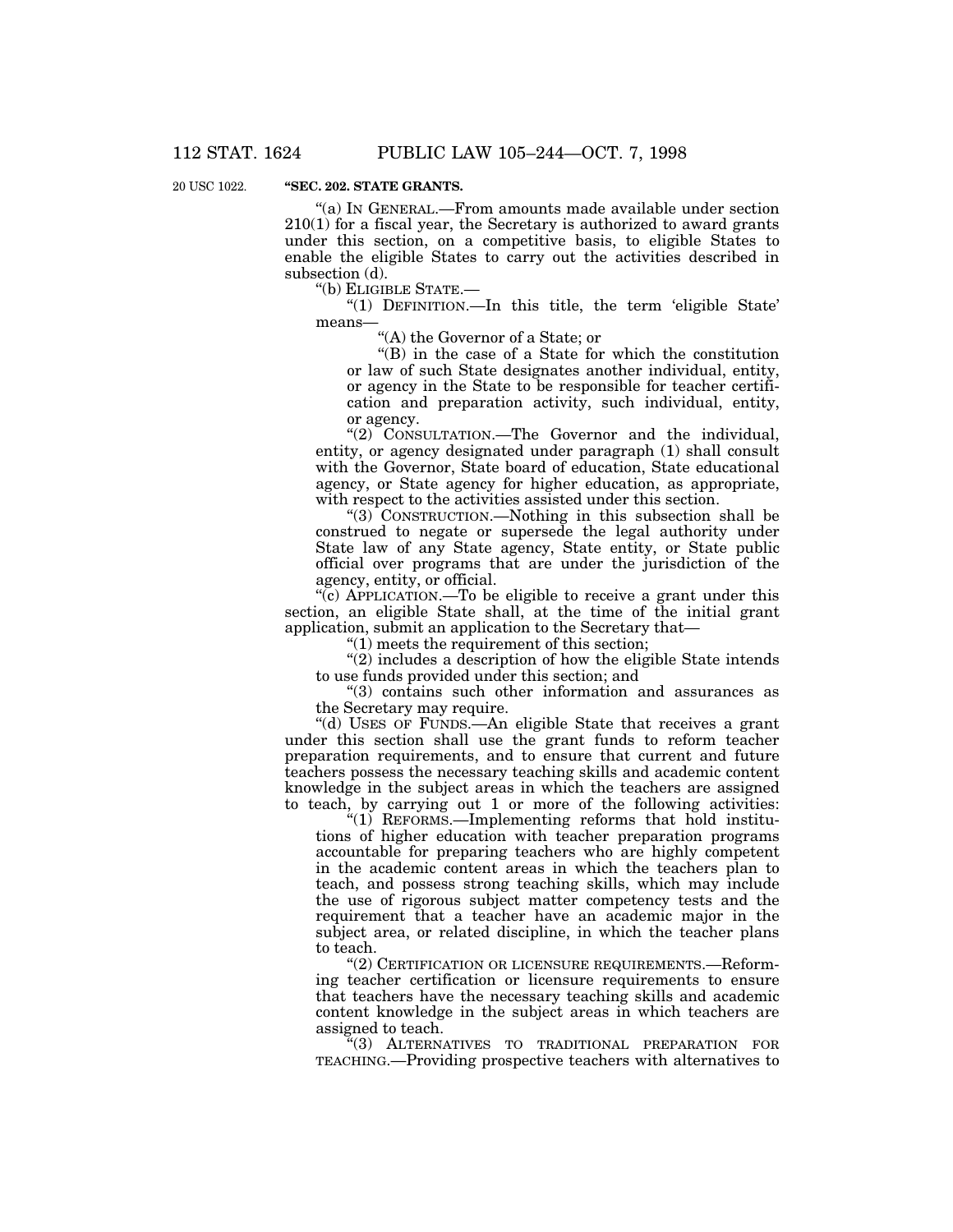traditional preparation for teaching through programs at colleges of arts and sciences or at nonprofit educational organizations.

"(4) ALTERNATIVE ROUTES TO STATE CERTIFICATION.— Carrying out programs that—

 $H(A)$  include support during the initial teaching experience; and

''(B) establish, expand, or improve alternative routes to State certification of teachers for highly qualified individuals, including mid-career professionals from other occupations, paraprofessionals, former military personnel and recent college graduates with records of academic distinction.

"(5) RECRUITMENT; PAY; REMOVAL.-Developing and implementing effective mechanisms to ensure that local educational agencies and schools are able to effectively recruit highly qualified teachers, to financially reward those teachers and principals whose students have made significant progress toward high academic performance, such as through performance-based compensation systems and access to ongoing professional development opportunities for teachers and administrators, and to expeditiously remove incompetent or unqualified teachers consistent with procedures to ensure due process for the teachers.

''(6) SOCIAL PROMOTION.—Development and implementation of efforts to address the problem of social promotion and to prepare teachers to effectively address the issues raised by ending the practice of social promotion.

"(7) RECRUITMENT.—Activities described in section  $204(d)$ .

#### **''SEC. 203. PARTNERSHIP GRANTS.**

20 USC 1023.

''(a) GRANTS.—From amounts made available under section 210(2) for a fiscal year, the Secretary is authorized to award grants under this section, on a competitive basis, to eligible partnerships to enable the eligible partnerships to carry out the activities described in subsections (d) and (e).

''(b) DEFINITIONS.—

" $(1)$  ELIGIBLE PARTNERSHIPS.—In this title, the term 'eligible partnerships' means an entity that—

''(A) shall include—

''(i) a partner institution;

''(ii) a school of arts and sciences; and

''(iii) a high need local educational agency; and ''(B) may include a Governor, State educational agency, the State board of education, the State agency for higher education, an institution of higher education not described in subparagraph (A), a public charter school, a public or private elementary school or secondary school, a public or private nonprofit educational organization, a business, a teacher organization, or a prekindergarten program.

"(2) PARTNER INSTITUTION.—In this section, the term 'partner institution' means a private independent or State-supported public institution of higher education, the teacher training program of which demonstrates that—

''(A) graduates from the teacher training program exhibit strong performance on State-determined qualifying assessments for new teachers through—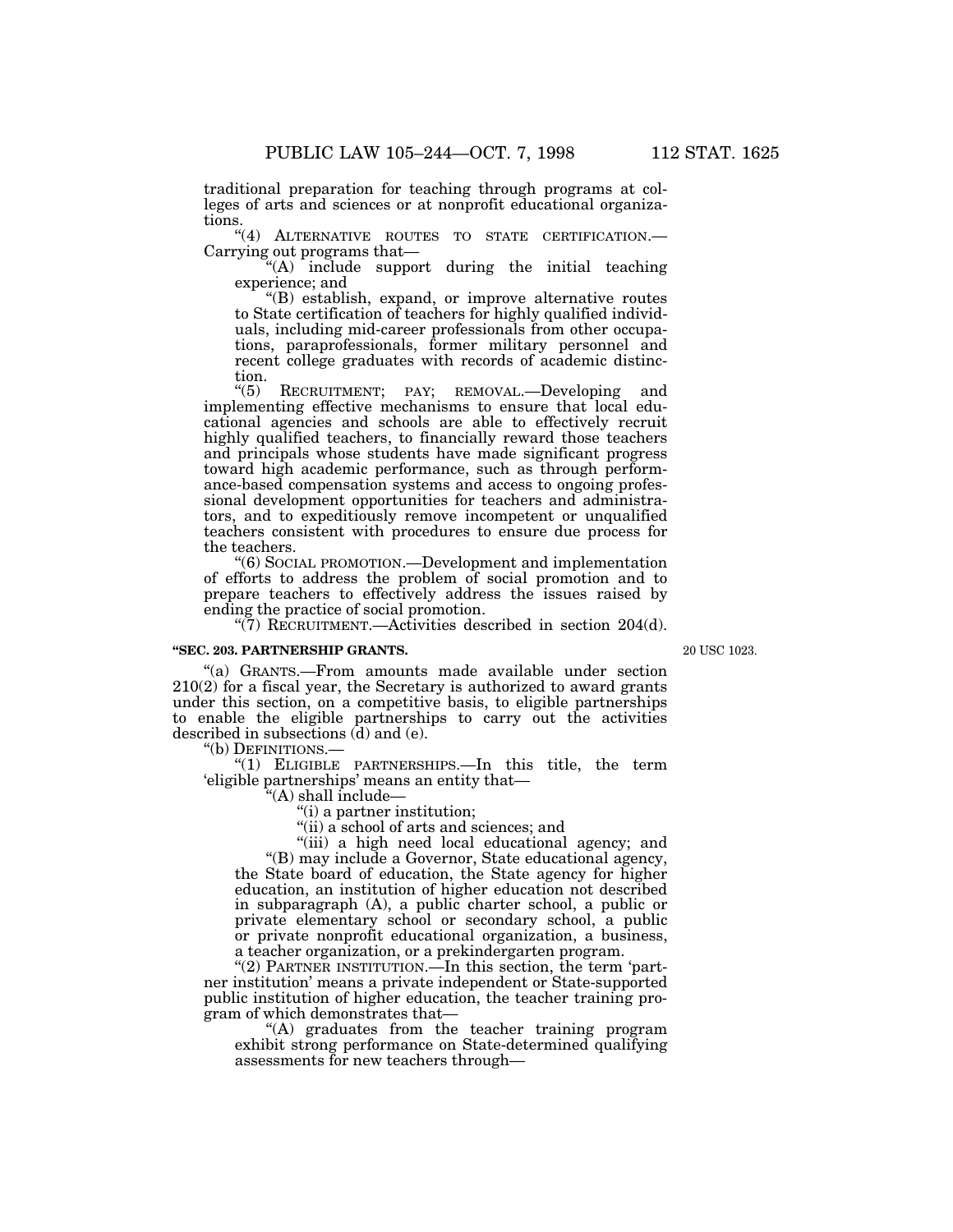''(i) demonstrating that 80 percent or more of the graduates of the program who intend to enter the field of teaching have passed all of the applicable State qualification assessments for new teachers, which shall include an assessment of each prospective teacher's subject matter knowledge in the content area or areas in which the teacher intends to teach; or

''(ii) being ranked among the highest-performing teacher preparation programs in the State as determined by the State—

''(I) using criteria consistent with the requirements for the State report card under section 207(b); and

''(II) using the State report card on teacher preparation required under section 207(b), after the first publication of such report card and for every year thereafter; or

''(B) the teacher training program requires all the students of the program to participate in intensive clinical experience, to meet high academic standards, and—

''(i) in the case of secondary school candidates, to successfully complete an academic major in the subject area in which the candidate intends to teach or to demonstrate competence through a high level of performance in relevant content areas; and

''(ii) in the case of elementary school candidates, to successfully complete an academic major in the arts and sciences or to demonstrate competence through a high level of performance in core academic subject areas.

''(c) APPLICATION.—Each eligible partnership desiring a grant under this section shall submit an application to the Secretary at such time, in such manner, and accompanied by such information as the Secretary may require. Each such application shall—

" $(1)$  contain a needs assessment of all the partners with respect to teaching and learning and a description of how the partnership will coordinate with other teacher training or professional development programs, and how the activities of the partnership will be consistent with State, local, and other education reform activities that promote student achievement;

 $''(2)$  contain a resource assessment that describes the resources available to the partnership, the intended use of the grant funds, including a description of how the grant funds will be fairly distributed in accordance with subsection  $(f)$ , and the commitment of the resources of the partnership to the activities assisted under this title, including financial support, faculty participation, time commitments, and continuation of the activities when the grant ends; and

''(3) contain a description of—

"(A) how the partnership will meet the purposes of this title;

''(B) how the partnership will carry out the activities required under subsection (d) and any permissible activities under subsection (e); and

''(C) the partnership's evaluation plan pursuant to section 206(b).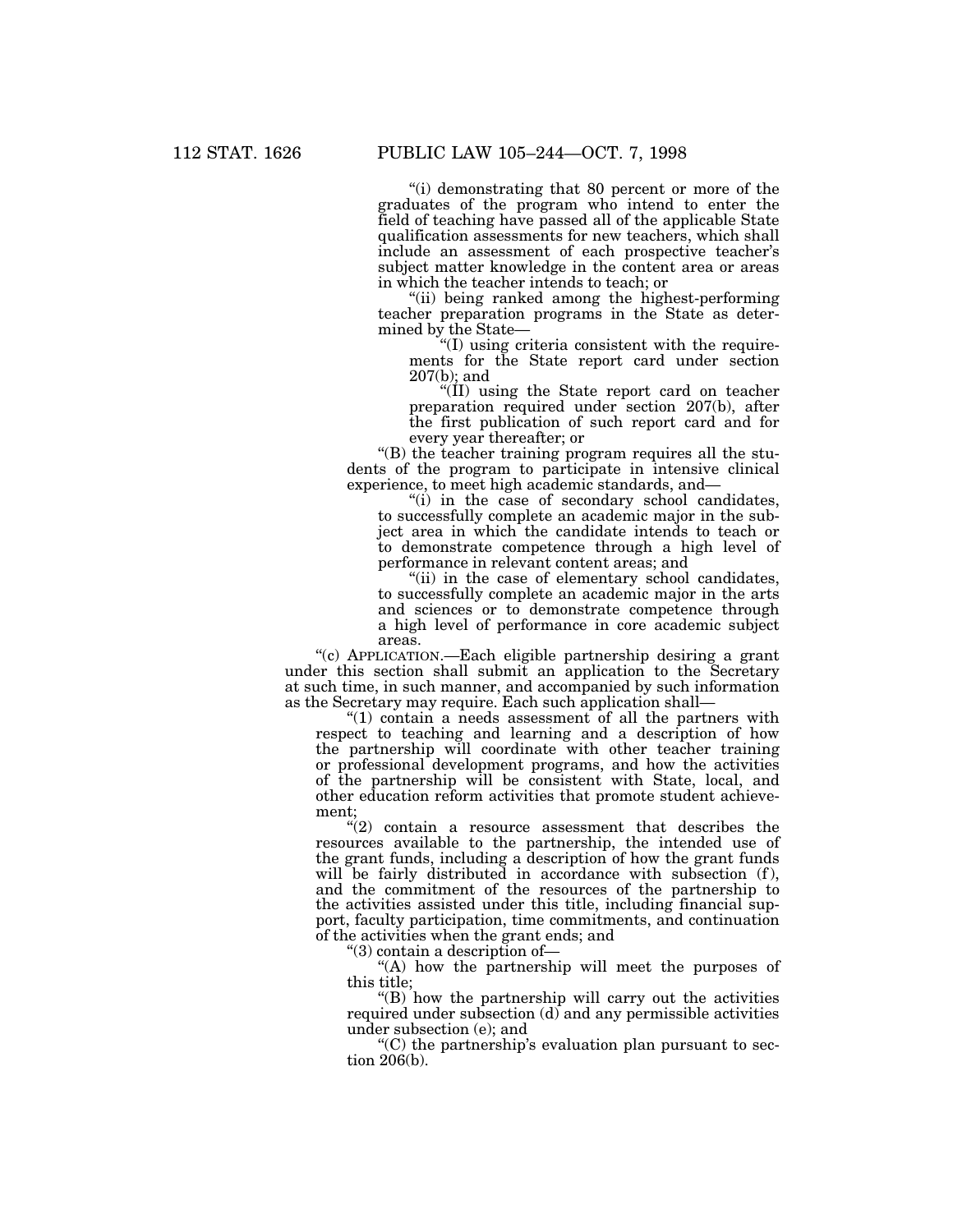''(d) REQUIRED USES OF FUNDS.—An eligible partnership that receives a grant under this section shall use the grant funds to carry out the following activities:

''(1) REFORMS.—Implementing reforms within teacher preparation programs to hold the programs accountable for preparing teachers who are highly competent in the academic content areas in which the teachers plan to teach, and for promoting strong teaching skills, including working with a school of arts and sciences and integrating reliable researchbased teaching methods into the curriculum, which curriculum shall include programs designed to successfully integrate technology into teaching and learning.

<sup>7</sup>(2) CLINICAL EXPERIENCE AND INTERACTION.—Providing sustained and high quality preservice clinical experience including the mentoring of prospective teachers by veteran teachers, and substantially increasing interaction between faculty at institutions of higher education and new and experienced teachers, principals, and other administrators at elementary schools or secondary schools, and providing support, including preparation time, for such interaction.

''(3) PROFESSIONAL DEVELOPMENT.—Creating opportunities for enhanced and ongoing professional development that improves the academic content knowledge of teachers in the subject areas in which the teachers are certified to teach or in which the teachers are working toward certification to teach, and that promotes strong teaching skills.

''(e) ALLOWABLE USES OF FUNDS.—An eligible partnership that receives a grant under this section may use such funds to carry out the following activities:

"(1) TEACHER PREPARATION AND PARENT INVOLVEMENT.-Preparing teachers to work with diverse student populations, including individuals with disabilities and limited English proficient individuals, and involving parents in the teacher preparation program reform process.

"(2) DISSEMINATION AND COORDINATION.—Broadly disseminating information on effective practices used by the partnership, and coordinating with the activities of the Governor, State board of education, State higher education agency, and State educational agency, as appropriate.

''(3) MANAGERIAL AND LEADERSHIP SKILLS.—Developing and implementing proven mechanisms to provide principals and superintendents with effective managerial and leadership skills that result in increased student achievement.

''(4) TEACHER RECRUITMENT.—Activities described in section  $204(d)$ .

"(f) SPECIAL RULE.—No individual member of an eligible partnership shall retain more than 50 percent of the funds made available to the partnership under this section.

''(g) CONSTRUCTION.—Nothing in this section shall be construed to prohibit an eligible partnership from using grant funds to coordinate with the activities of more than one Governor, State board of education, State educational agency, local educational agency, or State agency for higher education.

#### **''SEC. 204. TEACHER RECRUITMENT GRANTS.**

''(a) PROGRAM AUTHORIZED.—From amounts made available under section 210(3) for a fiscal year, the Secretary is authorized

20 USC 1024.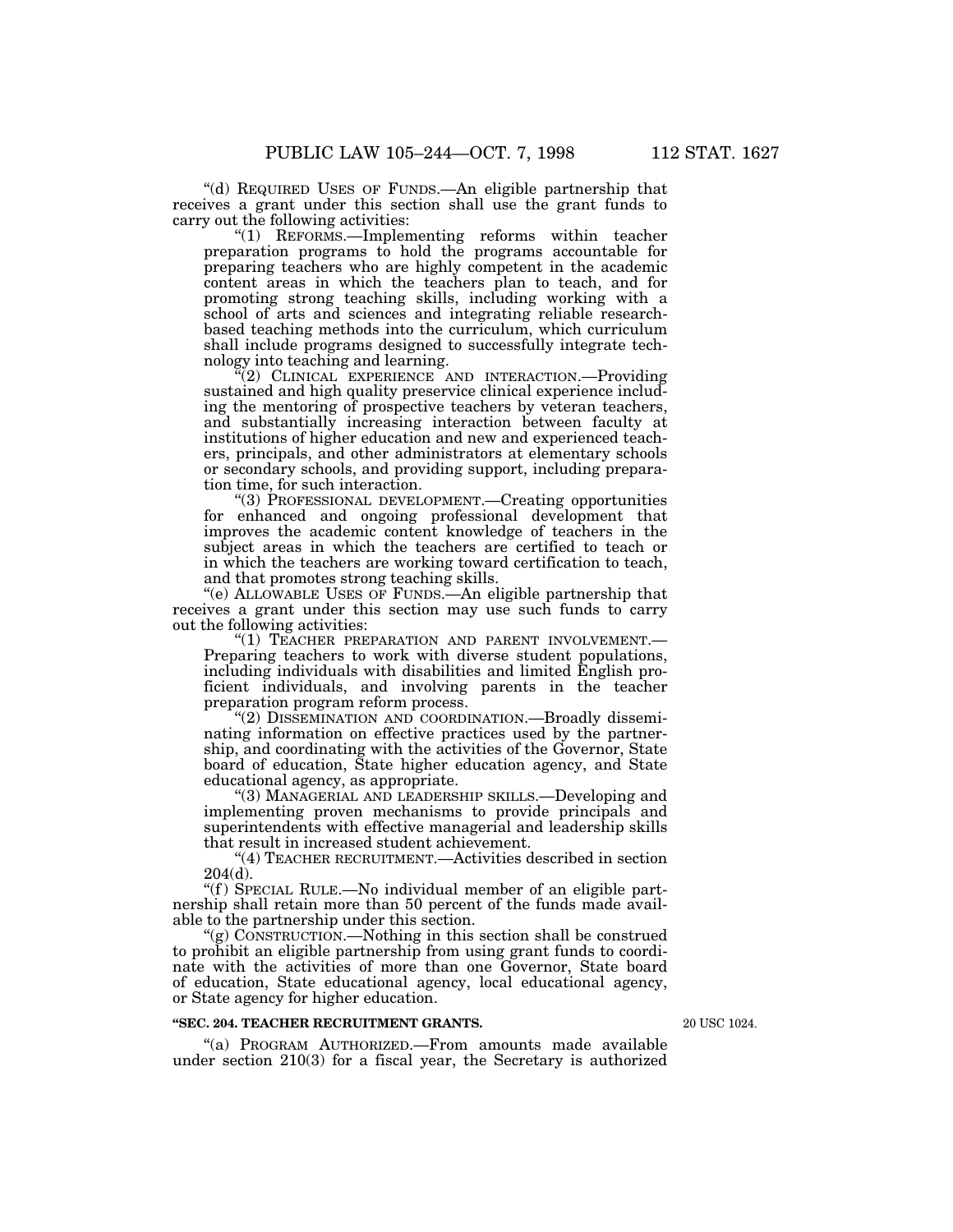to award grants, on a competitive basis, to eligible applicants to enable the eligible applicants to carry out activities described in subsection (d).

''(b) ELIGIBLE APPLICANT DEFINED.—In this title, the term 'eligible applicant' means—

 $\sqrt{\hat{1}}$  an eligible State described in section 202(b); or

 $''(2)$  an eligible partnership described in section 203(b).

"(c) APPLICATION.—Any eligible applicant desiring to receive a grant under this section shall submit an application to the Secretary at such time, in such form, and containing such information as the Secretary may require, including—

" $(1)$  a description of the assessment that the eligible applicant, and the other entities with whom the eligible applicant will carry out the grant activities, have undertaken to determine the most critical needs of the participating highneed local educational agencies;

" $(2)$  a description of the activities the eligible applicant will carry out with the grant; and

"(3) a description of the eligible applicant's plan for continuing the activities carried out with the grant, once Federal funding ceases.

"(d) USES OF FUNDS.—Each eligible applicant receiving a grant under this section shall use the grant funds—

 $''(1)(A)$  to award scholarships to help students pay the costs of tuition, room, board, and other expenses of completing a teacher preparation program;

''(B) to provide support services, if needed to enable scholarship recipients to complete postsecondary education programs; and

''(C) for followup services provided to former scholarship recipients during the recipients first 3 years of teaching; or

''(2) to develop and implement effective mechanisms to ensure that high need local educational agencies and schools are able to effectively recruit highly qualified teachers.

''(e) SERVICE REQUIREMENTS.—The Secretary shall establish such requirements as the Secretary finds necessary to ensure that recipients of scholarships under this section who complete teacher education programs subsequently teach in a high-need local educational agency, for a period of time equivalent to the period for which the recipients receive scholarship assistance, or repay the amount of the scholarship. The Secretary shall use any such repayments to carry out additional activities under this section.

20 USC 1025.

#### **''SEC. 205. ADMINISTRATIVE PROVISIONS.**

''(a) DURATION; ONE-TIME AWARDS; PAYMENTS.—

" $(1)$  DURATION. $-$ 

''(A) ELIGIBLE STATES AND ELIGIBLE APPLICANTS.— Grants awarded to eligible States and eligible applicants under this title shall be awarded for a period not to exceed 3 years.

''(B) ELIGIBLE PARTNERSHIPS.—Grants awarded to eligible partnerships under this title shall be awarded for a period of 5 years.

"(2) ONE-TIME AWARD.—An eligible State and an eligible partnership may receive a grant under each of sections 202,  $203$ , and  $204$  only once.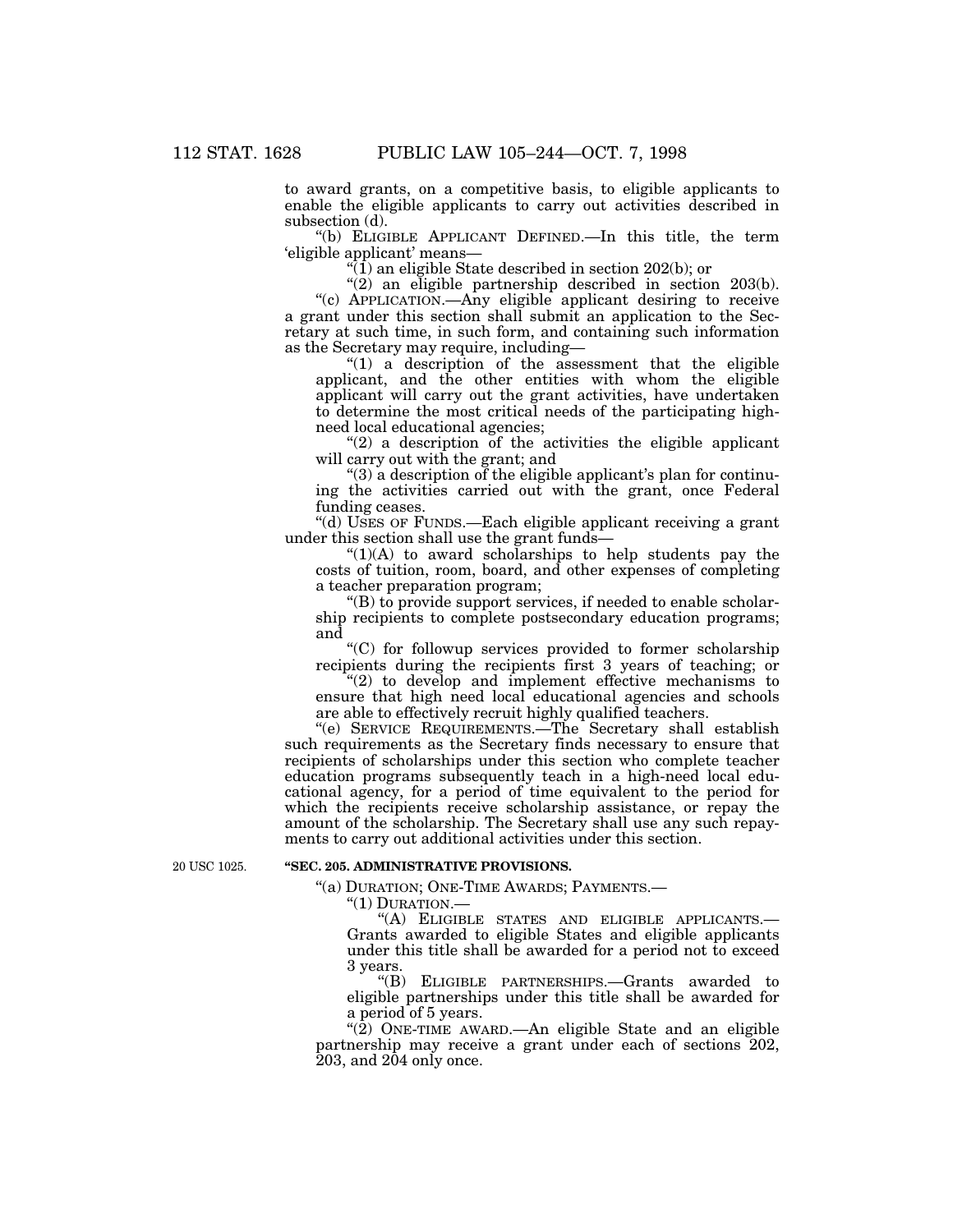''(3) PAYMENTS.—The Secretary shall make annual payments of grant funds awarded under this part.<br>"(b) PEER REVIEW.—

"(1) PANEL.—The Secretary shall provide the applications submitted under this title to a peer review panel for evaluation. With respect to each application, the peer review panel shall initially recommend the application for funding or for disapproval.

''(2) PRIORITY.—In recommending applications to the Secretary for funding under this title, the panel shall—

 $(A)$  with respect to grants under section 202, give priority to eligible States serving States that—

''(i) have initiatives to reform State teacher certification requirements that are designed to ensure that current and future teachers possess the necessary teaching skills and academic content knowledge in the subject areas in which the teachers are certified or licensed to teach;

''(ii) include innovative reforms to hold institutions of higher education with teacher preparation programs accountable for preparing teachers who are highly competent in the academic content area in which the teachers plan to teach and have strong teaching skills; or

''(iii) involve the development of innovative efforts aimed at reducing the shortage of highly qualified teachers in high poverty urban and rural areas;

''(B) with respect to grants under section 203— ''(i) give priority to applications from eligible part-

nerships that involve businesses; and

''(ii) take into consideration—

''(I) providing an equitable geographic distribution of the grants throughout the United States; and

''(II) the potential of the proposed activities for creating improvement and positive change.

''(3) SECRETARIAL SELECTION.—The Secretary shall determine, based on the peer review process, which application shall receive funding and the amounts of the grants. In determining grant amounts, the Secretary shall take into account the total amount of funds available for all grants under this title and the types of activities proposed to be carried out.

''(c) MATCHING REQUIREMENTS.—

''(1) STATE GRANTS.—Each eligible State receiving a grant under section 202 or 204 shall provide, from non-Federal sources, an amount equal to 50 percent of the amount of the grant (in cash or in kind) to carry out the activities supported by the grant.

"(2) PARTNERSHIP GRANTS.—Each eligible partnership receiving a grant under section 203 or 204 shall provide, from non-Federal sources (in cash or in kind), an amount equal to 25 percent of the grant for the first year of the grant, 35 percent of the grant for the second year of the grant, and 50 percent of the grant for each succeeding year of the grant.

''(d) LIMITATION ON ADMINISTRATIVE EXPENSES.—An eligible State or eligible partnership that receives a grant under this title may not use more than 2 percent of the grant funds for purposes of administering the grant.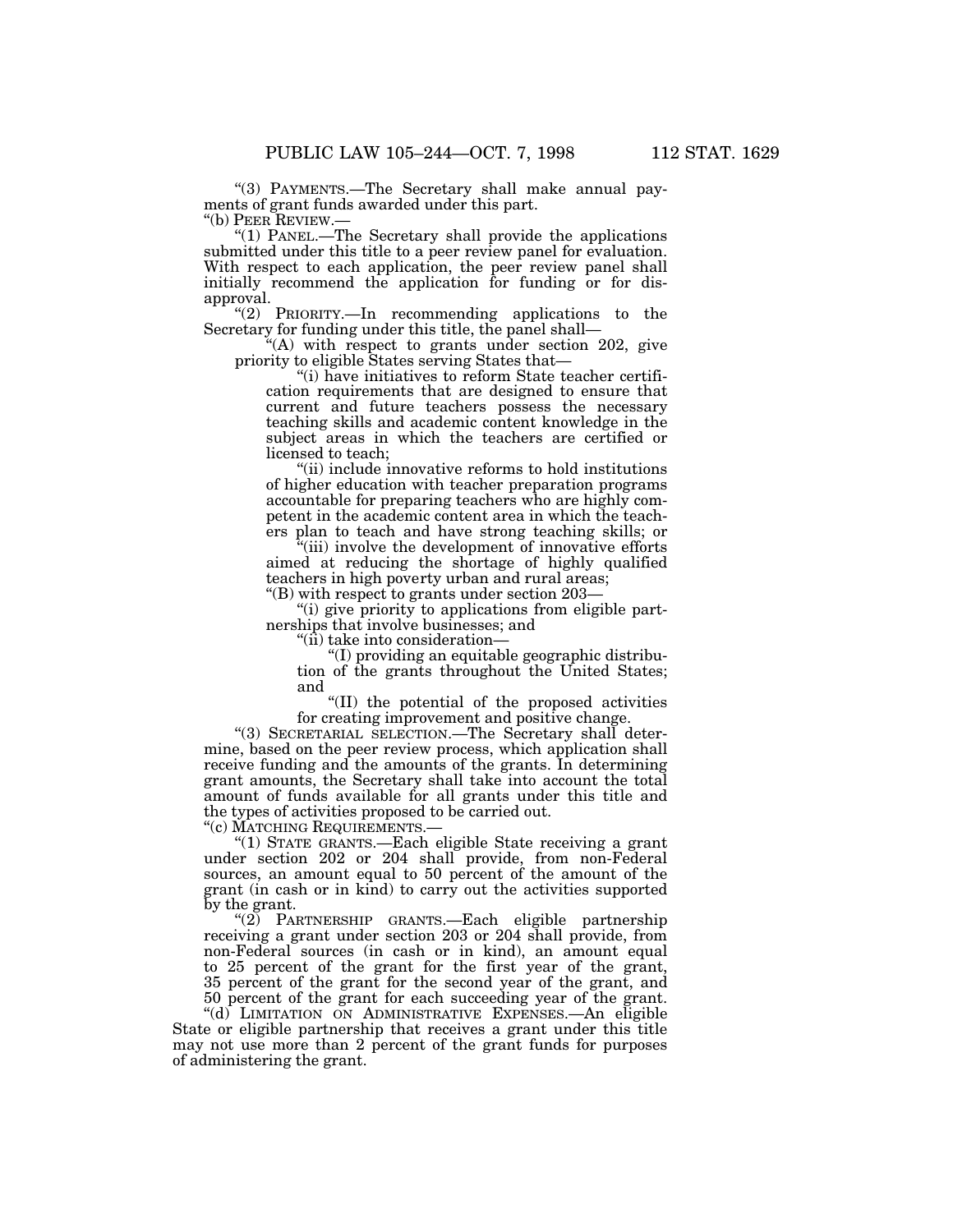''(e) TEACHER QUALIFICATIONS PROVIDED TO PARENTS UPON REQUEST.—Any local educational agency or school that benefits from the activities assisted under this title shall make available, upon request and in an understandable and uniform format, to any parent of a student attending any school served by the local educational agency, information regarding the qualification of the student's classroom teacher with regard to the subject matter in which the teacher provides instruction. The local educational agency shall inform parents that the parents are entitled to receive the information upon request.

20 USC 1026.

## **''SEC. 206. ACCOUNTABILITY AND EVALUATION.**

''(a) STATE GRANT ACCOUNTABILITY REPORT.—An eligible State that receives a grant under section 202 shall submit an annual accountability report to the Secretary, the Committee on Labor and Human Resources of the Senate, and the Committee on Education and the Workforce of the House of Representatives. Such report shall include a description of the degree to which the eligible State, in using funds provided under such section, has made substantial progress in meeting the following goals:

"(1) STUDENT ACHIEVEMENT.—Increasing student achievement for all students as defined by the eligible State.

" $(2)$  RAISING STANDARDS.—Raising the State academic standards required to enter the teaching profession, including, where appropriate, through the use of incentives to incorporate the requirement of an academic major in the subject, or related discipline, in which the teacher plans to teach.

 $^{a}(3)$  INITIAL CERTIFICATION OR LICENSURE.—Increasing success in the pass rate for initial State teacher certification or licensure, or increasing the numbers of highly qualified individuals being certified or licensed as teachers through alternative programs.

''(4) CORE ACADEMIC SUBJECTS.—

''(A) SECONDARY SCHOOL CLASSES.—Increasing the percentage of secondary school classes taught in core academic subject areas by teachers—

''(i) with academic majors in those areas or in a related field;

''(ii) who can demonstrate a high level of competence through rigorous academic subject area tests; or

''(iii) who can demonstrate competence through a high level of performance in relevant content areas.

''(B) ELEMENTARY SCHOOL CLASSES.—Increasing the percentage of elementary school classes taught by teachers—

"(i) with academic majors in the arts and sciences; or

''(ii) who can demonstrate competence through a

high level of performance in core academic subjects. ''(5) DECREASING TEACHER SHORTAGES.—Decreasing shortages of qualified teachers in poor urban and rural areas.

''(6) INCREASING OPPORTUNITIES FOR PROFESSIONAL DEVEL-OPMENT.—Increasing opportunities for enhanced and ongoing professional development that improves the academic content knowledge of teachers in the subject areas in which the teachers are certified or licensed to teach or in which the teachers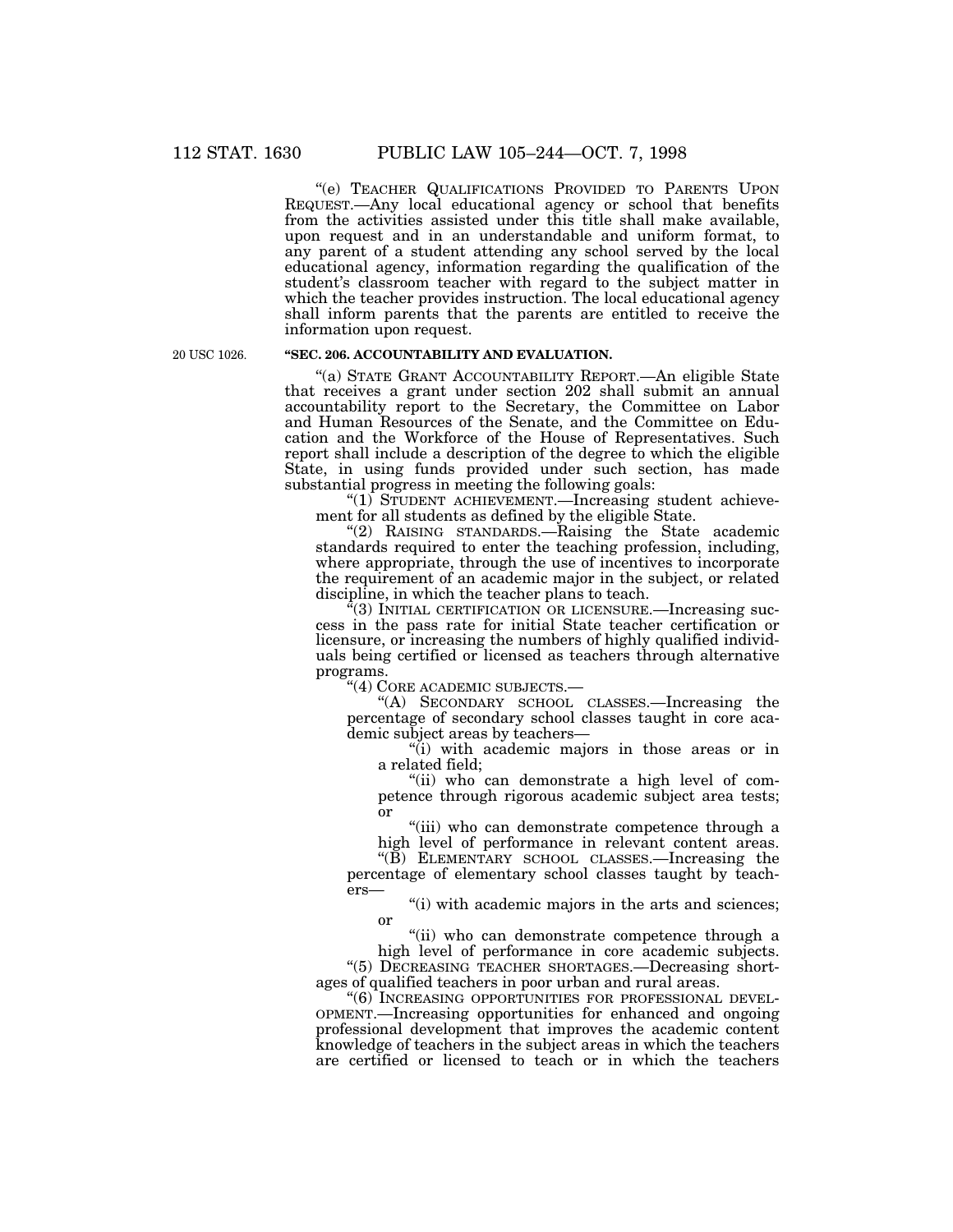are working toward certification or licensure to teach, and that promotes strong teaching skills.

(7) TECHNOLOGY INTEGRATION.—Increasing the number of teachers prepared to integrate technology in the classroom.

''(b) ELIGIBLE PARTNERSHIP EVALUATION.—Each eligible partnership receiving a grant under section 203 shall establish and include in the application submitted under section 203(c), an evaluation plan that includes strong performance objectives. The plan shall include objectives and measures for—

''(1) increased student achievement for all students as measured by the partnership;

" $(2)$  increased teacher retention in the first 3 years of a teacher's career;

''(3) increased success in the pass rate for initial State certification or licensure of teachers; and

''(4) increased percentage of secondary school classes taught in core academic subject areas by teachers—

"(A) with academic majors in the areas or in a related field; and

''(B) who can demonstrate a high level of competence through rigorous academic subject area tests or who can demonstrate competence through a high level of performance in relevant content areas;

''(5) increasing the percentage of elementary school classes taught by teachers with academic majors in the arts and sciences or who demonstrate competence through a high level of performance in core academic subject areas; and

''(6) increasing the number of teachers trained in technology.

''(c) REVOCATION OF GRANT.—

''(1) REPORT.—Each eligible State or eligible partnership receiving a grant under this title shall report annually on the progress of the eligible State or eligible partnership toward meeting the purposes of this title and the goals, objectives, and measures described in subsections (a) and (b).

''(2) REVOCATION.—

''(A) ELIGIBLE STATES AND ELIGIBLE APPLICANTS.—If the Secretary determines that an eligible State or eligible applicant is not making substantial progress in meeting the purposes, goals, objectives, and measures, as appropriate, by the end of the second year of a grant under this title, then the grant payment shall not be made for the third year of the grant.

''(B) ELIGIBLE PARTNERSHIPS.—If the Secretary determines that an eligible partnership is not making substantial progress in meeting the purposes, goals, objectives, and measures, as appropriate, by the end of the third year of a grant under this title, then the grant payments shall not be made for any succeeding year of the grant.

"(d) EVALUATION AND DISSEMINATION.—The Secretary shall evaluate the activities funded under this title and report the Secretary's findings regarding the activities to the Committee on Labor and Human Resources of the Senate and the Committee on Education and the Workforce of the House of Representatives. The Secretary shall broadly disseminate successful practices developed by eligible States and eligible partnerships under this title, and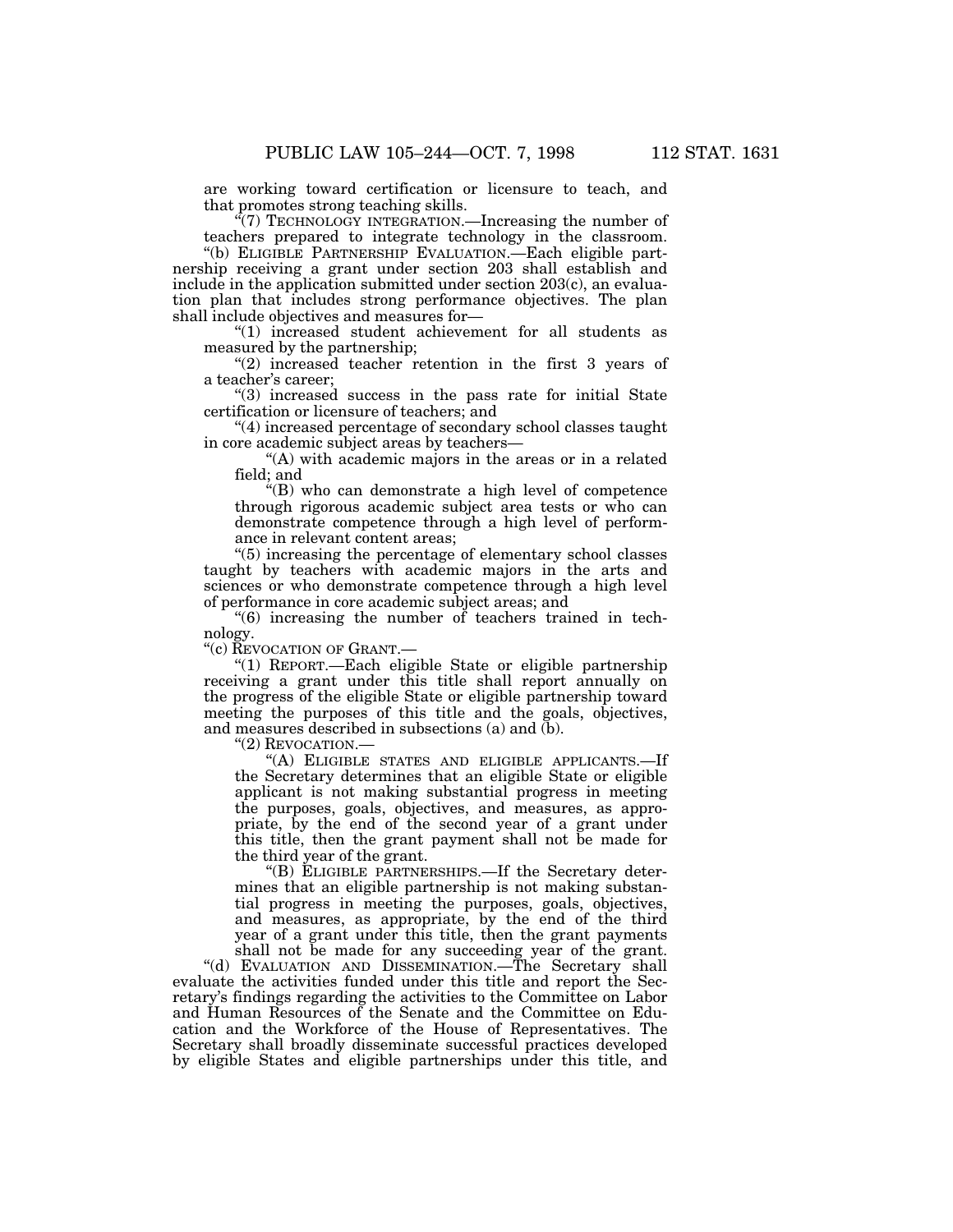shall broadly disseminate information regarding such practices that were found to be ineffective.

20 USC 1027.

Deadline.

### **''SEC. 207. ACCOUNTABILITY FOR PROGRAMS THAT PREPARE TEACH-ERS.**

''(a) DEVELOPMENT OF DEFINITIONS AND REPORTING METHODS.— Within 9 months of the date of enactment of the Higher Education Amendments of 1998, the Commissioner of the National Center for Education Statistics, in consultation with States and institutions of higher education, shall develop key definitions for terms, and uniform reporting methods (including the key definitions for the consistent reporting of pass rates), related to the performance of elementary school and secondary school teacher preparation programs.

"(b) STATE REPORT CARD ON THE QUALITY OF TEACHER PREPARATION.—Each State that receives funds under this Act shall provide to the Secretary, within 2 years of the date of enactment of the Higher Education Amendments of 1998, and annually thereafter, in a uniform and comprehensible manner that conforms with the definitions and methods established in subsection (a), a State report card on the quality of teacher preparation in the State, which shall include at least the following:

" $(1)$  A description of the teacher certification and licensure assessments, and any other certification and licensure requirements, used by the State.

" $(2)$  The standards and criteria that prospective teachers must meet in order to attain initial teacher certification or licensure and to be certified or licensed to teach particular subjects or in particular grades within the State.

" $(3)$  A description of the extent to which the assessments and requirements described in paragraph (1) are aligned with the State's standards and assessments for students.

"(4) The percentage of teaching candidates who passed each of the assessments used by the State for teacher certification and licensure, and the passing score on each assessment that determines whether a candidate has passed that assessment.

''(5) The percentage of teaching candidates who passed each of the assessments used by the State for teacher certification and licensure, disaggregated and ranked, by the teacher preparation program in that State from which the teacher candidate received the candidate's most recent degree, which shall be made available widely and publicly.

''(6) Information on the extent to which teachers in the State are given waivers of State certification or licensure requirements, including the proportion of such teachers distributed across high- and low-poverty school districts and across subject areas.

''(7) A description of each State's alternative routes to teacher certification, if any, and the percentage of teachers certified through alternative certification routes who pass State teacher certification or licensure assessments.

''(8) For each State, a description of proposed criteria for assessing the performance of teacher preparation programs within institutions of higher education in the State, including indicators of teacher candidate knowledge and skills.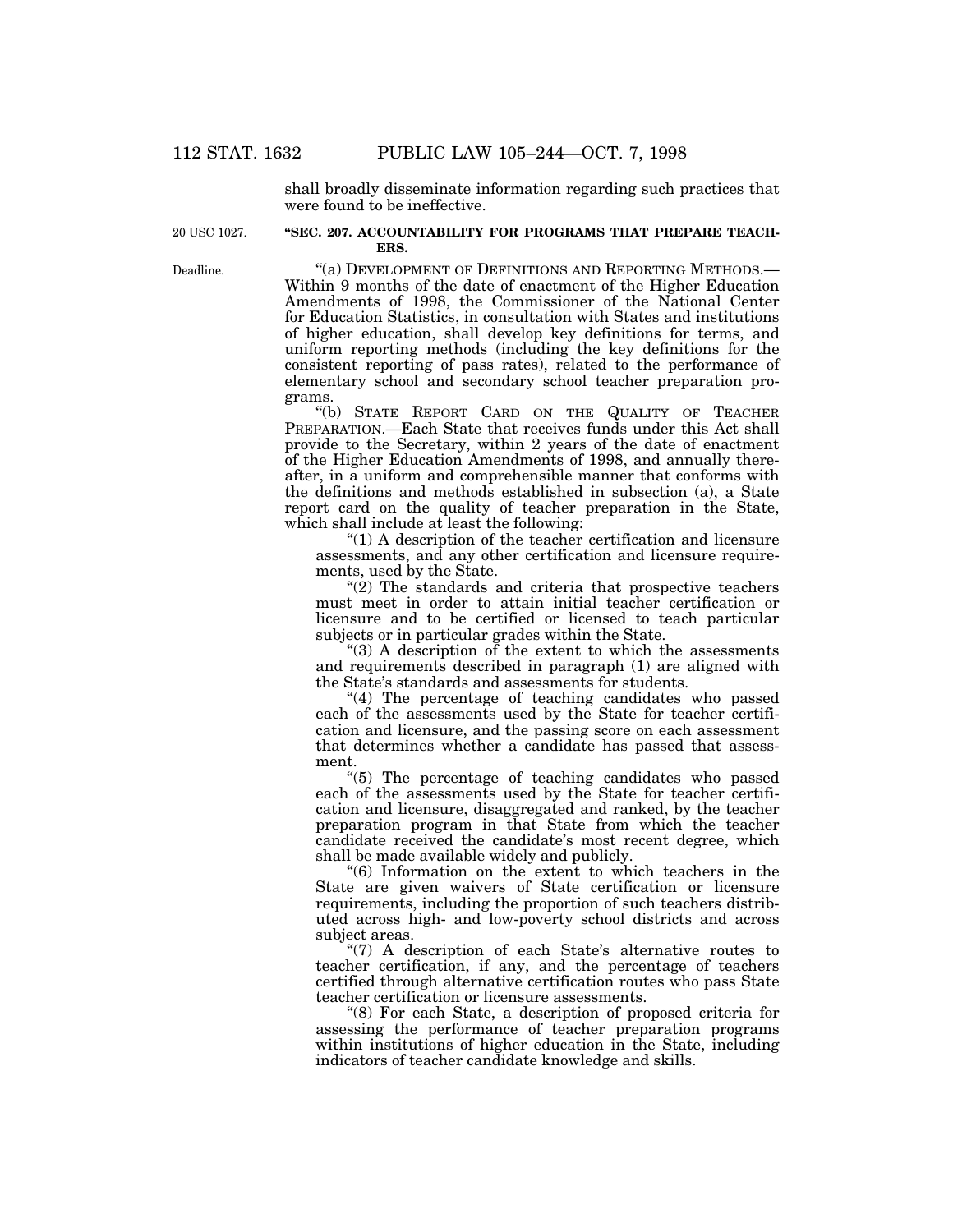''(9) Information on the extent to which teachers or prospective teachers in each State are required to take examinations or other assessments of their subject matter knowledge in the area or areas in which the teachers provide instruction, the standards established for passing any such assessments, and the extent to which teachers or prospective teachers are required to receive a passing score on such assessments in order to teach in specific subject areas or grade levels.

''(c) INITIAL REPORT.—

"(1) IN GENERAL.—Each State that receives funds under Deadline. this Act, not later than 6 months of the date of enactment of the Higher Education Amendments of 1998 and in a uniform and comprehensible manner, shall submit to the Secretary the information described in paragraphs (1), (5), and (6) of subsection (b). Such information shall be compiled by the Secretary and submitted to the Committee on Labor and Human Resources of the Senate and the Committee on Education and the Workforce of the House of Representatives not later than 9 months after the date of enactment of the Higher Education Amendments of 1998. Records.

''(2) CONSTRUCTION.—Nothing in this subsection shall be construed to require a State to gather information that is not in the possession of the State or the teacher preparation programs in the State, or readily available to the State or teacher preparation programs.

"(d) REPORT OF THE SECRETARY ON THE QUALITY OF TEACHER PREPARATION.

''(1) REPORT CARD.—The Secretary shall provide to Congress, and publish and make widely available, a report card on teacher qualifications and preparation in the United States, including all the information reported in paragraphs (1) through (9) of subsection (b). Such report shall identify States for which eligible States and eligible partnerships received a grant under this title. Such report shall be so provided, published and made available not later than 2 years 6 months after the date of enactment of the Higher Education Amendments of 1998 and annually thereafter.

"(2) REPORT TO CONGRESS.—The Secretary shall report to Congress—

''(A) a comparison of States' efforts to improve teaching quality; and

 $\mathrm{H}(B)$  regarding the national mean and median scores on any standardized test that is used in more than 1 State for teacher certification or licensure.

''(3) SPECIAL RULE.—In the case of teacher preparation programs with fewer than 10 graduates taking any single initial teacher certification or licensure assessment during an academic year, the Secretary shall collect and publish information with respect to an average pass rate on State certification or licensure assessments taken over a 3-year period.

''(e) COORDINATION.—The Secretary, to the extent practicable, shall coordinate the information collected and published under this title among States for individuals who took State teacher certification or licensure assessments in a State other than the State in which the individual received the individual's most recent degree.

''(f ) INSTITUTIONAL REPORT CARDS ON THE QUALITY OF TEACHER PREPARATION.—

Records. Publication.

Records. Publication.

Publication. Public information.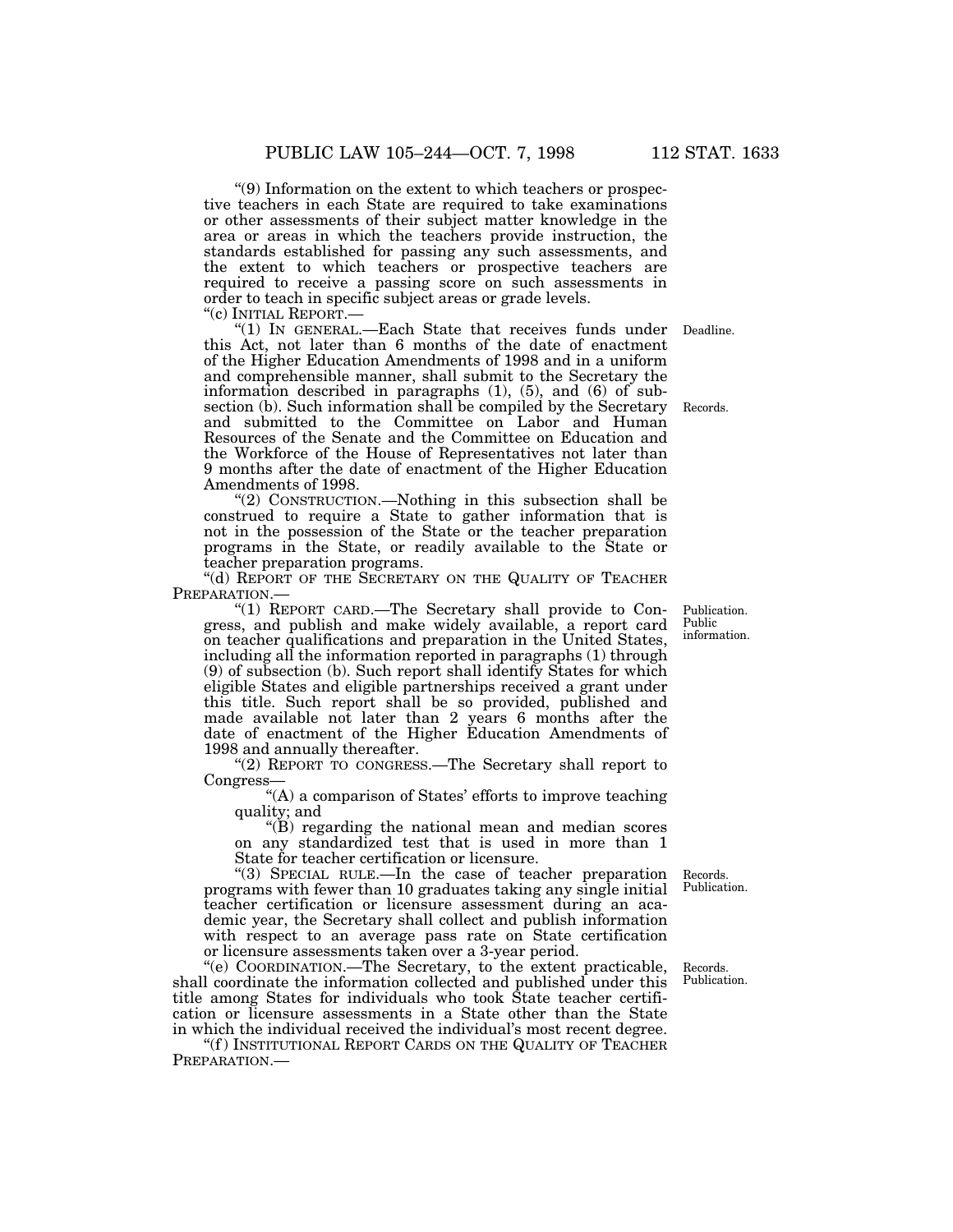Deadline. Reports. Public information.

''(1) REPORT CARD.—Each institution of higher education that conducts a teacher preparation program that enrolls students receiving Federal assistance under this Act, not later than 18 months after the date of enactment of the Higher Education Amendments of 1998 and annually thereafter, shall report to the State and the general public, in a uniform and comprehensible manner that conforms with the definitions and methods established under subsection (a), the following information:

"(A) PASS RATE.—(i) For the most recent year for which the information is available, the pass rate of the institution's graduates on the teacher certification or licensure assessments of the State in which the institution is located, but only for those students who took those assessments within  $\ddot{3}$  years of completing the program.

"(ii) A comparison of the program's pass rate with the average pass rate for programs in the State.

"(iii) In the case of teacher preparation programs with fewer than 10 graduates taking any single initial teacher certification or licensure assessment during an academic year, the institution shall collect and publish information with respect to an average pass rate on State certification or licensure assessments taken over a 3-year period.

''(B) PROGRAM INFORMATION.—The number of students in the program, the average number of hours of supervised practice teaching required for those in the program, and the faculty-student ratio in supervised practice teaching.

''(C) STATEMENT.—In States that approve or accredit teacher education programs, a statement of whether the institution's program is so approved or accredited.

''(D) DESIGNATION AS LOW-PERFORMING.—Whether the program has been designated as low-performing by the State under section 208(a).

"(2) REQUIREMENT.-The information described in paragraph (1) shall be reported through publications such as school catalogs and promotional materials sent to potential applicants, secondary school guidance counselors, and prospective employers of the institution's program graduates.

''(3) FINES.—In addition to the actions authorized in section 487(c), the Secretary may impose a fine not to exceed \$25,000 on an institution of higher education for failure to provide the information described in this subsection in a timely or accurate manner.

#### **''SEC. 208. STATE FUNCTIONS.**

''(a).STATE ASSESSMENT.—In order to receive funds under this Act, a State, not later than 2 years after the date of enactment of the Higher Education Amendments of 1998, shall have in place a procedure to identify, and assist, through the provision of technical assistance, low-performing programs of teacher preparation within institutions of higher education. Such State shall provide the Secretary an annual list of such low-performing institutions that includes an identification of those institutions at-risk of being placed on such list. Such levels of performance shall be determined solely by the State and may include criteria based upon information collected pursuant to this title. Such assessment shall be described in the report under section 207(b).

20 USC 1028.

Deadline. Procedures.

Records.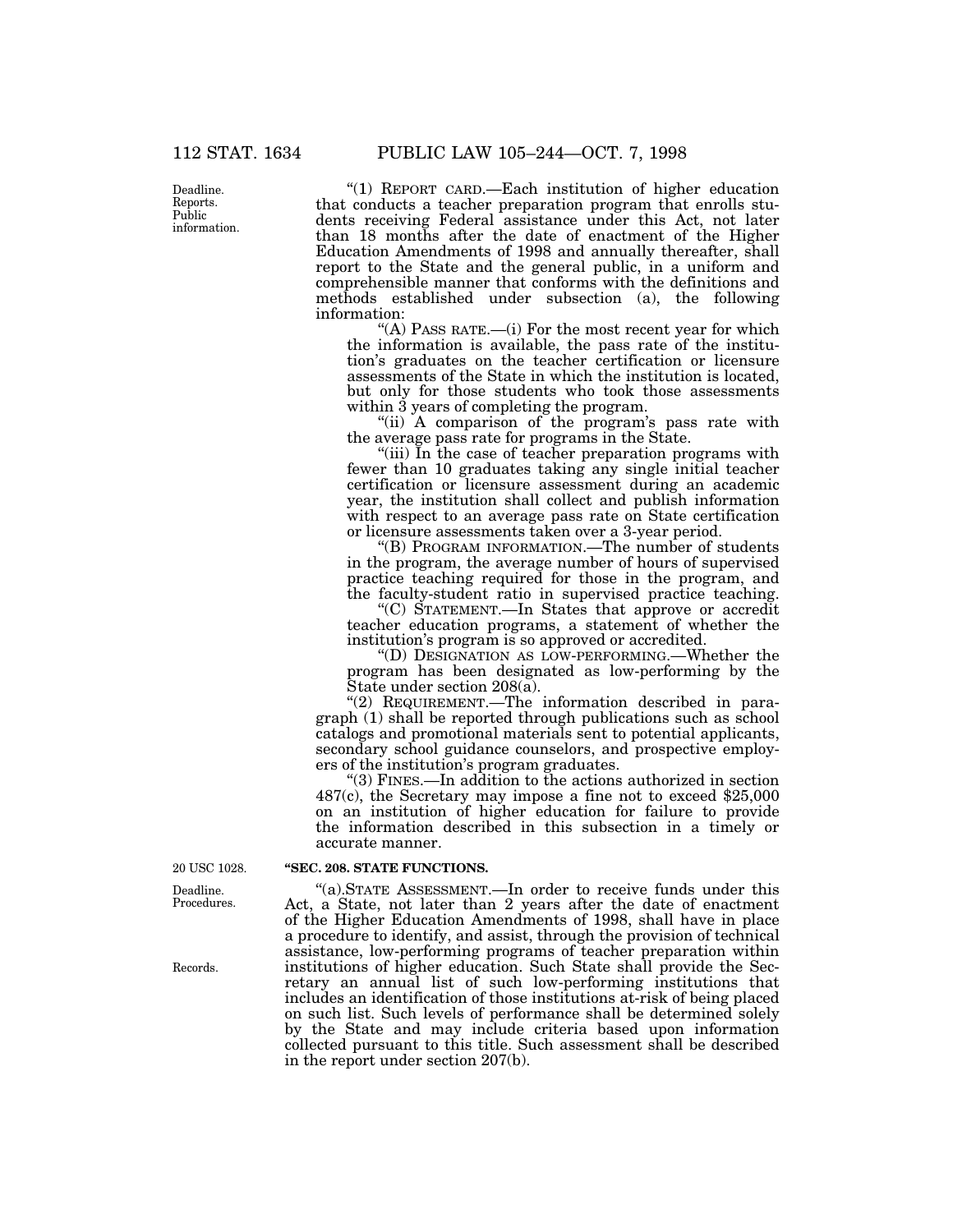''(b) TERMINATION OF ELIGIBILITY.—Any institution of higher education that offers a program of teacher preparation in which the State has withdrawn the State's approval or terminated the State's financial support due to the low performance of the institution's teacher preparation program based upon the State assessment described in subsection (a)—

''(1) shall be ineligible for any funding for professional development activities awarded by the Department of Education; and

"(2) shall not be permitted to accept or enroll any student that receives aid under title IV of this Act in the institution's teacher preparation program.

"(c) NEGOTIATED RULEMAKING.—If the Secretary develops any regulations implementing subsection (b)(2), the Secretary shall submit such proposed regulations to a negotiated rulemaking process, which shall include representatives of States, institutions of higher education, and educational and student organizations.

#### **''SEC. 209. GENERAL PROVISIONS.**

'(a) METHODS.—In complying with sections 207 and 208, the Secretary shall ensure that States and institutions of higher education use fair and equitable methods in reporting and that the reporting methods protect the privacy of individuals.

''(b) SPECIAL RULE.—For each State in which there are no State certification or licensure assessments, or for States that do not set minimum performance levels on those assessments—

''(1) the Secretary shall, to the extent practicable, collect data comparable to the data required under this title from States, local educational agencies, institutions of higher education, or other entities that administer such assessments to teachers or prospective teachers; and

''(2) notwithstanding any other provision of this title, the Secretary shall use such data to carry out requirements of this title related to assessments or pass rates.

''(c) LIMITATIONS.—

''(1) FEDERAL CONTROL PROHIBITED.—Nothing in this title shall be construed to permit, allow, encourage, or authorize any Federal control over any aspect of any private, religious, or home school, whether or not a home school is treated as a private school or home school under State law. This section shall not be construed to prohibit private, religious, or home schools from participation in programs or services under this title.

''(2) NO CHANGE IN STATE CONTROL ENCOURAGED OR REQUIRED.—Nothing in this title shall be construed to encourage or require any change in a State's treatment of any private, religious, or home school, whether or not a home school is treated as a private school or home school under State law.

"(3) NATIONAL SYSTEM OF TEACHER CERTIFICATION PROHIB-ITED.—Nothing in this title shall be construed to permit, allow, encourage, or authorize the Secretary to establish or support any national system of teacher certification.

#### **''SEC. 210. AUTHORIZATION OF APPROPRIATIONS.**

''There are authorized to be appropriated to carry out this title \$300,000,000 for fiscal year 1999 and such sums as may be necessary for each of the  $\ddot{4}$  succeeding fiscal years, of which—

20 USC 1030.

20 USC 1029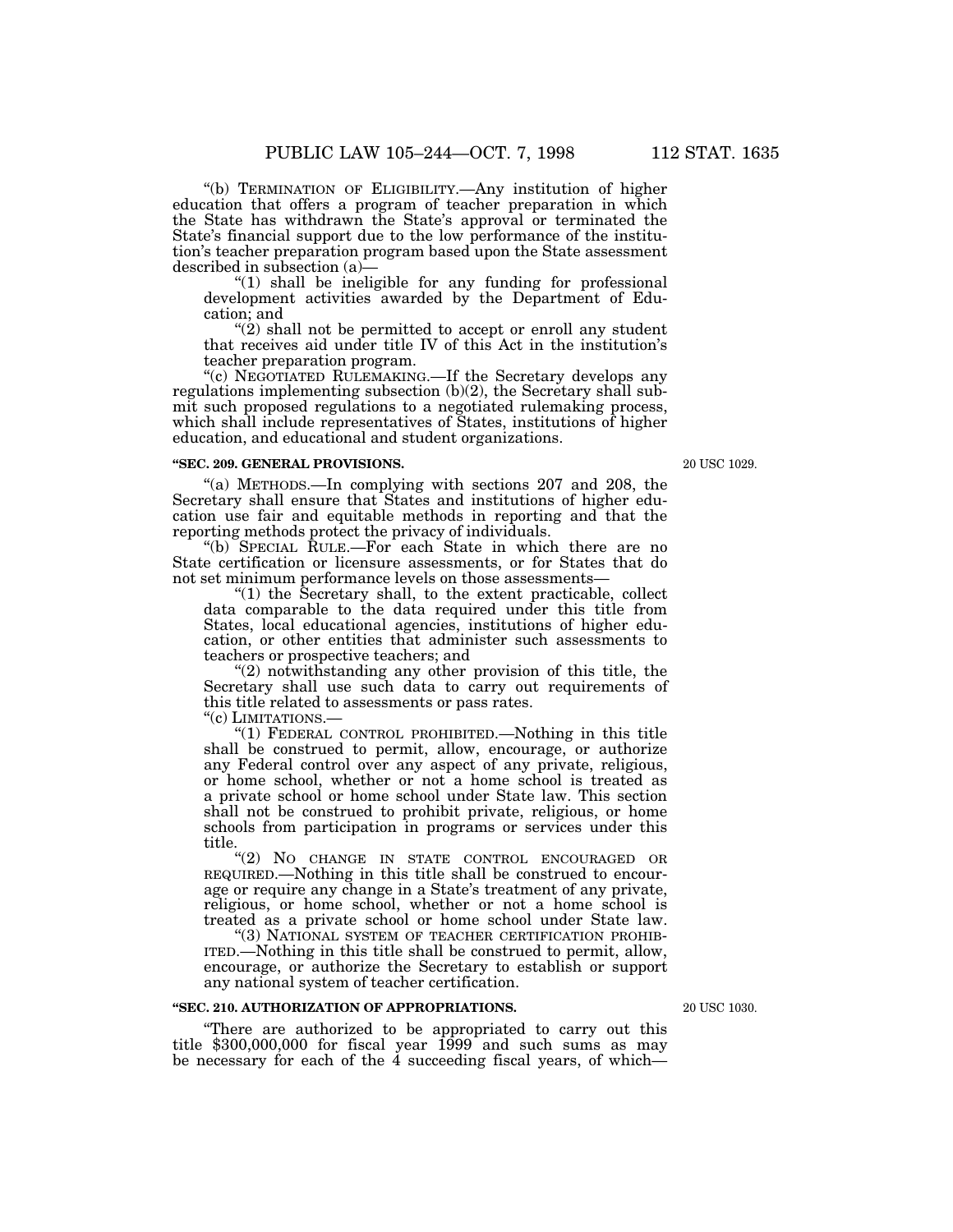" $(1)$  45 percent shall be available for each fiscal year to award grants under section 202;

" $(2)$  45 percent shall be available for each fiscal year to award grants under section 203; and

" $(3)$  10 percent shall be available for each fiscal year to award grants under section 204.''.

## **TITLE III—INSTITUTIONAL AID**

#### **SEC. 301. TRANSFERS AND REDESIGNATIONS.**

(a) IN GENERAL.—The Higher Education Act of 1965 is amended—

(1) by redesignating part D of title III (20 U.S.C. 1066 et seq.) as part F of title III;

(2) by redesignating sections 351, 352, 353, 354, 356, 357, 358, and 360 (20 U.S.C. 1066, 1067, 1068, 1069, 1069b, 1069c, 1069d, and 1069f) as sections 391, 392, 393, 394, 395, 396, 397, and 399, respectively;

(3) by transferring part B of title VII (20 U.S.C. 1132c et seq.) to title III to follow part C of title III (20 U.S.C. 1065 et seq.), and redesignating such part B as part D;

(4) by redesignating sections 721 through 728 (20 U.S.C. 1132c and 1132c–7) as sections 341 through 348, respectively;  $(5)$  by transferring subparts 1 and  $\overline{3}$  of part  $\overline{B}$  of title X (20 U.S.C. 1135b et seq. and 1135d et seq.) to title III

to follow part D of title III (as redesignated by paragraph (3)), and redesignating such subpart 3 as subpart 2;

(6) by inserting after part D of title III (as redesignated by paragraph (3)) the following:

## ''**PART E—MINORITY SCIENCE AND ENGINEERING IMPROVEMENT PROGRAM**'';

(7) by redesignating sections 1021 through 1023 (20 U.S.C. 1135b and 1135b–2), and sections 1041, 1042, 1043, 1044, 1046, and 1047 (20 U.S.C. 1135d, 1135d–1, 1135d–2, 1135d–3, 1135d– 5, and 1135d–6) as sections 351 through 353, and sections 361, 362, 363, 364, 365, and 366, respectively; and

(8) by repealing section 366 (as redesignated by paragraph  $(7)$ )  $(20 \text{ U.S.C. } 1135d - 6)$ .

(b) CONFORMING AMENDMENTS.—Section 361 (as redesignated by subsection  $(a)(7)$  (20 U.S.C. 1135d) is amended–

 $(1)$  in paragraph  $(1)$ , by inserting "and" after the semicolon;  $(2)$  in paragraph  $(2)$ , by striking "; and" and inserting a period; and

(3) by striking paragraph (3).

(c) CROSS REFERENCES.—Title III (20 U.S.C. 1051 et seq.) is amended—

(1) in section 311(b) (20 U.S.C. 1057(b)), by striking " $360(a)(1)$ " and inserting " $399(a)(1)$ ";

(2) in section 312 (20 U.S.C. 1058)—

(A) in subsection (b)(1)(B), by striking " $352(b)$ " and inserting " $392(b)$ "; and

(B) in subsection  $(c)(2)$ , by striking "352 $(a)$ " and inserting " $392(a)$ ";

20 USC 1135b *et seq.*, 1067a *et seq.*

20 USC 1135b *et seq.*, 1067a *et seq.*

20 USC 1132 *et seq.*, 1066 *et seq.*

20 USC 1132 *et seq.*, 1066 *et seq.*

20 USC 1066 *et seq.*, 1068 *et seq.*

20 USC 1067*l.*

20 USC 1067g.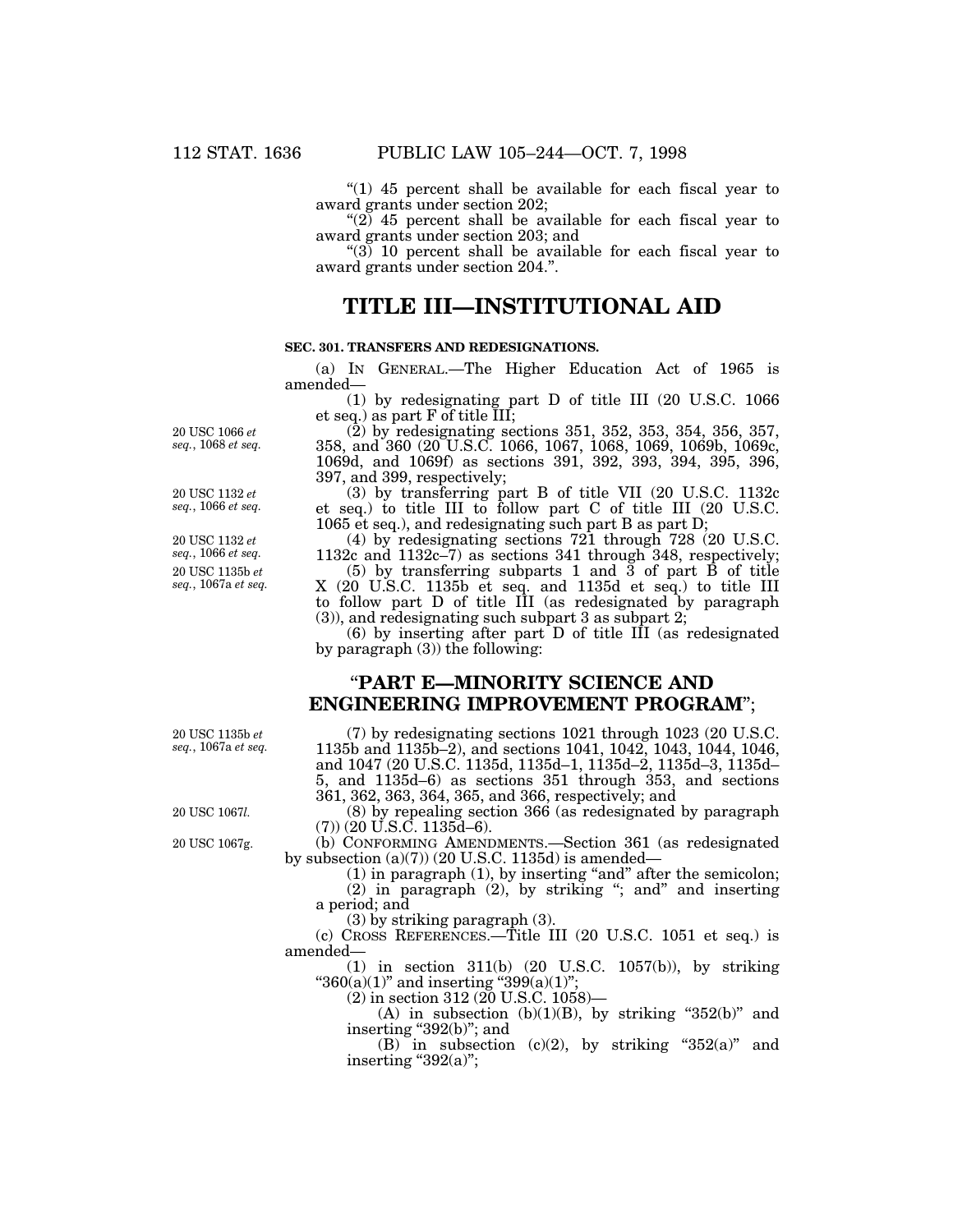(3) in section 313(b) (20 U.S.C. 1059(b)), by striking " $354(a)(1)$ " and inserting " $394(a)(1)$ ";

(4) in section 342 (as redesignated by subsection  $(a)(4)$ ) 20 USC 1066a. (20 U.S.C. 1132c–1)—

 $(A)$  in paragraph  $(3)$ , by striking "723 $(b)$ " and inserting "343(b)";

(B) in paragraph (4), by striking "723" and inserting "343"

(C) in the matter preceding subparagraph (A) of paragraph (5), by striking "724(b)" and inserting "344(b)"; (D) in paragraph  $(8)$ , by striking "725 $(1)$ " and inserting

" $345(1)$ "; and  $(E)$  in paragraph (9), by striking "727" and inserting

''347'';

 $(5)$  in section 343 (as redesignated by subsection  $(a)(4)$ ) 20 USC 1066b. (20 U.S.C. 1132c–2)—

 $(A)$  in subsection  $(a)$ , by striking "724" and inserting "344"; and

(B) in subsection (b)—

(i) in the matter preceding paragraph (1), by striking "725(1) and 72 $\overline{6}$ " and inserting "345(1) and  $346"$ 

 $(ii)$  in paragraph  $(10)$ , by striking "724" and inserting ''344''; and

(iii) in subsection (d), by striking " $723(c)(1)$ " and inserting " $343(c)(1)$ ";

(6) in section 345(2) (as redesignated by subsection  $(a)(4)$ ) (20 U.S.C. 1132c–4(2)), by striking ''723'' and inserting ''343''; (7) in section 348 (as redesignated by subsection (a)(4))  $(20 \text{ U.S.C. } 1132c-7)$ , by striking "725(1)" and inserting "345(1)"; 20 USC 1066g.

 $(8)$  in section 353 $(a)$  (as redesignated by subsection  $(a)(7)$ )  $(20 U.S.C. 1135b - 2(a))$ 

(A) in paragraph  $(1)$ , by striking "1046 $(6)$ " and inserting " $365(6)$ ";

(B) in paragraph  $(2)$ , by striking "1046 $(7)$ " and inserting " $36\overline{5}(7)$ ";

(C) in paragraph (3), by striking ''1046(8)'' and inserting ''365(8)''; and

(D) in paragraph  $(4)$ , by striking "1046 $(9)$ " and inserting ''365(9)'';

(9) in section  $361(1)$  (as redesignated by subsection  $(a)(7)$ )  $(20 \text{ U.S.C. } 1135d(1))$ , by striking "1046 $(3)$ " and inserting " $365(3)$ "; 20 USC 1067g.

 $(10)$  in section 362(a) (as redesignated by subsection  $(a)(7)$ ) 20 USC 1067h.  $(20 \text{ U.S.C. } 1135d-1(a))$ 

(A) in the matter preceding paragraph (1), by striking " $1041"$  and inserting " $361"$ ; and

(B) in paragraph (1), by striking "1021(b)" and  $\operatorname{inserting}$  "35 $\tilde{1}$ (b)"; and

(11) in section 391(b)(6) (as redesignated by subsection 20 USC 1068.  $(a)(2)$ , by striking "357" and inserting "396".

#### **SEC. 302. FINDINGS.**

Section 301(a) (20 U.S.C. 1051(a)) is amended—

(1) by redesignating paragraphs (3) through (7) as para-

graphs (4) through (8), respectively; and

(2) by inserting after paragraph (2) the following:

20 USC 1066d.

20 USC 1067c.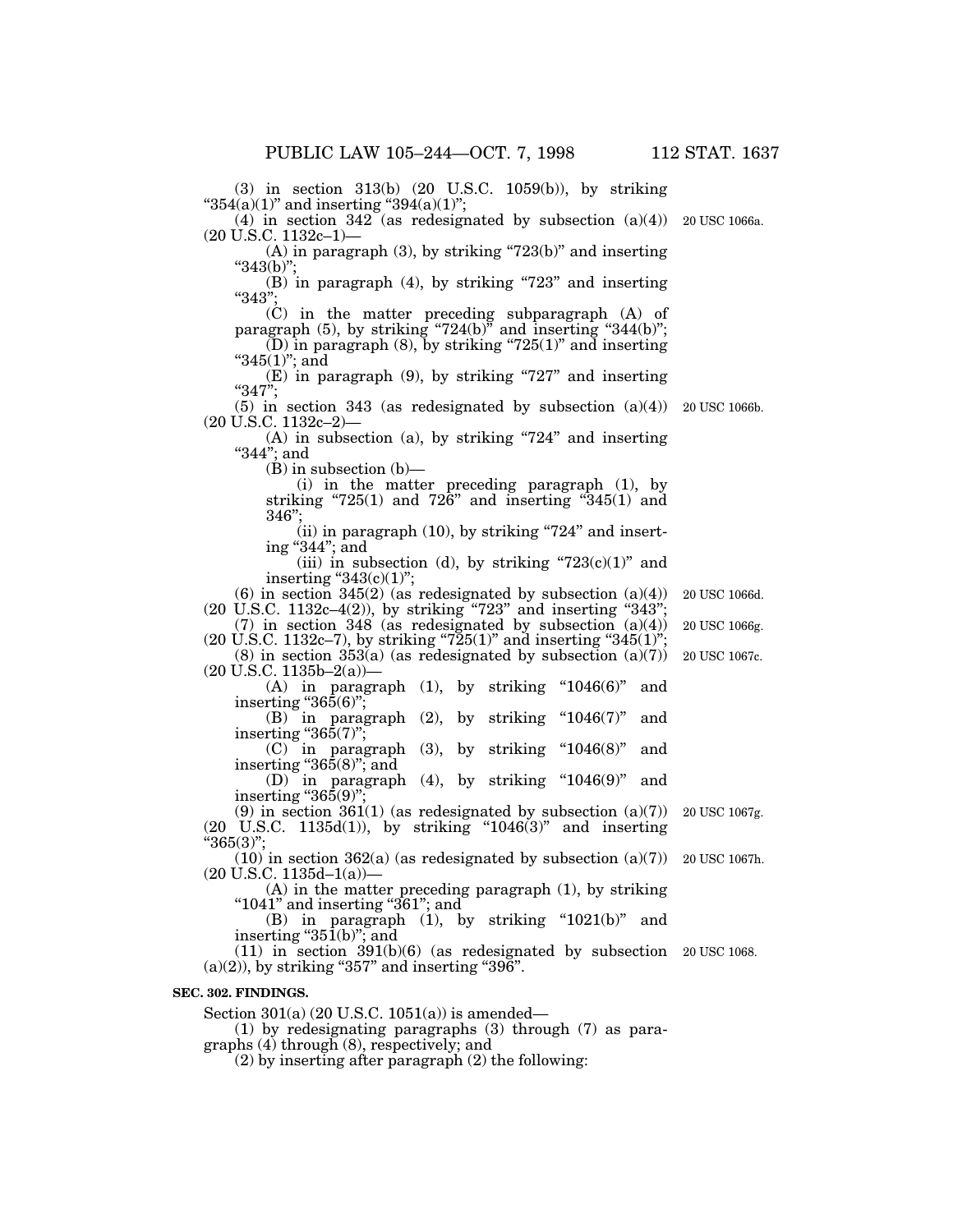''(3) in order to be competitive and provide a high-quality education for all, institutions of higher education should improve their technological capacity and make effective use of technology;''.

#### **SEC. 303. STRENGTHENING INSTITUTIONS.**

(a) GRANTS.—Section 311 (20 U.S.C. 1057) is amended by adding at the end the following:

"(c) AUTHORIZED ACTIVITIES.—Grants awarded under this section shall be used for 1 or more of the following activities:

"(1) Purchase, rental, or lease of scientific or laboratory equipment for educational purposes, including instructional and research purposes.

"(2) Construction, maintenance, renovation, and improvement in classrooms, libraries, laboratories, and other instructional facilities, including the integration of computer technology into institutional facilities to create smart buildings.

''(3) Support of faculty exchanges, faculty development, and faculty fellowships to assist in attaining advanced degrees in the field of instruction of the faculty.

"(4) Development and improvement of academic programs.

''(5) Purchase of library books, periodicals, and other educational materials, including telecommunications program material.

''(6) Tutoring, counseling, and student service programs designed to improve academic success.

 $\mathcal{F}(7)$  Funds management, administrative management, and acquisition of equipment for use in strengthening funds management.

 $\tilde{B}$ ) Joint use of facilities, such as laboratories and libraries.

''(9) Establishing or improving a development office to strengthen or improve contributions from alumni and the private sector.

 $(10)$  Establishing or improving an endowment fund.

"(11) Creating or improving facilities for Internet or other distance learning academic instruction capabilities, including purchase or rental of telecommunications technology equipment or services.

 $(12)$  Other activities proposed in the application submitted pursuant to subsection (c) that—

 $(A)$  contribute to carrying out the purposes of the program assisted under this part; and

''(B) are approved by the Secretary as part of the review and acceptance of such application.

"(d) ENDOWMENT FUND.-

''(1) IN GENERAL.—An eligible institution may use not more than 20 percent of the grant funds provided under this part to establish or increase an endowment fund at such institution.

"(2) MATCHING REQUIREMENT. - In order to be eligible to use grant funds in accordance with paragraph (1), the eligible institution shall provide matching funds from non-Federal sources, in an amount equal to or greater than the Federal funds used in accordance with paragraph (1), for the establishment or increase of the endowment fund.

''(3) COMPARABILITY.—The provisions of part C, regarding the establishment or increase of an endowment fund, that

Applicability.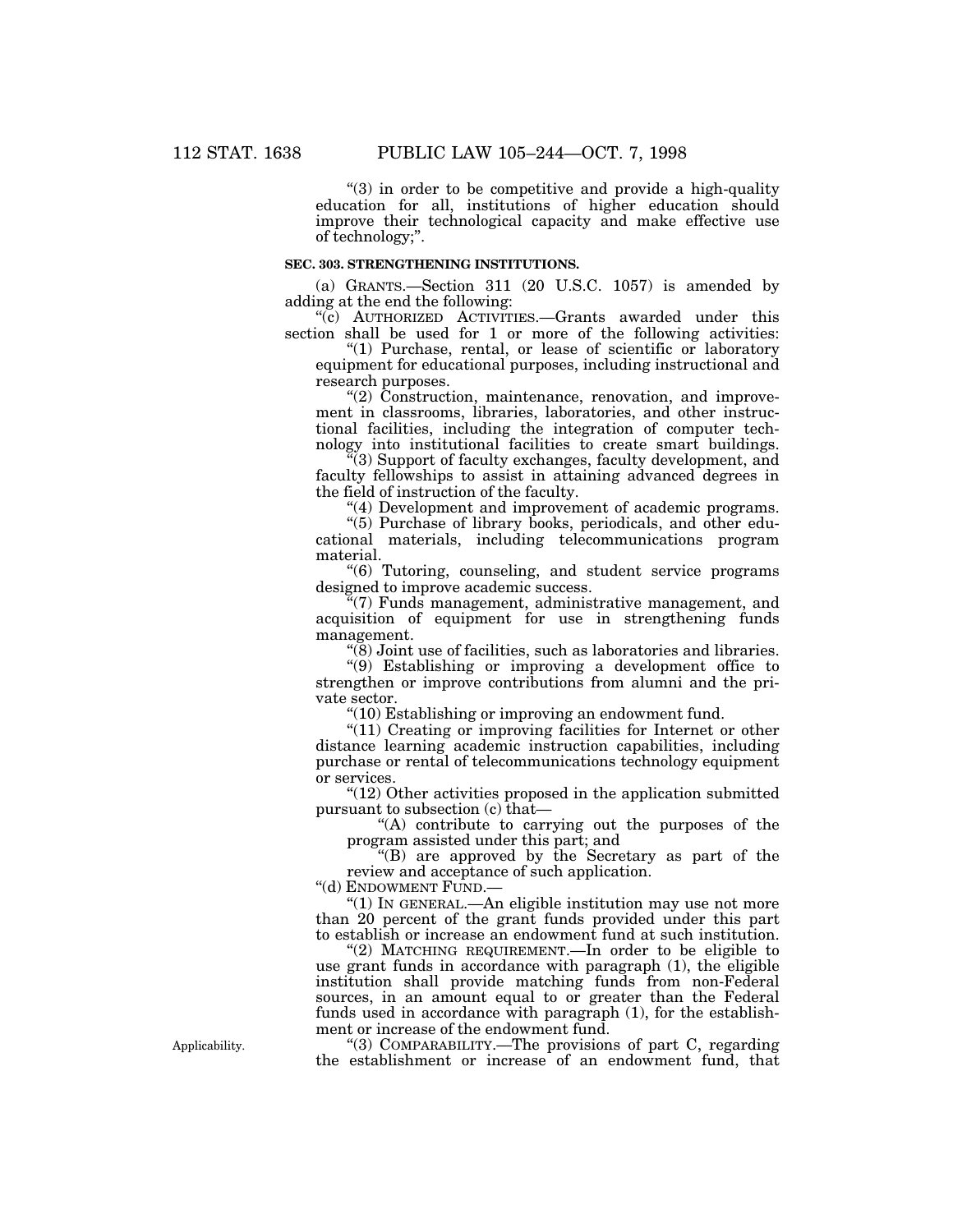the Secretary determines are not inconsistent with this subsection, shall apply to funds used under paragraph  $(1)$ .".

(b) ENDOWMENT FUND DEFINITION.—Section 312 (as amended by section 301(c)(2)) (20 U.S.C. 1058) is amended—

(1) by redesignating subsections (c) through (f) as subsections (d) through (g), respectively; and

(2) by inserting after subsection (b) the following:

''(c) ENDOWMENT FUND.—For the purpose of this part, the term 'endowment fund' means a fund that—

" $(1)$  is established by State law, by an institution of higher education, or by a foundation that is exempt from Federal income taxation;

 $(2)$  is maintained for the purpose of generating income for the support of the institution; and

''(3) does not include real estate.''.

(c) DURATION OF GRANT.—Section 313 (20 U.S.C. 1059) is amended—

(1) in subsection (b), by inserting ''subsection (c) and a grant under'' before ''section 394(a)(1)''; and

(2) by adding at the end the following:

''(d) WAIT-OUT-PERIOD.—Each eligible institution that received a grant under this part for a 5-year period shall not be eligible to receive an additional grant under this part until 2 years after the date on which the 5-year grant period terminates.''.

(d) APPLICATIONS.—Title III is amended by striking section 314 (20 U.S.C. 1059a) and inserting the following:

#### **''SEC. 314. APPLICATIONS.**

''Each eligible institution desiring to receive assistance under this part shall submit an application in accordance with the requirements of section 391."

(e) AMERICAN INDIAN TRIBALLY CONTROLLED COLLEGES AND UNIVERSITIES.—Section 316 (20 U.S.C. 1059c) is amended to read as follows:

#### **''SEC. 316. AMERICAN INDIAN TRIBALLY CONTROLLED COLLEGES AND UNIVERSITIES.**

''(a) PROGRAM AUTHORIZED.—The Secretary shall provide grants and related assistance to Indian Tribal Colleges and Universities to enable such institutions to improve and expand their capacity to serve Indian students.

''(b) DEFINITIONS.—In this section:

"(1) INDIAN.—The term 'Indian' has the meaning given the term in section 2 of the Tribally Controlled College or University Assistance Act of 1978.

"(2) INDIAN TRIBE.—The term 'Indian tribe' has the meaning given the term in section 2 of the Tribally Controlled College or University Assistance Act of 1978.

''(3) TRIBAL COLLEGE OR UNIVERSITY.—The term 'Tribal College or University' has the meaning give the term 'tribally controlled college or university' in section 2 of the Tribally Controlled College or University Assistance Act of 1978, and includes an institution listed in the Equity in Educational Land Grant Status Act of 1994.

''(4) INSTITUTION OF HIGHER EDUCATION.—The term 'institution of higher education' means an institution of higher education as defined in section 101(a), except that paragraph (2) of such section shall not apply.

20 USC 1059a.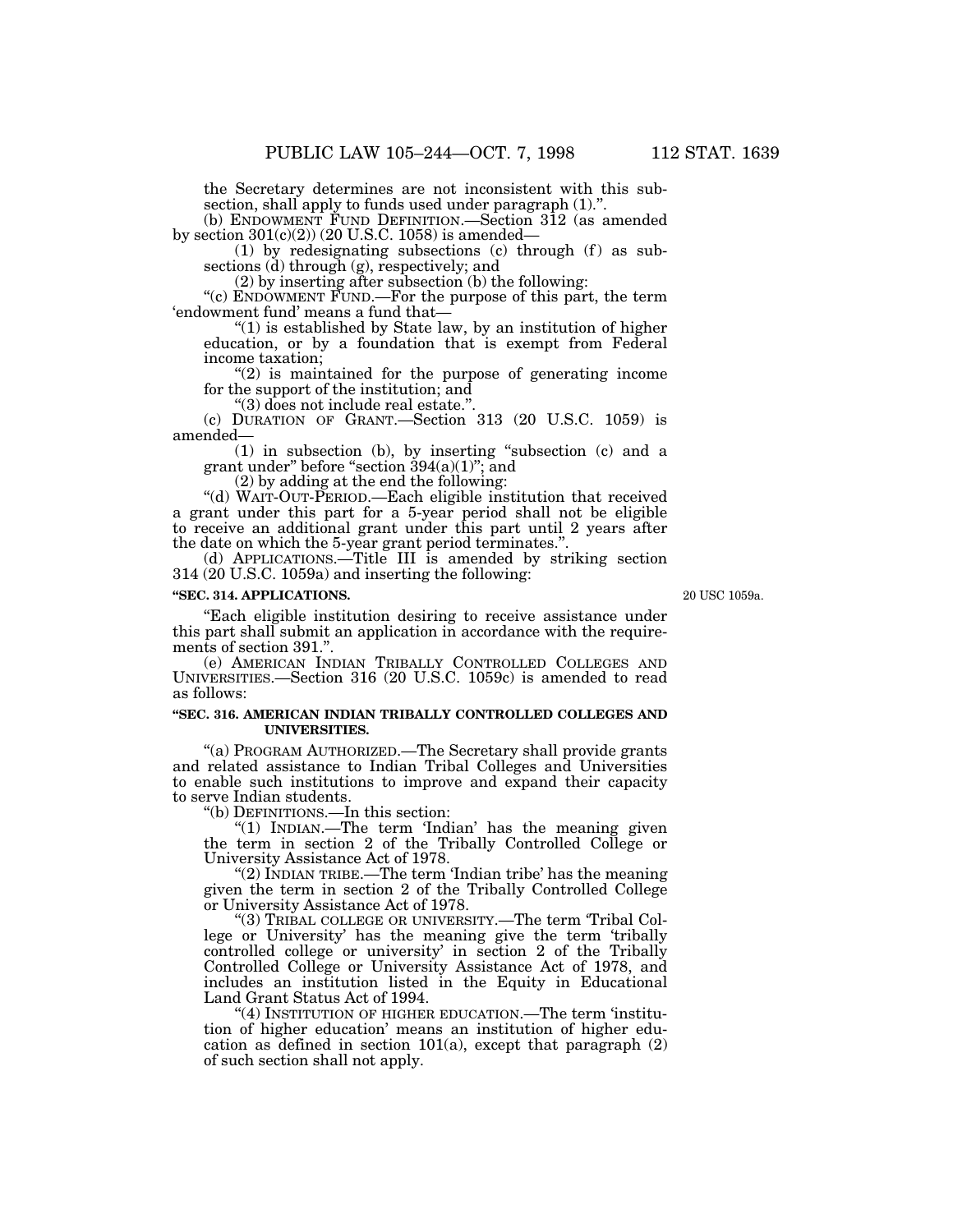''(c) AUTHORIZED ACTIVITIES.— ''(1) IN GENERAL.—Grants awarded under this section shall be used by Tribal Colleges or Universities to assist such institutions to plan, develop, undertake, and carry out activities to improve and expand such institutions' capacity to serve Indian students.

"(2) EXAMPLES OF AUTHORIZED ACTIVITIES.—The activities described in paragraph (1) may include—

''(A) purchase, rental, or lease of scientific or laboratory equipment for educational purposes, including instructional and research purposes;

''(B) construction, maintenance, renovation, and improvement in classrooms, libraries, laboratories, and other instructional facilities, including purchase or rental of telecommunications technology equipment or services;

''(C) support of faculty exchanges, faculty development, and faculty fellowships to assist in attaining advanced degrees in the faculty's field of instruction;

''(D) academic instruction in disciplines in which Indians are underrepresented;

 $E(E)$  purchase of library books, periodicals, and other educational materials, including telecommunications program material;

 $F(F)$  tutoring, counseling, and student service programs designed to improve academic success;

 $\mathcal{C}(G)$  funds management, administrative management, and acquisition of equipment for use in strengthening funds management;

''(H) joint use of facilities, such as laboratories and libraries;

''(I) establishing or improving a development office to strengthen or improve contributions from alumni and the private sector;

''(J) establishing or enhancing a program of teacher education designed to qualify students to teach in elementary schools or secondary schools, with a particular emphasis on teaching Indian children and youth, that shall include, as part of such program, preparation for teacher certification;

''(K) establishing community outreach programs that encourage Indian elementary school and secondary school students to develop the academic skills and the interest to pursue postsecondary education; and

''(L) other activities proposed in the application submitted pursuant to subsection (d) that—

''(i) contribute to carrying out the activities described in subparagraphs  $(A)$  through  $(K)$ ; and

"(ii) are approved by the Secretary as part of the review and acceptance of such application.

"(3) ENDOWMENT FUND.-

''(A) IN GENERAL.—A Tribal College or University may use not more than 20 percent of the grant funds provided under this section to establish or increase an endowment fund at the institution.

''(B) MATCHING REQUIREMENT.—In order to be eligible to use grant funds in accordance with subparagraph (A), the Tribal College or University shall provide matching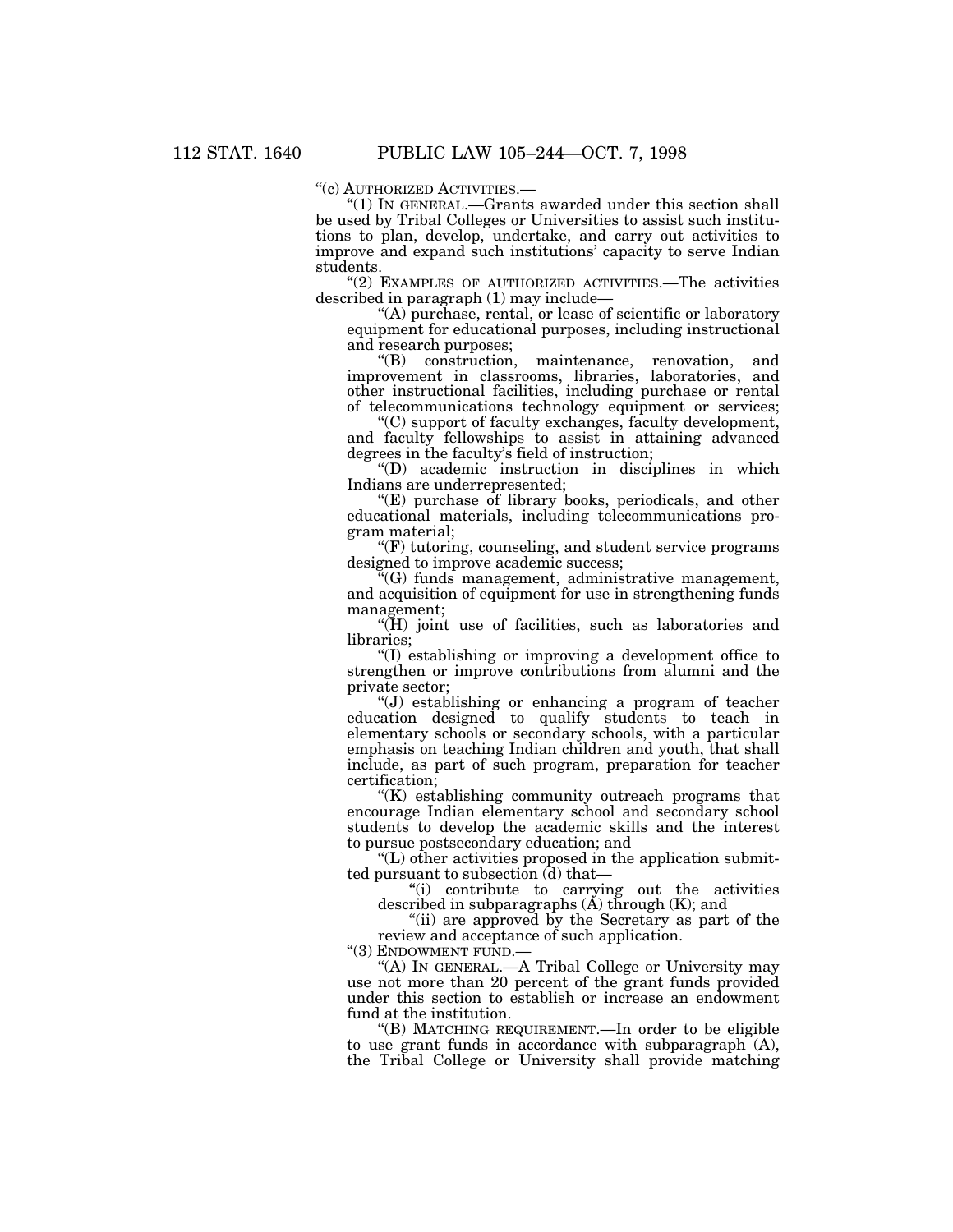funds, in an amount equal to the Federal funds used in accordance with subparagraph (A), for the establishment or increase of the endowment fund.

''(C) COMPARABILITY.—The provisions of part C regard-Applicability.ing the establishment or increase of an endowment fund, that the Secretary determines are not inconsistent with this paragraph, shall apply to funds used under subpara $graph(A)$ .

''(d) APPLICATION PROCESS.—

''(1) INSTITUTIONAL ELIGIBILITY.—To be eligible to receive assistance under this section, a Tribal College or University shall be an eligible institution under section 312(b).

''(2) APPLICATION.—Any Tribal College or University desiring to receive assistance under this section shall submit an application to the Secretary at such time, and in such manner, as the Secretary may by regulation reasonably require. Each such application shall include—

"(A) a 5-year plan for improving the assistance provided by the Tribal College or University to Indian students, increasing the rates at which Indian secondary school students enroll in higher education, and increasing overall postsecondary retention rates for Indian students; and

''(B) such enrollment data and other information and assurances as the Secretary may require to demonstrate compliance with paragraph (1).

''(3) SPECIAL RULE.—For the purposes of this part, no Tribal College or University that is eligible for and receives funds under this section may concurrently receive other funds under this part or part B.''.

(f) ALASKA NATIVE AND NATIVE HAWAIIAN-SERVING INSTITU-TIONS.—Part A of title III (20 U.S.C. 1057 et seq.) is amended by adding at the end the following:

#### **''SEC. 317. ALASKA NATIVE AND NATIVE HAWAIIAN-SERVING INSTITU-**20 USC 1059d. **TIONS.**

''(a) PROGRAM AUTHORIZED.—The Secretary shall provide grants and related assistance to Alaska Native-serving institutions and Native Hawaiian-serving institutions to enable such institutions to improve and expand their capacity to serve Alaska Natives and Native Hawaiians.

''(b) DEFINITIONS.—For the purpose of this section—

" $(1)$  the term 'Alaska Native' has the meaning given the term in section 9308 of the Elementary and Secondary Education Act of 1965;

"(2) the term 'Alaska Native-serving institution' means an institution of higher education that—

"(A) is an eligible institution under section  $312(b)$ ; and

''(B) at the time of application, has an enrollment of undergraduate students that is at least 20 percent Alaska Native students;

" $(3)$  the term 'Native Hawaiian' has the meaning given the term in section 9212 of the Elementary and Secondary Education Act of 1965; and

 $(4)$  the term 'Native Hawaiian-serving institution' means an institution of higher education which—

"(A) is an eligible institution under section 312(b); and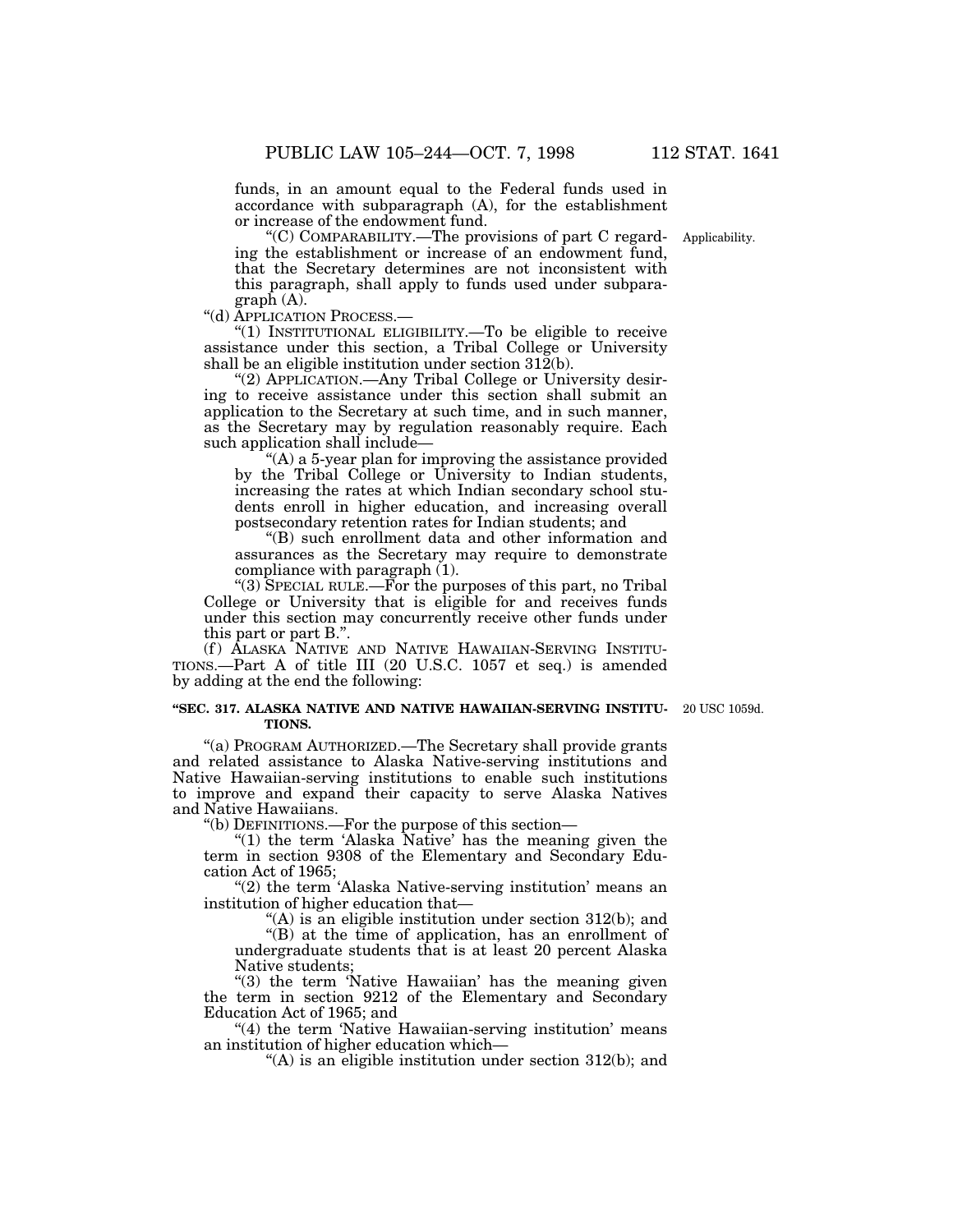''(B) at the time of application, has an enrollment of undergraduate students that is at least 10 percent Native Hawaiian students.

''(c) AUTHORIZED ACTIVITIES.—

"(1) TYPES OF ACTIVITIES AUTHORIZED.—Grants awarded under this section shall be used by Alaska Native-serving institutions and Native Hawaiian-serving institutions to assist such institutions to plan, develop, undertake, and carry out activities to improve and expand such institutions' capacity to serve Alaska Natives or Native Hawaiians.

''(2) EXAMPLES OF AUTHORIZED ACTIVITIES.—Such programs may include—

''(A) purchase, rental, or lease of scientific or laboratory equipment for educational purposes, including instructional and research purposes;

''(B) renovation and improvement in classroom, library, laboratory, and other instructional facilities;

''(C) support of faculty exchanges, and faculty development and faculty fellowships to assist in attaining advanced degrees in the faculty's field of instruction;

(D) curriculum development and academic instruction; "(E) purchase of library books, periodicals, microfilm, and other educational materials;

''(F) funds and administrative management, and acquisition of equipment for use in strengthening funds management;

 $\sqrt[\infty]{G}$  joint use of facilities such as laboratories and libraries; and

''(H) academic tutoring and counseling programs and student support services.

''(d) APPLICATION PROCESS.—

''(1) INSTITUTIONAL ELIGIBILITY.—Each Alaska Native-serving institution and Native Hawaiian-serving institution desiring to receive assistance under this section shall submit to the Secretary such enrollment data as may be necessary to demonstrate that the institution is an Alaska Native-serving institution or a Native Hawaiian-serving institution as defined in subsection (b), along with such other information and data as the Secretary may by regulation require.

''(2) APPLICATIONS.—Any institution which is determined by the Secretary to be an Alaska Native-serving institution or a Native Hawaiian-serving institution may submit an application for assistance under this section to the Secretary. Such application shall include—

 $f(A)$  a 5-year plan for improving the assistance provided by the Alaska Native-serving institution or the Native Hawaiian-serving institution to Alaska Native or Native Hawaiian students; and

''(B) such other information and assurance as the Secretary may require.

''(e) SPECIAL RULE.—For the purposes of this section, no Alaska Native-serving institution or Native Hawaiian-serving institution which is eligible for and receives funds under this section may concurrently receive other funds under this part or part B.''.

### **SEC. 304. STRENGTHENING HBCU's.**

(a) GRANTS.—Section 323 (20 U.S.C. 1062) is amended—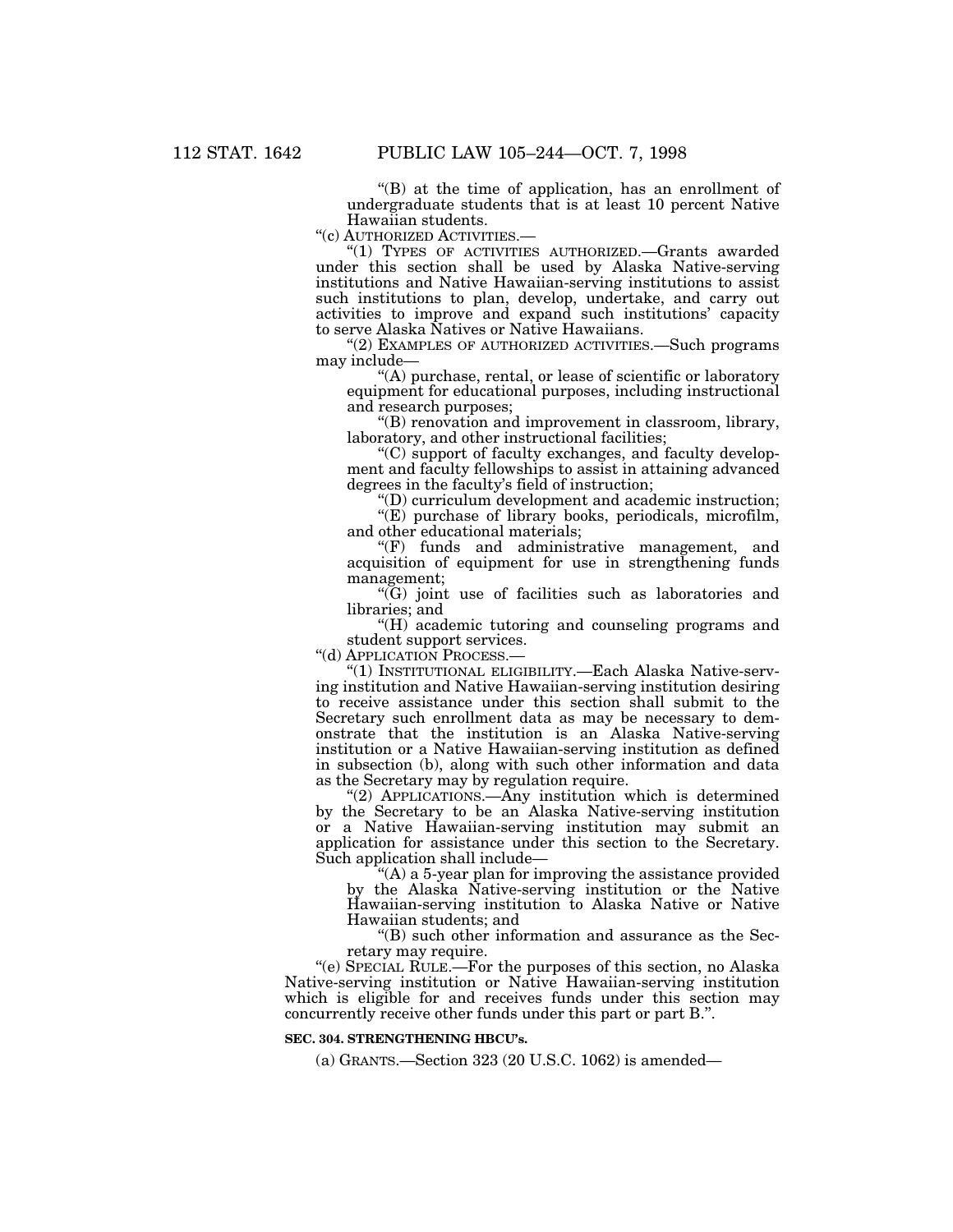(1) by redesignating subsection (b) as subsection (c);

(2) by inserting after subsection (a) the following: "(b)  $\text{END}$  when  $\text{END}$ .

"(1) IN GENERAL.—An institution may use not more than 20 percent of the grant funds provided under this part to establish or increase an endowment fund at the institution.

"(2) MATCHING REQUIREMENT.—In order to be eligible to use grant funds in accordance with paragraph (1), the eligible institution shall provide matching funds from non-Federal sources, in an amount equal to or greater than the Federal funds used in accordance with paragraph (1), for the establishment or increase of the endowment fund.

Applicability.

''(3) COMPARABILITY.—The provisions of part C regarding the establishment or increase of an endowment fund, that the Secretary determines are not inconsistent with this subsection, shall apply to funds used under paragraph  $(1)$ ."; and

(3) in subsection (c) (as redesignated by paragraph (1)), by striking paragraph (3).

(b) PROFESSIONAL OR GRADUATE INSTITUTIONS.—

(1) GENERAL AUTHORIZATION.—Section 326(a) (20 U.S.C.  $1063b(a)$  is amended—

(A) in subsection (a)—

(i) in paragraph (1), by inserting ''in mathematics, engineering, or the physical or natural sciences'' after ''graduate education opportunities''; and

(ii) in paragraph  $(2)$ —

(I) by striking ''\$500,000'' and inserting " $$1,000,000$ "; and

(II) by striking ''except that'' and all that follows and inserting the following: ", except that no institution shall be required to match any portion of the first \$1,000,000 of the institution's award from the Secretary. After funds are made available to each eligible institution under the funding rules described in subsection (f), the Secretary shall distribute, on a pro rata basis, any amounts which were not so made available (by reason of the failure of an institution to comply with the matching requirements of this paragraph) among the institutions that have complied with such matching requirement.''; and

(B) in subsection  $(d)$  $(2)$ , by striking "\$500,000" and inserting "\$1,000,000".

(2) USE OF FUNDS.—Section  $326(c)$  (20 U.S.C.  $1063b(c)$ ) is amended by striking paragraphs (1) through (3) and inserting the following:

"(1) purchase, rental or lease of scientific or laboratory equipment for educational purposes, including instructional and research purposes;

"(2) construction, maintenance, renovation, and improvement in classroom, library, laboratory, and other instructional facilities, including purchase or rental of telecommunications technology equipment or services;

"(3) purchase of library books, periodicals, technical and other scientific journals, microfilm, microfiche, and other educational materials, including telecommunications program materials;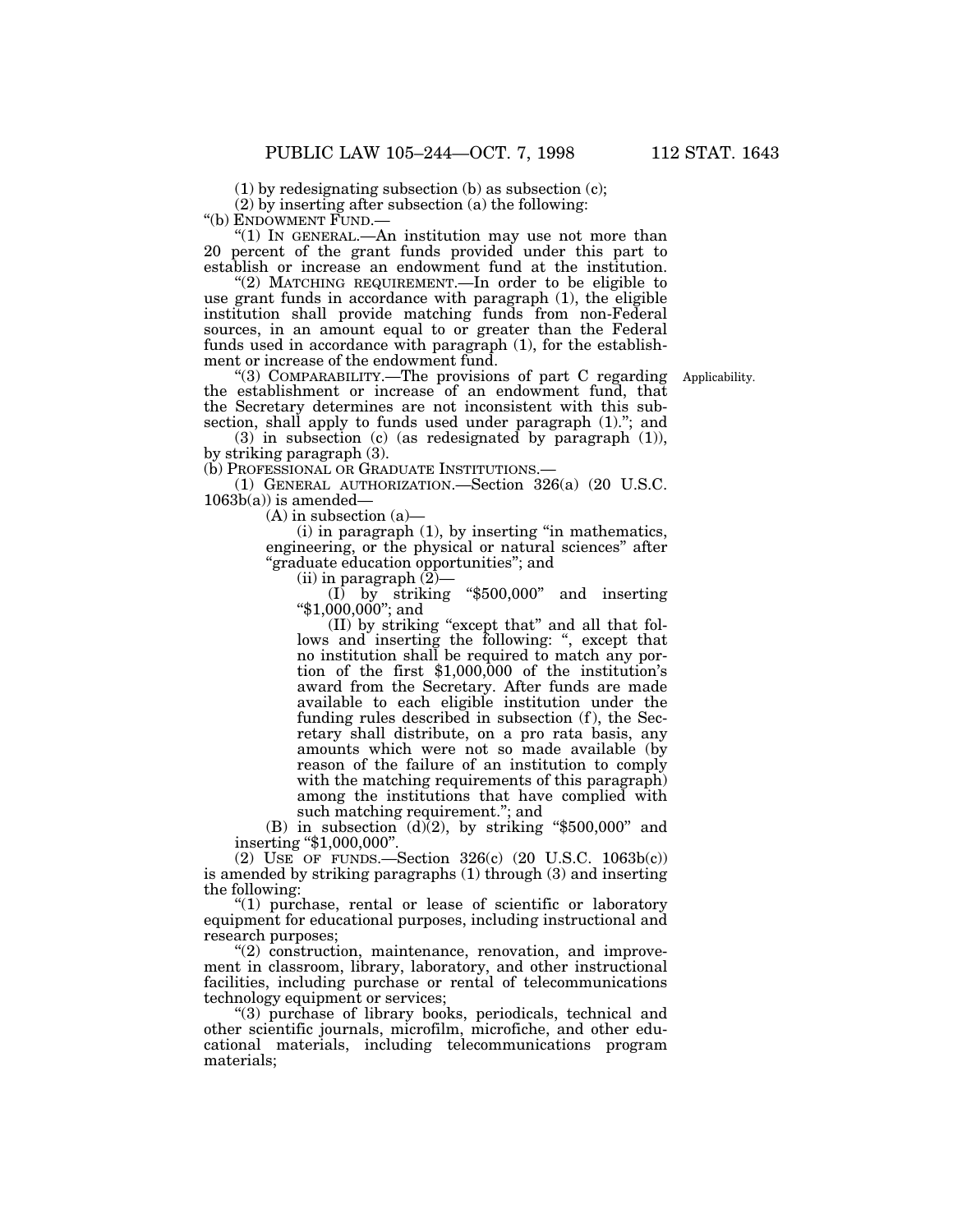''(4) scholarships, fellowships, and other financial assistance for needy graduate and professional students to permit the enrollment of the students in and completion of the doctoral degree in medicine, dentistry, pharmacy, veterinary medicine, law, and the doctorate degree in the physical or natural sciences, engineering, mathematics, or other scientific disciplines in which African Americans are underrepresented;

''(5) establish or improve a development office to strengthen and increase contributions from alumni and the private sector;

''(6) assist in the establishment or maintenance of an institutional endowment to facilitate financial independence pursuant to section 331; and

''(7) funds and administrative management, and the acquisition of equipment, including software, for use in strengthening funds management and management information systems.''.

(3) ELIGIBILITY.—Section 326(e) (20 U.S.C. 1063b(e)) is amended—

 $(A)$  in paragraph  $(1)$ —

(i) by striking "include—" and inserting "are the following'';

(ii) by inserting ''and other qualified graduate programs'' before the semicolon at the end of subparagraphs (E) through (J);

(iii) by striking ''and'' at the end of subparagraph (O); and

 $(iv)$  in subparagraph  $(P)$ —

(I) by inserting ''University'' after ''State''; and (II) by striking the period and inserting a semicolon; and

(III) by adding at the end the following:

''(Q) Norfolk State University qualified graduate programs; and

''(R) Tennessee State University qualified graduate programs.'';

(B) by striking paragraphs (2) and (3) and inserting the following:

"(2) QUALIFIED GRADUATE PROGRAM.— $(A)$  For the purposes of this section, the term 'qualified graduate program' means a graduate or professional program that provides a program of instruction in the physical or natural sciences, engineering, mathematics, or other scientific discipline in which African Americans are underrepresented and has students enrolled in such program at the time of application for a grant under this section.

''(B) Notwithstanding the enrollment requirement contained in subparagraph  $(A)$ , an institution may use an amount equal to not more than 10 percent of the institution's grant under this section for the development of a new qualified graduate program.

''(3) SPECIAL RULE.—Institutions that were awarded grants under this section prior to October 1, 1998, shall continue to receive such grants, subject to the availability of appropriated funds, regardless of the eligibility of the institutions described in subparagraphs  $(Q)$  and  $(\overline{R})$  of paragraph  $(1)$ ."; and

 $(C)$  by adding at the end the following: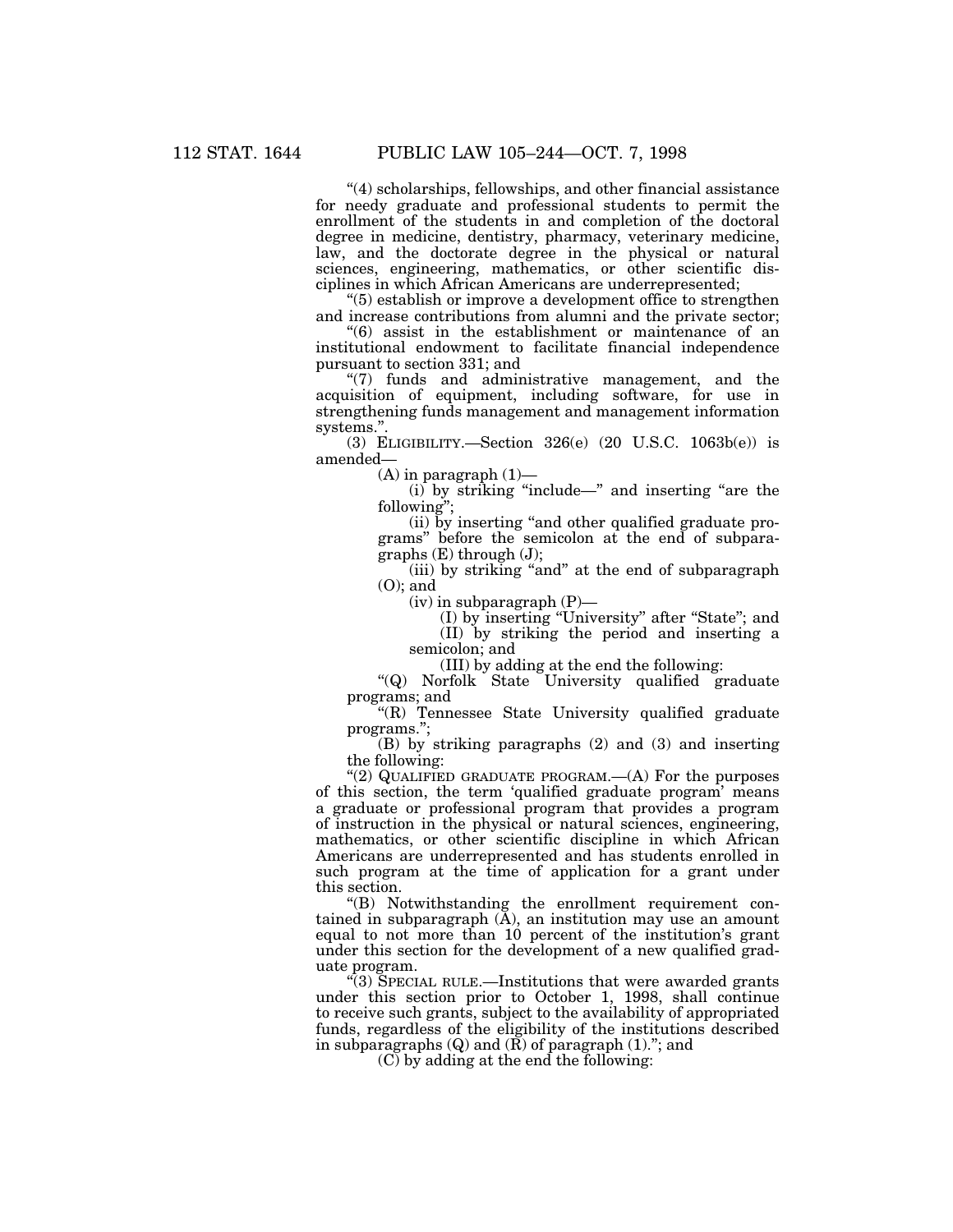''(5) INSTITUTIONAL CHOICE.—The president or chancellor of the institution may decide which graduate or professional school or qualified graduate program will receive funds under the grant in any 1 fiscal year, if the allocation of funds among the schools or programs is delineated in the application for funds submitted to the Secretary under this section.''.

(4) FUNDING RULE.—Section  $326(f)$  (20 U.S.C.  $1063b(f)$ ) is amended—

(A) by striking ''Of the amount appropriated'' and inserting ''Subject to subsection (g), of the amount appropriated'';

(B) in paragraph  $(1)$ —<br>(i) by striking " $$12,000,000"$  and inserting ''\$26,600,000''; and

(ii) by striking " $(A)$  through  $(E)$ " and inserting "(A) through  $(P)$ ";

(C) by striking paragraph (2) and inserting the following:

" $(2)$  any amount in excess of \$26,600,000, but not in excess of \$28,600,000, shall be available for the purpose of making grants to institutions or programs described in subparagraphs  $(Q)$  and  $(R)$  of subsection  $(e)(1)$ ; and

" $(3)$  any amount in excess of \$28,600,000, shall be made available to each of the institutions or programs identified in subparagraphs (A) through (R) pursuant to a formula developed by the Secretary that uses the following elements:

''(A) The ability of the institution to match Federal funds with non-Federal funds.

''(B) The number of students enrolled in the programs for which the eligible institution received funding under this section in the previous year.

''(C) The average cost of education per student, for all full-time graduate or professional students (or the equivalent) enrolled in the eligible professional or graduate school, or for doctoral students enrolled in the qualified graduate programs.

''(D) The number of students in the previous year who received their first professional or doctoral degree from the programs for which the eligible institution received funding under this section in the previous year.

" $(E)$  The contribution, on a percent basis, of the programs for which the institution is eligible to receive funds under this section to the total number of African Americans receiving graduate or professional degrees in the professions or disciplines related to the programs for the previous year.''.

(5) HOLD HARMLESS RULE.—Section 326 is further amended by adding at the end the following new subsection:

"(g) HOLD HARMLESS RULE.—Notwithstanding paragraphs  $(2)$ and  $(3)$  of subsection  $(f)$ , no institution or qualified program identified in subsection (e)(1) that received a grant for fiscal year 1998 and that is eligible to receive a grant in a subsequent fiscal year shall receive a grant amount in any such subsequent fiscal year that is less than the grant amount received for fiscal year 1998, unless the amount appropriated is not sufficient to provide such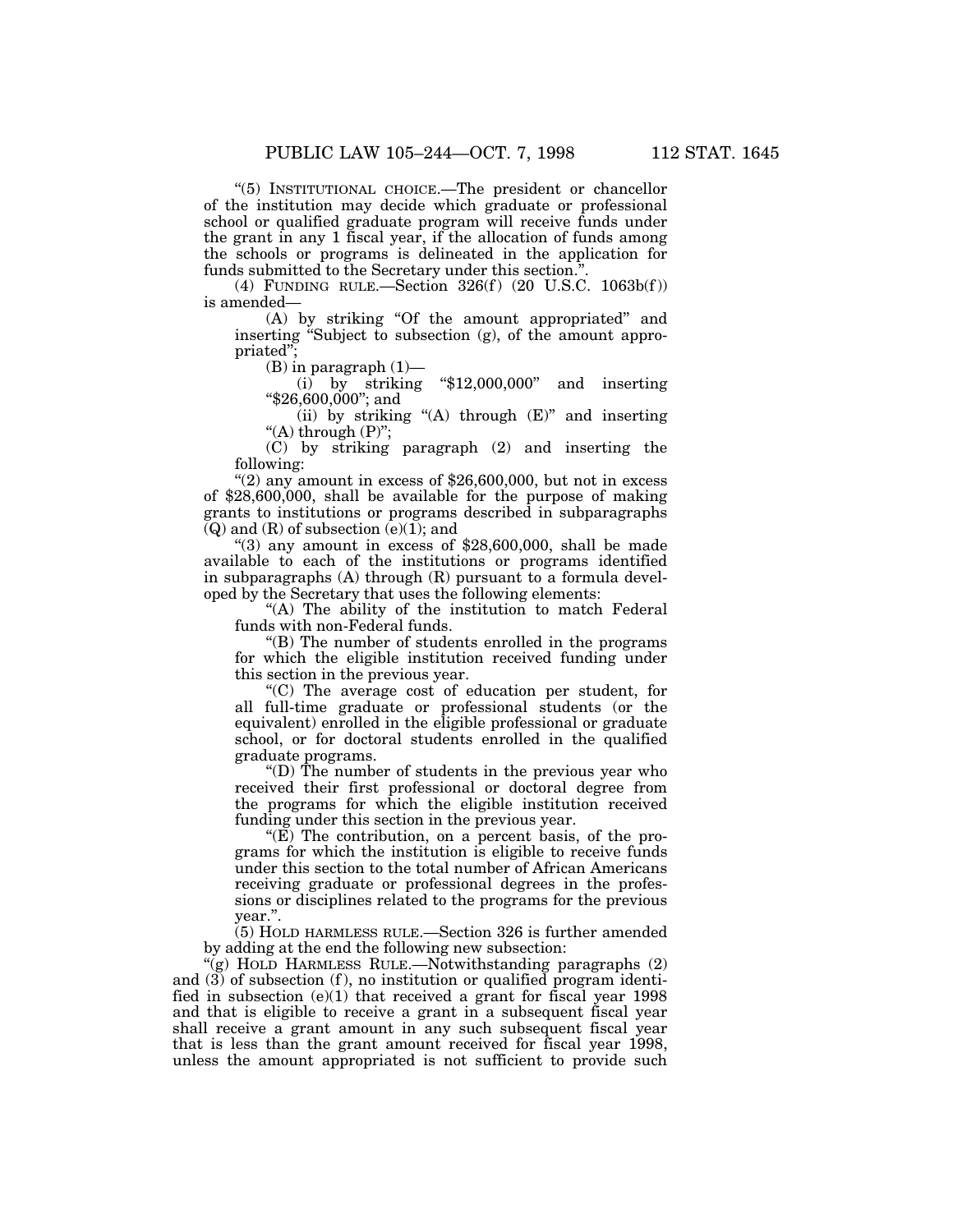grant amounts to all such institutions and programs, or the institution cannot provide sufficient matching funds to meet the requirements of this section.''.

#### **SEC. 305. ENDOWMENT CHALLENGE GRANTS.**

Section 331(b) (20 U.S.C. 1065(b)) is amended—

 $(1)$  in paragraph  $(1)$ , by striking "360" and inserting "399"; and

(2) in paragraph (2), by striking subparagraphs (B) and (C) and inserting the following:

''(B) The Secretary may make a grant under this part to an eligible institution in any fiscal year if the institution—

"(i) applies for a grant in an amount not exceeding \$500,000; and

''(ii) has deposited in the eligible institution's endowment fund established under this section an amount which is equal to  $\frac{1}{2}$  of the amount of such grant.

''(C) An eligible institution of higher education that is awarded a grant under subparagraph (B) shall not be eligible to receive an additional grant under subparagraph (B) until 10 years after the date on which the grant period terminates.''.

#### **SEC. 306. HBCU CAPITAL FINANCING.**

20 USC 1066a.

301(a)(4)) (20 U.S.C. 1132c–1(5)) is amended— (1) by redesignating subparagraphs (B), (C), and (D) as subparagraphs  $(C)$ ,  $(G)$ , and  $(H)$ , respectively;

(a) DEFINITION.—Section 342(5) (as redesignated by section

(2) by inserting after subparagraph (A) the following:

 $\hat{H}(B)$  a facility for the administration of an educational program, or a student center or student union, except that not more than 5 percent of the loan proceeds provided under this part may be used for the facility, center or union if the facility, center or union is owned, leased, managed, or operated by a private business, that, in return for such use, makes a payment to the eligible institution;''; (3) in subparagraph (C) (as redesignated by paragraph

(1)), insert ''technology,'' after ''instructional equipment''; (4) by inserting after subparagraph (C) (as redesignated

by paragraph (1)) the following: ''(D) a maintenance, storage, or utility facility that

is essential to the operation of a facility, a library, a dormitory, equipment, instrumentation, a fixture, real property or an interest therein, described in this paragraph; ''(E) a facility designed to provide primarily outpatient

health care for students or faculty;

''(F) physical infrastructure essential to support the projects authorized under this paragraph, including roads, sewer and drainage systems, and water, power, lighting, telecommunications, and other utilities;''; and

(5) in subparagraph (H) (as redesignated by paragraph  $(2)$ ), by striking " $(C)^{\tilde{v}}$  and inserting " $(G)$ ".

(b) RESPONSIBILITIES.—Section 343 (as redesignated by section 301(a)(4)) (20 U.S.C. 1132c–2) is amended—

(1) in subsection  $(b)(8)$  (as redesignated by section  $301(a)(4)$ )

 $(20 \text{ U.S.C. } 1132c-2(b)(8))$ , by striking "10 percent" each place the term appears and inserting "5 percent"; and

(2) by adding at the end the following:

20 USC 1066b.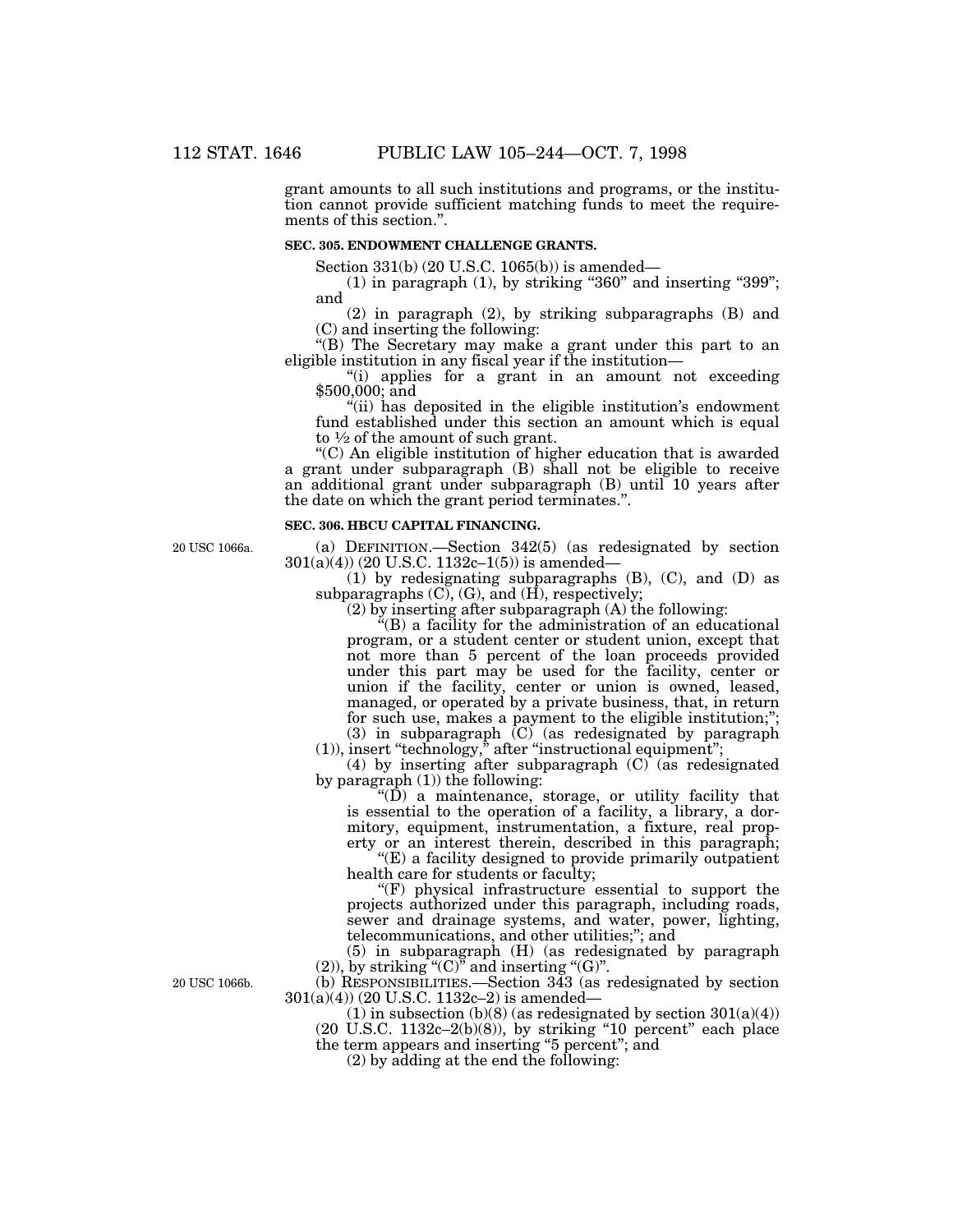''(e) Notwithstanding any other provision of law, a qualified bond guaranteed under this part may be sold to any party that offers terms that the Secretary determines are in the best interest of the eligible institution.''.

(c) TECHNICAL ASSISTANCE.—Section 345 (as redesignated by 20 USC 1066d.section  $301(a)(4)$  (20 U.S.C. 1132c-4) is amended—

 $(1)$  in paragraph  $(5)$ , by striking "and" after the semicolon; (2) in paragraph (6), by striking the period and inserting ''; and''; and

(3) by adding at the end the following:

 $\cdot\hat{f}(7)$  may, directly or by grant or contract, provide technical assistance to eligible institutions to prepare the institutions to qualify, apply for, and maintain a capital improvement loan, including a loan under this part.''.

(d) PROHIBITION.—Section 346 (as redesignated by section 20 USC 1066e. 301(a)(4)) (20 U.S.C. 1132c–5) is repealed.

(e) ADVISORY BOARD.—Section 347 (as redesignated by section (e) ADVISORY BOARD.—Section 347 (as redesignated by section 20 USC 1066f.<br> $301(a)(4)$  (20 U.S.C. 1132c–6) is amended—

 $(1)$  in subsection  $(b)$ –

 $(A)$  in subparagraph  $(D)$ , by inserting ", or the president's designee.'' after the period; and

 $(B)$  in subparagraph  $(\hat{E})$ , by inserting ", or the designee of the Association'' before the period; and

(2) by striking subsection (c).

#### **SEC. 307. MINORITY SCIENCE AND ENGINEERING IMPROVEMENT PROGRAM.**

(a) MINORITY SCIENCE AND ENGINEERING IMPROVEMENT PROGRAM FINDINGS.—Subpart 1 of part E of title III (as redesignated by paragraphs (6) and (7) of section 301) (20 U.S.C. 1135b et seq.) is amended by inserting after the subpart heading the following:

#### **''SEC. 350. FINDINGS.**

''Congress makes the following findings:

 $\mathcal{F}(1)$  It is incumbent on the Federal Government to support the technological and economic competitiveness of the United States by improving and expanding the scientific and technological capacity of the United States. More and better prepared scientists, engineers, and technical experts are needed to improve and expand such capacity.

"(2) As the Nation's population becomes more diverse, it is important that the educational and training needs of all Americans are met. Underrepresentation of minorities in science and technological fields diminishes our Nation's competitiveness by impairing the quantity of well prepared scientists, engineers, and technical experts in these fields.

''(3) Despite significant limitations in resources, minority institutions provide an important educational opportunity for minority students, particularly in science and engineering fields. Aid to minority institutions is a good way to address the underrepresentation of minorities in science and technological fields.

"(4) There is a strong Federal interest in improving science and engineering programs at minority institutions as such programs lag behind in program offerings and in student enrollment compared to such programs at other institutions of higher education.''.

20 USC 1067.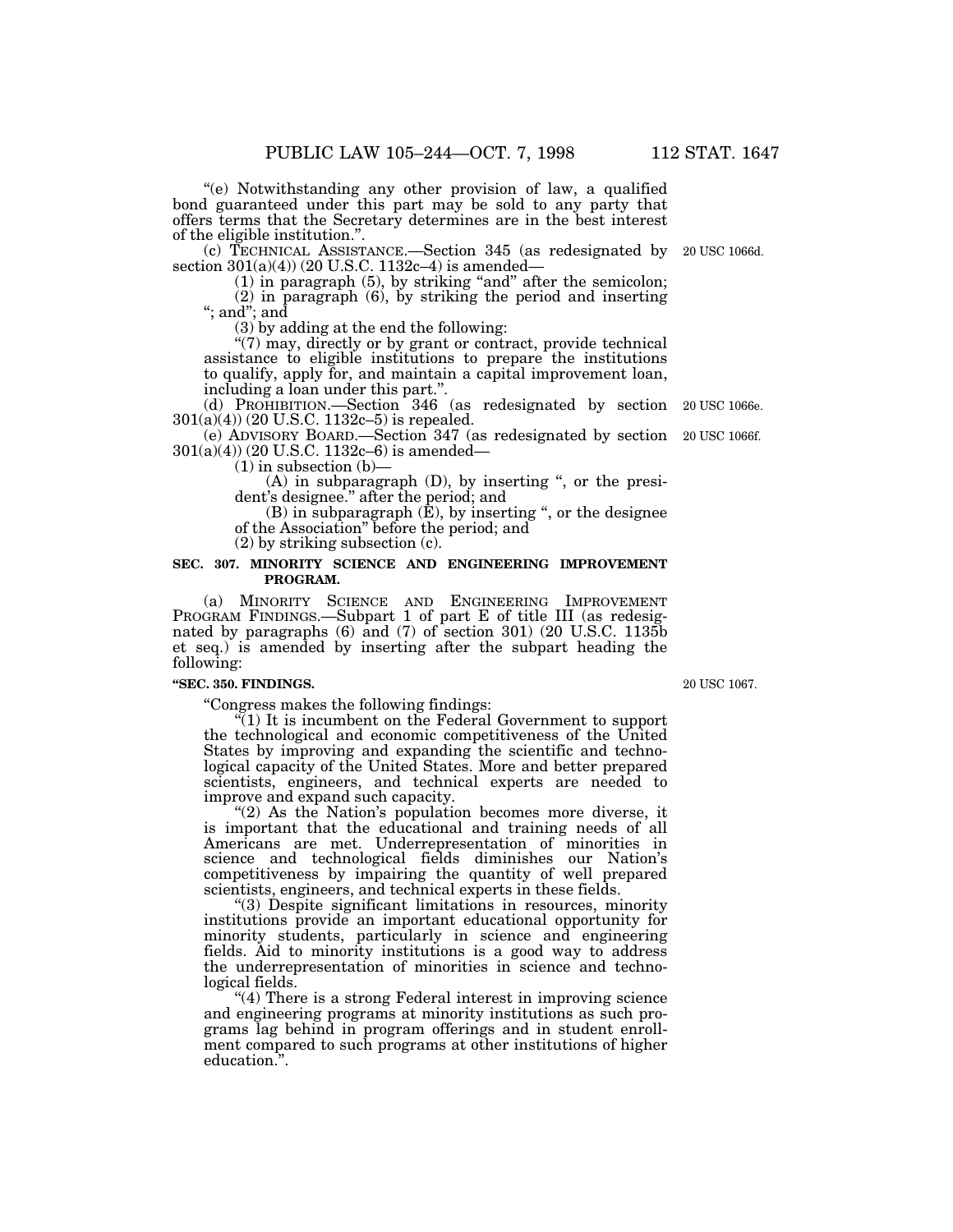(b) ELIGIBILITY FOR GRANTS.—Section 361 (as redesignated by section  $301(a)(7)$  (20 U.S.C. 1135d) is amended to read as follows:

20 USC 1067g.

### **''SEC. 361. ELIGIBILITY FOR GRANTS.**

''Eligibility to receive grants under this part is limited to—  $\mathcal{L}(1)$  public and private nonprofit institutions of higher edu-

cation that—

''(A) award baccalaureate degrees; and

''(B) are minority institutions;

" $(2)$  public or private nonprofit institutions of higher education that—

''(A) award associate degrees; and

''(B) are minority institutions that—

''(i) have a curriculum that includes science or engineering subjects; and

''(ii) enter into a partnership with public or private nonprofit institutions of higher education that award baccalaureate degrees in science and engineering;

''(3) nonprofit science-oriented organizations, professional scientific societies, and institutions of higher education that award baccalaureate degrees, that—

"(A) provide a needed service to a group of minority institutions; or

''(B) provide in-service training for project directors, scientists, and engineers from minority institutions; or

''(4) consortia of organizations, that provide needed services to one or more minority institutions, the membership of which may include—

"(A) institutions of higher education which have a curriculum in science or engineering;

''(B) institutions of higher education that have a graduate or professional program in science or engineering;

''(C) research laboratories of, or under contract with, the Department of Energy;

 $\sqrt{\text{D}}$  private organizations that have science or engineering facilities; or

''(E) quasi-governmental entities that have a significant scientific or engineering mission.''.

20 USC 1067k.

(c) DEFINITIONS.—Section 365(4) (as redesignated by section  $301(a)(7)$  (20 U.S.C. 1135d–5(4)) is amended by inserting "behavioral,'' after ''physical,''.

(d) CONFORMING AMENDMENTS.—The heading for subpart 1 of part E of title III (as redesignated by paragraphs (6) and (7) of section 301(a)) is amended by inserting "and Engineering" before ''Improvement Program''.

#### **SEC. 308. GENERAL PROVISIONS.**

(a) APPLICATIONS FOR ASSISTANCE.—Subsection (a) of section 391(a) (as redesignated by section  $301(a)(2)$  (20 U.S.C. 1066(a)) is amended to read as follows:

''(a) APPLICATIONS.—

''(1) APPLICATIONS REQUIRED.—Any institution which is eligible for assistance under this title shall submit to the Secretary an application for assistance at such time, in such form, and containing such information, as may be necessary to enable the Secretary to evaluate the institution's need for the assistance. Subject to the availability of appropriations to carry out

20 USC 1068.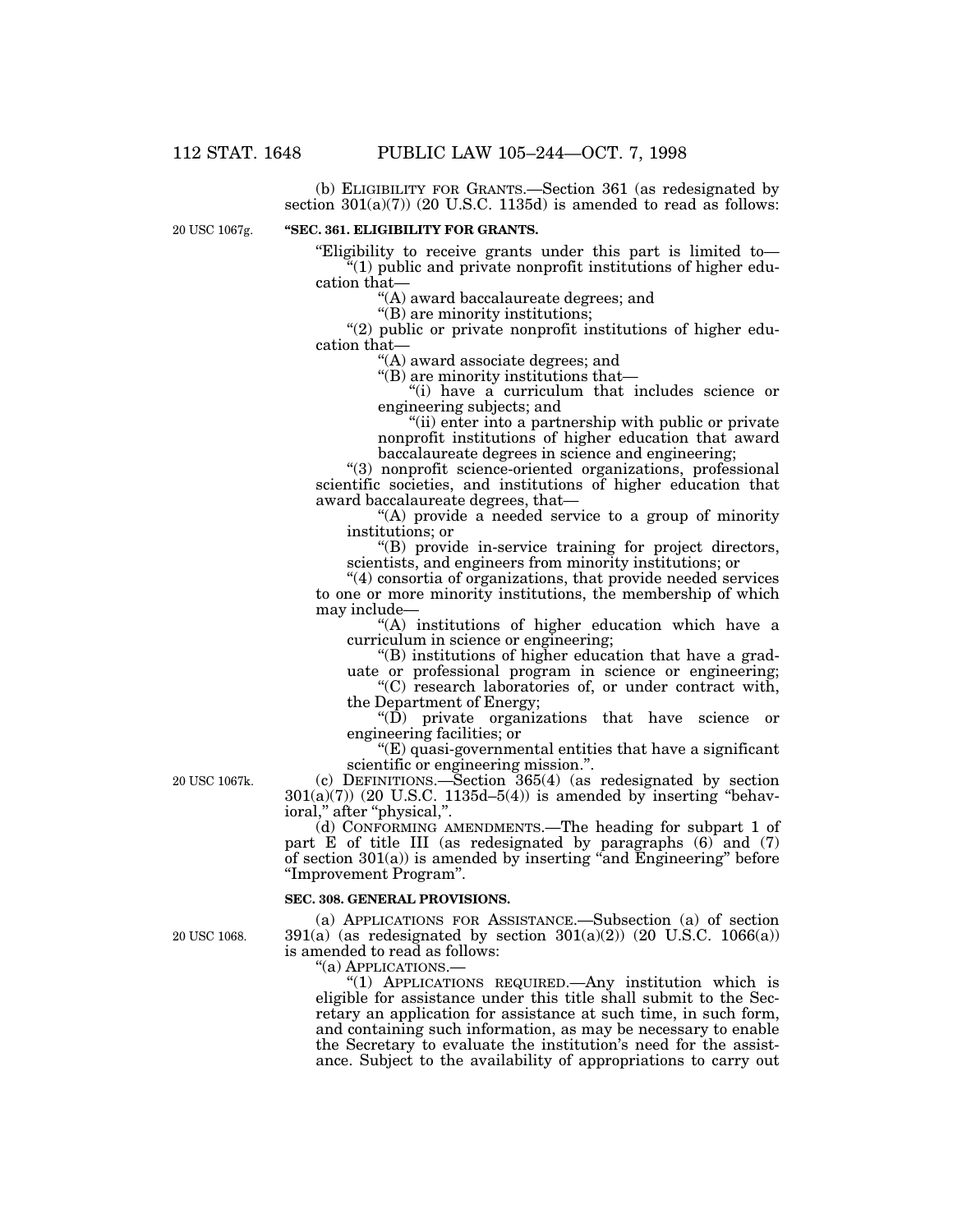this title, the Secretary may approve an application for assistance under this title only if the Secretary determines that—

 $(A)$  the application meets the requirements of subsection (b);

''(B) the applicant is eligible for assistance in accordance with the part of this title under which the assistance is sought; and

 $\widetilde{C}$ ) the applicant's performance goals are sufficiently rigorous as to meet the purposes of this title and the performance objectives and indicators for this title established by the Secretary pursuant to the Government Performance and Results Act of 1993 and the amendments made by such Act.

"(2) PRELIMINARY APPLICATIONS.—In carrying out paragraph (1), the Secretary may develop a preliminary application for use by eligible institutions applying under part A prior to the submission of the principal application.''.

(b) APPLICATIONS.—Paragraph  $(1)$  of section 391(b) (as redesignated by section  $301(a)(2)$  (20 U.S.C. 1066(b)) is amended by inserting '', D or E'' after ''part C''.

(c) CONTENTS OF APPLICATIONS.—Section 391(b)(6) (as redesignated by section  $301(a)(2)$  is amended by inserting before the semicolon the following: ", except that for purposes of section 316, paragraphs (2) and (3) of section 396 shall not apply''.

(d) WAIVERS.—Section 392(a) (as redesignated by section 20 USC 1068a.  $301(a)(2)$  (20 U.S.C. 1067(a)) is amended—

 $(1)$  by striking "or" at the end of paragraph  $(5)$ ;

(2) by redesignating paragraph (6) as paragraph (7); and

(3) by inserting after paragraph (5) the following new paragraph:

''(6) that is a tribally controlled college or university as defined in section 2 of the Tribally Controlled College or University Assistance Act of 1978; or''.

(e) APPLICATION REVIEW PROCESS.—Section 393(a) (as redesig-20 USC 1068b. nated by section  $301(a)(2)$ ) (20 U.S.C.  $1068(a)$ ) is amended—

(1) in paragraph (2), by striking ''Native American colleges and universities'' and inserting ''Tribal Colleges and Universities''; and

(2) by adding at the end the following:

''(d) EXCLUSION.—The provisions of this section shall not apply to applications submitted under part D.''.

(f ) WAIVERS.—Paragraph (2) of section 395(b) (as redesignated by section 301(a)(2)) (20 U.S.C. 1069b(b)) is amended by striking ''title IV, VII, or VIII'' and inserting ''part D or title IV''.

(g) CONTINUATION AWARDS.—Part F of title III is amended by inserting after section 397 (as redesignated by section  $301(a)(2)$ )  $(20 \text{ U.S.C. } 1069d)$  the following:

#### **''SEC. 398. CONTINUATION AWARDS.**

''The Secretary shall make continuation awards under this title for the second and succeeding years of a grant only after determining that the recipient is making satisfactory progress in carrying out the grant.''.

(h) AUTHORIZATION OF APPROPRIATIONS.—Section 399(a) (as 20 USC 1068h. redesignated by section  $301(a)(2)$  (20 U.S.C. 1069f) is amended—  $(1)$  in paragraph  $(1)$ —

20 USC 1068d.

20 USC 1068g.

20 USC 1068.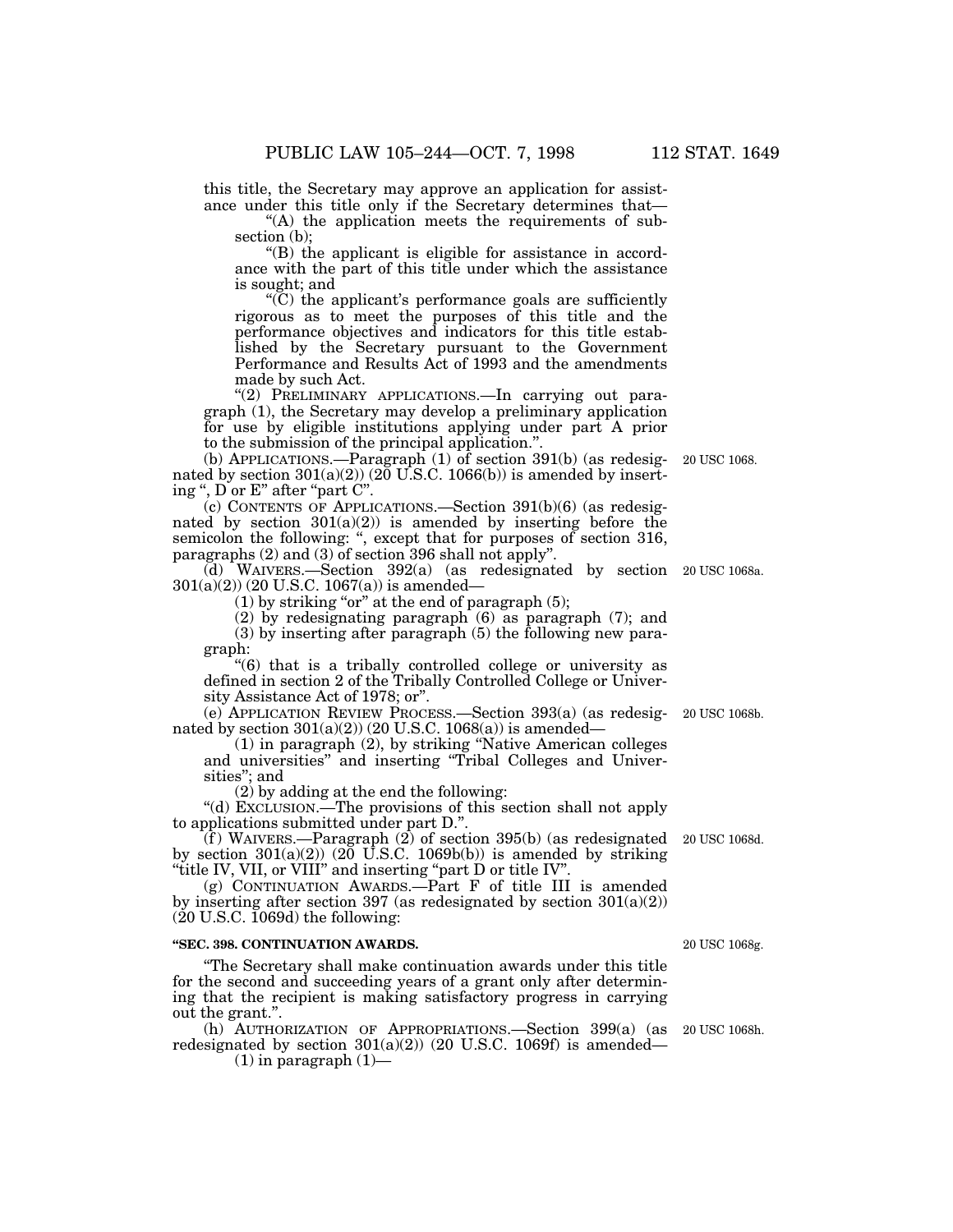$(A)$  in subparagraph  $(A)$ , by striking "1993" and inserting "1999";<br>(B) in subparagraph (B)—

(B) in subparagraph (B)— (i) in clause (i), by striking ''\$45,000,000 for fiscal year 1993'' and inserting ''\$10,000,000 for fiscal year 1999'';

(ii) by striking clause (ii); and

(iii) by striking  $\text{``}(B)(i)$  There" and inserting  $\text{``}(B)$ There''; and

(C) by adding at the end the following:

''(C) There are authorized to be appropriated to carry out section 317, \$5,000,000 for fiscal year 1999 and such sums as may be necessary for each of the 4 succeeding fiscal years.'';  $(2)$  in paragraph  $(2)$ -

 $(A)$  in subparagraph  $(A)$ , by striking "1993" and inserting "1999"; and

(B) in subparagraph (B), by striking ''\$20,000,000 for fiscal year 1993'' and inserting ''\$35,000,000 for fiscal year 1999'';

(3) in paragraph (3), by striking ''\$50,000,000 for fiscal year 1993'' and inserting ''\$10,000,000 for fiscal year 1999'';

(4) by adding at the end the following:

"(4) PART D.—(A) There are authorized to be appropriated to carry out part D (other than section 345(7), but including section 347), \$110,000 for fiscal year 1999, and such sums as may be necessary for each of the 4 succeeding fiscal years.

" $(\check{B})$  There are authorized to be appropriated to carry out section 345(7), such sums as may be necessary for fiscal year 1999 and each of the 4 succeeding fiscal years.

''(5) PART E.—There are authorized to be appropriated to carry out part E, \$10,000,000 for fiscal year 1999, and such sums as may be necessary for each of the 4 succeeding fiscal years.''; and

(5) by striking subsections (c), (d), and (e).

## **TITLE IV—STUDENT ASSISTANCE**

## **PART A—GRANTS TO STUDENTS**

## **SEC. 401. FEDERAL PELL GRANTS.**

(a) EXTENSION OF AUTHORITY.—Section  $401(a)(1)$  (20 U.S.C.  $1070a(a)(1)$ ) is amended—

(1) in the first sentence, by striking ''The Secretary shall, during the period beginning July 1, 1972, and ending September 30, 1998,'' and inserting ''For each fiscal year through fiscal year 2004, the Secretary shall''; and

(2) in the second sentence, by inserting ''until such time as the Secretary determines and publishes in the Federal Register with an opportunity for comment, an alternative payment system that provides payments to institutions in an accurate and timely manner,'' after ''pay eligible students''.

(b) AMOUNT OF GRANT.—Paragraph  $(2)(A)$  of section  $401(b)$ is amended to read as follows:

" $(2)(A)$  The amount of the Federal Pell Grant for a student eligible under this part shall be—

"(i)  $$4,500$  for academic year 1999–2000;

Federal Register, publication.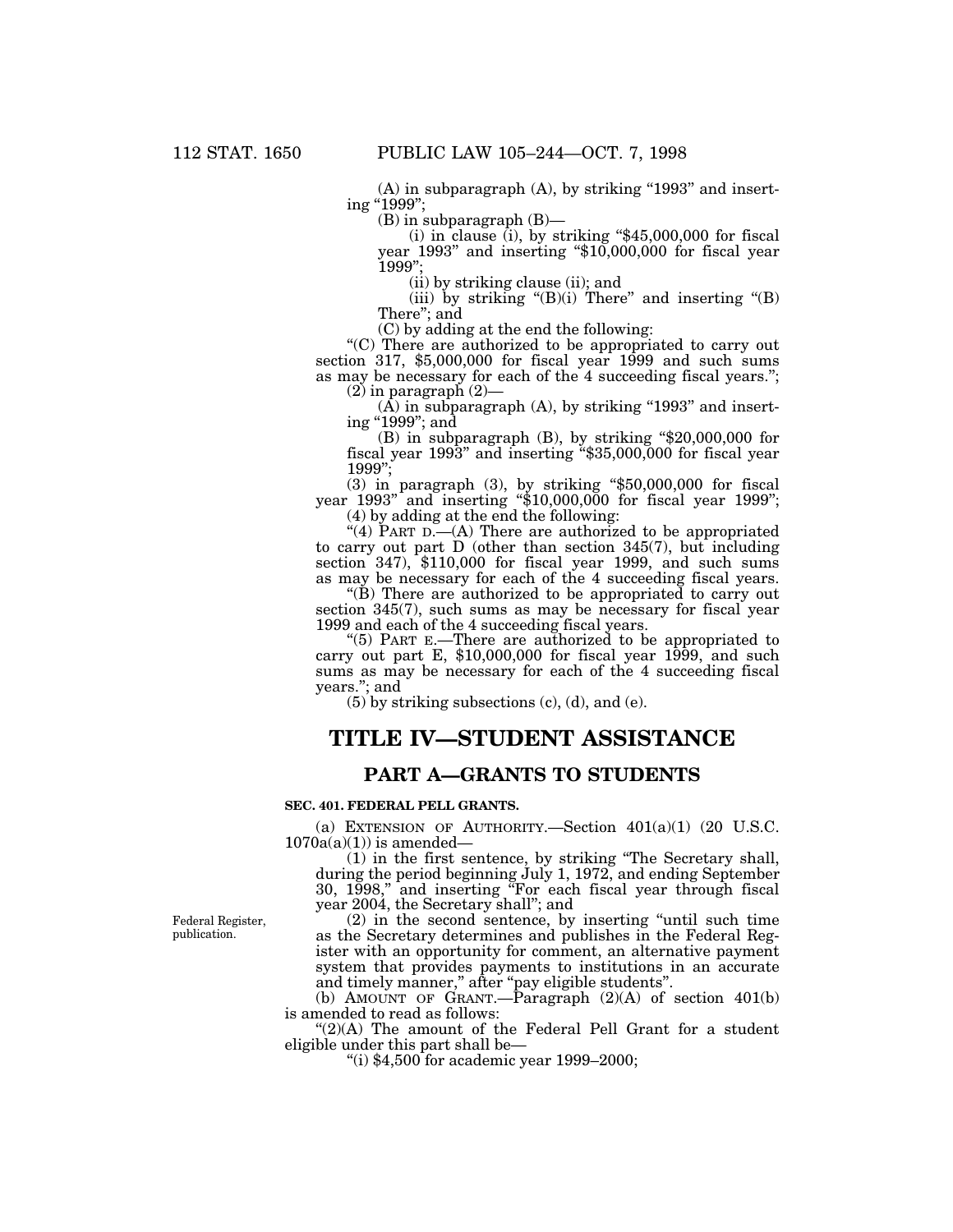"(ii)  $$4,800$  for academic year  $2000-2001$ ;

"(iii) \$5,100 for academic year 2001-2002;

"(iv)  $$5,400$  for academic year 2002–2003; and

"(v)  $$5,800$  for academic year 2003–2004,

less an amount equal to the amount determined to be the expected family contribution with respect to that student for that year.''. (c) RELATION OF MAXIMUM GRANT TO TUITION AND EXPENSES.—

Paragraph (3) of section 401(b) is amended to read as follows:

 $\sqrt{\left(3\right)}$ (A) For any academic year for which an appropriation Act provides a maximum basic grant in an amount in excess of \$2,700, the amount of a student's basic grant shall equal \$2,700 plus—

''(i) one-half of the amount by which such maximum basic grant exceeds \$2,700; plus

"(ii) the lesser of-

''(I) the remaining one-half of such excess; or

''(II) the sum of the student's tuition and, if the student has dependent care expenses (as described in section 472(8)) or disability-related expenses (as described in section 472(9)), an allowance determined by the institution for such expenses.

''(B) An institution that charged only fees in lieu of tuition as of October 1, 1998, may include in the institution's determination of tuition charged, fees that would normally constitute tuition.''.

(d) REGULATIONS FOR MULTIPLE AWARDS.—Section 401(b)(6) is amended—

(1) by redesignating subparagraphs (A) and (B) as clauses (i) and (ii), respectively;

(2) by inserting " $(A)$ " after the paragraph designation; and  $(3)$  by adding at the end the following:

''(B) The Secretary shall promulgate regulations implementing Regulations. this paragraph.''.

(e) TIME LIMIT TO RECEIVE GRANTS.—Section 401(c) is amended by adding at the end the following:

"(4) Notwithstanding paragraph  $(1)$ , the Secretary may allow, on a case-by-case basis, a student to receive a basic grant if the student—

 $(A)$  is carrying at least one-half the normal full-time work load for the course of study the student is pursuing, as determined by the institution of higher education; and

''(B) is enrolled or accepted for enrollment in a postbaccalaureate program that does not lead to a graduate degree, and in courses required by a State in order for the student to receive a professional certification or licensing credential that is required for employment as a teacher in an elementary school or secondary school in that State,

except that this paragraph shall not apply to a student who is enrolled in an institution of higher education that offers a baccalaureate degree in education.''.

(f) INSTITUTIONAL INELIGIBILITY BASED ON DEFAULT RATES.-Section 401 is amended by adding at the end the following:

"(j) INSTITUTIONAL INELIGIBILITY BASED ON DEFAULT RATES.—

''(1) IN GENERAL.—No institution of higher education shall be an eligible institution for purposes of this subpart if such institution of higher education is ineligible to participate in a loan program under part B or D as a result of a final default rate determination made by the Secretary under part

20 USC 1070a.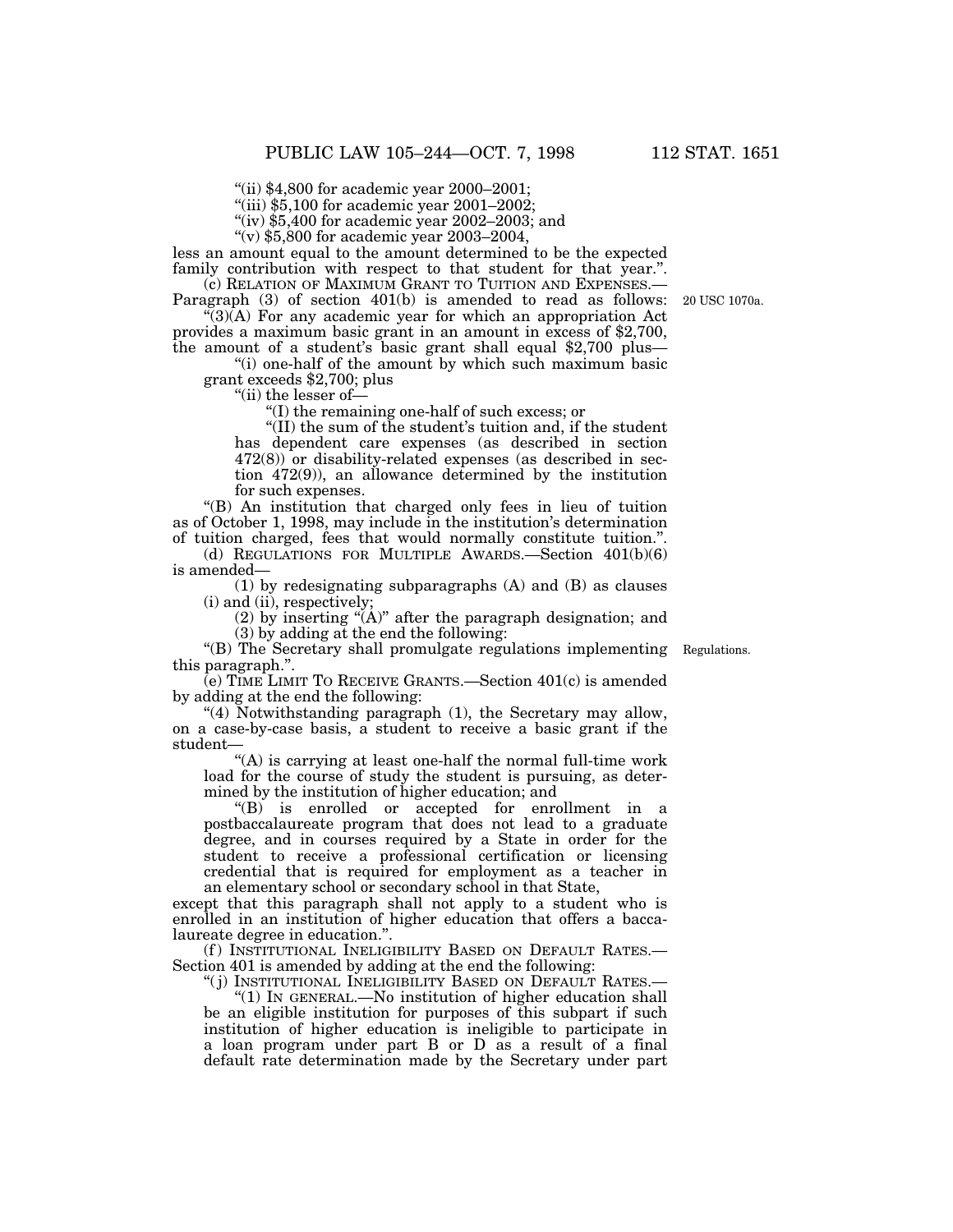Regulations.

B or D after the final publication of cohort default rates for fiscal year 1996 or a succeeding fiscal year.

"(2) SANCTIONS SUBJECT TO APPEAL OPPORTUNITY.—No institution may be subject to the terms of this subsection unless the institution has had the opportunity to appeal the institution's default rate determination under regulations issued by the Secretary for the loan program authorized under part B or D, as applicable. This subsection shall not apply to an institution that was not participating in the loan program authorized under part B or D on the date of enactment of the Higher Education Amendments of 1998, unless the institution subsequently participates in the loan programs.".<br> $(g)$  CONFORMING AMENDMENTS.—

(1) Section  $400(a)(1)$  (20 U.S.C. 1070(a)(1)) is amended by striking ''basic educational opportunity grants'' and inserting ''Federal Pell Grants''.

(2) The heading of subpart 1 of part A of title IV (20 U.S.C. 1070a et seq.) is amended to read as follows:

## **''Subpart 1—Federal Pell Grants''.**

20 USC 1070a.

(3) Section 401 is amended—

(A) in the heading of the section, by striking ''**BASIC EDUCATIONAL OPPORTUNITY**'' and inserting ''**FEDERAL PELL**'';

 $(B)$  in subsection  $(a)(3)$ , by striking "Basic grants" and inserting "Grants";

(C) by striking ''basic grant'' each place the term appears and inserting ''Federal Pell Grant''; and

(D) by striking ''basic grants'' each place the term appears and inserting ''Federal Pell Grants''.

 $(4)$  Section  $401(f)(3)$  is amended by striking "Education and Labor'' and inserting ''Education and the Workforce''.

 $(5)$  Section  $452(c)$   $(20 \text{ U.S.C. } 1087b(c))$  is amended by striking ''basic grants'' and inserting ''Federal Pell Grants''.

(6) Subsections ( $j(2)$  and  $(k)(3)$  of section 455 (20 U.S.C. 1087e) are each amended by striking ''basic grants'' and inserting ''Federal Pell Grants''.

#### **SEC. 402. FEDERAL TRIO PROGRAMS.**

(a) PROGRAM AUTHORITY; AUTHORIZATION OF APPROPRIATIONS.— $(1)$  DURATION OF GRANTS.—Section 402A(b)(2) (20 U.S.C.

 $1070a-11(b)(2)$  is amended-

(A) by striking "and" at the end of subparagraph (A);

(B) by striking the period at the end of subparagraph (B) and inserting ''; and''; and

(C) by inserting after subparagraph (B) the following new subparagraph:

''(C) grants under section 402H shall be awarded for a period determined by the Secretary.''.

 $(2)$  MINIMUM GRANTS.—Section  $402A(b)(3)$  is amended to read as follows:

''(3) MINIMUM GRANTS.—Unless the institution or agency requests a smaller amount, individual grants under this chapter shall be no less than—

''(A) \$170,000 for programs authorized by sections 402D and 402G;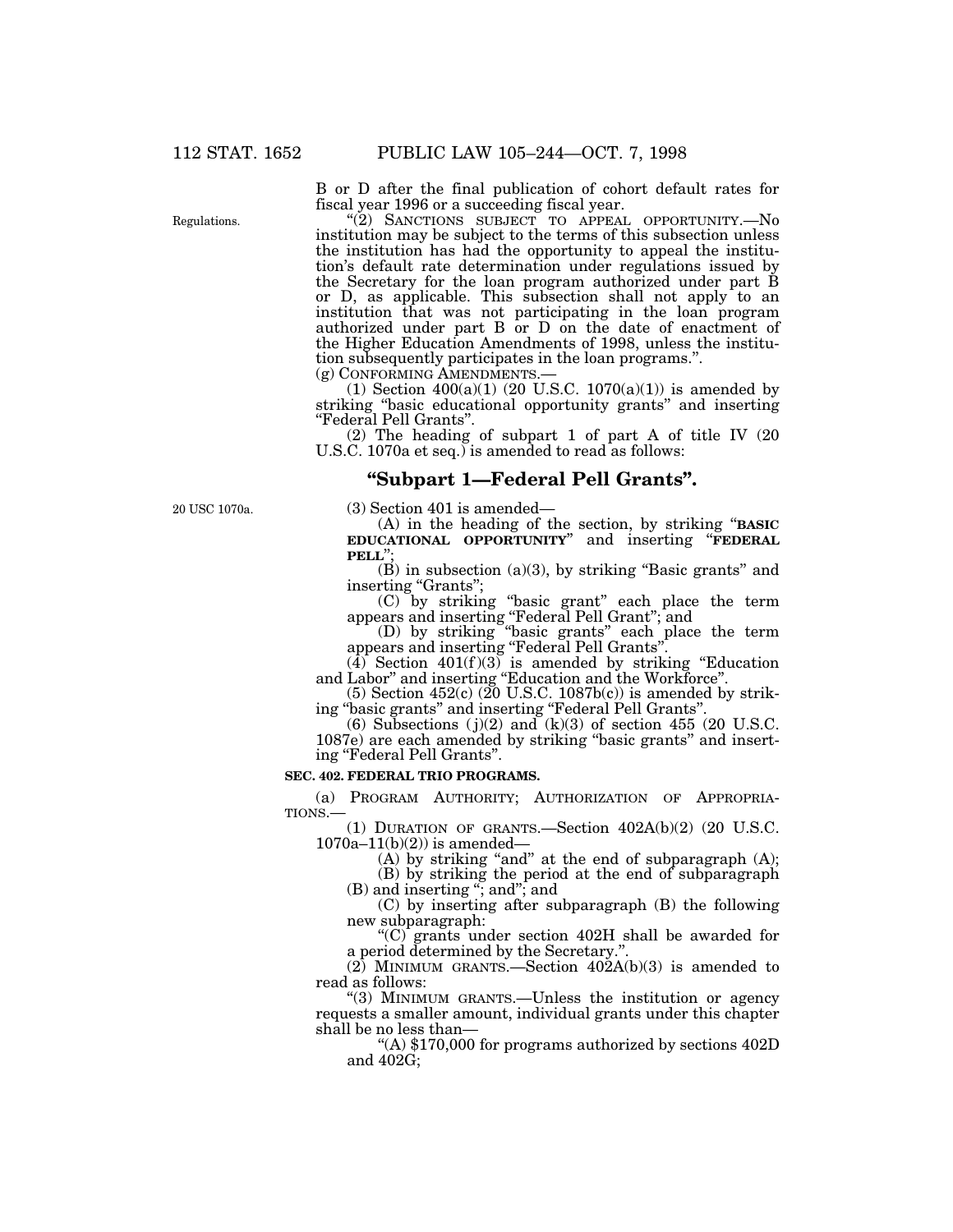''(B) \$180,000 for programs authorized by sections 402B and 402F; and

"(C)  $$190,000$  for programs authorized by sections  $402C$ and 402E.''.

(3) PROCEDURES FOR AWARDING GRANTS AND CONTRACTS.— Subsection (c) of section 402A is amended to read as follows: ''(c) PROCEDURES FOR AWARDING GRANTS AND CONTRACTS.—

"(1) APPLICATION REQUIREMENTS.—An eligible entity that desires to receive a grant or contract under this chapter shall submit an application to the Secretary in such manner and form, and containing such information and assurances, as the Secretary may reasonably require.

"(2) PRIOR EXPERIENCE.—In making grants under this chapter, the Secretary shall consider each applicant's prior experience of service delivery under the particular program for which funds are sought. The level of consideration given the factor of prior experience shall not vary from the level of consideration given such factor during fiscal years 1994 through 1997, except that grants made under section 402H shall not be given prior experience consideration.

''(3) ORDER OF AWARDS; PROGRAM FRAUD.—(A) Except with respect to grants made under sections 402G and 402H and as provided in subparagraph (B), the Secretary shall award grants and contracts under this chapter in the order of the scores received by the application for such grant or contract in the peer review process required under paragraph (4) and adjusted for prior experience in accordance with paragraph (2) of this subsection.

''(B) The Secretary is not required to provide assistance to a program otherwise eligible for assistance under this chapter, if the Secretary has determined that such program has involved the fraudulent use of funds under this chapter.

"(4) PEER REVIEW PROCESS.—(A) The Secretary shall ensure that, to the extent practicable, members of groups underrepresented in higher education, including African Americans, Hispanics, Native Americans, Alaska Natives, Asian Americans, and Native American Pacific Islanders (including Native Hawaiians), are represented as readers of applications submitted under this chapter. The Secretary shall also ensure that persons from urban and rural backgrounds are represented as readers.

''(B) The Secretary shall ensure that each application submitted under this chapter is read by at least three readers who are not employees of the Federal Government (other than as readers of applications).

''(5) NUMBER OF APPLICATIONS FOR GRANTS AND CON-TRACTS.—The Secretary shall not limit the number of applications submitted by an entity under any program authorized under this chapter if the additional applications describe programs serving different populations or campuses.

"(6) COORDINATION WITH OTHER PROGRAMS FOR DISADVAN-TAGED STUDENTS.—The Secretary shall encourage coordination of programs assisted under this chapter with other programs for disadvantaged students operated by the sponsoring institution or agency, regardless of the funding source of such programs. The Secretary shall not limit an entity's eligibility to receive funds under this chapter because such entity sponsors

Grants. Contracts.

20 USC 1070a– 11.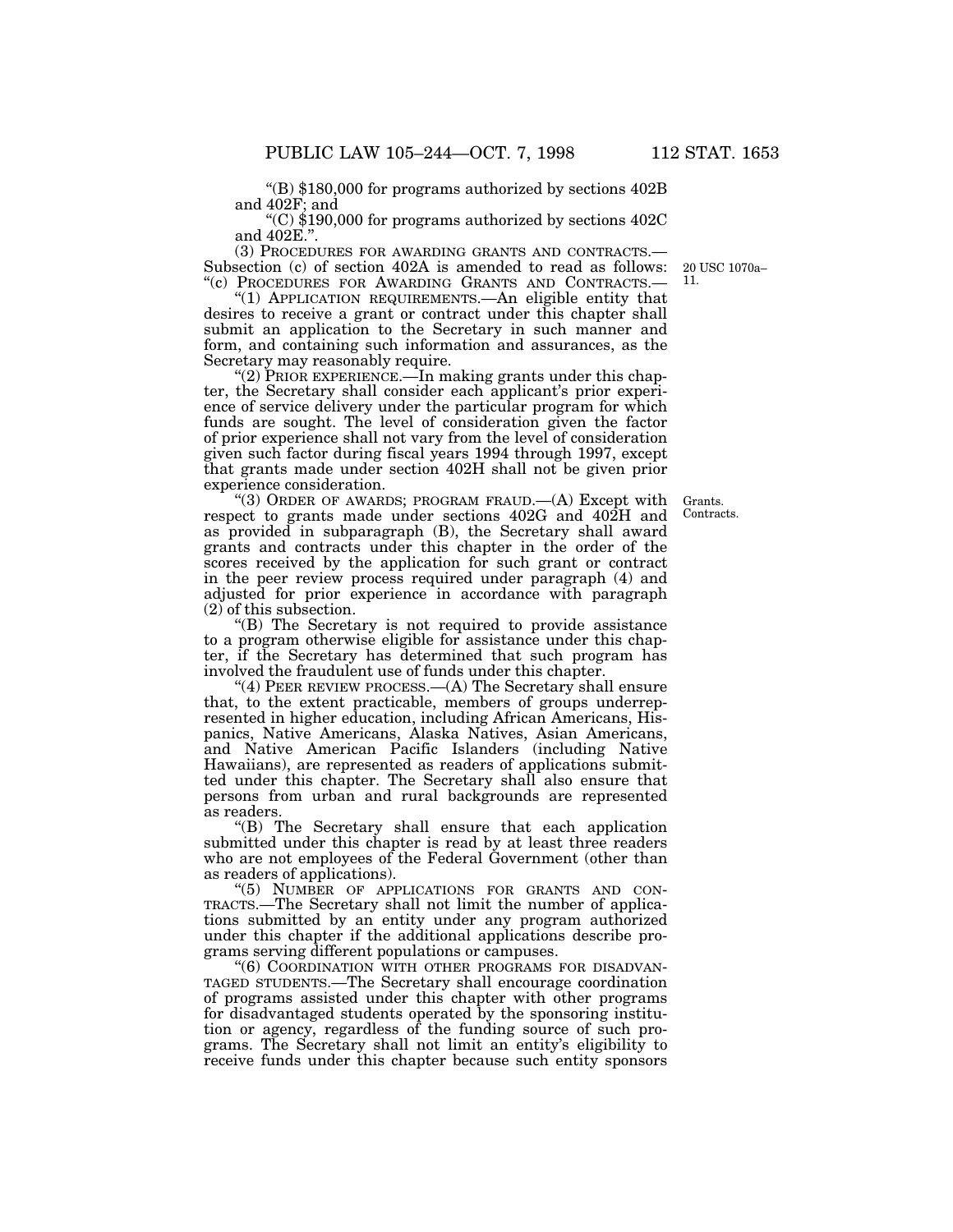a program similar to the program to be assisted under this chapter, regardless of the funding source of such program. The Secretary shall permit the Director of a program receiving funds under this chapter to administer one or more additional programs for disadvantaged students operated by the sponsoring institution or agency, regardless of the funding sources of such programs.

"(7) APPLICATION STATUS.—The Secretary shall inform each entity operating programs under this chapter regarding the status of their application for continued funding at least 8 months prior to the expiration of the grant or contract. The Secretary, in the case of an entity that is continuing to operate a successful program under this chapter, shall ensure that the start-up date for a new grant or contract for such program immediately follows the termination of the preceding grant or contract so that no interruption of funding occurs for such successful reapplicants. The Secretary shall inform each entity requesting assistance under this chapter for a new program regarding the status of their application at least 8 months prior to the proposed startup date of such program.''.

(4) AUTHORIZATION OF APPROPRIATIONS.—Section 402A(f ) is amended by striking ''\$650,000,000 for fiscal year 1993'' and inserting ''\$700,000,000 for fiscal year 1999''.

(5) WAIVER.—Section 402A(g) is amended by adding at the end the following:

"(4) WAIVER.—The Secretary may waive the service requirements in subparagraph  $(A)$  or  $(B)$  of paragraph  $(3)$  if the Secretary determines the application of the service requirements to a veteran will defeat the purpose of a program under this chapter.''.

(b) TALENT SEARCH.—Section 402B(b) (20 U.S.C. 1070a–12(b)) is amended—

(1) by striking paragraph (4) and inserting the following:

''(4) guidance on and assistance in secondary school reentry, entry to general educational development (GED) programs, other alternative education programs for secondary school dropouts, or postsecondary education;'';

 $(2)$  in paragraph  $(5)$ , by inserting ", or activities designed to acquaint individuals from disadvantaged backgrounds with careers in which the individuals are particularly underrepresented'' before the semicolon;

(3) in paragraph (8), by striking ''parents'' and inserting "families"; and

(4) in paragraph (9), by inserting ''or counselors'' after ''teachers''.

(c) UPWARD BOUND.—Section 402C (20 U.S.C. 1070a–13) is amended—

 $(1)$  in subsection  $(b)$ —

(A) in paragraph (2), by striking "personal counseling" and inserting "counseling and workshops";

(B) in paragraph (9)—

 $(i)$  by inserting "or counselors" after "teachers"; and

(ii) by striking ''and'' after the semicolon;

(C) by redesignating paragraph (10) as paragraph (12);

(D) by inserting after paragraph (9) the following:

20 USC 1070a– 11.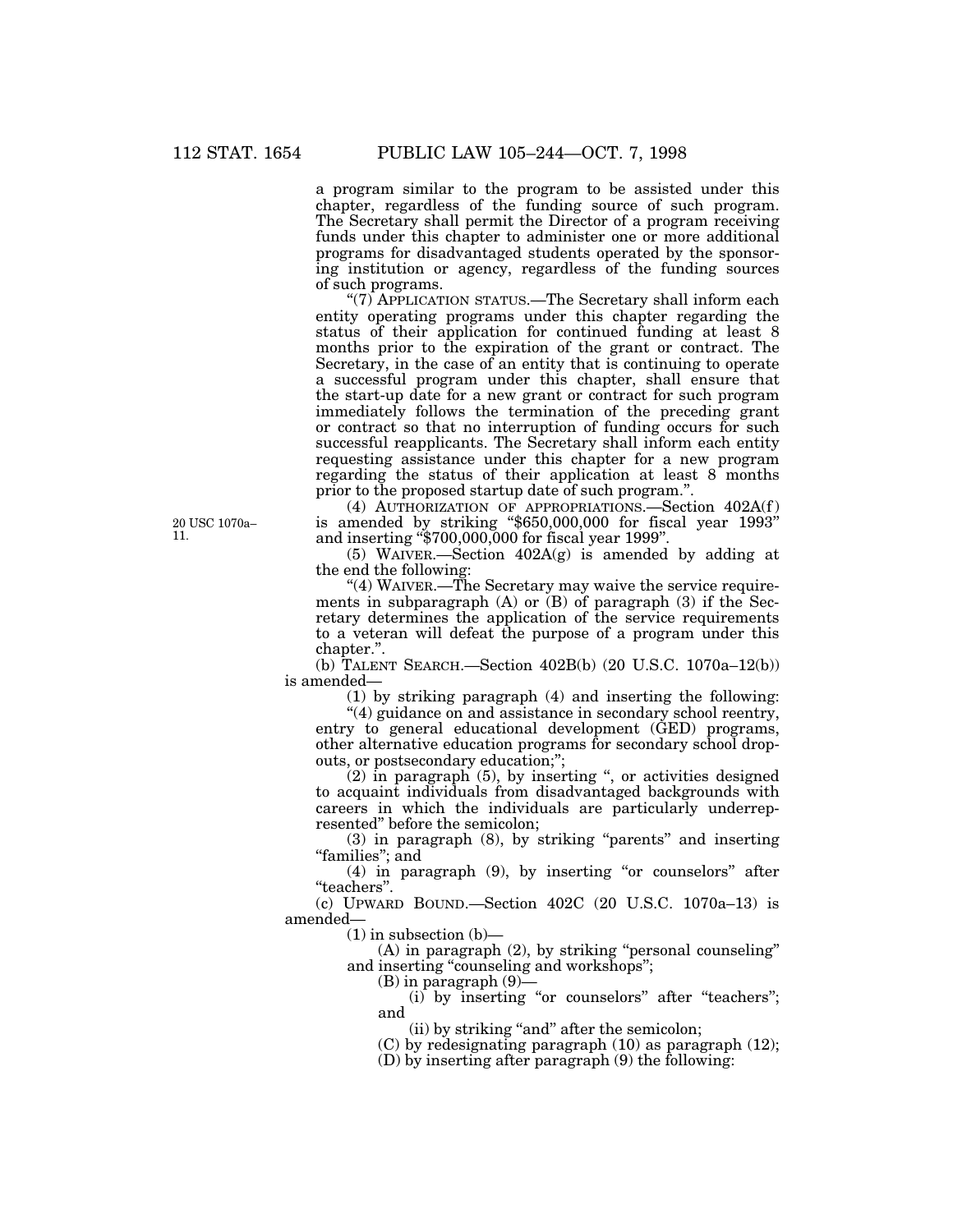"(10) work-study positions where youth participating in the project are exposed to careers requiring a postsecondary degree;

" $(11)$  special services to enable veterans to make the transition to postsecondary education; and''; and

(E) in paragraph (12) (as redesignated by subparagraph (C)), by striking " $(\overline{9})$ " and inserting " $(11)$ "; and

(2) in subsection (e), by striking ''and not in excess of \$40 per month during the remaining period of the year." and inserting "except that youth participating in a work-study position under subsection (b)(10) may be paid a stipend of \$300 per month during June, July, and August. Youths participating in a project proposed to be carried out under any application may be paid stipends not in excess of \$40 per month during the remaining period of the year.''.

(d) STUDENT SUPPORT SERVICES.—Paragraph (6) of section  $402D(c)$  (20 U.S.C. 1070a–14(c)(6)) is amended to read as follows:

''(6) consider, in addition to such other criteria as the Secretary may prescribe, the institution's effort, and where applicable past history, in—

" $(\tilde{A})$  providing sufficient financial assistance to meet the full financial need of each student in the project; and ''(B) maintaining the loan burden of each such student at a manageable level.''.

(e) POSTBACCALAUREATE ACHIEVEMENT PROGRAM.—Section  $402E(e)(1)$  (20 U.S.C. 1070a–15(e)(1)) is amended by striking ''\$2,400'' and inserting ''\$2,800''.

(f ) STAFF DEVELOPMENT ACTIVITIES.—Section 402G (20 U.S.C.  $1070a-17$ ) is amended—

(1) in subsection (a), by inserting ''participating in,'' after ''leadership personnel employed in,''; and

(2) in subsection (b), by inserting after paragraph (3) the following new paragraph:

''(4) The use of appropriate educational technology in the operation of projects assisted under this chapter.''.

(g) EVALUATION AND DISSEMINATION.—Section 402H (20 U.S.C. 1070a–18) is amended to read as follows:

#### **''SEC. 402H. EVALUATIONS AND GRANTS FOR PROJECT IMPROVEMENT AND DISSEMINATION PARTNERSHIP PROJECTS.**

''(a) EVALUATIONS.—

" $(1)$  IN GENERAL.—For the purpose of improving the effectiveness of the programs and projects assisted under this chapter, the Secretary may make grants to or enter into contracts with institutions of higher education and other public and private institutions and organizations to evaluate the effectiveness of the programs and projects assisted under this chapter.

''(2) PRACTICES.—The evaluations described in paragraph (1) shall identify institutional, community, and program or project practices that are particularly effective in enhancing the access of low-income individuals and first-generation college students to postsecondary education, the preparation of the individuals and students for postsecondary education, and the success of the individuals and students in postsecondary education. Such evaluations shall also investigate the effectiveness of alternative and innovative methods within Federal TRIO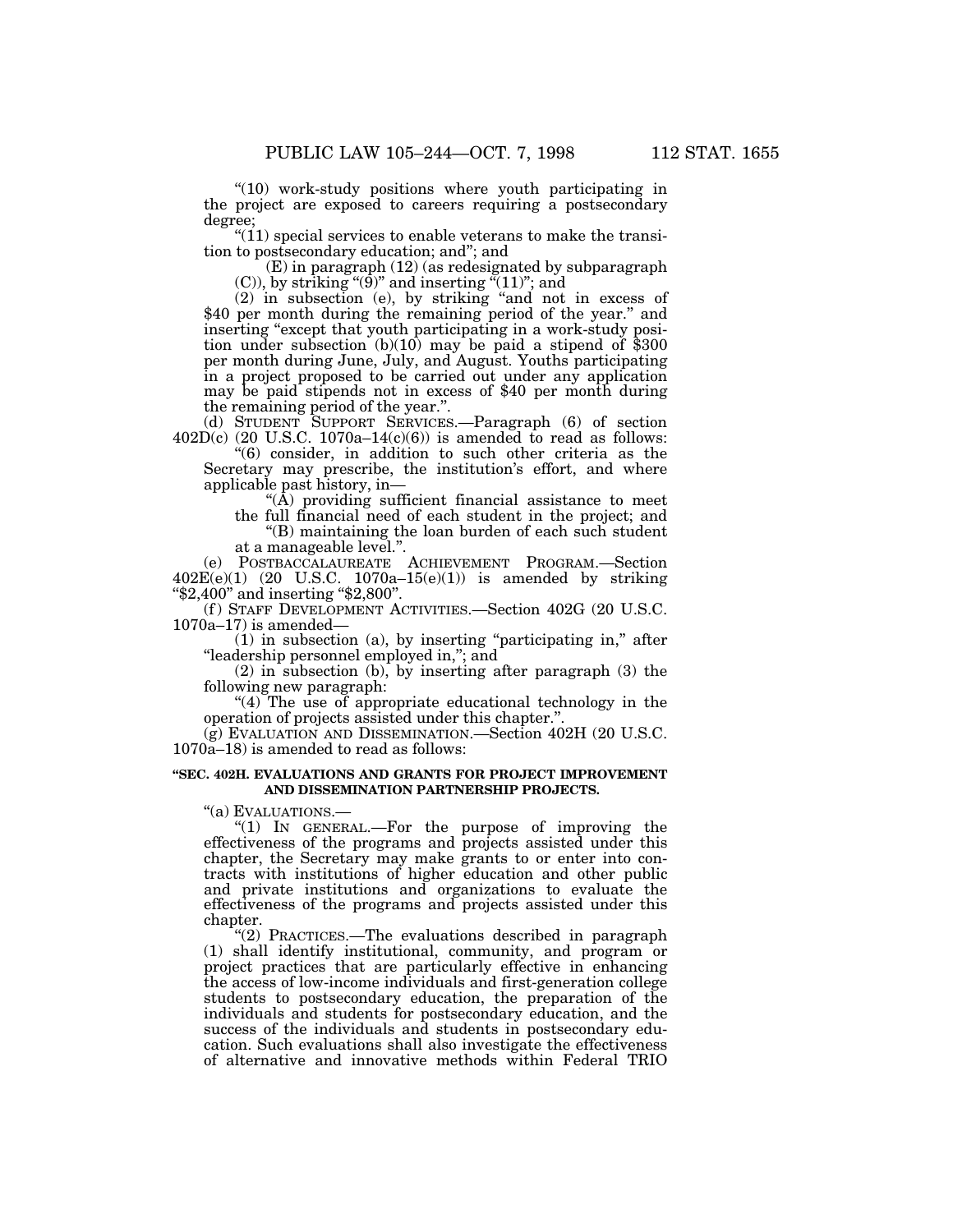programs of increasing access to, and retention of, students in postsecondary education.

''(b) GRANTS.—The Secretary may award grants to institutions of higher education or other private and public institutions and organizations, that are carrying out a program or project assisted under this chapter prior to the date of enactment of the Higher Education Amendments of 1998, to enable the institutions and organizations to expand and leverage the success of such programs or projects by working in partnership with other institutions, community-based organizations, or combinations of such institutions and organizations, that are not receiving assistance under this chapter and are serving low-income students and first generation college students, in order to—

''(1) disseminate and replicate best practices of programs or projects assisted under this chapter; and

 $\sqrt{\left(2\right)}$  provide technical assistance regarding programs and projects assisted under this chapter.

 $C^{\circ}$ (c) RESULTS.—In order to improve overall program or project effectiveness, the results of evaluations and grants described in this section shall be disseminated by the Secretary to similar programs or projects assisted under this subpart, as well as other individuals concerned with postsecondary access for and retention of low-income individuals and first-generation college students.''.

#### **SEC. 403. GEAR UP PROGRAM.**

Chapter 2 of subpart 2 of part A of title IV (20 U.S.C. 1070a– 21 et seq.) is amended to read as follows:

# **''CHAPTER 2—GAINING EARLY AWARENESS AND READINESS FOR UNDERGRADUATE PROGRAMS**

20 USC 1070a– 21.

# **''SEC. 404A. EARLY INTERVENTION AND COLLEGE AWARENESS PRO-GRAM AUTHORIZED.**

"(a) PROGRAM AUTHORIZED.—The Secretary is authorized, in accordance with the requirements of this chapter, to establish a program that—

''(1) encourages eligible entities to provide or maintain a guarantee to eligible low-income students who obtain a secondary school diploma (or its recognized equivalent), of the financial assistance necessary to permit the students to attend an institution of higher education; and

''(2) supports eligible entities in providing—

 $\mathcal{A}$  additional counseling, mentoring, academic support, outreach, and supportive services to elementary school, middle school, and secondary school students who are at risk of dropping out of school; and

''(B) information to students and their parents about the advantages of obtaining a postsecondary education and the college financing options for the students and their parents.

''(b) AWARDS.—

''(1) IN GENERAL.—From funds appropriated under section 404H for each fiscal year, the Secretary shall make awards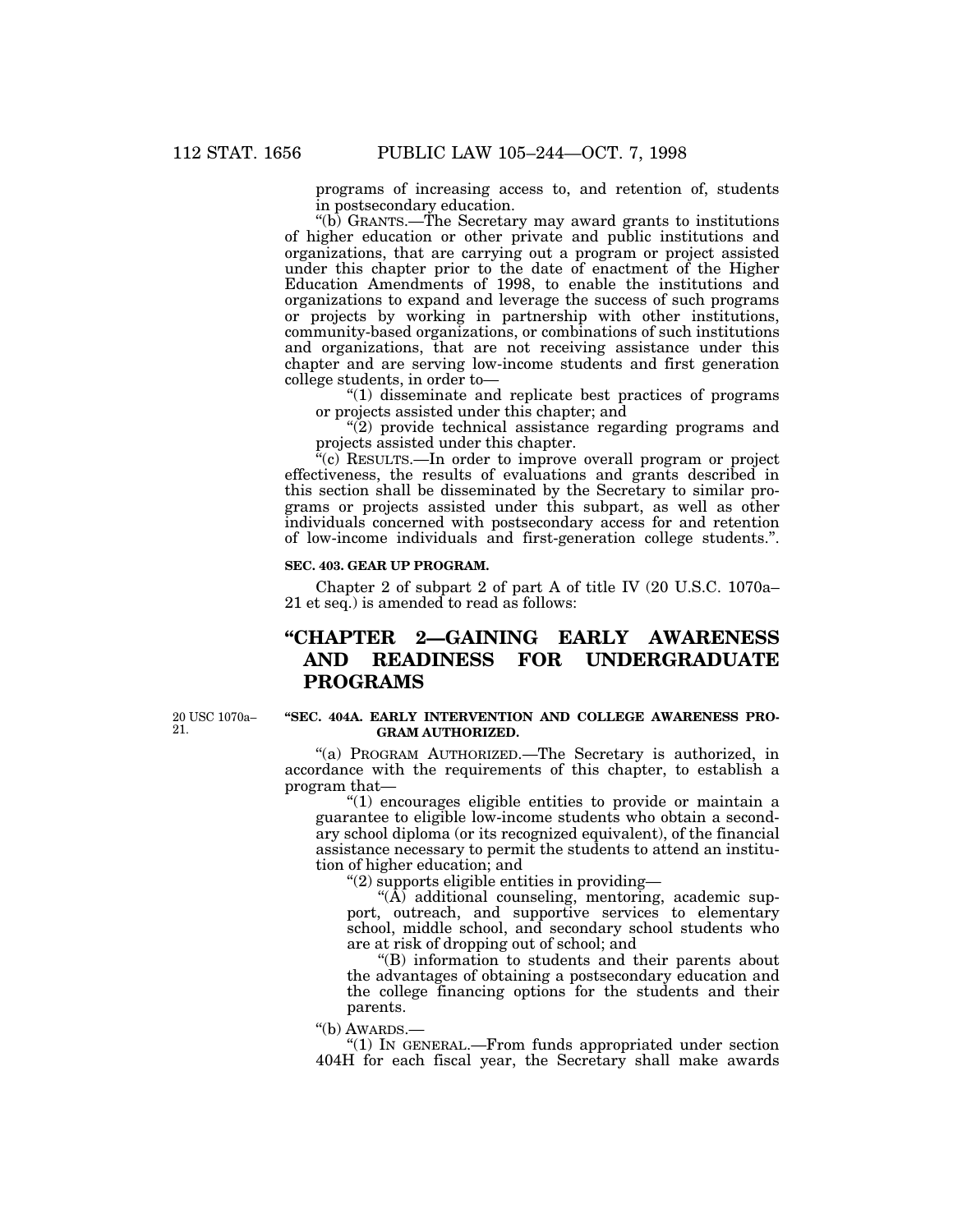to eligible entities described in paragraphs (1) and (2) of subsection (c) to enable the entities to carry out the program authorized under subsection (a).

''(2) PRIORITY.—In making awards to eligible entities described in paragraph (c)(1), the Secretary shall—

''(A) give priority to eligible entities that—

''(i) on the day before the date of enactment of the Higher Education Amendments of 1998, carried out successful educational opportunity programs under this chapter (as this chapter was in effect on such day); and

''(ii) have a prior, demonstrated commitment to early intervention leading to college access through collaboration and replication of successful strategies; ''(B) ensure that students served under this chapter

on the day before the date of enactment of the Higher Education Amendments of 1998 continue to receive assistance through the completion of secondary school.

"(c) DEFINITION OF ELIGIBLE ENTITY.—For the purposes of this chapter, the term 'eligible entity' means—

''(1) a State; or

''(2) a partnership consisting of—

"(A) one or more local educational agencies acting on behalf of—

''(i) one or more elementary schools or secondary schools; and

''(ii) the secondary schools that students from the schools described in clause (i) would normally attend;

''(B) one or more degree granting institutions of higher education; and

''(C) at least two community organizations or entities, such as businesses, professional associations, communitybased organizations, philanthropic organizations, State agencies, institutions or agencies sponsoring programs authorized under subpart  $\overline{4}$ , or other public or private agencies or organizations.

### **''SEC. 404B. REQUIREMENTS.**

''(a) FUNDING RULES.—

''(1) CONTINUATION AWARDS.—From the amount appropriated under section 404H for a fiscal year, the Secretary shall continue to award grants to States under this chapter (as this chapter was in effect on the day before the date of enactment of the Higher Education Amendments of 1998) in accordance with the terms and conditions of such grants.

''(2) DISTRIBUTION.—From the amount appropriated under section 404H that remains after making continuation awards under paragraph (1) for a fiscal year, the Secretary shall-

''(A) make available—

''(i) not less than 33 percent of the amount to eligible entities described in section 404A(c)(1); and ''(ii) not less than 33 percent of the amount to eligible entities described in section  $404A(c)(2)$ ; and

" $(B)$  award the remainder of the amount to eligible entities described in paragraph  $(1)$  or  $(2)$  of section  $404\text{\AA}(c)$ .

''(3) SPECIAL RULE.—The Secretary shall annually reevaluate the distribution of funds described in paragraph

20 USC 1070a– 22.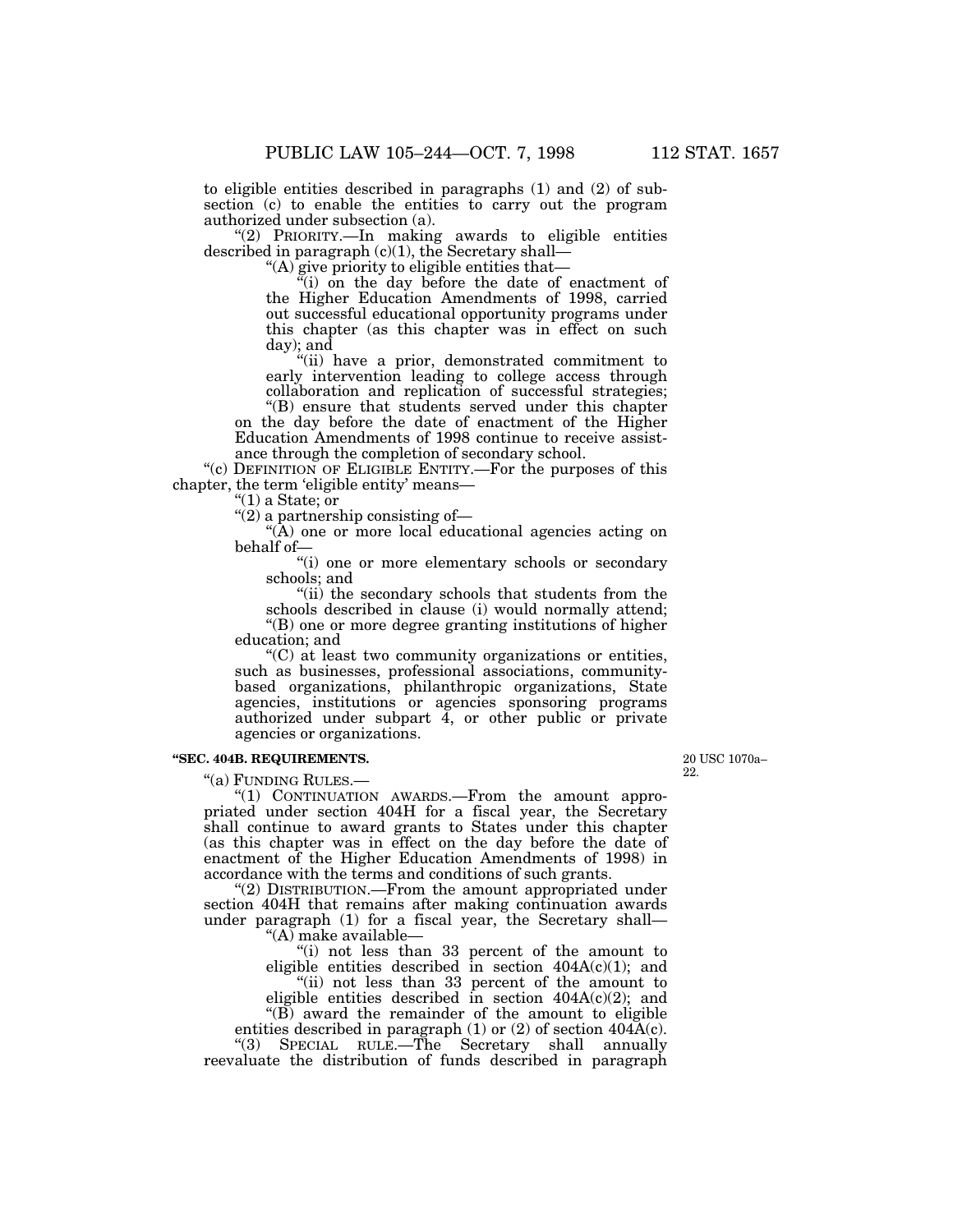(2)(B) based on number, quality, and promise of the applications and adjust the distribution accordingly.''.

''(b) LIMITATION.—Each eligible entity described in section  $404A(c)(1)$ , and each eligible entity described in section  $404A(c)(2)$ that conducts a scholarship component under section 404E, shall use not less than 25 percent and not more than 50 percent of grant funds received under this chapter for the early intervention component of an eligible entity's program under this chapter, except that the Secretary may waive the 50 percent limitation if the eligible entity demonstrates that the eligible entity has another means of providing the students with financial assistance that is described in the plan submitted under section 404C.

"(c) COORDINATION.—Each eligible entity shall ensure that the activities assisted under this chapter are, to the extent practicable, coordinated with, and complement and enhance—

 $''(1)$  services under this chapter provided by other eligible entities serving the same school district or State; and

"(2) related services under other Federal or non-Federal programs.

"(d) DESIGNATION OF FISCAL AGENT.—An eligible entity described in section  $404A(c)(2)$  shall designate an institution of higher education or a local educational agency as the fiscal agent for the eligible entity.

''(e) COORDINATORS.—An eligible entity described in section  $404A(c)(2)$  shall have a full-time program coordinator or a parttime program coordinator, whose primary responsibility is a project under section 404C.

"(f) DISPLACEMENT.—An eligible entity described in  $404A(c)(2)$ shall ensure that the activities assisted under this chapter will not displace an employee or eliminate a position at a school assisted under this chapter, including a partial displacement such as a reduction in hours, wages or employment benefits.

''(g) COHORT APPROACH.—

''(1) IN GENERAL.—The Secretary shall require that eligible entities described in section  $404A(c)(2)$ 

"(A) provide services under this chapter to at least one grade level of students, beginning not later than 7th grade, in a participating school that has a 7th grade and in which at least 50 percent of the students enrolled are eligible for free or reduced-price lunch under the National School Lunch Act (or, if an eligible entity determines that it would promote the effectiveness of a program, an entire grade level of students, beginning not later than the 7th grade, who reside in public housing as defined in section 3(b)(1) of the United States Housing Act of 1937); and

''(B) ensure that the services are provided through the 12th grade to students in the participating grade level.

"(2) COORDINATION REQUIREMENT. In order for the Secretary to require the cohort approach described in paragraph (1), the Secretary shall, where applicable, ensure that the cohort approach is done in coordination and collaboration with existing early intervention programs and does not duplicate the services already provided to a school or community.

20 USC 1070a– 23.

#### **''SEC. 404C. ELIGIBLE ENTITY PLANS.**

''(a) PLAN REQUIRED FOR ELIGIBILITY.—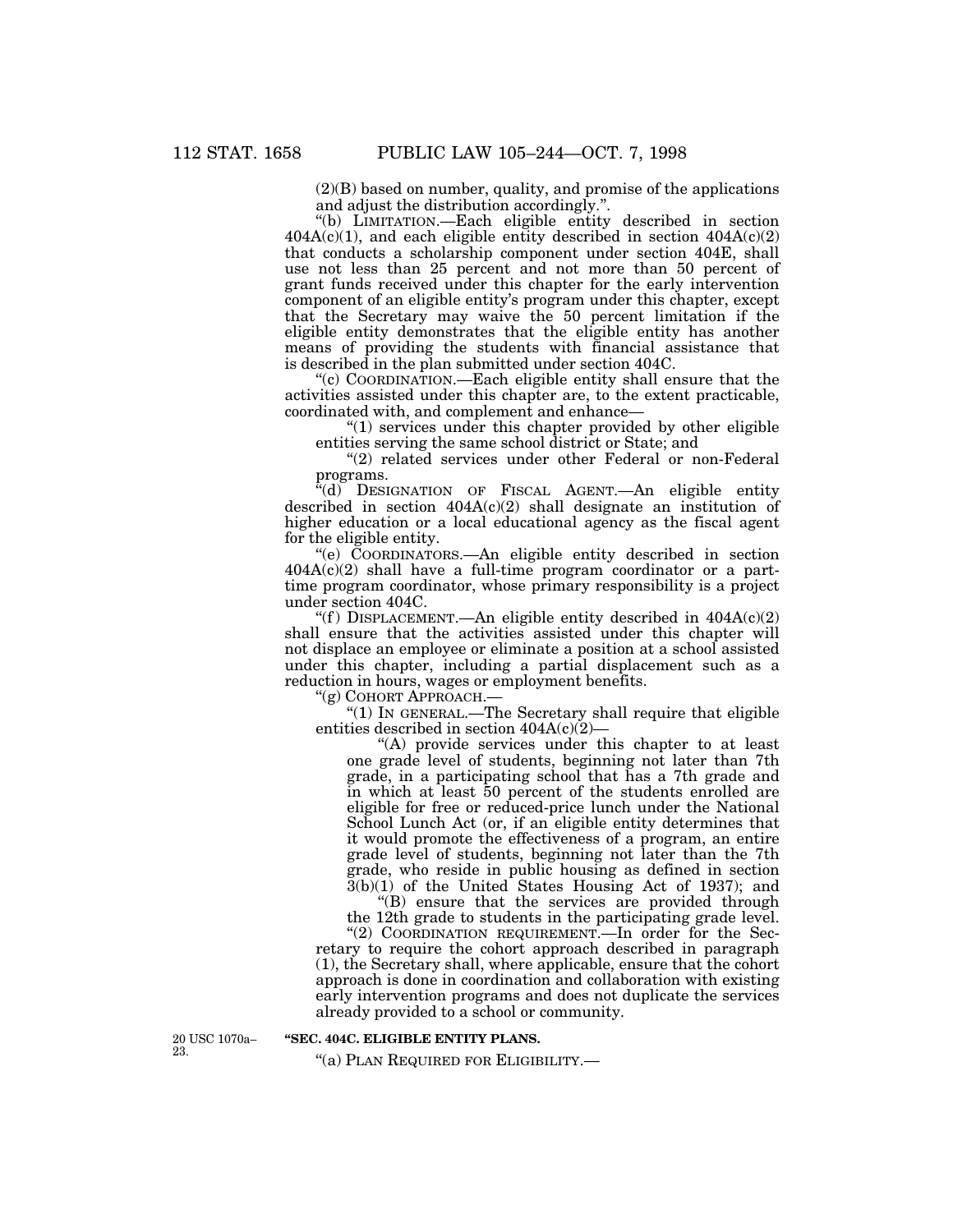"(1) In GENERAL.—In order for an eligible entity to qualify for a grant under this chapter, the eligible entity shall submit to the Secretary a plan for carrying out the program under this chapter. Such plan shall provide for the conduct of a scholarship component if required or undertaken pursuant to section 404E and an early intervention component required pursuant to section 404D.

"(2) CONTENTS.—Each plan submitted pursuant to paragraph (1) shall be in such form, contain or be accompanied by such information or assurances, and be submitted at such time as the Secretary may require by regulation. Each such plan shall—

"(A) describe the activities for which assistance under this chapter is sought; and

" $(B)$  provide such additional assurances as the Secretary determines necessary to ensure compliance with the requirements of this chapter.

''(b) MATCHING REQUIREMENT.—

"(1) IN GENERAL.—The Secretary shall not approve a plan submitted under subsection (a) unless such plan—

''(A) provides that the eligible entity will provide, from State, local, institutional, or private funds, not less than 50 percent of the cost of the program, which matching funds may be provided in cash or in kind;

''(B) specifies the methods by which matching funds will be paid; and

''(C) includes provisions designed to ensure that funds provided under this chapter shall supplement and not supplant funds expended for existing programs.

 $\sqrt[\alpha]{2}$ ) SPECIAL RULE.—Notwithstanding the matching requirement described in paragraph  $(1)(A)$ , the Secretary may by regulation modify the percentage requirement described in paragraph  $(1)(A)$  for eligible entities described in section  $404A(c)(2)$ .

"(c) METHODS FOR COMPLYING WITH MATCHING REQUIRE-MENT.—An eligible entity may count toward the matching requirement described in subsection  $(b)(1)(A)$ —

''(1) the amount of the financial assistance paid to students from State, local, institutional, or private funds under this chapter;

" $(2)$  the amount of tuition, fees, room or board waived or reduced for recipients of financial assistance under this chapter; and

''(3) the amount expended on documented, targeted, longterm mentoring and counseling provided by volunteers or paid staff of nonschool organizations, including businesses, religious organizations, community groups, postsecondary educational institutions, nonprofit and philanthropic organizations, and other organizations.

''(d) PEER REVIEW PANELS.—The Secretary shall convene peer review panels to assist in making determinations regarding the awarding of grants under this chapter.

#### **''SEC. 404D. EARLY INTERVENTION.**

20 USC 1070a– 24.

''(a) SERVICES.—

"(1) In GENERAL.—In order to receive a grant under this chapter, an eligible entity shall demonstrate to the satisfaction of the Secretary, in the plan submitted under section 404C,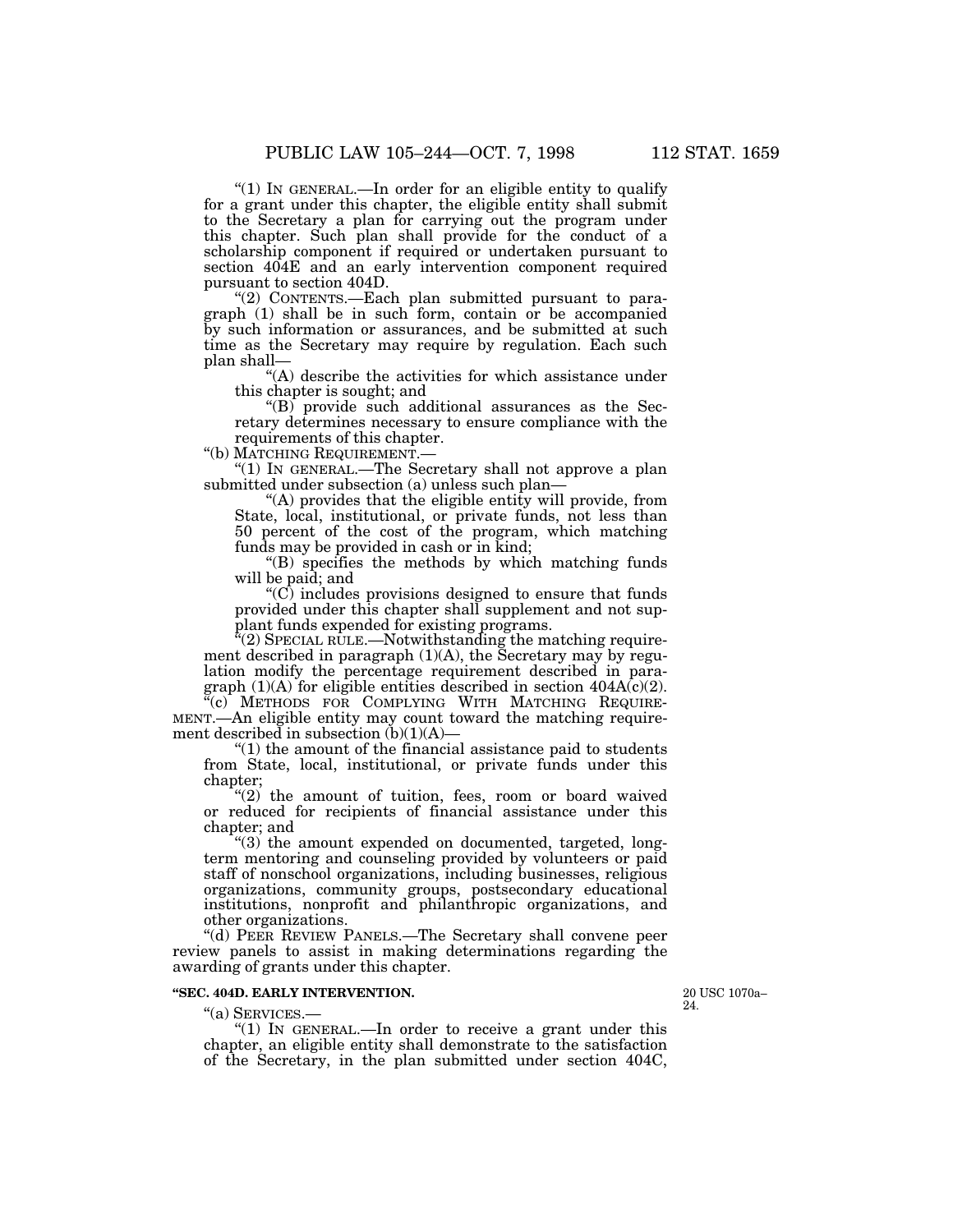that the eligible entity will provide comprehensive mentoring, counseling, outreach, and supportive services to students participating in programs under this chapter. Such counseling shall include—

''(A) financial aid counseling and information regarding the opportunities for financial assistance under this title; and

''(B) activities or information regarding—

''(i) fostering and improving parent involvement in promoting the advantages of a college education, academic admission requirements, and the need to take college preparation courses;

''(ii) college admissions and achievement tests; and ''(iii) college application procedures.

"(2) METHODS.—The eligible entity shall demonstrate in such plan, pursuant to regulations of the Secretary, the methods by which the eligible entity will target services on priority students described in subsection (c), if applicable.

''(b) USES OF FUNDS.—

''(1) IN GENERAL.—The Secretary shall, by regulation, establish criteria for determining whether comprehensive mentoring, counseling, outreach, and supportive services programs may be used to meet the requirements of subsection (a).

" $(2)$  PERMISSIBLE ACTIVITIES.—Examples of activities that meet the requirements of subsection (a) include the following:

"(A) Providing eligible students in preschool through grade 12 with a continuing system of mentoring and advising that—

''(i) is coordinated with the Federal and State community service initiatives; and

"(ii) may include such support services as after school and summer tutoring, assistance in obtaining summer jobs, career mentoring, and academic counseling.

" $(B)$  Requiring each student to enter into an agreement under which the student agrees to achieve certain academic milestones, such as completing a prescribed set of courses and maintaining satisfactory progress described in section 484(c), in exchange for receiving tuition assistance for a period of time to be established by each eligible entity.

''(C) Activities designed to ensure secondary school completion and college enrollment of at-risk children, such as identification of at-risk children, after school and summer tutoring, assistance in obtaining summer jobs, academic counseling, volunteer and parent involvement, providing former or current scholarship recipients as mentor or peer counselors, skills assessment, providing access to rigorous core courses that reflect challenging academic standards, personal counseling, family counseling and home visits, staff development, and programs and activities described in this subparagraph that are specially designed for students of limited English proficiency.

''(D) Summer programs for individuals who are in their sophomore or junior years of secondary school or are planning to attend an institution of higher education in the succeeding academic year that—

Regulations.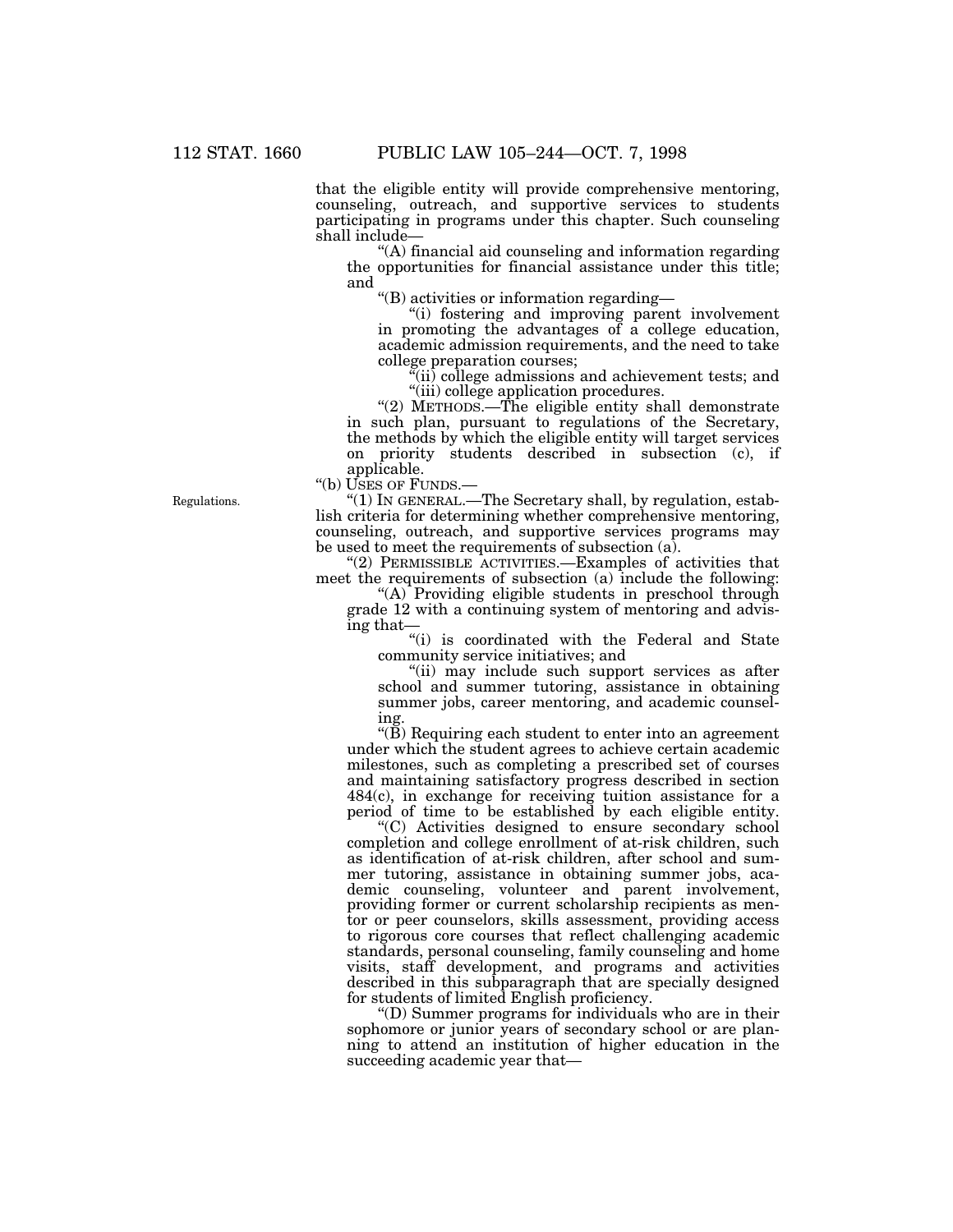''(i) are carried out at an institution of higher education that has programs of academic year supportive services for disadvantaged students through projects authorized under section 402D or through comparable projects funded by the State or other sources;

''(ii) provide for the participation of the individuals who are eligible for assistance under section 402D or who are eligible for comparable programs funded by the State;

''(iii)(I) provide summer instruction in remedial, developmental or supportive courses;

" $(\hat{\Pi})$  provide such summer services as counseling, tutoring, or orientation; and

''(III) provide financial assistance to the individuals to cover the individuals' summer costs for books, supplies, living costs, and personal expenses; and

" $(iv)$  provide the individuals with financial assistance during each academic year the individuals are enrolled at the participating institution after the summer program.

"(E) Requiring eligible students to meet other standards or requirements as the State determines necessary to meet the purposes of this section.

''(c) PRIORITY STUDENTS.—For eligible entities not using a cohort approach, the eligible entity shall treat as priority students any student in preschool through grade 12 who is eligible—

"(1) to be counted under section  $1124(c)$  of the Elementary and Secondary Education Act of 1965;

" $(2)$  for free or reduced price meals under the National School Lunch Act; or

"(3) for assistance pursuant to part A of title IV of the Social Security Act.

''(d) ALLOWABLE PROVIDERS.—In the case of eligible entities described in section  $404A(c)(1)$ , the activities required by this section may be provided by service providers such as community-based organizations, schools, institutions of higher education, public and private agencies, nonprofit and philanthropic organizations, businesses, institutions and agencies sponsoring programs authorized under subpart 4, and other organizations the State deems appropriate.

# **''SEC. 404E. SCHOLARSHIP COMPONENT.**

20 USC 1070a– 25.

''(a) IN GENERAL.—

''(1) STATES.—In order to receive a grant under this chapter, an eligible entity described in section  $404A(c)(1)$  shall establish or maintain a financial assistance program that awards scholarships to students in accordance with the requirements of this section. The Secretary shall encourage the eligible entity to ensure that a scholarship provided pursuant to this section is available to an eligible student for use at any institution of higher education.

 $C(2)$  PARTNERSHIPS.—An eligible entity described in section  $404A(c)(2)$  may award scholarships to eligible students in accordance with the requirements of this section.

''(b) GRANT AMOUNTS.—The maximum amount of a scholarship that an eligible student shall be eligible to receive under this section shall be established by the eligible entity. The minimum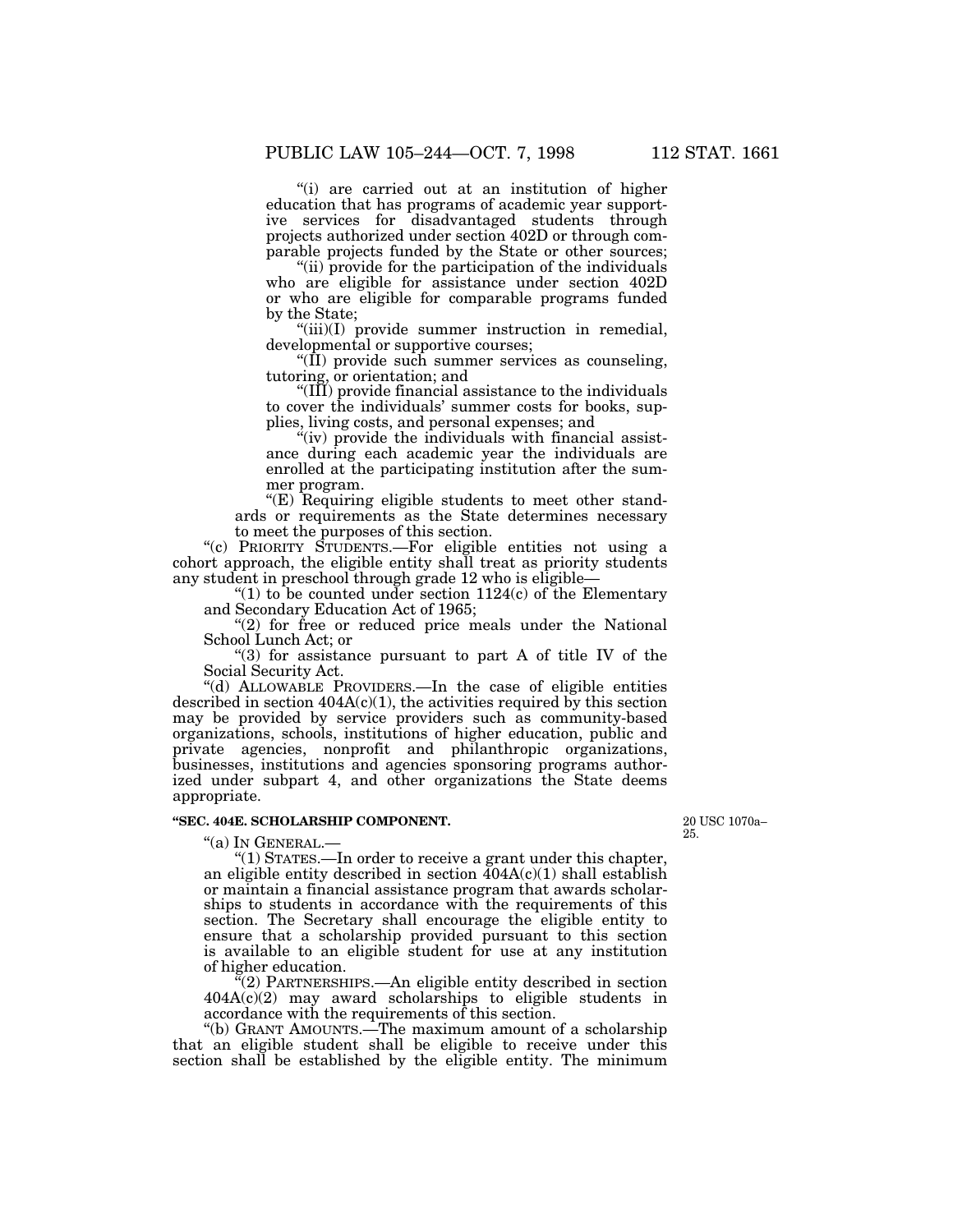Regulations.

amount of the scholarship for each fiscal year shall not be less than the lesser of—

" $(1)$  75 percent of the average cost of attendance for an in-State student, in a 4-year program of instruction, at public institutions of higher education in such State, as determined in accordance with regulations prescribed by the Secretary; or

''(2) the maximum Federal Pell Grant funded under section 401 for such fiscal year.

''(c) RELATION TO OTHER ASSISTANCE.—Scholarships provided under this section shall not be considered for the purpose of awarding Federal grant assistance under this title, except that in no case shall the total amount of student financial assistance awarded to a student under this title exceed such student's total cost of attendance.

''(d) ELIGIBLE STUDENTS.—A student eligible for assistance under this section is a student who—

" $(1)$  is less than 22 years old at time of first scholarship award under this section;

"(2) receives a secondary school diploma or its recognized equivalent on or after January 1, 1993;

''(3) is enrolled or accepted for enrollment in a program of undergraduate instruction at an institution of higher education that is located within the State's boundaries, except that, at the State's option, an eligible entity may offer scholarship program portability for recipients who attend institutions of higher education outside such State; and

 $\sqrt{4}$  who participated in the early intervention component required under section 404D.

''(e) PRIORITY.—The Secretary shall ensure that each eligible entity places a priority on awarding scholarships to students who will receive a Federal Pell Grant for the academic year for which the scholarship is awarded under this section.

"(f) SPECIAL RULE.—An eligible entity may consider students who have successfully participated in programs funded under chapter 1 to have met the requirements of subsection (d)(4).

# **''SEC. 404F. 21ST CENTURY SCHOLAR CERTIFICATES.**

''(a) AUTHORITY.—The Secretary, using funds appropriated under section 404H that do not exceed \$200,000 for a fiscal year—

" $(1)$  shall ensure that certificates, to be known as  $21st$ Century Scholar Certificates, are provided to all students participating in programs under this chapter; and

 $\mathcal{L}(2)$  may, as practicable, ensure that such certificates are provided to all students in grades 6 through 12 who attend schools at which at least 50 percent of the students enrolled are eligible for a free or reduced price lunch under the National School Lunch Act.

''(b) INFORMATION REQUIRED.—A 21st Century Scholar Certificate shall be personalized for each student and indicate the amount of Federal financial aid for college which a student may be eligible to receive.

20 USC 1070a– 27.

#### **''SEC. 404G. EVALUATION AND REPORT.**

''(a) EVALUATION.—Each eligible entity receiving a grant under this chapter shall biennially evaluate the activities assisted under

20 USC 1070a-26.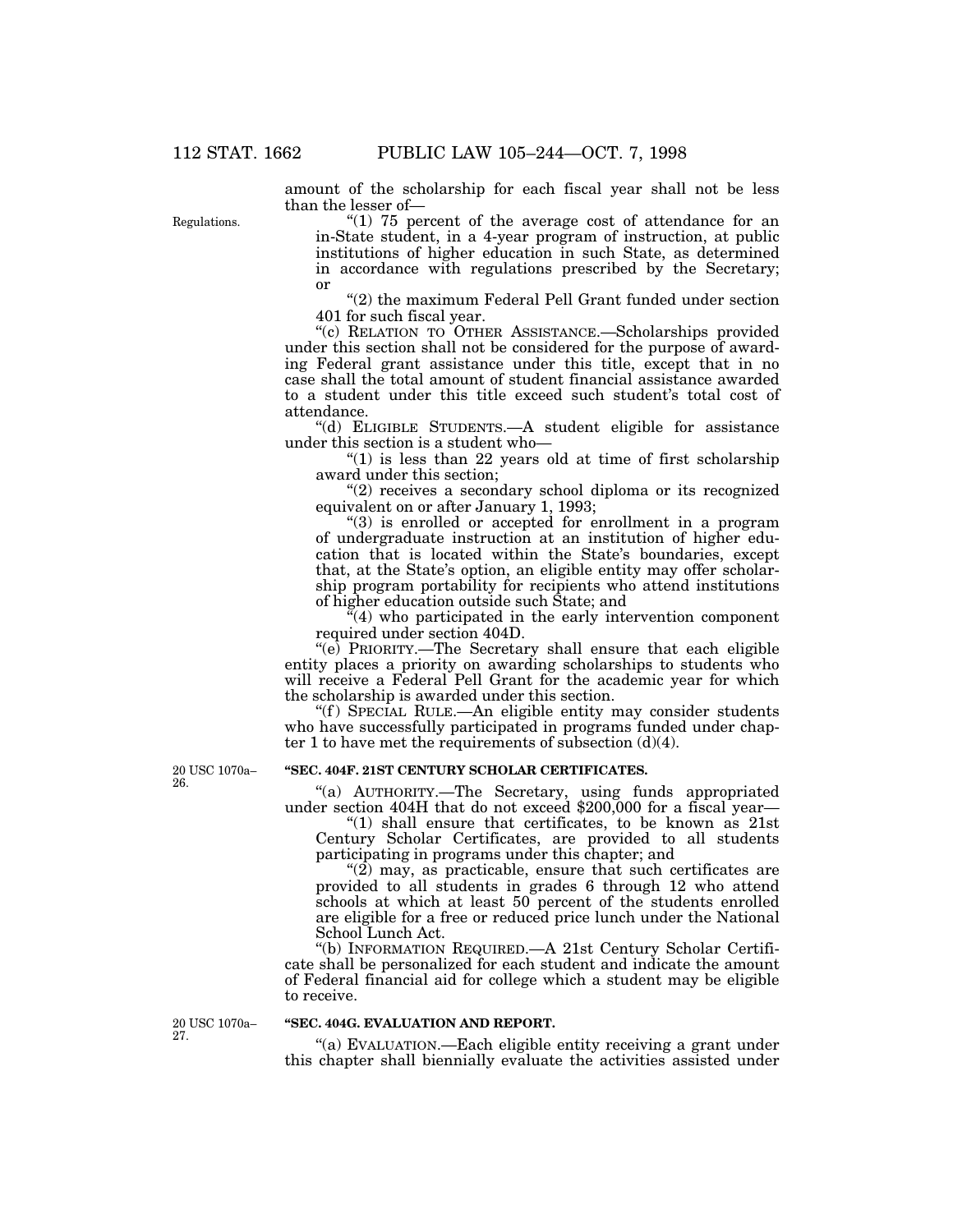this chapter in accordance with the standards described in subsection (b) and shall submit to the Secretary a copy of such evaluation. The evaluation shall permit service providers to track eligible student progress during the period such students are participating in the activities and shall be consistent with the standards developed by the Secretary pursuant to subsection (b).

''(b) EVALUATION STANDARDS.—The Secretary shall prescribe standards for the evaluation described in subsection (a). Such standards shall—

''(1) provide for input from eligible entities and service providers; and

 $"(2)$  ensure that data protocols and procedures are consistent and uniform.

''(c) FEDERAL EVALUATION.—In order to evaluate and improve the impact of the activities assisted under this chapter, the Secretary shall, from not more than 0.75 percent of the funds appropriated under section 404H for a fiscal year, award one or more grants, contracts, or cooperative agreements to or with public and private institutions and organizations, to enable the institutions and organizations to evaluate the effectiveness of the program and, as appropriate, disseminate the results of the evaluation.

''(d) REPORT.—The Secretary shall biennially report to Congress regarding the activities assisted under this chapter and the evaluations conducted pursuant to this section.

# **''SEC. 404H. AUTHORIZATION OF APPROPRIATIONS.**

''There are authorized to be appropriated to carry out this chapter \$200,000,000 for fiscal year 1999 and such sums as may be necessary for each of the 4 succeeding fiscal years.''.

# **SEC. 404. ACADEMIC ACHIEVEMENT INCENTIVE SCHOLARSHIPS.**

Chapter 3 of subpart 2 of part A of title IV (20 U.S.C. 1070a– 31 et seq.) is amended to read as follows:

# **''CHAPTER 3—ACADEMIC ACHIEVEMENT INCENTIVE SCHOLARSHIPS**

#### **''SEC. 406A. SCHOLARSHIPS AUTHORIZED.**

''The Secretary is authorized to award scholarships to students who graduate from secondary school after May 1, 2000, to enable the students to pay the cost of attendance at an institution of higher education during the students first 2 academic years of undergraduate education, if the students—

"(1) are eligible to receive Federal Pell Grants for the year in which the scholarships are awarded; and

''(2) demonstrate academic achievement by graduating in the top 10 percent of their secondary school graduating class.

#### **''SEC. 406B. SCHOLARSHIP PROGRAM REQUIREMENTS.**

''(a) AMOUNT OF AWARD.— ''(1) IN GENERAL.—Except as provided in paragraph (2), the amount of a scholarship awarded under this chapter for any academic year shall be equal to 100 percent of the amount of the Federal Pell Grant for which the recipient is eligible for the academic year.

"(2) ADJUSTMENT FOR INSUFFICIENT APPROPRIATIONS.—If, after the Secretary determines the total number of eligible applicants for an academic year in accordance with section

20 USC 1070a– 31.

20 USC 1070a– 28.

20 USC 1070a– 32.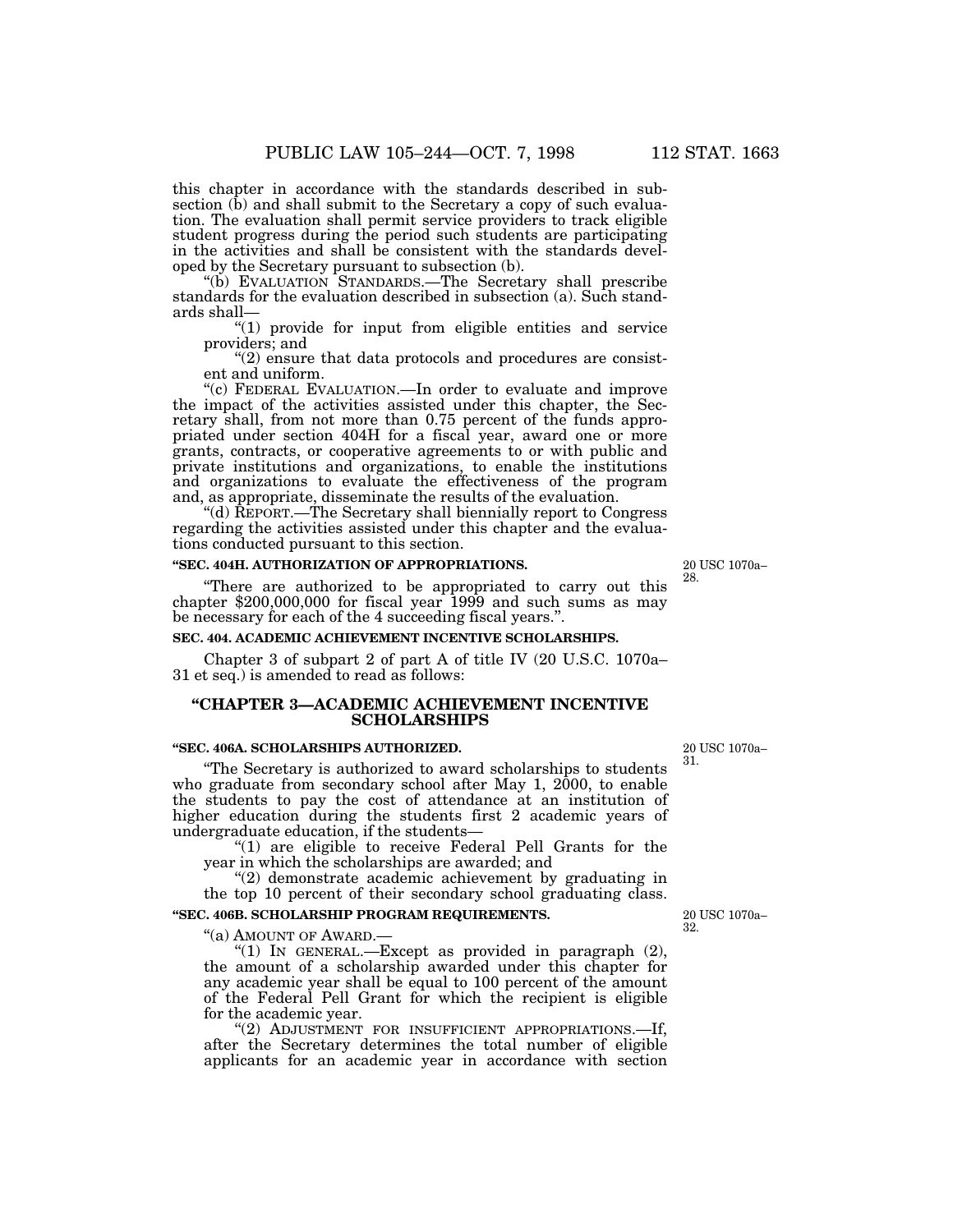406C, funds available to carry out this chapter for the academic year are insufficient to fully fund all awards under this chapter for the academic year, the amount of the scholarship paid to each student under this chapter shall be reduced proportionately.

''(b) ASSISTANCE NOT TO EXCEED COST OF ATTENDANCE.—A scholarship awarded under this chapter to any student, in combination with the Federal Pell Grant assistance and other student financial assistance available to such student, may not exceed the student's cost of attendance.

20 USC 1070a– 33.

# **''SEC. 406C. ELIGIBILITY OF SCHOLARS.**

''(a) PROCEDURES ESTABLISHED BY REGULATION.—The Secretary shall establish by regulation procedures for the determination of eligibility of students for the scholarships awarded under this chapter. Such procedures shall include measures to prevent any secondary school from certifying more than 10 percent of the school's students for eligibility under this section.

''(b) COORDINATION.—In prescribing procedures under subsection (a), the Secretary shall ensure that the determination of eligibility and the amount of the scholarship is determined in a timely and accurate manner consistent with the requirements of section 482 and the submission of the financial aid form required by section 483. For such purposes, the Secretary may provide that, for the first academic year of a student's 2 academic years of eligibility under this chapter, class rank may be determined prior to graduation from secondary school, at such time and in such manner as the Secretary may specify in regulations prescribed under this chapter.

20 USC 1070a– 34.

# **''SEC. 406D. STUDENT REQUIREMENTS.**

''(a) IN GENERAL.—Each eligible student desiring a scholarship under this chapter shall submit an application to the Secretary at such time, in such manner, and containing such information as the Secretary may reasonably require.

''(b) CONTINUING ELIGIBILITY.—In order for a student to continue to be eligible to receive a scholarship under this chapter for the second year of undergraduate education, the eligible student shall maintain eligibility to receive a Federal Pell Grant for that year, including fulfilling the requirements for satisfactory progress described in section 484(c).

#### **''SEC. 407E. AUTHORIZATION OF APPROPRIATIONS.**

''There are authorized to be appropriated to carry out this chapter \$200,000,000 for fiscal year 1999 and such sums as may be necessary for each of the 4 succeeding fiscal years.''.

#### **SEC. 405. REPEALS.**

Chapters 4 through 8 of subpart 2 of part A of title IV (20 U.S.C. 1070a–41 et seq. and 1070a–81 et seq.) are repealed.

20 USC 1070a– 41 *et seq.*, 1070a– 51 *et seq.*, 1070a– 61, 1070a–71, 1070a–81.

#### **SEC. 406. FEDERAL SUPPLEMENTAL EDUCATIONAL OPPORTUNITY GRANTS.**

(a) AUTHORIZATION OF APPROPRIATIONS.—Section 413A(b)(1) (20 U.S.C.  $1070b(b)(1)$ ) is amended by striking "1993" and inserting ''1999''.

20 USC 1070a– 35.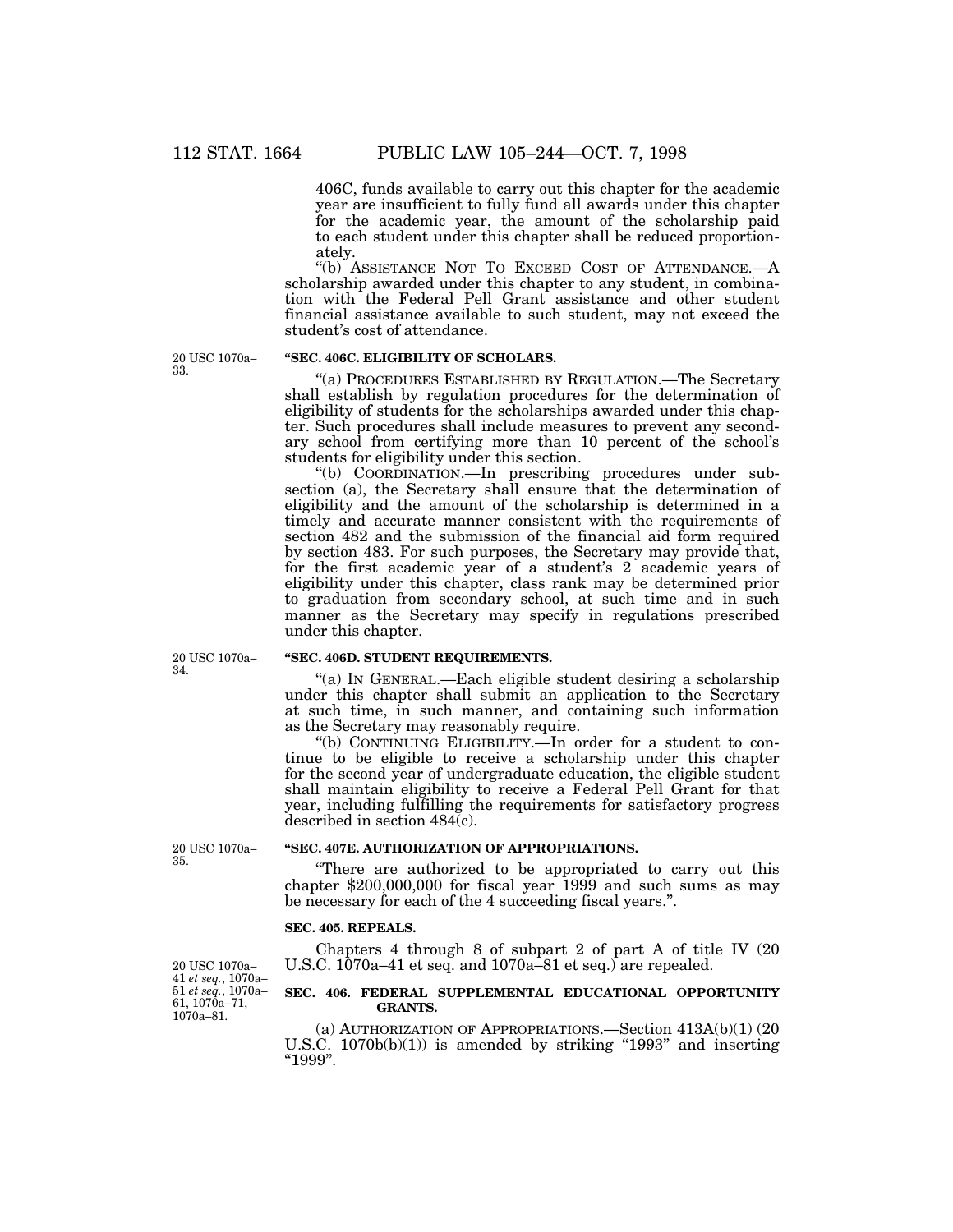(b) USE OF FUNDS FOR LESS-THAN-FULL-TIME STUDENTS.—Subsection (d) of section 413C (20 U.S.C. 1070b–2) is amended to read as follows:

''(d) USE OF FUNDS FOR LESS-THAN-FULL-TIME STUDENTS.— If the institution's allocation under this subpart is directly or indirectly based in part on the financial need demonstrated by students who are independent students or attending the institution on less than a full-time basis, then a reasonable proportion of the allocation shall be made available to such students.''.

(c) ALLOCATION OF FUNDS.—

(1) UPDATING THE BASE PERIOD.—Section 413D(a) (20 U.S.C. 1070b–3(a)) is amended—

(A) in paragraph (1), by striking "received and used under this part for fiscal year 1985'' and inserting ''received under subsections (a) and (b) of this section for fiscal year 1999 (as such subsections were in effect with respect to allocations for such fiscal year)'';

(B) in paragraph (2)—

 $(i)$  in subparagraphs  $(A)$  and  $(B)$ , by striking "1985" each place the term appears and inserting "1999"; and (ii) in subparagraph  $(C)(i)$ , by striking "1986" and inserting "2000".

(2) ELIMINATION OF PRO RATA SHARE.—Section 413D is further amended—

(A) by striking subsection (b);

 $(B)$  in subsection  $(c)(1)$ , by striking "three-quarters of the remainder'' and inserting ''the remainder'';

(C) in subsection  $(c)(2)(A)(i)$ , by striking "subsection (d)'' and inserting ''subsection (c)''; and

(D) by redesignating subsections  $(c)$ ,  $(d)$ ,  $(e)$ , and  $(f)$ as subsections (b), (c), (d), and (e), respectively.

(3) EFFECTIVE DATE.—The amendments made by this subsection shall apply with respect to allocations of amounts appropriated pursuant to section 413A(b) of the Higher Education Act of 1965 for fiscal year 2000 or any succeeding fiscal year.

(d) CARRYOVER AND CARRYBACK AUTHORITY.—Subpart 3 of part A of title IV (20 U.S.C. 1070b et seq.) is amended by adding at the end the following:

# **''SEC. 413E. CARRYOVER AND CARRYBACK AUTHORITY.**

''(a) CARRYOVER AUTHORITY.—Of the sums made available to an eligible institution under this subpart for a fiscal year, not more than 10 percent may, at the discretion of the institution, remain available for expenditure during the succeeding fiscal year to carry out the program under this subpart.

''(b) CARRYBACK AUTHORITY.—

''(1) IN GENERAL.—Of the sums made available to an eligible institution under this subpart for a fiscal year, not more than 10 percent may, at the discretion of the institution, be used by the institution for expenditure for the fiscal year preceding the fiscal year for which the sums were appropriated.

"(2) USE OF CARRIED-BACK FUNDS.—An eligible institution may make grants to students after the end of the academic year, but prior to the beginning of the succeeding fiscal year, from such succeeding fiscal year's appropriations.''.

20 USC 1070b–4.

Applicability. 20 USC 1070b–3 note.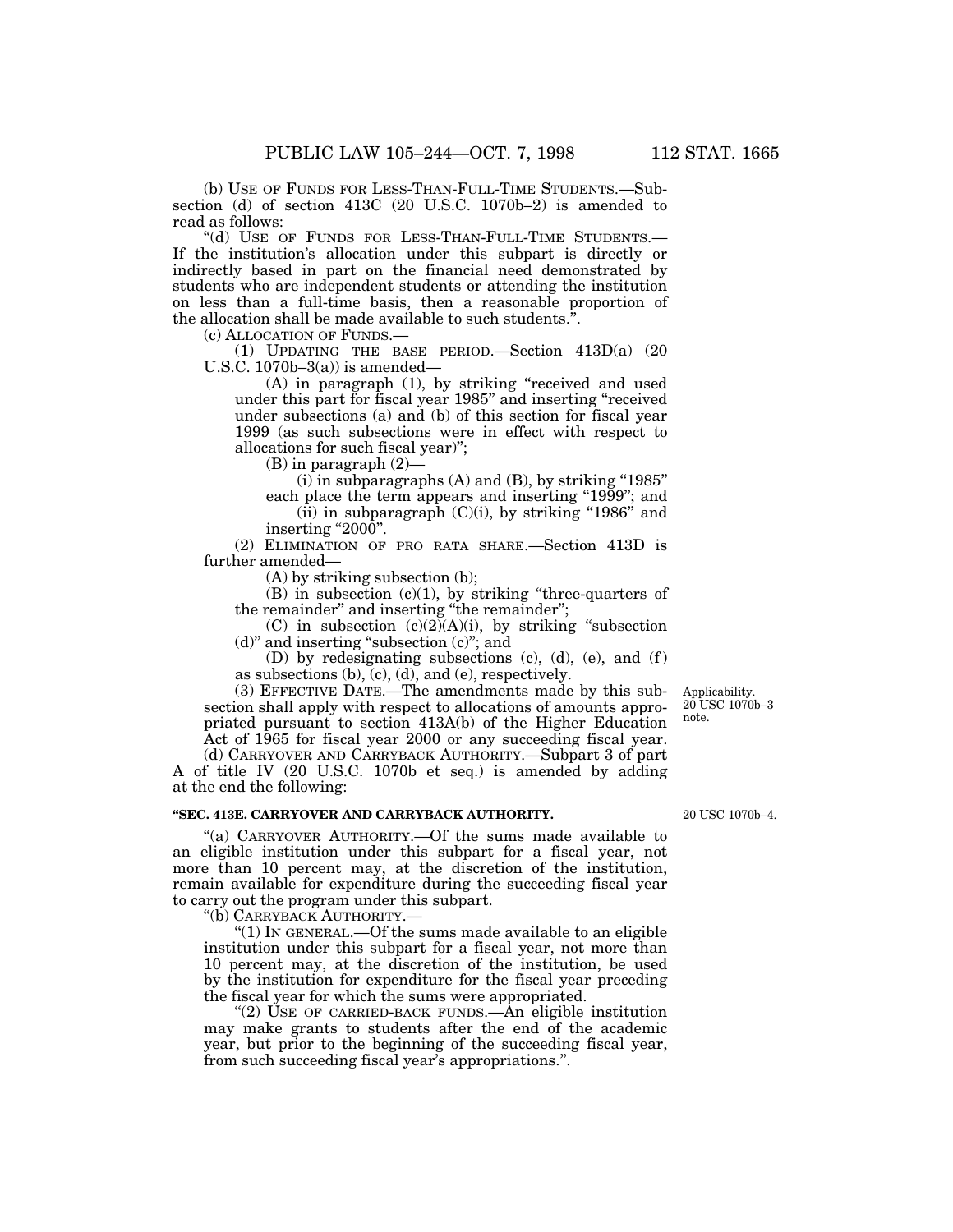#### **SEC. 407. LEVERAGING EDUCATIONAL ASSISTANCE PARTNERSHIP PROGRAM.**

(a) AMENDMENT TO SUBPART HEADING.—

(1) IN GENERAL.—The heading for subpart 4 of part A of title IV (20 U.S.C. 1070c et seq.) is amended to read as follows:

# ''SUBPART 4—LEVERAGING EDUCATIONAL ASSISTANCE PARTNERSHIP PROGRAM''.

(2) CONFORMING AMENDMENTS.—Subpart 4 of part A of title  $\overline{IV}$  (20 U.S.C. 1070c et seq.) is amended-

(A) in section  $415B(b)$  (20 U.S.C. 1070c–1(b)), by striking ''State student grant incentive'' and inserting ''leveraging educational assistance partnership''; and

(B) in the heading for section 415C (20 U.S.C. 1070c– 2), by striking ''**STATE STUDENT INCENTIVE GRANT**'' and inserting ''**LEVERAGING EDUCATIONAL ASSISTANCE PART-NERSHIP**''.

(b) AUTHORIZATION OF APPROPRIATIONS.—Section 415A(b) (20 U.S.C.  $1070c(b)$  is amended—

 $(1)$  in paragraph  $(1)$ , by striking "1993" and inserting ''1999'';

 $(2)$  by redesignating paragraph  $(2)$  as paragraph  $(3)$ ; and (3) by inserting after paragraph (1) the following:

"(2) RESERVATION.—For any fiscal year for which the amount appropriated under paragraph (1) exceeds \$30,000,000, the excess shall be available to carry out section 415E.''.

(c) SPECIAL LEVERAGING EDUCATIONAL ASSISTANCE PARTNER-SHIP PROGRAM.—Subpart 4 of part A of title IV (20 U.S.C. 1070c et seq.) is amended—

20 USC 1070c–4.

(1) by redesignating section 415E as 415F; and

(2) by inserting after section 415D the following:

20 USC 1070c– 3a.

## **''SEC. 415E. SPECIAL LEVERAGING EDUCATIONAL ASSISTANCE PART-NERSHIP PROGRAM.**

''(a) IN GENERAL.—From amounts reserved under section 415A(b)(2) for each fiscal year, the Secretary shall—

''(1) make allotments among States in the same manner as the Secretary makes allotments among States under section 415B; and

"(2) award grants to States, from allotments under paragraph (1), to enable the States to pay the Federal share of the cost of the authorized activities described in subsection (c).

''(b) APPLICABILITY RULE.—The provisions of this subpart which are not inconsistent with this section shall apply to the program authorized by this section.

"(c) AUTHORIZED ACTIVITIES.—Each State receiving a grant under this section may use the grant funds for—

''(1) increasing the dollar amount of grants awarded under section 415B to eligible students who demonstrate financial need;

 $\mathcal{H}(2)$  carrying out transition programs from secondary school to postsecondary education for eligible students who demonstrate financial need;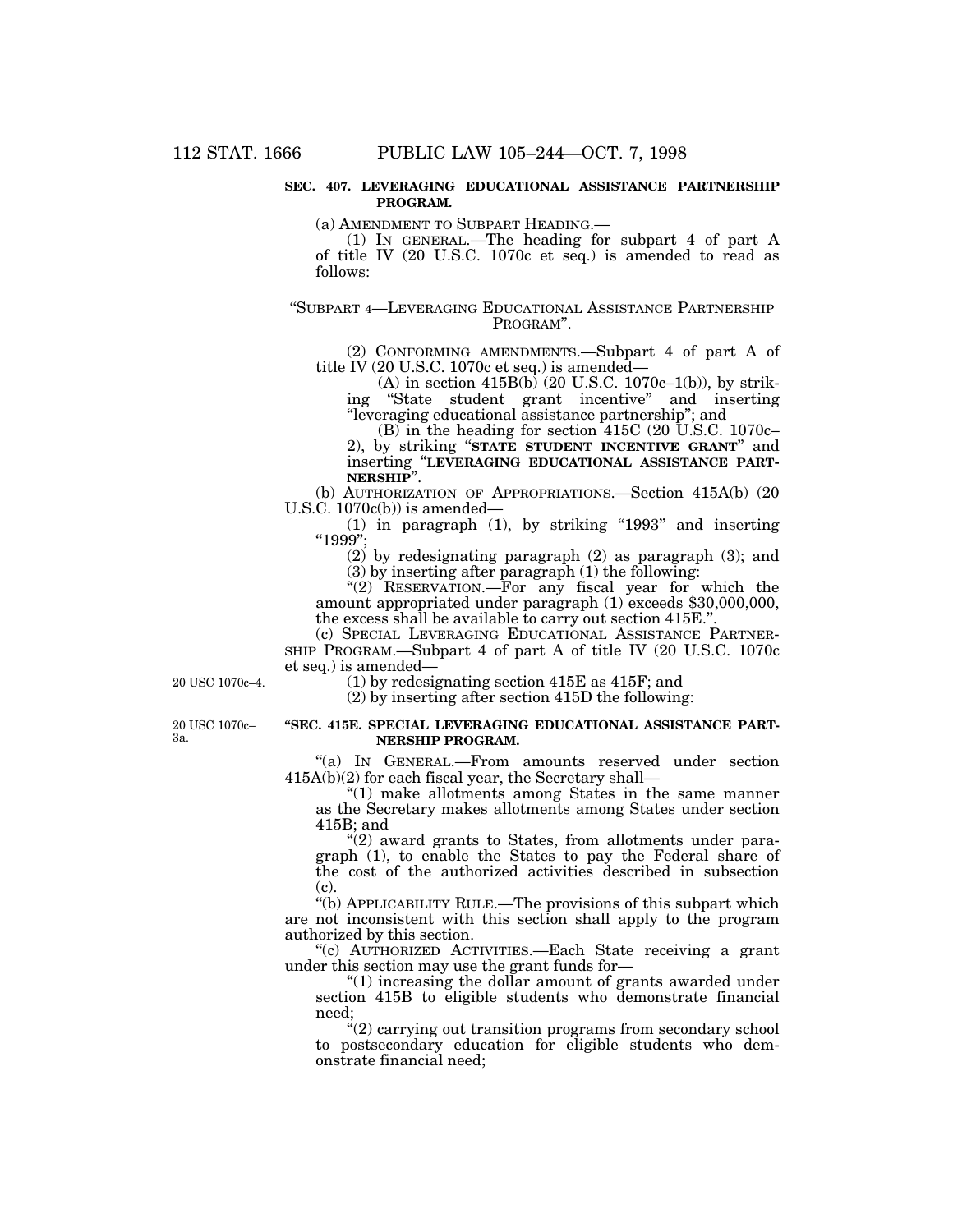''(3) carrying out a financial aid program for eligible students who demonstrate financial need and wish to enter careers in information technology, or other fields of study determined by the State to be critical to the State's workforce needs;

 $\degree$ (4) making funds available for community service workstudy activities for eligible students who demonstrate financial need;

''(5) creating a postsecondary scholarship program for eligible students who demonstrate financial need and wish to enter teaching;

''(6) creating a scholarship program for eligible students who demonstrate financial need and wish to enter a program of study leading to a degree in mathematics, computer science, or engineering;

''(7) carrying out early intervention programs, mentoring programs, and career education programs for eligible students who demonstrate financial need; and

''(8) awarding merit or academic scholarships to eligible students who demonstrate financial need.

''(d) MAINTENANCE OF EFFORT REQUIREMENT.—Each State receiving a grant under this section for a fiscal year shall provide the Secretary an assurance that the aggregate amount expended per student or the aggregate expenditures by the State, from funds derived from non-Federal sources, for the authorized activities described in subsection (c) for the preceding fiscal year were not less than the amount expended per student or the aggregate expenditures by the State for the activities for the second preceding fiscal year.

''(e) FEDERAL SHARE.—The Federal share of the cost of the authorized activities described in subsection (c) for any fiscal year shall be not more than 331⁄3 percent.''.

(c) TECHNICAL AND CONFORMING AMENDMENTS.—

(1) PURPOSE.—Subsection (a) of section 415A (20 U.S.C.  $1070c(a)$  is amended to read as follows:

''(a) PURPOSE OF SUBPART.—It is the purpose of this subpart to make incentive grants available to States to assist States in—

''(1) providing grants to—

 $(A)$  eligible students attending institutions of higher education or participating in programs of study abroad that are approved for credit by institutions of higher education at which such students are enrolled; and

''(B) eligible students for campus-based community service work-study; and

 $\degree$ (2) carrying out the activities described in section 415F.".

(2) ALLOTMENT.—Section 415B(a)(1) (20 U.S.C. 1070c–  $1(a)(1)$ ) is amended by inserting "and not reserved under section  $415A(b)(2)$ " after " $415A(b)(1)$ ".

#### **SEC. 408. SPECIAL PROGRAMS FOR STUDENTS WHOSE FAMILIES ARE ENGAGED IN MIGRANT AND SEASONAL FARMWORK.**

(a) COORDINATION.—Section  $418A(d)$  (20 U.S.C. 1070d–2(d)) is amended by inserting after ''contains assurances'' the following: ''that the grant recipient will coordinate the project, to the extent feasible, with other local, State, and Federal programs to maximize the resources available for migrant students, and''.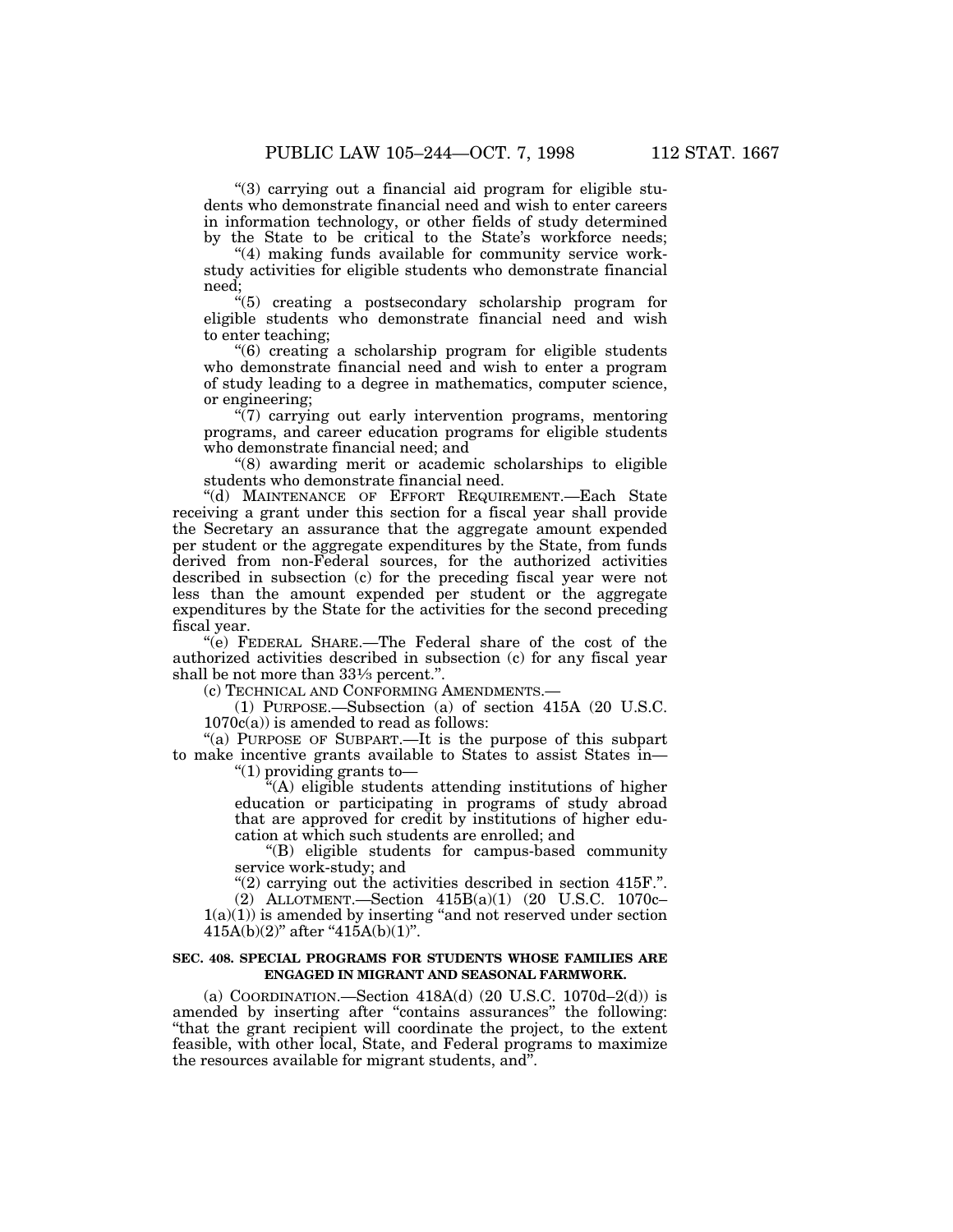20 USC 1070d–2.

(b) AUTHORIZATION OF APPROPRIATIONS.—Section 418A(g) is amended by striking "1993" each place the term appears and inserting "1999".

(c) DATA COLLECTION.—Section 418A is amended—

(1) by redesignating subsection (g) (as amended by subsection (b)) as subsection (h); and

 $(2)$  by inserting after subsection  $(f)$  the following:

"(g) DATA COLLECTION.—The National Center for Education Statistics shall collect postsecondary education data on migrant students.''.

(d) TECHNICAL AMENDMENT.—Section 418A(e) is amended by striking ''authorized by subpart 4 of this part in accordance with section 417A(b)(2)" and inserting "in accordance with section  $402A(c)(1)$ ".

#### **SEC. 409. ROBERT C. BYRD HONORS SCHOLARSHIP PROGRAM.**

(a) FAS ELIGIBILITY.—Section 419D (20 U.S.C. 1070d–34) is amended by adding at the end thereof the following:

''(e) FAS ELIGIBILITY.—

''(1) FISCAL YEARS 2000 THROUGH 2004.—Notwithstanding any other provision of this subpart, in the case of students from the Freely Associated States who may be selected to receive a scholarship under this subpart for the first time for any of the fiscal years 2000 through 2004—

''(A) there shall be 10 scholarships in the aggregate awarded to such students for each of the fiscal years 2000 through 2004; and

''(B) the Pacific Regional Educational Laboratory shall administer the program under this subpart in the case of scholarships for students in the Freely Associated States.

''(2) TERMINATION OF ELIGIBILITY.—A student from the Freely Associated States shall not be eligible to receive a scholarship under this subpart after September 30, 2004.''.

(b) AUTHORIZATION OF APPROPRIATIONS.—Section 419K (20 U.S.C. 1070d–41) is amended by striking ''\$10,000,000 for fiscal year 1993'' and inserting ''\$45,000,000 for fiscal year 1999''.

# **SEC. 410. CHILD CARE ACCESS MEANS PARENTS IN SCHOOL.**

Part A of title IV (20 U.S.C. 1070 et seq.) is amended by inserting after subpart 6 (20 U.S.C. 1070d–31 et seq.) the following:

# **''Subpart 7—Child Care Access Means Parents in School**

20 USC 1070e.

#### **''SEC. 419N. CHILD CARE ACCESS MEANS PARENTS IN SCHOOL.**

"(a) PURPOSE.—The purpose of this section is to support the participation of low-income parents in postsecondary education through the provision of campus-based child care services.

''(b) PROGRAM AUTHORIZED.—

''(1) AUTHORITY.—The Secretary may award grants to institutions of higher education to assist the institutions in providing campus-based child care services to low-income students.

"(2) AMOUNT OF GRANTS.-

''(A) IN GENERAL.—The amount of a grant awarded to an institution of higher education under this section for a fiscal year shall not exceed 1 percent of the total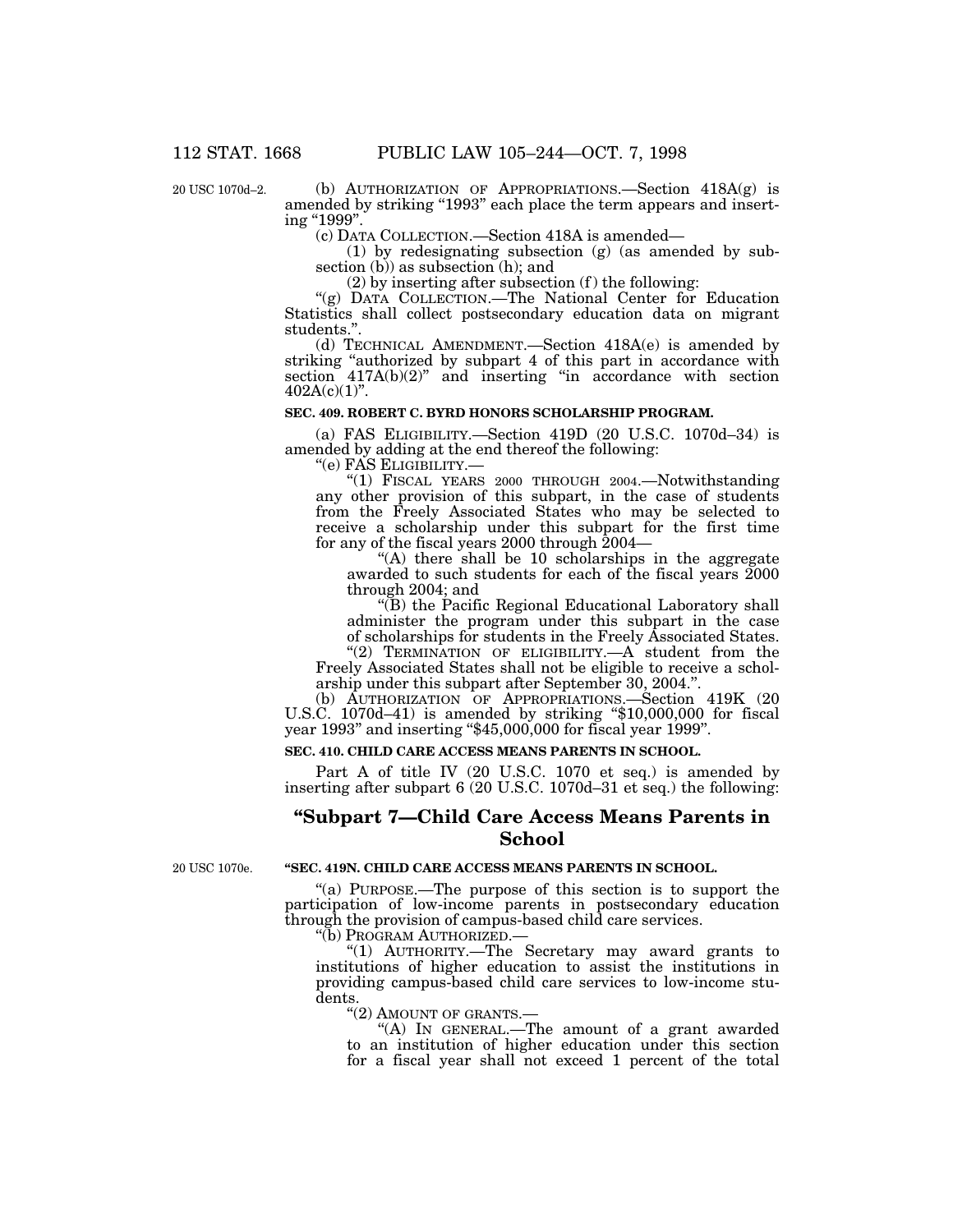amount of all Federal Pell Grant funds awarded to students enrolled at the institution of higher education for the preceding fiscal year.

''(B) MINIMUM.—A grant under this section shall be awarded in an amount that is not less than \$10,000.

''(3) DURATION; RENEWAL; AND PAYMENTS.—

''(A) DURATION.—The Secretary shall award a grant under this section for a period of 4 years.

"(B) PAYMENTS.—Subject to subsection  $(e)(2)$ , the Secretary shall make annual grant payments under this section.

''(4) ELIGIBLE INSTITUTIONS.—An institution of higher education shall be eligible to receive a grant under this section for a fiscal year if the total amount of all Federal Pell Grant funds awarded to students enrolled at the institution of higher education for the preceding fiscal year equals or exceeds \$350,000.

 $\cdot$ (5) USE OF FUNDS.—Grant funds under this section shall be used by an institution of higher education to support or establish a campus-based child care program primarily serving the needs of low-income students enrolled at the institution of higher education. Grant funds under this section may be used to provide before and after school services to the extent necessary to enable low-income students enrolled at the institution of higher education to pursue postsecondary education.

''(6) CONSTRUCTION.—Nothing in this section shall be construed to prohibit an institution of higher education that receives grant funds under this section from serving the child care needs of the community served by the institution.

"(7) DEFINITION OF LOW-INCOME STUDENT.—For the purpose of this section, the term ''low-income student'' means a student who is eligible to receive a Federal Pell Grant for the fiscal year for which the determination is made.

 $C^*(c)$  APPLICATIONS.—An institution of higher education desiring a grant under this section shall submit an application to the Secretary at such time, in such manner, and accompanied by such information as the Secretary may require. Each application shall—

" $(1)$  demonstrate that the institution is an eligible institution described in subsection (b)(4);

" $(2)$  specify the amount of funds requested;

''(3) demonstrate the need of low-income students at the institution for campus-based child care services by including in the application—

 $\hat{f}(A)$  information regarding student demographics;

"(B) an assessment of child care capacity on or near campus;

''(C) information regarding the existence of waiting lists for existing child care;

''(D) information regarding additional needs created by concentrations of poverty or by geographic isolation; and

''(E) other relevant data;

''(4) contain a description of the activities to be assisted, including whether the grant funds will support an existing child care program or a new child care program;

''(5) identify the resources, including technical expertise and financial support, the institution will draw upon to support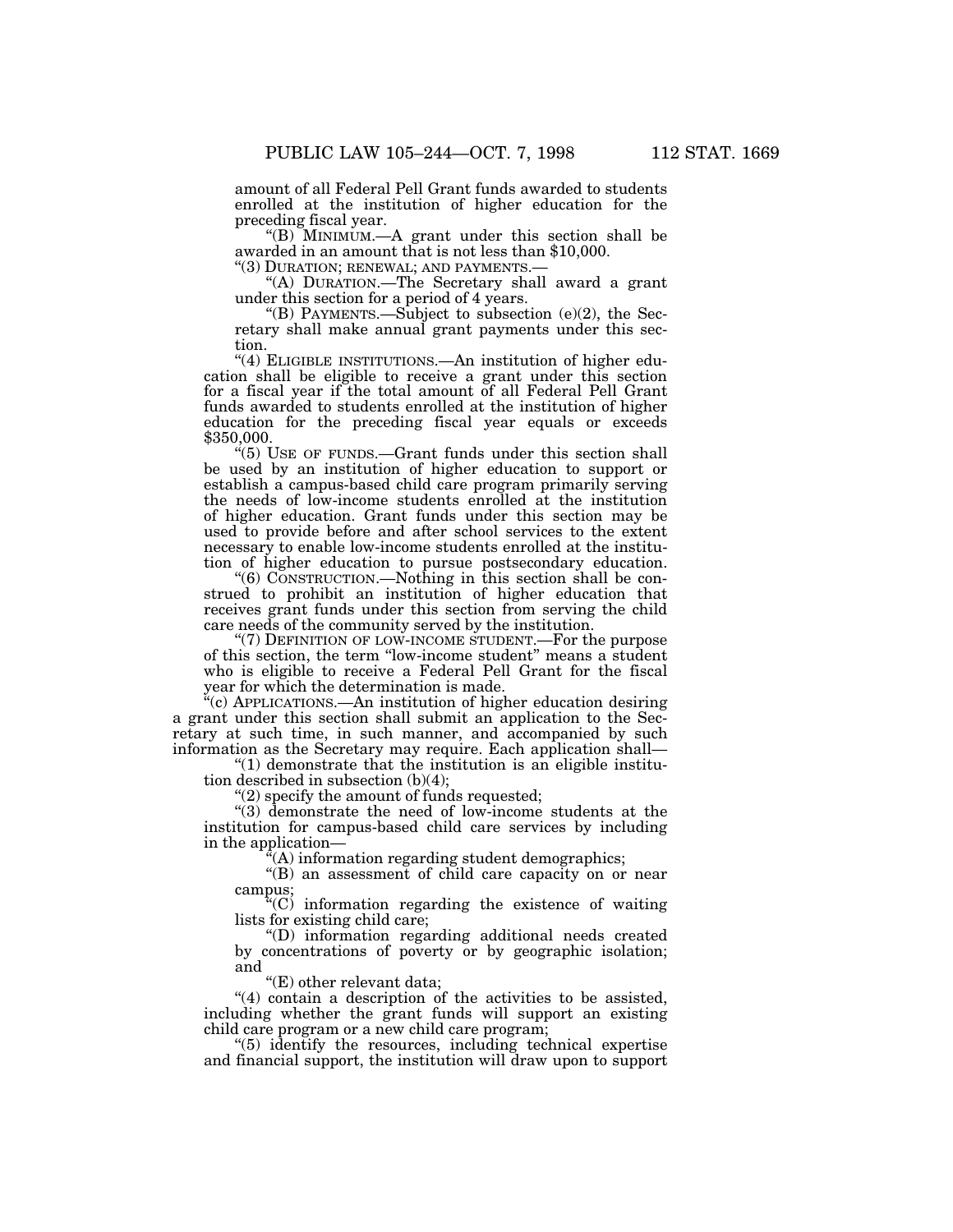the child care program and the participation of low-income students in the program, such as accessing social services funding, using student activity fees to help pay the costs of child care, using resources obtained by meeting the needs of parents who are not low-income students, and accessing foundation, corporate or other institutional support, and demonstrate that the use of the resources will not result in increases in student tuition;

''(6) contain an assurance that the institution will meet the child care needs of low-income students through the provision of services, or through a contract for the provision of services;

" $(7)$  describe the extent to which the child care program will coordinate with the institution's early childhood education curriculum, to the extent the curriculum is available, to meet the needs of the students in the early childhood education program at the institution, and the needs of the parents and children participating in the child care program assisted under this section;

''(8) in the case of an institution seeking assistance for a new child care program—

''(A) provide a timeline, covering the period from receipt of the grant through the provision of the child care services, delineating the specific steps the institution will take to achieve the goal of providing low-income students with child care services;

''(B) specify any measures the institution will take to assist low-income students with child care during the period before the institution provides child care services; and

''(C) include a plan for identifying resources needed for the child care services, including space in which to provide child care services, and technical assistance if necessary;

''(9) contain an assurance that any child care facility assisted under this section will meet the applicable State or local government licensing, certification, approval, or registration requirements; and

 $(10)$  contain a plan for any child care facility assisted under this section to become accredited within 3 years of the date the institution first receives assistance under this section.

''(d) PRIORITY.—The Secretary shall give priority in awarding grants under this section to institutions of higher education that submit applications describing programs that—

 $\sqrt[3]{(1)}$  leverage significant local or institutional resources, including in-kind contributions, to support the activities assisted under this section; and

''(2) utilize a sliding fee scale for child care services provided under this section in order to support a high number of lowincome parents pursuing postsecondary education at the institution.

''(e) REPORTING REQUIREMENTS; CONTINUING ELIGIBILITY.—

''(1) REPORTING REQUIREMENTS.—

''(A) REPORTS.—Each institution of higher education receiving a grant under this section shall report to the Secretary 18 months, and 36 months, after receiving the first grant payment under this section.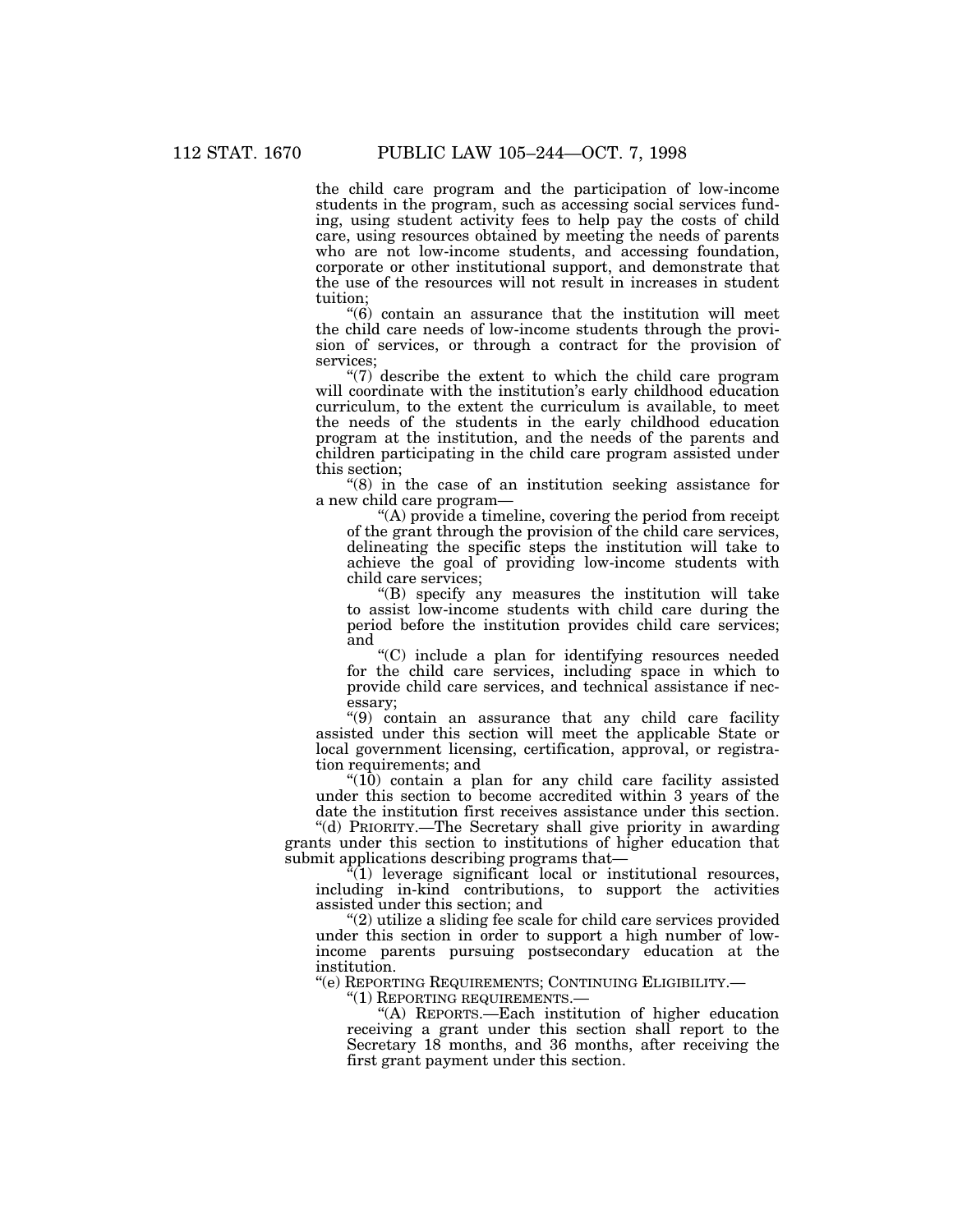''(B) CONTENTS.—The report shall include—

''(i) data on the population served under this section;

''(ii) information on campus and community resources and funding used to help low-income students access child care services;

''(iii) information on progress made toward accreditation of any child care facility; and

"(iv) information on the impact of the grant on the quality, availability, and affordability of campusbased child care services.

''(2) CONTINUING ELIGIBILITY.—The Secretary shall make the third annual grant payment under this section to an institution of higher education only if the Secretary determines, on the basis of the 18-month report submitted under paragraph (1), that the institution is making a good faith effort to ensure that low-income students at the institution have access to affordable, quality child care services.

"(f) CONSTRUCTION.—No funds provided under this section shall be used for construction, except for minor renovation or repair to meet applicable State or local health or safety requirements.

''(g) AUTHORIZATION OF APPROPRIATIONS.—There are authorized to be appropriated to carry out this section \$45,000,000 for fiscal year 1999 and such sums as may be necessary for each of the 4 succeeding fiscal years.''.

#### **SEC. 411. LEARNING ANYTIME ANYWHERE PARTNERSHIPS.**

Subpart 8 of part A of title IV (20 U.S.C. 1070 et seq.) is amended to read as follows:

# **''Subpart 8—Learning Anytime Anywhere Partnerships**

#### **''SEC. 420D. FINDINGS.**

''Congress makes the following findings:

''(1) The nature of postsecondary education delivery is changing, and new technology and other related innovations can provide promising education opportunities for individuals who are currently not being served, particularly for individuals without easy access to traditional campus-based postsecondary education or for whom traditional courses are a poor match with education or training needs.

''(2) Individuals, including individuals seeking basic or technical skills or their first postsecondary experience, individuals with disabilities, dislocated workers, individuals making the transition from welfare-to-work, and individuals who are limited by time and place constraints can benefit from nontraditional, noncampus-based postsecondary education opportunities and appropriate support services.

''(3) The need for high-quality, nontraditional, technologybased education opportunities is great, as is the need for skill competency credentials and other measures of educational progress and attainment that are valid and widely accepted, but neither need is likely to be adequately addressed by the uncoordinated efforts of agencies and institutions acting independently and without assistance.

20 USC 1070f.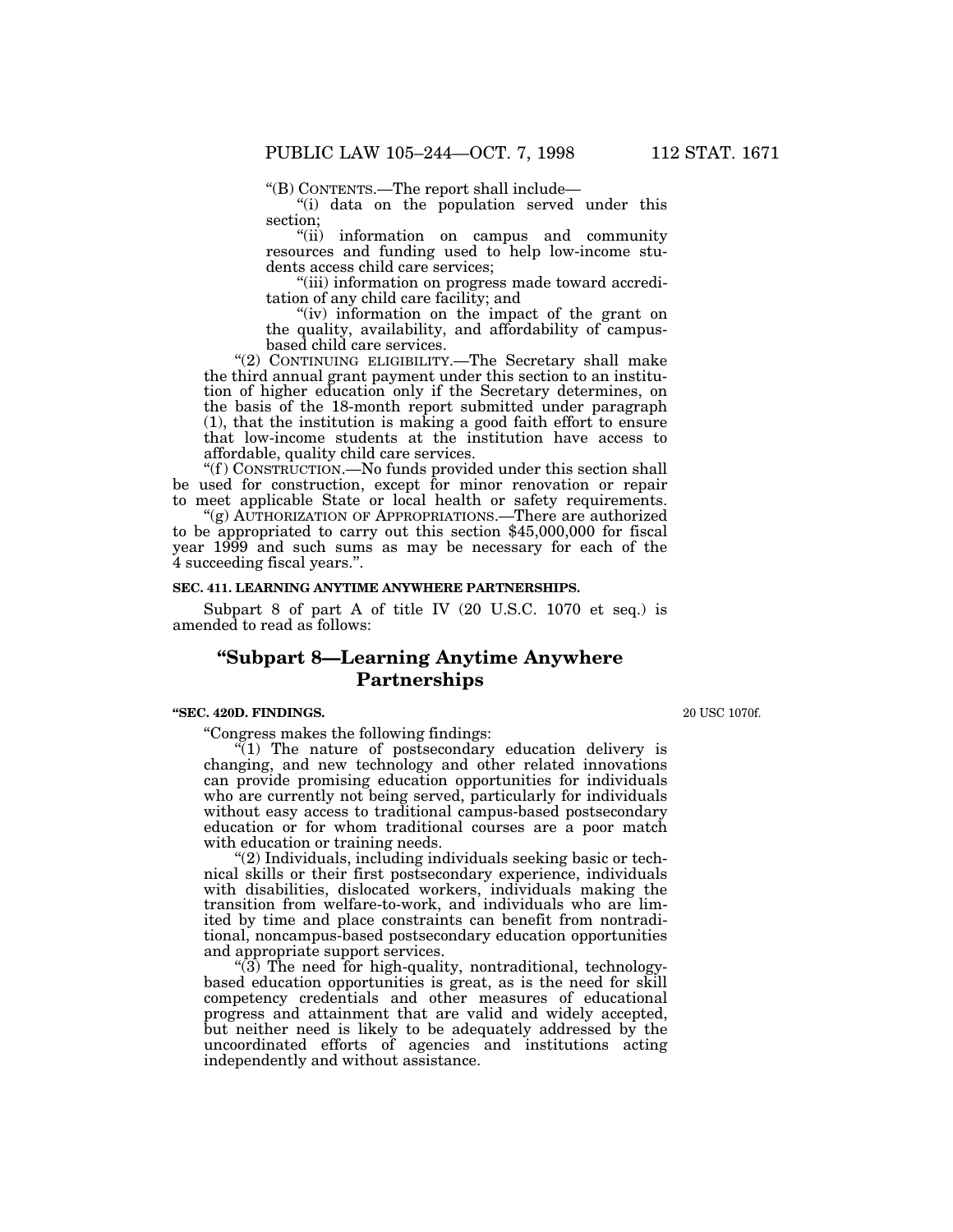"(4) Partnerships, consisting of institutions of higher education, community organizations, or other public or private agencies or organizations, can coordinate and combine institutional resources—

''(A) to provide the needed variety of education options to students; and

''(B) to develop new means of ensuring accountability and quality for innovative education methods.

20 USC 1070f–1.

# **''SEC. 420E. PURPOSE; PROGRAM AUTHORIZED.**

"(a) PURPOSE.—It is the purpose of this subpart to enhance the delivery, quality, and accountability of postsecondary education and career-oriented lifelong learning through technology and related innovations.

''(b) PROGRAM AUTHORIZED.—

 $"(1)$  GRANTS.—

''(A) IN GENERAL.—The Secretary may, from funds appropriated under section 420J make grants to, or enter into contracts or cooperative agreements with, eligible partnerships to carry out the authorized activities described in section 420G.

''(B) DURATION.—Grants under this subpart shall be awarded for periods that do not exceed 5 years.

"(2) DEFINITION OF ELIGIBLE PARTNERSHIP.-For purposes of this subpart, the term 'eligible partnership' means a partnership consisting of 2 or more independent agencies, organizations, or institutions. The agencies, organizations, or institutions may include institutions of higher education, community organizations, and other public and private institutions, agencies, and organizations.

20 USC 1070f–2.

# **''SEC. 420F. APPLICATION.**

''(a) REQUIREMENT.—An eligible partnership desiring to receive a grant under this subpart shall submit an application to the Secretary, in such form and containing such information, as the Secretary may require.

''(b) CONTENTS.—Each application shall include—

" $(1)$  the name of each partner and a description of the responsibilities of the partner, including the designation of a nonprofit organization as the fiscal agent for the partnership;

"(2) a description of the need for the project, including a description of how the project will build on any existing services and activities;

''(3) a listing of human, financial (other than funds provided under this subpart), and other resources that each member of the partnership will contribute to the partnership, and a description of the efforts each member of the partnership will make in seeking additional resources; and

''(4) a description of how the project will operate, including how funds awarded under this subpart will be used to meet the purpose of this subpart.

20 USC 1070f–3.

## **''SEC. 420G. AUTHORIZED ACTIVITIES.**

''Funds awarded to an eligible partnership under this subpart shall be used to—

''(1) develop and assess model distance learning programs or innovative educational software;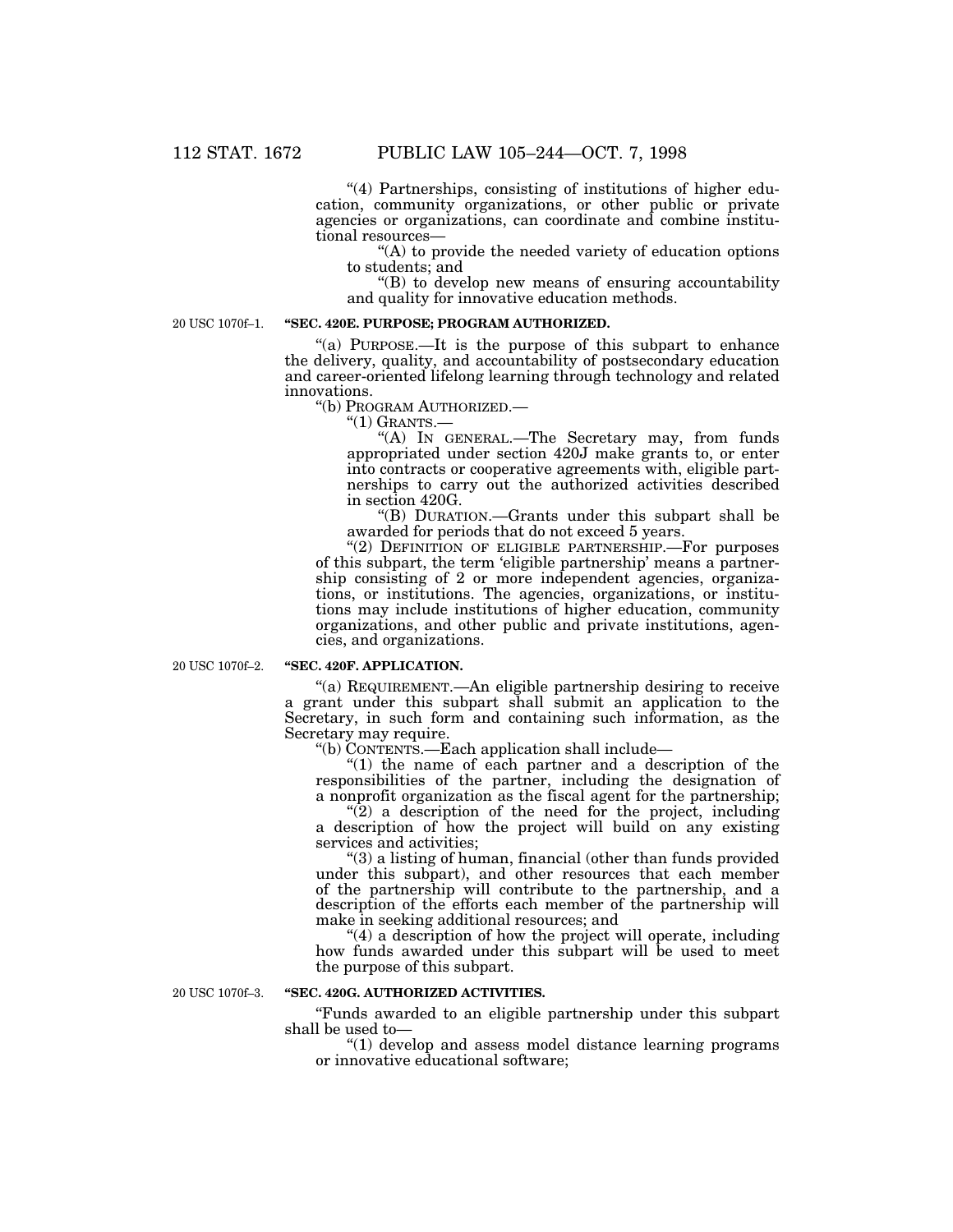"(2) develop methodologies for the identification and measurement of skill competencies;

''(3) develop and assess innovative student support services; or

''(4) support other activities that are consistent with the purpose of this subpart.

#### **''SEC. 420H. MATCHING REQUIREMENT.**

''Federal funds shall provide not more than 50 percent of the cost of a project under this subpart. The non-Federal share of project costs may be in cash or in kind, fairly evaluated, including services, supplies, or equipment.

#### **''SEC. 420I. PEER REVIEW.**

''The Secretary shall use a peer review process to review applications under this subpart and to make recommendations for funding under this subpart to the Secretary.

# **''SEC. 420J. AUTHORIZATION OF APPROPRIATIONS.**

''There are authorized to be appropriated to carry out this subpart \$10,000,000 for fiscal year 1999 and such sums as may be necessary for each of the 4 succeeding fiscal years.'

# **PART B—FEDERAL FAMILY EDUCATION LOAN PROGRAM**

## **SEC. 411. LIMITATION REPEALED.**

Section 421 (20 U.S.C. 1071) is amended by striking subsection (d).

## **SEC. 412. ADVANCES TO RESERVE FUNDS.**

Section 422 (20 U.S.C. 1072) is amended—

(1) in subsection (a)(2), by striking " $428(c)(10)(E)$ " and inserting " $428(c)(9)(E)$ ";

 $(2)$  in subsection  $(c)$ –

(A) in paragraph  $(6)(B)(i)$ , by striking "written" and inserting ''written, electronic,'';

(B) in paragraph (7)(A), by striking ''during the transition from the Federal Family Education Loan Program under this part to the Federal Direct Student Loan Program under part D of this title''; and

(C) in paragraph (7)(B), by striking "428(c)(10)(F)(v)" and inserting " $4\bar{2}8(\bar{c})(9)(F)(v)$ ";

(3) in the first and second sentences of subsection  $(g)(1)$ , by striking "or the program authorized by part D of this title" each place it appears; and

 $(4)$  by adding at the end the following:

''(i) ADDITIONAL RECALL OF RESERVES.—

''(1) IN GENERAL.—Notwithstanding any other provision of law and subject to paragraph (4), the Secretary shall recall, from reserve funds held in the Federal Student Loan Reserve Funds established under section 422A by guaranty agencies—

''(A) \$85,000,000 in fiscal year 2002;

''(B) \$82,500,000 in fiscal year 2006; and

''(C) \$82,500,000 in fiscal year 2007.

"(2) DEPOSIT.—Funds recalled by the Secretary under this subsection shall be deposited in the Treasury.

20 USC 1070f–4.

20 USC 1070f–6.

20 USC 1070f–5.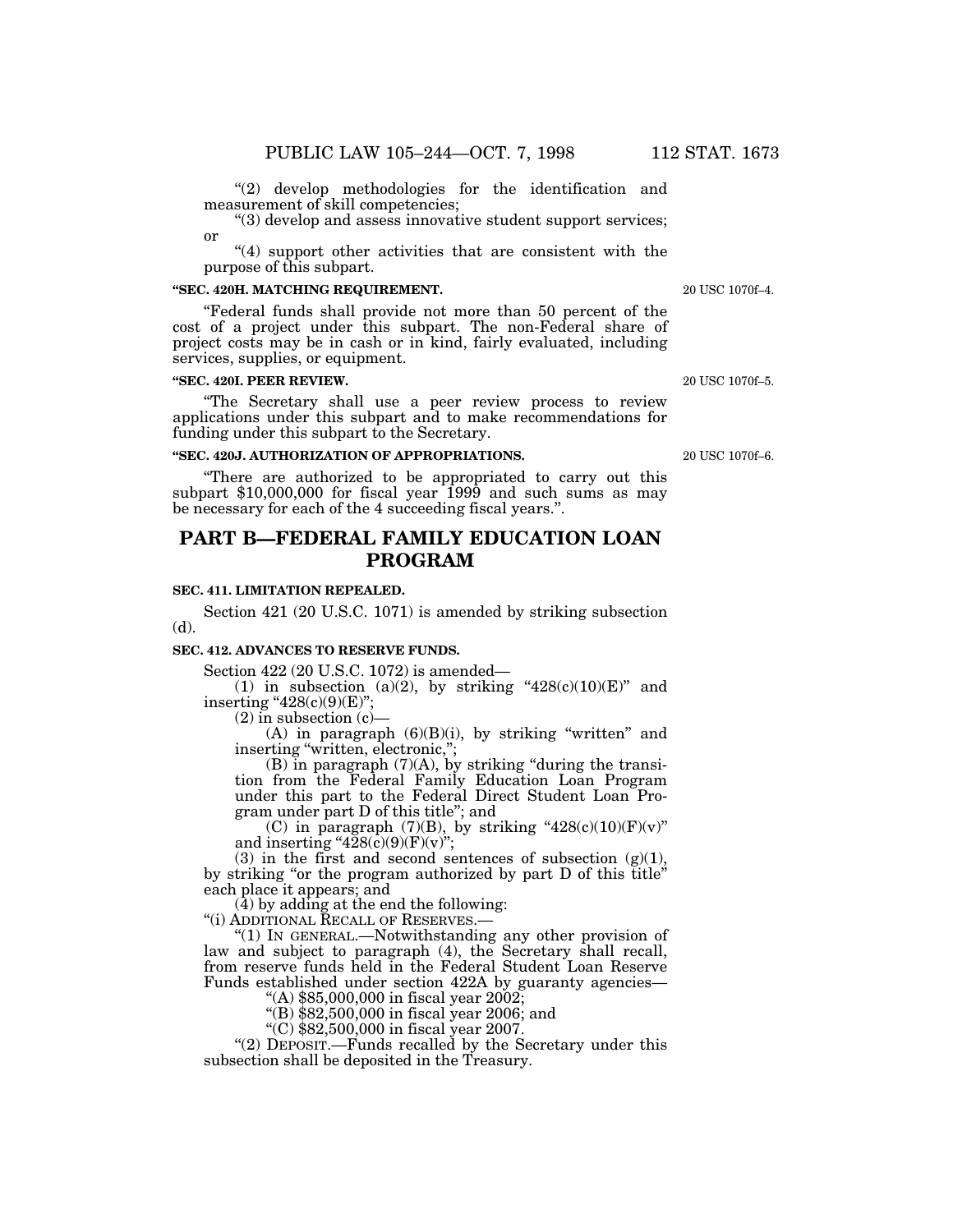"(3) REQUIRED SHARE.—The Secretary shall require each guaranty agency to return reserve funds under paragraph (1) on the basis of the agency's required share. For purposes of this paragraph, a guaranty agency's required share shall be determined as follows:

''(A) EQUAL PERCENTAGE.—The Secretary shall require each guaranty agency to return an amount representing an equal percentage reduction in the amount of reserve funds held by the agency on September 30, 1996.

''(B) CALCULATION.—The equal percentage reduction shall be the percentage obtained by dividing—<br>"(i)  $$250,000,000$ , by

"(ii) the total amount of all guaranty agencies' reserve funds held on September 30, 1996, less any amounts subject to recall under subsection (h).

''(C) SPECIAL RULE.—Notwithstanding subparagraphs (A) and (B), the percentage reduction under subparagraph (B) shall not result in the depletion of the reserve funds of any agency which charges the 1.0 percent insurance premium pursuant to section 428(b)(1)(H) below an amount equal to the amount of lender claim payments paid during the 90 days prior to the date of the return under this subsection. If any additional amount is required to be returned after deducting the total of the required shares under subparagraph  $(B)$  and as a result of the preceding sentence, such additional amount shall be obtained by imposing on each guaranty agency to which the preceding sentence does not apply, an equal percentage reduction in the amount of the agency's remaining reserve funds.

''(4) OFFSET OF REQUIRED SHARES.—If any guaranty agency returns to the Secretary any reserve funds in excess of the amount required under this subsection or subsection (h), the total amount required to be returned under paragraph (1) shall be reduced by the amount of such excess reserve funds returned.

"(5) DEFINITION OF RESERVE FUNDS.—The term 'reserve funds' when used with respect to a guaranty agency—

"(A) includes any reserve funds in cash or liquid assets held by the guaranty agency, or held by, or under the control of, any other entity; and

''(B) does not include buildings, equipment, or other nonliquid assets.''.

#### **SEC. 413. GUARANTY AGENCY REFORMS.**

(a) FEDERAL STUDENT LOAN RESERVE FUND.—Part B of title IV is amended by inserting after section 422 (20 U.S.C. 1072) the following new section:

## **''SEC. 422A. FEDERAL STUDENT LOAN RESERVE FUND.**

''(a) ESTABLISHMENT.—Each guaranty agency shall, not later than 60 days after the date of enactment of this section, deposit all funds, securities, and other liquid assets contained in the reserve fund established pursuant to section 422 into a Federal Student Loan Reserve Fund (in this section and section 422B referred to as the 'Federal Fund'), which shall be an account of a type selected by the agency, with the approval of the Secretary.

''(b) INVESTMENT OF FUNDS.—Funds transferred to the Federal Fund shall be invested in obligations issued or guaranteed by the United States or a State, or in other similarly low-risk securities

Deadline. 20 USC 1072a.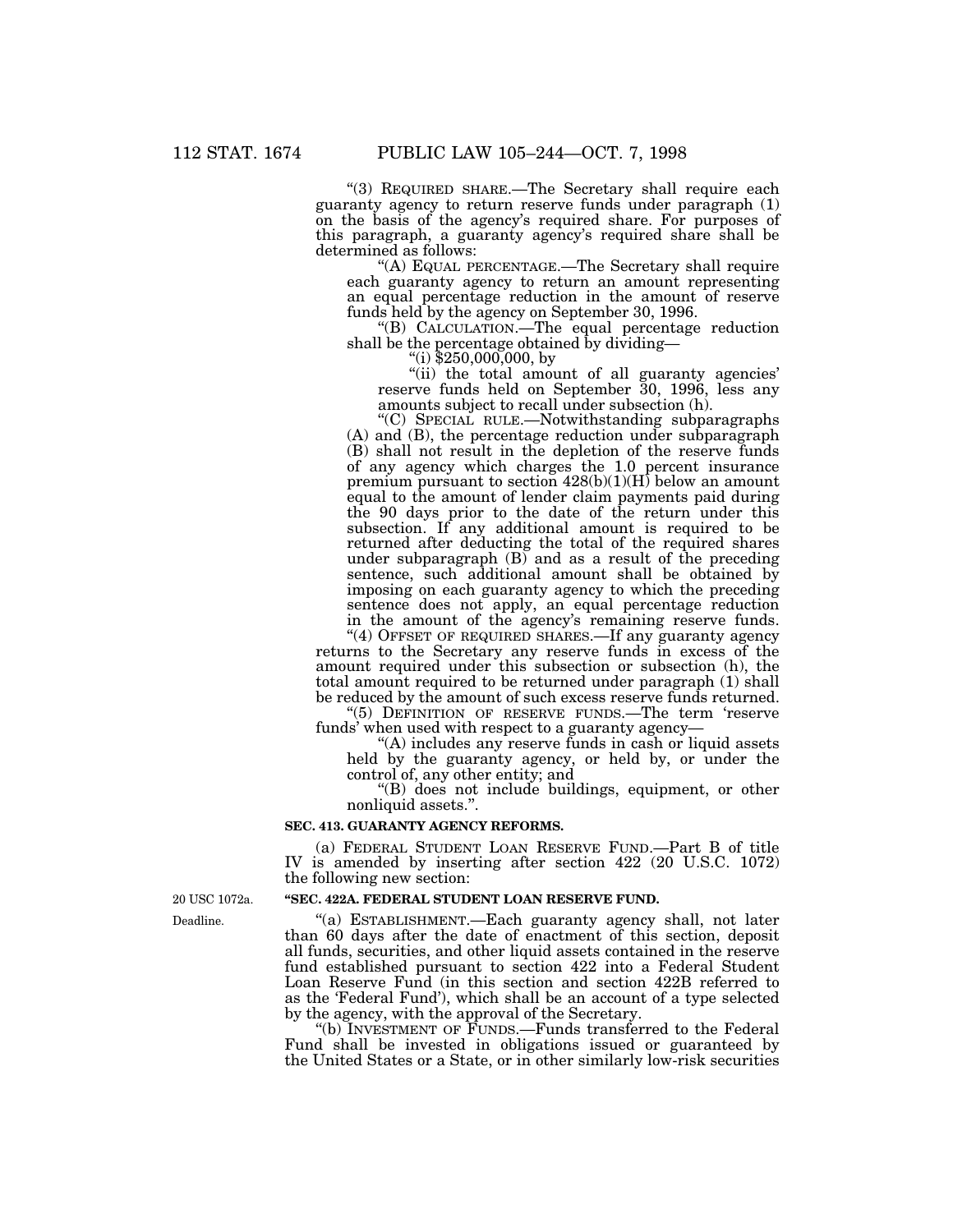selected by the guaranty agency, with the approval of the Secretary. Earnings from the Federal Fund shall be the sole property of the Federal Government.

''(c) ADDITIONAL DEPOSITS.—After the establishment of the Federal Fund, a guaranty agency shall deposit into the Federal Fund—

 $''(1)$  all amounts received from the Secretary as payment of reinsurance on loans pursuant to section  $428(c)(1)$ ;

"(2) from amounts collected on behalf of the obligation of a defaulted borrower, a percentage amount equal to the complement of the reinsurance percentage in effect when payment under the guaranty agreement was made—

''(A) with respect to the defaulted loan pursuant to sections  $428(c)(6)(\text{\AA})$  and  $428F(a)(1)(\text{\AA})$ ; and

''(B) with respect to a loan that the Secretary has repaid or discharged under section 437;

''(3) insurance premiums collected from borrowers pursuant to sections  $428(b)(1)(H)$  and  $428H(h)$ ;

''(4) all amounts received from the Secretary as payment for supplemental preclaims activity performed prior to the date of enactment of this section;

''(5) 70 percent of amounts received after such date of enactment from the Secretary as payment for administrative cost allowances for loans upon which insurance was issued prior to such date of enactment; and

''(6) other receipts as specified in regulations of the Secretary.

"(d) USES OF FUNDS.—Subject to subsection (f), the Federal Fund may only be used by a guaranty agency—

 $*(1)$  to pay lender claims pursuant to sections  $428(b)(1)(G)$ , 428( j), 437, and 439(q); and

"(2) to pay into the Agency Operating Fund established pursuant to section 422B (in this section and section 422B referred to as the ''Operating Fund'') a default aversion fee in accordance with section 428(l).

''(e) OWNERSHIP OF FEDERAL FUND.—The Federal Fund, and any nonliquid asset (such as a building or equipment) developed or purchased by the guaranty agency in whole or in part with Federal reserve funds, regardless of who holds or controls the Federal reserve funds or such asset, shall be considered to be the property of the United States, prorated based on the percentage of such asset developed or purchased with Federal reserve funds, which property shall be used in the operation of the program authorized by this part, as provided in subsection (d). The Secretary may restrict or regulate the use of such asset only to the extent necessary to reasonably protect the Secretary's prorated share of the value of such asset. The Secretary may direct a guaranty agency, or such agency's officers or directors, to cease any activity involving expenditures, use, or transfer of the Federal Fund administered by the guaranty agency that the Secretary determines is a misapplication, misuse, or improper expenditure of the Federal Fund or the Secretary's share of such asset.

''(f ) TRANSITION.—

"(1) IN GENERAL.—In order to establish the Operating Fund, each guaranty agency may transfer not more than 180 days' cash expenses for normal operating expenses (not including claim payments) as a working capital reserve as defined in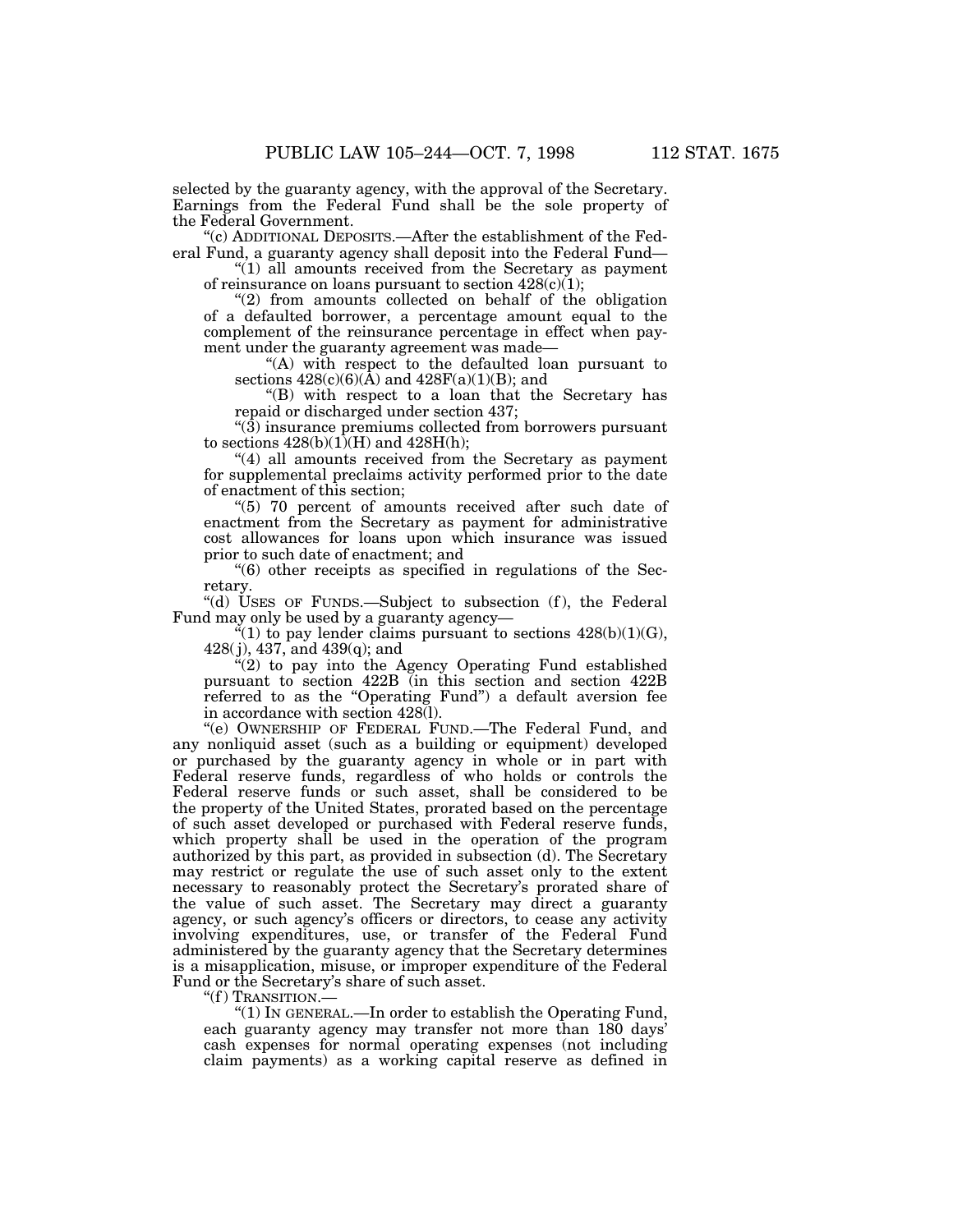Office of Management and Budget Circular A–87 (Cost Accounting Standards) from the Federal Fund for deposit into the Operating Fund for use in the performance of the guaranty agency's duties under this part. Such transfers may occur during the first 3 years following the establishment of the Operating Fund. However, no agency may transfer in excess of 45 percent of the balance, as of September 30, 1998, of the agency's Federal Fund to the agency's Operating Fund during such 3-year period. In determining the amount that may be transferred, the agency shall ensure that sufficient funds remain in the Federal Fund to pay lender claims within the required time periods and to meet the reserve recall requirements of this section and subsections  $(h)$  and  $(i)$  of section  $422$ .

''(2) SPECIAL RULE.—A limited number of guaranty agencies may transfer interest earned on the Federal Fund to the Operating Fund during the first 3 years after the date of enactment of this section if the guaranty agency demonstrates to the Secretary that—

 $(A)$  the cash flow in the Operating Fund will be negative without the transfer of such interest; and

''(B) the transfer of such interest will substantially improve the financial circumstances of the guaranty agency.

"(3) REPAYMENT PROVISIONS.—Each guaranty agency shall begin repayment of sums transferred pursuant to this subsection not later than the start of the fourth year after the establishment of the Operating Fund, and shall repay all amounts transferred not later than 5 years from the date of the establishment of the Operating Fund. With respect to amounts transferred from the Federal Fund, the guaranty agency shall not be required to repay any interest on the funds transferred and subsequently repaid. The guaranty agency shall provide to the Secretary a reasonable schedule for repayment of the sums transferred and an annual financial analysis demonstrating the agency's ability to comply with the schedule and repay all outstanding sums transferred.

"(4) PROHIBITION.—If a guaranty agency transfers funds from the Federal Fund in accordance with this section, and fails to make scheduled repayments to the Federal Fund, the agency may not receive any other funds under this part until the Secretary determines that the agency has made such repayments. The Secretary shall pay to the guaranty agency any funds withheld in accordance with this paragraph immediately upon making the determination that the guaranty agency has made all such repayments.

''(5) WAIVER.—The Secretary may—

"(A) waive the requirements of paragraph (3), but only with respect to repayment of interest that was transferred in accordance with paragraph (2); and

''(B) waive paragraph (4);

for a guaranty agency, if the Secretary determines that there are extenuating circumstances (such as State constitutional prohibitions) beyond the control of the agency that justify such a waiver.

"(6) EXTENSION OF REPAYMENT PERIOD FOR INTEREST.-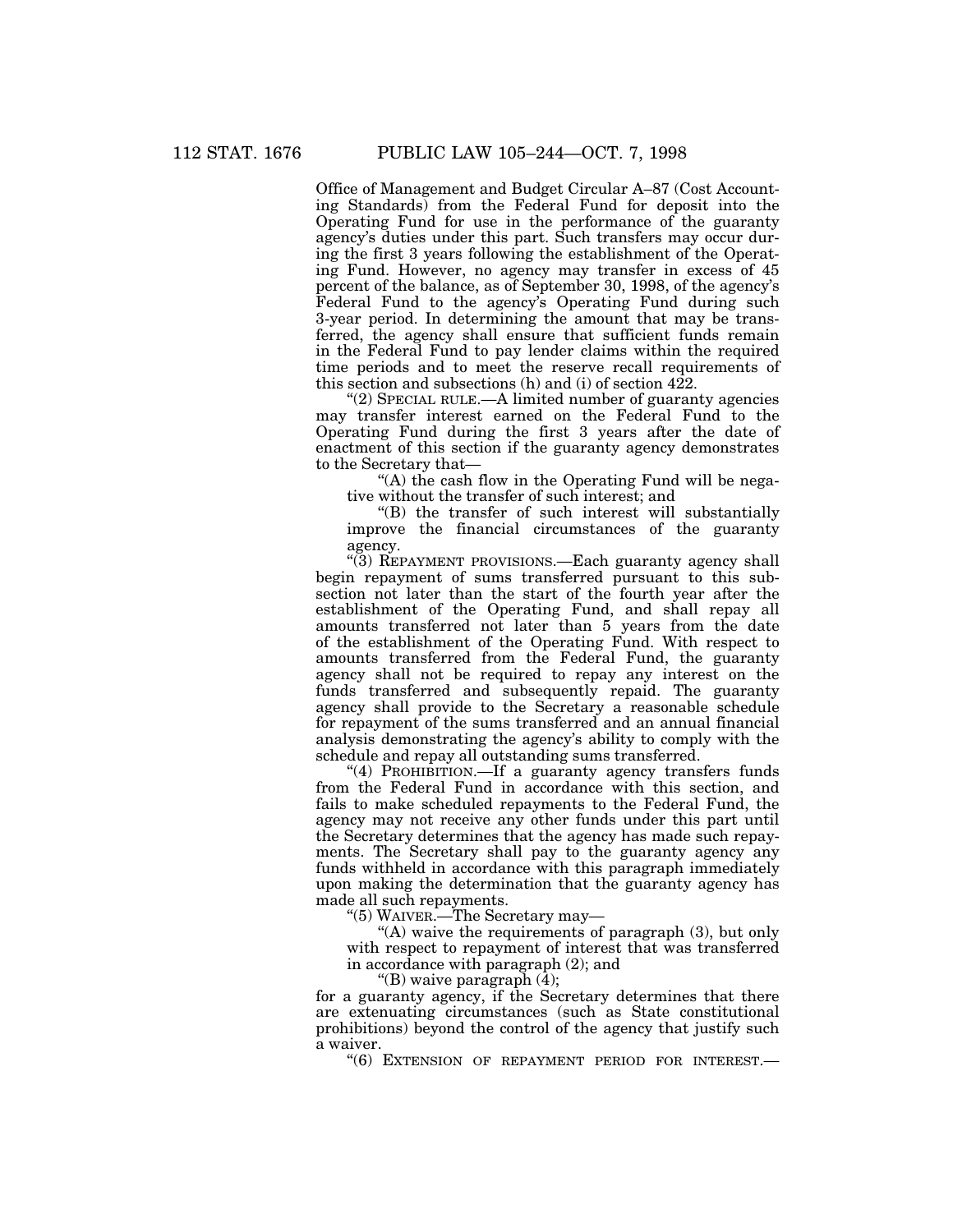''(A) EXTENSION PERMITTED.—The Secretary shall extend the period for repayment of interest that was transferred in accordance with paragraph (2) from 2 years to 5 years if the Secretary determines that—

''(i) the cash flow of the Operating Fund will be negative as a result of repayment as required by paragraph (3);

"(ii) the repayment of the interest transferred will substantially diminish the financial circumstances of the guaranty agency; and

(iii) the guaranty agency has demonstrated–

"(I) that the agency is able to repay all transferred funds by the end of the 8th year following the date of establishment of the Operating Fund; and

''(II) that the agency will be financially sound on the completion of repayment.

"(B) REPAYMENT OF INCOME ON TRANSFERRED FUNDS.-All repayments made to the Federal Fund during the 6th, 7th, and 8th years following the establishment of the Operating Fund of interest that was transferred shall include the sums transferred plus any income earned from the investment of the sums transferred after the 5th year.

"(7) INVESTMENT OF FEDERAL FUNDS.—Funds transferred from the Federal Fund to the Operating Fund for operating expenses shall be invested in obligations issued or guaranteed by the United States or a State, or in other similarly lowrisk securities selected by the guaranty agency, with the approval of the Secretary.

''(8) SPECIAL RULE.—In calculating the minimum reserve level required by section  $428(c)(9)(\tilde{A})$ , the Secretary shall include all amounts owed to the Federal Fund by the guaranty agency in the calculation.''.

(b) AGENCY OPERATING FUND ESTABLISHED.—Part B of title IV is further amended by inserting after section 422A (as added by subsection (a)) the following new section:

#### **''SEC. 422B. AGENCY OPERATING FUND.**

''(a) ESTABLISHMENT.—Each guaranty agency shall, not later than 60 days after the date of enactment of this section, establish a fund designated as the Operating Fund.

''(b) INVESTMENT OF FUNDS.—Funds deposited into the Operating Fund shall be invested at the discretion of the guaranty agency in accordance with prudent investor standards.

''(c) ADDITIONAL DEPOSITS.—After the establishment of the Operating Fund, the guaranty agency shall deposit into the Operating Fund—

"(1) the loan processing and issuance fee paid by the Secretary pursuant to section  $428(f)$ ;

" $(2)$  30 percent of amounts received after the date of enactment of this section from the Secretary as payment for administrative cost allowances for loans upon which insurance was issued prior to such date of enactment;

''(3) the account maintenance fee paid by the Secretary in accordance with section 458;

"(4) the default aversion fee paid in accordance with section 428(l);

20 USC 1072b.

Deadline.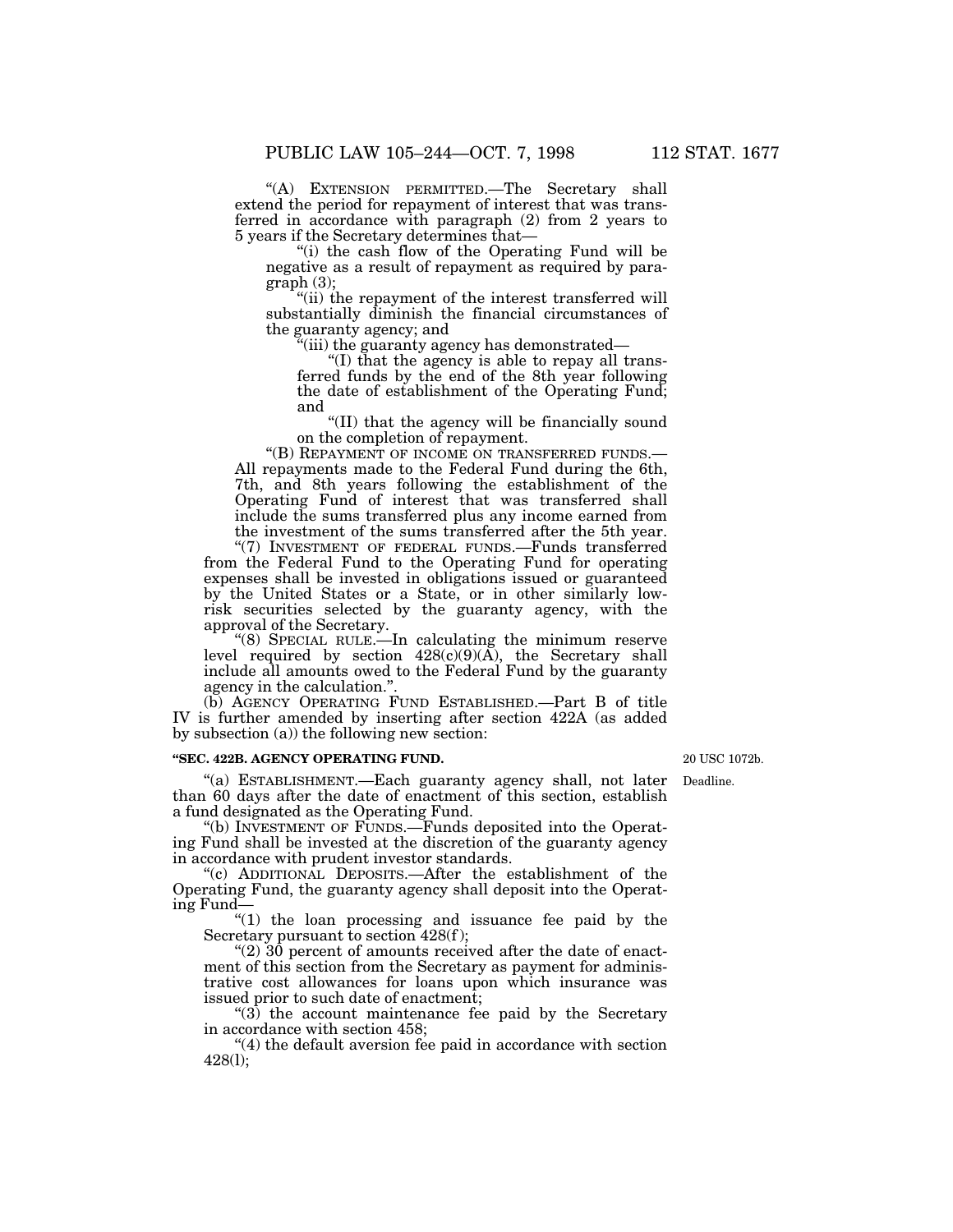"(5) amounts remaining pursuant to section  $428(c)(6)(B)$ from collection on defaulted loans held by the agency, after payment of the Secretary's equitable share, excluding amounts deposited in the Federal Fund pursuant to section  $422A(c)(2)$ ; and

"(6) other receipts as specified in regulations of the Secretary.

''(d) USES OF FUNDS.—

''(1) IN GENERAL.—Funds in the Operating Fund shall be used for application processing, loan disbursement, enrollment and repayment status management, default aversion activities  $(including those described in section 422(h)(8)), default collection$ tion activities, school and lender training, financial aid awareness and related outreach activities, compliance monitoring, and other student financial aid related activities, as selected by the guaranty agency.

"(2) SPECIAL RULE.—The guaranty agency may, in the agency's discretion, transfer funds from the Operating Fund to the Federal Fund for use pursuant to section 422A. Such transfer shall be irrevocable, and any funds so transferred shall become the sole property of the United States.

''(3) DEFINITIONS.—For purposes of this subsection:

''(A) DEFAULT COLLECTION ACTIVITIES.—The term 'default collection activities' means activities of a guaranty agency that are directly related to the collection of the loan on which a default claim has been paid to the participating lender, including the due diligence activities required pursuant to regulations of the Secretary.

''(B) DEFAULT AVERSION ACTIVITIES.—The term 'default aversion activities' means activities of a guaranty agency that are directly related to providing collection assistance to the lender on a delinquent loan, prior to the loan's being legally in a default status, including due diligence activities required pursuant to regulations of the Secretary.

''(C) ENROLLMENT AND REPAYMENT STATUS MANAGE-MENT.—The term 'enrollment and repayment status management' means activities of a guaranty agency that are directly related to ascertaining the student's enrollment status, including prompt notification to the lender of such status, an audit of the note or written agreement to determine if the provisions of that note or agreement are consistent with the records of the guaranty agency as to the principal amount of the loan guaranteed, and an examination of the note or agreement to assure that the repayment provisions are consistent with the provisions of this part. ''(e) OWNERSHIP AND REGULATION OF OPERATING FUND.—

''(1) OWNERSHIP.—The Operating Fund, with the exception of funds transferred from the Federal Fund in accordance with section  $422A(f)$ , shall be considered to be the property of the guaranty agency.

"(2) REGULATION.—Except as provided in paragraph  $(3)$ , the Secretary may not regulate the uses or expenditure of moneys in the Operating Fund, but the Secretary may require such necessary reports and audits as provided in section 428(b)(2).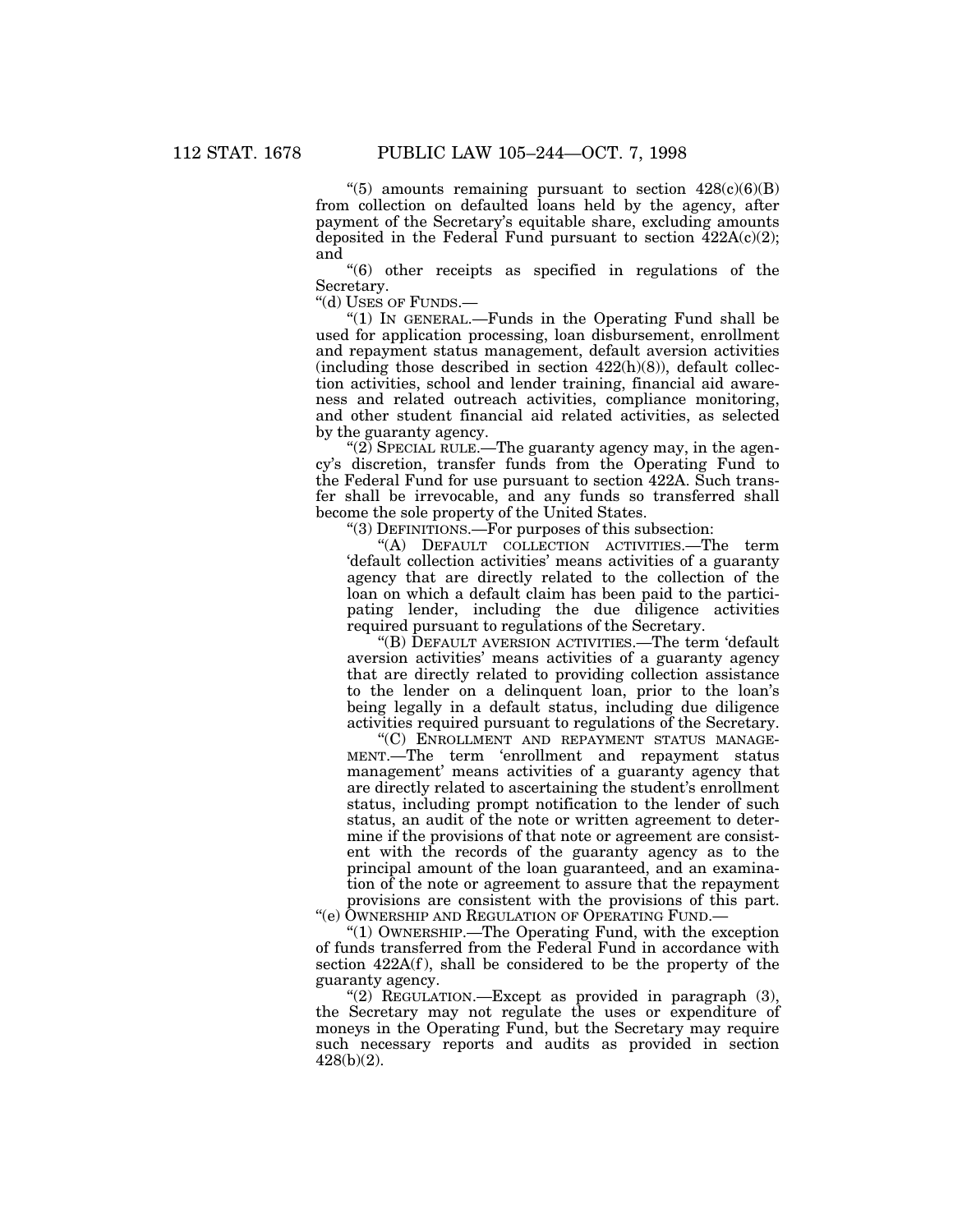''(3) EXCEPTION.—Notwithstanding paragraphs (1) and (2), during any period in which funds are owed to the Federal Fund as a result of transfer under section 422A(f )—

''(A) moneys in the Operating Fund may only be used for expenses related to the student loan programs authorized under this part; and

''(B) the Secretary may regulate the uses or expenditure of moneys in the Operating Fund.''.

# **SEC. 414. SCOPE AND DURATION OF FEDERAL LOAN INSURANCE PRO-GRAM.**

Section 424(a) (20 U.S.C. 1074(a)) is amended—

(1) by striking ''October 1, 2002'' and inserting ''October 1, 2004''; and

(2) by striking ''September 30, 2006'' and inserting ''September 30, 2008''.

#### **SEC. 415. LIMITATIONS ON INDIVIDUAL FEDERALLY INSURED LOANS AND FEDERAL LOAN INSURANCE.**

Section  $425(a)(1)(A)$  (20 U.S.C. 1075(a)(1)(A)) is amended—

 $(1)$  in clause  $(i)$ –

(A) by inserting "and" after the semicolon at the end of subclause (I); and

(B) by striking subclauses (II) and (III) and inserting the following:

" $(II)$  if such student is enrolled in a program of undergraduate education which is less than one academic year, the maximum annual loan amount that such student may receive may not exceed the amount that bears the same ratio to the amount specified in subclause (I) as the length of such program measured in semester, trimester, quarter, or clock hours bears to one academic year;''; and

(2) by inserting "and" after the semicolon at the end of clause (iii).

# **SEC. 416. APPLICABLE INTEREST RATES.**

(a) APPLICABLE INTEREST RATES.—

(1) AMENDMENT.—Section 427A (20 U.S.C. 1077a) is amended—

(A) by redesignating subsections (k) and (l) as subsections (l) and (m), respectively; and

(B) by inserting after subsection ( j) the following:

"(k) INTEREST RATES FOR NEW LOANS ON OR AFTER OCTOBER 1, 1998, AND BEFORE JULY 1, 2003.—

" $(1)$  In GENERAL.—Notwithstanding subsection  $(h)$  and subject to paragraph (2) of this subsection, with respect to any loan made, insured, or guaranteed under this part (other than a loan made pursuant to section 428B or 428C) for which the first disbursement is made on or after October 1, 1998, and before July 1, 2003, the applicable rate of interest shall, during any 12-month period beginning on July 1 and ending on June 30, be determined on the preceding June 1 and be equal to—

"(A) the bond equivalent rate of 91-day Treasury bills auctioned at the final auction held prior to such June 1; plus

 $\degree$ (B) 2.3 percent,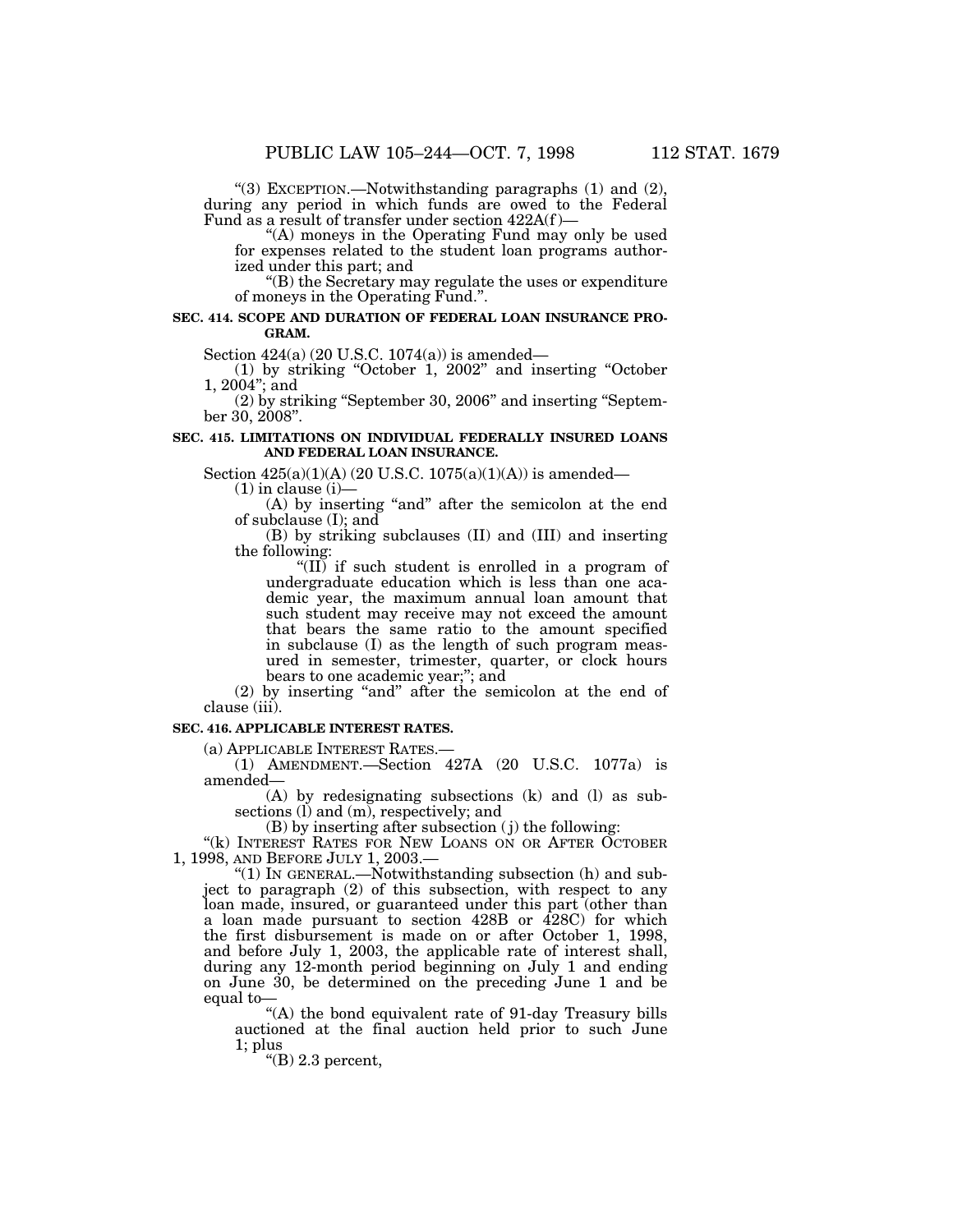except that such rate shall not exceed 8.25 percent.

 $\hat{f}(2)$  In school and grace period rules.—Notwithstanding subsection (h), with respect to any loan under this part (other than a loan made pursuant to section 428B or 428C) for which the first disbursement is made on or after October 1, 1998, and before July 1, 2003, the applicable rate of interest for interest which accrues—

"(A) prior to the beginning of the repayment period of the loan; or

''(B) during the period in which principal need not be paid (whether or not such principal is in fact paid) by reason of a provision described in section  $427(a)(2)(C)$ or 428(b)(1)(M),

shall be determined under paragraph (1) by substituting '1.7 percent' for '2.3 percent'.

''(3) PLUS LOANS.—Notwithstanding subsection (h), with respect to any loan under section 428B for which the first disbursement is made on or after October 1, 1998, and before July 1, 2003, the applicable rate of interest shall be determined under paragraph  $(1)$ –

"(A) by substituting  $3.1$  percent' for  $2.3$  percent'; and

''(B) by substituting '9.0 percent' for '8.25 percent'.

"(4) CONSOLIDATION LOANS.—With respect to any consolidation loan under section 428C for which the application is received by an eligible lender on or after October 1, 1998, and before July 1, 2003, the applicable rate of interest shall be at an annual rate on the unpaid principal balance of the loan that is equal to the lesser of—

"(A) the weighted average of the interest rates on the loans consolidated, rounded to the nearest higher oneeighth of 1 percent; or

"(B)  $8.\overline{25}$  percent.

''(5) CONSULTATION.—The Secretary shall determine the applicable rate of interest under this subsection after consultation with the Secretary of the Treasury and shall publish such rate in the Federal Register as soon as practicable after the date of determination.''.

(2) CONFORMING AMENDMENT.—Section 428B(d)(4) (20 U.S.C.  $1078-2(d)(4)$  is amended by striking "section  $427A(c)$ " and inserting "section 427A".

(b) SPECIAL ALLOWANCES.—

(1) AMENDMENT.—Section 438(b)(2) (20 U.S.C. 1087–1(b)(2)) is amended by adding at the end the following:

''(H) LOANS DISBURSED ON OR AFTER OCTOBER 1, 1998, AND BEFORE JULY 1, 2003.—

''(i) IN GENERAL.—Subject to paragraph (4) and clauses (ii), (iii), and (iv) of this subparagraph, and except as provided in subparagraph  $(B)$ , the special allowance paid pursuant to this subsection on loans for which the first disbursement is made on or after October 1, 1998, and before July 1, 2003, shall be computed—

''(I) by determining the average of the bond equivalent rates of 91-day Treasury bills auctioned for such 3-month period;

Federal Register, publication.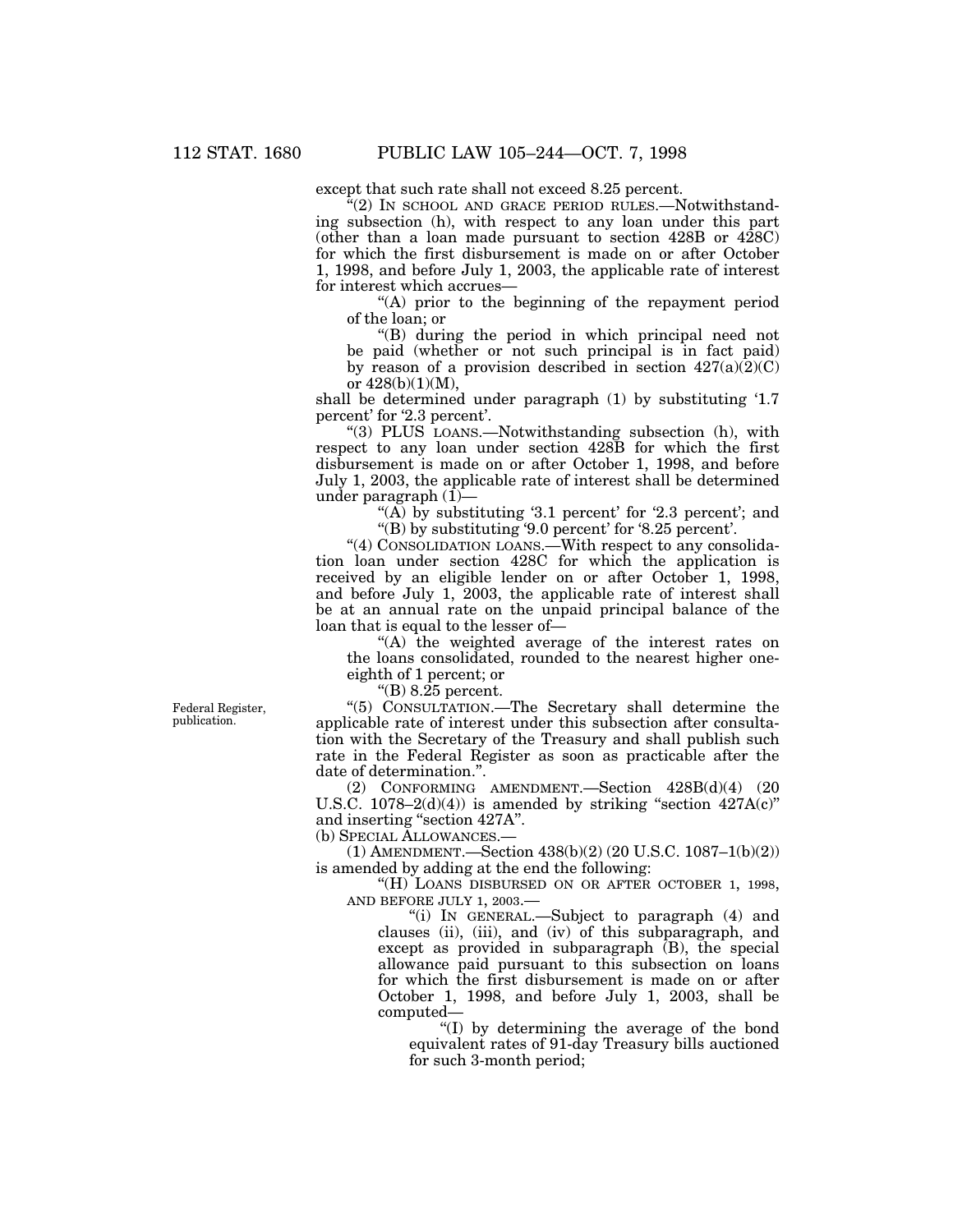''(II) by subtracting the applicable interest rates on such loans from such average bond equivalent rate;

''(III) by adding 2.8 percent to the resultant percent; and

"(IV) by dividing the resultant percent by 4. ''(ii) IN SCHOOL AND GRACE PERIOD.—In the case of any loan for which the first disbursement is made on or after October 1, 1998, and before July 1, 2003, and for which the applicable rate of interest is described in section  $427A(k)(2)$ , clause (i)(III) of this subparagraph shall be applied by substituting '2.2 percent' for '2.8 percent'.

''(iii) PLUS LOANS.—In the case of any loan for which the first disbursement is made on or after October 1, 1998, and before July 1, 2003, and for which the applicable rate of interest is described in section  $427A(\overline{k})(3)$ , clause (i)(III) of this subparagraph shall be applied by substituting '3.1 percent' for '2.8 percent', subject to clause (v) of this subparagraph.

"(iv) CONSOLIDATION LOANS.—In the case of any consolidation loan for which the application is received by an eligible lender on or after October 1, 1998, and before July 1, 2003, and for which the applicable interest rate is determined under section  $427A(k)(4)$ , clause (i)(III) of this subparagraph shall be applied by substituting '3.1 percent' for '2.8 percent', subject to clause (vi) of this subparagraph.

''(v) LIMITATION ON SPECIAL ALLOWANCES FOR PLUS LOANS.—In the case of PLUS loans made under section 428B and first disbursed on or after October 1, 1998, and before July 1, 2003, for which the interest rate is determined under section  $427A(k)(3)$ , a special allowance shall not be paid for such loan during any 12 month period beginning on July 1 and ending on June 30 unless, on the June 1 preceding such July 1—

" $(I)$  the bond equivalent rate of 91-day Treasury bills auctioned at the final auction held prior to such June 1 (as determined by the Secretary for purposes of such section); plus

 $\mathrm{``(II)}\,3.1$  percent,

exceeds 9.0 percent.

"(vi) LIMITATION ON SPECIAL ALLOWANCES FOR CONSOLIDATION LOANS.—In the case of consolidation loans made under section 428C and for which the application is received on or after October 1, 1998, and before July 1, 2003, for which the interest rate is determined under section  $427A(k)(4)$ , a special allowance shall not be paid for such loan during any 3 month period ending March 31, June 30, September 30, or December 31 unless—

''(I) the average of the bond equivalent rate of 91-day Treasury bills auctioned for such 3 month period; plus

" $(\overline{II})$  3.1 percent,

exceeds the rate determined under section  $427A(k)(4)$ .".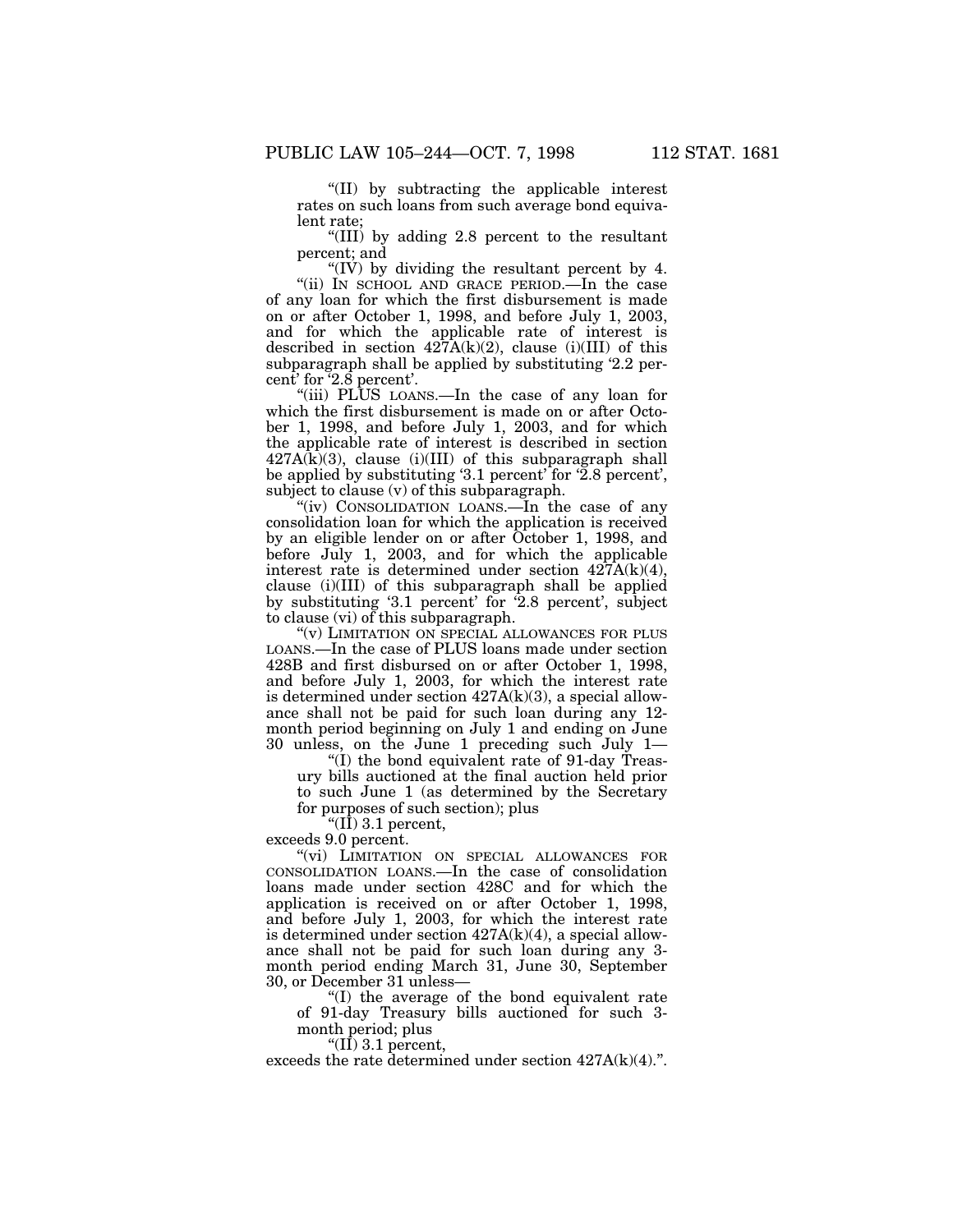(2) CONSOLIDATION LOANS.—Section  $428C(c)(1)$  (20 U.S.C.  $1078-3(c)(1)$  is amended by striking everything preceding subparagraph (B) and inserting the following:

''(1) INTEREST RATE.—(A) Notwithstanding subparagraphs (B) and (C), with respect to any loan made under this section for which the application is received by an eligible lender on or after October 1, 1998, and before July 1, 2003, the applicable interest rate shall be determined under section  $427\overline{A(k)}(4)$ ."

(3) CONFORMING AMENDMENT.—Section 438(b)(2) (20 U.S.C.  $1087-1(b)(2)(C)(ii)$  is amended—

(A) in subparagraph (A), by striking " $(F)$ , and  $(G)$ " and inserting " $(F)$ ,  $(\tilde{G})$ , and  $(H)$ ";

(B) in subparagraph  $(B)(iv)$ , by striking " $(F)$ , or  $(G)$ " and inserting " $(F)$ ,  $(G)$ , or  $(H)$ "; and

 $(C)$  in subparagraph  $(C)(ii)$ , by striking "subparagraph"  $(G)$ " and inserting "subparagraphs  $(G)$  and  $(H)$ ".

(c) EFFECTIVE DATE.—The amendments made by this section shall apply with respect to any loan made, insured, or guaranteed under part B of title IV of the Higher Education Act of 1965 for which the first disbursement is made on or after October 1, 1998, and before July 1, 2003, except that such amendments shall apply with respect to any loan made under section 428C of such Act for which the application is received by an eligible lender on or after October 1, 1998, and before July 1, 2003.

## **SEC. 417. FEDERAL PAYMENTS TO REDUCE STUDENT INTEREST COSTS.**

(a) FEDERAL INTEREST SUBSIDIES.—

(1) REQUIREMENTS TO RECEIVE SUBSIDY.—Section  $428(a)(2)$ (20 U.S.C. 1078(a)(2)) is amended—

 $(A)$  in subparagraph  $(A)(i)$ , by striking subclauses  $(I)$ , (II), and (III) and inserting the following:

''(I) sets forth the loan amount for which the student shows financial need; and

''(II) sets forth a schedule for disbursement of the proceeds of the loan in installments, consistent with the requirements of section 428G; and''; and

(B) by amending subparagraph (B) to read as follows: "(B) For the purpose of clause  $(ii)$  of subparagraph  $(A)$ , a student shall qualify for a portion of an interest payment under paragraph  $(1)$  if the eligible institution has determined and documented the student's amount of need for a loan based on the student's estimated cost of attendance, estimated financial assistance, and, for the purpose of an interest payment pursuant to this section, expected family contribution (as determined under part F), subject to the provisions of subparagraph  $(D).$ ";

(C) by amending subparagraph (C) to read as follows:  $(C)$  For the purpose of subparagraph  $(B)$  and this paragraph—

''(i) a student's cost of attendance shall be determined under section 472;

"(ii) a student's estimated financial assistance means, for the period for which the loan is sought—

''(I) the amount of assistance such student will receive under subpart 1 of part A (as determined in accordance with section 484(b)), subpart 3 of part A, and parts C and E;

Applicability. 20 USC 1077a note.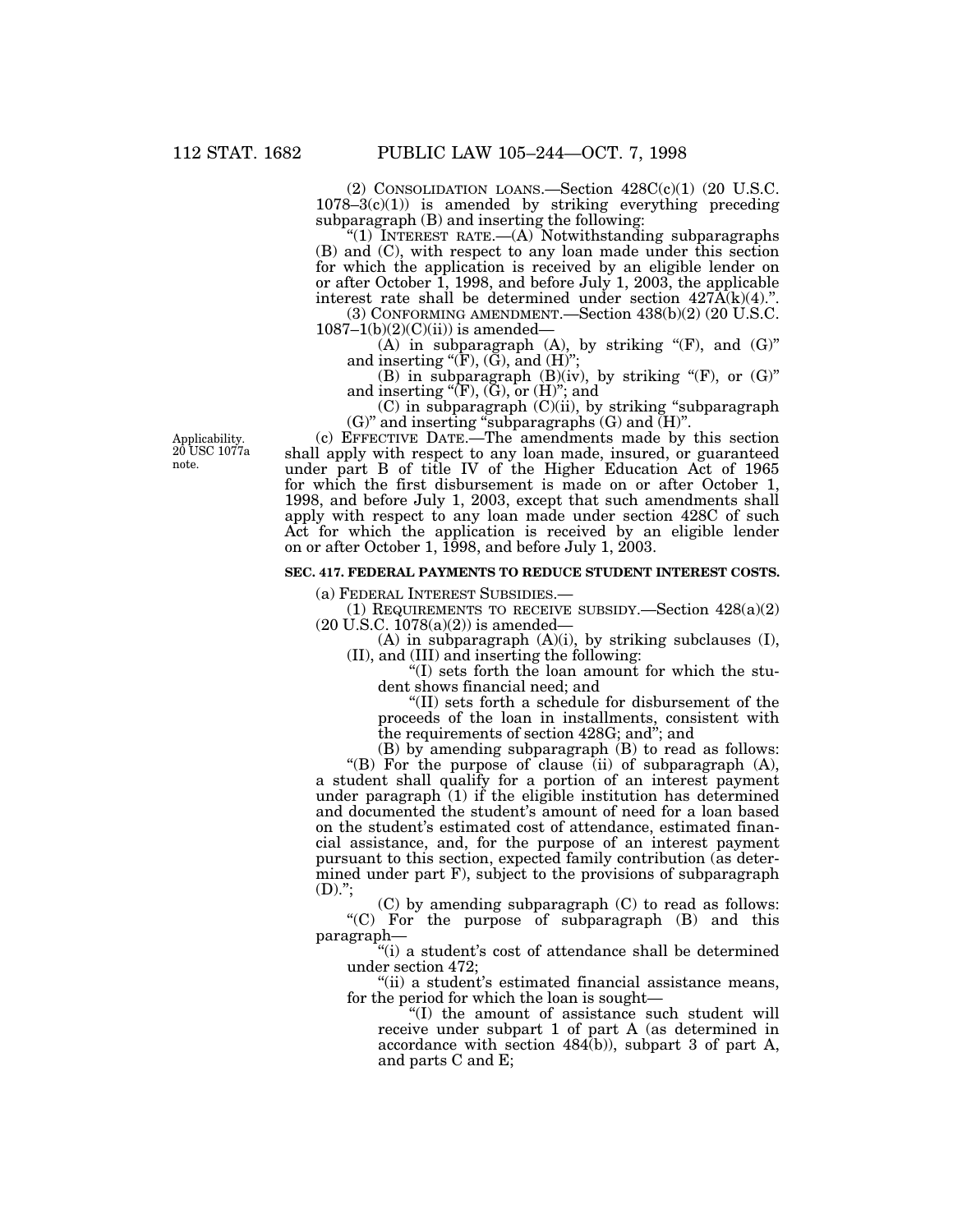''(II) any veterans' education benefits paid because of enrollment in a postsecondary education institution, including veterans' education benefits (as defined in section  $\overline{480}$ (c), but excluding benefits described in para $graph (2)(E)$  of such section); plus

''(III) other scholarship, grant, or loan assistance, but excluding any national service education award or post-service benefit under title I of the National and Community Service Act of 1990; and

''(iii) the determination of need and of the amount of a loan by an eligible institution under subparagraph (B) with respect to a student shall be calculated in accordance with part F.''; and

(D) by striking subparagraph (F).

(2) DURATION OF AUTHORITY.—Section 428(a)(5) is amended—

20 USC 1078.

(A) by striking ''September 30, 2002'' and inserting ''September 30, 2004''; and

(B) by striking ''September 30, 2006'' and inserting ''September 30, 2008''.

(b) INSURANCE PROGRAM AGREEMENTS.—

(1) ANNUAL LOAN LIMITS.—Section 428(b)(1)(A) is amended—

(A) in the matter preceding clause (i), by inserting ", as defined in section  $481(a)(2)$ ," after "academic year"; (B) in clause (i)—

(i) in subclause (I), by striking ''length (as determined under section  $481$ ; and inserting "length; and"; and

(ii) by striking subclauses (II) and (III) and inserting the following:

''(II) if such student is enrolled in a program of undergraduate education which is less than 1 academic year, the maximum annual loan amount that such student may receive may not exceed the amount that bears the same ratio to the amount specified in subclause (I) as the length of such program measured in semester, trimester, quarter, or clock hours bears to 1 academic year;";

(C) in clause (iv), by striking ''and'' after the semicolon; (D) in clause (v), by inserting "and" after the semicolon;

and

(E) by inserting before the matter following clause (v) the following:

"(vi) in the case of a student enrolled in coursework specified in sections  $484(b)(3)(B)$  and  $484(b)(4)(B)$ —

''(I) \$2,625 for coursework necessary for enrollment in an undergraduate degree or certificate program, and, in the case of a student who has obtained a baccalaureate degree, \$5,500 for coursework necessary for enrollment in a graduate or professional degree or certification program; and

''(II) in the case of a student who has obtained a baccalaureate degree, \$5,500 for coursework necessary for a professional credential or certification from a State required for employment as a teacher in an elementary school or secondary school;''.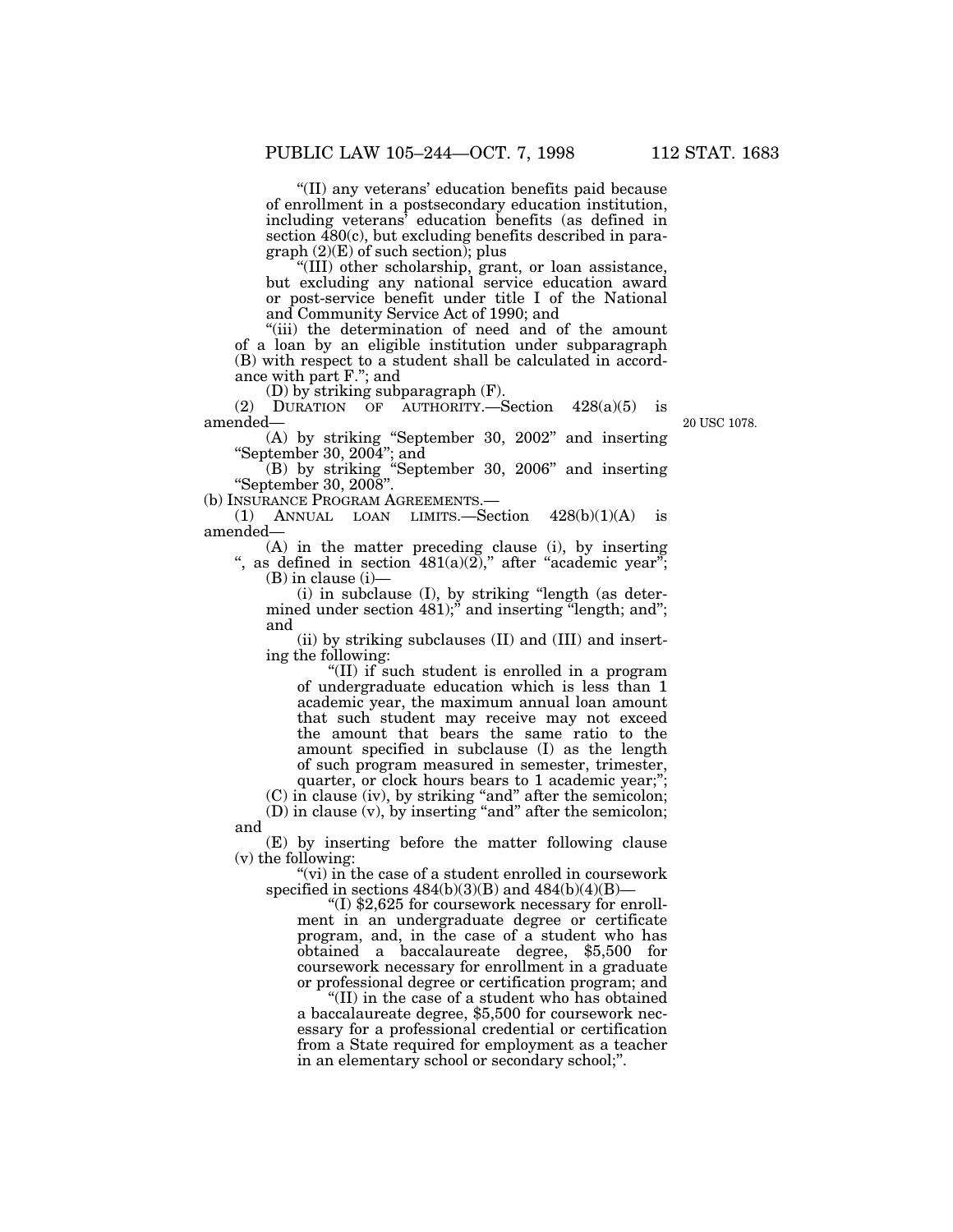20 USC 1078.

(2) SELECTION OF REPAYMENT PLANS.—Clause (ii) of section  $428(b)(1)(D)$  is amended to read as follows: "(ii) the student borrower may annually change the selection of a repayment plan under this part, and''.

(3) REPAYMENT PLANS.—Subparagraph (E) of section 428(b)(1) is amended to read as follows:

" $(E)$  subject to subparagraphs  $(D)$  and  $(L)$ , and except as provided by subparagraph (M), provides that—

''(i) not more than 6 months prior to the date on which the borrower's first payment is due, the lender shall offer the borrower of a loan made, insured, or guaranteed under this section or section 428H, the option of repaying the loan in accordance with a standard, graduated, income-sensitive, or extended repayment schedule (as described in paragraph (9)) established by the lender in accordance with regulations of the Secretary; and

''(ii) repayment of loans shall be in installments in accordance with the repayment plan selected under paragraph (9) and commencing at the beginning of the repayment period determined under paragraph  $(7);$ ";

(4) COINSURANCE.—Section  $428(b)(1)(G)$  is amended by striking "not less than".

 $(5)$  PAYMENT AMOUNTS.—Section  $428(b)(1)(L)(i)$  is amended—

(A) by inserting ''except as otherwise provided by a repayment plan selected by the borrower under clause (ii) or (iii) of paragraph (9)(A),'' before ''during any''; and

(B) by inserting '', notwithstanding any payment plan under paragraph (9)(A)'' after ''due and payable''.

 $(6)$  DEFERMENTS.—Section  $428(b)(1)(M)$  is amended—

(A) in clause (i)(I), by inserting before the semicolon the following: '', except that no borrower, notwithstanding the provisions of the promissory note, shall be required to borrow an additional loan under this title in order to be eligible to receive a deferment under this clause''; and

(B) in clause (ii), by inserting before the semicolon the following: ", except that no borrower who provides evidence of eligibility for unemployment benefits shall be required to provide additional paperwork for a deferment under this clause''.

(7) LIMITATION, SUSPENSION, AND TERMINATION.—Section  $428(b)(1)(U)$  is amended-

(A) by striking "emergency action,," each place the term appears and inserting ''emergency action,''; and

(B) in clause  $(iii)(I)$ , by inserting "that originates or holds more than \$5,000,000 in loans made under this title for any lender fiscal year (except that each lender described in section  $435(d)(1)(A)(ii)(III)$  shall annually submit the results of an audit required by this clause)," before "at least once a year''.

(8) ADDITIONAL INSURANCE PROGRAM REQUIREMENTS.— Section  $428(b)(1)$  is further amended—

(A) by striking "and" at the end of subparagraph  $(W)$ ;  $(B)$  in subparagraph  $(X)$ —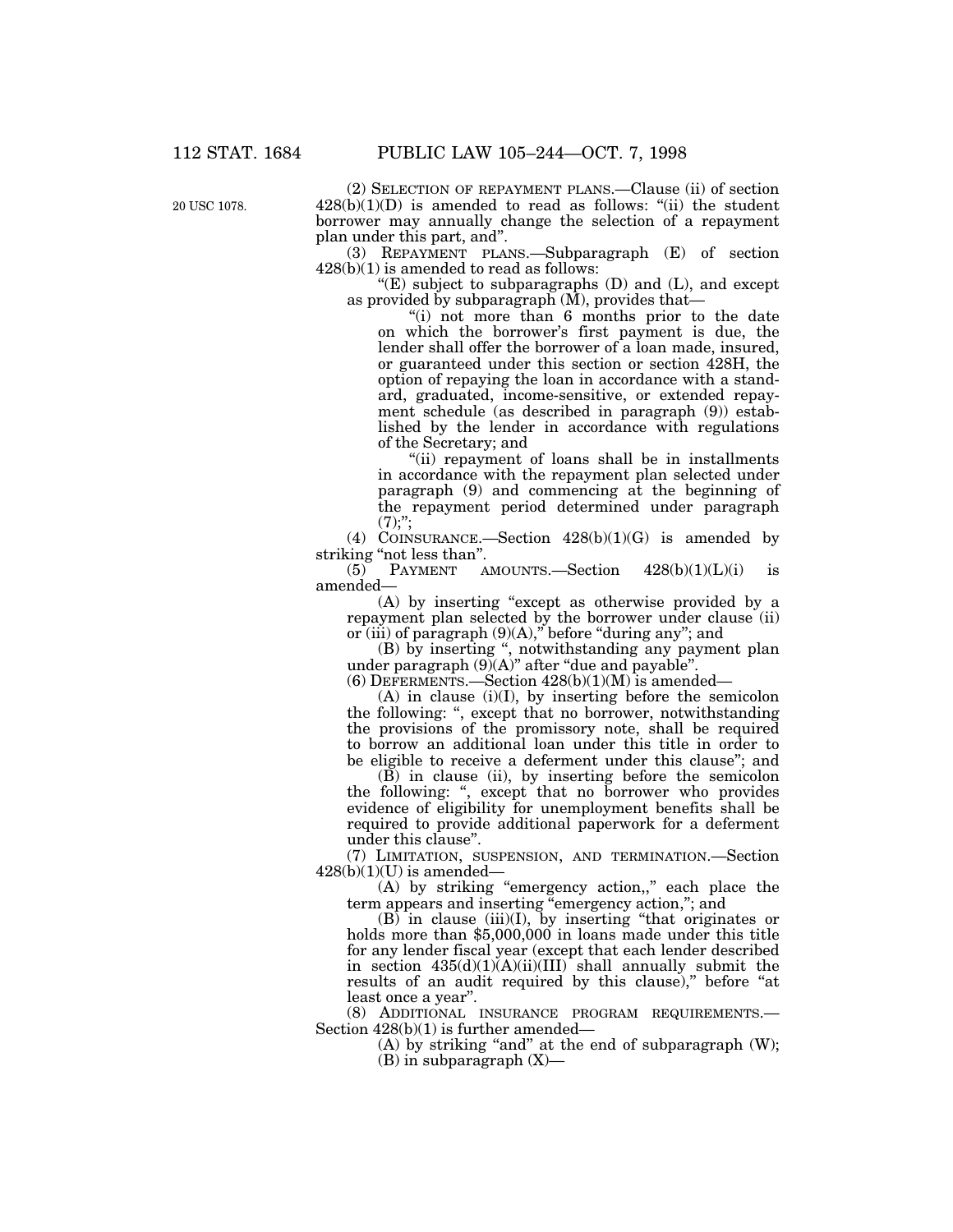(i) by striking " $428(c)(10)$ " and inserting " $428(c)(9)$ "; and

(ii) by striking the period at the end and inserting ''; and'';

(C) by adding at the end the following new subparagraph:

''(Y) provides that—

 $\lambda$ <sup>i</sup>(i) the lender shall determine the eligibility of a borrower for a deferment described in subparagraph (M)(i) based on receipt of—

''(I) a request for deferment from the borrower and documentation of the borrower's eligibility for the deferment;

''(II) a newly completed loan application that documents the borrower's eligibility for a deferment; or

''(III) student status information received by the lender that the borrower is enrolled on at least a half-time basis; and

"(ii) the lender will notify the borrower of the granting of any deferment under clause (i)(II) or (III) of this subparagraph and of the option to continue paying on the loan.".

(9) RESTRICTIONS ON INDUCEMENTS.—Section  $428(b)(3)$  is amended—

(A) by striking subparagraph (C) and inserting the following:

''(C) conduct unsolicited mailings of student loan application forms to students enrolled in secondary school or a postsecondary institution, or to parents of such students, except that applications may be mailed to borrowers who have previously received loans guaranteed under this part by the guaranty agency; or"; and

(B) by adding at the end the following new sentence: ''It shall not be a violation of this paragraph for a guaranty agency to provide assistance to institutions of higher education comparable to the kinds of assistance provided to institutions of higher education by the Department of Education.''.

(10) DELAY IN COMMENCEMENT OF REPAYMENT PERIOD.— Section  $428(b)(7)$  is amended by adding at the end the following:

''(D) There shall be excluded from the 6-month period that begins on the date on which a student ceases to carry at least one-half the normal full-time academic workload as described in subparagraph (A)(i) any period not to exceed 3 years during which a borrower who is a member of a reserve component of the Armed Forces named in section 10101 of title 10, United States Code, is called or ordered to active duty for a period of more than 30 days (as defined in section  $101(d)(2)$  of such title). Such period of exclusion shall include the period necessary to resume enrollment at the borrower's next available regular enrollment period.''.

(11) REPAYMENT PLANS.—Section 428(b) is amended by adding at the end the following:

''(9) REPAYMENT PLANS.—

''(A) DESIGN AND SELECTION.—In accordance with regulations promulgated by the Secretary, the lender shall offer a borrower of a loan made under this part the plans

Regulations.

20 USC 1078.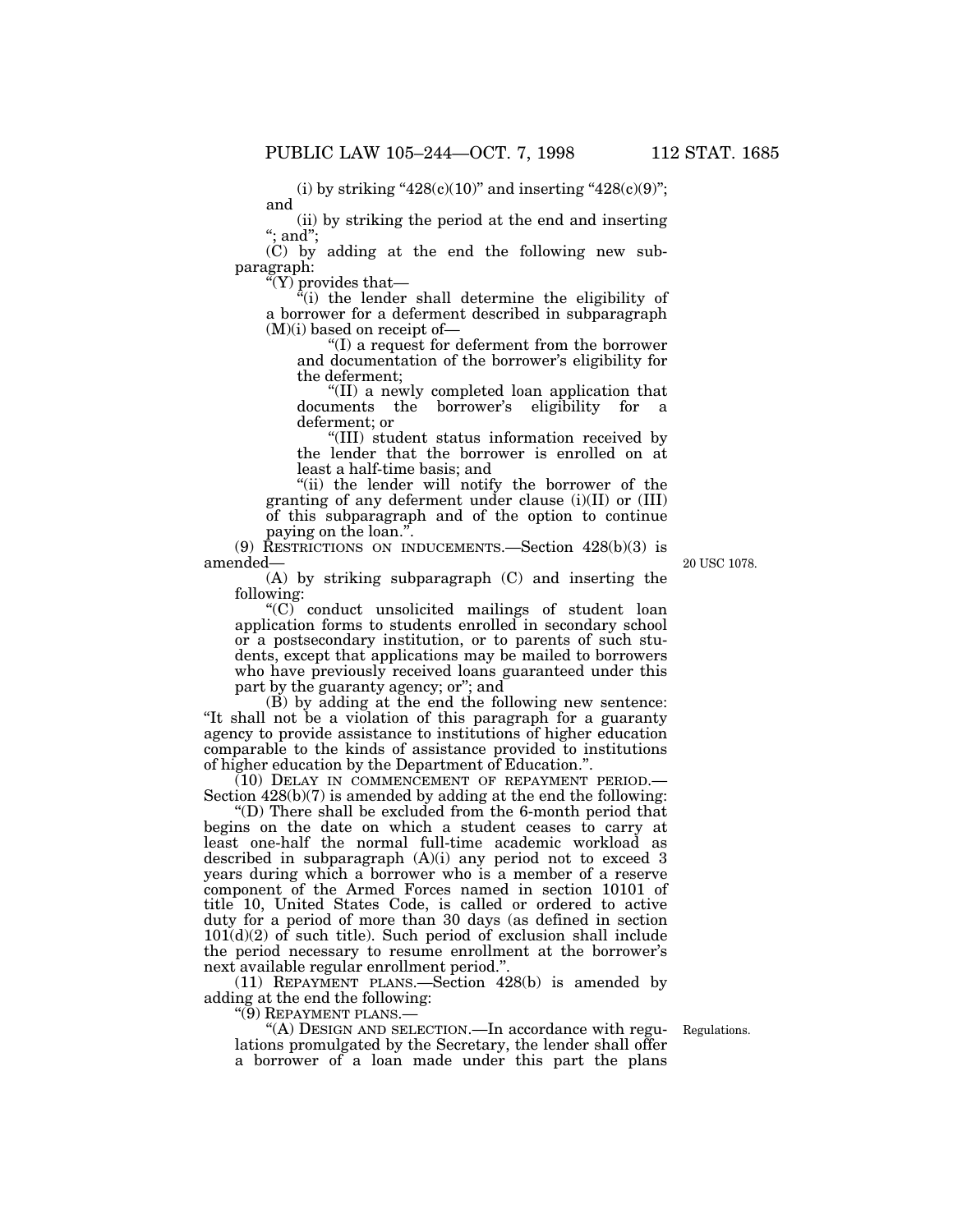described in this subparagraph for repayment of such loan, including principal and interest thereon. No plan may require a borrower to repay a loan in less than 5 years unless the borrower, during the 6 months immediately preceding the start of the repayment period, specifically requests that repayment be made over of a shorter period. The borrower may choose from—

''(i) a standard repayment plan, with a fixed annual repayment amount paid over a fixed period of time, not to exceed 10 years;

"(ii) a graduated repayment plan paid over a fixed period of time, not to exceed 10 years;

"(iii) an income-sensitive repayment plan, with income-sensitive repayment amounts paid over a fixed period of time, not to exceed 10 years, except that the borrower's scheduled payments shall not be less than the amount of interest due; and

"(iv) for new borrowers on or after the date of enactment of the Higher Education Amendments of 1998 who accumulate (after such date) outstanding loans under this part totaling more than \$30,000, an extended repayment plan, with a fixed annual or graduated repayment amount paid over an extended period of time, not to exceed 25 years, except that the borrower shall repay annually a minimum amount determined in accordance with paragraph  $(1)(L)(i)$ .

''(B) LENDER SELECTION OF OPTION IF BORROWER DOES NOT SELECT.—If a borrower of a loan made under this part does not select a repayment plan described in subparagraph (A), the lender shall provide the borrower with a repayment plan described in subparagraph (A)(i).''.

(c) GUARANTEE AGREEMENTS.—

(1) REINSURANCE PAYMENTS.—

 $(A)$  AMENDMENTS.—Section  $428(c)(1)$   $(20)$  U.S.C.  $1078(c)(1)$  is amended—

(i) in subparagraph (A), by striking ''98 percent'' and inserting "95 percent";

(ii) in subparagraph  $(B)(i)$ , by striking "88 percent" and inserting "85 percent";

(iii) in subparagraph  $(B)(ii)$ , by striking "78 percent" and inserting "75 percent";

 $(iv)$  in subparagraph  $(E)$ -

(I) in clause (i), by striking ''98 percent'' and inserting "95 percent";

(II) in clause (ii), by striking ''88 percent'' and inserting "85 percent"; and

(III) in clause (iii), by striking ''78 percent'' and inserting ''75 percent''; and

 $(v)$  in subparagraph  $(F)$ –

(I) in clause (i), by striking ''98 percent'' and inserting "95 percent";

(II) in clause (ii), by striking ''88 percent'' and inserting "85 percent"; and

 $(III)$  in clause (iii), by striking "78 percent" and inserting "75 percent".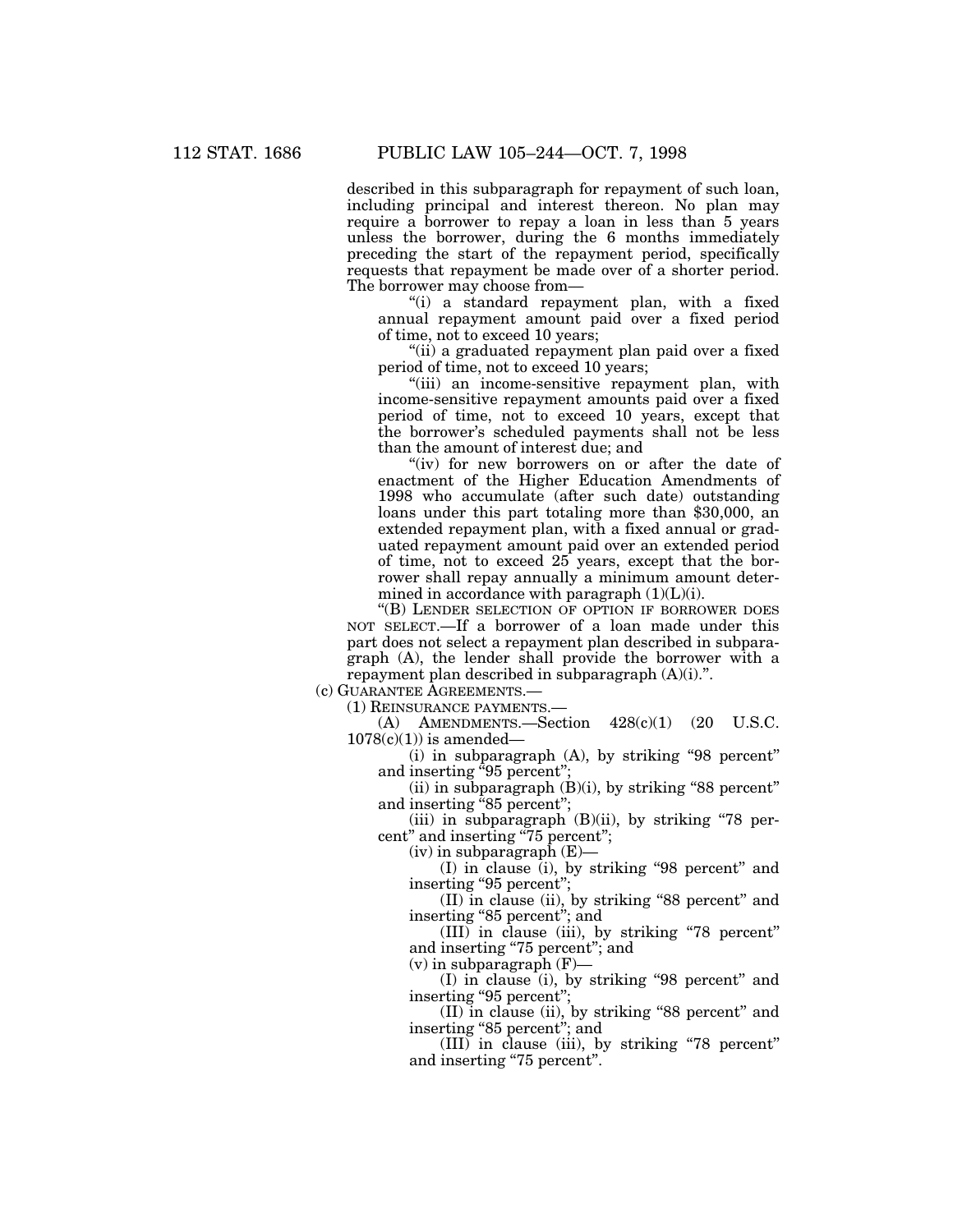(B) EFFECTIVE DATE.—The amendments made by subparagraph (A) of this paragraph apply to loans for which the first disbursement is made on or after October 1, 1998. (2) NOTICE TO INSTITUTIONS OF DEFAULTS.—Section

 $428(c)(2)$  is amended—

(A) in subparagraph (A), by striking ''proof that reasonable attempts were made'' and inserting ''proof that the institution was contacted and other reasonable attempts were made''; and

(B) in subparagraph (G), by striking ''certifies to the Secretary that diligent attempts have been made'' and inserting "certifies to the Secretary that diligent attempts, including contact with the institution, have been made''. (3) GUARANTY AGENCY INFORMATION TO ELIGIBLE INSTITU-

TIONS.—Section  $428(c)(2)(H)(ii)$  is amended to read as follows:

"(ii) the guaranty agency shall not require the payment from the institution of any fee for such information; and''.

(4) FORBEARANCE.—Section 428(c)(3) is amended—

 $(A)$  in subparagraph  $(A)(i)$ , by striking "written";

 $(B)$  in subparagraph  $(B)$ , by striking "and" after the semicolon;

(C) in subparagraph (C), by striking the period and inserting ''; and''; and

(D) by inserting before the matter following subparagraph (C) the following:

''(D) shall contain provisions that specify that—

''(i) forbearance for a period not to exceed 60 days may be granted if the lender reasonably determines that such a suspension of collection activity is warranted following a borrower's request for deferment, forbearance, a change in repayment plan, or a request to consolidate loans, in order to collect or process appropriate supporting documentation related to the request, and

"(ii) during such period interest shall accrue but not be capitalized.''.

(5) EQUITABLE SHARE.—Paragraph  $(6)$  of section  $428(c)$  is amended to read as follows:

''(6) SECRETARY'S EQUITABLE SHARE.—For the purpose of paragraph  $(2)(D)$ , the Secretary's equitable share of payments made by the borrower shall be that portion of the payments remaining after the guaranty agency with which the Secretary has an agreement under this subsection has deducted from such payments—

''(A) a percentage amount equal to the complement of the reinsurance percentage in effect when payment under the guaranty agreement was made with respect to the loan; and

> Effective date. Applicability.

''(B) an amount equal to 24 percent of such payments for use in accordance with section 422B, except that, beginning on October 1, 2003, this subparagraph shall be applied by substituting '23 percent' for '24 percent'.''.

 $(6)$  AssiGNMENT.—Section  $428(c)(8)$  is amended—

 $(A)$  by striking " $(A)$  If" and inserting "If"; and

(B) by striking subparagraph (B).

Applicability. 20 USC 1078 note.

20 USC 1078.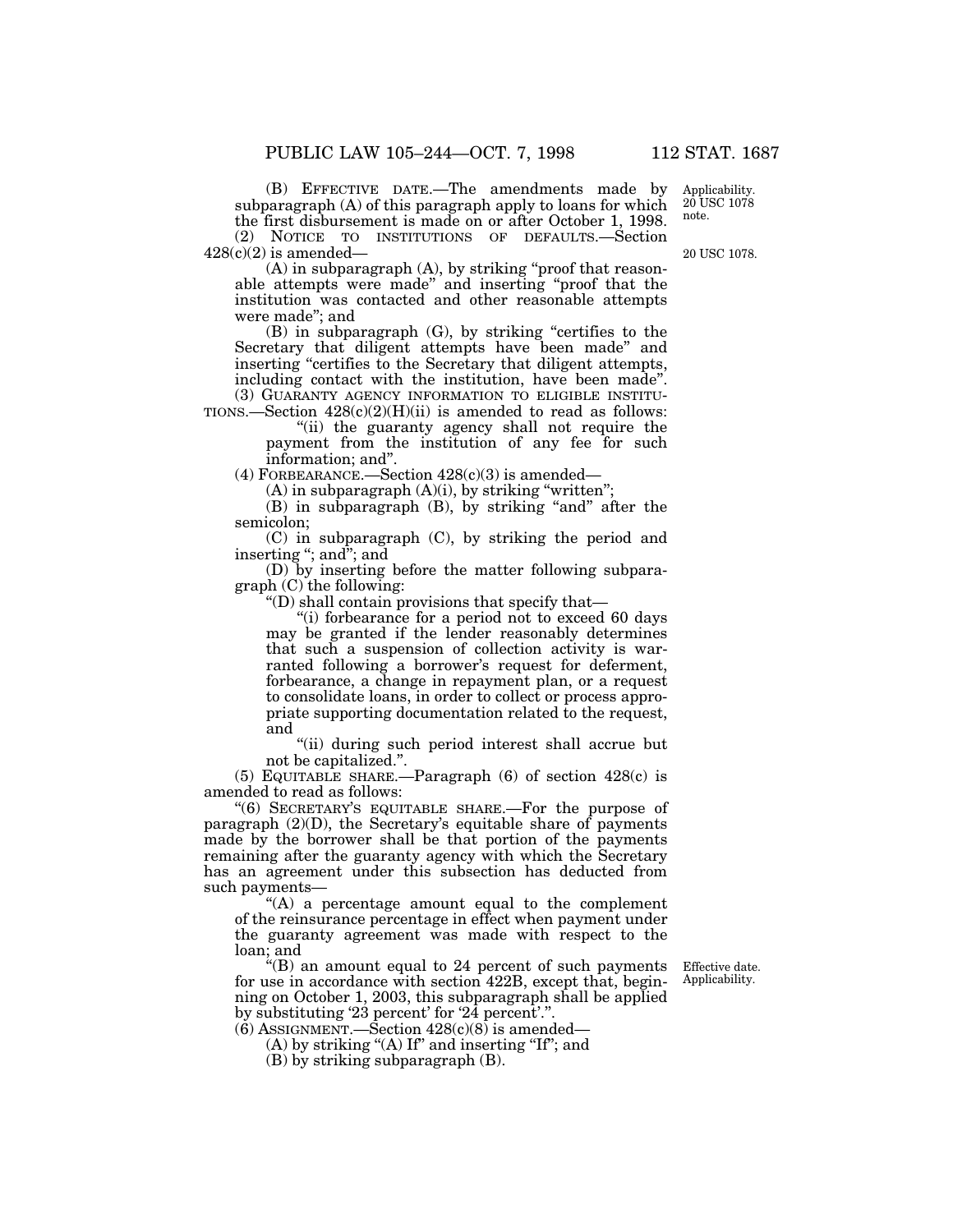20 USC 1078.

(7) GUARANTY AGENCY RESERVE LEVEL; AGENCY TERMI-NATION.—Section  $428(c)(9)$  is amended—

(A) in subparagraph (A), by striking ''maintain a current minimum reserve level of at least .5 percent'' and inserting ''maintain in the agency's Federal Student Loan Reserve Fund established under section 422A a current minimum reserve level of at least 0.25 percent";

(B) in subparagraph (C)—

(i) by striking ''80 percent pursuant to section  $428(c)(1)(B)(ii)$ " and inserting "85 percent pursuant to paragraph (1)(B)(i)'';

(ii) by striking ", as appropriate,"; and

(iii) by striking ''30 working days'' and inserting ''45 working days'';

(C) in subparagraph (E)—

 $(i)$  by inserting "or" at the end of clause  $(iv)$ ;

(ii) by striking "; or" at the end of clause  $(v)$  and inserting a period; and

(iii) by striking clause (vi);

(D) in subparagraph (F)(vii), by striking ''to avoid disruption'' and everything that follows and inserting ''and to avoid disruption of the student loan program."

(E) in subparagraph (I), by inserting ''that, if commenced after September 24, 1998, shall be on the record'' after "for a hearing"; and

(F) in subparagraph (K)—

(i) by striking ''and Labor'' and inserting ''and the Workforce''; and

(ii) by striking everything after "guaranty agency system'' and inserting a period.

(d) PAYMENT FOR LENDER REFERRAL SERVICES; INCOME-SEN-SITIVE REPAYMENT.—Subsection (e) of section 428 is amended to read as follows:

"(e) NOTICE OF AVAILABILITY OF INCOME-SENSITIVE REPAYMENT OPTION.—At the time of offering a borrower a loan under this part, and at the time of offering the borrower the option of repaying a loan in accordance with this section, the lender shall provide the borrower with a notice that informs the borrower, in a form prescribed by the Secretary by regulation—

"(1) that all borrowers are eligible for income-sensitive repayment, including through loan consolidation under section 428C;

" $(2)$  the procedures by which the borrower may elect income-sensitive repayment; and

"(3) where and how the borrower may obtain additional information concerning income-sensitive repayment.''.

(e) PAYMENT OF CERTAIN COSTS.—Subsection (f) of section 428 is amended to read as follows:

''(f ) PAYMENTS OF CERTAIN COSTS.—

"(1) PAYMENT FOR CERTAIN ACTIVITIES.-

''(A) IN GENERAL.—The Secretary—

"(i) for loans originated during fiscal years beginning on or after October 1, 1998, and before October 1, 2003, and in accordance with the provisions of this paragraph, shall, except as provided in subparagraph (C), pay to each guaranty agency, a loan processing and issuance fee equal to 0.65 percent of the total

Regulations.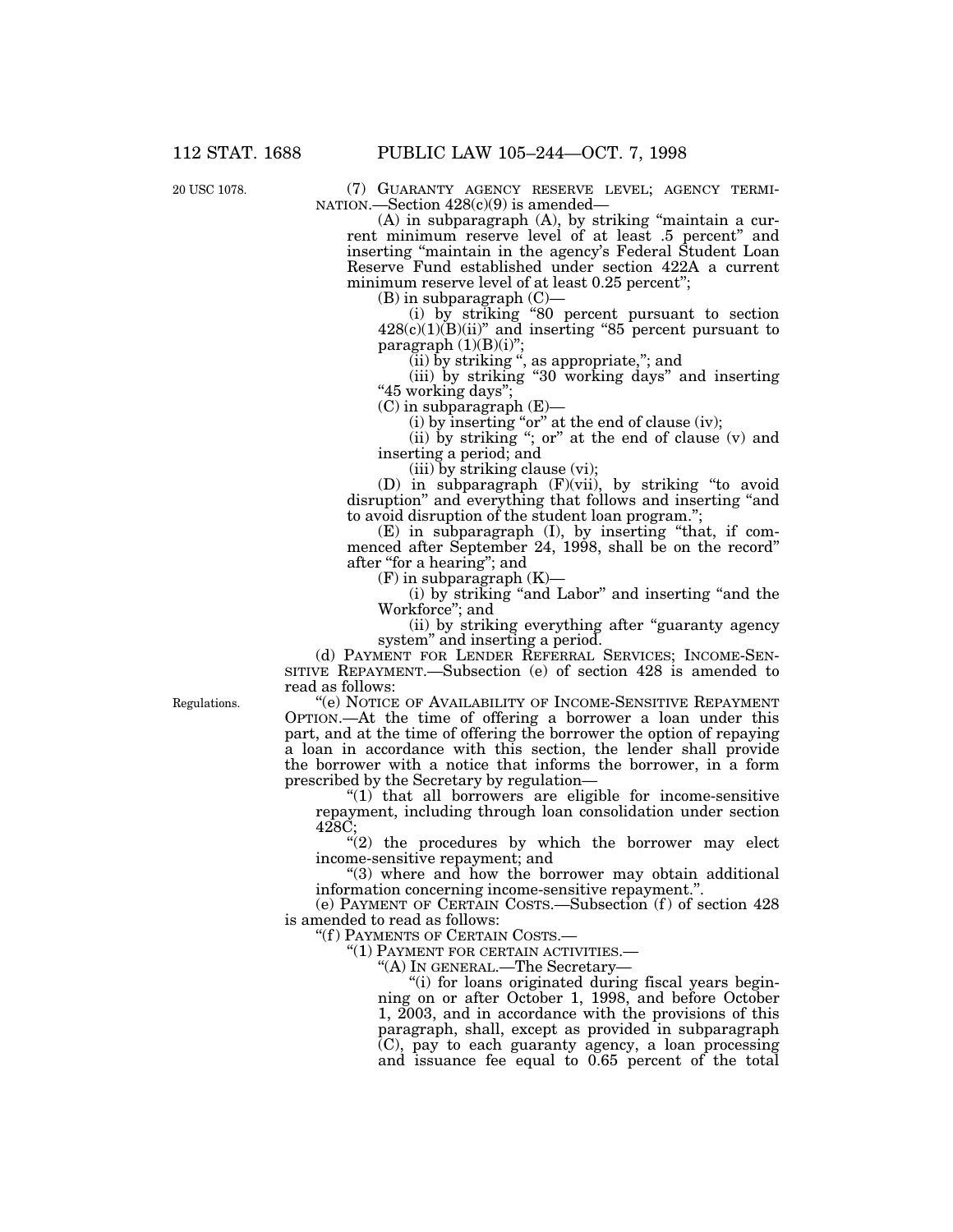principal amount of the loans on which insurance was issued under this part during such fiscal year by such agency; and

''(ii) for loans originated during fiscal years beginning on or after October 1, 2003, and in accordance with the provisions of this paragraph, shall, except as provided in subparagraph (C), pay to each guaranty agency, a loan processing and issuance fee equal to 0.40 percent of the total principal amount of the loans on which insurance was issued under this part during such fiscal year by such agency.

''(B) PAYMENT.—The payment required by subparagraph  $(A)$  shall be paid on a quarterly basis. The guaranty agency shall be deemed to have a contractual right against the United States to receive payments according to the provisions of this paragraph. Payments shall be made promptly and without administrative delay to any guaranty agency submitting an accurate and complete application under this subparagraph.

''(C) REQUIREMENT FOR PAYMENT.—No payment may be made under this paragraph for loans for which the disbursement checks have not been cashed or for which electronic funds transfers have not been completed."

(f) ACTION ON AGREEMENTS.—Section  $428(g)$  is amended by 20 USC 1078.

striking "and Labor" and inserting "and the Workforce".  $(g)$  LENDERS-OF-LAST-RESORT.—Paragraph (3) of section  $428(j)$ 

is amended— (1) in the paragraph heading, by striking ''DURING TRANSI-TION TO DIRECT LENDING"

 $(2)$  in subparagraph  $(A)$ –

(A) by striking ''during the transition from the Federal Family Education Loan Program under this part to the Federal Direct Student Loan Program under part D of this title,'' and inserting a comma;

(B) by inserting ''designated for a State'' after ''a guaranty agency''; and

(C) by inserting ''subparagraph (C) and'' before ''section 422(c)(7),"; and

(3) by adding at the end thereof the following:

''(C) The Secretary shall exercise the authority described in subparagraph (A) only if the Secretary determines that eligible borrowers are seeking and are unable to obtain loans under this part, and that the guaranty agency designated for that State has the capability to provide lender-of-last-resort loans in a timely manner, in accordance with the guaranty agency's obligations under paragraph (1), but cannot do so without advances provided by the Secretary under this paragraph. If the Secretary makes the determinations described in the preceding sentence and determines that it would be cost-effective to do so, the Secretary may provide advances under this paragraph to such guaranty agency. If the Secretary determines that such guaranty agency does not have such capability, or will not provide such loans in a timely fashion, the Secretary may provide such advances to enable another guaranty agency, that the Secretary determines to have such capability, to make lender-of-last-resort loans to eligible borrowers in that State who are experiencing loan access problems.''.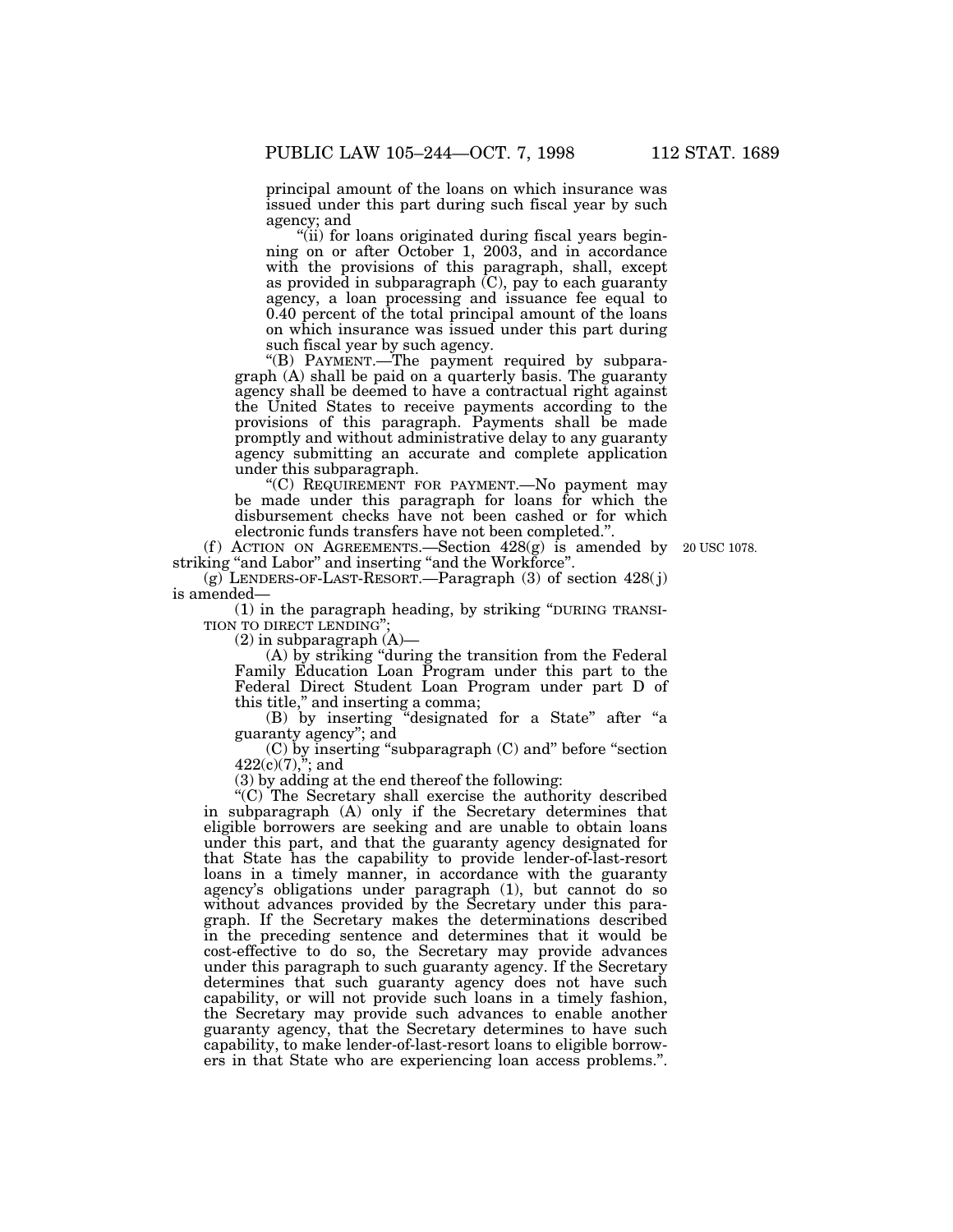20 USC 1078.

(h) DEFAULT AVERSION ASSISTANCE.—Subsection (l) of section 428 is amended to read as follows:<br>"(1) DEFAULT AVERSION ASSISTANCE.—

" $(1)$  ASSISTANCE REQUIRED.—Upon receipt of a complete request from a lender received not earlier than the 60th day of delinquency, a guaranty agency having an agreement with the Secretary under subsection (c) shall engage in default aversion activities designed to prevent the default by a borrower on a loan covered by such agreement.

''(2) REIMBURSEMENT.—

''(A) IN GENERAL.—A guaranty agency, in accordance with the provisions of this paragraph, may transfer from the Federal Student Loan Reserve Fund under section 422A to the Agency Operating Fund under section 422B a default aversion fee. Such fee shall be paid for any loan on which a claim for default has not been paid as a result of the loan being brought into current repayment status by the guaranty agency on or before the 300th day after the loan becomes 60 days delinquent.

''(B) AMOUNT.—The default aversion fee shall be equal to 1 percent of the total unpaid principal and accrued interest on the loan at the time the request is submitted by the lender. A guaranty agency may transfer such fees earned under this subsection not more frequently than monthly. Such a fee shall not be paid more than once on any loan for which the guaranty agency averts the default unless—

''(i) at least 18 months has elapsed between the date the borrower entered current repayment status and the date the lender filed a subsequent default aversion assistance request; and

"(ii) during the period between such dates, the borrower was not more than 30 days past due on any payment of principal and interest on the loan.

" $(C)$  DEFINITION.—For the purpose of earning the default aversion fee, the term 'current repayment status' means that the borrower is not delinquent in the payment of any principal or interest on the loan.''.

(i) INCOME CONTINGENT REPAYMENT.—Section 428(m) is amended by striking ''shall require at least 10 percent of the borrowers'' and inserting ''may require borrowers''.

( j) STATE SHARE OF DEFAULT COSTS.—Subsection (n) of section 428 is repealed.

(k) BLANKET CERTIFICATE OF GUARANTY.—Section 428 is amended by adding at the end the following:

''(n) BLANKET CERTIFICATE OF LOAN GUARANTY.—

''(1) IN GENERAL.—Subject to paragraph (3), any guaranty agency that has entered into or enters into any insurance program agreement with the Secretary under this part may—

" $(A)$  offer eligible lenders participating in the agency's guaranty program a blanket certificate of loan guaranty that permits the lender to make loans without receiving prior approval from the guaranty agency of individual loans for eligible borrowers enrolled in eligible programs at eligible institutions; and

''(B) provide eligible lenders with the ability to transmit electronically data to the agency concerning loans the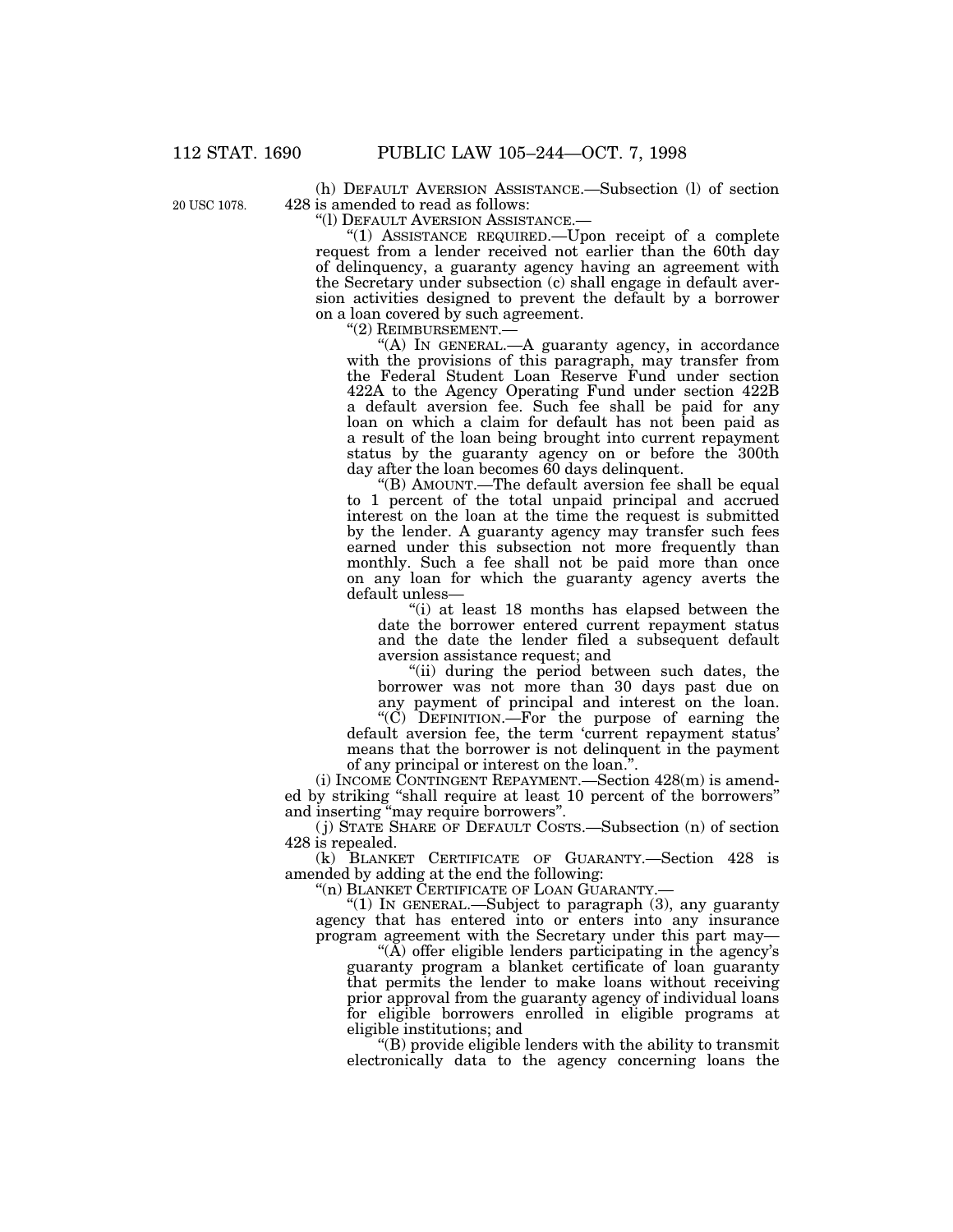lender has elected to make under the agency's insurance program via standard reporting formats, with such reporting to occur at reasonable and standard intervals.

"( $\widetilde{2}$ ) LIMITATIONS ON BLANKET CERTIFICATE OF GUARANTY.—<br>(A) An eligible lender may not make a loan to a borrower under this section after such lender receives a notification from the guaranty agency that the borrower is not an eligible borrower.

''(B) A guaranty agency may establish limitations or restrictions on the number or volume of loans issued by a lender under the blanket certificate of guaranty.

"(3) PARTICIPATION LEVEL.—During fiscal years 1999 and 2000, the Secretary may permit, on a pilot basis, a limited number of guaranty agencies to offer blanket certificates of guaranty under this subsection. Beginning in fiscal year 2001, any guaranty agency that has an insurance program agreement with the Secretary may offer blanket certificates of guaranty under this subsection.

"(4) REPORT REQUIRED.—The Secretary shall, at the conclusion of the pilot program under paragraph (3), provide a report to the Committee on Education and the Workforce of the House of Representatives and the Committee on Labor and Human Resources of the Senate on the impact of the blanket certificates of guaranty on program efficiency and integrity.''.

# **SEC. 418. VOLUNTARY FLEXIBLE AGREEMENTS WITH GUARANTY AGENCIES.**

Part B of title IV (20 U.S.C. 1071 et seq.) is amended by inserting after section 428 (20 U.S.C. 1078) the following:

#### **''SEC. 428A. VOLUNTARY FLEXIBLE AGREEMENTS WITH GUARANTY** 20 USC 1078–1.**AGENCIES.**

''(a) VOLUNTARY AGREEMENTS.— ''(1) AUTHORITY.—Subject to paragraph (2), the Secretary may enter into a voluntary, flexible agreement with a guaranty agency under this section, in lieu of agreements with a guaranty agency under subsections (b) and (c) of section 428. The Secretary may waive or modify any requirement under such subsections, except that the Secretary may not waive—

''(A) any statutory requirement pertaining to the terms and conditions attached to student loans or default claim payments made to lenders; or

''(B) the prohibitions on inducements contained in section  $428(b)(3)$  unless the Secretary determines that such a waiver is consistent with the purposes of this section and is limited to activities of the guaranty agency within the State or States for which the guaranty agency serves as the designated guarantor.

"(2) SPECIAL RULE.—If the Secretary grants a waiver pursuant to paragraph (1)(B), any guaranty agency doing business within the affected State or States may request, and the Secretary shall grant, an identical waiver to such guaranty agency under the same terms and conditions (including service area limitations) as govern the original waiver.

"(3) ELIGIBILITY.—During fiscal years  $1999, 2000,$  and  $2001$ , the Secretary may enter into a voluntary, flexible agreement with not more than 6 guaranty agencies that had 1 or more agreements with the Secretary under subsections (b) and (c)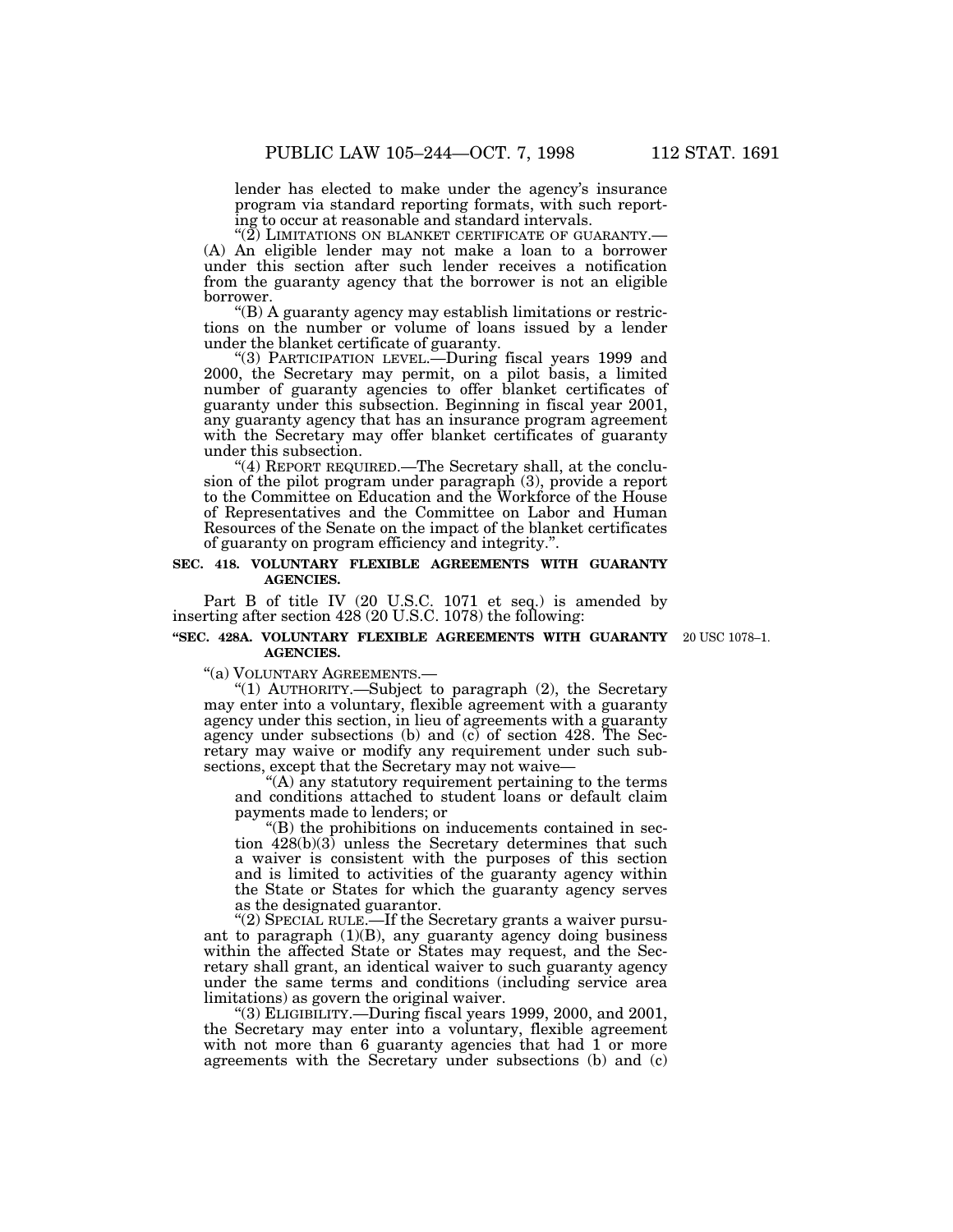of section 428 as of the day before the date of enactment of the Higher Education Amendments of 1998. Beginning in fiscal year 2002, any guaranty agency or consortium thereof may enter into a voluntary flexible agreement with the Secretary.

 $\mathfrak{m}(4)$  REPORT REQUIRED.—Not later than September 30, 2001, the Secretary shall report to the Committee on Labor and Human Resources of the Senate and the Committee on Education and the Workforce of the House of Representatives regarding the impact that the voluntary flexible agreements have had upon program integrity, program and cost efficiencies, and the availability and delivery of student financial aid. Such report shall include—

''(A) a description of each voluntary flexible agreement and the performance goals established by the Secretary for each agreement;

''(B) a list of participating guaranty agencies and the specific statutory or regulatory waivers provided to each guaranty agency and any waivers provided to other guaranty agencies under paragraph (2);

" $(C)$  a description of the standards by which each agency's performance under the agency's voluntary flexible agreement was assessed and the degree to which each agency achieved the performance standards; and

''(D) an analysis of the fees paid by the Secretary, and the costs and efficiencies achieved under each voluntary agreement.

''(b) TERMS OF AGREEMENT.—An agreement between the Secretary and a guaranty agency under this section—

''(1) shall be developed by the Secretary, in consultation with the guaranty agency, on a case-by-case basis;

''(2) may only include provisions—

" $(A)$  specifying the responsibilities of the guaranty agency under the agreement, with respect to—

''(i) administering the issuance of insurance on loans made under this part on behalf of the Secretary;

''(ii) monitoring insurance commitments made under this part;

''(iii) default aversion activities;

"(iv) review of default claims made by lenders;

''(v) payment of default claims; "(vi) collection of defaulted loans;

"(vii) adoption of internal systems of accounting and auditing that are acceptable to the Secretary, and reporting the result thereof to the Secretary in a timely manner, and on an accurate, and auditable basis;

"(viii) timely and accurate collection and reporting of such other data as the Secretary may require to carry out the purposes of the programs under this title;

"(ix) monitoring of institutions and lenders participating in the program under this part; and

 $\sqrt{\mathbf{x}}$ ) informational outreach to schools and students in support of access to higher education;

''(B) regarding the fees the Secretary shall pay, in lieu of revenues that the guaranty agency may otherwise receive under this part, to the guaranty agency under

Deadline.

Records.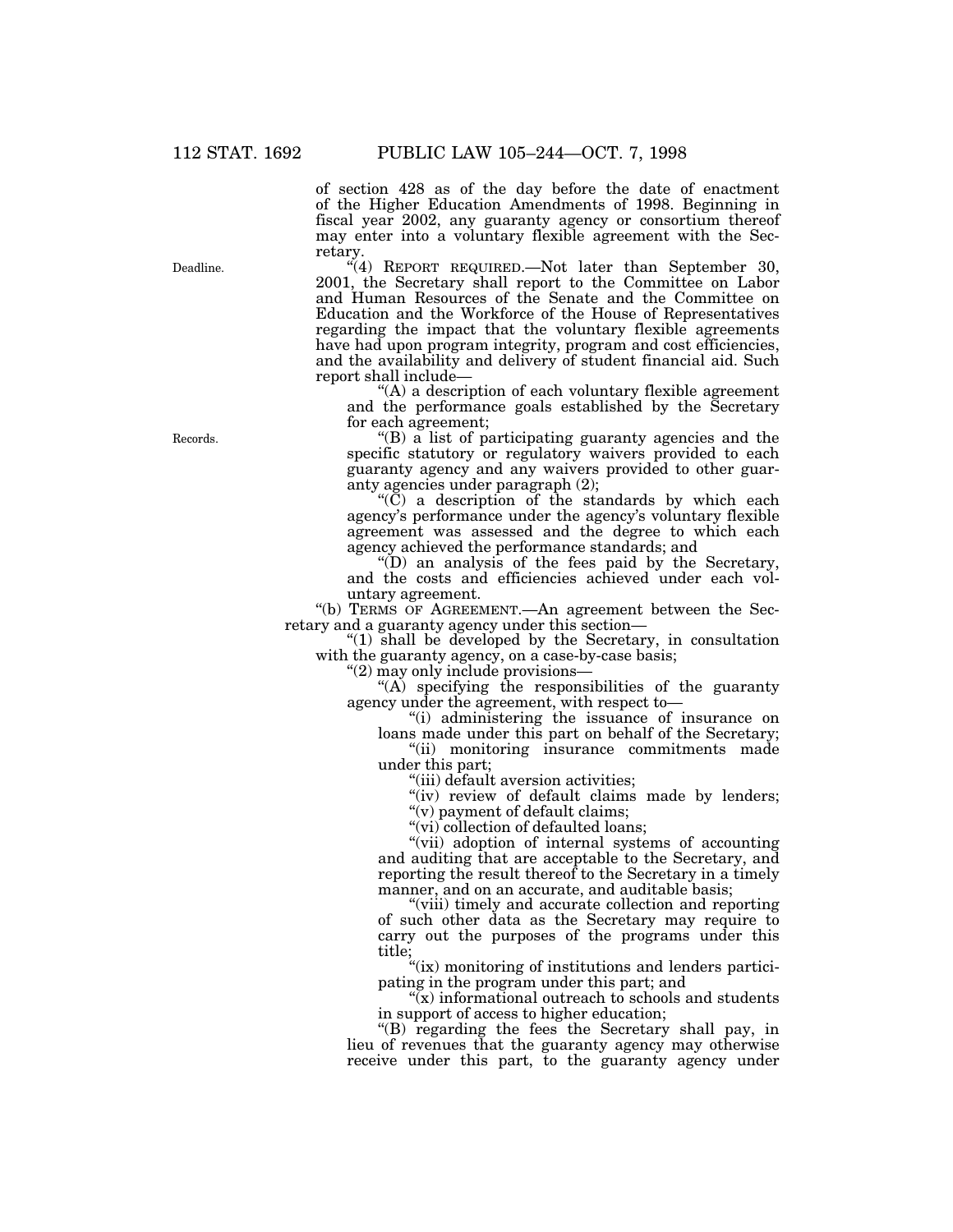the agreement, and other funds that the guaranty agency may receive or retain under the agreement, except that in no case may the cost to the Secretary of the agreement, as reasonably projected by the Secretary, exceed the cost to the Secretary, as similarly projected, in the absence of the agreement;

 $(C)$  regarding the use of net revenues, as described in the agreement under this section, for such other activities in support of postsecondary education as may be agreed to by the Secretary and the guaranty agency;

''(D) regarding the standards by which the guaranty agency's performance of the agency's responsibilities under the agreement will be assessed, and the consequences for a guaranty agency's failure to achieve a specified level of performance on 1 or more performance standards;

 $E(E)$  regarding the circumstances in which a guaranty agency's agreement under this section may be ended in advance of the agreement's expiration date;

''(F) regarding such other businesses, previously purchased or developed with reserve funds, that relate to the program under this part and in which the Secretary permits the guaranty agency to engage; and

''(G) such other provisions as the Secretary may determine to be necessary to protect the United States from the risk of unreasonable loss and to promote the purposes of this part;

"(3) shall provide for uniform lender participation with the guaranty agency under the terms of the agreement; and

 $(4)$  shall not prohibit or restrict borrowers from selecting a lender of the borrower's choosing, subject to the prohibitions and restrictions applicable to the selection under this Act.

''(c) PUBLIC NOTICE.—

''(1) IN GENERAL.—The Secretary shall publish in the Federal Register a notice to all guaranty agencies that sets forth—

"(A) an invitation for the guaranty agencies to enter into agreements under this section; and

''(B) the criteria that the Secretary will use for selecting the guaranty agencies with which the Secretary will enter into agreements under this section.

"(2) AGREEMENT NOTICE.—The Secretary shall notify the Chairperson and the Ranking Minority Member of the Committee on Labor and Human Resources of the Senate and the Committee on Education and the Workforce of the House of Representatives not later than 30 days prior to concluding an agreement under this section. The notice shall contain—

''(A) a description of the voluntary flexible agreement and the performance goals established by the Secretary for the agreement;

''(B) a list of participating guaranty agencies and the specific statutory or regulatory waivers provided to each guaranty agency; Records.

 $(C)$  a description of the standards by which each guaranty agency's performance under the agreement will be assessed; and

''(D) a description of the fees that will be paid to each participating guaranty agency.

Federal Register, publication.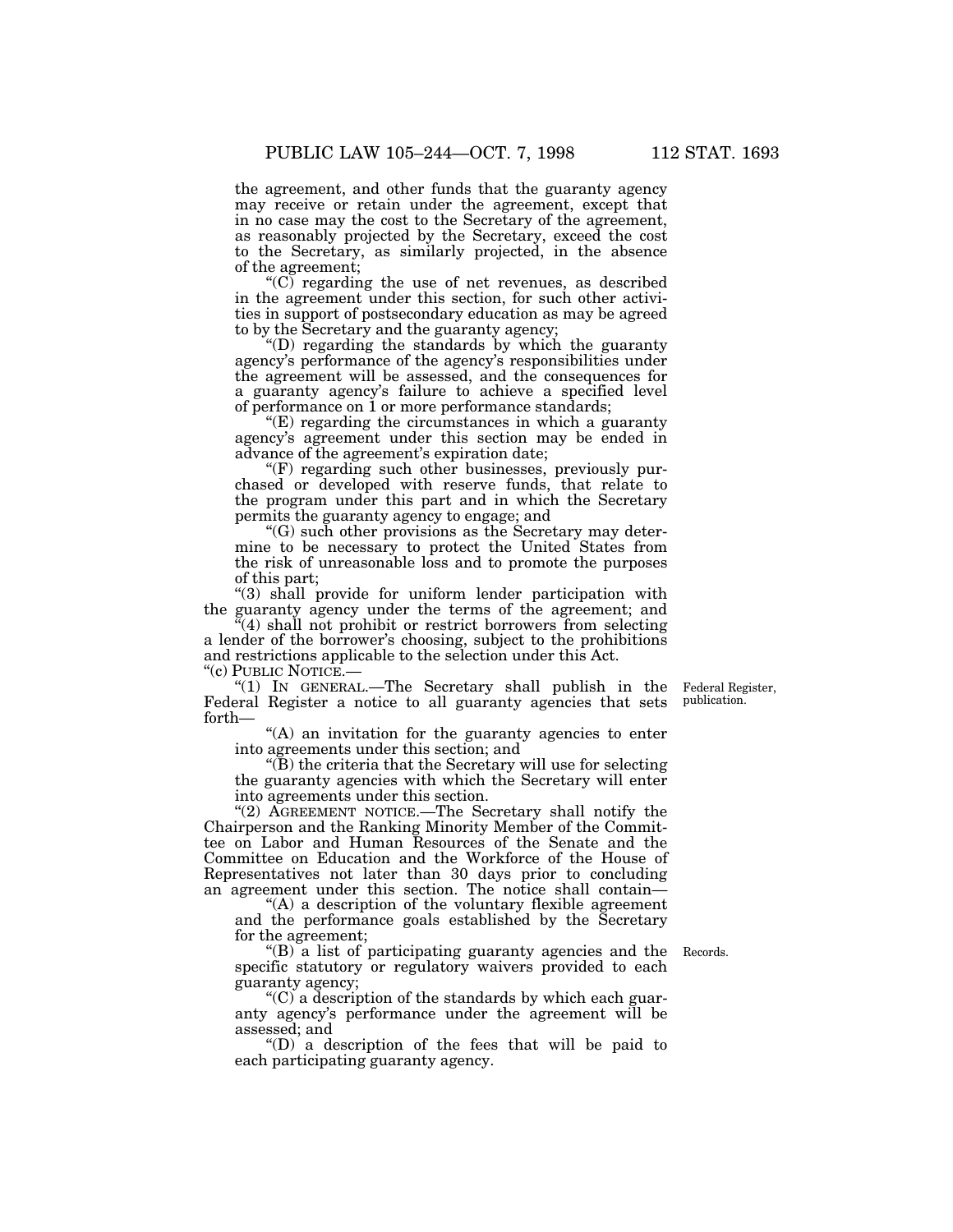Deadline.

''(3) WAIVER NOTICE.—The Secretary shall notify the Chairperson and the Ranking Minority Member of the Committee on Labor and Human Resources of the Senate and the Committee on Education and the Workforce of the House of Representatives not later than 30 days prior to the granting of a waiver pursuant to subsection  $(a)(2)$  to a guaranty agency that is not a party to a voluntary flexible agreement.

" $(4)$  PUBLIC AVAILABILITY.—The text of any voluntary flexible agreement, and any subsequent revisions, and any waivers related to section  $428(b)(3)$  that are not part of such an agreement, shall be readily available to the public.

''(5) MODIFICATION NOTICE.—The Secretary shall notify the Chairperson and the Ranking Minority Members of the Committee on Labor and Human Resources of the Senate and the Committee on Education and the Workforce of the House of Representatives 30 days prior to any modifications to an agreement under this section.

''(d) TERMINATION.—At the expiration or early termination of an agreement under this section, the Secretary shall reinstate the guaranty agency's prior agreements under subsections (b) and (c) of section 428, subject only to such additional requirements as the Secretary determines to be necessary in order to ensure the efficient transfer of responsibilities between the agreement under this section and the agreements under subsections (b) and (c) of section 428, and including the guaranty agency's compliance with reserve requirements under sections 422 and 428.''.

# **SEC. 419. FEDERAL PLUS LOANS.**

Section 428B (20 U.S.C. 1078–2) is amended—

(1) by amending subsection (a) to read as follows:

"(a) AUTHORITY TO BORROW.—

" $(1)$  AUTHORITY AND ELIGIBILITY.—Parents of a dependent student shall be eligible to borrow funds under this section in amounts specified in subsection (b), if—

"(A) the parents do not have an adverse credit history" as determined pursuant to regulations promulgated by the Secretary; and

"(B) the parents meet such other eligibility criteria as the Secretary may establish by regulation, after consultation with guaranty agencies, eligible lenders, and other organizations involved in student financial assistance.

"(2) TERMS, CONDITIONS, AND BENEFITS.—Except as provided in subsections (c), (d), and (e), loans made under this section shall have the same terms, conditions, and benefits as all other loans made under this part.

''(3) SPECIAL RULE.—Whenever necessary to carry out the provisions of this section, the terms 'student' and 'borrower' as used in this part shall include a parent borrower under this section.''; and

(2) by adding at the end the following:

"(f) VERIFICATION OF IMMIGRATION STATUS AND SOCIAL SECURITY NUMBER.—A parent who wishes to borrow funds under this section shall be subject to verification of the parent's—

''(1) immigration status in the same manner as immigration status is verified for students under section 484(g); and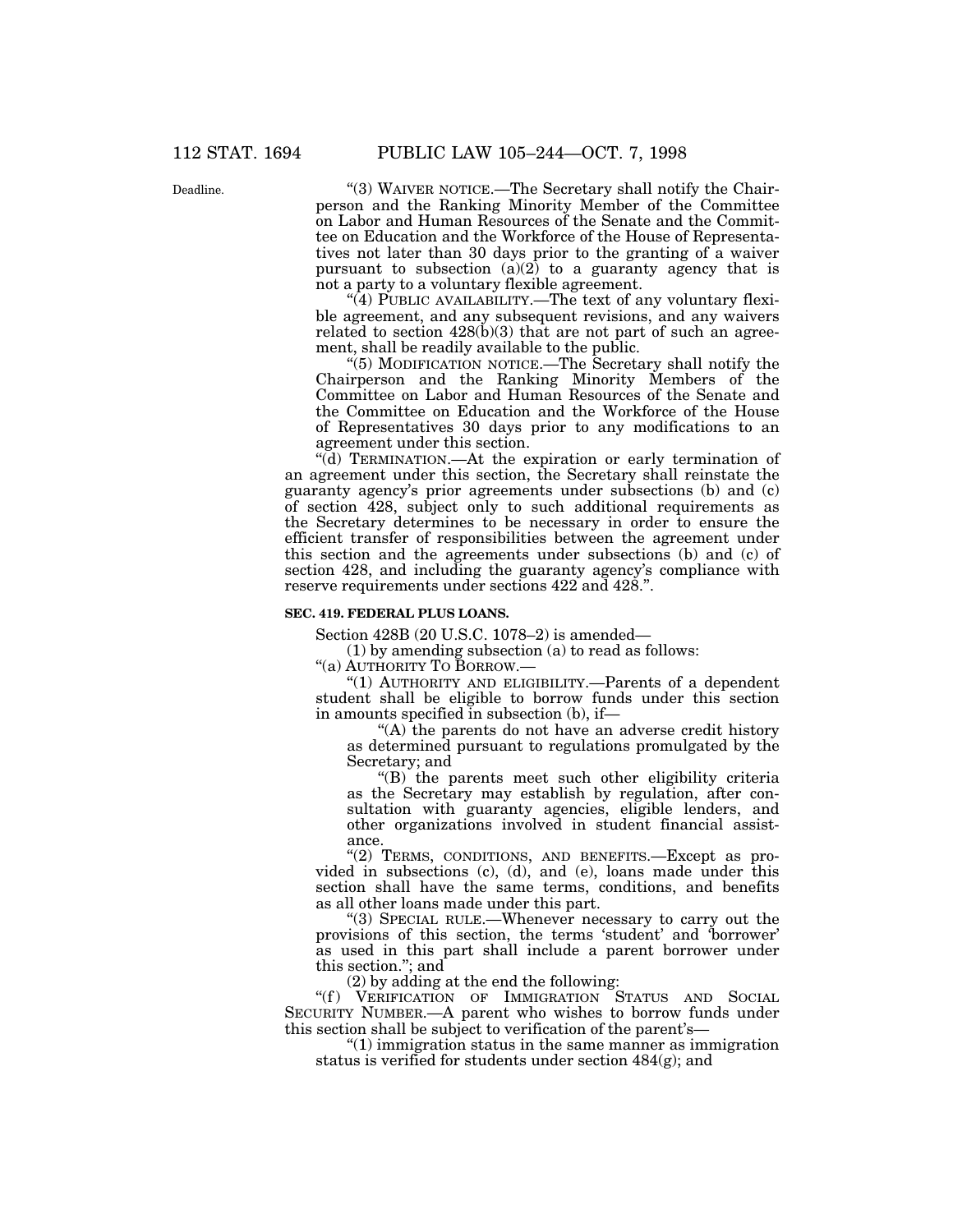"(2) social security number in the same manner as social security numbers are verified for students under section  $484(p)$ .".

# **SEC. 420. FEDERAL CONSOLIDATION LOANS.**

(a) DEFINITION OF ELIGIBLE BORROWER.—Section 428C(a)(3) (20 U.S.C.  $1078-3(a)(3)$  is amended by striking everything preceding subparagraph (C) and inserting the following:

 $(3)$  DEFINITION OF ELIGIBLE BORROWER.  $(A)$  For the purpose of this section, the term 'eligible borrower' means a borrower who—

"(i) is not subject to a judgment secured through litigation with respect to a loan under this title or to an order for wage garnishment under section 488A; and

''(ii) at the time of application for a consolidation loan— ''(I) is in repayment status;

''(II) is in a grace period preceding repayment; or

''(III) is a defaulted borrower who has made arrangements to repay the obligation on the defaulted

loans satisfactory to the holders of the defaulted loans. "(B)(i) An individual's status as an eligible borrower under this section terminates upon receipt of a consolidation loan under this section, except that—

''(I) an individual who receives eligible student loans after the date of receipt of the consolidation loan may receive a subsequent consolidation loan;

''(II) loans received prior to the date of the consolidation loan may be added during the 180-day period following the making of the consolidation loan;

''(III) loans received following the making of the consolidation loan may be added during the 180-day period following the making of the consolidation loan; and

''(IV) loans received prior to the date of the first consolidation loan may be added to a subsequent consolidation loan.''.

(b) DEFINITION OF ELIGIBLE STUDENT LOAN.—Section 428C(a)(4) is amended by striking subparagraph (C) and inserting the following:

''(C) made under part D of this title;''.

(c) CONTENTS OF AGREEMENTS.—Section 428C(b) is amended— (1) in paragraph  $(1)(A)(i)$ , by inserting "except that this

clause shall not apply in the case of a borrower with multiple holders of loans under this part," after "under this section,";  $(2)$  in paragraph  $(4)(C)(ii)$ —

 $(A)$  in the matter preceding subclause  $(I)$ , by inserting "during any such period" after "and be paid";

(B) in subclause (I), by striking '', or on or after October 1, 1998,''; and

(C) in subclause (II), by striking ''and before October 1, 1998,'';

(3) in paragraph (6)(A), by inserting before the semicolon at the end the following: '', except that a lender is not required to consolidate loans described in subparagraph  $(D)$  or  $(E)$  of subsection (a)(4) or subsection (d)(1)(C) $(iii)$ ".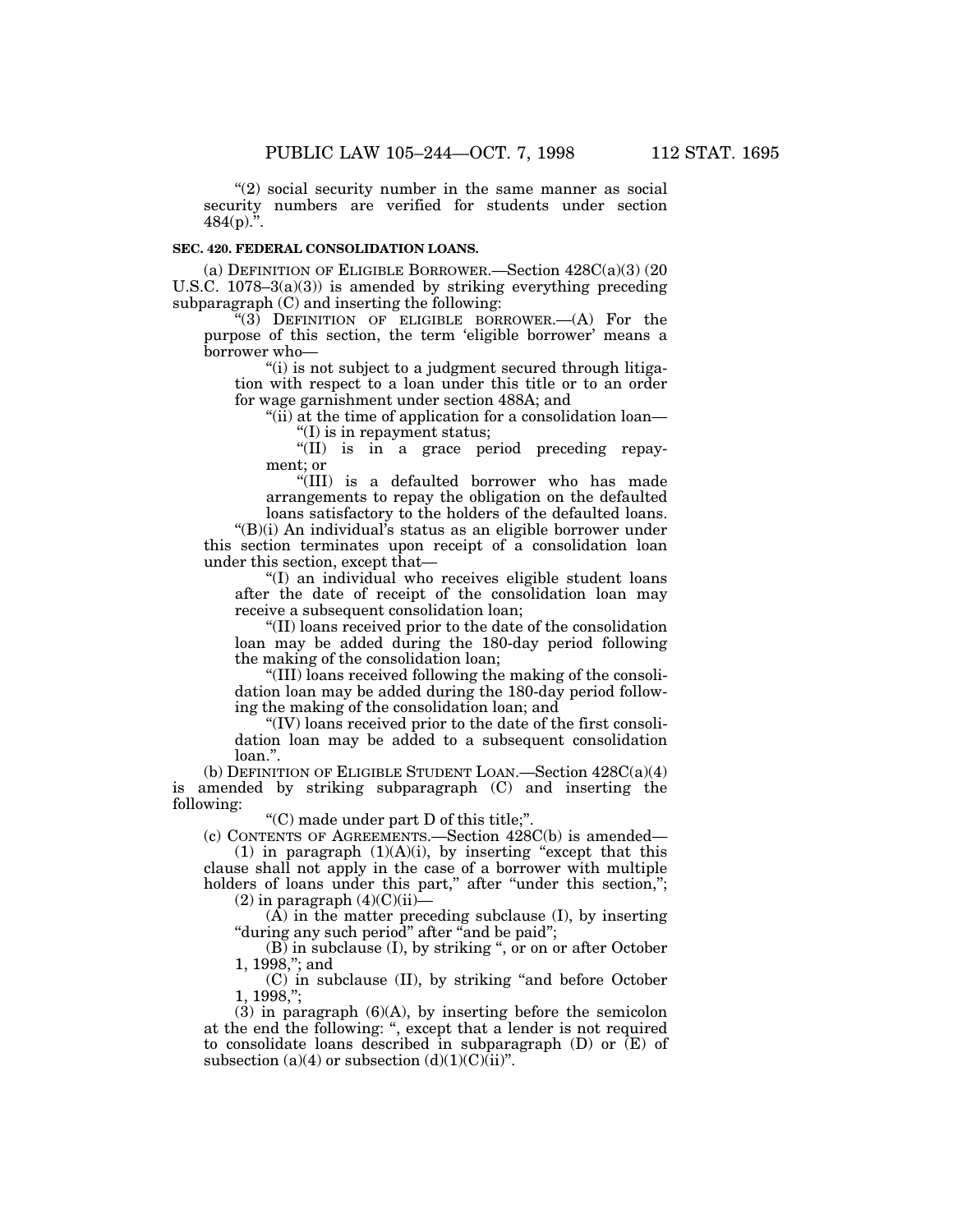20 USC 1078–3.

(d) EXTENSION OF AUTHORITY.—Section 428C(e) is amended by striking ''September 30, 2002'' and inserting ''September 30, 2004''.

(e) SPECIAL RULE.—Section 428C(f ) is amended—

(1) by redesignating paragraph (2) as paragraph (3); and (2) by inserting after paragraph (1) the following:

"(2) SPECIAL RULE.—For consolidation loans based on applications received during the period from October 1, 1998 through January 31, 1999, inclusive, the rebate described in paragraph (1) shall be equal to 0.62 percent of the principal plus accrued unpaid interest on such loan.''.

# **SEC. 421. DEFAULT REDUCTION PROGRAM.**

The heading for subsection (b) of section 428F (20 U.S.C. 1078– 6) is amended by striking ''SPECIAL RULE'' and inserting ''SATISFAC-TORY REPAYMENT ARRANGEMENTS TO RENEW ELIGIBILITY''.

#### **SEC. 422. REQUIREMENTS FOR DISBURSEMENTS OF STUDENT LOANS.**

(a) SPECIAL RULE.—Section 428G(a) (20 U.S.C. 1078–7(a)) is amended by adding at the end the following:

''(3) SPECIAL RULE.—An institution whose cohort default rate (as determined under section 435(m)) for each of the 3 most recent fiscal years for which data are available is less than 10 percent may disburse any loan made, insured, or guaranteed under this part in a single installment for any period of enrollment that is not more than 1 semester, 1 trimester, 1 quarter, or 4 months.''.

(b) DISBURSEMENT.—Section  $428G(b)(1)$  is amended by adding at the end the following new sentence: ''An institution whose cohort default rate (as determined under section 435(m)) for each of the three most recent fiscal years for which data are available is less than 10 percent shall be exempt from the requirements of this paragraph.''.

(c) EXCLUSIONS.—Section 428G(e) is amended—

(1) by striking ''or made'' and inserting '', made''; and

(2) by inserting '', or made to a student to cover the cost of attendance in a program of study abroad approved by the home eligible institution if the home eligible institution has a cohort default rate (as calculated under section 435(m)) of less than 5 percent'' before the period.

(d) EFFECTIVE DATE.—The amendments made by subsections (a) and (b) shall be effective during the period beginning on October 1, 1998, and ending on September 30, 2002.

#### **SEC. 423. UNSUBSIDIZED LOANS.**

(a) ELIGIBLE BORROWERS.—Subsection (b) of section 428H (20 U.S.C.1078–8(b)) is amended to read as follows:

''(b) ELIGIBLE BORROWERS.—Any student meeting the requirements for student eligibility under section 484 (including graduate and professional students as defined in regulations promulgated by the Secretary) shall be entitled to borrow an unsubsidized Federal Stafford Loan if the eligible institution at which the student has been accepted for enrollment, or at which the student is in attendance, has—

''(1) determined and documented the student's need for the loan based on the student's estimated cost of attendance (as determined under section 472) and the student's estimated

Termination date. 20 USC 1078–7 note.

Regulations.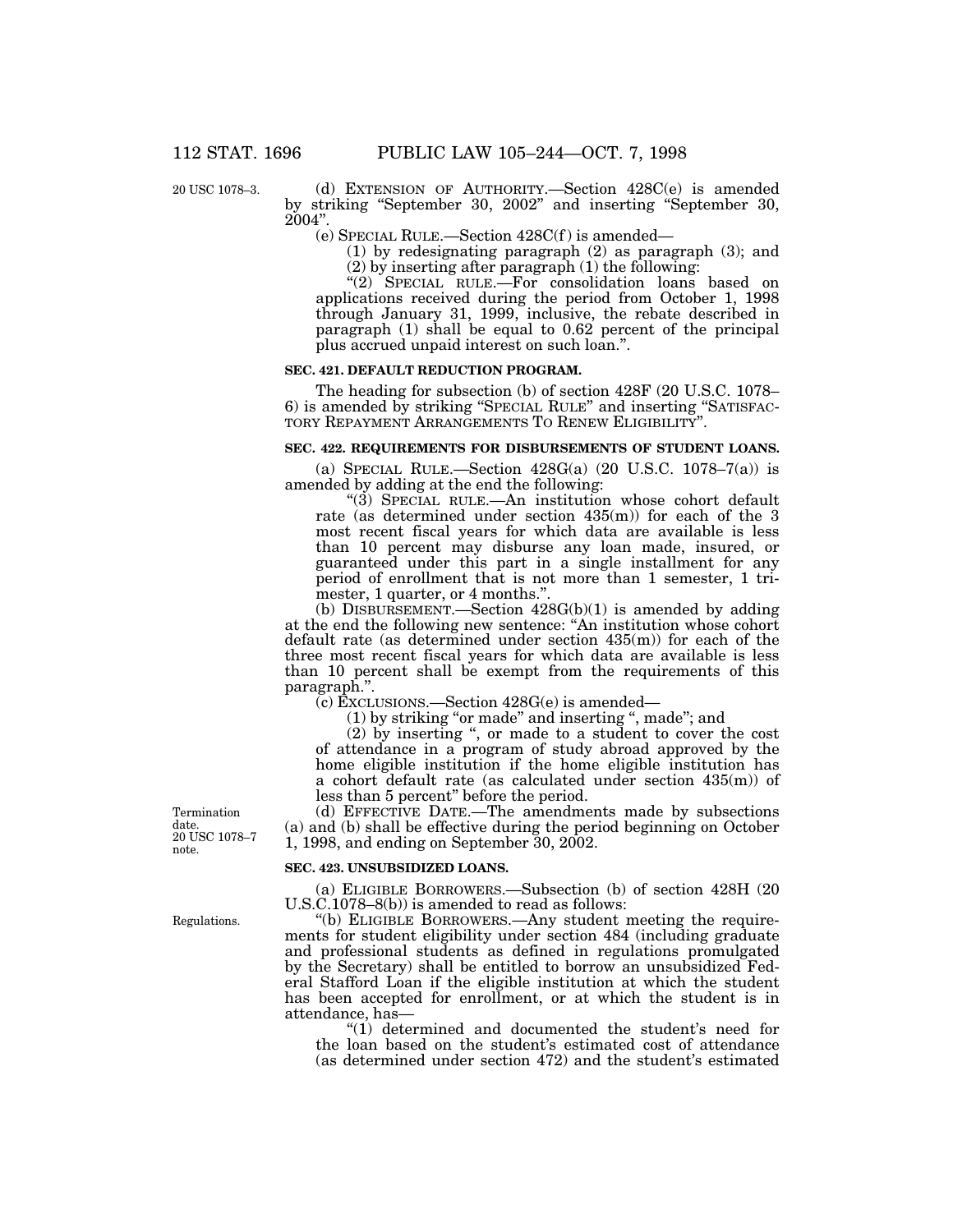financial assistance, including a loan which qualifies for interest subsidy payments under section 428; and

''(2) provided the lender a statement—

 $(A)$  certifying the eligibility of the student to receive a loan under this section and the amount of the loan for which such student is eligible, in accordance with subsection (c); and

''(B) setting forth a schedule for disbursement of the proceeds of the loan in installments, consistent with the requirements of section 428G.''.

(b) LOAN LIMITS.—Section 428H(d) is amended—

 $(1)$  in paragraph  $(2)$ —

 $(A)$  in the matter preceding subparagraph  $(A)$ —

(i) by inserting "(as defined in section  $481(a)(2)$ )" after ''academic year''; and

(ii) by striking ''or in any period of 7 consecutive months, whichever is longer,";

 $(B)$  in subparagraph  $(A)$ 

(i) in clause (i), by striking ''length (as determined under section 481);" and inserting "length; and"; and

(ii) by striking clauses (ii) and (iii) and inserting the following:

"(ii) if such student is enrolled in a program of undergraduate education which is less than one academic year, the maximum annual loan amount that such student may receive may not exceed the amount that bears the same ratio to the amount specified in clause (i) as the length of such program measured in semester, trimester, quarter, or clock hours bears to one academic year;"

 $(C)$  in subparagraph  $(C)$ , by inserting "and" after the semicolon; and

(D) by inserting before the matter following subparagraph (C) the following:

''(D) in the case of a student enrolled in coursework specified in sections  $484(b)(3)(B)$  and  $484(b)(4)(B)$ —

''(i) \$4,000 for coursework necessary for enrollment in an undergraduate degree or certificate program, and, in the case of a student who has obtained a baccalaureate degree, \$5,000 for coursework necessary for enrollment in a graduate or professional program; and

"(ii) in the case of a student who has obtained a baccalaureate degree, \$5,000 for coursework necessary for a professional credential or certification from a State required for employment as a teacher in an elementary or secondary school;''; and

(2) in paragraph (3), by adding at the end the following: ''Interest capitalized shall not be deemed to exceed such maximum aggregate amount."

(c) CAPITALIZATION OF INTEREST.—Paragraph (2) of section 428H(e) is amended to read as follows:

"(2) CAPITALIZATION OF INTEREST. $-(A)$  Interest on loans made under this section for which payments of principal are not required during the in-school and grace periods or for which payments are deferred under sections  $427(a)(2)(C)$  and

20 USC 1078–8.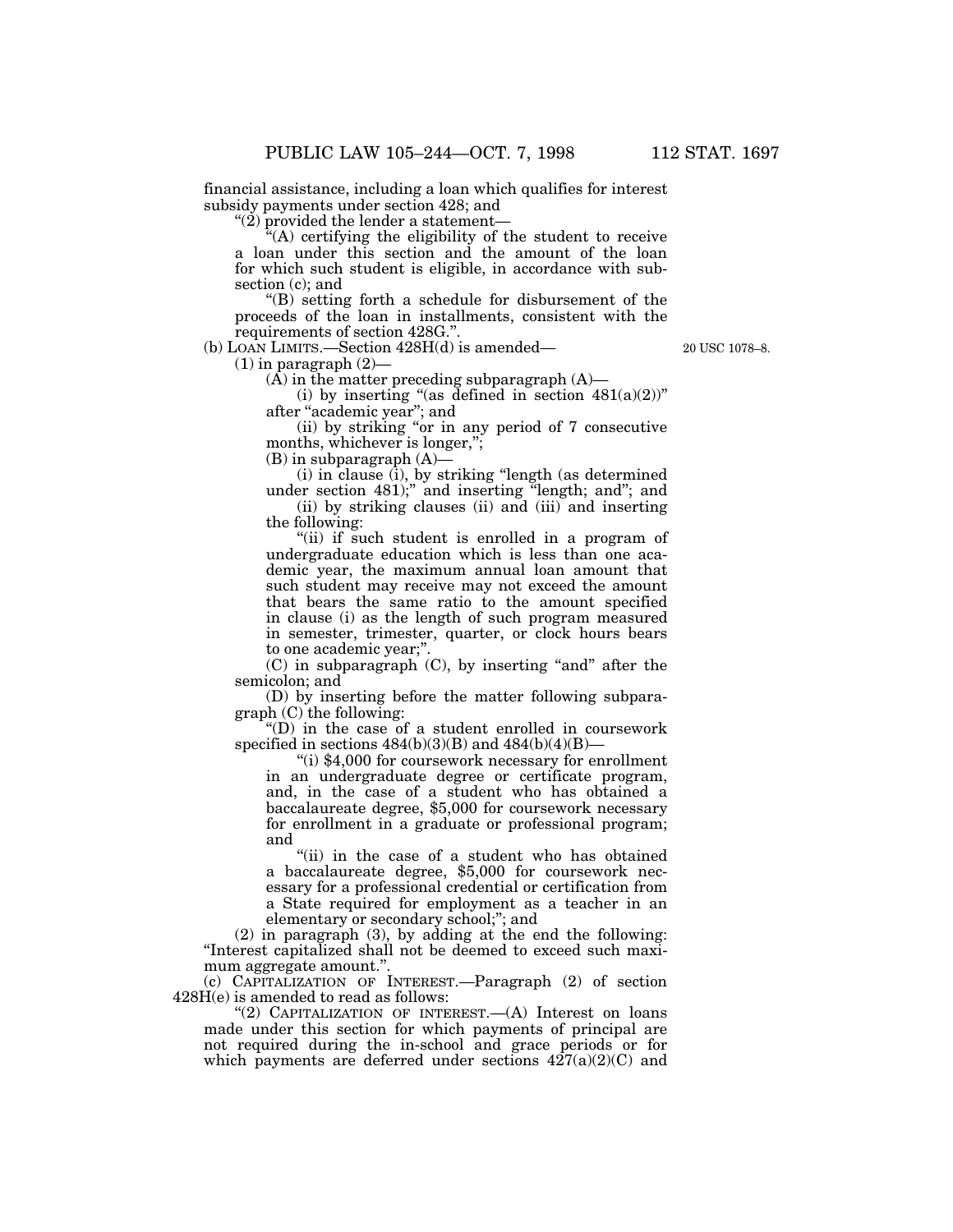$428(b)(1)(M)$  shall, if agreed upon by the borrower and the lender—

''(i) be paid monthly or quarterly; or

"(ii) be added to the principal amount of the loan by the lender only—

''(I) when the loan enters repayment;

''(II) at the expiration of a grace period, in the case of a loan that qualifies for a grace period;

''(III) at the expiration of a period of deferment or forbearance; or

''(IV) when the borrower defaults.

''(B) The capitalization of interest described in subparagraph (A) shall not be deemed to exceed the annual insurable limit on account of the student."

20 USC 1078–8.

(d) EXTENDED REPAYMENT PLAN.—Section 428H(e)(6) is amended by striking "10 year repayment period under section  $428(b)(1)(D)$ " and inserting "repayment period under section and inserting "repayment period under section 428(b)(9)''.

(e) QUALIFICATION.—Section 428H(e) is amended by adding at the end the following:

"(7) QUALIFICATION FOR FORBEARANCE.—A lender may grant the borrower of a loan under this section a forbearance for a period not to exceed 60 days if the lender reasonably determines that such a forbearance from collection activity is warranted following a borrower's request for forbearance, deferment, or a change in repayment plan, or a request to consolidate loans in order to collect or process appropriate supporting documentation related to the request. During any such period, interest on the loan shall accrue but not be capitalized.''.

 $(f)$  REPEAL.—Subsection  $(f)$  of section 428H is repealed.

# **SEC. 424. LOAN FORGIVENESS FOR TEACHERS.**

Section 428J (20 U.S.C. 1078–10) is amended to read as follows: **''SEC. 428J. LOAN FORGIVENESS FOR TEACHERS.**

"(a) STATEMENT OF PURPOSE.—It is the purpose of this section to encourage individuals to enter and continue in the teaching profession.

''(b) PROGRAM AUTHORIZED.—The Secretary shall carry out a program, through the holder of the loan, of assuming the obligation to repay a qualified loan amount for a loan made under section 428 or 428H, in accordance with subsection (c), for any new borrower on or after October 1, 1998, who—

 $''(1)$  has been employed as a full-time teacher for 5 consecutive complete school years—

 $f(A)$  in a school that qualifies under section  $465(a)(2)(A)$ for loan cancellation for Perkins loan recipients who teach in such schools;

''(B) if employed as a secondary school teacher, is teaching a subject area that is relevant to the borrower's academic major as certified by the chief administrative officer of the public or nonprofit private secondary school in which the borrower is employed; and

''(C) if employed as an elementary school teacher, has demonstrated, as certified by the chief administrative officer of the public or nonprofit private elementary school in which the borrower is employed, knowledge and teaching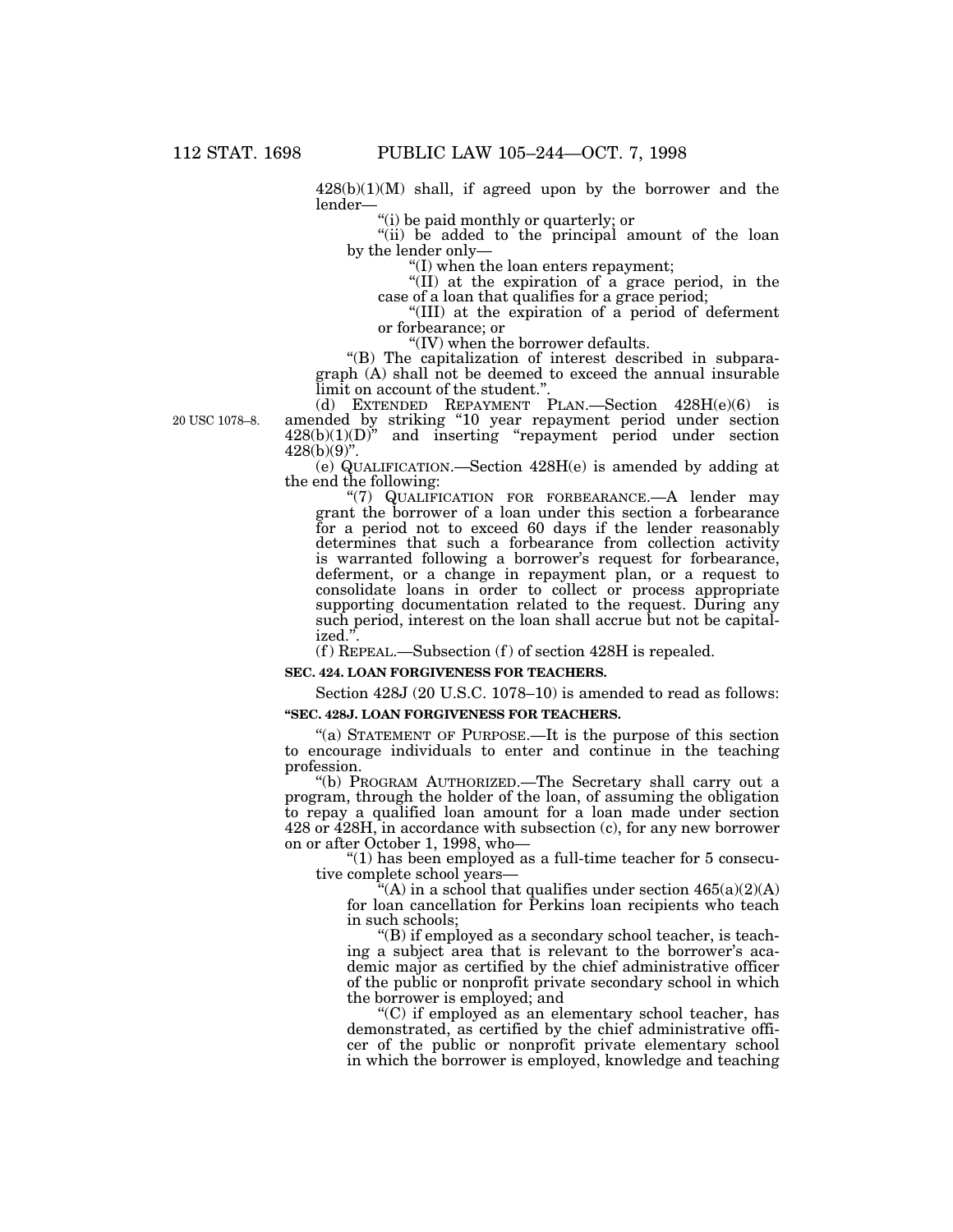skills in reading, writing, mathematics, and other areas of the elementary school curriculum; and

"(2) is not in default on a loan for which the borrower seeks forgiveness.

''(c) QUALIFIED LOANS AMOUNT.—

"(1) In GENERAL.—The Secretary shall repay not more than \$5,000 in the aggregate of the loan obligation on a loan made under section 428 or 428H that is outstanding after the completion of the fifth complete school year of teaching described in subsection (b)(1). No borrower may receive a reduction of loan obligations under both this section and section 460.

Regulations.

'(2) TREATMENT OF CONSOLIDATION LOANS.—A loan amount for a loan made under section 428C may be a qualified loan amount for the purposes of this subsection only to the extent that such loan amount was used to repay a Federal Direct Stafford Loan, a Federal Direct Unsubsidized Stafford Loan, or a loan made under section 428 or 428H for a borrower who meets the requirements of subsection (b), as determined in accordance with regulations prescribed by the Secretary.

''(d) REGULATIONS.—The Secretary is authorized to issue such regulations as may be necessary to carry out the provisions of this section.

''(e) CONSTRUCTION.—Nothing in this section shall be construed to authorize any refunding of any repayment of a loan.

" $(f)$  LIST.—If the list of schools in which a teacher may perform service pursuant to subsection (b) is not available before May 1 of any year, the Secretary may use the list for the year preceding the year for which the determination is made to make such service determination.

''(g) ADDITIONAL ELIGIBILITY PROVISIONS.—

''(1) CONTINUED ELIGIBILITY.—Any teacher who performs service in a school that—

"(A) meets the requirements of subsection  $(b)(1)(A)$  in any year during such service; and

''(B) in a subsequent year fails to meet the requirements of such subsection,

may continue to teach in such school and shall be eligible for loan forgiveness pursuant to subsection (b).

 $f(2)$  PREVENTION OF DOUBLE BENEFITS.—No borrower may, for the same service, receive a benefit under both this subsection and subtitle D of title I of the National and Community Service Act of 1990 (42 U.S.C. 12571 et seq.).

''(h) DEFINITION.—For purposes of this section, the term 'year', where applied to service as a teacher, means an academic year as defined by the Secretary.''.

# **SEC. 425. LOAN FORGIVENESS FOR CHILD CARE PROVIDERS.**

Part B (20 U.S.C. 1071 et seq.) is amended by inserting after section 428J (20 U.S.C. 1078–10) the following:

# **''SEC. 428K. LOAN FORGIVENESS FOR CHILD CARE PROVIDERS.**

20 USC 1078–11.

''(a) PURPOSE.—It is the purpose of this section—

" $(1)$  to bring more highly trained individuals into the early child care profession; and

"(2) to keep more highly trained child care providers in the early child care field for longer periods of time.

''(b) DEFINITIONS.—In this section: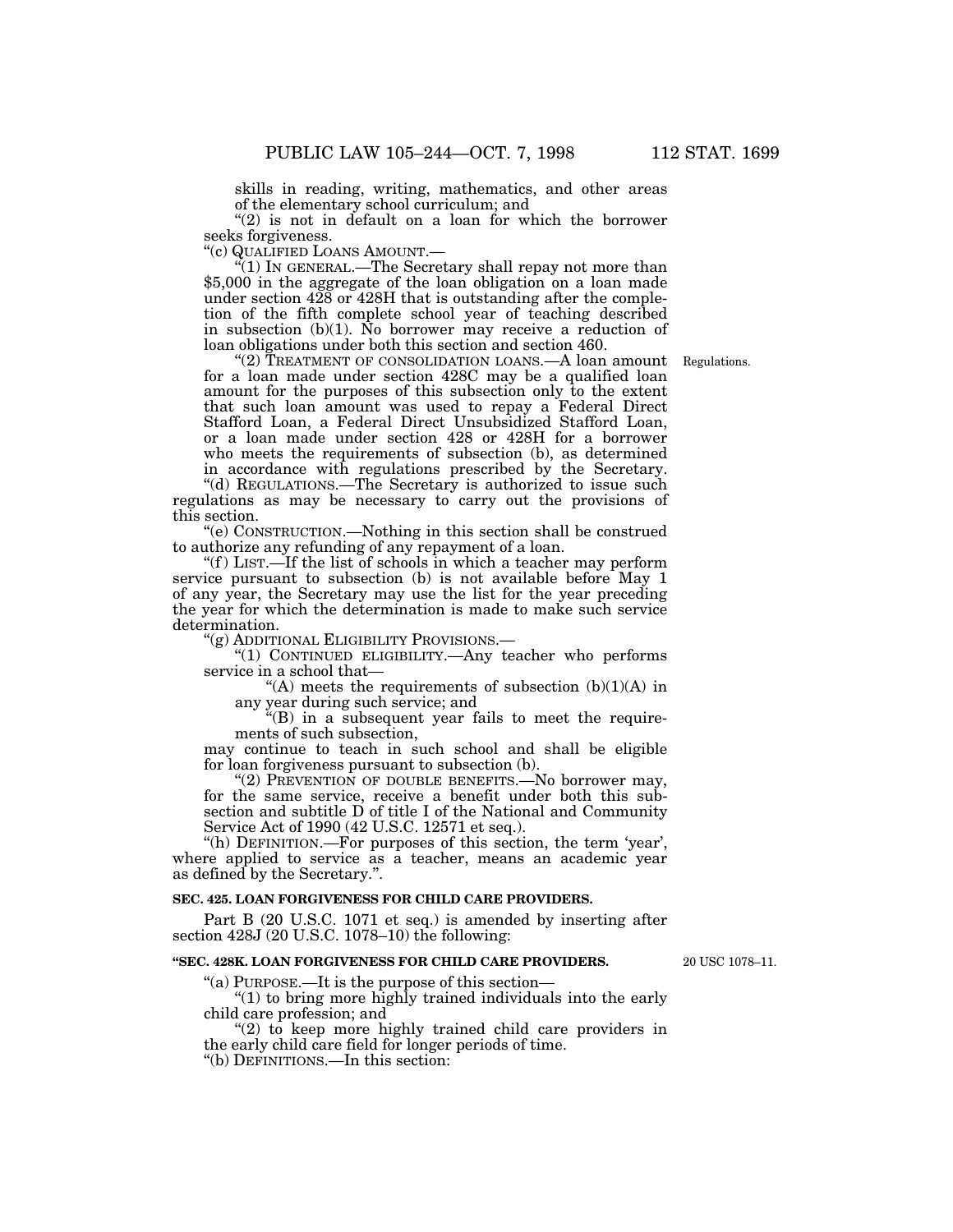"(1) CHILD CARE FACILITY.—The term 'child care facility' means a facility, including a home, that—

''(A) provides child care services; and

''(B) meets applicable State or local government licensing, certification, approval, or registration requirements, if any.

''(2) CHILD CARE SERVICES.—The term 'child care services' means activities and services provided for the education and care of children from birth through age 5 by an individual who has a degree in early childhood education.

"(3) DEGREE.—The term 'degree' means an associate's or bachelor's degree awarded by an institution of higher education.

"(4) EARLY CHILDHOOD EDUCATION.—The term 'early childhood education' means education in the areas of early child education, child care, or any other educational area related to child care that the Secretary determines appropriate.

''(5) INSTITUTION OF HIGHER EDUCATION.—Notwithstanding section 102, the term 'institution of higher education' has the meaning given the term in section 101.

''(c) DEMONSTRATION PROGRAM.—

''(1) IN GENERAL.—The Secretary may carry out a demonstration program of assuming the obligation to repay, pursuant to subsection (d), a loan made, insured, or guaranteed under this part or part D (excluding loans made under sections 428B and 428C or comparable loans made under part D) for any new borrower after the date of enactment of the Higher Education Amendments of 1998, who—

"(A) completes a degree in early childhood education;

''(B) obtains employment in a child care facility; and

''(C) has worked full time for the 2 consecutive years preceding the year for which the determination is made as a child care provider in a low-income community.

"(2) LOW-INCOME COMMUNITY.—For the purposes of this subsection, the term 'low-income community' means a community in which 70 percent of households within the community earn less than 85 percent of the State median household income.

''(3) AWARD BASIS; PRIORITY.—

''(A) AWARD BASIS.—Subject to subparagraph (B), loan repayment under this section shall be on a first-come, first-served basis and subject to the availability of appropriations.

''(B) PRIORITY.—The Secretary shall give priority in providing loan repayment under this section for a fiscal year to student borrowers who received loan repayment under this section for the preceding fiscal year.

"(4) REGULATIONS.—The Secretary is authorized to prescribe such regulations as may be necessary to carry out the provisions of this section.

''(d) LOAN REPAYMENT.—

"(1) In GENERAL.—The Secretary shall assume the obligation to repay—

''(A) after the second consecutive year of employment described in subparagraphs  $(B)$  and  $(C)$  of subsection  $(c)(1)$ , 20 percent of the total amount of all loans made after date of enactment of the Higher Education Amendments of 1998, to a student under this part or part D;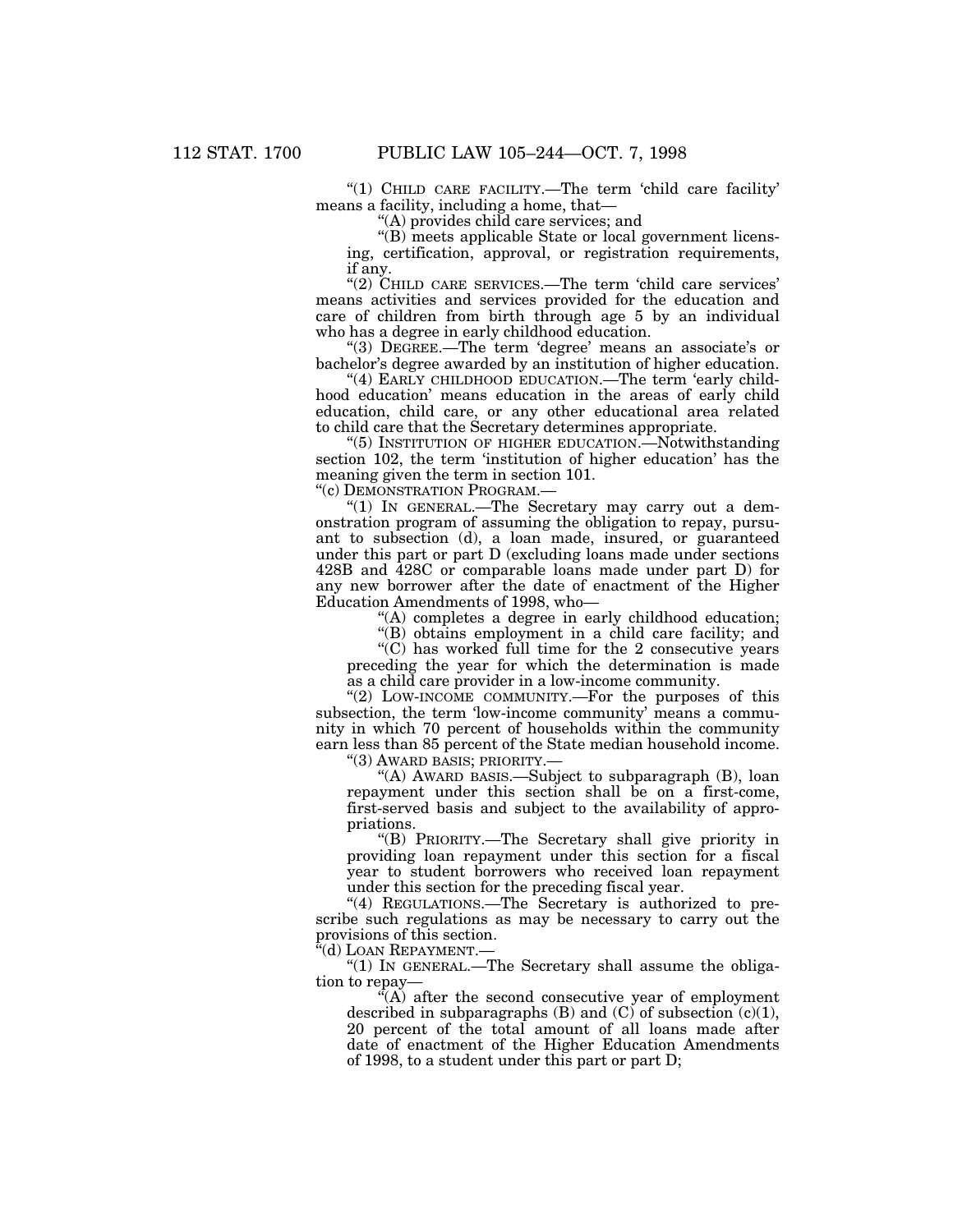''(B) after the third consecutive year of such employment, 20 percent of the total amount of all such loans; and

''(C) after each of the fourth and fifth consecutive years of such employment, 30 percent of the total amount of all such loans.

''(2) CONSTRUCTION.—Nothing in this section shall be construed to authorize the refunding of any repayment of a loan made under this part or part D.

''(3) INTEREST.—If a portion of a loan is repaid by the Secretary under this section for any year, the proportionate amount of interest on such loan which accrues for such year shall be repaid by the Secretary.

"(4) SPECIAL RULE.—In the case where a student borrower who is not participating in loan repayment pursuant to this section returns to an institution of higher education after graduation from an institution of higher education for the purpose of obtaining a degree in early childhood education, the Secretary is authorized to assume the obligation to repay the total amount of loans made under this part or part D incurred for a maximum of two academic years in returning to an institution of higher education for the purpose of obtaining a degree in early childhood education. Such loans shall only be repaid for borrowers who qualify for loan repayment pursuant to the provisions of this section, and shall be repaid in accordance with the provisions of paragraph (1).

''(5) INELIGIBILITY OF NATIONAL SERVICE AWARD RECIPI-ENTS.—No student borrower may, for the same volunteer service, receive a benefit under both this section and subtitle D of title I of the National and Community Service Act of 1990 (42 U.S.C. 12601 et seq.).

"(e) REPAYMENT TO ELIGIBLE LENDERS.—The Secretary shall pay to each eligible lender or holder for each fiscal year an amount equal to the aggregate amount of loans which are subject to repayment pursuant to this section for such year.

"(f) APPLICATION FOR REPAYMENT.-

''(1) IN GENERAL.—Each eligible individual desiring loan repayment under this section shall submit a complete and accurate application to the Secretary at such time, in such manner, and containing such information as the Secretary may require.

''(2) CONDITIONS.—An eligible individual may apply for loan repayment under this section after completing each year of qualifying employment. The borrower shall receive forbearance while engaged in qualifying employment unless the borrower is in deferment while so engaged.

''(g) EVALUATION.—

''(1) IN GENERAL.—The Secretary shall conduct, by grant or contract, an independent national evaluation of the impact of the demonstration program assisted under this section on the field of early childhood education.

"(2) COMPETITIVE BASIS.—The grant or contract described in subsection (b) shall be awarded on a competitive basis.

''(3) CONTENTS.—The evaluation described in this subsection shall—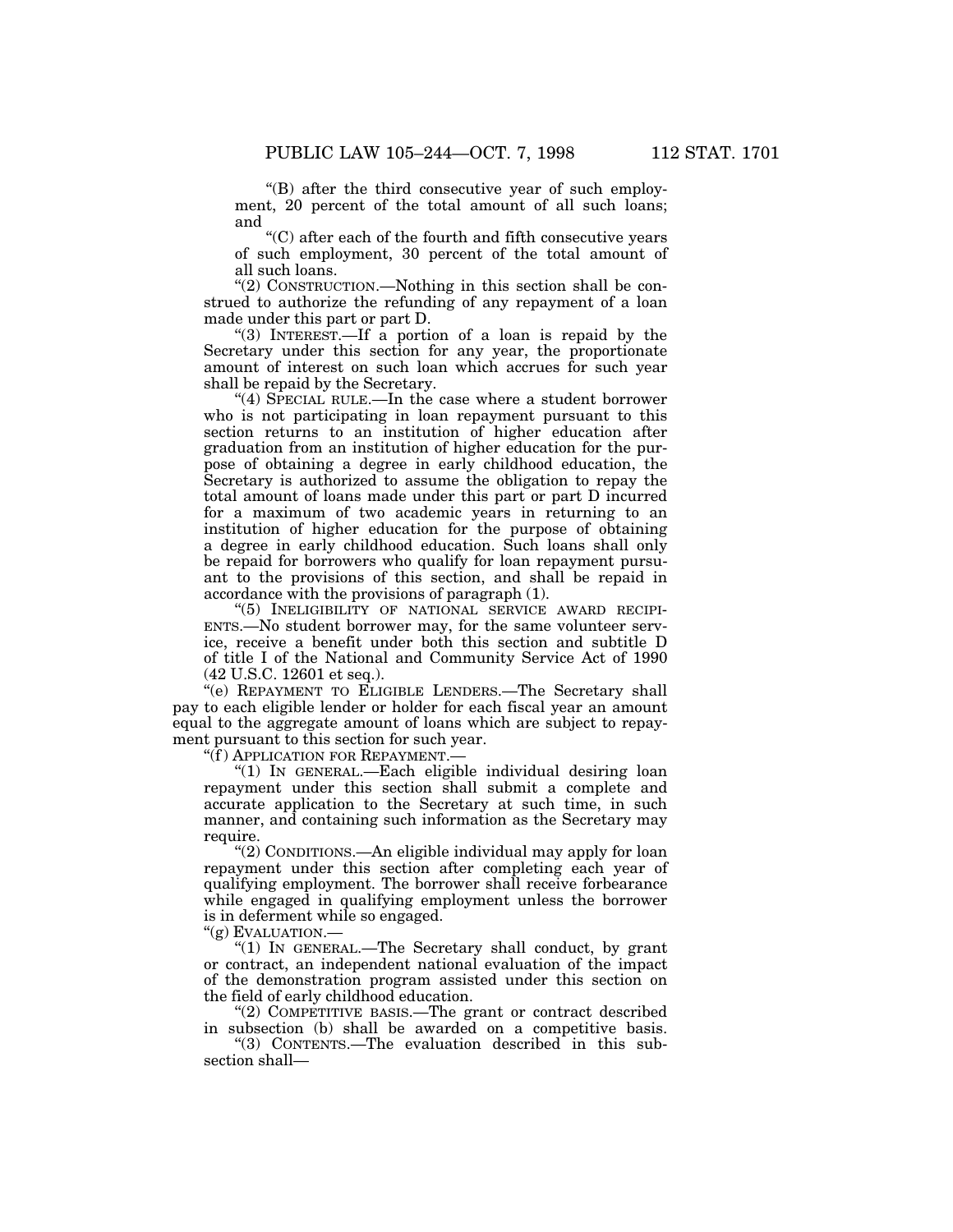"(A) determine the number of individuals who were encouraged by the demonstration program assisted under this section to pursue early childhood education;

''(B) determine the number of individuals who remain employed in a child care facility as a result of participation in the program;

" $(\hat{C})$  identify the barriers to the effectiveness of the program;

''(D) assess the cost-effectiveness of the program in improving the quality of—

(i) early childhood education; and

"(ii) child care services;

"(E) identify the reasons why participants in the program have chosen to take part in the program;

 $f(F)$  identify the number of individuals participating in the program who received an associate's degree and the number of such individuals who received a bachelor's degree; and

 $'(G)$  identify the number of years each individual participates in the program.

 $\cdot^{\alpha}(4)$  INTERIM AND FINAL EVALUATION REPORTS.—The Secretary shall prepare and submit to the President and the Congress such interim reports regarding the evaluation described in this subsection as the Secretary deems appropriate, and shall prepare and so submit a final report regarding the evaluation by January 1, 2002.

''(h) AUTHORIZATION OF APPROPRIATIONS.—There are authorized to be appropriated to carry out this section \$10,000,000 for fiscal year 1999, and such sums as may be necessary for each of the 4 succeeding fiscal years.''.

# **SEC. 426. NOTICE TO SECRETARY AND PAYMENT OF LOSS.**

The third sentence of section  $430(a)$  (20 U.S.C. 1080(a)) is amended by inserting ''the institution was contacted and other'' after ''submit proof that''.

# **SEC. 427. LEGAL POWERS AND RESPONSIBILITIES.**

(a) AUDIT OF FINANCIAL TRANSACTIONS.—Section  $432(f)(1)$  is amended—

(1) in subparagraph (B), by striking "section  $435(d)(1)$  (D),  $(F)$ , or  $(H)$ ;" and inserting "section 435 $(d)(1)$ ; and";

 $(2)$  in subparagraph  $(C)$ —

(A) by striking ''and Labor'' and inserting ''and the Workforce''; and

(B) by striking ''; and'' inserting a period; and

(3) by striking subparagraph (D).

(b) PROGRAM OF ASSISTANCE.—Section 432(k)(3) is amended by striking ''Within 1 year'' and everything that follows through " $1992$ , the" and inserting "The".

(c) COMMON FORMS AND FORMATS.—Section 432(m) is amended—

 $(1)$  in paragraph  $(1)$ —

 $(A)$  in subparagraph  $(A)$ , by striking "a common application form and promissory note'' and inserting ''common application forms and promissory notes, or master promissory notes,";

(B) in subparagraph (B)—

Deadline.

20 USC 1082.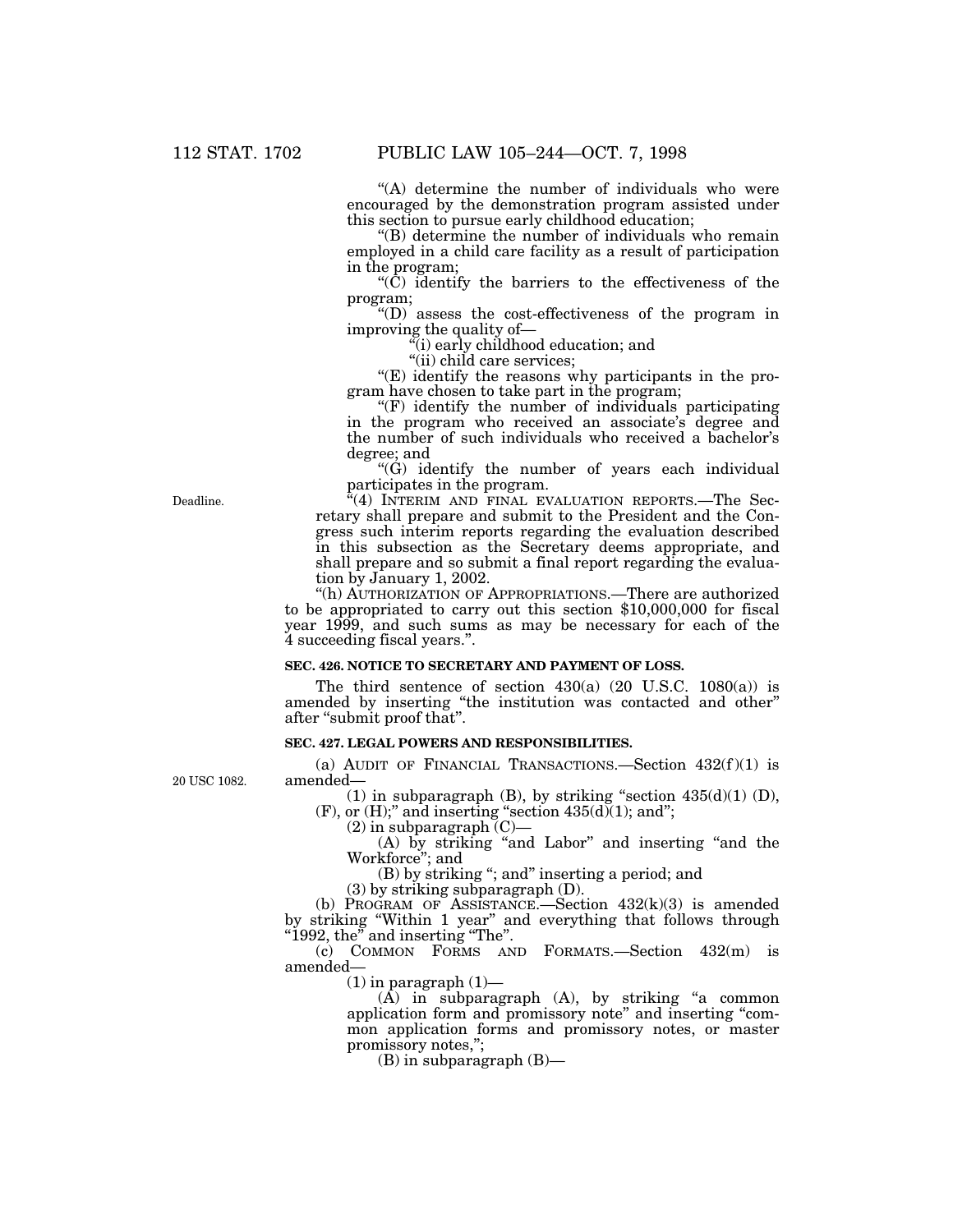(i) by striking ''The form'' and inserting ''The forms'';

(ii) by striking clause (iii); and

(C) by amending subparagraph (C) to read as follows: ''(C) FREE APPLICATION FORM.—For academic year 1999–2000 and succeeding academic years, the Secretary shall prescribe the form developed under section 483 as the application form under this part, other than for loans under sections 428B and 428C."

(D) by amending subparagraph (D) to read as follows: ''(D) MASTER PROMISSORY NOTE.—

''(i) IN GENERAL.—The Secretary shall develop and require the use of master promissory note forms for loans made under this part and part D. Such forms shall be available for periods of enrollment beginning not later than July 1, 2000. Each form shall allow eligible borrowers to receive, in addition to initial loans, additional loans for the same or subsequent periods of enrollment through a student confirmation process approved by the Secretary. Such forms shall be used for loans made under this part or part D as directed by the Secretary.

''(ii) CONSULTATION.—In developing the master promissory note under this subsection, the Secretary shall consult with representatives of guaranty agencies, eligible lenders, institutions of higher education, students, and organizations involved in student financial assistance.

''(iii) SALE; ASSIGNMENT; ENFORCEABILITY.—Notwithstanding any other provision of law, each loan made under a master promissory note under this subsection may be sold or assigned independently of any other loan made under the same promissory note and each such loan shall be separately enforceable in all Federal and State courts on the basis of an original or copy of the master promissory note in accordance with the terms of the master promissory note.

"(iv) PERFECTION OF SECURITY INTERESTS IN STU-DENT LOANS.—Notwithstanding the provisions of any State law to the contrary, including the Uniform Commercial Code as in effect in any State, a security interest in loans made under this part created on behalf of any eligible lender as defined in section 435(d) may be perfected either through the taking of possession of such loans (which can be through taking possession of an original or copy of the master promissory note) or by the filing of notice of such security interest in such loans in the manner provided by such State law for perfection of security interests in accounts."; and

(2) by adding at the end the following:

"(4) ELECTRONIC FORMS.—Nothing in this section shall be construed to limit the development and use of electronic forms and procedures.''.

(d) DEFAULT REDUCTION MANAGEMENT.—Section 432(n) is amended— 20 USC 1082.

Deadline.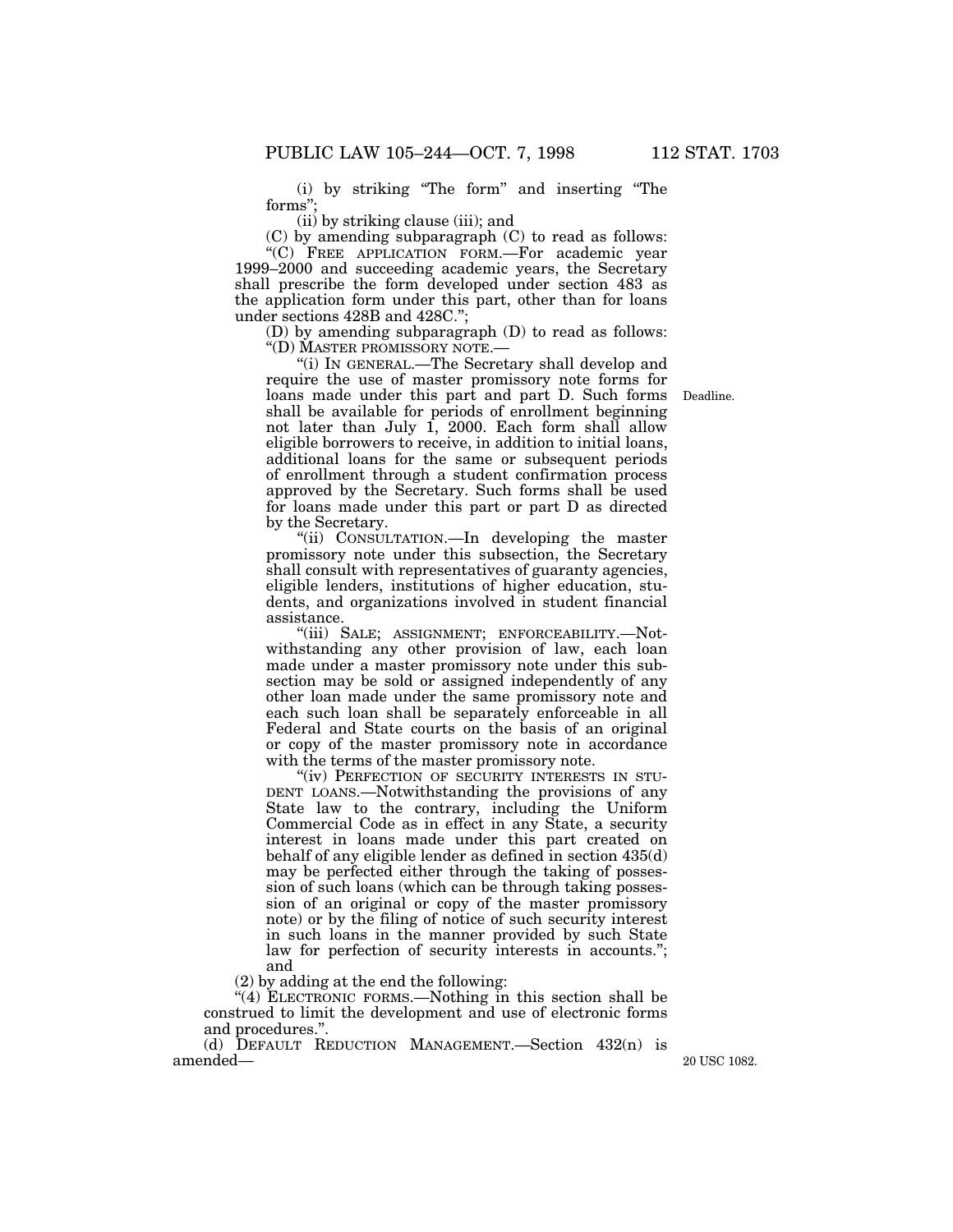$(1)$  in paragraph  $(1)$ , by striking "1993" and inserting ''1999''; and

(2) in paragraph (3), by striking ''and Labor'' and inserting ''and the Workforce''.

(e) REPORTING REQUIREMENT.—Section 432(p) is amended by striking ''State postsecondary reviewing entities designated under subpart 1 of part H,''.

# **SEC. 428. STUDENT LOAN INFORMATION BY ELIGIBLE LENDERS.**

(a) REQUIRED DISCLOSURE BEFORE DISBURSEMENT.—Section 433(a) (20 U.S.C. 1083(a)) is amended by amending the matter preceding paragraph (1) to read as follows:

"(a) REQUIRED DISCLOSURE BEFORE DISBURSEMENT. Each eligible lender, at or prior to the time such lender disburses a loan that is insured or guaranteed under this part (other than a loan made under section 428C), shall provide thorough and accurate loan information on such loan to the borrower in simple and understandable terms. Any disclosure required by this subsection may be made by an eligible lender by written or electronic means, including as part of the application material provided to the borrower, as part of the promissory note evidencing the loan, or on a separate written form provided to the borrower. Each lender shall provide to each borrower a telephone number, and may provide an electronic address, through which additional loan information can be obtained. The disclosure shall include—''.

(b) REQUIRED DISCLOSURE BEFORE REPAYMENT.—Section 433(b) is amended by amending the matter preceding paragraph (1) to read as follows:

''(b) REQUIRED DISCLOSURE BEFORE REPAYMENT.—Each eligible lender shall, at or prior to the start of the repayment period of the student borrower on loans made, insured, or guaranteed under this part, disclose to the borrower by written or electronic means the information required under this subsection in simple and understandable terms. Each eligible lender shall provide to each borrower a telephone number, and may provide an electronic address, through which additional loan information can be obtained. For any loan made, insured, or guaranteed under this part, other than a loan made under section 428B or 428C, such disclosure required by this subsection shall be made not less than 30 days nor more than 240 days before the first payment on the loan is due from the borrower. The disclosure shall include—''.

# **SEC. 429. DEFINITIONS.**

(a) COHORT DEFAULT RATE.—Section  $435(a)$  (20 U.S.C. 1085(a)) is amended—

 $(1)$  in paragraph  $(2)$ —

(A) in subparagraph (A)—

(i) by striking ''or'' at the end of clause (i);

(ii) by striking clause (ii) and inserting the follow-

ing:

"(ii) there are exceptional mitigating circumstances within the meaning of paragraph (4); or

"(iii) there are, in the judgment of the Secretary, other exceptional mitigating circumstances that would make the application of this paragraph inequitable.''; and

(iii) by adding after the matter following clause (iii) (as added by clause (ii)) the following:

20 USC 1082.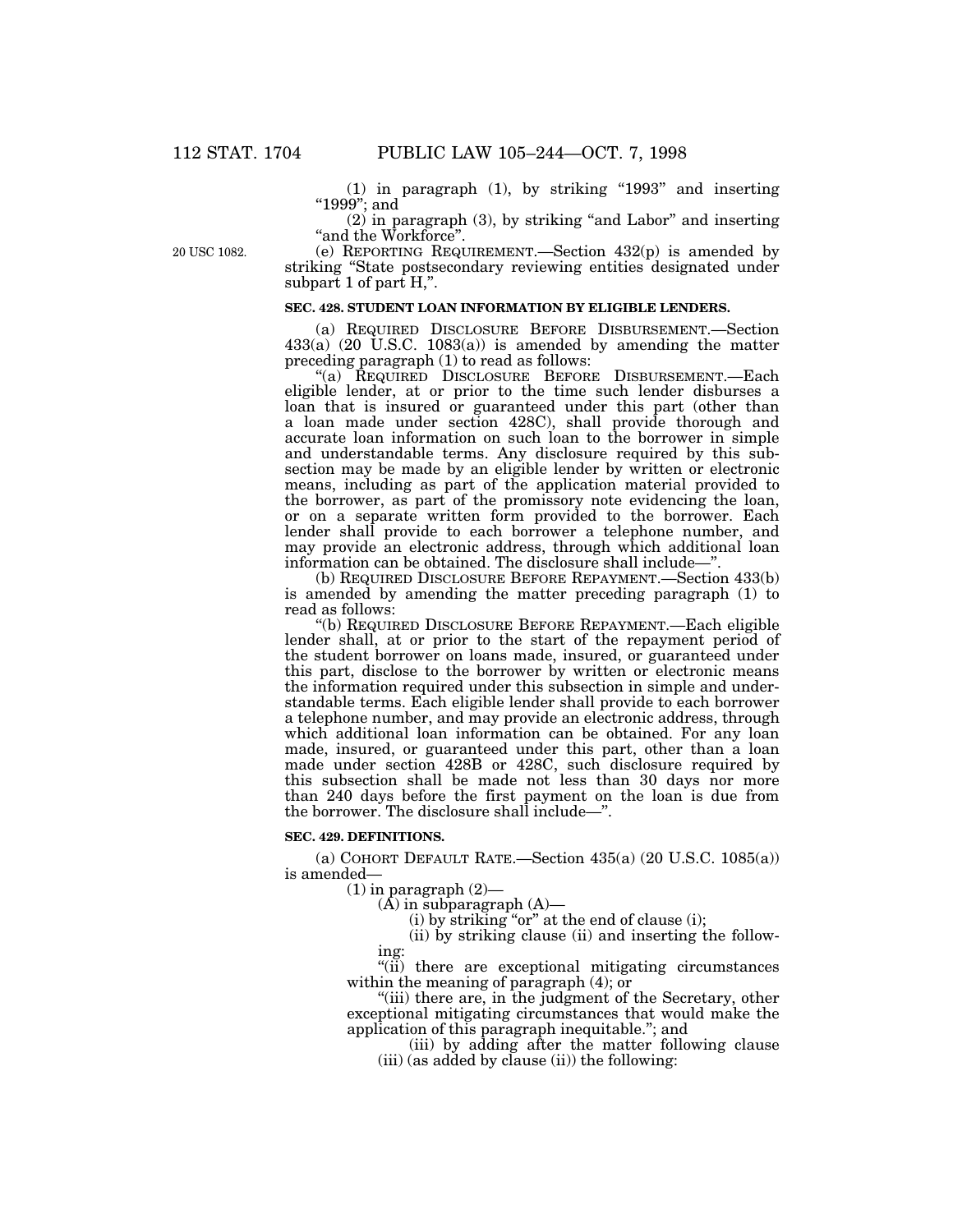''If an institution continues to participate in a program under this part, and the institution's appeal of the loss of eligibility is unsuccessful, the institution shall be required to pay to the Secretary an amount equal to the amount of interest, special allowance, reinsurance, and any related payments made by the Secretary (or which the Secretary is obligated to make) with respect to loans made under this part to students attending, or planning to attend, that institution during the pendency of such appeal.''; and

 $(\overline{B})$  in subparagraph (C), by striking "July 1, 1998," and inserting " $July \tilde{1}$ , 1999,";

(2) in the matter following subparagraph (C) of paragraph (3)—

(A) by inserting ''for a reasonable period of time, not to exceed 30 days," after "access"; and

(B) by striking ''of the affected guaranty agencies and loan servicers for a reasonable period of time, not to exceed 30 days'' and inserting ''used by a guaranty agency in determining whether to pay a claim on a defaulted loan or by the Department in determining an institution's default rate in the loan program under part D of this title''; and

(3) by adding at the end the following new paragraphs: "(4) DEFINITION OF MITIGATING CIRCUMSTANCES.—(A) For purposes of paragraph  $(2)(A)(ii)$ , an institution of higher education shall be treated as having exceptional mitigating circumstances that make application of that paragraph inequitable if such institution, in the opinion of an independent auditor,

meets the following criteria:

"(i) For a 12-month period that ended during the 6 months immediately preceding the fiscal year for which the cohort of borrowers used to calculate the institution's cohort default rate is determined, at least two-thirds of the students enrolled on at least a half-time basis at the institution—

''(I) are eligible to receive a Federal Pell Grant award that is at least equal to one-half the maximum Federal Pell Grant award for which a student would be eligible based on the student's enrollment status; or

''(II) have an adjusted gross income that when added with the adjusted gross income of the student's parents (unless the student is an independent student), of less than the poverty level, as determined by the Department of Health and Human Services.

''(ii) In the case of an institution of higher education that offers an associate, baccalaureate, graduate or professional degree, 70 percent or more of the institution's regular students who were initially enrolled on a full-time basis and were scheduled to complete their programs during the same 12-month period described in clause (i)—

''(I) completed the educational programs in which the students were enrolled;

''(II) transferred from the institution to a higher level educational program;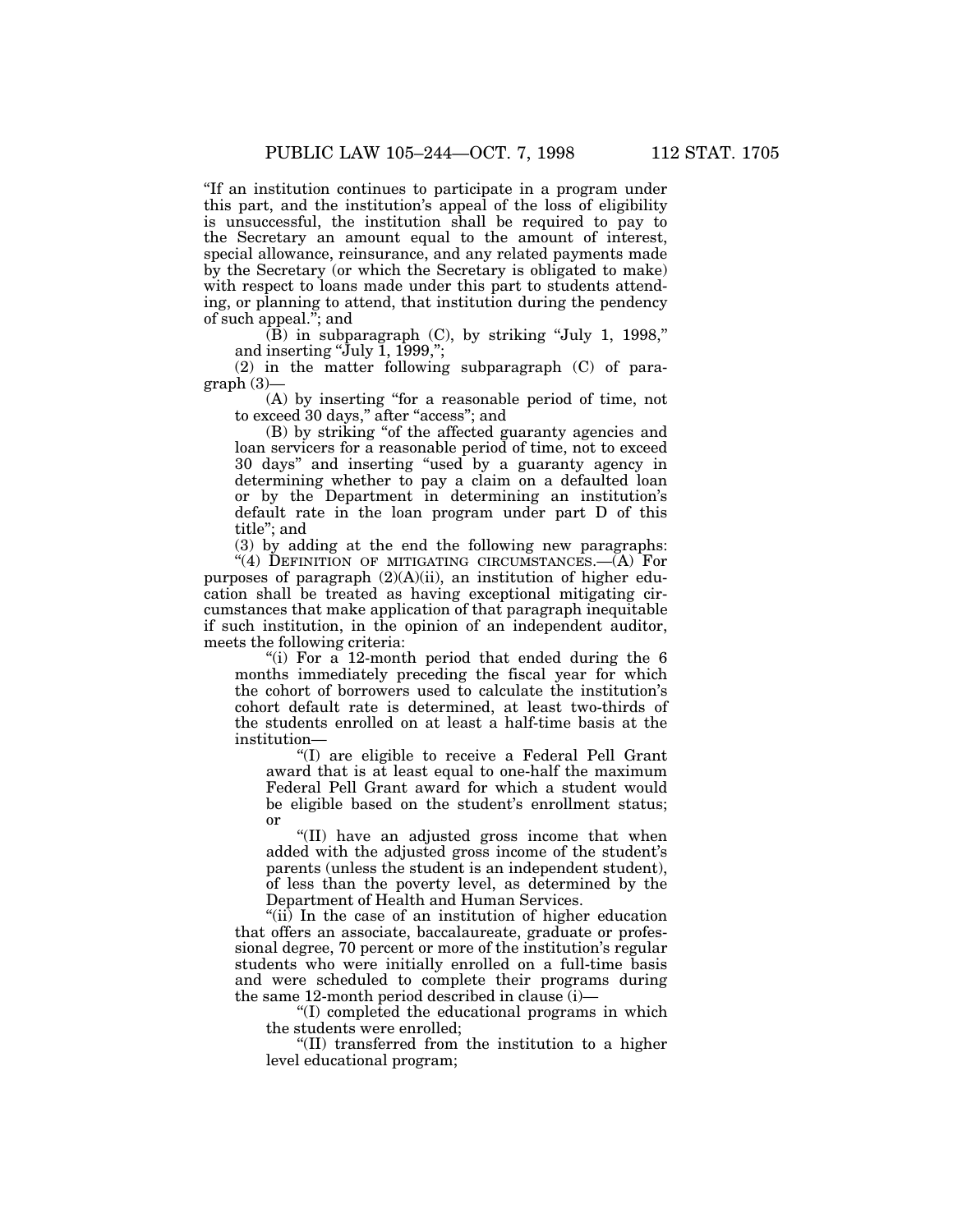''(III) at the end of the 12-month period, remained enrolled and making satisfactory progress toward completion of the student's educational programs; or

''(IV) entered active duty in the Armed Forces of the United States.

 $\lq$ (iii)(I) In the case of an institution of higher education that does not award a degree described in clause (ii), had a placement rate of 44 percent or more with respect to the institution's former regular students who—

"(aa) remained in the program beyond the point the students would have received a 100 percent tuition refund from the institution;

"(bb) were initially enrolled on at least a halftime basis; and

"(cc) were originally scheduled, at the time of enrollment, to complete their educational programs during the same 12-month period described in clause (i).

''(II) The placement rate shall not include students who are still enrolled and making satisfactory progress in the educational programs in which the students were originally enrolled on the date following 12 months after the date of the student's last date of attendance at the institution.

''(III) The placement rate is calculated by determining the percentage of all those former regular students who—

"(aa) are employed, in an occupation for which the institution provided training, on the date following 12 months after the date of their last day of attendance at the institution;

''(bb) were employed, in an occupation for which the institution provided training, for at least 13 weeks before the date following 12 months after the date of their last day of attendance at the institution; or

"(cc) entered active duty in the Armed Forces of the United States.

" $(IV)$  The placement rate shall not include as placements a student or former student for whom the institution is the employer.

''(B) For purposes of determining a rate of completion and a placement rate under this paragraph, a student is originally scheduled, at the time of enrollment, to complete the educational program on the date when the student will have been enrolled in the program for the amount of time normally required to complete the program. The amount of time normally required to complete the program for a student who is initially enrolled full-time is the period of time specified in the institution's enrollment contract, catalog, or other materials, for completion of the program by a full-time student. For a student who is initially enrolled less than full-time, the period is the amount of time it would take the student to complete the program if the student remained enrolled at that level of enrollment throughout the program.

"(5) REDUCTION OF DEFAULT RATES AT CERTAIN MINORITY INSTITUTIONS.—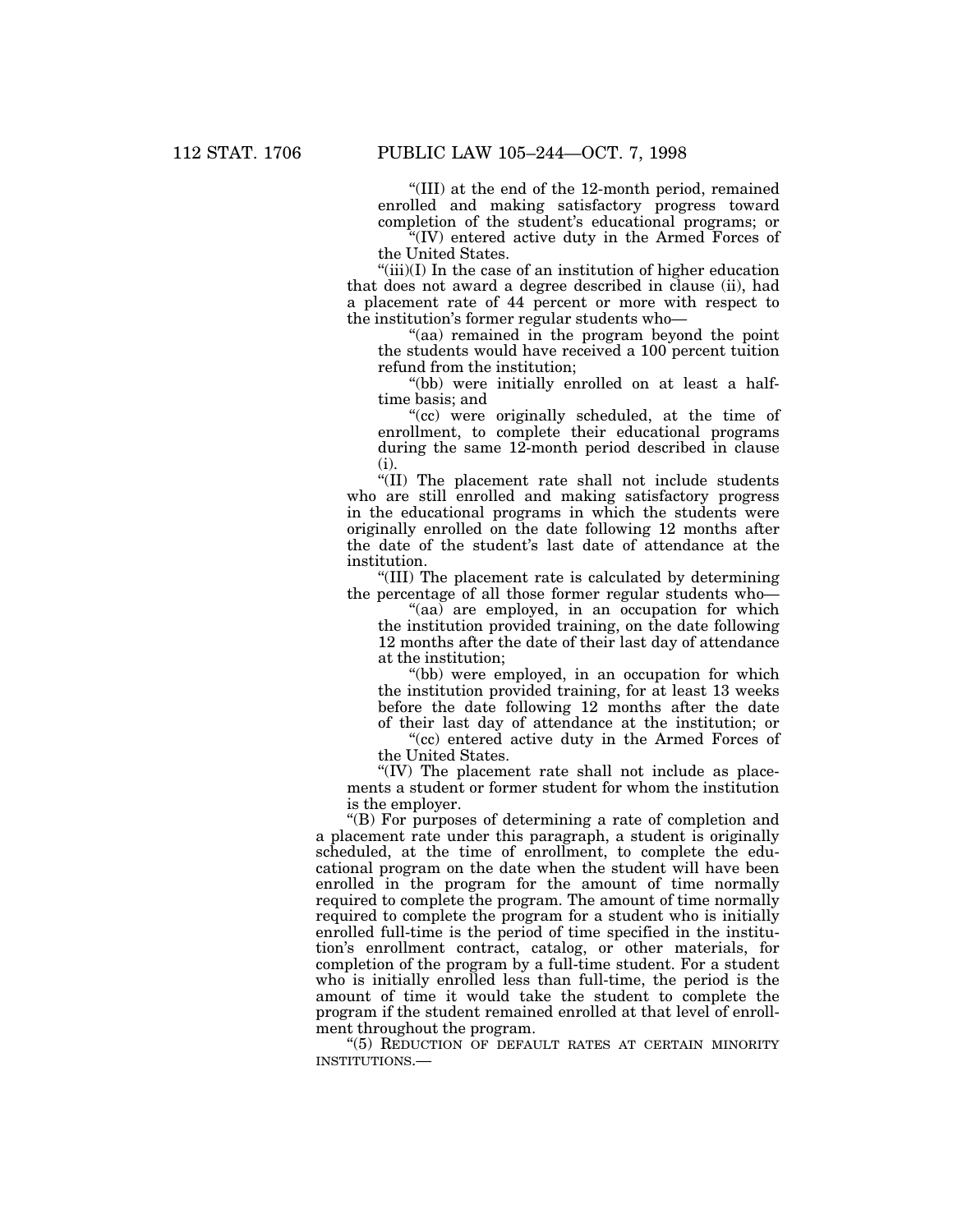"(A) BENEFICIARIES OF EXCEPTION REQUIRED TO ESTAB-LISH MANAGEMENT PLAN.—After July 1, 1999, any institution that has a cohort default rate that equals or exceeds 25 percent for each of the three most recent fiscal years for which data are available and that relies on the exception in subparagraph (B) to continue to be an eligible institution shall—

''(i) submit to the Secretary a default management plan which the Secretary, in the Secretary's discretion, after consideration of the institution's history, resources, dollars in default, and targets for default reduction, determines is acceptable and provides reasonable assurance that the institution will, by July 1, 2002, have a cohort default rate that is less than 25 percent;

''(ii) engage an independent third party (which may be paid with funds received under section 317 or part B of title III) to provide technical assistance in implementing such default management plan; and

"(iii) provide to the Secretary, on an annual basis or at such other intervals as the Secretary may require, evidence of cohort default rate improvement and successful implementation of such default management plan.

''(B) DISCRETIONARY ELIGIBILITY CONDITIONED ON IMPROVEMENT.—Notwithstanding the expiration of the exception in paragraph (2)(C), the Secretary may, in the Secretary's discretion, continue to treat an institution described in subparagraph (A) of this paragraph as an eligible institution for each of the 1-year periods beginning on July 1 of 1999, 2000, and 2001, only if the institution submits by the beginning of such period evidence satisfactory to the Secretary that—

''(i) such institution has complied and is continuing to comply with the requirements of subparagraph (A); and

''(ii) such institution has made substantial improvement, during each of the preceding 1-year periods, in the institution's cohort default rate.

"(6) PARTICIPATION RATE INDEX.-

''(A) IN GENERAL.—An institution that demonstrates to the Secretary that the institution's participation rate index is equal to or less than 0.0375 for any of the 3 most recent fiscal years for which data is available shall not be subject to paragraph (2). The participation rate index shall be determined by multiplying the institution's cohort default rate for loans under part B or D, or weighted average cohort default rate for loans under parts B and D, by the percentage of the institution's regular students, enrolled on at least a half-time basis, who received a loan made under part B or D for a 12-month period ending during the 6 months immediately preceding the fiscal year for which the cohort of borrowers used to calculate the institution's cohort default rate is determined.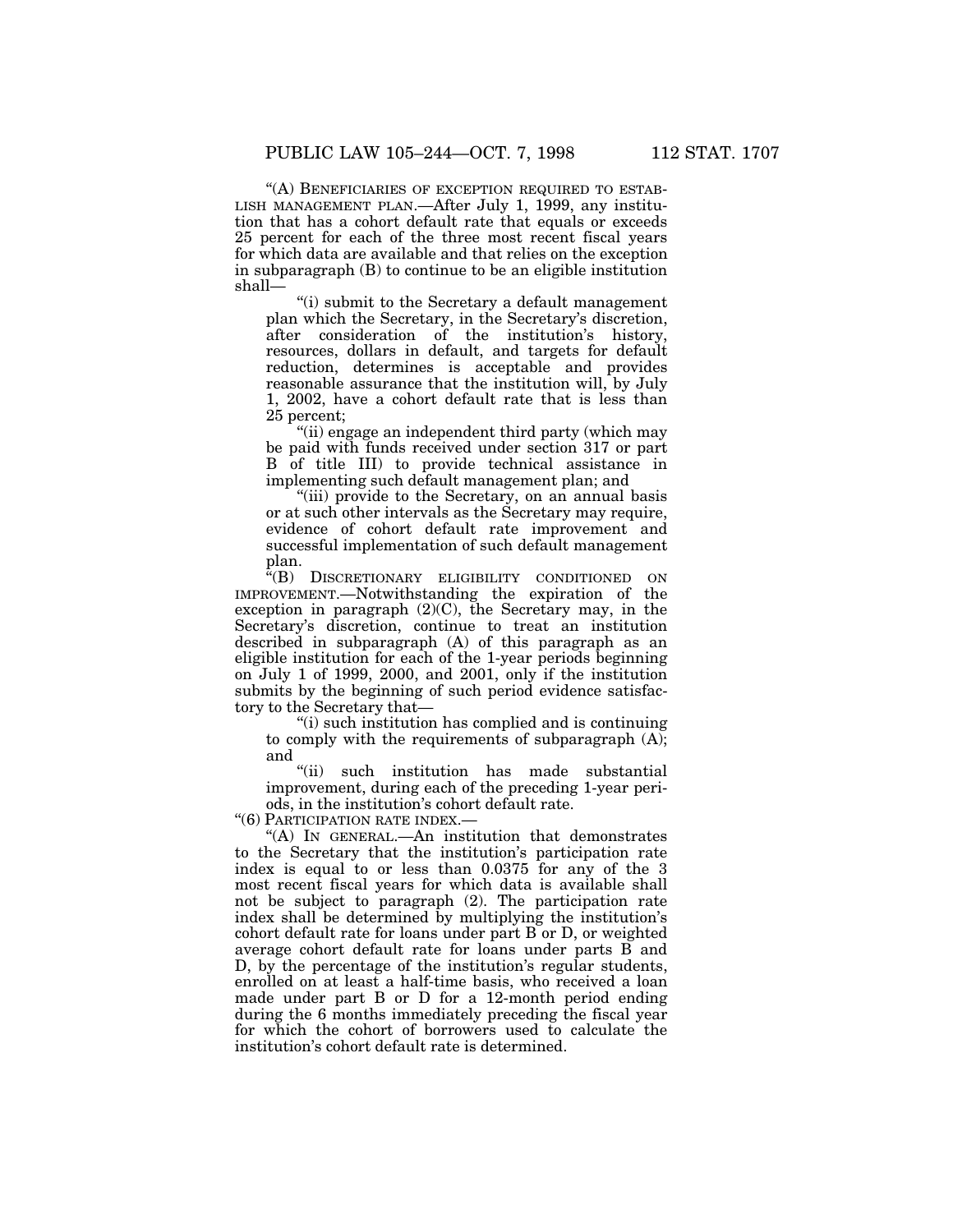''(B) DATA.—An institution shall provide the Secretary with sufficient data to determine the institution's participation rate index within 30 days after receiving an initial notification of the institution's draft cohort default rate.

''(C) NOTIFICATION.—Prior to publication of a final cohort default rate for an institution that provides the data described in subparagraph (B), the Secretary shall notify the institution of the institution's compliance or noncompliance with subparagraph (A).''.

(b) ELIGIBLE LENDER.—Section 435(d) (20 U.S.C. 1085(d)) is amended—

 $(1)$  in paragraph  $(1)$ —

 $(A)$  in subparagraph  $(A)(ii)$ —

(i) by striking "or" after "1992,"; and

(ii) by inserting before the semicolon the following: ", or  $(III)$  it is a bank (as defined in section  $3(a)(1)$ of the Federal Deposit Insurance Act (12 U.S.C.  $1813(a)(1)$ ) that is a wholly owned subsidiary of a nonprofit foundation, the foundation is described in section 501(c)(3) of the Internal Revenue Code of 1986 and exempt from taxation under section 501(1) of such Code, and the bank makes loans under this part only to undergraduate students who are age 22 or younger and has a portfolio of such loans that is not more than \$5,000,000'';

(B) by striking "and" at the end of subparagraph  $(I)$ ; (C) by striking the period at the end of subparagraph (J) and inserting ''; and''; and

(D) by adding at the end the following new subparagraph:

"(K) a consumer finance company subsidiary of a national bank which, as of the date of enactment of this subparagraph, through one or more subsidiaries: (i) acts as a small business lending company, as determined under regulations of the Small Business Administration under section 120.470 of title 13, Code of Federal Regulations (as such section is in effect on the date of enactment of this subparagraph); and (ii) participates in the program authorized by this part pursuant to subparagraph (C), provided the national bank and all of the bank's direct and indirect subsidiaries taken together as a whole, do not have, as their primary consumer credit function, the making or holding of loans made to students under this part.''; and

(2) in paragraph (5), by adding at the end the following new sentence:

''It shall not be a violation of this paragraph for a lender to provide assistance to institutions of higher education comparable to the kinds of assistance provided to institutions of higher education by the Department of Education.''.

(c) DEFINITION OF DEFAULT.—

(1) AMENDMENT.—Section 435(l) is amended—

(A) by striking "180 days" and inserting "270 days"; and

(B) by striking "240 days" and inserting "330 days". (2) EFFECTIVE DATE.—The amendment made by paragraph (1) shall apply with respect to loans for which the first day

Applicability. 20 USC 1085 note.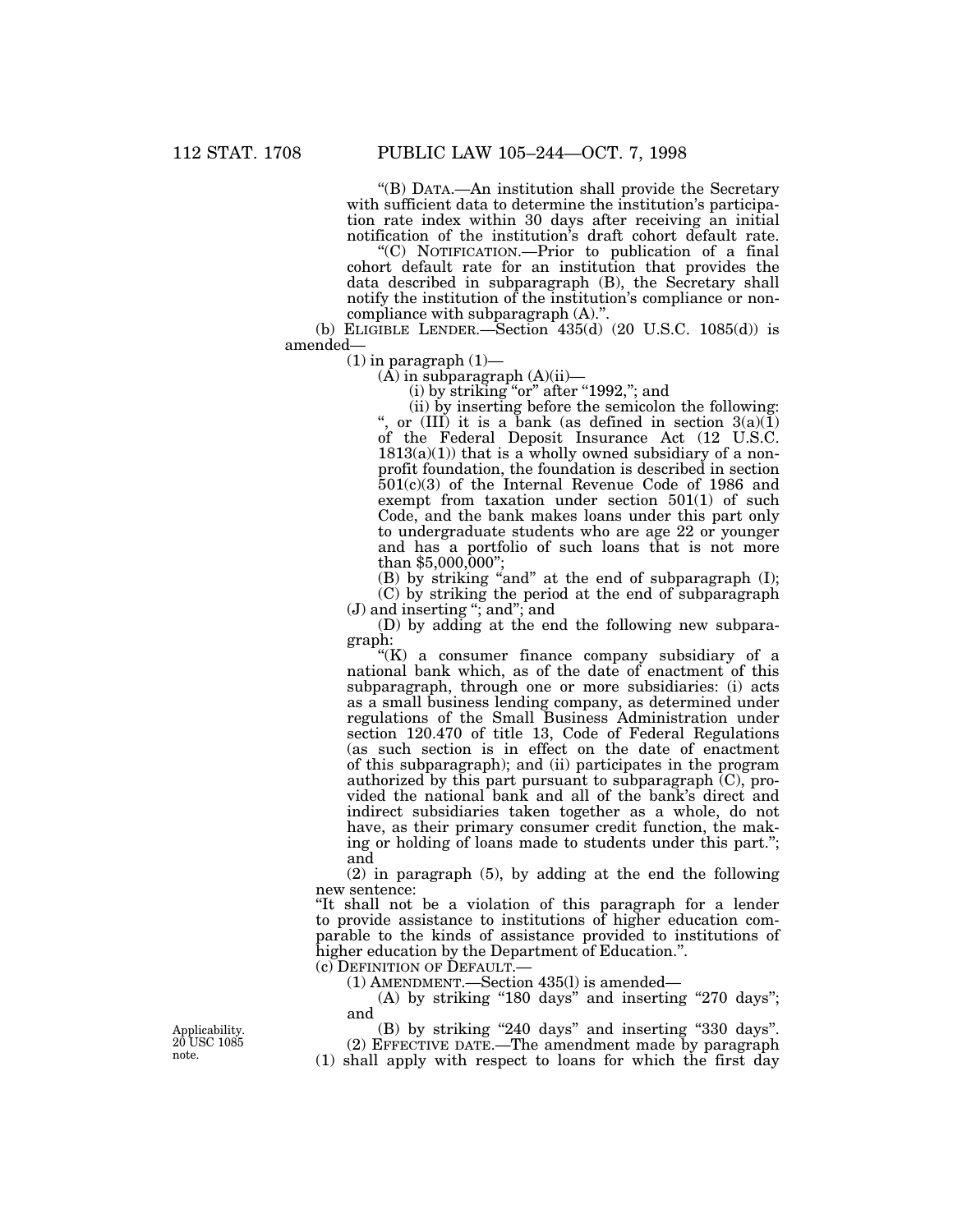of delinquency occurs on or after the date of enactment of this Act.

(d) COHORT DEFAULT RATE.—Section 435(m) is amended—

(1) in paragraph (1)(B), by striking ''insurance, and, in considering appeals with respect to cohort default rates pursuant to subsection (a)(3), exclude'' and inserting ''insurance. In considering appeals with respect to cohort default rates pursuant to subsection (a)(3), the Secretary shall exclude, from the calculation of the number of students who entered repayment and from the calculation of the number of students who default,''; and

 $(2)$  in paragraph  $(2)(C)$ , by adding at the end the following: ''The Secretary may require guaranty agencies to collect data with respect to defaulted loans in a manner that will permit the identification of any defaulted loan for which (i) the borrower is currently making payments and has made not less than 6 consecutive on-time payments by the end of such following fiscal year, and (ii) a guaranty agency has renewed the borrower's title IV eligibility as provided in section 428F(b)."; and

(3) in paragraph (4), by adding at the end the following: ''(D) The Secretary shall publish the report described in subparagraph (C) by September 30 of each year.''.

# **SEC. 430. DELEGATION OF FUNCTIONS.**

Section 436 (20 U.S.C. 1086) is amended to read as follows:

# **''SEC. 436. DELEGATION OF FUNCTIONS.**

"(a) In GENERAL.—An eligible lender or guaranty agency that contracts with another entity to perform any of the lender's or agency's functions under this title, or otherwise delegates the performance of such functions to such other entity—

"(1) shall not be relieved of the lender's or agency's duty to comply with the requirements of this title; and

" $(2)$  shall monitor the activities of such other entity for compliance with such requirements.

''(b) SPECIAL RULE.—A lender that holds a loan made under part B in the lender's capacity as a trustee is responsible for complying with all statutory and regulatory requirements imposed on any other holder of a loan made under this part.''.

#### **SEC. 431. DISCHARGE.**

Section  $437(c)(1)(20$  U.S.C.  $1087(c)(1))$  is amended—

(1) by inserting after ''falsely certified by the eligible institution," the following: "or if the institution failed to make a refund of loan proceeds which the institution owed to such student's lender,''; and

(2) by adding at the end the following new sentences: ''In the case of a discharge based upon a failure to refund, the amount of the discharge shall not exceed that portion of the loan which should have been refunded. The Secretary shall report to the Committee on Education and the Workforce of the House of Representatives and the Committee on Labor and Human Resources of the Senate annually as to the dollar amount of loan discharges attributable to failures to make refunds.''.

Reports.

Publication. Deadline.

20 USC 1085.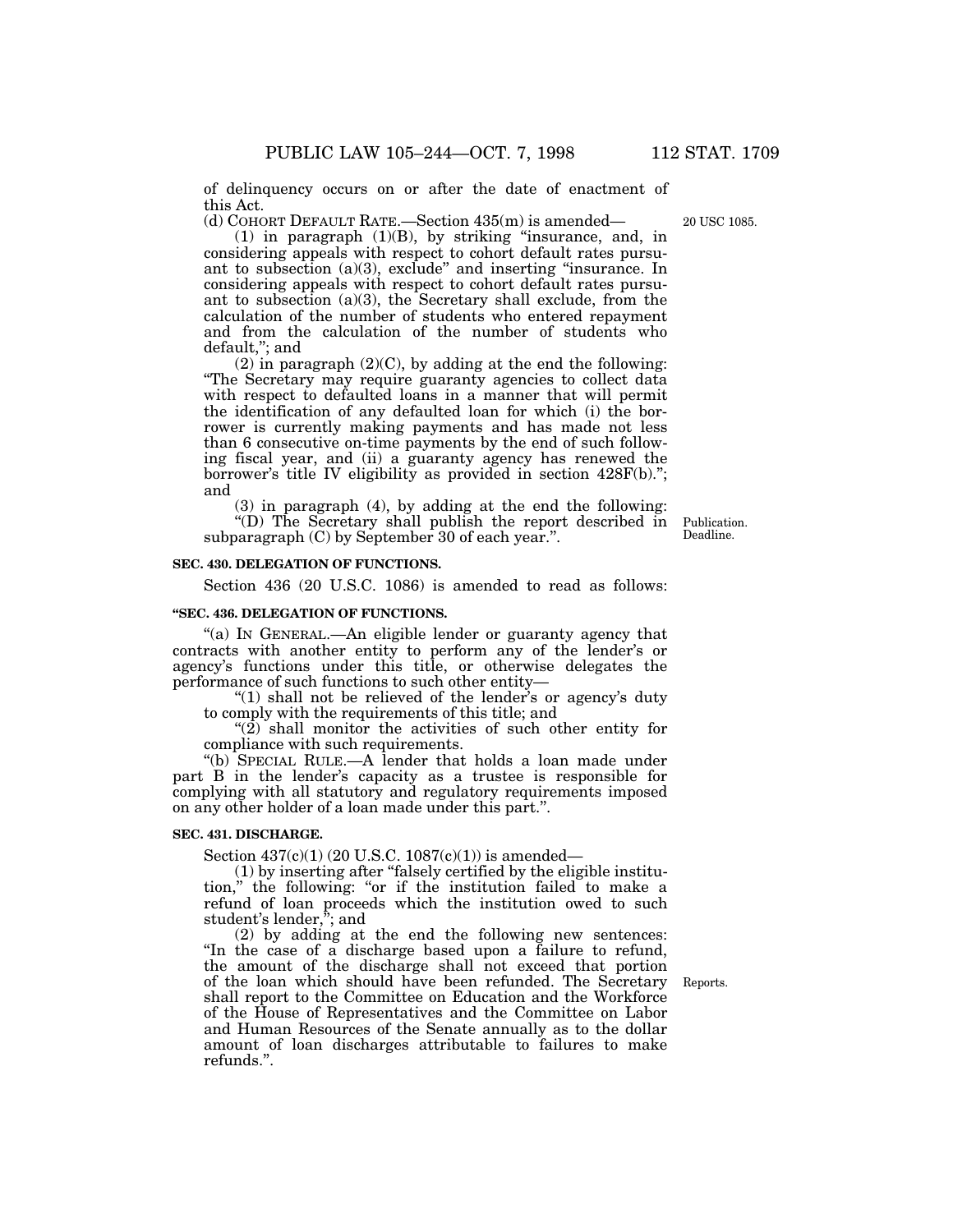# **SEC. 432. DEBT MANAGEMENT OPTIONS.**

Section 437A (20 U.S.C. 1087–0) is repealed.

#### **SEC. 433. SPECIAL ALLOWANCES.**

(a) DEDUCTION FROM INTEREST AND SPECIAL ALLOWANCE SUBSIDIES.—Paragraph (1) of section 438(c) (20 U.S.C. 1087–1) is amended to read as follows:

"(1) DEDUCTION FROM INTEREST AND SPECIAL ALLOWANCE SUBSIDIES.—(A) Notwithstanding subsection (b), the Secretary shall collect the amount the lender is authorized to charge as an origination fee in accordance with paragraph (2) of this subsection—

''(i) by reducing the total amount of interest and special allowance payable under section  $428(a)(3)(A)$  and subsection (b) of this section, respectively, to any holder; or

''(ii) directly from the holder of the loan, if the lender fails or is not required to bill the Secretary for interest and special allowance or withdraws from the program with unpaid loan origination fees.

''(B) If the Secretary collects the origination fee under this subsection through the reduction of interest and special allowance, and the total amount of interest and special allowance payable under section  $428(a)(3)(A)$  and subsection (b) of this section, respectively, is less than the amount the lender was authorized to charge borrowers for origination fees in that quarter, the Secretary shall deduct the excess amount from the subsequent quarters' payments until the total amount has been deducted.''.

(b) ORIGINATION FEES.—Section 438(c) is amended—

 $(1)$  in paragraph  $(2)$ —

 $(A)$  by striking "(other than" and inserting "(including loans made under section 428H, but excluding''; and

(B) by adding at the end the following new sentence: ''Except as provided in paragraph (8), a lender that charges an origination fee under this paragraph shall assess the same fee to all student borrowers.''; and

(2) by adding at the end the following new paragraph:

"(8)  $\text{ExCEPTION.}$ —Notwithstanding paragraph (2), a lender may assess a lesser origination fee for a borrower demonstrating greater financial need as determined by such borrower's adjusted gross family income.''.

(c) COLLECTION OF FEES.—Paragraph (1) of section 438(d) is amended to read as follows:

"(1) DEDUCTION FROM INTEREST AND SPECIAL ALLOWANCE SUBSIDIES.—

''(A) IN GENERAL.—Notwithstanding subsection (b), the Secretary shall collect a loan fee in an amount determined in accordance with paragraph (2)—

"(i) by reducing the total amount of interest and special allowance payable under section  $428(a)(3)(A)$ and subsection (b), respectively, to any holder of a loan; or

''(ii) directly from the holder of the loan, if the lender—

''(I) fails or is not required to bill the Secretary for interest and special allowance payments; or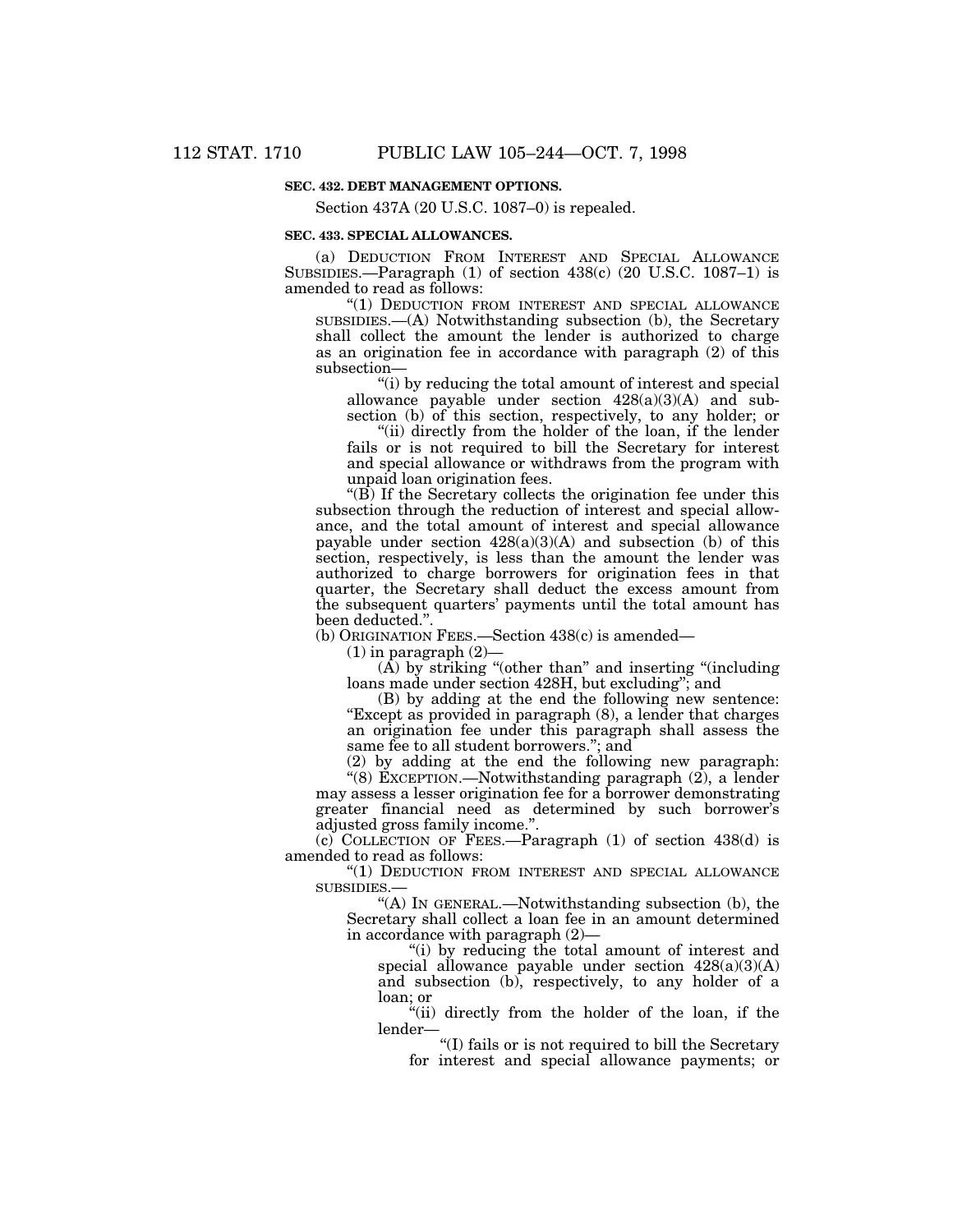''(II) withdraws from the program with unpaid loan fees.

''(B) SPECIAL RULE.—If the Secretary collects loan fees under this subsection through the reduction of interest and special allowance payments, and the total amount of interest and special allowance payable under section  $428(a)(3)(A)$  and subsection (b), respectively, is less than the amount of such loan fees, then the Secretary shall deduct the amount of the loan fee balance from the amount of interest and special allowance payments that would otherwise be payable, in subsequent quarterly increments until the balance has been deducted.''.

(d) LENDING FROM PROCEEDS OF TAX-EXEMPT OBLIGATIONS.—

(1) AMENDMENT.—Subsection (e) of section 438 is amended 20 USC 1087–1.to read as follows:

''(e) NONDISCRIMINATION.—In order for the holders of loans which were made or purchased with funds obtained by the holder from an Authority issuing obligations, the income from which is exempt from taxation under the Internal Revenue Code of 1986, to be eligible to receive a special allowance under subsection (b)(2) on any such loans, the Authority shall not engage in any pattern or practice which results in a denial of a borrower's access to loans under this part because of the borrower's race, sex, color, religion, national origin, age, disability status, income, attendance at a particular eligible institution within the area served by the Authority, length of the borrower's educational program, or the borrower's academic year in school.''.

(2) EFFECTIVE DATE.—The amendment made by paragraph 20 USC 1087–1 (1) shall be effective as of the date the plan required by section 438(e)(1) (as such section was in effect prior to such amendment) was approved by the Secretary or the Governor (whichever was the case). No Authority shall have a right or cause of action against the Secretary for any amounts paid to or offset by the Secretary pursuant to a final settlement agreement entered into prior to July 1, 1998, resolving any audit or program review findings alleging violations of any provision of section 438(e) (as in effect prior to such amendment).

# **SEC. 434. FEDERAL FAMILY EDUCATION LOAN INSURANCE FUND.**

Any funds in the insurance fund, as established under section 431 of the Higher Education Act of 1965 (20 U.S.C. 1081), on the date of enactment of this Act shall be transferred to and deposited in the Treasury. All funds received by the Secretary of Education under subsection (a) of such section after the date of enactment of this Act shall be deposited into the fund in accordance with such subsection.

# **PART C—FEDERAL WORK-STUDY PROGRAMS**

### **SEC. 441. AUTHORIZATION OF APPROPRIATIONS; COMMUNITY SERVICES.**

(a) AUTHORIZATION OF APPROPRIATIONS.—Section 441(b) (42 U.S.C. 2751(b)) is amended by striking "\$800,000,000 for fiscal year 1993" and inserting "\$1,000,000,000 for fiscal year 1999". (b) DEFINITION OF COMMUNITY SERVICES.—Section 441(c) is amended—

20 USC 1081 note.

note.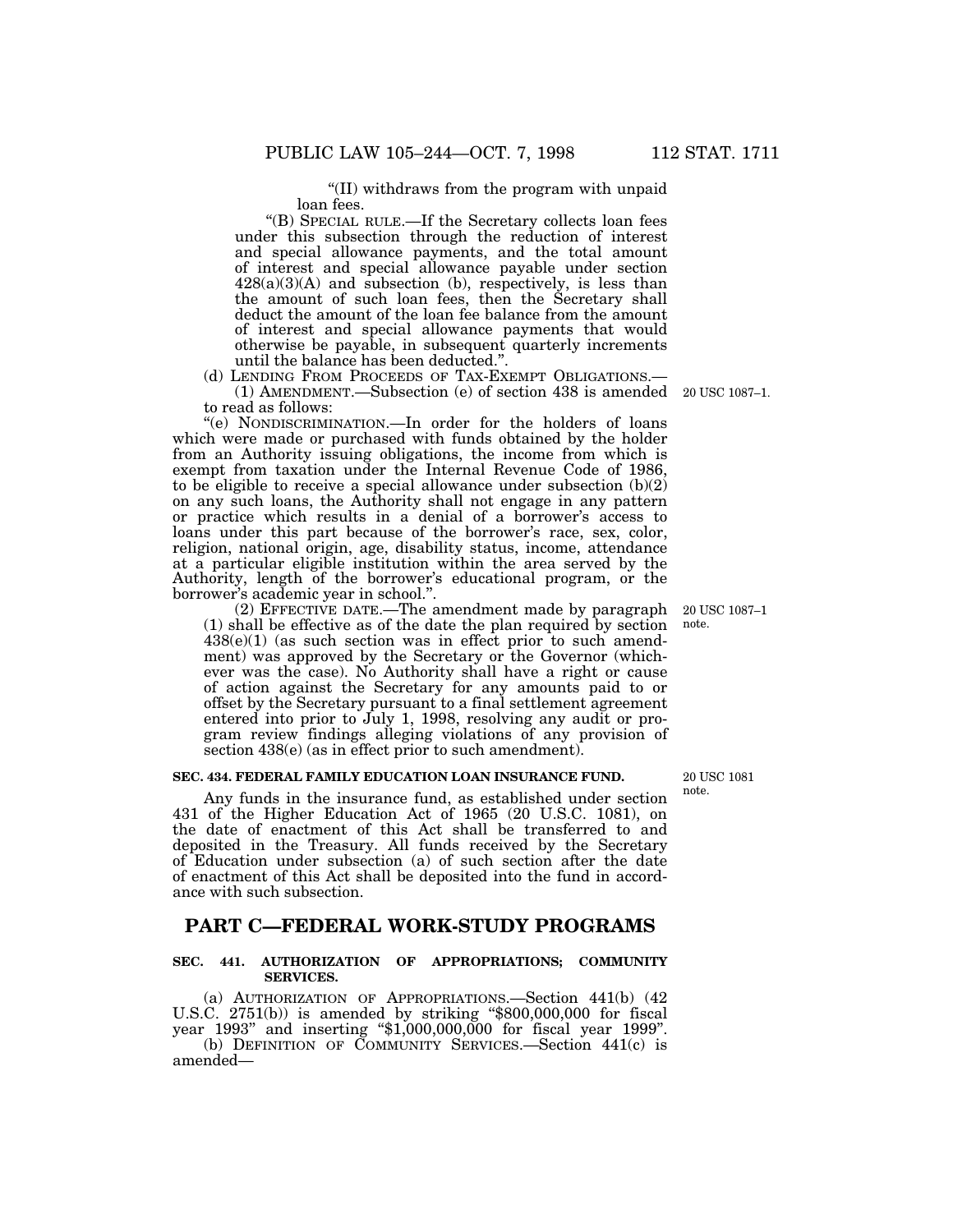(1) in paragraph (1), by inserting ''(including child care services provided on campus that are open and accessible to the community)'' after ''child care''; and

(2) in paragraph (3), by inserting '', including students with disabilities who are enrolled at the institution" before the semicolon.

# **SEC. 442. ALLOCATION OF FUNDS.**

42 USC 2752.

(a) UPDATING THE BASE PERIOD.—Section 442(a) (20 U.S.C.  $2752(a)$  is amended-

 $(1)$  in paragraph  $(1)$ , by striking "received and used under this part for fiscal year 1985" and inserting "received under subsections (a) and (b) for fiscal year 1999 (as such subsections were in effect with respect to allocations for such fiscal year)";

 $(2)$  in paragraph  $(2)$ —

 $(A)$  in subparagraphs  $(A)$  and  $(B)$ , by striking "1985" each place the term appears and inserting "1999"; and

 $(B)$  in subparagraph  $(C)(i)$ , by striking "1986" and

inserting "2000". (b) ELIMINATION OF PRO RATA SHARE.—Section 442 is amended—

(1) by striking subsection (b);

(2) by redesignating subsections (c) through  $(f)$  as subsections (b) through (e), respectively;

(3) in subsection  $(b)(1)$  (as redesignated by paragraph (2)), by striking ''three-quarters of'';

(4) in subsection  $(b)(2)(A)(i)$  (as so redesignated), by striking "subsection  $(d)$ " and inserting "subsection  $(c)$ ";

 $(5)$  in subsection  $(c)(3)$  (as so redesignated), by striking ''the Secretary, for academic year 1988–1989 shall use the procedures employed for academic year 1986–1987, and, for any subsequent academic years,"; and

(6) in subsection  $(d)(1)$  (as so redesignated)—

(A) by striking "10 percent" and inserting "5 percent";

(B) by striking ''in community service'' and inserting

"in tutoring in reading and family literacy activities"; and (C) by striking ''subsection (c)'' and inserting ''subsection  $(b)$ <sup>'</sup>

Applicability. 42 USC 2752 note.

(c) EFFECTIVE DATE.—The amendments made by this section shall apply with respect to allocations of amounts appropriated pursuant to section 441(b) for fiscal year 2000 or any succeeding fiscal year.

# **SEC. 443. GRANTS FOR FEDERAL WORK-STUDY PROGRAMS.**

(a) ELIGIBLE EMPLOYMENT.—Section 443(b)(1) (42 U.S.C.  $2753(b)(1)$  is amended by inserting ", including internships, practica, or research assistantships as determined by the Secretary,'' after ''part-time employment''.

(b) COMMUNITY SERVICE.—Section  $443(b)(2)(A)$  is amended—

(1) by striking ''in fiscal year 1994 and succeeding fiscal years,'' and inserting ''for fiscal year 1999,''; and

(2) by inserting ''(including a reasonable amount of time spent in travel or training directly related to such community service)" after "community service".

(c) TUTORING AND LITERACY ACTIVITIES.—Section 443 is amended—

 $(1)$  in subsection  $(b)(2)$ —

(A) by striking "and" at the end of subparagraph  $(A)$ ;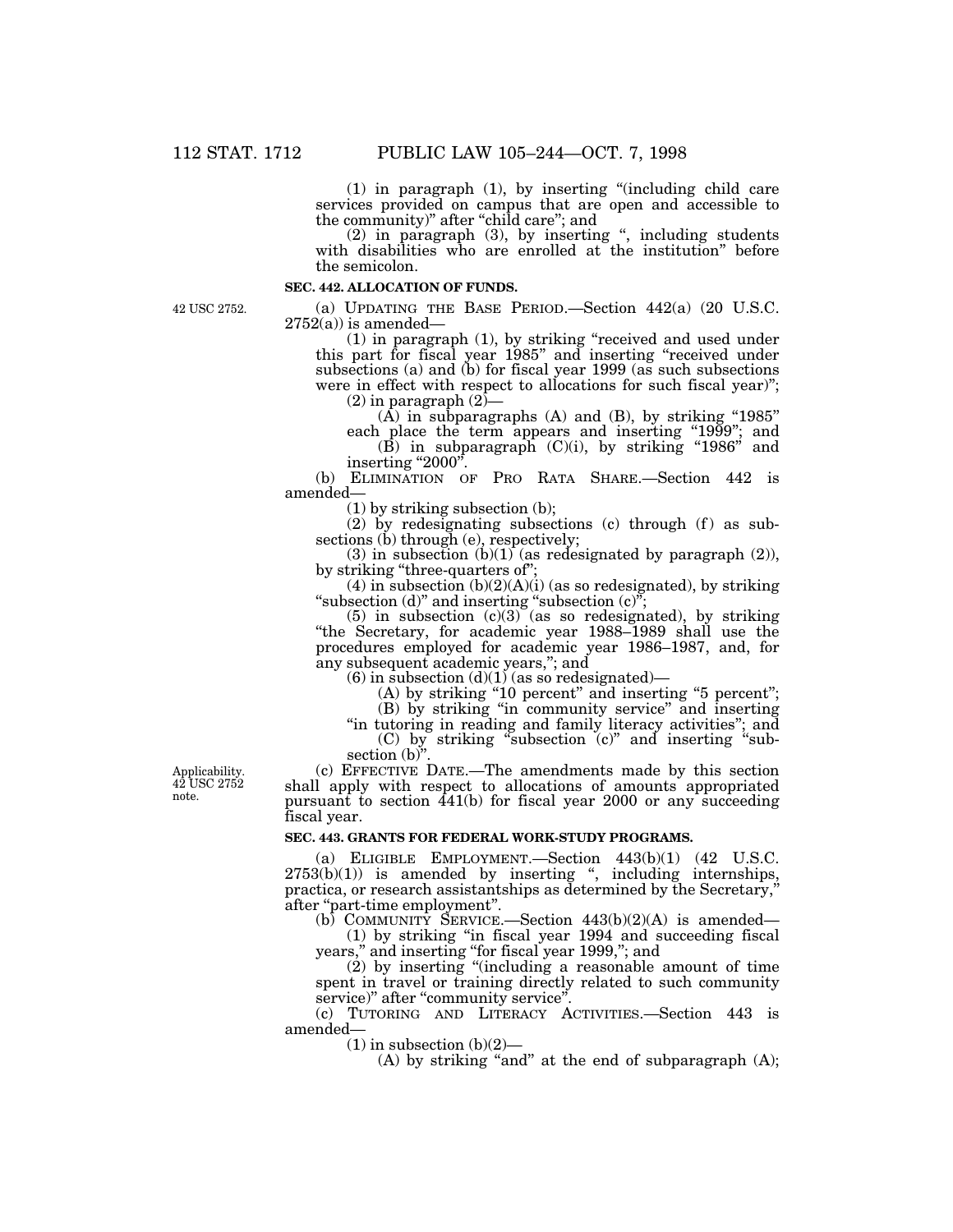(B) by redesignating subparagraph (B) as subparagraph (C); and

(C) by inserting after subparagraph (A) the following: ''(B) for fiscal year 2000 and succeeding fiscal years, an institution shall use at least 7 percent of the total amount of funds granted to such institution under this section for such fiscal year to compensate students employed in community service, and shall ensure that not less than 1 tutoring or family literacy project (as described in subsection (d)) is included in meeting the requirement of this subparagraph, except that the Secretary may waive this subparagraph if the Secretary determines that enforcing this subparagraph would cause hardship for students at the institution; and''; and

(2) by adding at the end the following new subsection: ''(d) TUTORING AND LITERACY ACTIVITIES.—

"(1) USE OF FUNDS.—In any academic year to which subsection  $(b)(2)(B)$  applies, an institution shall ensure that funds granted to such institution under this section are used in accordance with such subsection to compensate (including compensation for time spent in training and travel directly related to tutoring in reading and family literacy activities) students—

"(A) employed as reading tutors for children who are preschool age or are in elementary school; or

''(B) employed in family literacy projects.

"(2) PRIORITY FOR SCHOOLS.—To the extent practicable, an institution shall—

''(A) give priority to the employment of students in the provision of tutoring in reading in schools that are participating in a reading reform project that—

''(i) is designed to train teachers how to teach reading on the basis of scientifically-based research on reading; and

"(ii) is funded under the Elementary and Secondary Education Act of 1965; and

 $($ B) ensure that any student compensated with the funds described in paragraph (1) who is employed in a school participating in a reading reform project described in subparagraph (A) receives training from the employing school in the instructional practices used by the school.

''(3) FEDERAL SHARE.—The Federal share of the compensation of work-study students compensated under this subsection may exceed 75 percent.''.

(d) USE OF FUNDS FOR INDEPENDENT AND LESS THAN FULL-TIME STUDENTS.—Paragraph (3) of section 443(b) is amended to read as follows:

''(3) provide that in the selection of students for employment under such work-study program, only students who demonstrate financial need in accordance with part F and meet the requirements of section 484 will be assisted, except that if the institution's grant under this part is directly or indirectly based in part on the financial need demonstrated by students who are  $(A)$  attending the institution on less than a full-time basis, or (B) independent students, a reasonable portion of

the grant shall be made available to such students;''.

(e) FEDERAL SHARE.—Paragraph (5) of section 443(b) is amended to read as follows:

42 USC 2753.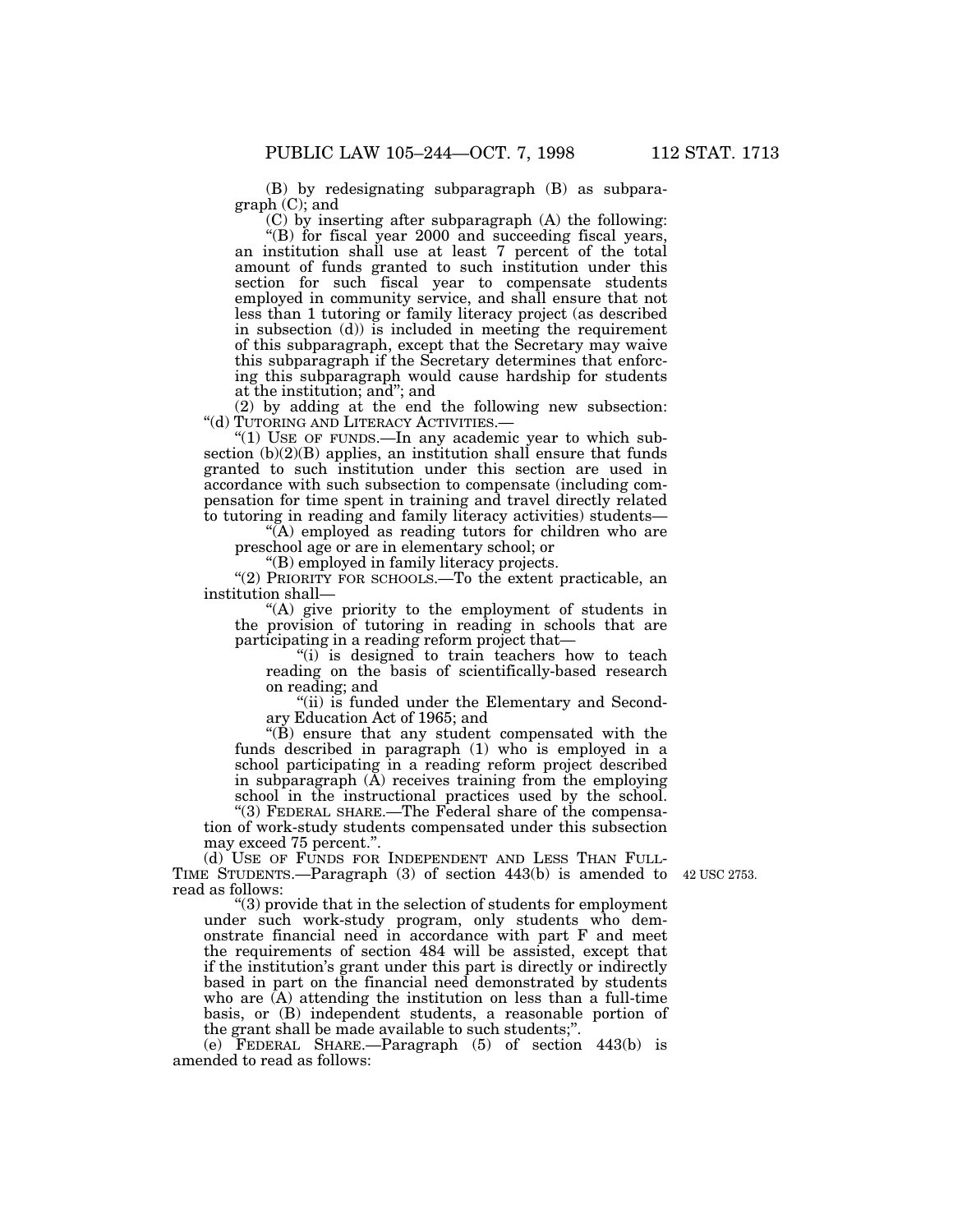''(5) provide that the Federal share of the compensation of students employed in the work-study program in accordance with the agreement shall not exceed 75 percent, except that—

" $(\tilde{A})$  the Federal share may exceed 75 percent, but not exceed 90 percent, if, consistent with regulations of the Secretary—

''(i) the student is employed at a nonprofit private organization or a government agency that—

''(I) is not a part of, and is not owned, operated, or controlled by, or under common ownership, operation, or control with, the institution;

 $\sqrt{\text{III}}$  is selected by the institution on an individual case-by-case basis for such student; and ''(III) would otherwise be unable to afford the costs of such employment; and

''(ii) not more than 10 percent of the students compensated through the institution's grant under this part during the academic year are employed in positions for which the Federal share exceeds 75 percent; and

''(B) the Federal share may exceed 75 percent if the Secretary determines, pursuant to regulations promulgated by the Secretary establishing objective criteria for such determinations, that a Federal share in excess of such amounts is required in furtherance of the purpose of this part;''.

42 USC 2753.

(f)  $\overline{A}$ VAILABILITY OF EMPLOYMENT.—Section 443(b)(6) is amended by striking ", and to make" and all that follows through ''such employment''.

(g) ACADEMIC RELEVANCE.—Section  $443(c)(4)$  is amended by inserting before the semicolon at the end the following: '', to the maximum extent practicable''.

# **SEC. 444. FLEXIBLE USE OF FUNDS.**

Section 445 (42 U.S.C. 2755) is amended by adding at the end the following:

''(c) FLEXIBLE USE OF FUNDS.—An eligible institution may, upon the request of a student, make payments to the student under this part by crediting the student's account at the institution or by making a direct deposit to the student's account at a depository institution. An eligible institution may only credit the student's account at the institution for (1) tuition and fees, (2) in the case of institutionally owned housing, room and board, and (3) other institutionally provided goods and services.''.

#### **SEC. 445. WORK COLLEGES.**

Section 448 (42 U.S.C. 2756b) is amended—

 $(1)$  in subsection  $(b)(2)$ —

 $(A)$  in subparagraph  $(C)$ , by striking "and" after the semicolon;

(B) in subparagraph (D)(ii), by striking the period and inserting a semicolon; and

(C) by adding at the end the following:

''(E) coordinate and carry out joint projects and activities to promote work service learning; and

" $(F)$  carry out a comprehensive, longitudinal study of student academic progress and academic and career outcomes, relative to student self-sufficiency in financing their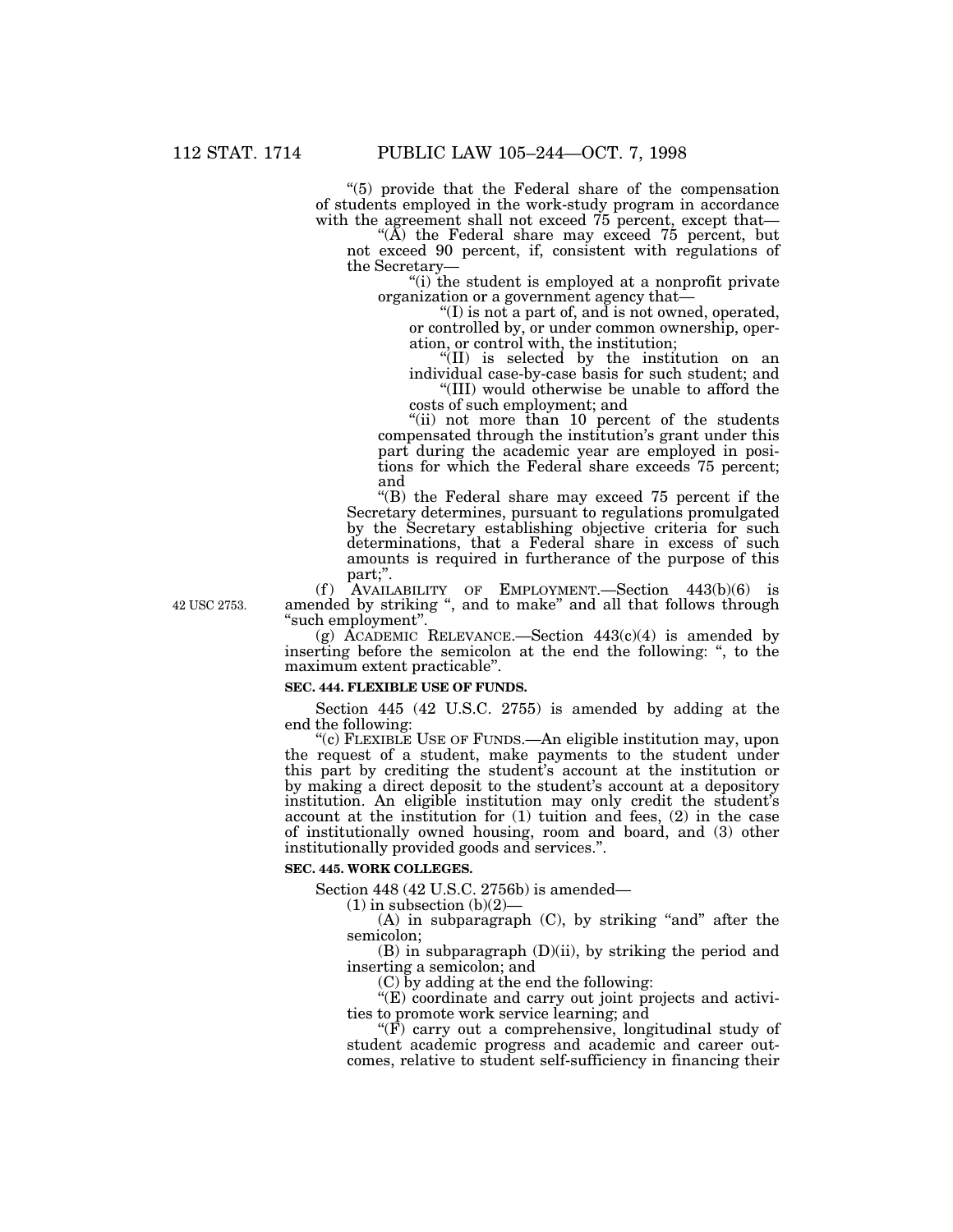higher education, repayment of student loans, continued community service, kind and quality of service performed, and career choice and community service selected after graduation.''; and

 $(2)$  in subsection  $(f)$ , by striking "1993" and inserting ''1999''.

# **PART D—WILLIAM D. FORD FEDERAL DIRECT LOAN PROGRAM**

# **SEC. 451. SELECTION OF INSTITUTIONS.**

(a) GENERAL AUTHORITY.—Section 453(a) (20 U.S.C. 1087c(a)) is amended—

(1) by striking ''PHASE-IN'' and everything that follows through ''GENERAL AUTHORITY.—'' and inserting ''GENERAL AUTHORITY.—''; and

(2) by striking paragraphs (2), (3), and (4).

(b) SELECTION CRITERIA.—Section  $453(b)(2)$  is amended by striking ''prescribe,'' and everything that follows through the end of subparagraph (B) and inserting "prescribe.".

(c) ORIGINATION.—Section 453(c) is amended—

(1) in paragraph (2)—

 $(\overline{A})$  in the heading, by striking "TRANSITION SELECTION CRITERIA'' and inserting ''SELECTION CRITERIA'';

(B) by striking ''For academic year 1994–1995, the Secretary<sup>"</sup> and inserting "The Secretary";

(C) by striking subparagraph (A);

(D) by striking subparagraph (E); and

(E) by redesignating subparagraphs (B), (C), (D), (F), (G), and (H) as subparagraphs (A) through (F), respectively; and

 $(2)$  in paragraph  $(3)$ —

(A) in the paragraph heading, by striking ''AFTER TRANSITION''; and

(B) by striking ''For academic year 1995–1996 and subsequent academic years, the" and inserting "The".

# **SEC. 452. TERMS AND CONDITIONS.**

(a) DIRECT LOAN INTEREST RATES.—

(1) AMENDMENT.—Section 455(b) (20 U.S.C. 1087e(b)) is amended by adding at the end the following:

''(6) INTEREST RATE PROVISION FOR NEW LOANS ON OR AFTER OCTOBER 1, 1998, AND BEFORE JULY 1, 2003.—

''(A) RATES FOR FDSL AND FDUSL.—Notwithstanding the preceding paragraphs of this subsection, for Federal Direct Stafford Loans and Federal Direct Unsubsidized Stafford Loans for which the first disbursement is made on or after October 1, 1998, and before July 1, 2003, the applicable rate of interest shall, during any 12-month period beginning on July 1 and ending on June 30, be determined on the preceding June 1 and be equal to—

''(i) the bond equivalent rate of 91-day Treasury bills auctioned at the final auction held prior to such June 1; plus

" $(ii)$  2.3 percent,

except that such rate shall not exceed 8.25 percent.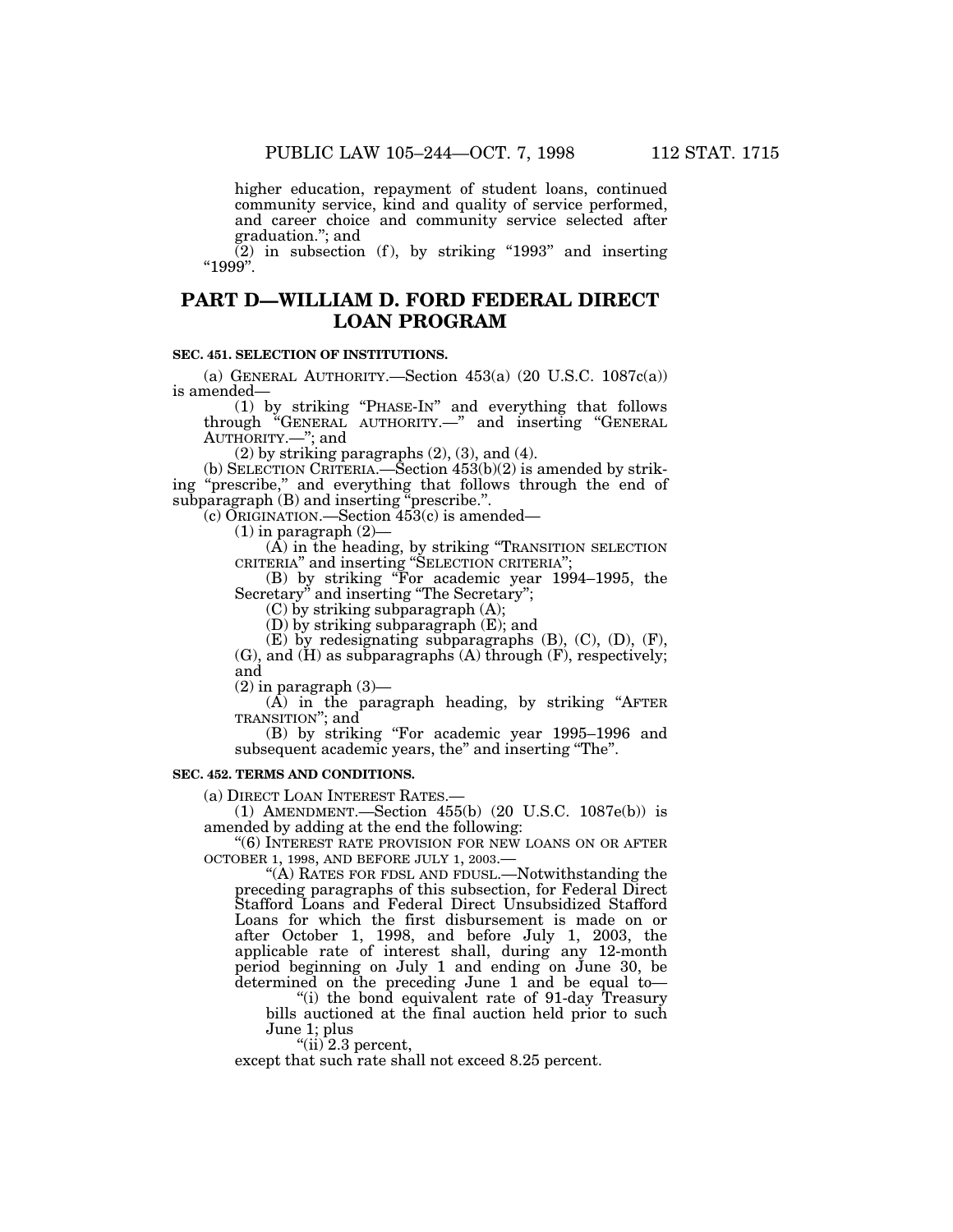''(B) IN SCHOOL AND GRACE PERIOD RULES.—Notwithstanding the preceding paragraphs of this subsection, with respect to any Federal Direct Stafford Loan or Federal Direct Unsubsidized Stafford Loan for which the first disbursement is made on or after October 1, 1998, and before July 1, 2003, the applicable rate of interest for interest which accrues—

''(i) prior to the beginning of the repayment period of the loan; or

''(ii) during the period in which principal need not be paid (whether or not such principal is in fact paid) by reason of a provision described in section  $428(b)(1)(M)$  or  $427(a)(2)(C)$ ,

shall be determined under subparagraph (A) by substituting '1.7 percent' for '2.3 percent'.

''(C) PLUS LOANS.—Notwithstanding the preceding paragraphs of this subsection, with respect to Federal Direct PLUS Loan for which the first disbursement is made on or after October 1, 1998, and before July 1, 2003, the applicable rate of interest shall be determined under subparagraph (A)—

"(i) by substituting  $3.1$  percent' for  $2.3$  percent'; and

"(ii) by substituting '9.0 percent' for '8.25 percent'.

''(D) CONSOLIDATION LOANS.—Notwithstanding the preceding paragraphs of this subsection, any Federal Direct Consolidation loan for which the application is received on or after February 1, 1999, and before July 1, 2003, shall bear interest at an annual rate on the unpaid principal balance of the loan that is equal to the lesser of—

''(i) the weighted average of the interest rates on the loans consolidated, rounded to the nearest higher one-eighth of one percent; or

" $(ii)$  8.25 percent.

"(E) TEMPORARY RULES FOR CONSOLIDATION LOANS.-Notwithstanding the preceding paragraphs of this subsection, any Federal Direct Consolidation loan for which the application is received on or after October 1, 1998, and before February 1, 1999, shall bear interest at an annual rate on the unpaid principal balance of the loan that is equal to—

 $\mathbf{F}$ <sup> $\mathbf{F}$ </sup>(i) the bond equivalent rate of 91-day Treasury bills auctioned at the final auction held prior to such June 1; plus

" $(ii)$  2.3 percent,

except that such rate shall not exceed 8.25 percent.''.

(2) LIMITATION ON CONSOLIDATION LOANS DURING TEM-PORARY INTEREST RATE.—Notwithstanding section 455(g) of the Higher Education Act of 1965, a borrower who is enrolled or accepted for enrollment in an institution of higher education may not consolidate loans under such section during the period beginning October 1, 1998, and ending February 1, 1999, unless the borrower certifies that the borrower has no outstanding loans made, insured, or guaranteed under title IV of such Act other than loans made under part D of such title.

(b) REPAYMENT INCENTIVES.—Section 455(b) (20 U.S.C. 1087e(b)) is further amended by adding at the end the following:

20 USC 1087e note.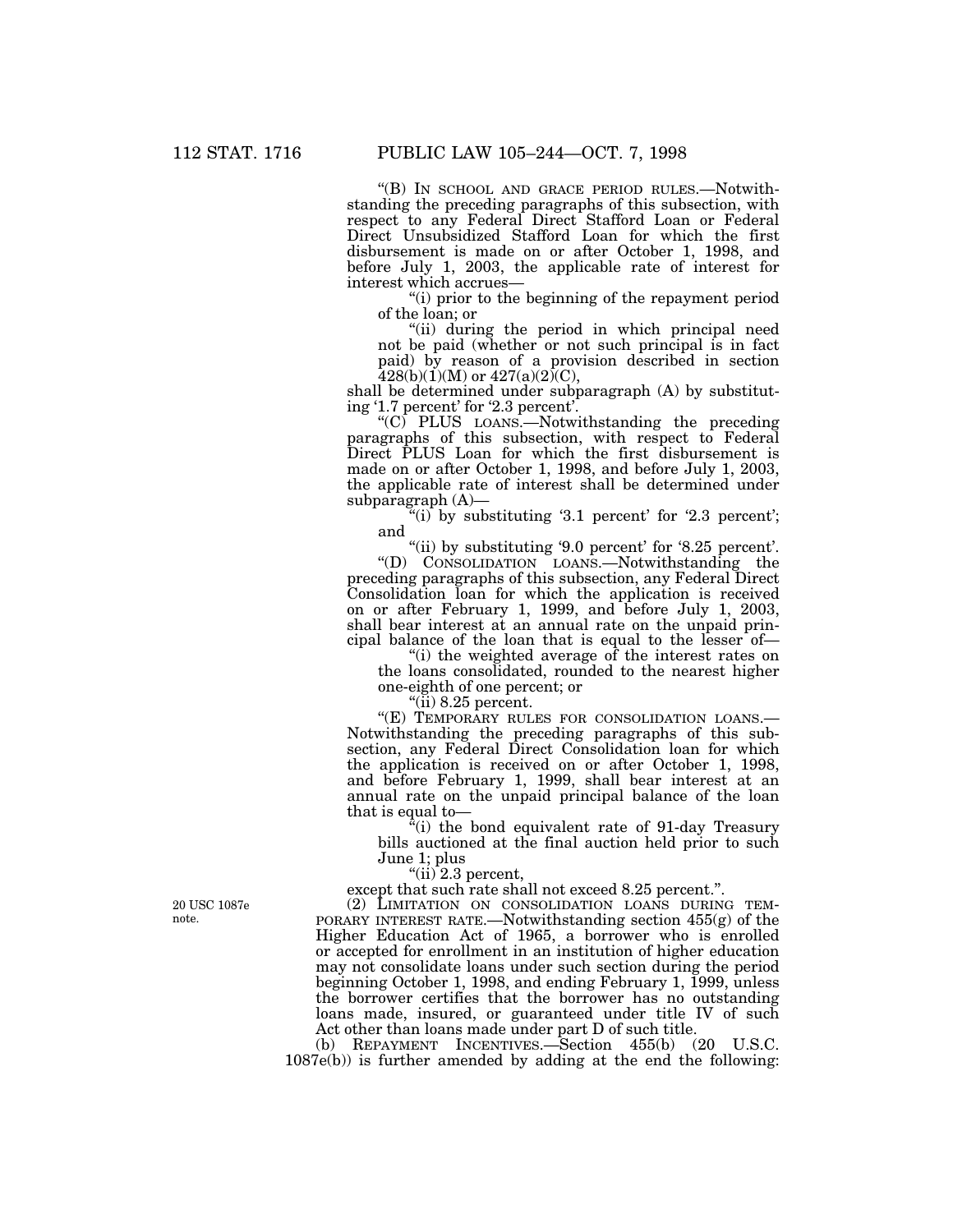''(7) REPAYMENT INCENTIVES.— ''(A) IN GENERAL.—Notwithstanding any other provision of this part, the Secretary is authorized to prescribe by regulation such reductions in the interest rate paid by a borrower of a loan made under this part as the Secretary determines appropriate to encourage on-time repayment of the loan. Such reductions may be offered only if the Secretary determines the reductions are cost neutral and in the best financial interest of the Federal Government. Any increase in subsidy costs resulting from such reductions shall be completely offset by corresponding savings in funds available for the William D. Ford Federal Direct Loan Program in that fiscal year from section 458 and other administrative accounts.

''(B) ACCOUNTABILITY.—Prior to publishing regulations proposing repayment incentives, the Secretary shall ensure the cost neutrality of such reductions. The Secretary shall the cost neutrality of such reductions. The Secretary shall Reports.<br>not prescribe such regulations in final form unless an official report from the Director of the Office of Management and Budget to the Secretary and a comparable report from the Director of the Congressional Budget Office to the Congress each certify that any such reductions will be completely cost neutral. Such reports shall be transmitted Deadline. to the Committee on Labor and Human Resources of the Senate and the Committee on Education and the Workforce of the House of Representatives not less than 60 days prior to the publication of regulations proposing such reductions.''.

(c) CONSOLIDATION LOANS.—The first sentence of section  $455(g)$ is amended by striking everything after "section  $428C(a)(4)$ " and inserting a period.

(d) EFFECTIVE DATE.—The amendments made by subsection (a) shall apply with respect to any loan made under part D of title IV of the Higher Education Act of 1965 for which the first disbursement is made on or after October 1, 1998, and before July 1, 2003, except that such amendments shall apply with respect to a Federal Direct Consolidation Loan for which the application is received on or after October 1, 1998, and before July 1, 2003.

# **SEC. 453. CONTRACTS.**

Section 456(b) (20 U.S.C. 1087f(b)) is amended—

 $(1)$  in paragraph  $(3)$ , by inserting "and" after the semicolon;

(2) by striking paragraph (4); and

(3) by redesignating paragraph (5) as paragraph (4).

#### **SEC. 454. FUNDS FOR ADMINISTRATIVE EXPENSES.**

Section 458 (20 U.S.C. 1087h) is amended—

(1) by amending subsection (a) to read as follows: "(a) ADMINISTRATIVE EXPENSES.—

"(1) In GENERAL.—Each fiscal year there shall be available to the Secretary, from funds not otherwise appropriated, funds to be obligated for—

 $K(A)$  administrative costs under this part and part B, including the costs of the direct student loan programs under this part; and

''(B) account maintenance fees payable to guaranty agencies under part B and calculated in accordance with subsections (b) and (c),

20 USC 1087e.

Applicability. 20 USC 1087e note.

Regulations.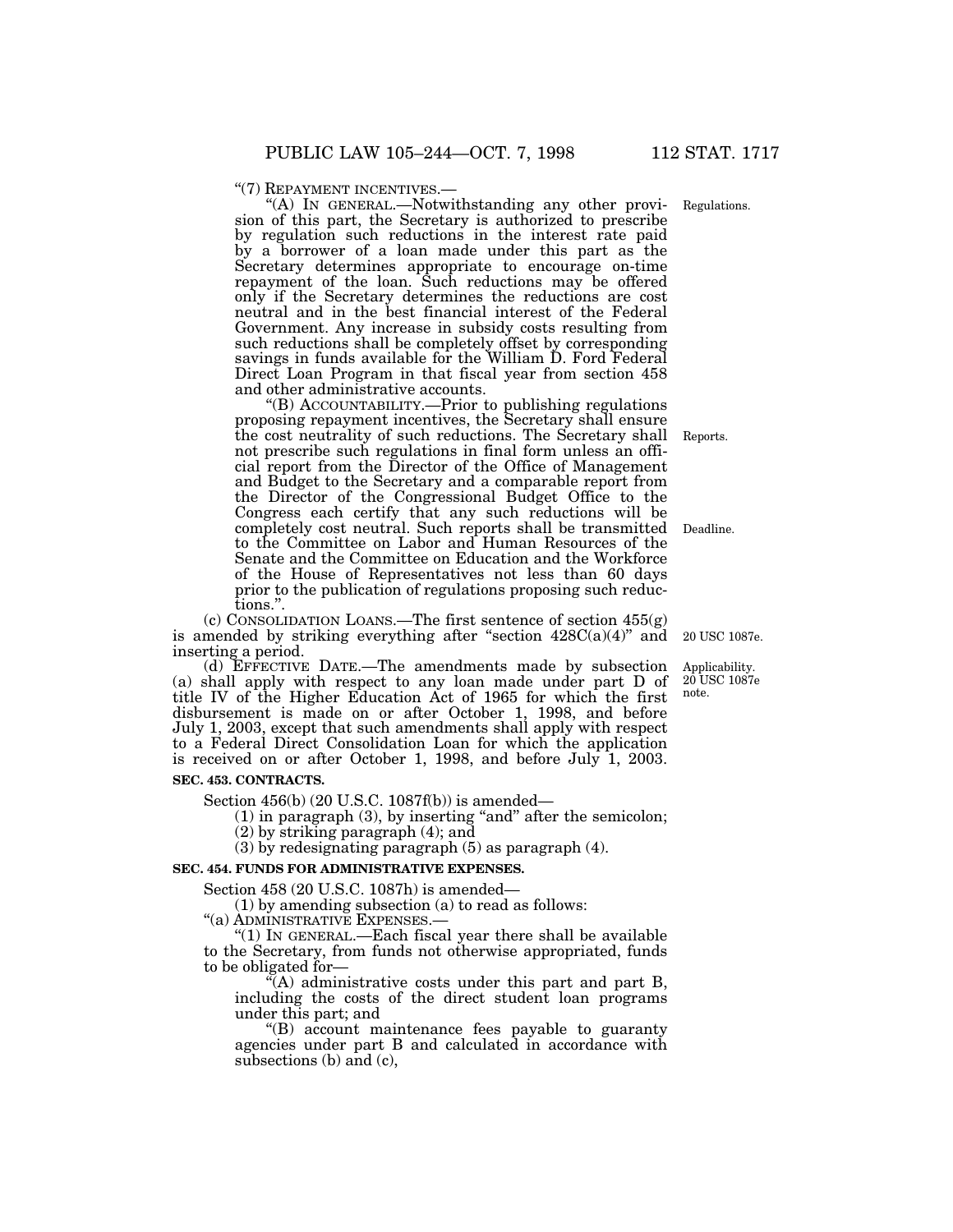not to exceed (from such funds not otherwise appropriated) \$617,000,000 in fiscal year 1999, \$735,000,000 in fiscal year 2000, \$770,000,000 in fiscal year 2001, \$780,000,000 in fiscal year 2002, and \$795,000,000 in fiscal year 2003.

''(2) ACCOUNT MAINTENANCE FEES.—Account maintenance fees under paragraph  $(1)(B)$  shall be paid quarterly and deposited in the Agency Operating Fund established under section 422B.

''(3) CARRYOVER.—The Secretary may carry over funds made available under this section to a subsequent fiscal year."; (2) by amending subsection (b) to read as follows:

''(b) CALCULATION BASIS.—Except as provided in subsection (c), account maintenance fees payable to guaranty agencies under paragraph (1)(B) shall be calculated—

" $(1)$  for fiscal years 1999 and 2000, on the basis of 0.12 percent of the original principal amount of outstanding loans on which insurance was issued under part B; and

"(2) for fiscal years 2001, 2002, and 2003, on the basis of 0.10 percent of the original principal amount of outstanding loans on which insurance was issued under part B.'';

(3) by striking subsection (d);

(4) by redesignating subsection (c) as subsection (d); and (5) by inserting after subsection (b) the following:

''(c) SPECIAL RULES.—

"(1) FEE CAP.—The total amount of account maintenance fees payable under this section—

"(A) for fiscal year 1999, shall not exceed  $$177,000,000;$ 

"(B) for fiscal year 2000, shall not exceed  $$180,000,000;$ 

"(C) for fiscal year 2001, shall not exceed  $$170,000,000;$ 

''(D) for fiscal year 2002, shall not exceed \$180,000,000;

and "(E) for fiscal year 2003, shall not exceed  $$195,000,000$ . ''(2) INSUFFICIENT FUNDING.—

"(A) IN GENERAL.—If the amounts set forth in paragraph (1) are insufficient to pay the account maintenance fees payable to guaranty agencies pursuant to subsection (b) for a fiscal year, the Secretary shall pay the insufficiency by requiring guaranty agencies to transfer funds from the Federal Student Loan Reserve Funds under section 422A to the Agency Operating Funds under section 422B.

''(B) ENTITLEMENT.—A guaranty agency shall be deemed to have a contractual right against the United States to receive payments according to the provisions of subparagraph  $(A)$ .".

#### **SEC. 455. AUTHORITY TO SELL LOANS.**

Part D of title IV (20 U.S.C. 1087a et seq.) is amended by adding at the end the following:

20 USC 1087i.

#### **''SEC. 459. AUTHORITY TO SELL LOANS.**

''The Secretary, in consultation with the Secretary of the Treasury, is authorized to sell loans made under this part on such terms as the Secretary determines are in the best interest of the United States, except that any such sale shall not result in any cost to the Federal Government. Notwithstanding any other provision of law, the proceeds of any such sale may be used by the Secretary to offer reductions in the interest rate paid by a borrower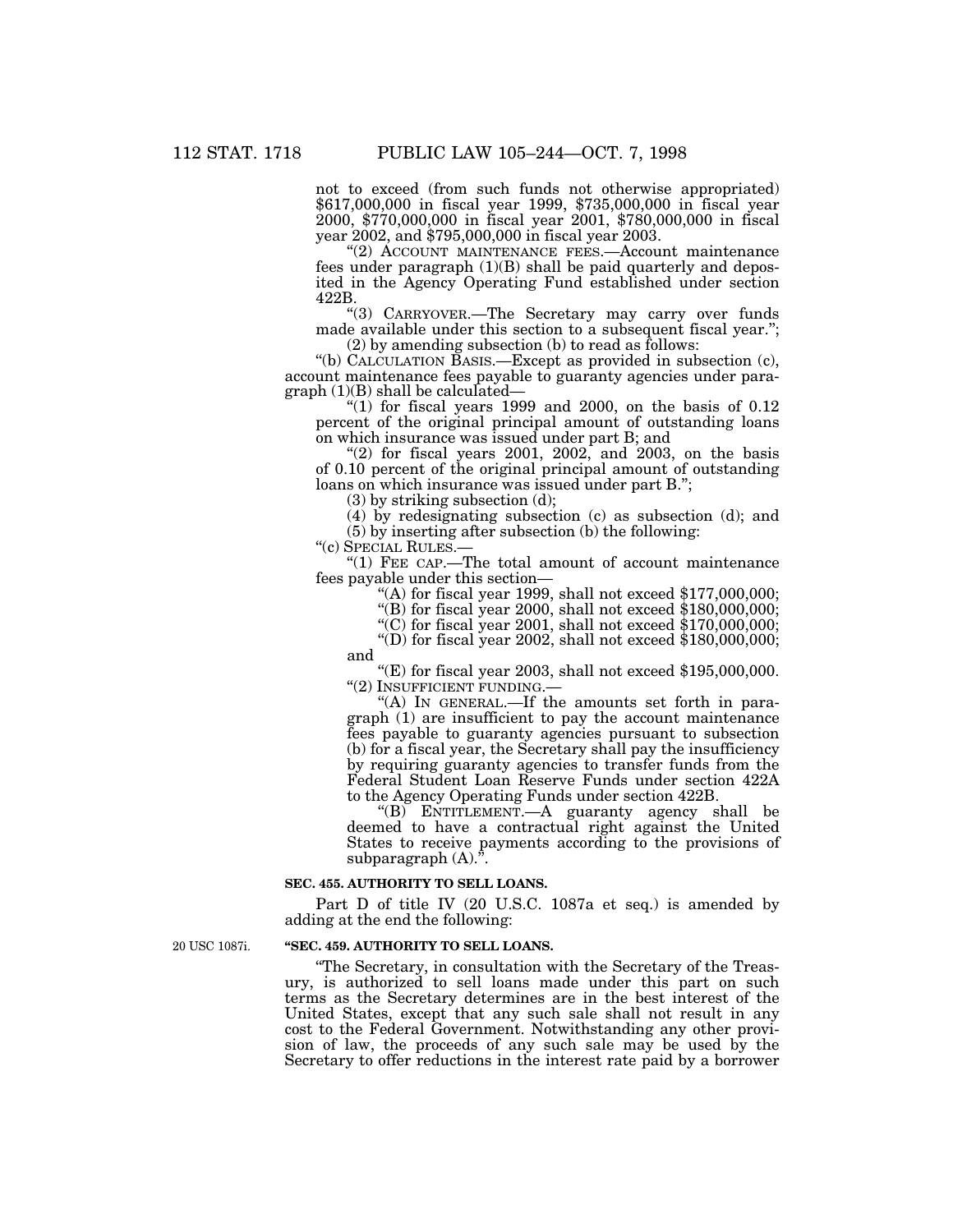of a loan made under this part as the Secretary determines appropriate to encourage on-time repayment in accordance with section  $455(b)(7)$ . Such reductions may be offered only if the Secretary determines the reductions are in the best financial interests of the Federal Government.''.

# **SEC. 456. LOAN CANCELLATION FOR TEACHERS.**

Part D of title IV (20 U.S.C. 1087a et seq.) is further amended by adding after section 459 (as added by section 455) the following:

#### **''SEC. 460. LOAN CANCELLATION FOR TEACHERS.**

"(a) STATEMENT OF PURPOSE.—It is the purpose of this section to encourage individuals to enter and continue in the teaching profession.

''(b) PROGRAM AUTHORIZED.—

''(1) IN GENERAL.—The Secretary shall carry out a program of canceling the obligation to repay a qualified loan amount in accordance with subsection (c) for Federal Direct Stafford Loans and Federal Direct Unsubsidized Stafford Loans made under this part for any new borrower on or after October 1, 1998, who—

"(A) has been employed as a full-time teacher for 5 consecutive complete school years—

''(i) in a school that qualifies under section  $465(a)(2)(A)$  for loan cancellation for Perkins loan recipients who teach in such schools;

"(ii) if employed as a secondary school teacher, is teaching a subject area that is relevant to the borrower's academic major as certified by the chief administrative officer of the public or non-profit private secondary school in which the borrower is employed; and

"(iii) if employed as an elementary school teacher, has demonstrated, as certified by the chief administrative officer of the public or nonprofit private elementary school in which the borrower is employed, knowledge and teaching skills in reading, writing, mathematics and other areas of the elementary school curriculum; and

''(B) is not in default on a loan for which the borrower seeks forgiveness.

"(2) SPECIAL RULE.—No borrower may obtain a reduction of loan obligations under both this section and section 428J. ''(c) QUALIFIED LOAN AMOUNTS.—

 $\sqrt{2}(1)$  In GENERAL.—The Secretary shall cancel not more than \$5,000 in the aggregate of the loan obligation on a Federal Direct Stafford Loan or a Federal Direct Unsubsidized Stafford Loan that is outstanding after the completion of the fifth complete school year of teaching described in subsection  $(b)(1)(A)$ .

Regulations.

''(2) TREATMENT OF CONSOLIDATION LOANS.—A loan amount for a Federal Direct Consolidation Loan may be a qualified loan amount for the purposes of this subsection only to the extent that such loan amount was used to repay a Federal Direct Stafford Loan, a Federal Direct Unsubsidized Stafford Loan, or a loan made under section 428 or 428H, for a borrower who meets the requirements of subsection (b), as determined in accordance with regulations prescribed by the Secretary.

20 USC 1087j.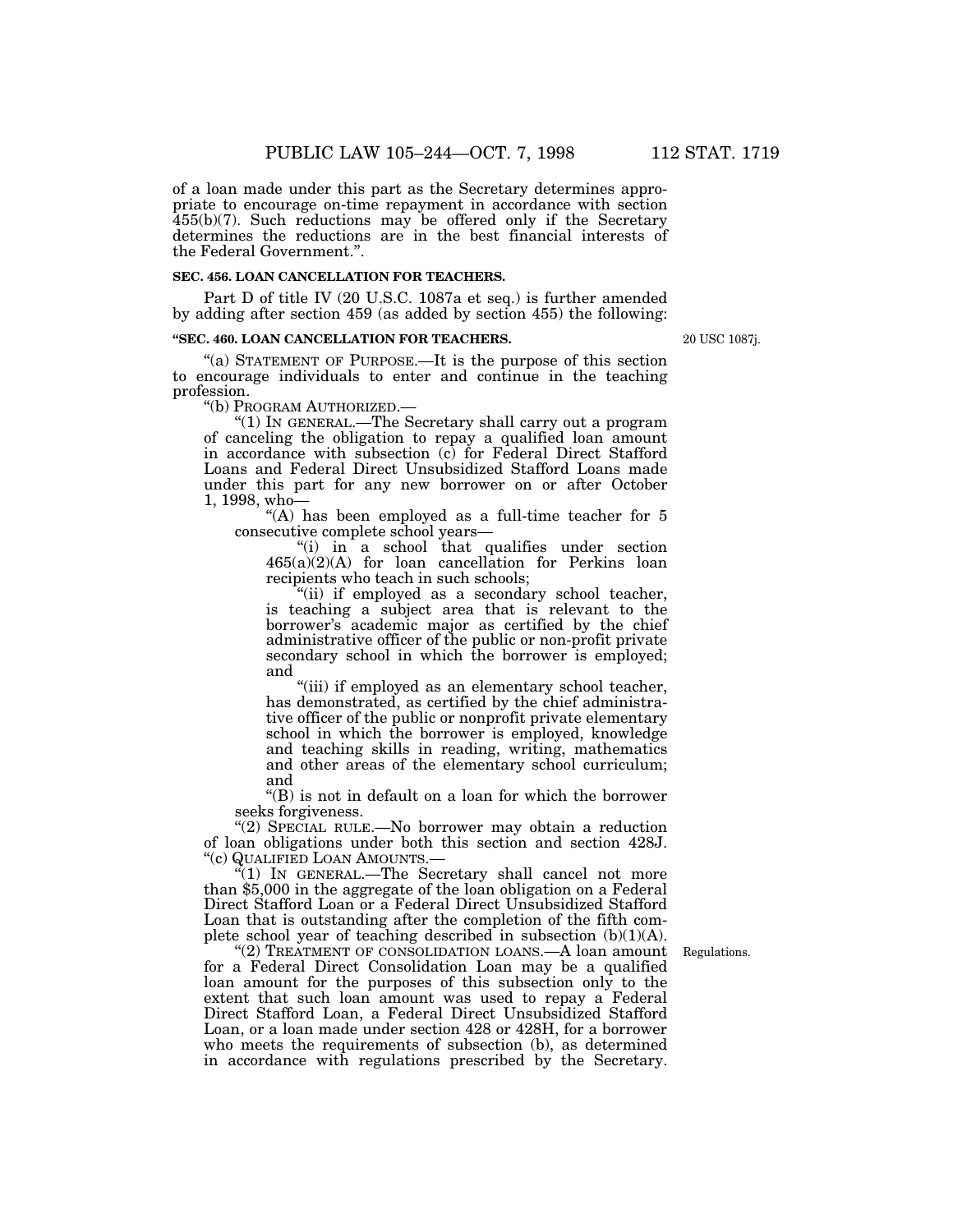''(d) REGULATIONS.—The Secretary is authorized to issue such regulations as may be necessary to carry out the provisions of this section.

''(e) CONSTRUCTION.—Nothing in this section shall be construed to authorize any refunding of any canceled loan.

" $(f)$  LIST.—If the list of schools in which a teacher may perform service pursuant to subsection (b) is not available before May 1 of any year, the Secretary may use the list for the year preceding the year for which the determination is made to make such service determination.

''(g) ADDITIONAL ELIGIBILITY PROVISIONS.—

''(1) CONTINUED ELIGIBILITY.—Any teacher who performs service in a school that—

"(A) meets the requirements of subsection  $(b)(1)(A)$  in any year during such service; and

''(B) in a subsequent year fails to meet the requirements of such subsection, may continue to teach in such school and shall be eligible for loan cancellation pursuant to subsection (b).

"(2) PREVENTION OF DOUBLE BENEFITS. - No borrower may, for the same volunteer service, receive a benefit under both this section and subtitle D of title I of the National and Community Service Act of 1990 (42 U.S.C. 12571 et seq.).

''(h) DEFINITION.—For the purpose of this section, the term 'year' where applied to service as a teacher means an academic year as defined by the Secretary.''.

# **PART E—FEDERAL PERKINS LOANS**

# **SEC. 461. AUTHORIZATION OF APPROPRIATIONS.**

Subsection (b) of section 461 (20 U.S.C. 1087aa) is amended—  $(1)$  in paragraph  $(1)$ , by striking "1993" and inserting

"1999"; and

 $(2)$  in paragraph  $(2)$ , by striking "1997" each place the term appears and inserting "2003".

# **SEC. 462. ALLOCATION OF FUNDS.**

(a) CHANGES IN ALLOCATION FORMULA.—

(1) UPDATING THE BASE PERIOD.—Section 462(a) (20 U.S.C.  $1087bb(a)$ ) is amended—

 $(A)$  in paragraph  $(1)(A)$ , by striking "the amount of the Federal capital contribution allocated to such institution under this part for fiscal year 1985'' and inserting ''the amount received under subsections (a) and (b) of this section for fiscal year 1999 (as such subsections were in effect with respect to allocations for such fiscal year)''; (B) in paragraph (2)—

 $(i)$  in subparagraphs  $(A)$  and  $(B)$ , by striking "1985"

each place the term appears and inserting "1999"; and

 $(iii)$  in subparagraph  $(C)(i)$ , by striking "1986" and inserting "2000".

(2) ELIMINATION OF PRO RATA SHARE.—Section 462 is further amended—

 $(A)$  in subsection  $(a)$ —

(i) in paragraph  $(1)(B)$ , by striking "subsection  $(f)$ " and inserting "subsection (e)";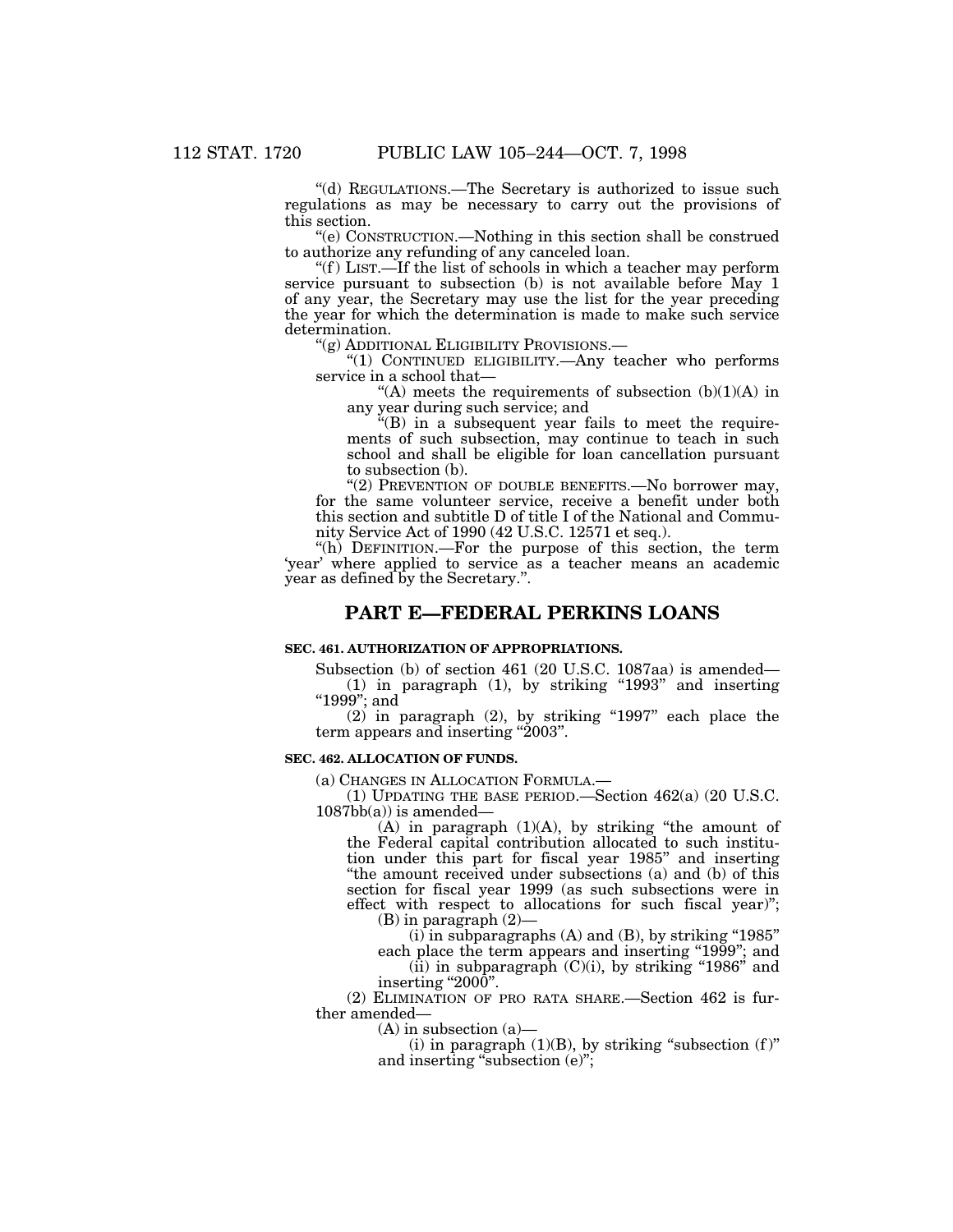(ii) in the matter following paragraph  $(1)(B)$ , by striking "subsection (g)" and inserting "subsection (f)";

 $(iii)$  in paragraph  $(2)(D)(ii)$ , by striking "subsection (f)'' and inserting ''subsection (e)''; and

(iv) in the matter following paragraph  $(2)(D)(ii)$ , by striking ''subsection (g)'' and inserting ''subsection  $(f)$ ";

(B) by striking subsection (b);

 $(C)$  in subsection  $(c)(1)$ , by striking "three-quarters of the remainder'' and inserting ''the remainder'';

(D) in the matter following subsection (c)(2)(B), by striking "subsection (g)" and inserting "subsection (f)";

 $(E)$  in subsection  $(c)(3)$ 

(i) in subparagraph (A), by striking ''subsection (d)" and inserting "subsection (c)";

(ii) in subparagraph (C), by striking ''subsection (f)" and inserting "subsection (e)"; and

(iii) in the matter following subparagraph (C), by striking "subsection (g)" and inserting "subsection (f)"; (F) in subsection  $(j)(1)(B)(i)$ , by striking "1985" and inserting "1999";

 $(G)$  in subsection  $(j)(2)$ —

(i) in subparagraph (A), by striking ''paragraph (3) of subsection  $(c)$ <sup>"</sup> and inserting "subsection  $(b)(3)$ "; and

(ii) in subparagraph (B), by striking ''subsection

(c) of section 462'' and inserting ''subsection (b)''; and (H) by redesignating subsections (c) through ( j) as subsections (b) through (i), respectively.

(3) EFFECTIVE DATE.—The amendments made by this subsection shall apply with respect to allocations of amounts appropriated pursuant to section 461(b) for fiscal year 2000 or any succeeding fiscal year.

(b) SELF-HELP NEED.—The matter preceding subparagraph (A) of section  $462(c)(3)$  (as redesignated by subsection  $(a)(2)(G)$ ) is amended by striking "the Secretary, for" and all that follows through ''years,''.

(c) DEFAULT PENALTIES.—Subsections (e) and (f ) of section 462 (as redesignated by subsection  $(a)(2)(G)$ ) are amended to read as follows:

''(e) DEFAULT PENALTIES.—

"(1) YEARS PRECEDING FISCAL YEAR 2000. For any fiscal year preceding fiscal year 2000, any institution with a cohort default rate that—

''(A) equals or exceeds 15 percent, shall establish a default reduction plan pursuant to regulations prescribed by the Secretary, except that such plan shall not be required with respect to an institution that has a default rate of less than 20 percent and that has less than 100 students who have loans under this part in such academic year;

 $H(B)$  equals or exceeds 20 percent, but is less than 25 percent, shall have a default penalty of 0.9;

" $(C)$  equals or exceeds  $25$  percent, but is less than 30 percent, shall have a default penalty of 0.7; and

''(D) equals or exceeds 30 percent shall have a default penalty of zero.

Applicability. 20 USC 1087bb note.

20 USC 1087bb.

Regulations.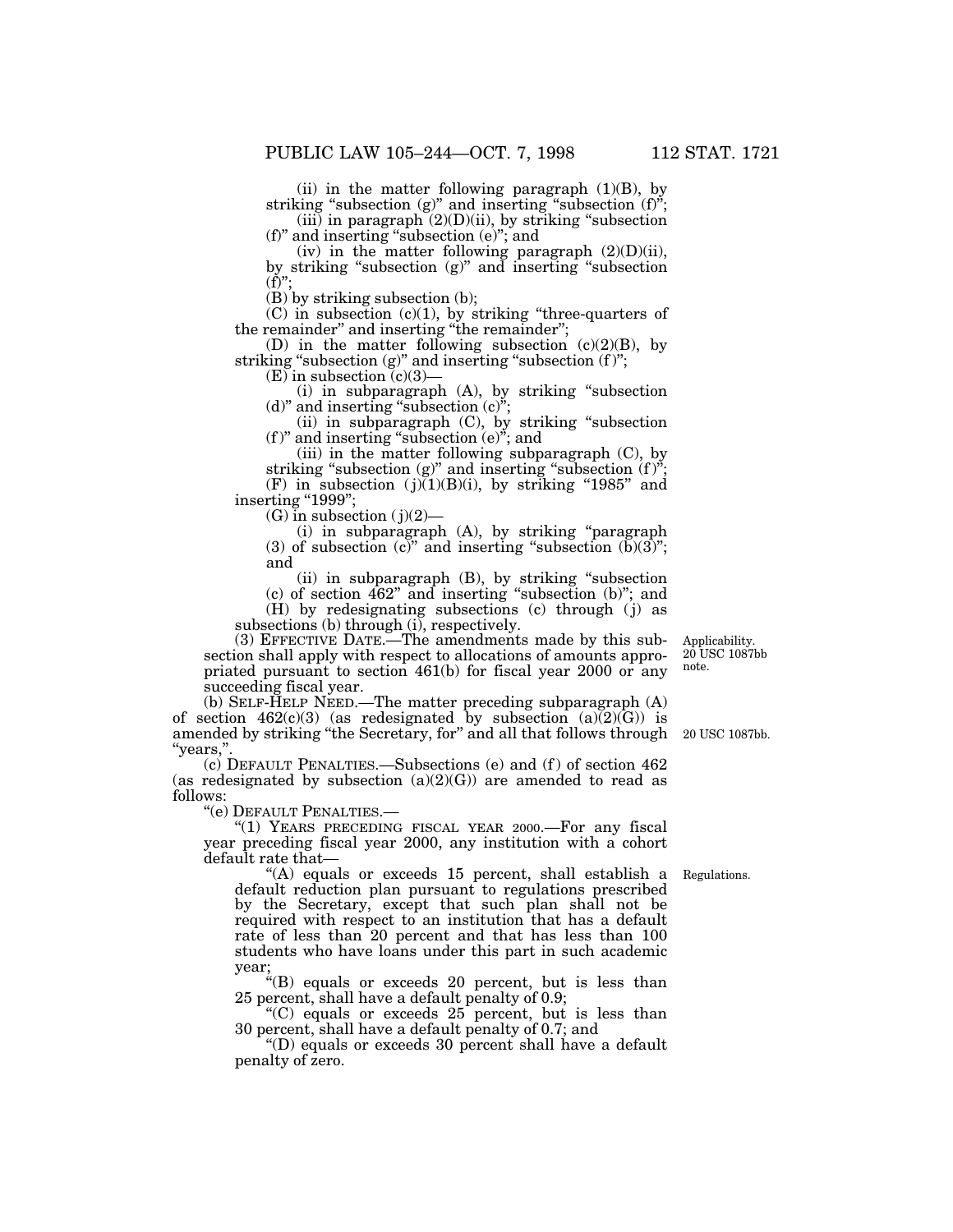"(2) YEARS FOLLOWING FISCAL YEAR 2000.—For fiscal year 2000 and any succeeding fiscal year, any institution with a cohort default rate (as defined under subsection (g)) that equals or exceeds 25 percent shall have a default penalty of zero. ''(3) INELIGIBILITY.—

" $(A)$  In GENERAL.—For fiscal year 2000 and any succeeding fiscal year, any institution with a cohort default rate (as defined in subsection (g)) that equals or exceeds 50 percent for each of the 3 most recent years for which data are available shall not be eligible to participate in a program under this part for the fiscal year for which the determination is made and the 2 succeeding fiscal years, unless, within 30 days of receiving notification from the Secretary of the loss of eligibility under this paragraph, the institution appeals the loss of eligibility to the Secretary. The Secretary shall issue a decision on any such appeal within 45 days after the submission of the appeal. Such decision may permit the institution to continue to participate in a program under this part if—

''(i) the institution demonstrates to the satisfaction of the Secretary that the calculation of the institution's cohort default rate is not accurate, and that recalculation would reduce the institution's cohort default rate for any of the 3 fiscal years below 50 percent; or

"(ii) there are, in the judgment of the Secretary, such a small number of borrowers entering repayment that the application of this subparagraph would be inequitable.

''(B) CONTINUED PARTICIPATION.—During an appeal under subparagraph (A), the Secretary may permit the institution to continue to participate in a program under this part.

 $\mathcal{C}(C)$  RETURN OF FUNDS.—Within 90 days after the date of any termination pursuant to subparagraph (A), or the conclusion of any appeal pursuant to subparagraph (B), whichever is later, the balance of the student loan fund established under this part by the institution that is the subject of the termination shall be distributed as follows:

''(i) The Secretary shall first be paid an amount which bears the same ratio to such balance (as of the date of such distribution) as the total amount of Federal capital contributions to such fund by the Secretary under this part bears to the sum of such Federal capital contributions and the capital contributions to such fund made by the institution.

''(ii) The remainder of such student loan fund shall be paid to the institution.

''(D) USE OF RETURNED FUNDS.—Any funds returned to the Secretary under this paragraph shall be reallocated to institutions of higher education pursuant to subsection (i).

"(E) DEFINITION.—For the purposes of subparagraph (A), the term 'loss of eligibility' shall be defined as the mandatory liquidation of an institution's student loan fund, and assignment of the institution's outstanding loan portfolio to the Secretary.

"(f) APPLICABLE MAXIMUM COHORT DEFAULT RATE.-

Deadlines.

Deadline.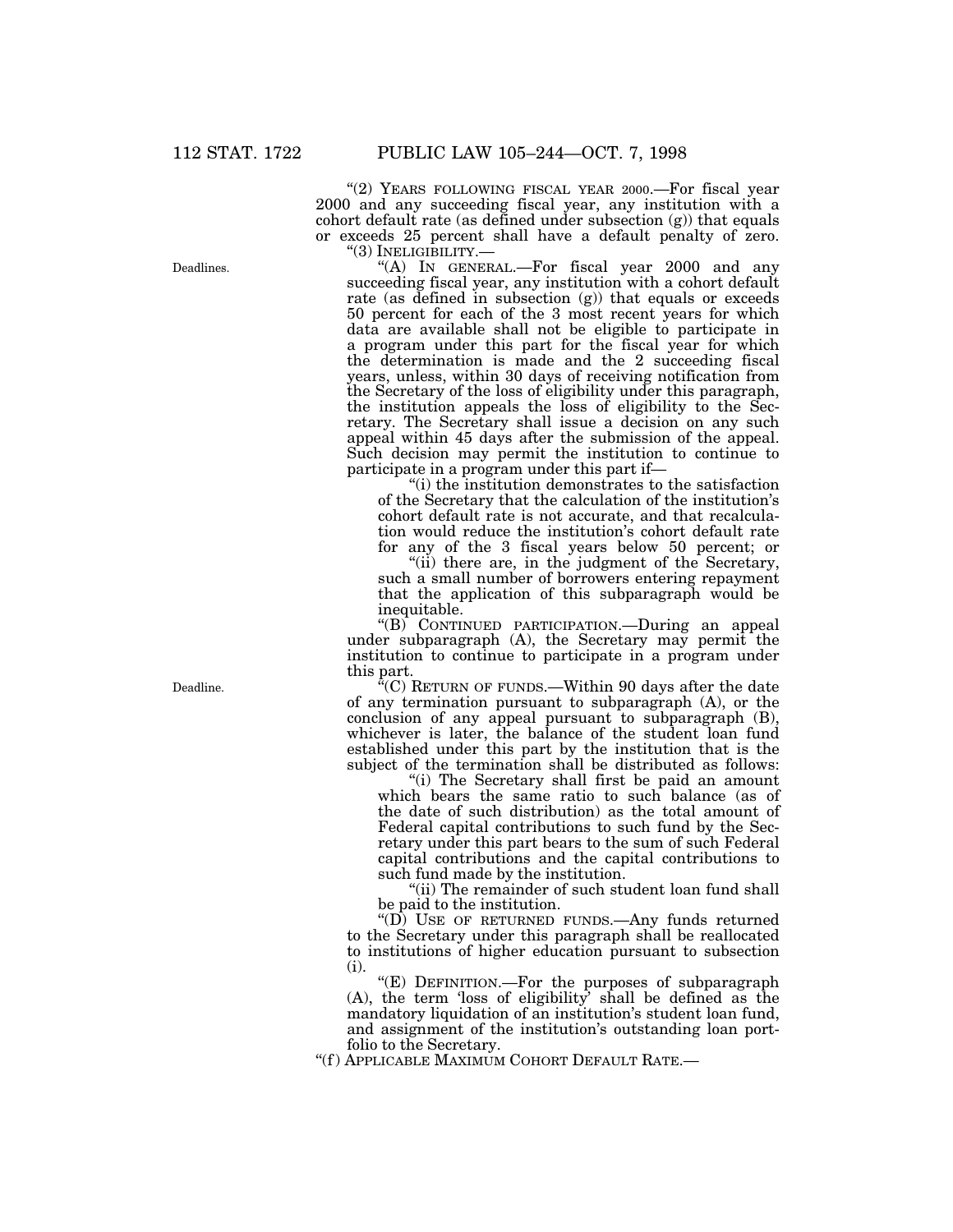''(1) AWARD YEARS PRIOR TO 2000.—For award years prior to award year 2000, the applicable maximum cohort default rate is 30 percent.

''(2) AWARD YEAR 2000 AND SUCCEEDING AWARD YEARS.— For award year 2000 and subsequent years, the applicable maximum cohort default rate is 25 percent.".

(d) COHORT DEFAULT RATE DEFINITION.—Section 462(g) (as redesignated by subsection  $(a)(2)(G)$  is amended—

(1) by striking the subsection heading and paragraphs (1) and (2) and inserting the following:

''(g) DEFINITION OF COHORT DEFAULT RATE.—'';

 $(2)$  by striking " $(3)(A)$  For award year 1994 and any succeeding award year, the term'' and inserting the following:  $"(1)$ (A) The term";

(3) in paragraph  $(1)$  (as redesignated by paragraph  $(2)$ )—  $(A)$  by striking subparagraphs  $(B)$  and  $(E)$ ; and

(B) by redesignating subparagraphs (C), (D), (F), and

(G) as subparagraphs  $(B)$ ,  $(\dot{C})$ ,  $(\ddot{D})$ , and  $(F)$ , respectively; (C) by inserting after subparagraph (D) (as redesig-

nated by subparagraph (B)) the following:

"(E) In determining the number of students who default before the end of such award year, the institution, in calculating the cohort default rate, shall exclude—

"(i) any loan on which the borrower has, after the time periods specified in paragraph (2)—

''(I) voluntarily made 6 consecutive payments;

''(II) voluntarily made all payments currently due; ''(III) repaid in full the amount due on the loan; or

''(IV) received a deferment or forbearance, based on a condition that began prior to such time periods; "(ii) any loan which has, after the time periods specified

in paragraph (2), been rehabilitated or canceled; and "(iii) any other loan that the Secretary determines

should be excluded from such determination.''; and

(4) by striking paragraph (4) and inserting the following: "(2) For purposes of calculating the cohort default rate under this subsection, a loan shall be considered to be in default—

"(A) 240 days (in the case of a loan repayable monthly), or

" $(B)$  270 days (in the case of a loan repayable quarterly),

after the borrower fails to make an installment payment when due or to comply with other terms of the promissory note.''. (e) CONFORMING AMENDMENTS.—Section 462 (20 U.S.C. 1087bb) is amended—

(1) in the matter following paragraphs  $(1)(B)$  and  $(2)(D)(ii)$ of subsection (a), by inserting "cohort" before "default" each place the term appears;

(2) in the matter following paragraphs  $(2)(B)$  and  $(3)(C)$ of subsection (b) (as redesignated by subsection  $(a)(2)(G)$ ), by inserting "cohort" before "default" each place the term appears;

 $(3)$  in subsection  $(d)(2)$  (as redesignated by subsection  $(a)(2)(G)$ , by inserting "cohort" before "default"; and

(4) in subsection  $(g)(1)(F)$  (as redesignated by subsections  $(a)(2)(G)$  and  $(d)(3)(B)$ , by inserting "cohort" before "default".

20 USC 1087bb.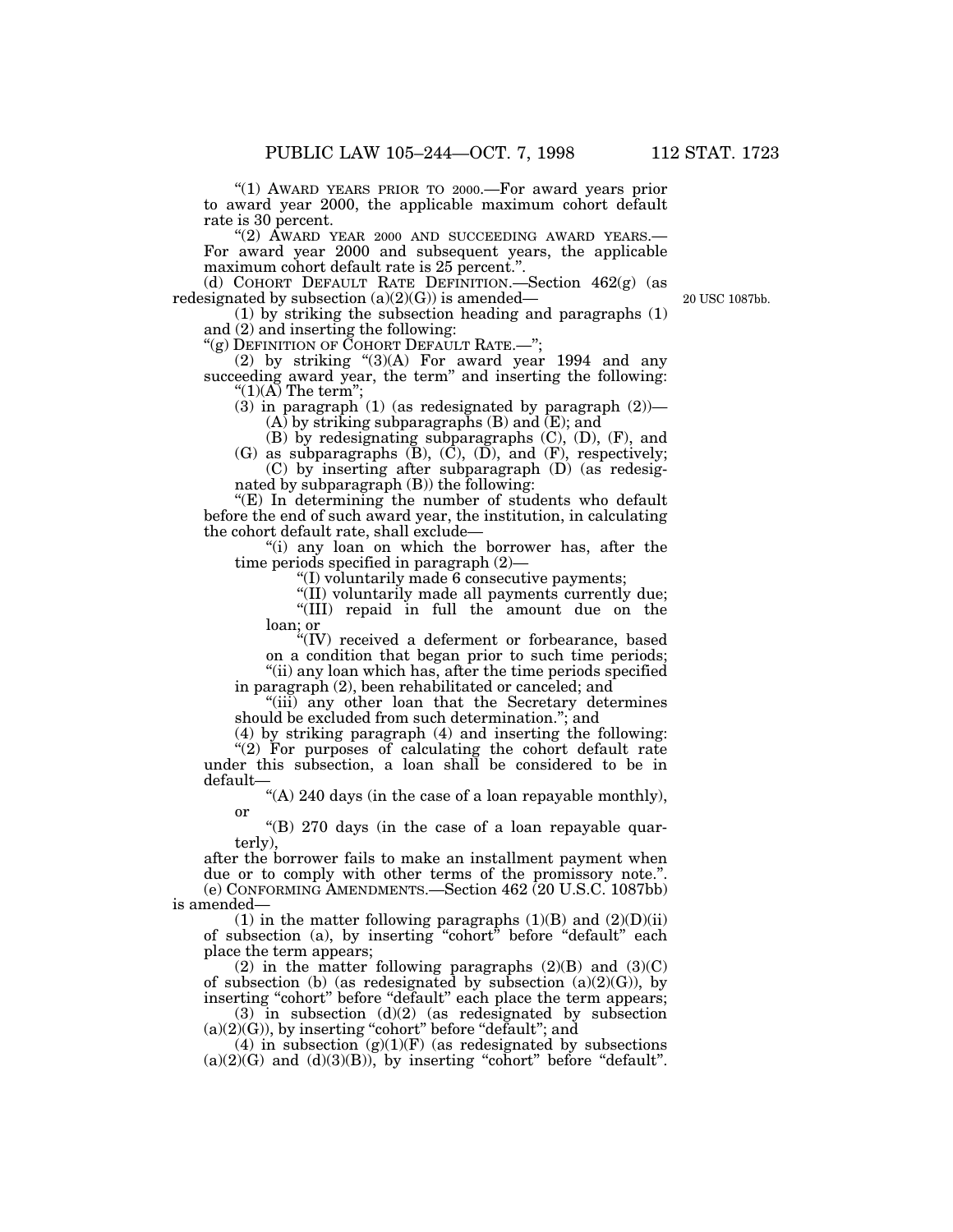# **SEC. 463. AGREEMENTS WITH INSTITUTIONS OF HIGHER EDUCATION.**

(a) CONTENTS OF AGREEMENTS.—Section 463(a) (20 U.S.C.  $1087cc(a)$ ) is amended—

(1) by amending subparagraph (B) of paragraph (2) to read as follows:

''(B) a capital contribution by an institution in an amount equal to one-third of the Federal capital contributions described in subparagraph (A);'';

(2) by striking paragraph (4); and

(3) by redesignating paragraphs (5) through (10) as paragraphs  $(4)$  through  $(9)$ ;

(b) AGREEMENTS WITH CREDIT BUREAUS.—Section 463(c) is amended—

 $(1)$  in paragraph  $(1)$ —

(A) by striking ''the Secretary shall'' and inserting ''the Secretary and each institution of higher education participating in the program under this part shall''; and

(B) by inserting ''and regarding loans held by the Secretary or an institution" after "section 467";

 $(2)$  in paragraph  $(2)$ —

 $(A)$  in the matter preceding subparagraph  $(A)$ , by striking ''by the Secretary'' and all that follows through ''of— '' and inserting ''by the Secretary or an institution, as the case may be, to such organizations, with respect to any loan held by the Secretary or the institution, respectively, of—'';

(B) by amending subparagraph (A) to read as follows:

"(A) the date of disbursement and the amount of such loans made to any borrower under this part at the time of disbursement of the loan;'';

(C) in subparagraph (B)—

(i) by inserting ''the repayment and'' after ''concerning''; and

(ii) by striking ''any defaulted'' and inserting "such"; and

(D) in subparagraph (C), by inserting '', or upon cancellation or discharge of the borrower's obligation on the loan for any reason'' before the period;

 $(3)$  in paragraph  $(3)$ —

 $(A)$  in the matter preceding subparagraph  $(A)$ —

(i) by inserting "or an institution" after "from the Secretary''; and

(ii) by striking ''until—'' and inserting ''until the loan is paid in full.''; and

(B) by striking subparagraphs (A) and (B);

(4) by amending paragraph (4) to read as follows:

"(4)(A) Except as provided in subparagraph (B), an institution of higher education, after consultation with the Secretary and pursuant to the agreements entered into under paragraph (1), shall disclose at least annually to any credit bureau organization with which the Secretary has such an agreement the information set forth in paragraph (2), and shall disclose promptly to such credit bureau organization any changes to the information previously disclosed.

''(B) The Secretary may promulgate regulations establishing criteria under which an institution of higher education may cease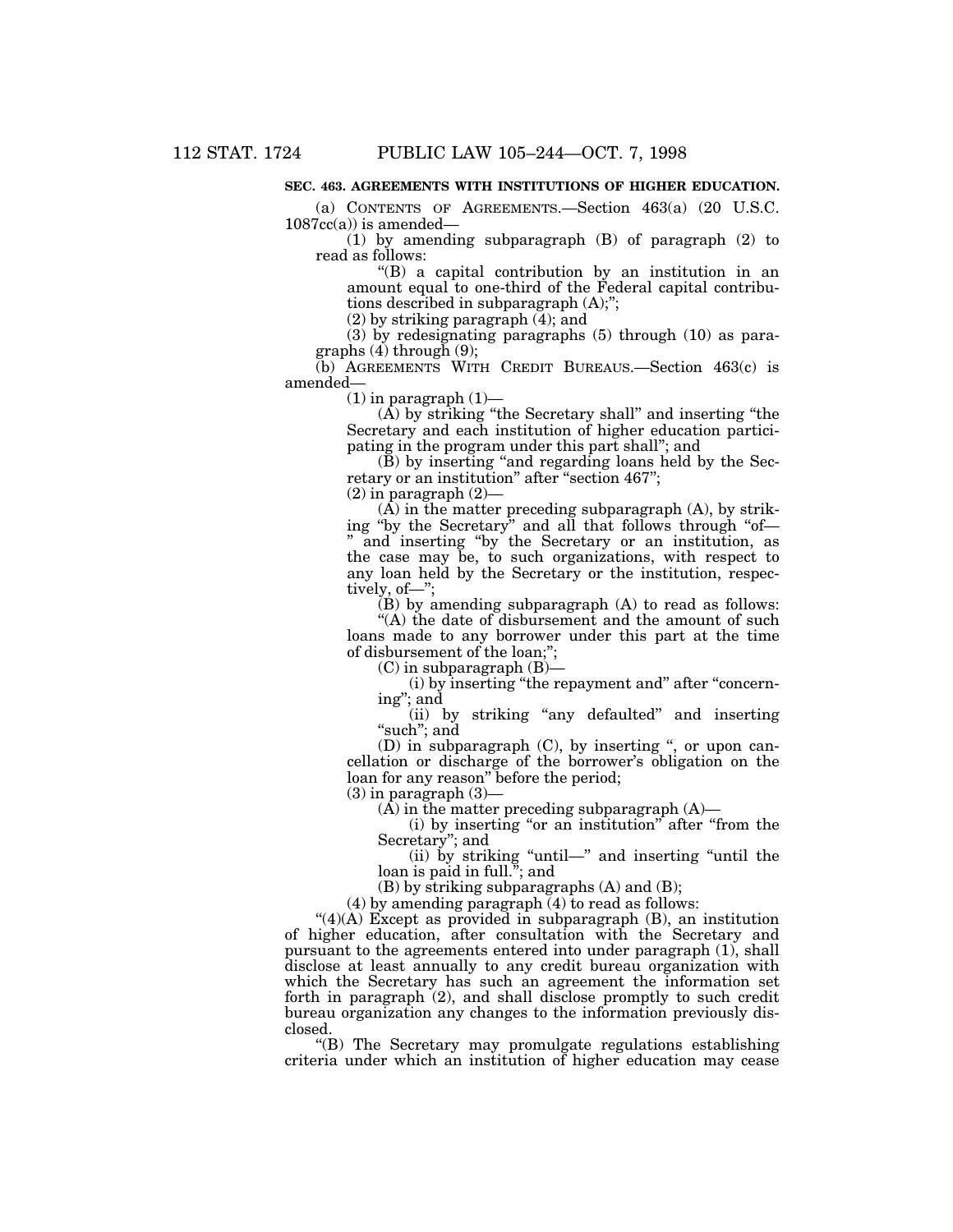reporting the information described in paragraph (2) before a loan is paid in full.''; and

(4) by inserting after paragraph (4) the following:

''(5) Each institution of higher education shall notify the appropriate credit bureau organizations whenever a borrower of a loan that is made and held by the institution and that is in default makes 6 consecutive monthly payments on such loan, for the purpose of encouraging such organizations to update the status of information maintained with respect to that borrower.''.

(c) CONFORMING AMENDMENT.—Section 463(d) is amended by striking "subsection  $(a)(10)$ " and inserting "subsection 20 USC 1087 $cc$ .  $(a)(9)$ ".

## **SEC. 464. TERMS OF LOANS.**

(a) TERMS AND CONDITIONS; ANNUAL LIMITS.—Paragraph (2) of section  $464(a)$  (20 U.S.C. 1087dd $(a)$ ) is amended to read as follows:

 $C'(2)$ (A) Except as provided in paragraph (4), the total of loans made to a student in any academic year or its equivalent by an institution of higher education from a loan fund established pursuant to an agreement under this part shall not exceed—

" $(i)$  \$4,000, in the case of a student who has not successfully completed a program of undergraduate education; or

"(ii) \$6,000, in the case of a graduate or professional student Regulations. (as defined in regulations issued by the Secretary).

''(B) Except as provided in paragraph (4), the aggregate unpaid principal amount for all loans made to a student by institutions of higher education from loan funds established pursuant to agreements under this part may not exceed—

''(i) \$40,000, in the case of any graduate or professional student (as defined by regulations issued by the Secretary, and including any loans from such funds made to such person before such person became a graduate or professional student);

"(ii)  $$20,000$ , in the case of a student who has successfully completed 2 years of a program of education leading to a bachelor's degree but who has not completed the work necessary for such a degree (determined under regulations issued by the Secretary), and including any loans from such funds made to such person before such person became such a student; and

"(iii) \$8,000, in the case of any other student.".

(b) NEED AND ELIGIBILITY.—Section 464(b) is amended—

(1) in paragraph (1), by adding at the end the following: "A student who is in default on a loan under this part shall not be eligible for an additional loan under this part unless such loan meets one of the conditions for exclusion under section  $462(g)(1)(E)$ ."; and

(2) by amending paragraph (2) to read as follows:

"(2) If the institution's capital contribution under section 462 is directly or indirectly based in part on the financial need demonstrated by students who are  $(A)$  attending the institution less than full time, or (B) independent students, then a reasonable portion of the loans made from the institution's student loan fund containing the contribution shall be made available to such students.''.

(c) CONTENTS OF LOAN AGREEMENT.—Section 464(c) is amended—

Regulations.

Notification.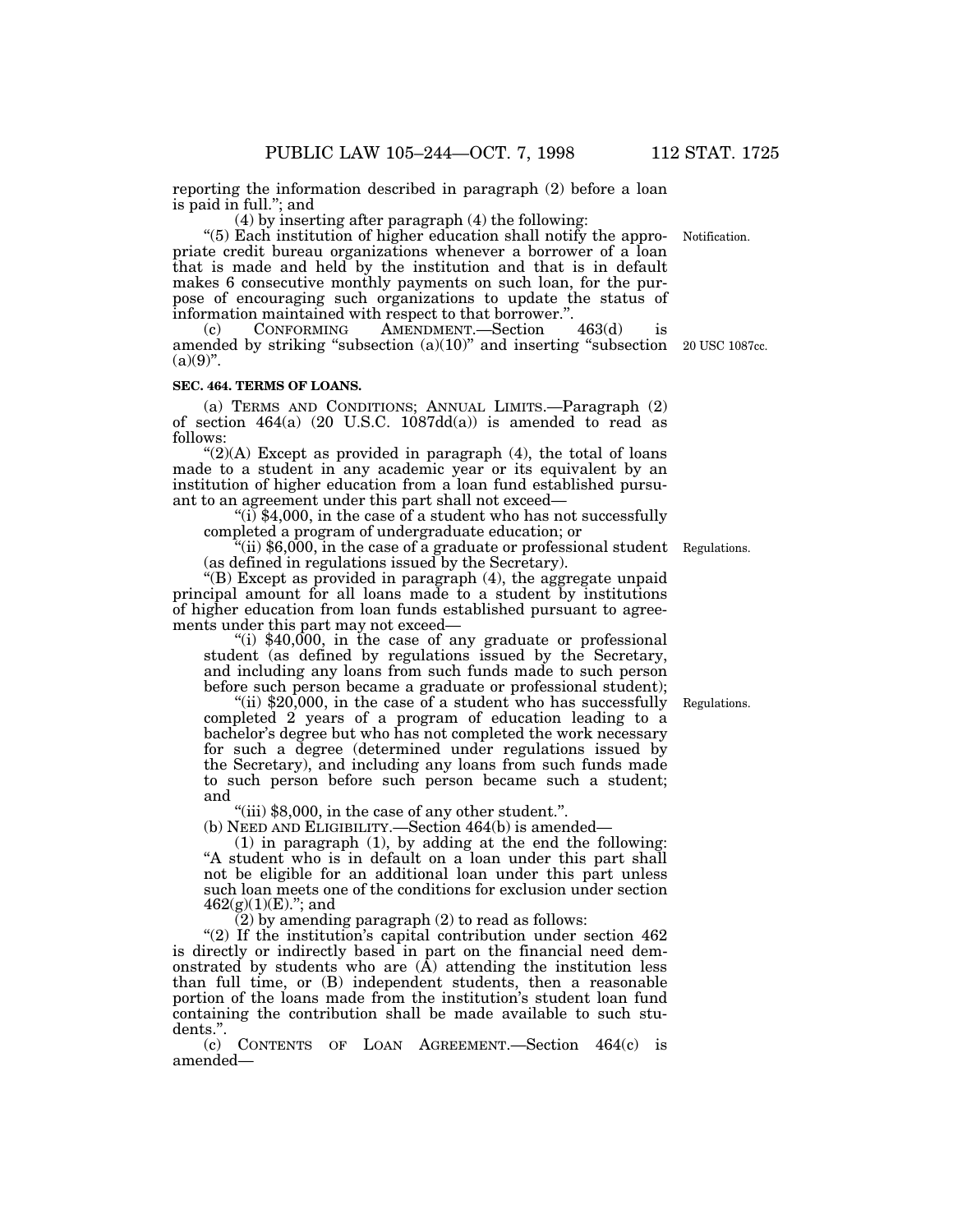$(1)$  in paragraph  $(1)(D)$ —

(A) by striking "(i) 3 percent" and all that follows through "or (iii)"; and

(B) by striking "subparagraph  $(A)(i)$ " and inserting "paragraph $(2)(A)(i)$ "

 $(2)$  in the matter following clause (iv) of paragraph  $(2)(A)$ , by striking "subparagraph  $(B)$ " and inserting "subparagraph"  $(A)$  of paragraph  $(1)$ ";

(3) by adding at the end of paragraph (2) the following: ''(C) An individual with an outstanding loan balance who meets the eligibility criteria for a deferment described in subparagraph (A) as in effect on the date of enactment of this subparagraph shall be eligible for deferment under this paragraph notwithstanding any contrary provision of the promissory note under which the loan or loans were made, and notwithstanding any amendment (or effective date provision relating to any amendment) to this section made prior to the date of such deferment.''; and

(4) by adding at the end the following:

" $(7)$  There shall be excluded from the 9-month period that begins on the date on which a student ceases to carry at least one-half the normal full-time academic workload (as described in paragraph  $(1)(A)$  any period not to exceed 3 years during which a borrower who is a member of a reserve component of the Armed Forces named in section 10101 of title 10, United States Code, is called or ordered to active duty for a period of more than 30 days (as defined in section  $101(d)(2)$  of such title). Such period of exclusion shall include the period necessary to resume enrollment at the borrower's next available regular enrollment period.''.

20 USC 1087dd.

(d) DISCHARGE; REHABILITATION; INCENTIVE REPAYMENT.— Section 464 is amended by adding at the end the following:

''(g) DISCHARGE.—

"(1) IN GENERAL.—If a student borrower who received a loan made under this part on or after January 1, 1986, is unable to complete the program in which such student is enrolled due to the closure of the institution, then the Secretary shall discharge the borrower's liability on the loan (including the interest and collection fees) and shall subsequently pursue any claim available to such borrower against the institution and the institution's affiliates and principals, or settle the loan obligation pursuant to the financial responsibility standards described in section 498(c).

"(2) ASSIGNMENT.—A borrower whose loan has been discharged pursuant to this subsection shall be deemed to have assigned to the United States the right to a loan refund in an amount that does not exceed the amount discharged against the institution and the institution's affiliates and principals.

"(3) ELIGIBILITY FOR ADDITIONAL ASSISTANCE.—The period during which a student was unable to complete a course of study due to the closing of the institution shall not be considered for purposes of calculating the student's period of eligibility for additional assistance under this title.

"(4) SPECIAL RULE.—A borrower whose loan has been discharged pursuant to this subsection shall not be precluded, because of that discharge, from receiving additional grant, loan, or work assistance under this title for which the borrower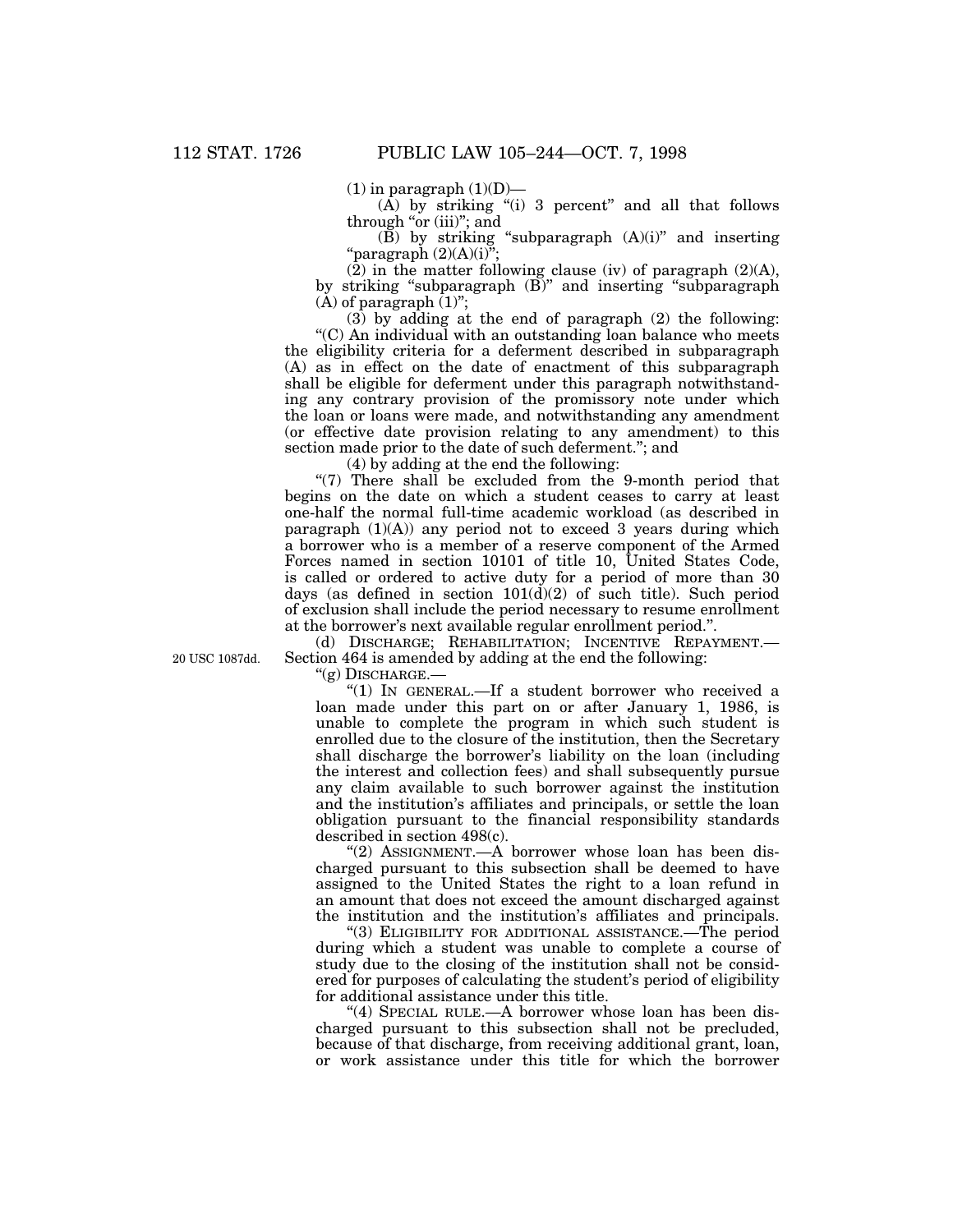would be otherwise eligible (but for the default on the discharged loan). The amount discharged under this subsection shall be treated as an amount canceled under section 465(a).

''(5) REPORTING.—The Secretary or institution, as the case may be, shall report to credit bureaus with respect to loans that have been discharged pursuant to this subsection. ''(h) REHABILITATION OF LOANS.—

''(1) REHABILITATION.—

''(A) IN GENERAL.—If the borrower of a loan made under this part who has defaulted on the loan makes 12 ontime, consecutive, monthly payments of amounts owed on the loan, as determined by the institution, or by the Secretary in the case of a loan held by the Secretary, the loan shall be considered rehabilitated, and the institution that made that loan (or the Secretary, in the case of a loan held by the Secretary) shall request that any credit bureau organization or credit reporting agency to which the default was reported remove the default from the borrower's credit history.

''(B) COMPARABLE CONDITIONS.—As long as the borrower continues to make scheduled repayments on a loan rehabilitated under this paragraph, the rehabilitated loan shall be subject to the same terms and conditions, and qualify for the same benefits and privileges, as other loans made under this part.

''(C) ADDITIONAL ASSISTANCE.—The borrower of a rehabilitated loan shall not be precluded by section 484 from receiving additional grant, loan, or work assistance under this title (for which the borrower is otherwise eligible) on the basis of defaulting on the loan prior to such rehabilitation.

''(D) LIMITATIONS.—A borrower only once may obtain the benefit of this paragraph with respect to rehabilitating a loan under this part.

"(2) RESTORATION OF ELIGIBILITY.—If the borrower of a loan made under this part who has defaulted on that loan makes 6 ontime, consecutive, monthly payments of amounts owed on such loan, the borrower's eligibility for grant, loan, or work assistance under this title shall be restored to the extent that the borrower is otherwise eligible. A borrower only once may obtain the benefit of this paragraph with respect to restored eligibility.

''(i) INCENTIVE REPAYMENT PROGRAM.—

''(1) IN GENERAL.—Each institution of higher education may establish, with the approval of the Secretary, an incentive repayment program designed to reduce default and to replenish student loan funds established under this part. Each such incentive repayment program may—

"(A) offer a reduction of the interest rate on a loan on which the borrower has made 48 consecutive, monthly repayments, but in no event may the rate be reduced by more than 1 percent;

''(B) provide for a discount on the balance owed on a loan on which the borrower pays the principal and interest in full prior to the end of the applicable repayment period, but in no event may the discount exceed 5 percent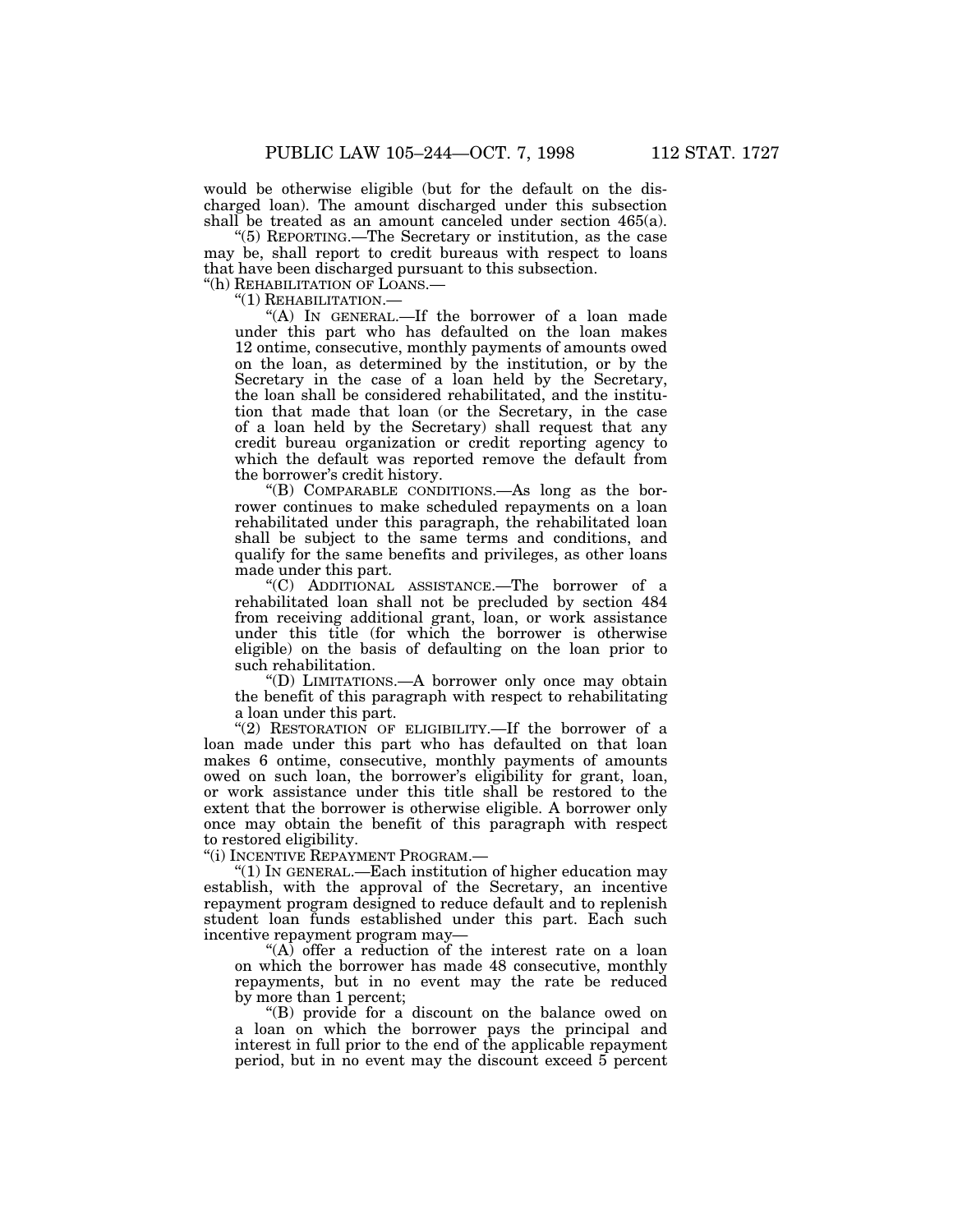of the unpaid principal balance due on the loan at the time the early repayment is made; and

''(C) include such other incentive repayment options as the institution determines will carry out the objectives of this subsection.

"(2) LIMITATION.—No incentive repayment option under an incentive repayment program authorized by this subsection may be paid for with Federal funds, including any Federal funds from the student loan fund, or with institutional funds from the student loan fund.''.

## **SEC. 465. CANCELLATION FOR PUBLIC SERVICE.**

Section 465 (20 U.S.C. 1087ee) is amended—

 $(1)$  in subsection  $(a)$ —

(A) in paragraph  $(2)(C)$ , by striking "section  $676(b)(9)$ " and inserting "section  $635(a)(10)$ ";

(B) in the last sentence of paragraph (2), by striking "section  $602(a)(1)$ " and inserting "section  $602$ "; and

(C) by adding at the end the following new paragraph:

" $(7)$  An individual with an outstanding loan obligation under this part who performs service of any type that is described in paragraph (2) as in effect on the date of enactment of this paragraph shall be eligible for cancellation under this section for such service notwithstanding any contrary provision of the promissory note under which the loan or loans were made, and notwithstanding any amendment (or effective date provision relating to any amendment) to this section made prior to the date of such service.''; and

Deadline.

(2) in subsection (b), by adding at the end the following new sentence: ''To the extent feasible, the Secretary shall pay the amounts for which any institution qualifies under this subsection not later than 3 months after the institution files an institutional application for campus-based funds.''.

## **SEC. 466. DISTRIBUTION OF ASSETS FROM STUDENT LOAN FUNDS.**

Section 466 (20 U.S.C. 1087ff) is amended—

 $(1)$  in subsection  $(a)$ —

(A) in the matter preceding paragraph (1)—

(i) by striking ''1996'' and inserting ''2003''; and

(ii) by striking "1997" and inserting "2004"; and

(B) in paragraph (1), by striking "1996" and inserting ''2003'';

 $(2)$  in subsection  $(b)$ —

(A) by striking "2005" and inserting "2012"; and

(B) by striking "1996" and inserting "2003"; and

(3) in subsection (c), by striking "1997" and inserting ''2004''.

## **SEC. 467. PERKINS LOAN REVOLVING FUND.**

(a) REPEAL.—Subsection (c) of section  $467$  (20 U.S.C.  $1087gg(c)$ ) is repealed.

20 USC 1087gg note.

(b) TRANSFER OF BALANCE.—Any funds in the Perkins Loan Revolving Fund on the date of enactment of this Act shall be transferred to and deposited in the Treasury.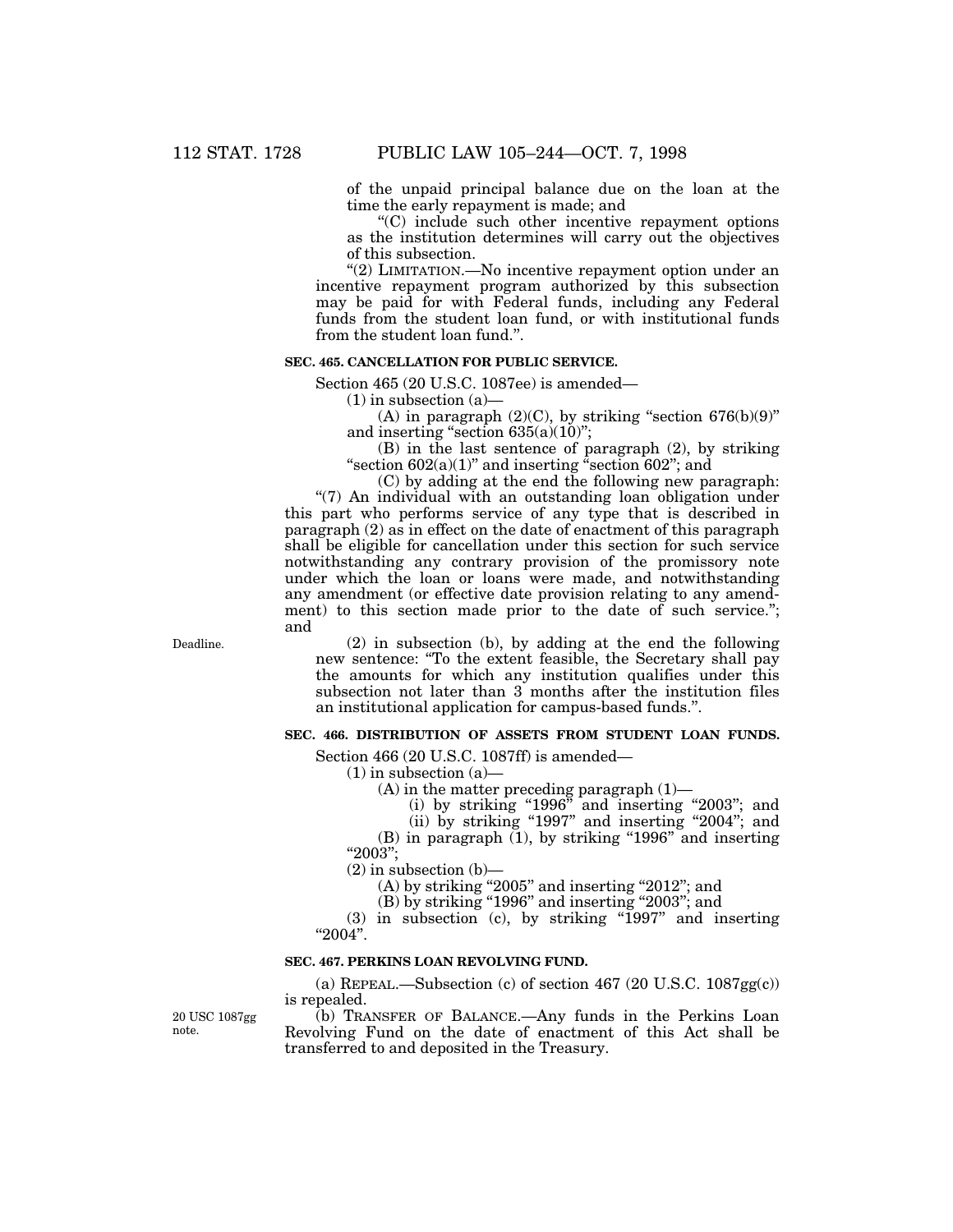# **PART F—NEED ANALYSIS**

## **SEC. 471. COST OF ATTENDANCE.**

Section 472 (20 U.S.C. 1087ll) is amended—

(1) in paragraph (2), by inserting after ''personal expenses'' the following: '', including a reasonable allowance for the documented rental or purchase of a personal computer,";

(2) in paragraph (3)— $(A)$  in subparagraph (A), by striking "of not less than

 $$1,500"$  and inserting "determined by the institution"; and (B) in subparagraph  $(C)$ , by striking ", except that the amount may not be less than \$2,500";

(3) in paragraph (10), by striking everything after ''determining costs'' and inserting a semicolon; and

(4) in paragraph (11), by striking ''placed'' and inserting ''engaged''.

#### **SEC. 472. DATA ELEMENTS.**

Section  $474(b)(3)$  (20 U.S.C.  $1087nn(b)(3)$ ) is amended by inserting ", excluding the student's parents," after "family of the student''.

### **SEC. 473. FAMILY CONTRIBUTION FOR DEPENDENT STUDENTS.**

(a) PARENTS' CONTRIBUTION FROM ADJUSTED AVAILABLE INCOME.—Section  $475(b)(3)$  (20 U.S.C. 1087 $oo(b)(3)$ ) is amended by inserting ", excluding the student's parents," after "number of family members".

(b) STUDENT CONTRIBUTION FROM AVAILABLE INCOME.—Section  $475(g)$  is amended–

 $(1)$  in paragraph  $(2)$ —

 $(A)$  in subparagraph  $(D)$ , by striking "\$1,750; and" and inserting " $$2,200$  (or a successor amount prescribed by the Secretary under section 478);'';

(B) by striking the period at the end of subparagraph (E) and inserting ''; and''; and

(C) by inserting after subparagraph (E) the following new subparagraph:

 $F(F)$  an allowance for parents' negative available income, determined in accordance with paragraph  $(6)$ ."; and

(2) by adding at the end the following new paragraph: ''(6) ALLOWANCE FOR PARENTS' NEGATIVE AVAILABLE

INCOME.—The allowance for parents' negative available income is the amount, if any, by which the sum of the amounts deducted under subparagraphs (A) through (F) of subsection  $(c)(1)$  exceeds the sum of the parents' total income (as defined in section 480) and the parents' contribution from assets (as determined in accordance with subsection (d)).''.

(c) ADJUSTMENTS TO STUDENT'S CONTRIBUTION FOR ENROLL-MENT PERIODS OTHER THAN NINE MONTHS.—Section 475 is amended by adding at the end the following:

"(j) ADJUSTMENTS TO STUDENT'S CONTRIBUTION FOR ENROLL-MENT PERIODS OF LESS THAN NINE MONTHS.—For periods of enrollment of less than 9 months, the student's contribution from adjusted available income (as determined under subsection (g)) is determined, for purposes other than subpart 2 of part A, by dividing the amount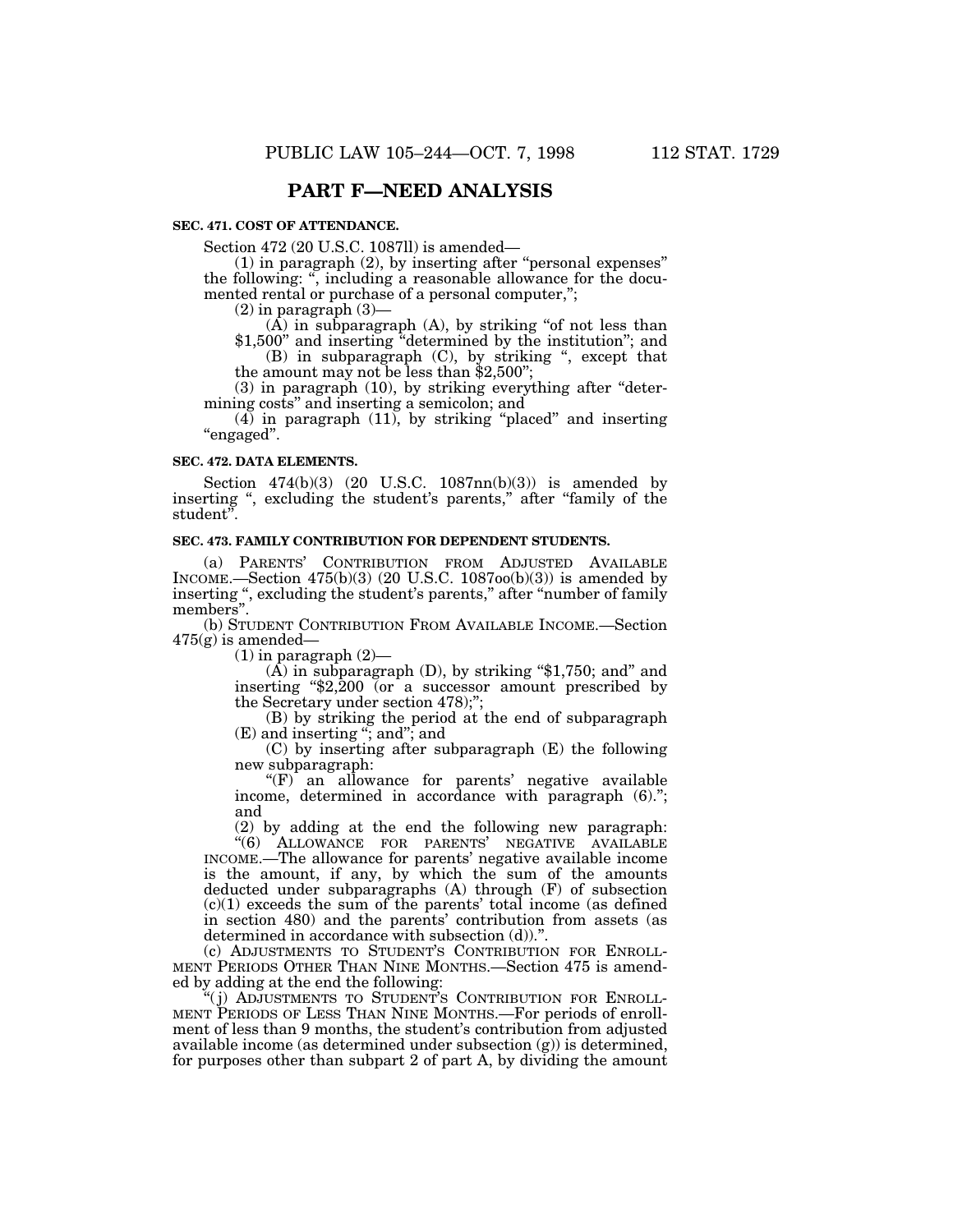determined under such subsection by 9, and multiplying the result by the number of months in the period of enrollment.''.

## **SEC. 474. FAMILY CONTRIBUTION FOR INDEPENDENT STUDENTS WITH-OUT DEPENDENTS OTHER THAN A SPOUSE.**

(a) ADJUSTMENTS FOR ENROLLMENT PERIODS OF LESS THAN NINE MONTHS.—Section 476(a) (20 U.S.C. 1087pp(a)) is amended— (1) by striking "and" at the end of paragraph  $(1)(B)$ ;

(2) by inserting ''and'' after the semicolon at the end of paragraph (2); and

(3) by inserting after paragraph (2) the following new paragraph:

''(3) for periods of enrollment of less than 9 months, for purposes other than subpart 2 of part A—

''(A) dividing the quotient resulting under paragraph (2) by 9; and

''(B) multiplying the result by the number of months in the period of enrollment;".<br>CONTRIBUTION FROM A

(b) CONTRIBUTION FROM AVAILABLE INCOME.—Section  $476(b)(1)(A)(iv)$  is amended—

(1) by striking ''allowance of—'' and inserting ''allowance of the following amount (or a successor amount prescribed by the Secretary under section 478)—'';

(2) in subclauses (I) and (II), by striking " $$3,000"$  each place the term appears and inserting ''\$5,000''; and

(3) in subclause (III), by striking ''\$6,000'' and inserting ''\$8,000''.

#### **SEC. 475. FAMILY CONTRIBUTION FOR INDEPENDENT STUDENTS WITH DEPENDENTS OTHER THAN A SPOUSE.**

Section 477(a) (20 U.S.C. 1087qq(a)) is amended—

 $(1)$  by striking "and" at the end of paragraph  $(2)$ ;

(2) by inserting ''and'' after the semicolon at the end of paragraph (3); and

(3) by inserting after paragraph (3) the following new paragraph:

''(4) for periods of enrollment of less than 9 months, for purposes other than subpart 2 of part A—

''(A) dividing the quotient resulting under paragraph (3) by 9; and

''(B) multiplying the result by the number of months in the period of enrollment;''.

#### **SEC. 476. REGULATIONS; UPDATED TABLES AND AMOUNTS.**

Section 478(b) (20 U.S.C. 1087rr(b)) is amended—

(1) by striking ''For each academic year'' and inserting the following:

"(1) REVISED TABLES.—For each academic year"; and

(2) by adding at the end the following new paragraph:

''(2) REVISED AMOUNTS.—For each academic year after aca-

demic year 2000–2001, the Secretary shall publish in the Federal Register revised income protection allowances for the purpose of sections  $475(g)(2)(D)$  and  $476(b)(1)(A)(iv)$ . Such revised allowances shall be developed by increasing each of the dollar amounts contained in such section by a percentage equal to the estimated percentage increase in the Consumer Price Index (as determined by the Secretary) between December 1999 and

Federal Register, publication.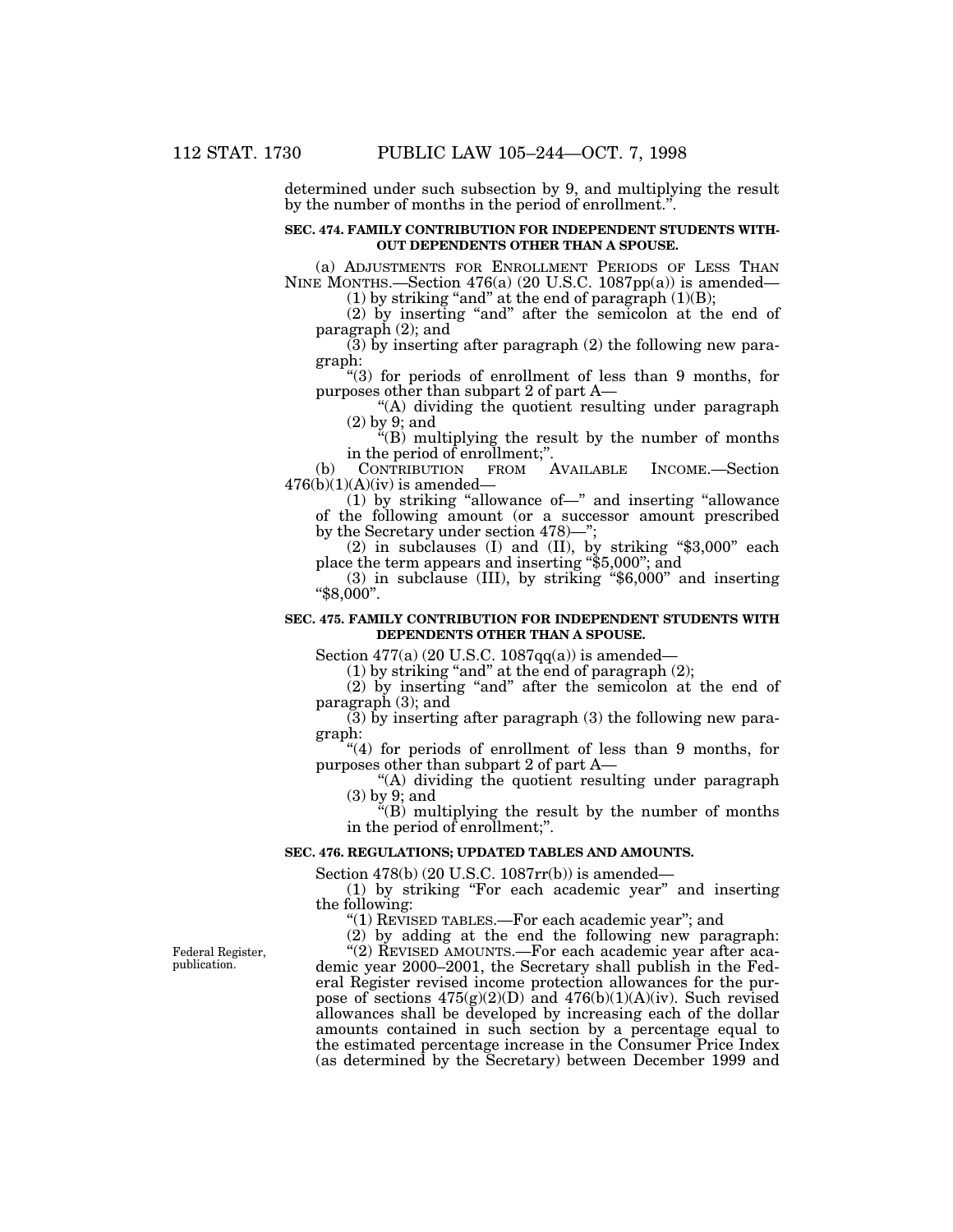the December next preceding the beginning of such academic year, and rounding the result to the nearest \$10.''.

## **SEC. 477. SIMPLIFIED NEEDS TEST; ZERO EXPECTED FAMILY CON-TRIBUTION.**

Section 479 (20 U.S.C. 1087ss) is amended—

 $(1)$  in subsection  $(b)(3)$ 

(A) in the matter preceding subparagraph (A), by striking ''this paragraph'' and inserting ''this subsection, or subsection (c), as the case may be,";

(B) in subparagraph (A), by striking "or" at the end thereof;

(C) by redesignating subparagraph (B) as subparagraph (C); and

(D) by inserting after subparagraph (A) the following new subparagraph:

" $(B)$  a form 1040 (including any prepared or electronic version of such form) required pursuant to the Internal Revenue Code of 1986, except that such form shall be considered a qualifying form only if the student or family files such form in order to take a tax credit under section 25A of the Internal Revenue Code of 1986, and would otherwise be eligible to file a form described in subpara $graph (A); or";$ 

 $(2)$  in subsection  $(c)$ —

(A) by amending paragraph (1)(A) to read as follows:

"(A) the student's parents file, or are eligible to file, a form described in subsection  $(b)(3)$ , or certify that the parents are not required to file an income tax return and the student files, or is eligible to file, such a form, or certifies that the student is not required to file an income tax return; and''; and

(B) by amending paragraph (2)(A) to read as follows: "(A) the student  $($ and the student's spouse, if any) files, or is eligible to file, a form described in subsection

(b)(3), or certifies that the student (and the student's spouse, if any) is not required to file an income tax return; and''.

## **SEC. 478. DISCRETION OF STUDENT FINANCIAL AID ADMINISTRATORS.**

Section 479A (20 U.S.C. 1087tt) is amended—

(1) in subsection (a), by inserting after the second sentence the following: ''Special circumstances may include tuition expenses at an elementary or secondary school, medical or dental expenses not covered by insurance, unusually high child care costs, recent unemployment of a family member, the number of parents enrolled at least half-time in a degree, certificate, or other program leading to a recognized educational credential at an institution with a program participation agreement under section 487, or other changes in a family's income, a family's assets, or a student's status.''; and

(2) by amending subsection (c) to read as follows:

''(c) REFUSAL OR ADJUSTMENT OF LOAN CERTIFICATIONS.—On a case-by-case basis, an eligible institution may refuse to certify a statement that permits a student to receive a loan under part B or D, or may certify a loan amount or make a loan that is less than the student's determination of need (as determined under this part), if the reason for the action is documented and provided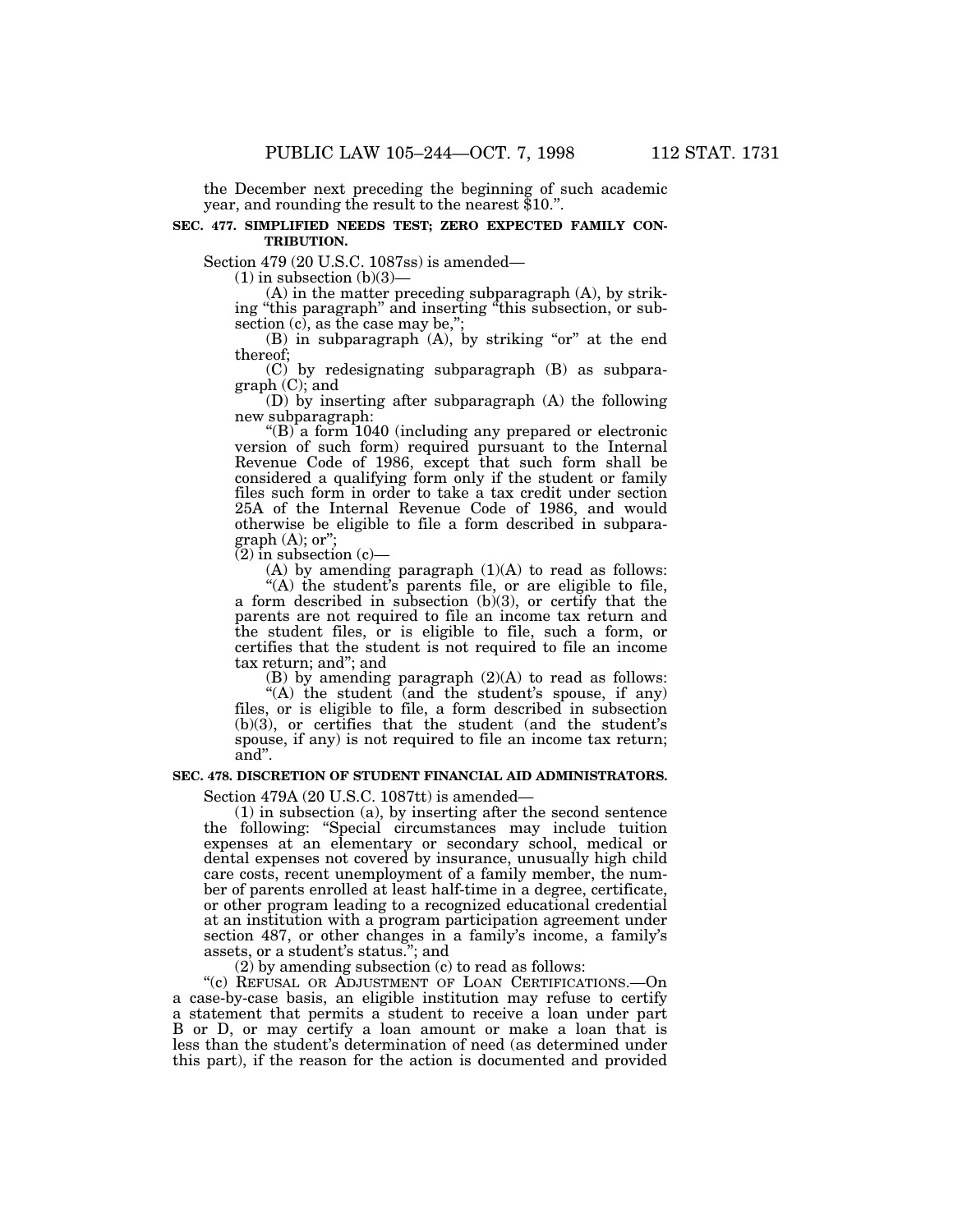in written form to the student. No eligible institution shall discriminate against any borrower or applicant in obtaining a loan on the basis of race, national origin, religion, sex, marital status, age, or disability status.''.

#### **SEC. 479. TREATMENT OF OTHER FINANCIAL ASSISTANCE.**

Section 480(*j*) (20 U.S.C. 1087vv(*j*)) is amended–

(1) in paragraph (1), by inserting before the period at the end the following: '', and national service educational awards or post-service benefits under title I of the National and Community Service Act of 1990 (42 U.S.C. 12571 et seq.)'';

(2) by striking paragraph (3); and

(3) by redesignating paragraph (4) as paragraph (3).

#### **SEC. 480. CLERICAL AMENDMENTS.**

(a) AMOUNT OF NEED.—Section 471 (20 U.S.C. 1087kk) is amended by striking "or 4" and inserting "or 2".

(b) FAMILY CONTRIBUTION.—Section 473 (20 U.S.C. 1087mm) is amended by striking ''subpart 4'' and inserting ''subpart 2''.

20 USC 1087kk note.

Applicability.

#### **SEC. 480A. EFFECTIVE DATES.**

(a) IN GENERAL.—Except as provided in subsection (b), the amendments made by this part are effective on the date of enactment of this Act.

(b) PROVISIONS EFFECTIVE FOR ACADEMIC YEAR 2000–2001, AND THEREAFTER.—The amendments made by sections 472, 473, 474, and 475 shall apply with respect to determinations of need under part F of title IV of the Higher Education Act of 1965 for academic years beginning on or after July 1, 2000.

# **PART G—GENERAL PROVISIONS**

## **SEC. 481. MASTER CALENDAR.**

(a) REQUIRED SCHEDULE.—Section  $482(a)$  (20 U.S.C. 1089 $(a)$ ) is amended by adding at the end the following:

''(3) The Secretary shall, to the extent practicable, notify eligible institutions, guaranty agencies, lenders, interested software providers, and, upon request, other interested parties, by December 1 prior to the start of an award year of minimal hardware and software requirements necessary to administer programs under this title.

(4) The Secretary shall attempt to conduct training activities for financial aid administrators and others in an expeditious and timely manner prior to the start of an award year in order to ensure that all participants are informed of all administrative requirements.''.

(b) DELAY OF EFFECTIVE DATE OF LATE PUBLICATIONS.—Subsection (c) of section 482 is amended to read as follows:

"(c) DELAY OF EFFECTIVE DATE OF LATE PUBLICATIONS.-- (1) Except as provided in paragraph (2), any regulatory changes initiated by the Secretary affecting the programs under this title that have not been published in final form by November 1 prior to the start of the award year shall not become effective until the beginning of the second award year after such November 1 date.

" $(2)(\overline{A})$  The Secretary may designate any regulatory provision that affects the programs under this title and is published in final form after November 1 as one that an entity subject to the provision may, in the entity's discretion, choose to implement prior

Notification.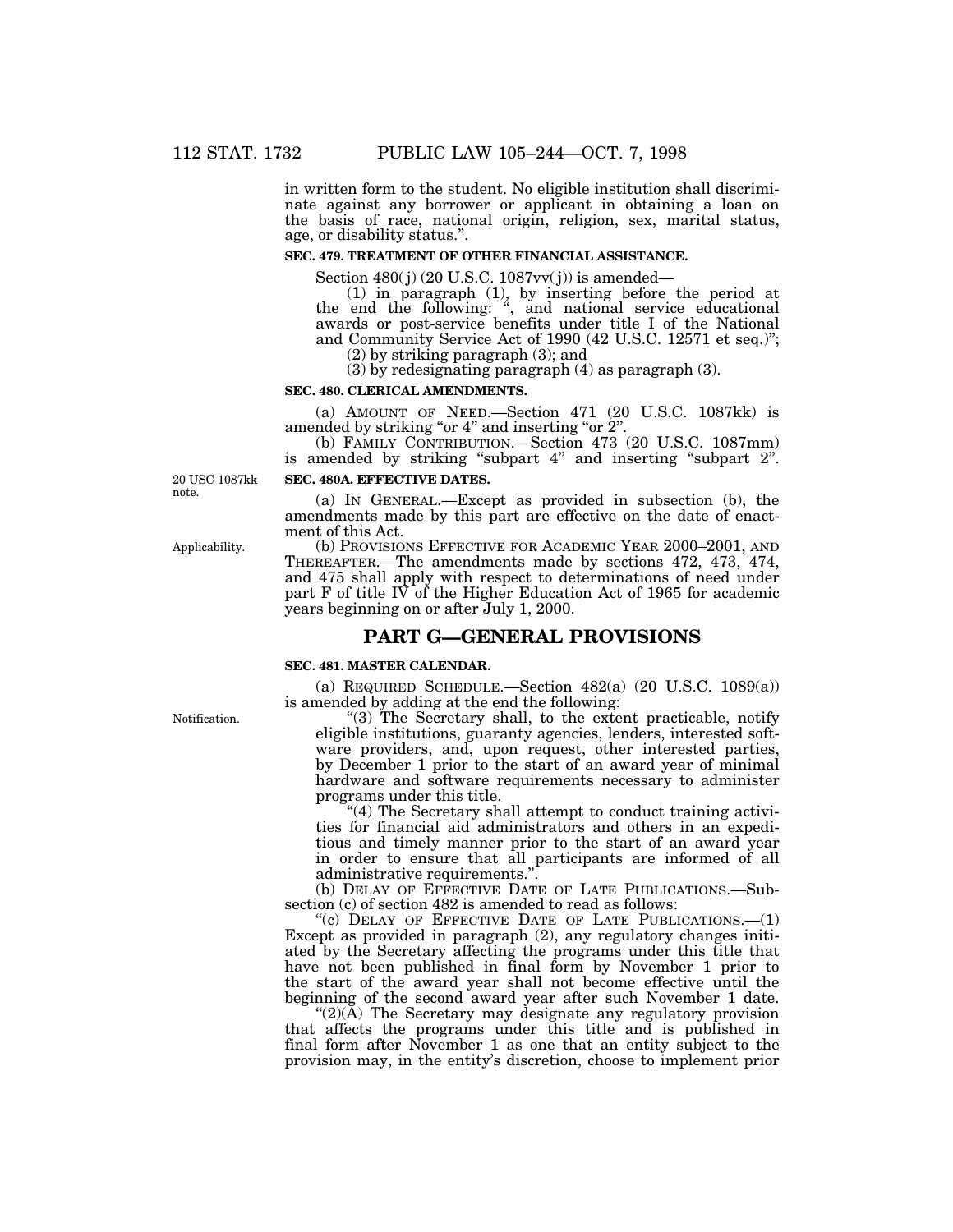to the effective date described in paragraph (1). The Secretary may specify in the designation when, and under what conditions, an entity may implement the provision prior to that effective date. The Secretary shall publish any designation under this subparagraph in the Federal Register.

Federal Register, publication.

''(B) If an entity chooses to implement a regulatory provision prior to the effective date described in paragraph (1), as permitted by subparagraph (A), the provision shall be effective with respect to that entity in accordance with the terms of the Secretary's designation.''.

## **SEC. 482. FORMS AND REGULATIONS.**

(a) COMMON FINANCIAL AID FORM DEVELOPMENT.—Section 483(a) (20 U.S.C. 1090(a)) is amended—

(1) in the subsection heading, by striking ''FORM'' and inserting "FORM DEVELOPMENT";

 $(2)$  in paragraph  $(1)$ 

(A) by striking "A, C, D, and E" and inserting "A through E'';

(B) by striking ''and to determine the need of a student for the purpose of part B of this title'';

(C) by striking the second sentence and inserting the following: ''The Secretary shall include on the form developed under this subsection such data items as the Secretary determines are appropriate for inclusion. Such items shall be selected in consultation with States to assist in the awarding of State financial assistance. In no case shall the number of such data items be less than the number included on the form on the date of enactment of the Higher Education Amendments of 1998.''; and

(D) by striking the last sentence;

 $(3)$  in paragraph  $(2)$ 

(A) by striking "A, C, D, and E" each place the term appears and inserting ''A through E'';

(B) by striking ''and the need of a student for the purpose of part B of this title,''; and

(C) by striking ''or have the student's need established for the purpose of part B of this title'';

(4) by amending paragraph (3) to read as follows:

''(3) DISTRIBUTION OF DATA.—Institutions of higher education, guaranty agencies, and States shall receive, without charge, the data collected by the Secretary using the form developed pursuant to this section for the purposes of processing loan applications and determining need and eligibility for institutional and State financial aid awards. Entities designated by institutions of higher education, guaranty agencies, or States to receive such data shall be subject to all the requirements of this section, unless such requirements are waived by the Secretary.'';

(5) by adding at the end the following:

''(5) ELECTRONIC FORMS.—(A) The Secretary, in cooperation with representatives of agencies and organizations involved in student financial assistance, including private computer software providers, shall develop an electronic version of the form described in paragraph (1). As permitted by the Secretary, such an electronic version shall not require a signature to be collected at the time such version is submitted, if a signature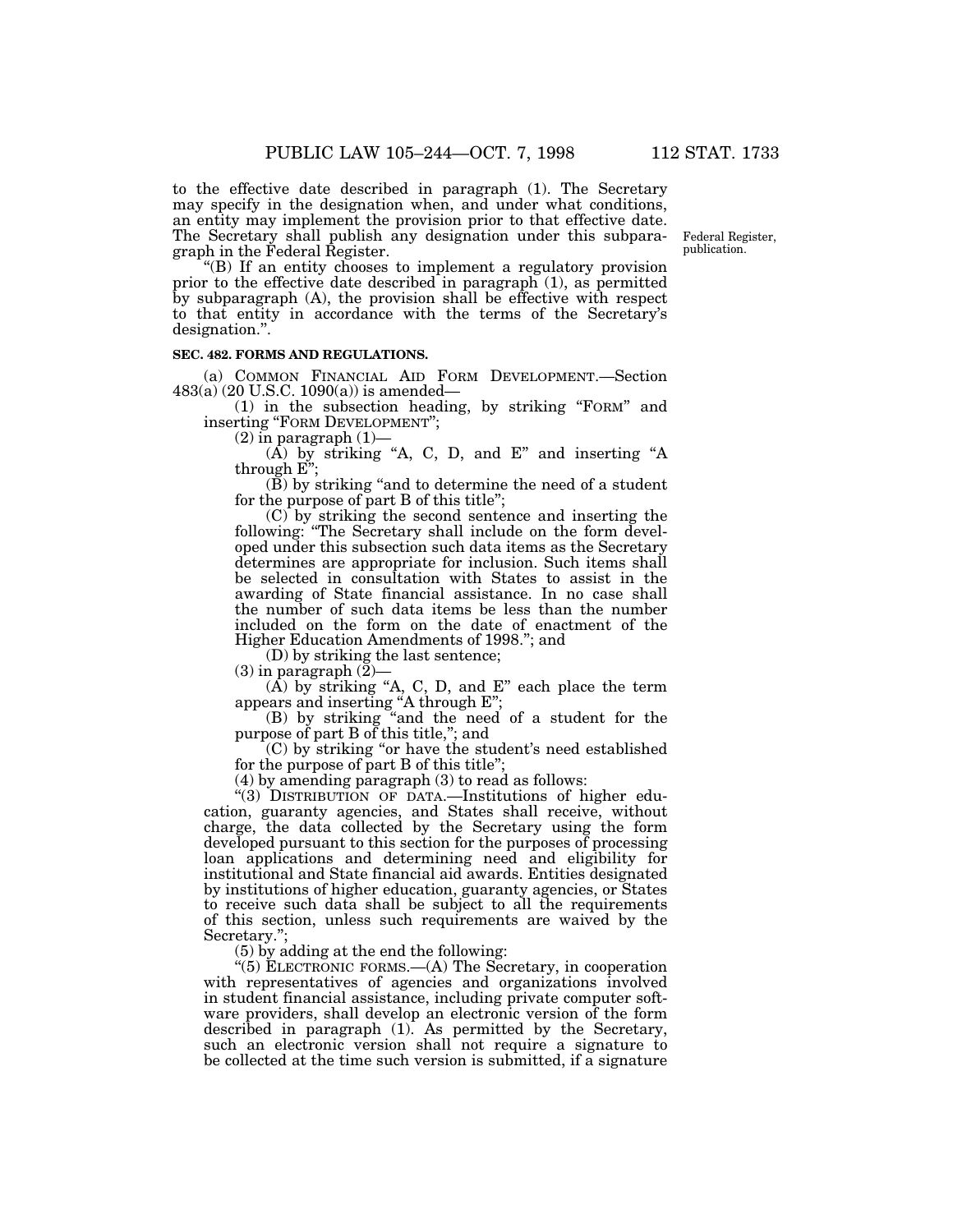Deadline.

is subsequently submitted by the applicant. The Secretary shall prescribe such version not later than 120 days after the date of enactment of the Higher Education Amendments of 1998.

''(B) Nothing in this section shall be construed to prohibit the use of the form developed by the Secretary pursuant to subparagraph (A) by an eligible institution, eligible lender, guaranty agency, State grant agency, private computer software providers, a consortium thereof, or such other entities as the Secretary may designate.

''(C) No fee shall be charged to students in connection with the use of the electronic version of the form, or of any other electronic forms used in conjunction with such form in applying for Federal or State student financial assistance.

''(D) The Secretary shall ensure that data collection complies with section 552a of title 5, United States Code, and that any entity using the electronic version of the form developed by the Secretary pursuant to subparagraph (A) shall maintain reasonable and appropriate administrative, technical, and physical safeguards to ensure the integrity and confidentiality of the information, and to protect against security threats, or unauthorized uses or disclosures of the information provided on the electronic version of the form. Data collected by such version of the form shall be used only for the application, award, and administration of aid awarded under this title, State aid, or aid awarded by eligible institutions or such entities as the Secretary may designate. No data collected by such version of the form shall be used for making final aid awards under this title until such data have been processed by the Secretary or a contractor or designee of the Secretary.

''(6) THIRD PARTY SERVICERS AND PRIVATE SOFTWARE PROVIDERS.—To the extent practicable and in a timely manner, the Secretary shall provide, to private organizations and consortia that develop software used by eligible institutions for the administration of funds under this title, all the necessary specifications that the organizations and consortia must meet for the software the organizations and consortia develop, produce, and distribute (including any diskette, modem, or network communications) which are so used. The specifications shall contain record layouts for required data. The Secretary shall develop in advance of each processing cycle an annual schedule for providing such specifications. The Secretary, to the extent practicable, shall use means of providing such specifications, including conferences and other meetings, outreach, and technical support mechanisms (such as training and printed reference materials). The Secretary shall, from time to time, solicit from such organizations and consortia means of improving the support provided by the Secretary.

"(7) PARENT'S SOCIAL SECURITY NUMBER AND BIRTH DATE.-The Secretary is authorized to include on the form developed under this subsection space for the social security number and birth date of parents of dependent students seeking financial assistance under this title.''.

(b) STREAMLINED REAPPLICATION PROCESS.—Section 483(b)(1) is amended by striking '', within 240 days'' and all that follows through "of  $1992$ ,".

(c) INFORMATION TO COMMITTEES.—Section 483(c) is amended by striking "and Labor" and inserting "and the Workforce".

Privacy.

20 USC 1090.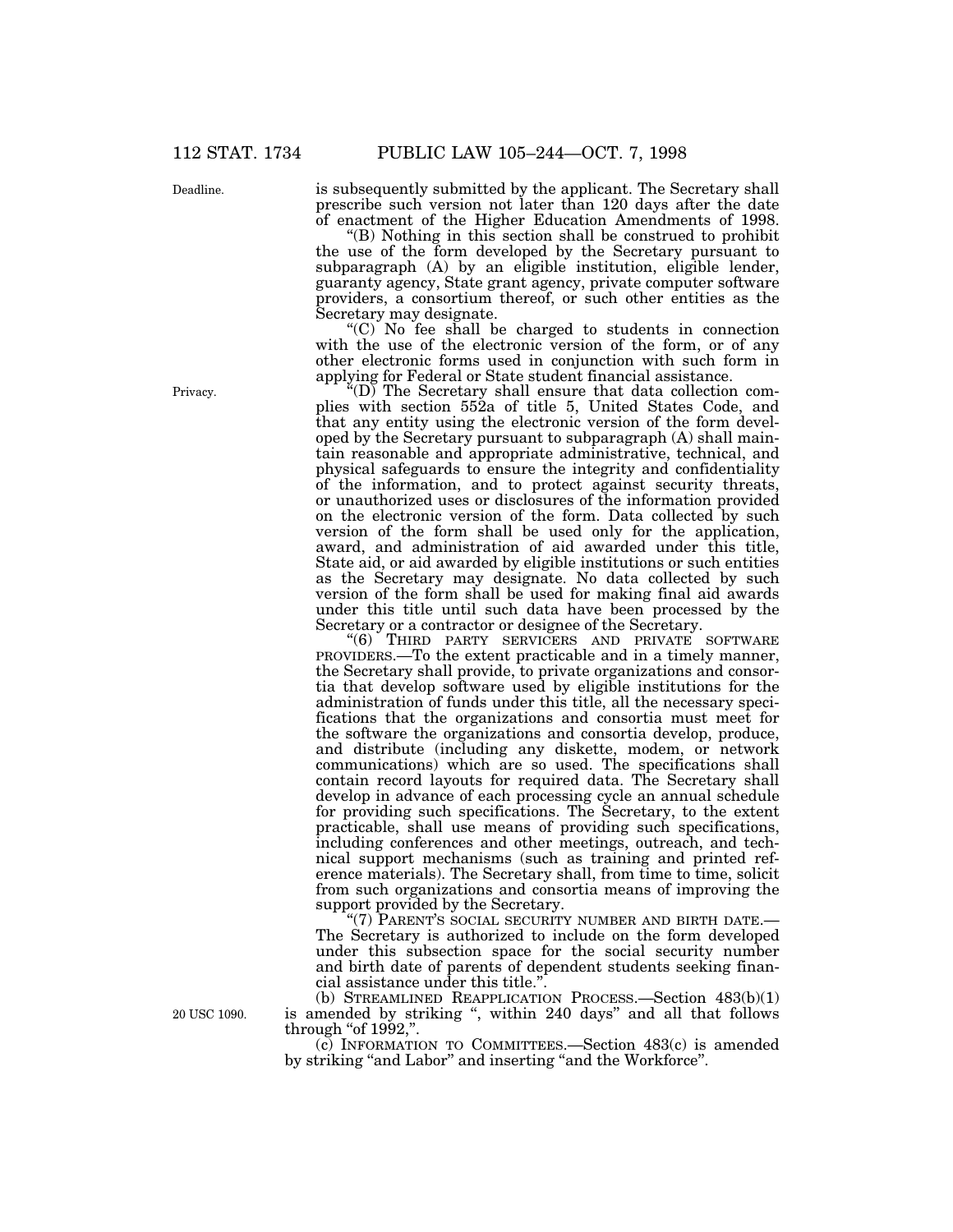(d) TOLL-FREE INFORMATION.—Section 483(d) is amended by 20 USC 1090.striking "section  $633(c)$ " and inserting "section  $685(d)(2)(C)$ ".

(e) REPEAL.—Subsection (f ) of section 483 is repealed.

## **SEC. 483. STUDENT ELIGIBILITY.**

(a) IN GENERAL.—Section 484(a) (20 U.S.C. 1091(a)) is amended—

(1) in paragraph (4), by striking ''the institution'' and everything that follows through ''lender), a document'' and inserting ''the Secretary, as part of the original financial aid application process, a certification,''; and

 $(2)$  in paragraph  $(5)$ , by striking "or a permanent resident of the Trust Territory of the Pacific Islands, Guam, or the Northern Mariana Islands" and inserting "a citizen of any one of the Freely Associated States''.

(b) HOME-SCHOOLED STUDENTS.—Section 484(d) is amended— (1) in the matter preceding paragraph (1), by striking "either"; and

(2) by adding at the end the following:

"(3) The student has completed a secondary school education in a home school setting that is treated as a home school or private school under State law.''.

(c) TERMINATION OF ELIGIBILITY.—Section 484( j) is amended to read as follows:

''( j) ASSISTANCE UNDER SUBPARTS 1 AND 3 OF PART A, AND PART C.—Notwithstanding any other provision of law, a student shall be eligible until September 30, 2004, for assistance under subparts 1 and 3 of part  $\hat{A}$ , and part  $\hat{C}$ , if the student is otherwise qualified and—

''(1) is a citizen of any one of the Freely Associated States and attends an institution of higher education in a State or a public or nonprofit private institution of higher education in the Freely Associated States; or

" $(2)$  meets the requirements of subsection  $(a)(5)$  and attends a public or nonprofit private institution of higher education in any one of the Freely Associated States.''.

(d) CORRESPONDENCE COURSES.—Paragraph (1) of section 484(l) is amended to read as follows:

''(1) RELATION TO CORRESPONDENCE COURSES.—

''(A) IN GENERAL.—A student enrolled in a course of instruction at an institution of higher education that is offered in whole or in part through telecommunications and leads to a recognized certificate for a program of study of 1 year or longer, or a recognized associate, baccalaureate, or graduate degree, conferred by such institution, shall not be considered to be enrolled in correspondence courses unless the total amount of telecommunications and correspondence courses at such institution equals or exceeds 50 percent of the total amount of all courses at the institution.

''(B) REQUIREMENT.—An institution of higher education referred to in subparagraph (A) is an institution of higher education—

''(i) that is not an institute or school described in section 521(4)(C) of the Carl D. Perkins Vocational and Applied Technology Education Act; and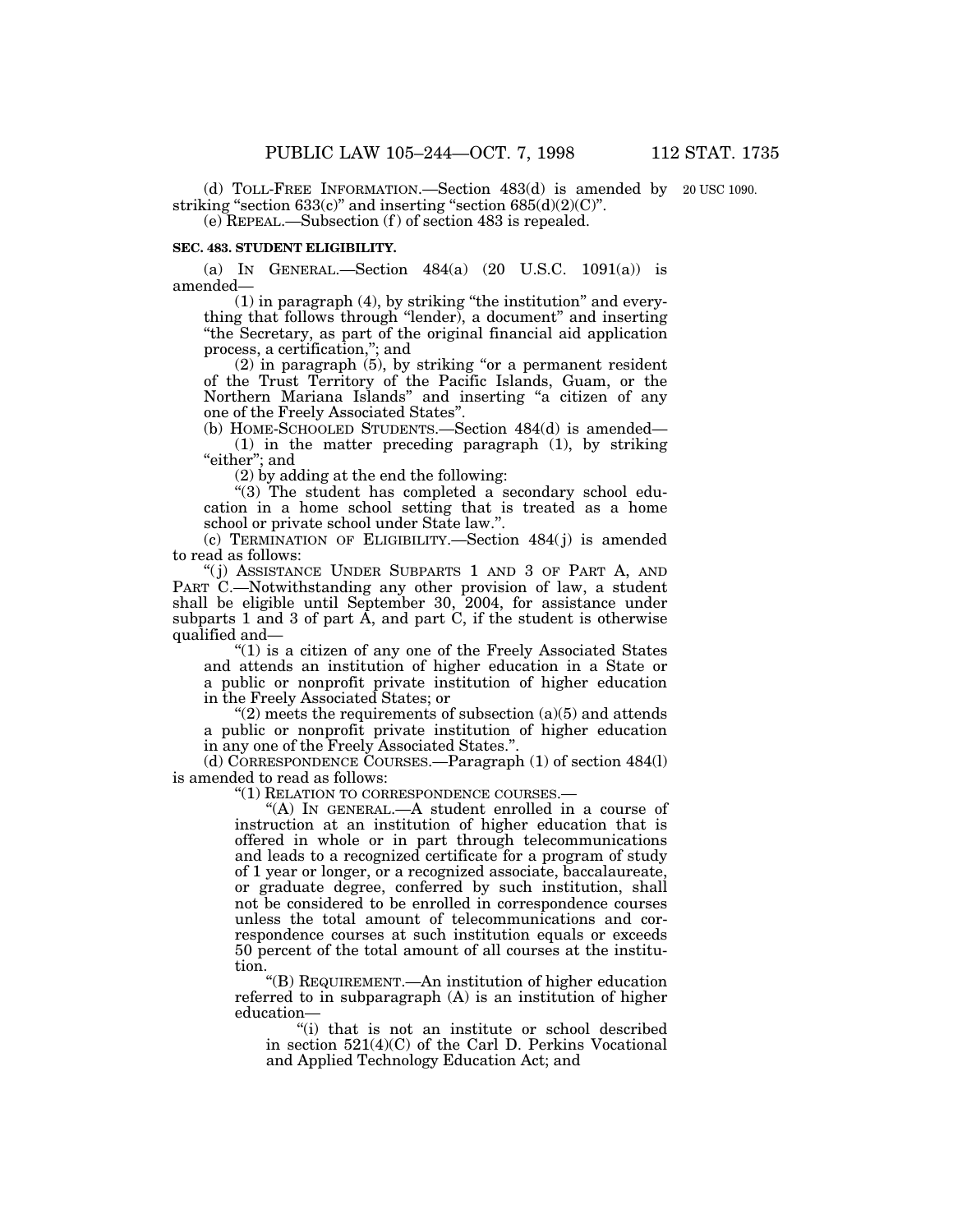"(ii) for which at least 50 percent of the programs of study offered by the institution lead to the award of a recognized associate, baccalaureate, or graduate degree.''.

(e) VERIFICATION OF INCOME DATA.—Section 484 is amended by adding at the end the following:

''(q) VERIFICATION OF INCOME DATA.—

''(1) CONFIRMATION WITH IRS.—The Secretary of Education, in cooperation with the Secretary of the Treasury, is authorized to confirm with the Internal Revenue Service the adjusted gross income, Federal income taxes paid, filing status, and exemptions reported by applicants (including parents) under this title on their Federal income tax returns for the purpose of verifying the information reported by applicants on student financial aid applications.

"(2) NOTIFICATION.—The Secretary shall establish procedures under which an applicant is notified that the Internal Revenue Service will disclose to the Secretary tax return information as authorized under section 6103(l)(13) of the Internal Revenue Code of 1986.''.

(f) SUSPENSION OF ELIGIBILITY FOR DRUG-RELATED OFFENSES.-

(1) AMENDMENT.—Section 484 is amended by adding at the end thereof the following:

''(r) SUSPENSION OF ELIGIBILITY FOR DRUG-RELATED OFFENSES.—

''(1) IN GENERAL.—A student who has been convicted of any offense under any Federal or State law involving the possession or sale of a controlled substance shall not be eligible to receive any grant, loan, or work assistance under this title during the period beginning on the date of such conviction and ending after the interval specified in the following table:

#### **''If convicted of an offense involving:**

| The possession of a con-<br>trolled substance: | Ineligibility period is:<br>1 year<br>2 years<br>Indefinite. |
|------------------------------------------------|--------------------------------------------------------------|
| The sale of a controlled<br>substance:         | Ineligibility period is:<br>2 years<br>Indefinite            |

"(2) REHABILITATION.—A student whose eligibility has been suspended under paragraph (1) may resume eligibility before the end of the ineligibility period determined under such paragraph if—

''(A) the student satisfactorily completes a drug rehabilitation program that—

''(i) complies with such criteria as the Secretary shall prescribe in regulations for purposes of this paragraph; and

''(ii) includes two unannounced drug tests; or

''(B) the conviction is reversed, set aside, or otherwise rendered nugatory.

''(3) DEFINITIONS.—In this subsection, the term 'controlled substance' has the meaning given the term in section 102(6) of the Controlled Substances Act (21 U.S.C. 802(6)).''.

Procedures.

20 USC 1091.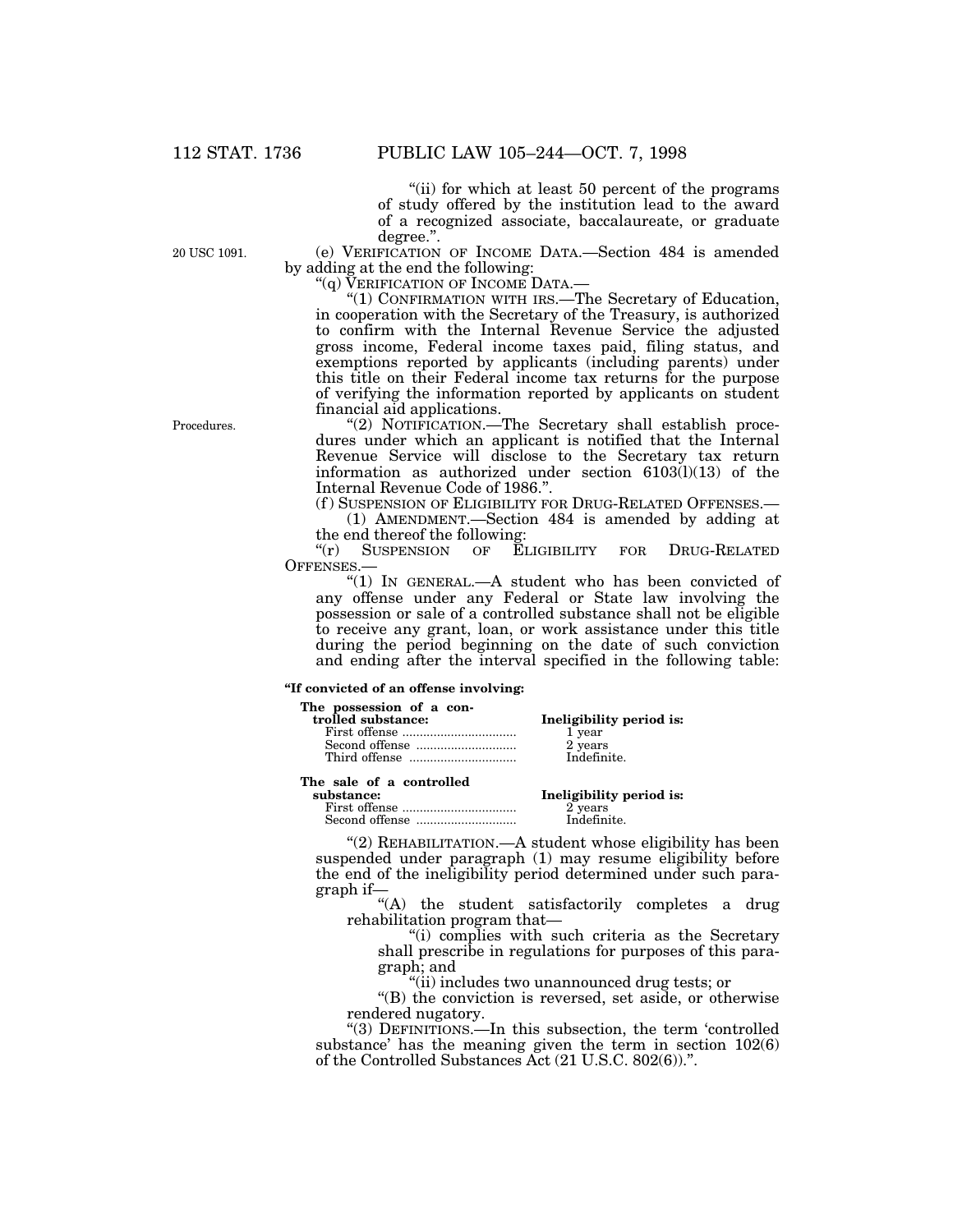(2) EFFECTIVE DATE.—The amendment made by paragraph (1), regarding suspension of eligibility for drug-related offenses, shall apply with respect to financial assistance to cover the costs of attendance for periods of enrollment beginning after the date of enactment of this Act. Applicability. 20 USC 1091 note.

## **SEC. 484. STATE COURT JUDGMENTS.**

Section 484A (20 U.S.C. 1091a) is amended—

(1) in the heading of the section by inserting ''**, AND STATE COURT JUDGMENTS**'' after ''**LIMITATIONS**''; and

(2) by adding at the end the following:

"(c) STATE COURT JUDGMENTS.—A judgment of a State court for the recovery of money provided as grant, loan, or work assistance under this title that has been assigned or transferred to the Secretary under this title may be registered in any district court of the United States by filing a certified copy of the judgment and a copy of the assignment or transfer. A judgment so registered shall have the same force and effect, and may be enforced in the same manner, as a judgment of the district court of the district in which the judgment is registered.''.

#### **SEC. 485. INSTITUTIONAL REFUNDS.**

Section 484B (20 U.S.C. 1091b) is amended to read as follows: **''SEC. 484B. INSTITUTIONAL REFUNDS.**

''(a) RETURN OF TITLE IV FUNDS.—

"(1) IN GENERAL.—If a recipient of assistance under this title withdraws from an institution during a payment period or period of enrollment in which the recipient began attendance, the amount of grant or loan assistance (other than assistance received under part C) to be returned to the title IV programs is calculated according to paragraph (3) and returned in accordance with subsection (b).

''(2) LEAVE OF ABSENCE.—

"(A) LEAVE NOT TREATED AS WITHDRAWAL.—In the case of a student who takes a leave of absence from an institution for not more than a total of 180 days in any 12 month period, the institution may consider the student as not having withdrawn from the institution during the leave of absence, and not calculate the amount of grant and loan assistance provided under this title that is to be returned in accordance with this section if—

''(i) the institution has a formal policy regarding leaves of absence;

''(ii) the student followed the institution's policy in requesting a leave of absence; and

''(iii) the institution approved the student's request in accordance with the institution's policy.

''(B) CONSEQUENCES OF FAILURE TO RETURN.—If a student does not return to the institution at the expiration of an approved leave of absence that meets the requirements of subparagraph (A), the institution shall calculate the amount of grant and loan assistance provided under this title that is to be returned in accordance with this section based on the day the student withdrew (as determined under subsection (c)).

"(3) CALCULATION OF AMOUNT OF TITLE IV ASSISTANCE EARNED.—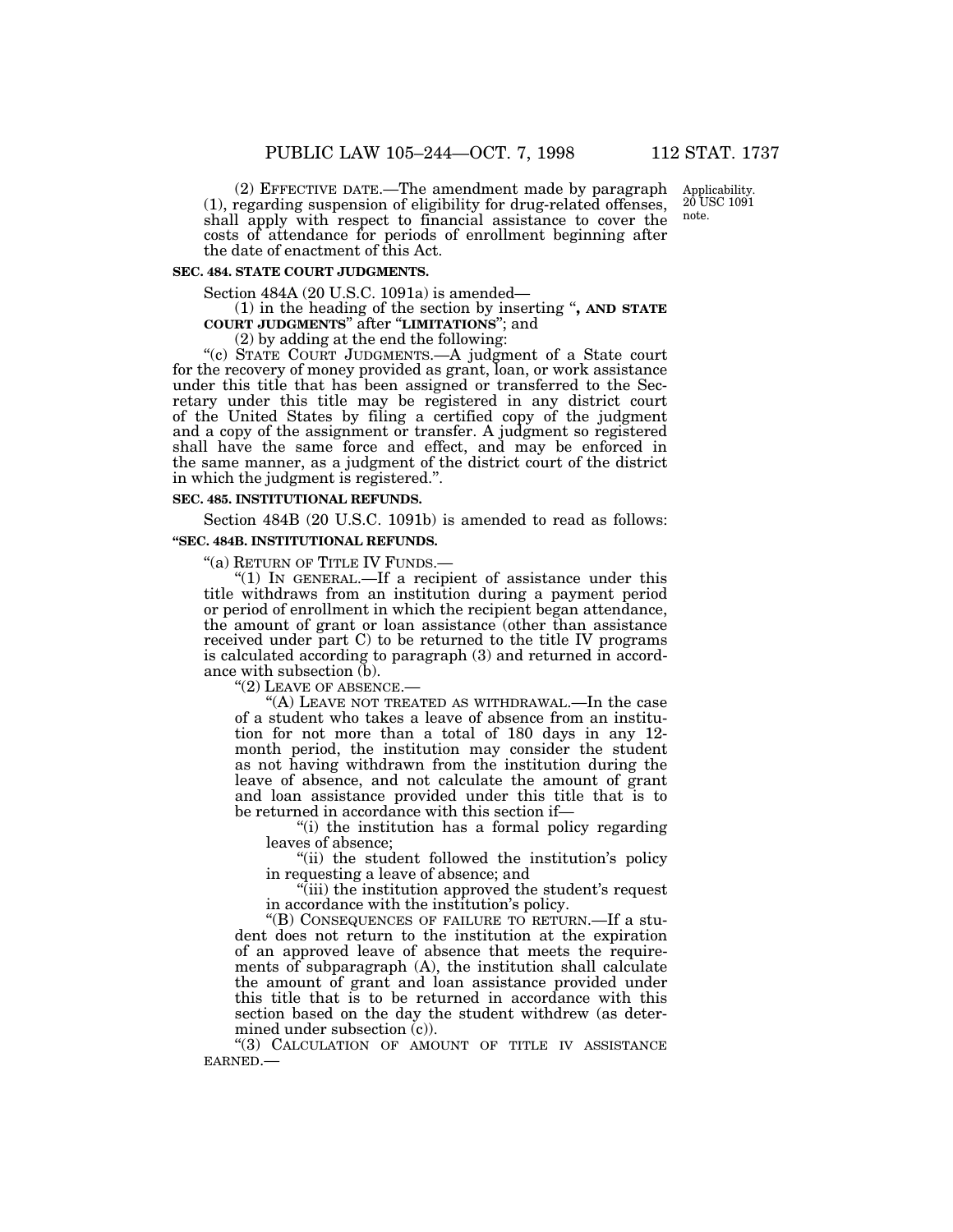"(A) In GENERAL.—The amount of grant or loan assistance under this title that is earned by the recipient for purposes of this section is calculated by—

''(i) determining the percentage of grant and loan assistance under this title that has been earned by the student, as described in subparagraph (B); and

''(ii) applying such percentage to the total amount of such grant and loan assistance that was disbursed (and that could have been disbursed) to the student, or on the student's behalf, for the payment period or period of enrollment for which the assistance was awarded, as of the day the student withdrew.

''(B) PERCENTAGE EARNED.—For purposes of subparagraph (A)(i), the percentage of grant or loan assistance under this title that has been earned by the student is—

''(i) equal to the percentage of the payment period or period of enrollment for which assistance was awarded that was completed (as determined in accordance with subsection  $(d)$  as of the day the student withdrew, provided that such date occurs on or before the completion of 60 percent of the payment period or period of enrollment; or

"(ii) 100 percent, if the day the student withdrew occurs after the student has completed 60 percent of the payment period or period of enrollment.

''(C) PERCENTAGE AND AMOUNT NOT EARNED.—For purposes of subsection (b), the amount of grant and loan assistance awarded under this title that has not been earned by the student shall be calculated by—

''(i) determining the complement of the percentage of grant or loan assistance under this title that has been earned by the student described in subparagraph (B); and

''(ii) applying the percentage determined under clause (i) to the total amount of such grant and loan assistance that was disbursed (and that could have been disbursed) to the student, or on the student's behalf, for the payment period or period of enrollment, as of the day the student withdrew.

''(4) DIFFERENCES BETWEEN AMOUNTS EARNED AND AMOUNTS RECEIVED.—

"(A) In GENERAL.—If the student has received less grant or loan assistance than the amount earned as calculated under subparagraph (A) of paragraph (3), the institution of higher education shall comply with the procedures for late disbursement specified by the Secretary in regulations.

''(B) RETURN.—If the student has received more grant or loan assistance than the amount earned as calculated under paragraph  $(3)(A)$ , the unearned funds shall be returned by the institution or the student, or both, as may be required under paragraphs (1) and (2) of subsection (b), to the programs under this title in the order specified in subsection  $(\bar{b})(3)$ .

''(b) RETURN OF TITLE IV PROGRAM FUNDS.—

Regulations.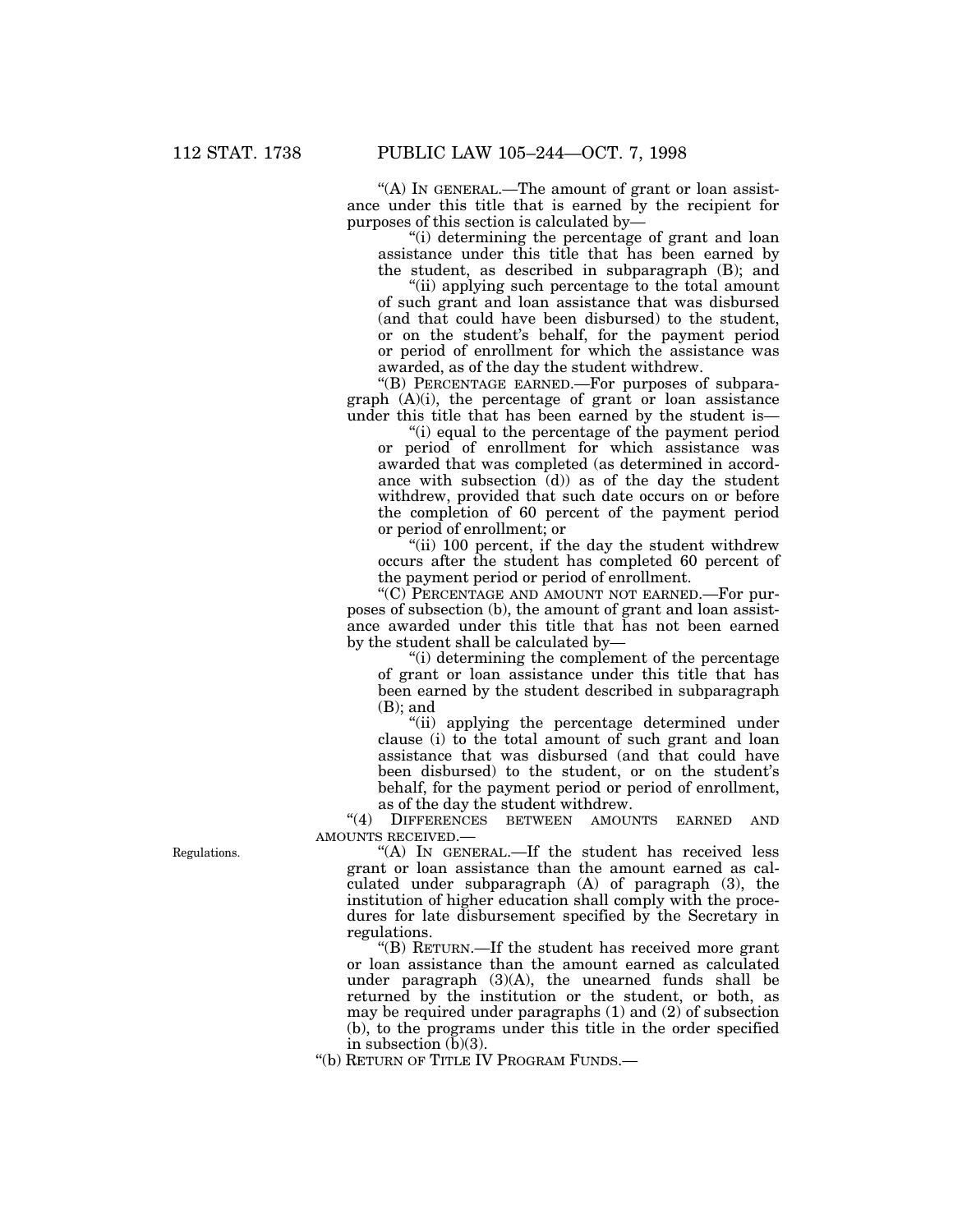''(1) RESPONSIBILITY OF THE INSTITUTION.—The institution shall return, in the order specified in paragraph (3), the lesser of—

''(A) the amount of grant and loan assistance awarded under this title that has not been earned by the student, as calculated under subsection  $(a)(3)(C)$ ; or

''(B) an amount equal to—

''(i) the total institutional charges incurred by the student for the payment period or period of enrollment for which such assistance was awarded; multiplied by

''(ii) the percentage of grant and loan assistance awarded under this title that has not been earned by the student, as described in subsection  $(a)(3)(C)(i)$ . "(2) RESPONSIBILITY OF THE STUDENT.-

''(A) IN GENERAL.—The student shall return assistance that has not been earned by the student as described in subsection  $(a)(3)(C)(ii)$  in the order specified in paragraph (3) minus the amount the institution is required to return under paragraph (1).

''(B) SPECIAL RULE.—The student (or parent in the case of funds due to a loan borrowed by a parent under part B or D) shall return or repay, as appropriate, the amount determined under subparagraph (A) to—

"(i) a loan program under this title in accordance" with the terms of the loan; and

"(ii) a grant program under this title, as an overpayment of such grant and shall be subject to—

''(I) repayment arrangements satisfactory to the institution; or

''(II) overpayment collection procedures prescribed by the Secretary.

''(C) REQUIREMENT.—Notwithstanding subparagraphs (A) and (B), a student shall not be required to return 50 percent of the grant assistance received by the student under this title, for a payment period or period of enrollment, that is the responsibility of the student to repay under this section.

''(3) ORDER OF RETURN OF TITLE IV FUNDS.—

''(A) IN GENERAL.—Excess funds returned by the institution or the student, as appropriate, in accordance with paragraph (1) or (2), respectively, shall be credited to outstanding balances on loans made under this title to the student or on behalf of the student for the payment period or period of enrollment for which a return of funds is required. Such excess funds shall be credited in the following order:

"(i) To outstanding balances on loans made under section 428H for the payment period or period of enrollment for which a return of funds is required.

"(ii) To outstanding balances on loans made under section 428 for the payment period or period of enrollment for which a return of funds is required.

''(iii) To outstanding balances on unsubsidized loans (other than parent loans) made under part D for the payment period or period of enrollment for which a return of funds is required.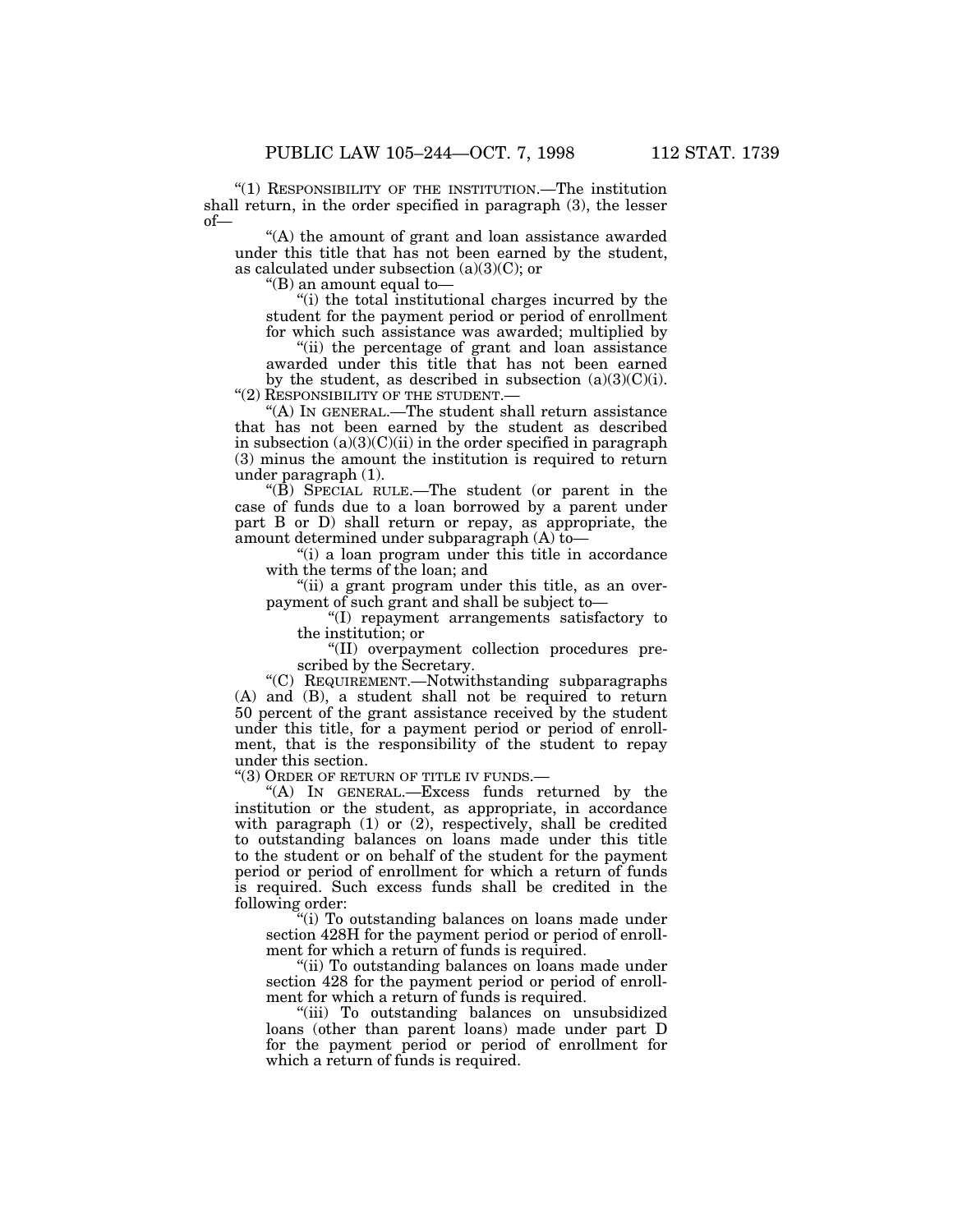"(iv) To outstanding balances on subsidized loans made under part D for the payment period or period of enrollment for which a return of funds is required.

''(v) To outstanding balances on loans made under part E for the payment period or period of enrollment for which a return of funds is required.

"(vi) To outstanding balances on loans made under section 428B for the payment period or period of enrollment for which a return of funds is required.

"(vii) To outstanding balances on parent loans made under part D for the payment period or period of enrollment for which a return of funds is required.

''(B) REMAINING EXCESSES.—If excess funds remain after repaying all outstanding loan amounts, the remaining excess shall be credited in the following order:

"(i) To awards under subpart 1 of part A for the payment period or period of enrollment for which a return of funds is required.

"(ii) To awards under subpart 3 of part A for the payment period or period of enrollment for which a return of funds is required.

''(iii) To other assistance awarded under this title for which a return of funds is required.

''(c) WITHDRAWAL DATE.—

" $(1)$  In GENERAL.—In this section, the term 'day the student withdrew'—

''(A) is the date that the institution determines—

''(i) the student began the withdrawal process prescribed by the institution;

''(ii) the student otherwise provided official notification to the institution of the intent to withdraw; or

"(iii) in the case of a student who does not begin the withdrawal process or otherwise notify the institution of the intent to withdraw, the date that is the mid-point of the payment period for which assistance under this title was disbursed or a later date documented by the institution; or

''(B) for institutions required to take attendance, is determined by the institution from such attendance records.

"(2) SPECIAL RULE.—Notwithstanding paragraph (1), if the institution determines that a student did not begin the withdrawal process, or otherwise notify the institution of the intent to withdraw, due to illness, accident, grievous personal loss, or other such circumstances beyond the student's control, the institution may determine the appropriate withdrawal date.

"(d) PERCENTAGE OF THE PAYMENT PERIOD OR PERIOD OF ENROLLMENT COMPLETED.—For purposes of subsection (a)(3)(B)(i), the percentage of the payment period or period of enrollment for which assistance was awarded that was completed, is determined—

" $(1)$  in the case of a program that is measured in credit hours, by dividing the total number of calendar days comprising the payment period or period of enrollment for which assistance is awarded into the number of calendar days completed in that period as of the day the student withdrew; and

 $f(2)$  in the case of a program that is measured in clock hours, by dividing the total number of clock hours comprising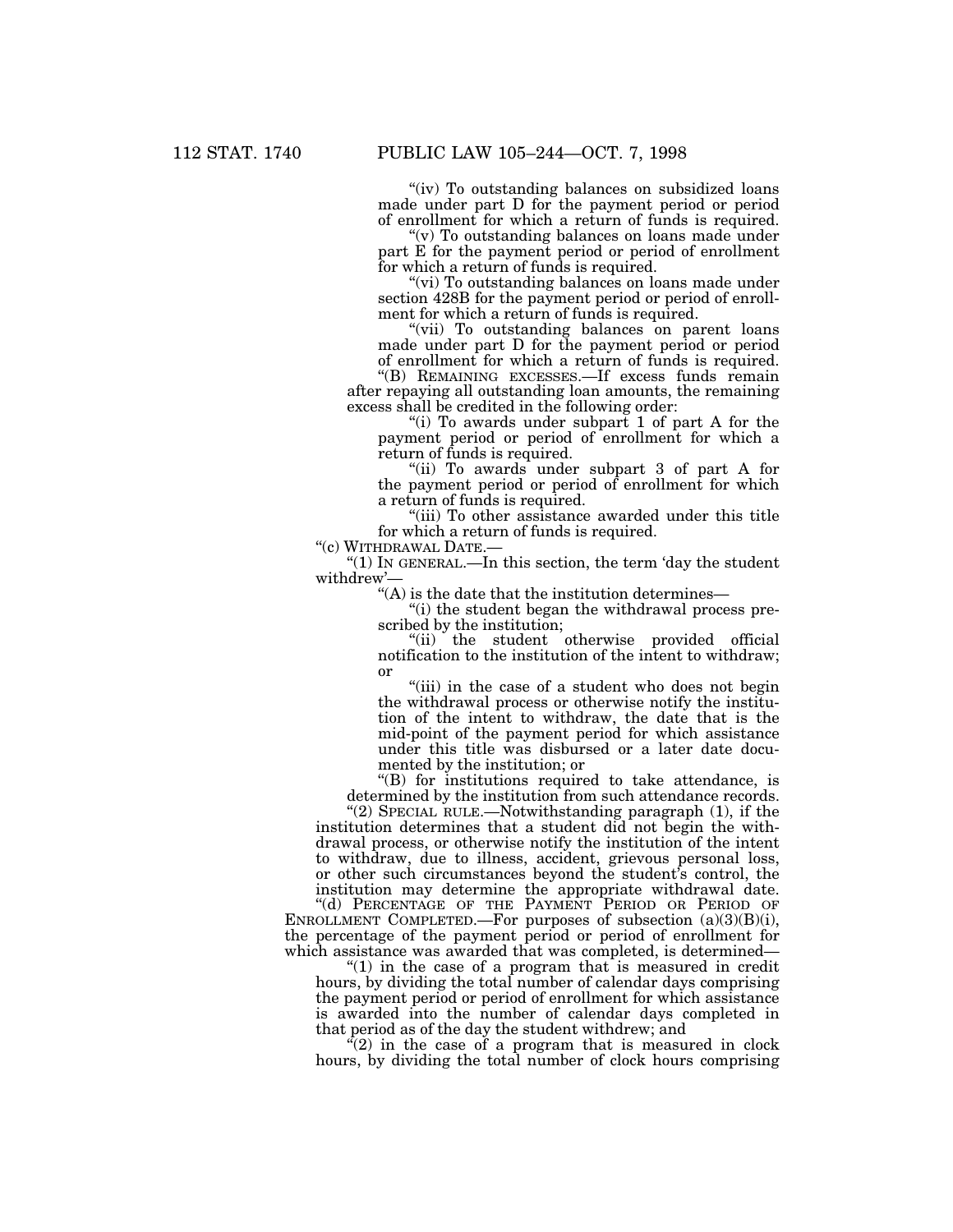the payment period or period of enrollment for which assistance is awarded into the number of clock hours—

"(A) completed by the student in that period as of the day the student withdrew; or

Regulations.

" $(\check{B})$  scheduled to be completed as of the day the student withdrew, if the clock hours completed in the period are not less than a percentage, to be determined by the Secretary in regulations, of the hours that were scheduled to be completed by the student in the period.

''(e) EFFECTIVE DATE.—The provisions of this section shall take effect 2 years after the date of enactment of the Higher Education Amendments of 1998. An institution of higher education may choose to implement such provisions prior to that date.''.

## **SEC. 486. INSTITUTIONAL AND FINANCIAL ASSISTANCE INFORMATION FOR STUDENTS.**

(a) INFORMATION DISSEMINATION ACTIVITIES.—Section 485(a) (20 U.S.C. 1092(a)) is amended—

 $(1)$  in paragraph  $(1)$ —

 $(\overline{A})$  in the second sentence, by striking ", through appropriate publications and mailings, to all current students, and to any prospective student upon request'' and inserting ''upon request, through appropriate publications, mailings, and electronic media, to an enrolled student and to any prospective student'';

(B) by inserting after the second sentence the following: "Each eligible institution shall, on an annual basis, provide to all enrolled students a list of the information that is required to be provided by institutions to students by this section and section 444 of the General Education Provisions Act (also referred to as the Family Educational Rights and Privacy Act of 1974), together with a statement of the procedures required to obtain such information.'';

(C) by amending subparagraph (F) to read as follows: ''(F) a statement of—

"(i) the requirements of any refund policy with which the institution is required to comply;

"(ii) the requirements under section 484B for the return of grant or loan assistance provided under this title; and

''(iii) the requirements for officially withdrawing from the institution;''; and

(D) by striking ''and'' at the end of subparagraph (M);

(E) by striking the period at the end of subparagraph (N) and inserting ''; and''; and

(F) by adding at the end the following:

''(O) the campus crime report prepared by the institution pursuant to subsection (f), including all required reporting categories.'';

(2) in paragraph (3), by amending subparagraph (A) to read as follows:

"(A) shall be made available by July 1 each year to enrolled students and prospective students prior to the students enrolling or entering into any financial obligation; and''; and

(3) by adding at the end the following:

''(6) Each institution may provide supplemental information to enrolled and prospective students showing the completion or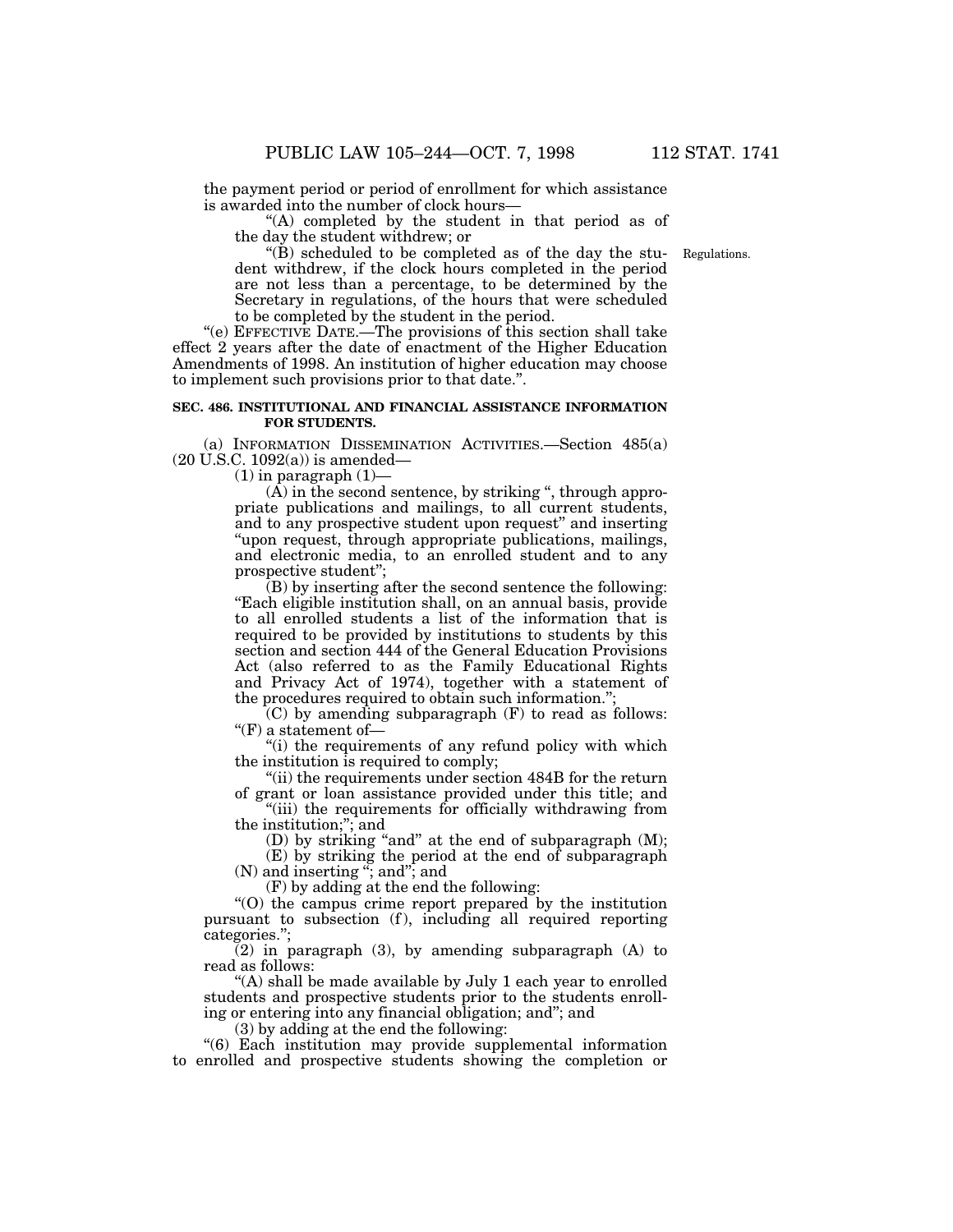graduation rate for students described in paragraph (4) or for students transferring into the institution or information showing the rate at which students transfer out of the institution.''.

(b) EXIT COUNSELING FOR BORROWERS.—Section 485(b) (20 U.S.C. 1092(b)) is amended—

(1) in paragraph  $(1)(A)$ , by striking "(individually or in groups)''; and

 $(2)$  in paragraph  $(2)$ , by adding at the end the following: ''(C) Nothing in this subsection shall be construed to prohibit an institution of higher education from utilizing electronic means to provide personalized exit counseling.''.

(c) DEPARTMENTAL PUBLICATIONS.—Section 485(d) is amended—

 $(1)$  by striking " $(1)$  assist" and inserting " $(A)$  assist";

(2) by striking " $(2)$  assist" and inserting " $(B)$  assist";

 $(3)$  by inserting " $(1)$ " before "The Secretary" the first place the term appears; and

(4) by adding at the end the following:

"(2) The Secretary, to the extent the information is available, shall compile information describing State and other prepaid tuition programs and savings programs and disseminate such information to States, eligible institutions, students, and parents in departmental publications.

" $(3)$  The Secretary, to the extent practicable, shall update the Department's Internet site to include direct links to databases that contain information on public and private financial assistance programs. The Secretary shall only provide direct links to databases that can be accessed without charge and shall make reasonable efforts to verify that the databases included in a direct link are not providing fraudulent information. The Secretary shall prominently display adjacent to any such direct link a disclaimer indicating that a direct link to a database does not constitute an endorsement or recommendation of the database, the provider of the database, or any services or products of such provider. The Secretary shall provide additional direct links to information resources from which students may obtain information about fraudulent and deceptive practices in the provision of services related to student financial aid.'

(d) DISCLOSURES.—Section 485(e) is amended—

 $(1)$  in paragraph  $(2)$ —

(A) by striking ''his parents, his guidance'' and inserting ''the student's parents, guidance''; and

(B) by adding at the end the following: ''If the institution is a member of a national collegiate athletic association that compiles graduation rate data on behalf of the association's member institutions that the Secretary determines is substantially comparable to the information described in paragraph (1), the distribution of the compilation of such data to all secondary schools in the United States shall fulfill the responsibility of the institution to provide information to a prospective student athlete's guidance counselor and coach.''; and

(2) by amending paragraph (9) to read as follows:

"(9) The reports required by this subsection shall be due each July 1 and shall cover the 1-year period ending August 31 of the preceding year.''.

(e) DISCLOSURE OF CAMPUS SECURITY POLICY AND CAMPUS CRIME STATISTICS.—Section  $485(f)$  (20 U.S.C. 1092 $(f)$ ) is amended—

Records.

Internet.

Reports. Deadline.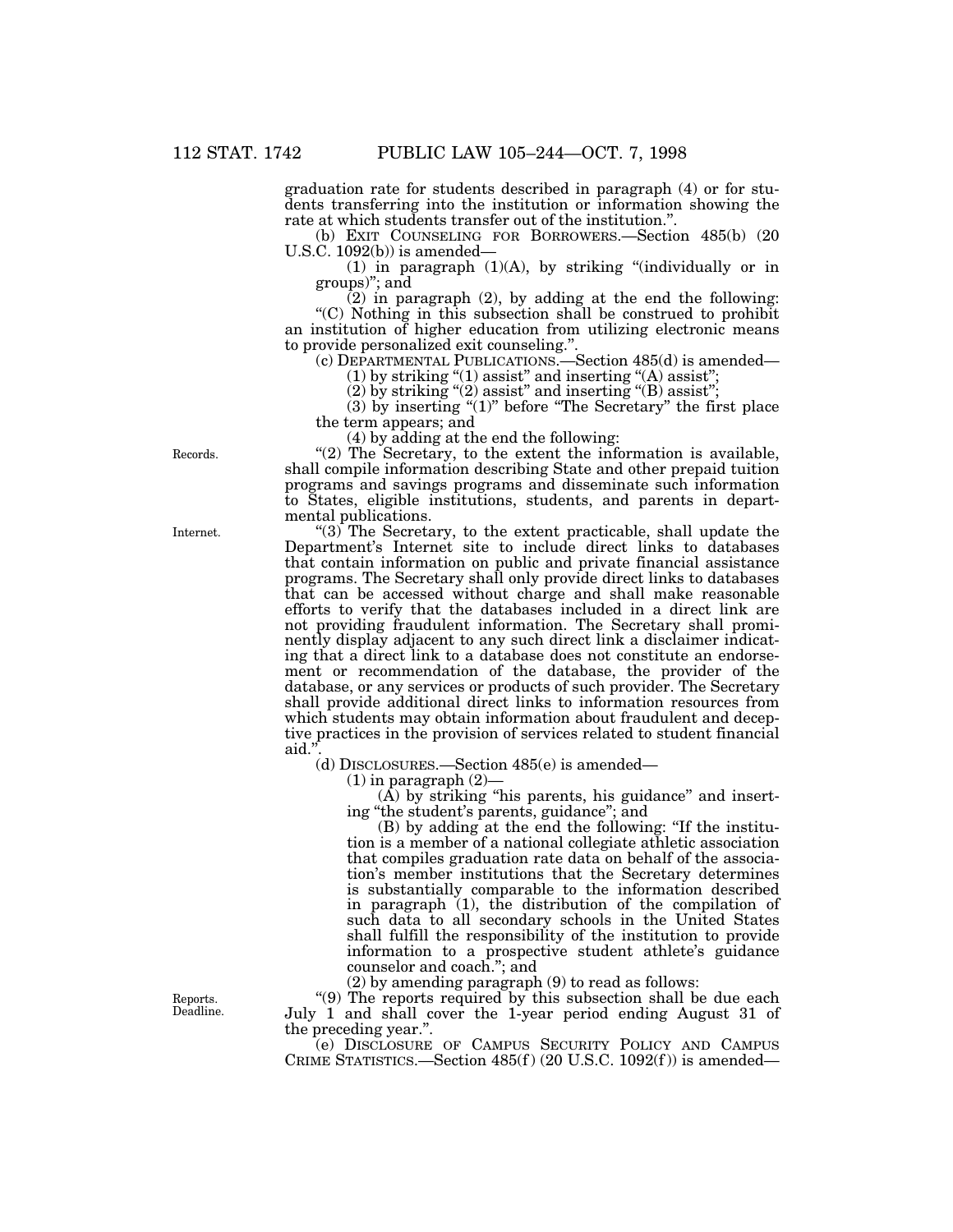$(1)$  in paragraph  $(1)$ —

 $(\overline{A})$  by amending subparagraph  $(F)$  to read as follows: ''(F) Statistics concerning the occurrence on campus, in or on noncampus buildings or property, and on public property during the most recent calendar year, and during the 2 preceding calendar years for which data are available—

''(i) of the following criminal offenses reported to campus security authorities or local police agencies:

''(I) murder;

''(II) sex offenses, forcible or nonforcible;

''(III) robbery;

''(IV) aggravated assault;

''(V) burglary;

''(VI) motor vehicle theft;

''(VII) manslaughter;

''(VIII) arson; and

''(IX) arrests or persons referred for campus disciplinary action for liquor law violations, drug-related violations, and weapons possession; and

"(ii) of the crimes described in subclauses (I) through (VIII) of clause (i), and other crimes involving bodily injury to any person in which the victim is intentionally selected because of the actual or perceived race, gender, religion, sexual orientation, ethnicity, or disability of the victim that are reported to campus security authorities or local police agencies, which data shall be collected and reported according to category of prejudice.'';

(B) by striking subparagraph (H); and

(C) by redesignating subparagraph (I) as subparagraph (H);

 $(2)$  in paragraph  $(4)$ –

(A) by striking ''Upon request of the Secretary, each'' and inserting "On an annual basis, each";

(B) by striking "paragraphs  $(1)(F)$  and  $(1)(H)$ " and inserting "paragraph  $(1)(F)$ ";

(C) by striking ''and Labor'' and inserting ''and the Workforce'';

 $(D)$  by striking "1995" and inserting "2000";

 $(E)$  by striking "and" at the end of subparagraph  $(A)$ ;

(F) by redesignating subparagraph (B) as subparagraph  $(C)$ ; and

(G) by inserting after subparagraph (A) the following: ''(B) make copies of the statistics submitted to the Secretary available to the public; and'';

 $(3)$  by amending paragraph  $(5)(A)$  to read as follows: " $(5)(A)$  In this subsection:

''(i) The term 'campus' means—

''(I) any building or property owned or controlled by an institution of higher education within the same reasonably contiguous geographic area of the institution and used by the institution in direct support of, or in a manner related to, the institution's educational purposes, including residence halls; and

''(II) property within the same reasonably contiguous geographic area of the institution that is owned by the institution but controlled by another person, is used by

Public information.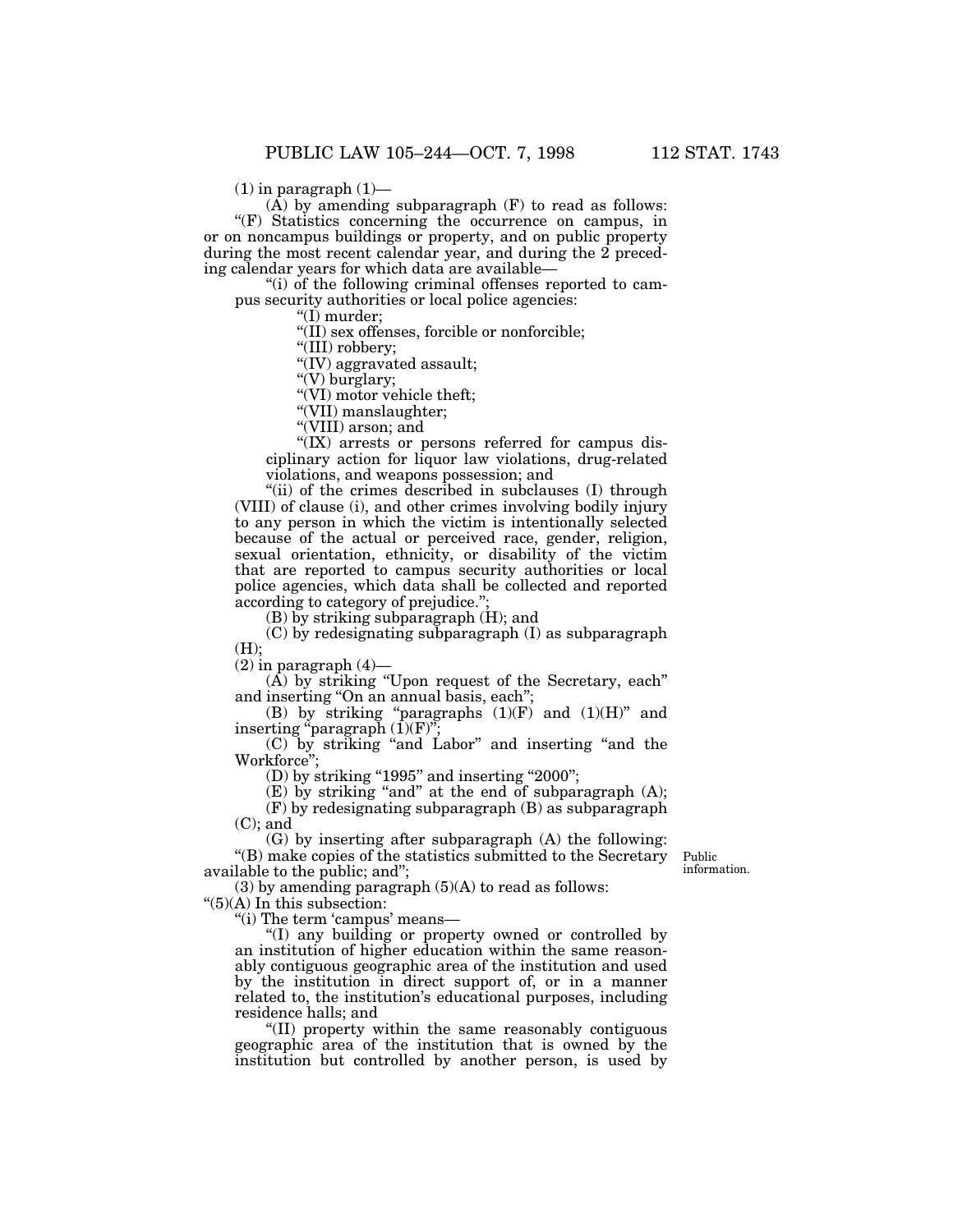students, and supports institutional purposes (such as a food or other retail vendor).

"(ii) The term 'noncampus building or property' means-''(I) any building or property owned or controlled by

a student organization recognized by the institution; and ''(II) any building or property (other than a branch campus) owned or controlled by an institution of higher

education that is used in direct support of, or in relation to, the institution's educational purposes, is used by students, and is not within the same reasonably contiguous geographic area of the institution.

''(iii) The term 'public property' means all public property that is within the same reasonably contiguous geographic area of the institution, such as a sidewalk, a street, other thoroughfare, or parking facility, and is adjacent to a facility owned or controlled by the institution if the facility is used by the institution in direct support of, or in a manner related to the institution's educational purposes.'';

 $(4)$  in paragraph  $(6)$ 

(A) by striking "paragraphs  $(1)(F)$  and  $(1)(H)$ " and inserting ''paragraph (1)(F)''; and

(B) by adding at the end the following: ''Such statistics shall not identify victims of crimes or persons accused of crimes.'';

(5) by redesignating paragraphs (4) through (7) as paragraphs (5) through (8), respectively;

(6) by inserting after paragraph (3) the following:

 $"(4)(A)$  Each institution participating in any program under this title that maintains a police or security department of any kind shall make, keep, and maintain a daily log, written in a form that can be easily understood, recording all crimes reported to such police or security department, including—

''(i) the nature, date, time, and general location of each crime; and

''(ii) the disposition of the complaint, if known.

''(B)(i) All entries that are required pursuant to this paragraph shall, except where disclosure of such information is prohibited by law or such disclosure would jeopardize the confidentiality of the victim, be open to public inspection within two business days of the initial report being made to the department or a campus security authority.

"(ii) If new information about an entry into a log becomes available to a police or security department, then the new information shall be recorded in the log not later than two business days after the information becomes available to the police or security department.

''(iii) If there is clear and convincing evidence that the release of such information would jeopardize an ongoing criminal investigation or the safety of an individual, cause a suspect to flee or evade detection, or result in the destruction of evidence, such information may be withheld until that damage is no longer likely to occur from the release of such information.''; and

(7) by adding at the end the following:

''(9) The Secretary shall provide technical assistance in complying with the provisions of this section to an institution of higher education who requests such assistance.

Records.

Public information.

Deadline.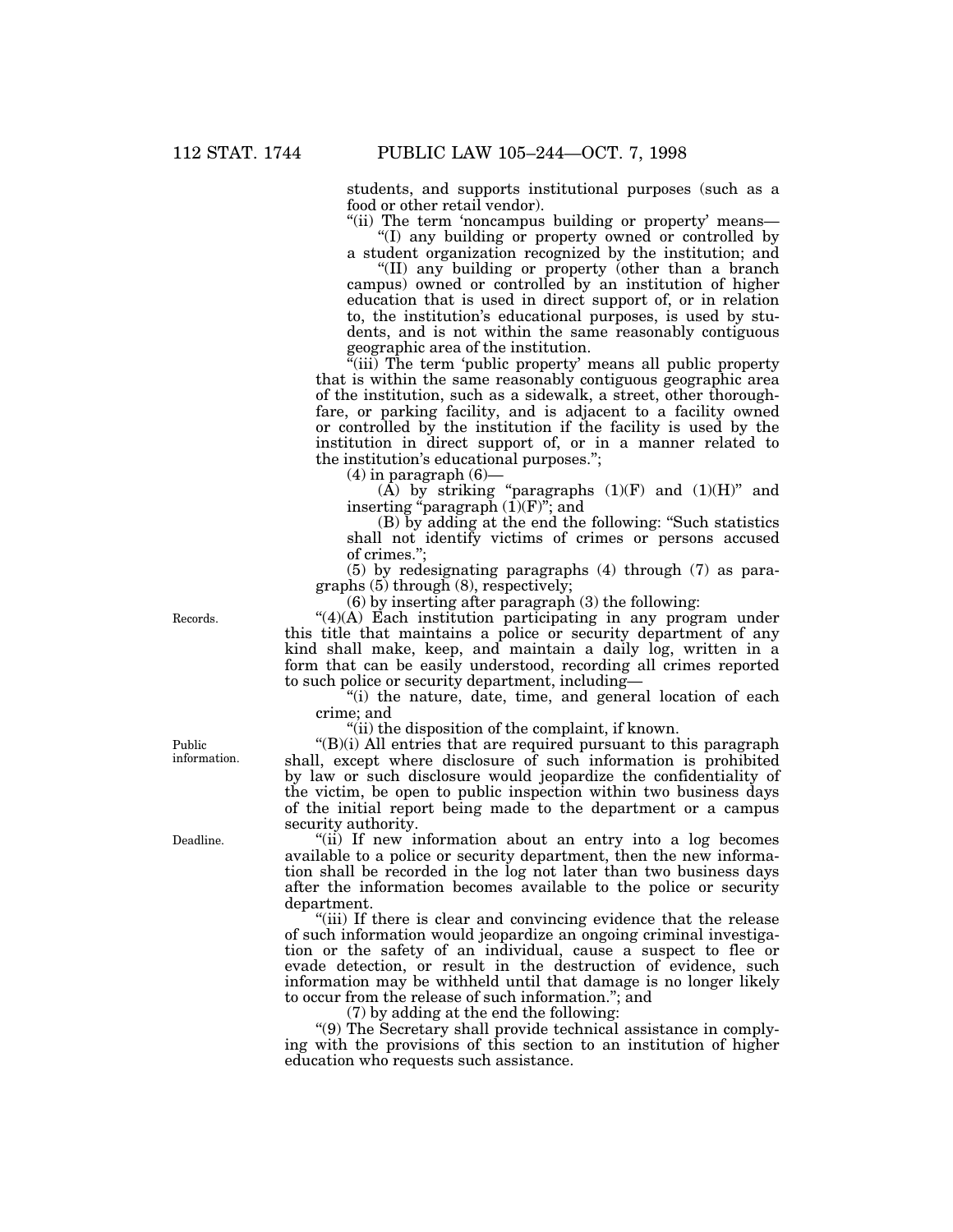"(10) Nothing in this section shall be construed to require the reporting or disclosure of privileged information.

" $(11)$  The Secretary shall report to the appropriate committees Reports. of Congress each institution of higher education that the Secretary determines is not in compliance with the reporting requirements of this subsection.

" $(12)$  For purposes of reporting the statistics with respect to crimes described in paragraph  $(1)(\overline{F})$ , an institution of higher education shall distinguish, by means of separate categories, any criminal offenses that occur—

''(A) on campus;

 $E(S)$  in or on a noncampus building or property;

''(C) on public property; and

''(D) in dormitories or other residential facilities for students on campus.

"(13) Upon a determination pursuant to section  $487(c)(3)(B)$ that an institution of higher education has substantially misrepresented the number, location, or nature of the crimes required to be reported under this subsection, the Secretary shall impose a civil penalty upon the institution in the same amount and pursuant to the same procedures as a civil penalty is imposed under section  $487(c)(3)(B)$ .

 $^{\prime\prime}(14)(A)$  Nothing in this subsection may be construed to—

''(i) create a cause of action against any institution of higher education or any employee of such an institution for any civil liability; or

''(ii) establish any standard of care.

''(B) Notwithstanding any other provision of law, evidence regarding compliance or noncompliance with this subsection shall not be admissible as evidence in any proceeding of any court, agency, board, or other entity, except with respect to an action to enforce this subsection.

" $(15)$  This subsection may be cited as the 'Jeanne Clery Disclosure of Campus Security Policy and Campus Crime Statistics Act'.''.

 $(f)$  DATA REQUIRED.—Section  $485(g)$  is amended—

(1) in paragraph (1), by adding at the end the following: "(I)(i) The total revenues, and the revenues from football, men's basketball, women's basketball, all other men's sports combined and all other women's sports combined, derived by the institution from the institution's intercollegiate athletics activities.

"(ii) For the purpose of clause (i), revenues from intercollegiate athletics activities allocable to a sport shall include (without limitation) gate receipts, broadcast revenues, appearance guarantees and options, concessions, and advertising, but revenues such as student activities fees or alumni contributions not so allocable shall be included in the calculation of total revenues only.

 $'(J)(i)$  The total expenses, and the expenses attributable to football, men's basketball, women's basketball, all other men's sports combined, and all other women's sports combined, made by the institution for the institution's intercollegiate athletics activities.

"(ii) For the purpose of clause (i), expenses for intercollegiate athletics activities allocable to a sport shall include (without limitation) grants-in-aid, salaries, travel, equipment, and supplies, but expenses such as general

20 USC 1092.

Short title.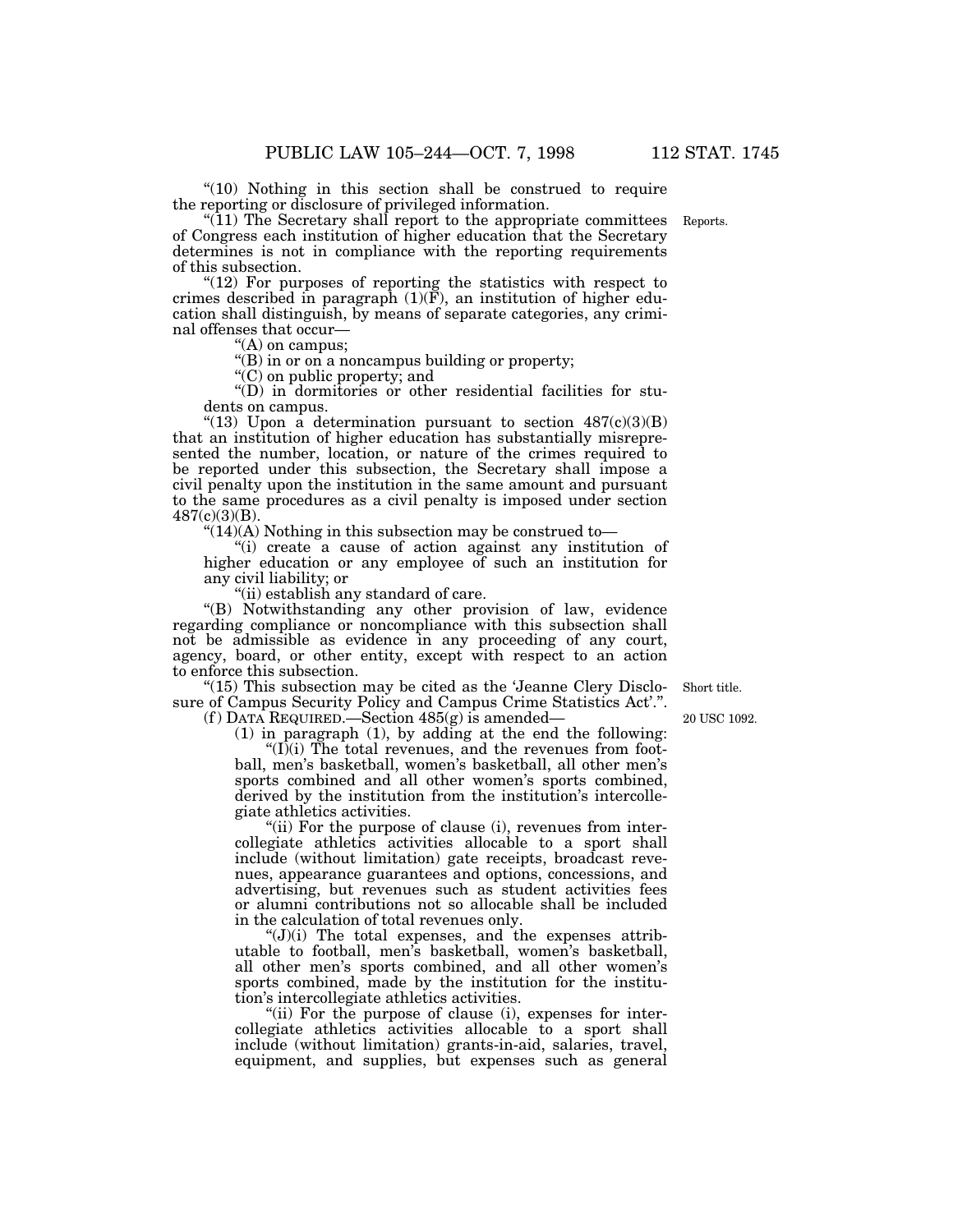and administrative overhead not so allocable shall be included in the calculation of total expenses only.''; and (2) by striking paragraph (5);

(3) by redesignating paragraph (4) as paragraph (5); and (4) by inserting after paragraph (3) the following:

''(4) SUBMISSION; REPORT; INFORMATION AVAILABILITY.—(A) On an annual basis, each institution of higher education described in paragraph (1) shall provide to the Secretary, within 15 days of the date that the institution makes available the report under paragraph (1), the information contained in the report.

''(B) The Secretary shall prepare a report regarding the information received under subparagraph  $(A)$  and submit such report to the Committee on Education and the Workforce of the House of Representatives and the Committee on Labor and Human Resources of the Senate by April 1, 2000. The report shall—

''(i) summarize the information and identify trends in the information;

"(ii) aggregate the information by divisions of the National Collegiate Athletic Association; and

''(iii) contain information on each individual institution of higher education.

''(C) The Secretary shall ensure that the reports described in subparagraph (A) and the report to Congress described in subparagraph (B) are made available to the public within a reasonable period of time.

''(D) Not later than 180 days after the date of enactment of the Higher Education Amendments of 1998, the Secretary shall notify all secondary schools in all States regarding the availability of the information reported under subparagraph  $(B)$  and the information made available under paragraph  $(1)$ , and how such information may be accessed.''.

#### **SEC. 487. NATIONAL STUDENT LOAN DATA SYSTEM.**

Section  $485B(a)$  (20 U.S.C. 1092b(a)) is amended by inserting before the period at the end of the third sentence the following: "not later than one year after the date of enactment of the Higher Education Amendments of 1998''.

## **SEC. 488. DISTANCE EDUCATION DEMONSTRATION PROGRAMS.**

20 USC 1093

# **''SEC. 486. DISTANCE EDUCATION DEMONSTRATION PROGRAMS.**

''(a) PURPOSE.—It is the purpose of this section—

"(1) to allow demonstration programs that are strictly monitored by the Department of Education to test the quality and viability of expanded distance education programs currently restricted under this Act;

Section 486 (20 U.S.C. 1083) is amended to read as follows:

 $\mathcal{L}(2)$  to provide for increased student access to higher education through distance education programs; and

''(3) to help determine—

''(A) the most effective means of delivering quality education via distance education course offerings;

''(B) the specific statutory and regulatory requirements which should be altered to provide greater access to high quality distance education programs; and

Deadlines.

Public information.

Deadline. Notification.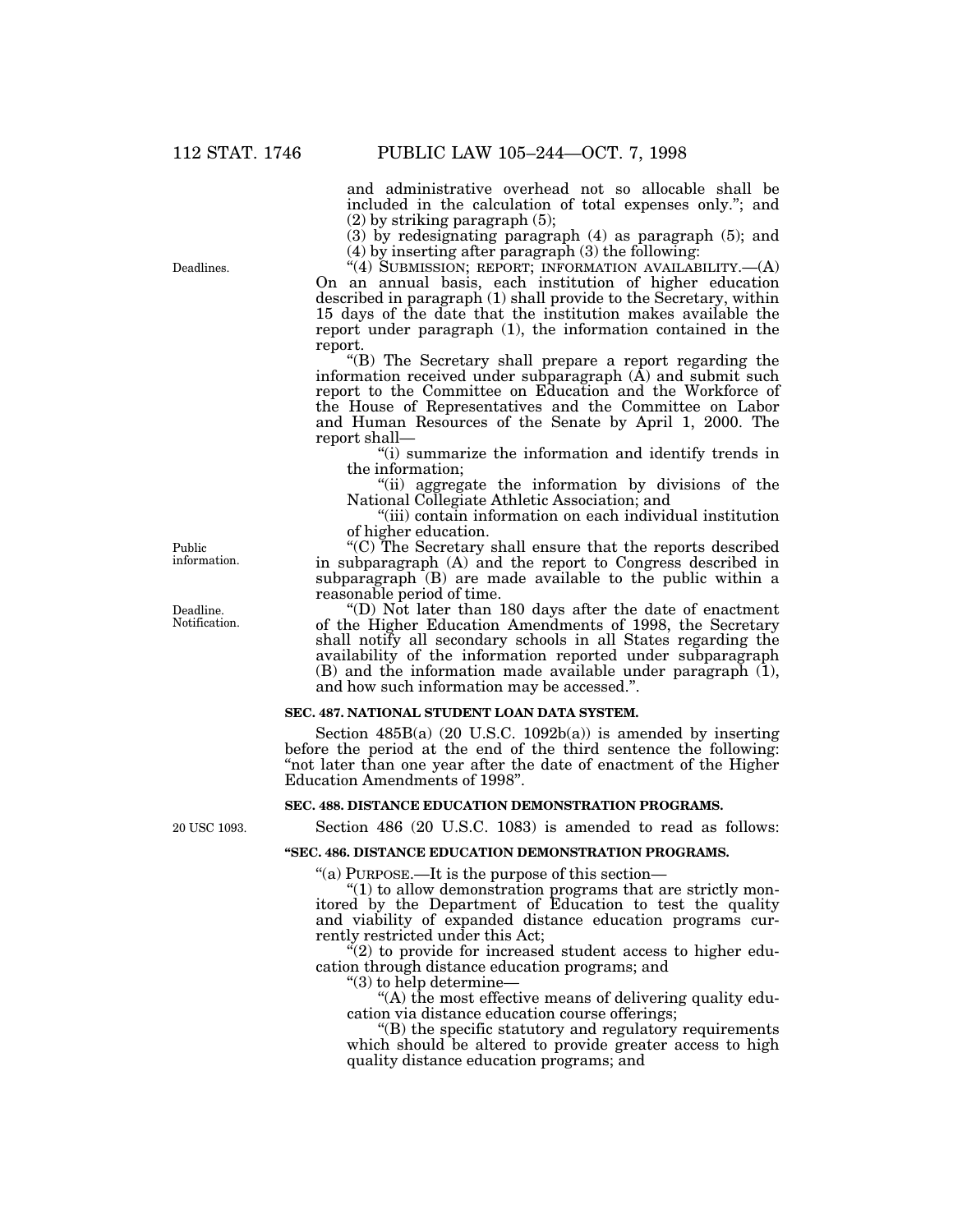''(C) the appropriate level of Federal assistance for students enrolled in distance education programs.

''(b) DEMONSTRATION PROGRAMS AUTHORIZED.—

" $(1)$  In GENERAL.—In accordance with the provisions of subsection (d), the Secretary is authorized to select institutions of higher education, systems of such institutions, or consortia of such institutions for voluntary participation in a Distance Education Demonstration Program that provides participating institutions with the ability to offer distance education programs that do not meet all or a portion of the sections or regulations described in paragraph  $(2)$ .

"(2) WAIVERS.—The Secretary is authorized to waive for any institution of higher education, system of institutions of higher education, or consortium participating in a Distance Education Demonstration Program, the requirements of section  $472(5)$  as the section relates to computer costs, sections  $481(a)$ and 481(b) as such sections relate to requirements for a minimum number of weeks of instruction, sections  $102(a)(3)(A)$ ,  $102(a)(3)(B)$ , and  $484(1)(1)$ , or one or more of the regulations prescribed under this part or part F which inhibit the operation of quality distance education programs.

''(3) ELIGIBLE APPLICANTS.—

"(A) ELIGIBLE INSTITUTIONS.—Except as provided in subparagraphs  $(B)$ ,  $(C)$ , and  $(D)$ , only an institution of higher education that is eligible to participate in programs under this title shall be eligible to participate in the demonstration program authorized under this section.

''(B) PROHIBITION.—An institution of higher education described in section  $102(a)(1)(C)$  shall not be eligible to participate in the demonstration program authorized under this section.

''(C) SPECIAL RULE.—Subject to subparagraph (B), an institution of higher education that meets the requirements of subsection  $(a)$  of section 102, other than the requirement of paragraph  $(3)(A)$  or  $(3)(B)$  of such subsection, and that provides a 2-year or 4-year program of instruction for which the institution awards an associate or baccalaureate degree, shall be eligible to participate in the demonstration program authorized under this section.

''(D) REQUIREMENT.—Notwithstanding any other provision of this paragraph, Western Governors University shall be considered eligible to participate in the demonstration program authorized under this section. In addition to the waivers described in paragraph (2), the Secretary may waive the provisions of title I and parts G and H of this title for such university that the Secretary determines to be appropriate because of the unique characteristics of such university. In carrying out the preceding sentence, the Secretary shall ensure that adequate program integrity and accountability measures apply to such university's participation in the demonstration program authorized under this section.

"(c) APPLICATION.-

 $''(1)$  In GENERAL.—Each institution, system, or consortium of institutions desiring to participate in a demonstration program under this section shall submit an application to the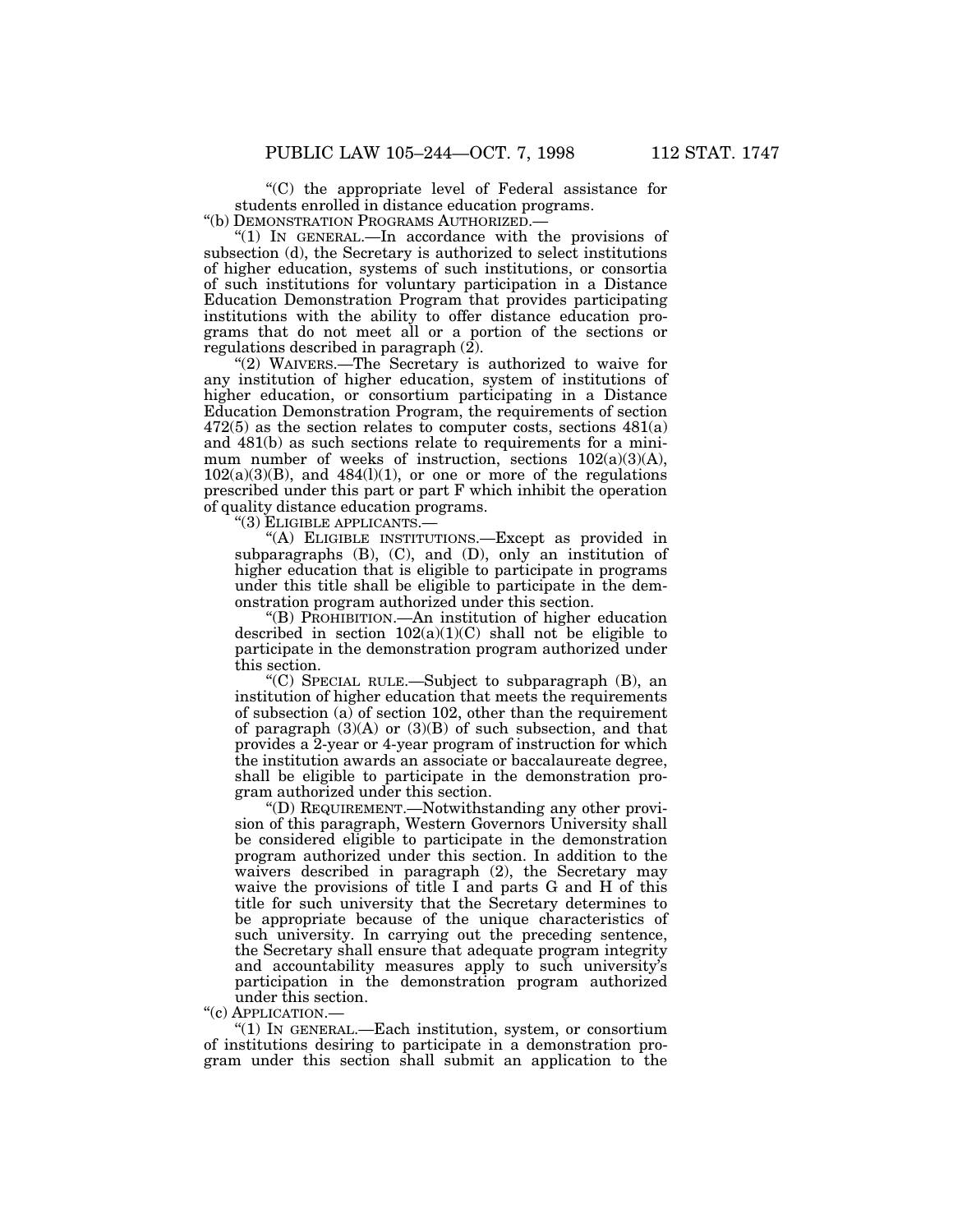Secretary at such time and in such manner as the Secretary may require.

''(2) CONTENTS.—Each application shall include—

"(A) a description of the institution, system, or consortium's consultation with a recognized accrediting agency or association with respect to quality assurances for the distance education programs to be offered;

''(B) a description of the statutory and regulatory requirements described in subsection  $(b)(2)$  or, if applicable, subsection  $(b)(3)(D)$  for which a waiver is sought and the reasons for which the waiver is sought;

''(C) a description of the distance education programs to be offered;

''(D) a description of the students to whom distance education programs will be offered;

''(E) an assurance that the institution, system, or consortium will offer full cooperation with the ongoing evaluations of the demonstration program provided for in this section; and

 $(F)$  such other information as the Secretary may require.

''(d) SELECTION.—

''(1) IN GENERAL.—For the first year of the demonstration program authorized under this section, the Secretary is authorized to select for participation in the program not more than 15 institutions, systems of institutions, or consortia of institutions. For the third year of the demonstration program authorized under this section, the Secretary may select not more than 35 institutions, systems, or consortia, in addition to the institutions, systems, or consortia selected pursuant to the preceding sentence, to participate in the demonstration program if the Secretary determines that such expansion is warranted based on the evaluations conducted in accordance with subsections  $(f)$  and  $(g)$ .

''(2) CONSIDERATIONS.—In selecting institutions to participate in the demonstration program in the first or succeeding years of the program, the Secretary shall take into account—

 $(A)$  the number and quality of applications received; ''(B) the Department's capacity to oversee and monitor

each institution's participation;

''(C) an institution's—

''(i) financial responsibility;

''(ii) administrative capability; and

"(iii) program or programs being offered via distance education; and

''(D) ensuring the participation of a diverse group of institutions with respect to size, mission, and geographic distribution.

''(e) NOTIFICATION.—The Secretary shall make available to the public and to the Committee on Labor and Human Resources of the Senate and the Committee on Education and the Workforce of the House of Representatives a list of institutions, systems or consortia selected to participate in the demonstration program authorized by this section. Such notice shall include a listing of the specific statutory and regulatory requirements being waived for each institution, system or consortium and a description of the distance education courses to be offered.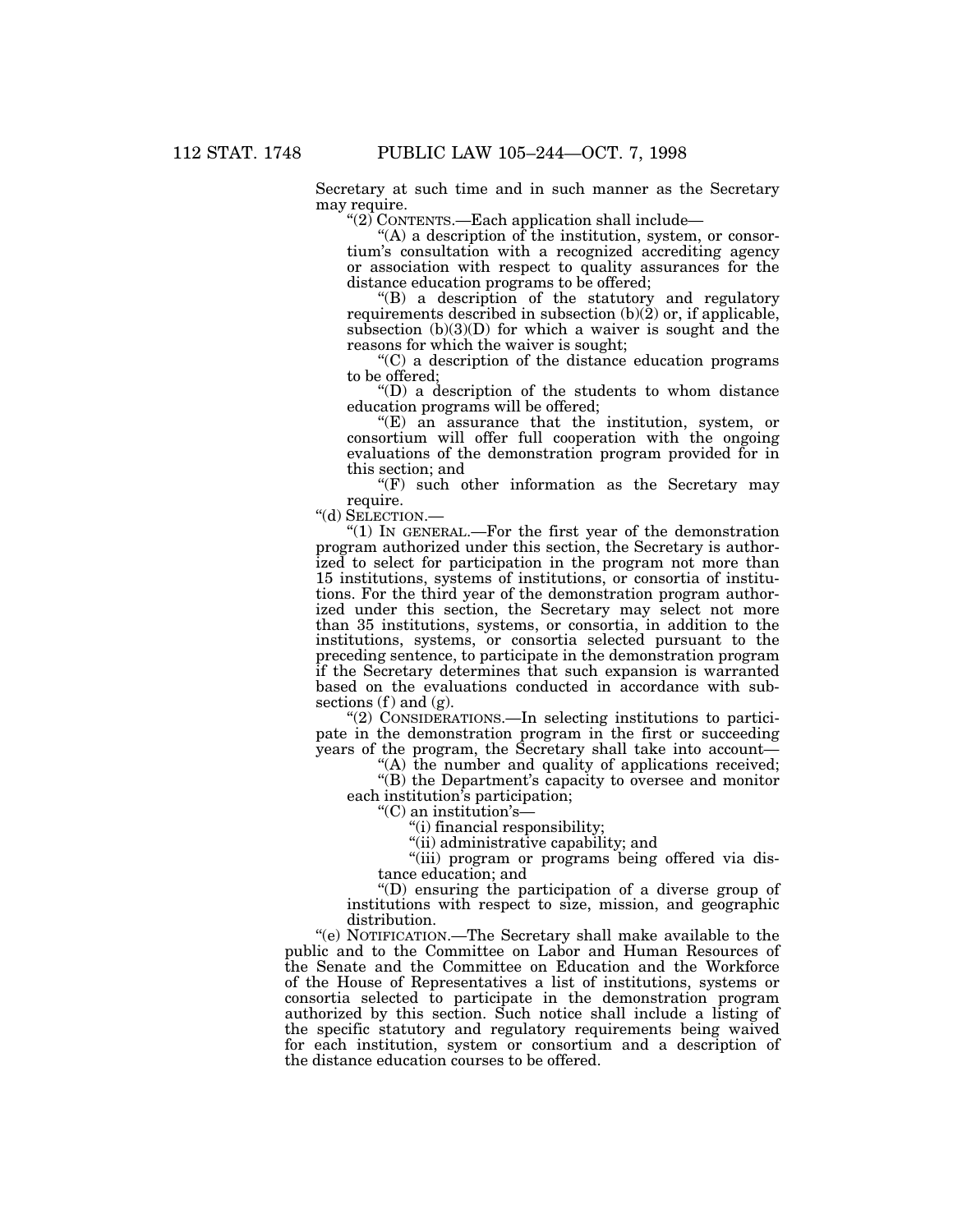''(f ) EVALUATIONS AND REPORTS.—

''(1) EVALUATION.—The Secretary shall evaluate the demonstration programs authorized under this section on an annual basis. Such evaluations specifically shall review—

''(A) the extent to which the institution, system or consortium has met the goals set forth in its application to the Secretary, including the measures of program quality assurance;

''(B) the number and types of students participating in the programs offered, including the progress of participating students toward recognized certificates or degrees and the extent to which participation in such programs increased;

''(C) issues related to student financial assistance for distance education;

''(D) effective technologies for delivering distance education course offerings; and

"(E) the extent to which statutory or regulatory requirements not waived under the demonstration program present difficulties for students or institutions.

''(2) POLICY ANALYSIS.—The Secretary shall review current policies and identify those policies that present impediments to the development and use of distance education and other nontraditional methods of expanding access to education.

''(3) REPORTS.—

"(A) IN GENERAL.—Within 18 months of the initiation Deadline. of the demonstration program, the Secretary shall report to the Committee on Labor and Human Resources of the Senate and the Committee on Education and the Workforce of the House of Representatives with respect to—

''(i) the evaluations of the demonstration programs authorized under this section; and

''(ii) any proposed statutory changes designed to enhance the use of distance education.

''(B) ADDITIONAL REPORTS.—The Secretary shall provide additional reports to the Committee on Labor and Human Resources of the Senate and the Committee on Education and the Workforce of the House of Representatives on an annual basis regarding—

''(i) the demonstration programs authorized under this section; and

"(ii) the number and types of students receiving assistance under this title for instruction leading to a recognized certificate, as provided for in section  $484(1)(1)$ , including the progress of such students toward recognized certificates and the degree to which participation in such programs leading to such certificates increased.

"(g) OVERSIGHT.-In conducting the demonstration program authorized under this section, the Secretary shall, on a continuing basis—

''(1) assure compliance of institutions, systems or consortia with the requirements of this title (other than the sections and regulations that are waived under subsections (b)(2) and (b)(3)(D));

''(2) provide technical assistance;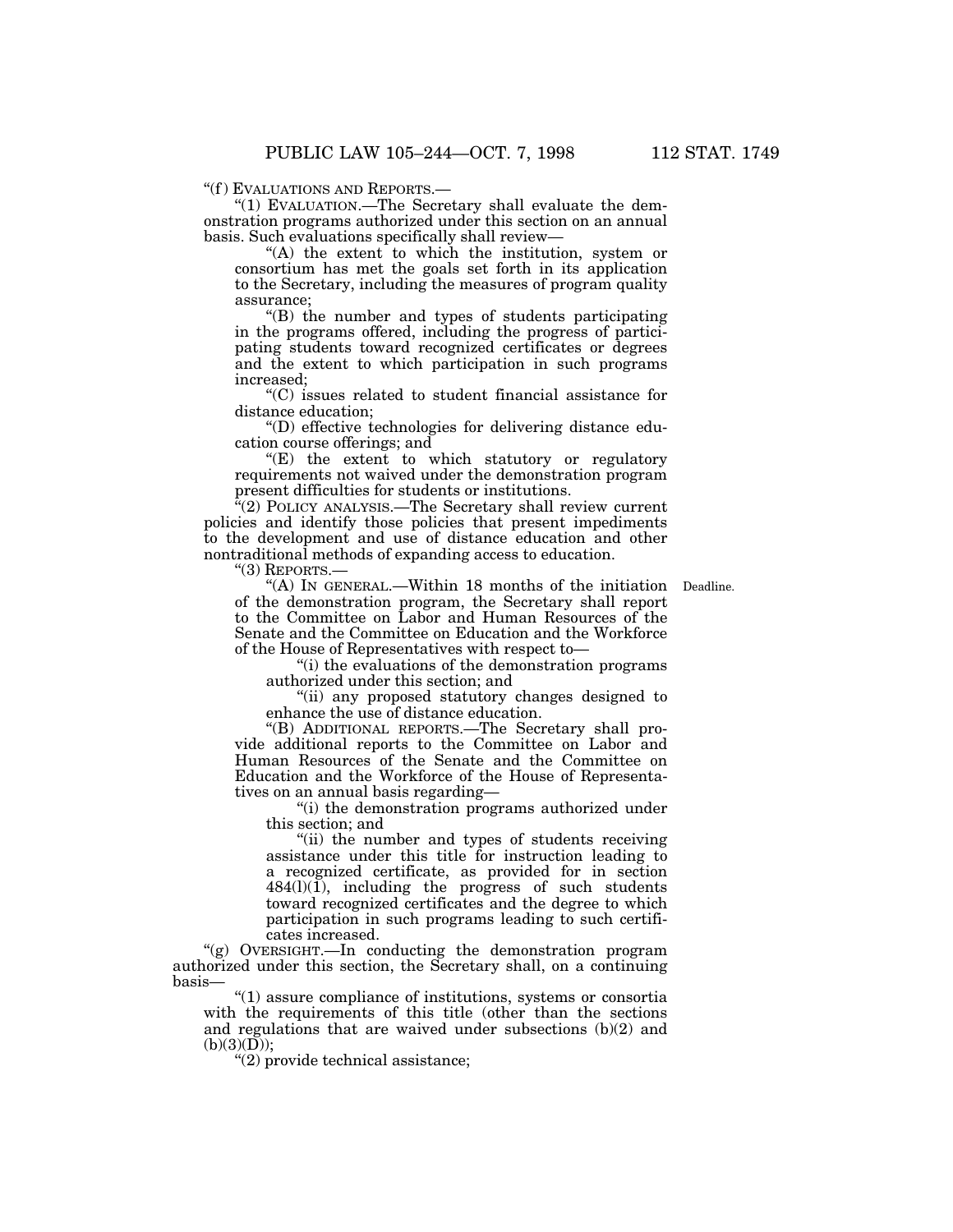''(3) monitor fluctuations in the student population enrolled in the participating institutions, systems or consortia; and

 $\cdot$ (4) consult with appropriate accrediting agencies or associations and appropriate State regulatory authorities.

''(h) DEFINITION.—For the purpose of this section, the term 'distance education' means an educational process that is characterized by the separation, in time or place, between instructor and student. Such term may include courses offered principally through the use of—

"(1) television, audio, or computer transmission, such as open broadcast, closed circuit, cable, microwave, or satellite transmission;

''(2) audio or computer conferencing;

''(3) video cassettes or discs; or

''(4) correspondence.''.

## **SEC. 489. PROGRAM PARTICIPATION AGREEMENTS.**

(a) REQUIRED CONTENT.—Section 487(a) (20 U.S.C. 1094(a)) is amended—

 $(1)$  in paragraph  $(3)$ —

 $(\overline{A})$  by striking subparagraph  $(B)$ ; and

(B) by redesignating subparagraphs (C) and (D) as subparagraphs (B) and (C), respectively;

(2) in paragraph (4), by striking "subsection  $(b)$ " and inserting "subsection (c)";

 $(3)$  in paragraph  $(9)$ , by striking "part B" and inserting " $part B$  or  $\overrightarrow{D}$ ";

 $(4)$  in paragraph  $(14)$ —

(A) in subparagraph (A), by striking ''part B'' and inserting "part B or D"; and

(B) in subparagraph (B), by striking "part B" and inserting ''part B or D''; and

(C) by adding at the end the following:

''(C) This paragraph shall not apply in the case of an institution in which (i) neither the parent nor the subordinate institution has a cohort default rate in excess of 10 percent, and (ii) the new owner of such parent or subordinate institution does not, and has not, owned any other institution with a cohort default rate in excess of 10 percent.'';

(5) in paragraph (15), by striking ''State review entities'' and inserting "the State agencies"

 $(6)$  by amending paragraph  $(18)$  to read as follows:

"(18) The institution will meet the requirements established pursuant to section  $485(g)$ ."; and

(7) by amending paragraph (21) to read as follows:

" $(21)$  The institution will meet the requirements established by the Secretary and accrediting agencies or associations, and will provide evidence to the Secretary that the institution has the authority to operate within a State.''.

(b) PROVISION OF VOTER REGISTRATION FORMS.—

(1) PROGRAM PARTICIPATION REQUIREMENT.—Section 487(a) (20 U.S.C. 1094(a)) is amended by adding at the end the following:

" $(23)(A)$  The institution, if located in a State to which section 4(b) of the National Voter Registration Act (42 U.S.C. 1973gg–2(b)) does not apply, will make a good faith effort to distribute a mail voter registration form, requested and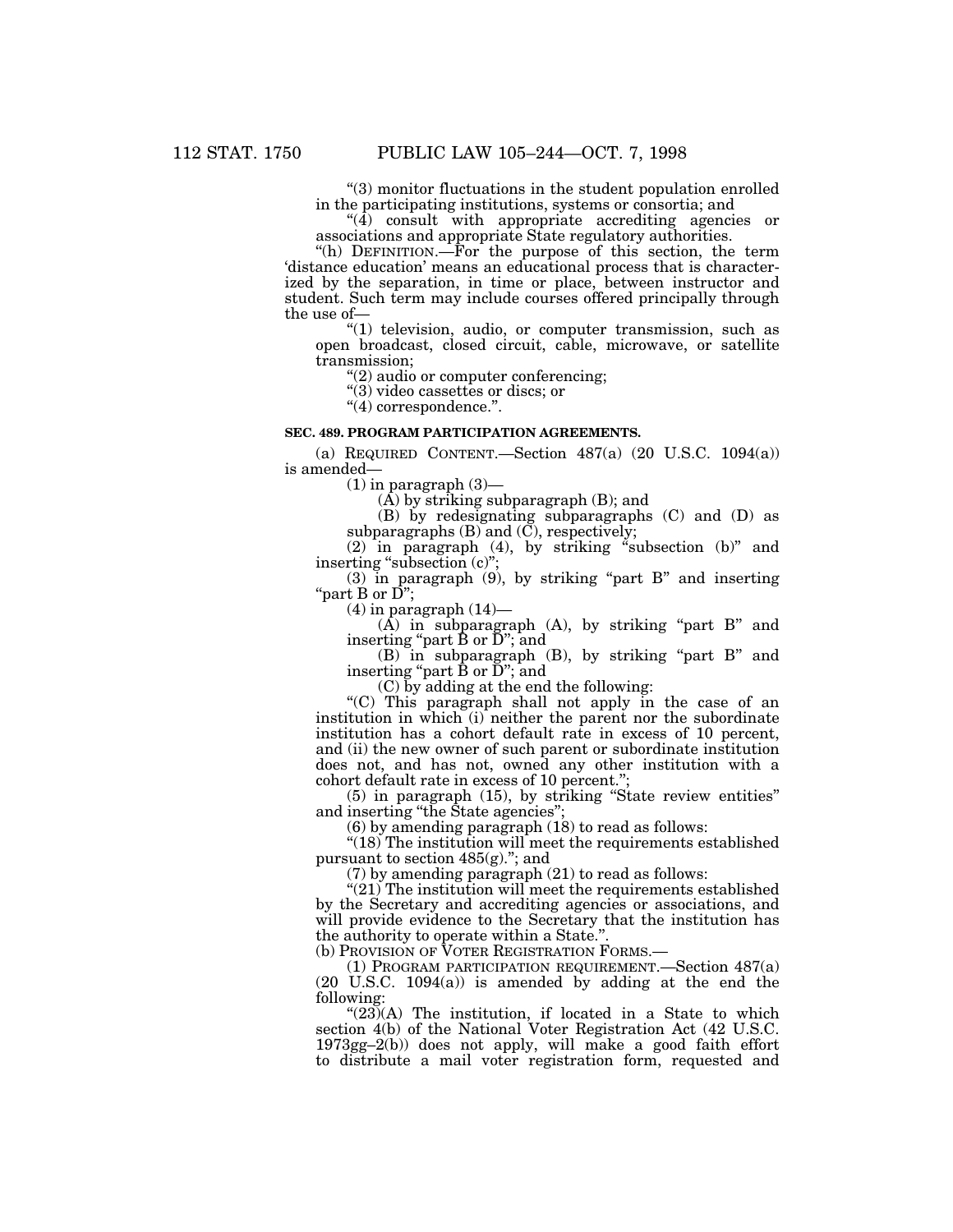received from the State, to each student enrolled in a degree or certificate program and physically in attendance at the institution, and to make such forms widely available to students at the institution.

''(B) The institution shall request the forms from the State 120 days prior to the deadline for registering to vote within the State. If an institution has not received a sufficient quantity of forms to fulfill this section from the State within 60 days prior to the deadline for registering to vote in the State, the institution shall not be held liable for not meeting the requirements of this section during that election year.

''(C) This paragraph shall apply to elections as defined in section 301(1) of the Federal Election Campaign Act of 1971 (2 U.S.C. 431(1)), and includes the election for Governor or other chief executive within such State).''. Applicability.

(2) REGULATION PROHIBITED.—No officer of the executive branch is authorized to instruct the institution in the manner in which the amendment made by this subsection is carried out. 20 USC 1094

(c) AUDITS; FINANCIAL RESPONSIBILITY.—Section 487(c) is 20 USC 1094. amended—

 $(1)$  in paragraph  $(1)(A)$ —

(A) in clause (i)—

(i) by striking ''clause (ii)'' and inserting ''clauses  $(ii)$  and  $(iii)$ ";

(ii) by striking ''State review entities referred to in'' and inserting ''appropriate State agency notifying the Secretary under''; and

(iii) by striking "or" after the semicolon;

(B) in clause (ii), by inserting "or" after the semicolon; and

(C) by adding at the end the following:

"(iii) at the discretion of the Secretary, with regard to an eligible institution (other than an eligible institution described in section  $102(a)(1)(C)$  that has obtained less than \$200,000 in funds under this title during each of the 2 award years that precede the audit period and submits a letter of credit payable to the Secretary equal to not less than  $\frac{1}{2}$  of the annual potential liabilities of such institution as determined by the Secretary, deeming an audit conducted every 3 years to satisfy the requirements of clause (i), except for the award year immediately preceding renewal of the institution's eligibility under section 498(g);'';

(2) in paragraph (4), by striking '', after consultation with each State review entity designated under subpart 1 of part H,''; and

(3) in paragraph (5), by striking ''State review entities designated'' and inserting ''State agencies notifying the Secretary''.

## **SEC. 490. REGULATORY RELIEF AND IMPROVEMENT.**

Section 487A (20 U.S.C. 1094a) is amended to read as follows:

#### **''SEC. 487A. REGULATORY RELIEF AND IMPROVEMENT.**

''(a) QUALITY ASSURANCE PROGRAM.—

"(1) IN GENERAL.—The Secretary is authorized to select institutions for voluntary participation in a Quality Assurance

note.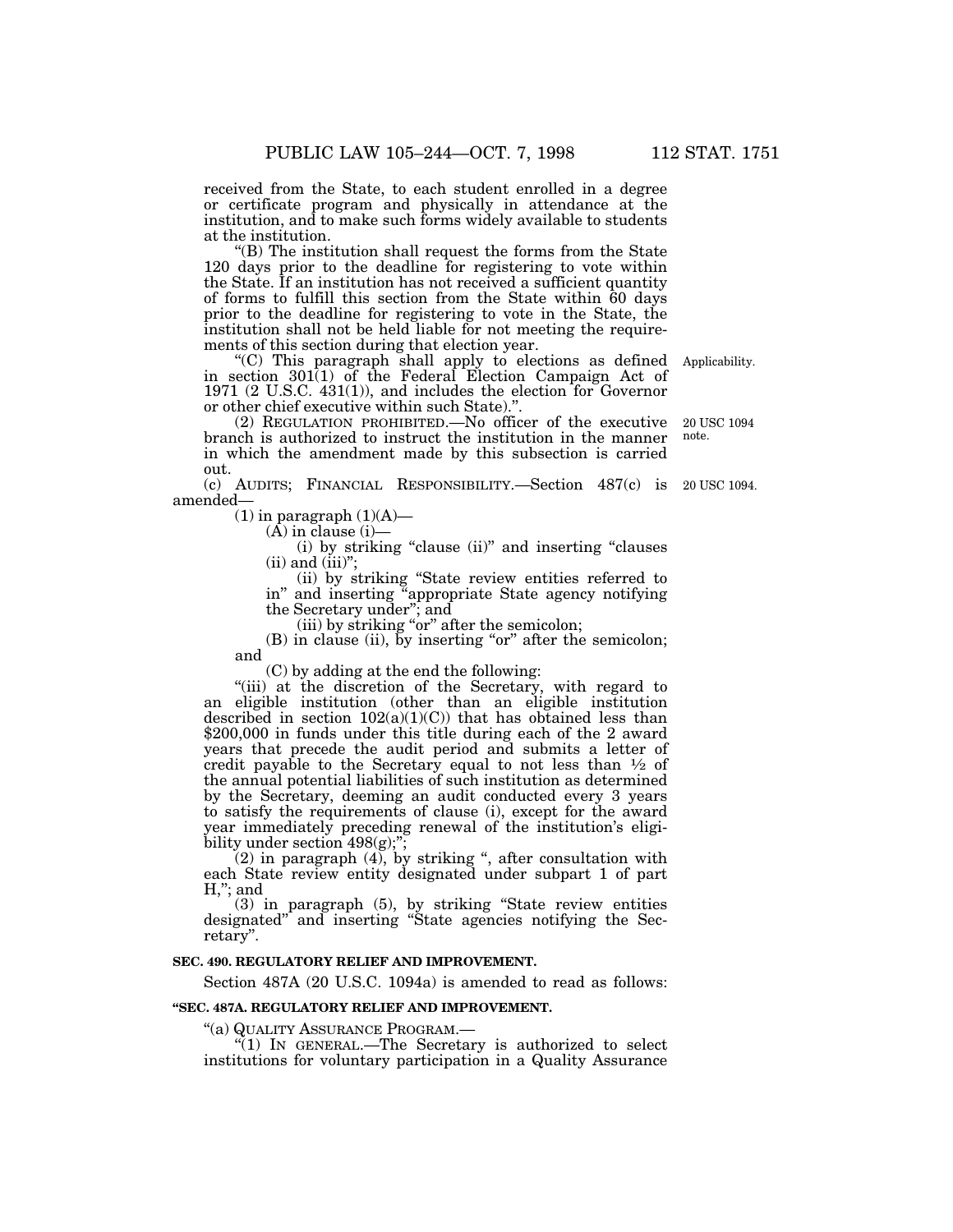Program that provides participating institutions with an alternative management approach through which individual schools develop and implement their own comprehensive systems, related to processing and disbursement of student financial aid, verification of student financial aid application data, and entrance and exit interviews, thereby enhancing program integrity within the student aid delivery system.

''(2) CRITERIA AND CONSIDERATION.—The Quality Assurance Program authorized by this section shall be based on criteria that include demonstrated institutional performance, as determined by the Secretary, and shall take into consideration current quality assurance goals, as determined by the Secretary. The selection criteria shall ensure the participation of a diverse group of institutions of higher education with respect to size, mission, and geographical distribution.

''(3) WAIVER.—The Secretary is authorized to waive for any institution participating in the Quality Assurance Program any regulations dealing with reporting or verification requirements in this title that are addressed by the institution's alternative management system, and may substitute such quality assurance reporting as the Secretary determines necessary to ensure accountability and compliance with the purposes of the programs under this title. The Secretary shall not modify or waive any statutory requirements pursuant to this paragraph.

"(4) DETERMINATION.—The Secretary is authorized to determine—

"(A) when an institution that is unable to administer the Quality Assurance Program shall be removed from such program; and

''(B) when institutions desiring to cease participation in such program will be required to complete the current award year under the requirements of the Quality Assurance Program.

''(5) REVIEW AND EVALUATION.—The Secretary shall review and evaluate the Quality Assurance Program conducted by each participating institution and, on the basis of that evaluation, make recommendations regarding amendments to this Act that will streamline the administration and enhance the integrity of Federal student assistance programs. Such recommendations shall be submitted to the Committee on Labor and Human Resources of the Senate and the Committee on Education and the Workforce of the House of Representatives. ''(b) REGULATORY IMPROVEMENT AND STREAMLINING EXPERI-MENTS.—

''(1) IN GENERAL.—The Secretary may continue any experimental sites in existence on the date of enactment of the Higher Education Amendments of 1998. Any activities approved by the Secretary prior to such date that are inconsistent with this section shall be discontinued not later than June 30, 1999.

''(2) REPORT.—The Secretary shall review and evaluate the experience of institutions participating as experimental sites during the period of 1993 through 1998 under this section (as such section was in effect on the day before the date of enactment of the Higher Education Amendments of 1998), and shall submit a report based on this review and evaluation to the Committee on Labor and Human Resources of the Senate and the Committee on Education and the Workforce of the

Termination date.

Deadline.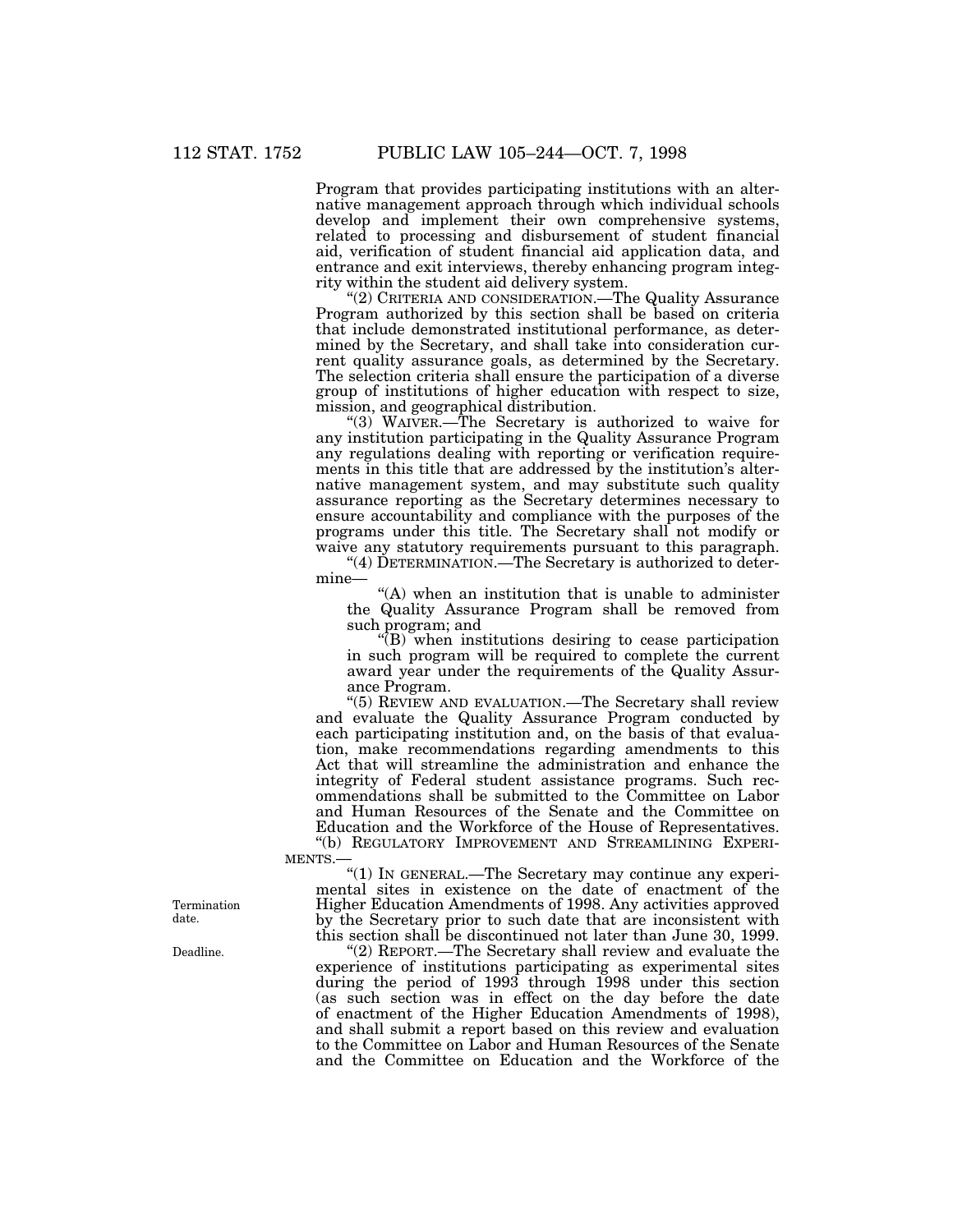House of Representatives not later than 6 months after the enactment of the Higher Education Amendments of 1998. Such report shall include—

 $(A)$  a list of participating institutions and the specific statutory or regulatory waivers granted to each institution;

"(B) the findings and conclusions reached regarding each of the experiments conducted; and

''(C) recommendations for amendments to improve and streamline this Act, based on the results of the experiment. ''(3) SELECTION.—

''(A) IN GENERAL.—Upon the submission of the report required by paragraph  $(2)$ , the Secretary is authorized to select a limited number of additional institutions for voluntary participation as experimental sites to provide recommendations to the Secretary on the impact and effectiveness of proposed regulations or new management initiatives.

''(B) CONSULTATION.—Prior to approving any additional experimental sites, the Secretary shall consult with the Committee on Labor and Human Resources of the Senate and the Committee on Education and the Workforce of the House of Representatives and shall provide to such Committees—

"(i) a list of institutions proposed for participation Records. in the experiment and the specific statutory or regulatory waivers proposed to be granted to each institution;

''(ii) a statement of the objectives to be achieved through the experiment; and

''(iii) an identification of the period of time over which the experiment is to be conducted.

''(C) WAIVERS.—The Secretary is authorized to waive, for any institution participating as an experimental site under subparagraph (A), any requirements in this title, or regulations prescribed under this title, that will bias the results of the experiment, except that the Secretary shall not waive any provisions with respect to award rules, grant and loan maximum award amounts, and need analysis requirements.

''(c) DEFINITIONS.—For purposes of this section, the term 'current award year' means the award year during which the participating institution indicates the institution's intention to cease participation.''.

#### **SEC. 490A. GARNISHMENT REQUIREMENTS.**

Section 488A (20 U.S.C. 1095a) is amended—

(1) by redesignating subsection (d) as subsection (e); and (2) by inserting after subsection (c) the following:

''(d) NO ATTACHMENT OF STUDENT ASSISTANCE.—Except as authorized in this section, notwithstanding any other provision of Federal or State law, no grant, loan, or work assistance awarded under this title, or property traceable to such assistance, shall be subject to garnishment or attachment in order to satisfy any debt owed by the student awarded such assistance, other than a debt owed to the Secretary and arising under this title.''.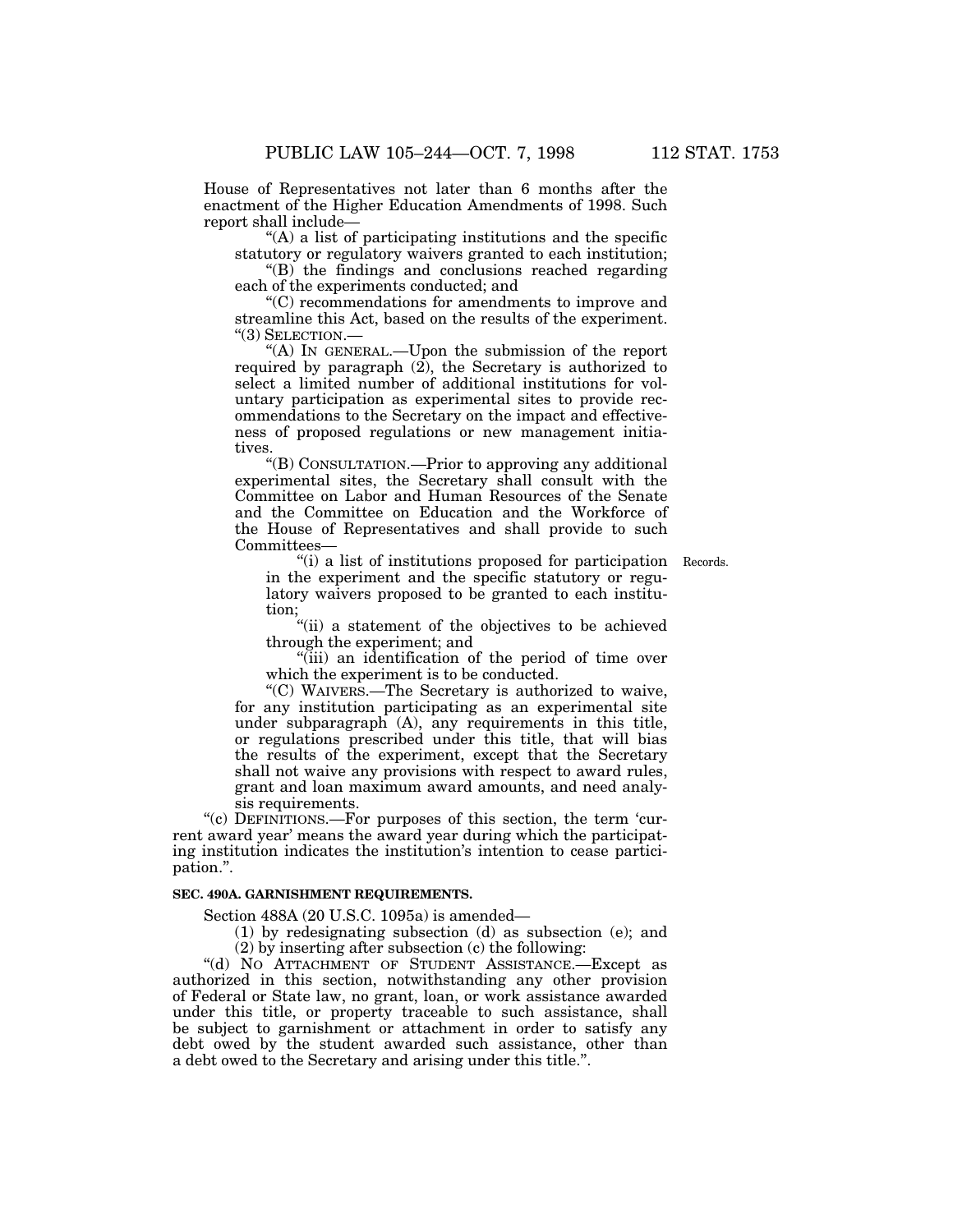## **SEC. 490B. ADMINISTRATIVE SUBPOENA AUTHORITY.**

Part G of title IV is further amended by inserting immediately after section 490 (20 U.S.C. 1097) the following:

20 USC 1097a.

## **''SEC. 490A. ADMINISTRATIVE SUBPOENAS.**

"(a) AUTHORITY.—To assist the Secretary in the conduct of investigations of possible violations of the provisions of this title, the Secretary is authorized to require by subpoena the production of information, documents, reports, answers, records, accounts, papers, and other documentary evidence pertaining to participation in any program under this title. The production of any such records may be required from any place in a State.

''(b) ENFORCEMENT.—In case of contumacy by, or refusal to obey a subpoena issued to, any person, the Secretary may request the Attorney General to invoke the aid of any court of the United States where such person resides or transacts business for a court order for the enforcement of this section.''.

## **SEC. 490C. ADVISORY COMMITTEE ON STUDENT FINANCIAL ASSIST-ANCE.**

Section 491 (20 U.S.C. 1098) is amended—

 $(1)$  in subsection  $(b)$ —

(A) in the second sentence, by striking ''and expenditures" and inserting ", expenditures and staffing levels"; and

(B) by inserting after the third sentence the following: ''Reports, publications, and other documents of the Advisory Committee, including such reports, publications, and documents in electronic form, shall not be subject to review by the Secretary.'';

 $(2)$  in subsection  $(e)$ —

(A) by redesignating paragraphs (3), (4), and (5), as paragraphs  $(4)$ ,  $(5)$ , and  $(6)$ , respectively; and

(B) by inserting after paragraph (2) the following:

"(3) No officers or full-time employees of the Federal Government shall serve as members of the Advisory Committee.'';

(3) in subsection (g), by striking ''(1) Members'' and all that follows through ''of the United States may each'' and inserting "Members of the Advisory Committee may each";  $(4)$  in subsection  $(h)(1)$ –

(A) by inserting "determined" after "as may be"; and

(B) by adding at the end the following: ''The Advisory Committee may appoint not more than 1 full-time equivalent, nonpermanent, consultant without regard to the provisions of title 5, United States Code. The Advisory Committee shall not be required by the Secretary to reduce personnel to meet agency personnel reduction goals.'';

 $(5)$  in subsection  $(i)$ , by striking "\$750,000" and inserting ''\$800,000'';

 $(6)$  by amending subsection  $(j)$  to read as follows:

''( j) SPECIAL ANALYSES AND ACTIVITIES.—The Advisory Committee shall—

''(1) monitor and evaluate the modernization of student financial aid systems and delivery processes, including the implementation of a performance-based organization within the

Reports.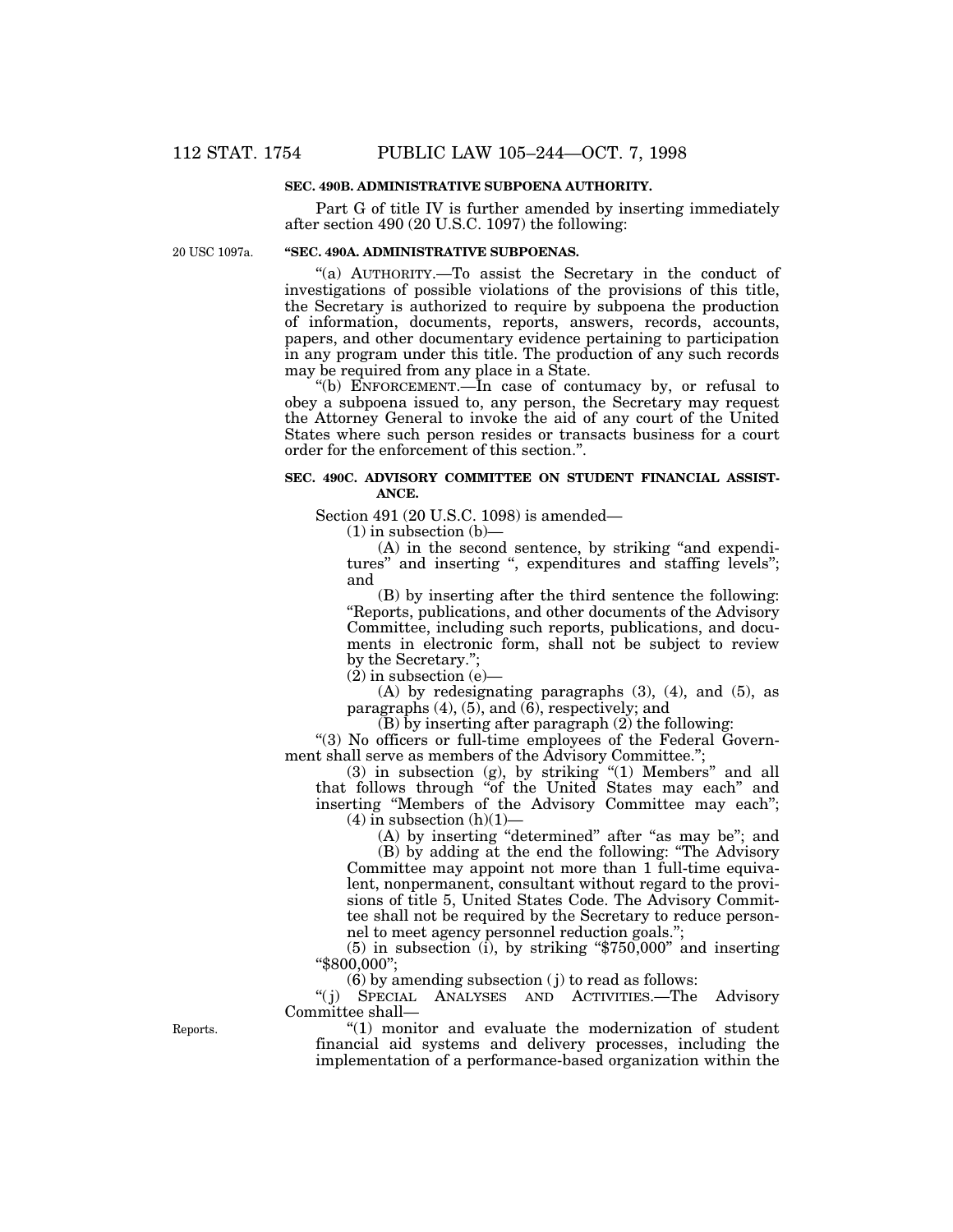Department, and report to Congress regarding such modernization on not less than an annual basis, including recommendations for improvement;

"(2) assess the adequacy of current methods for disseminating information about programs under this title and recommend improvements, as appropriate, regarding early needs assessment and information for first-year secondary school students;

''(3) assess and make recommendations concerning the feasibility and degree of use of appropriate technology in the application for, and delivery and management of, financial assistance under this title, as well as policies that promote use of such technology to reduce cost and enhance service and program integrity, including electronic application and reapplication, just-in-time delivery of funds, reporting of disbursements and reconciliation;

''(4) assess the implications of distance education on student eligibility and other requirements for financial assistance under this title, and make recommendations that will enhance access to postsecondary education through distance education while maintaining access, through on-campus instruction at eligible institutions, and program integrity; and

''(5) make recommendations to the Secretary regarding redundant or outdated provisions of and regulations under this Act, consistent with the Secretary's requirements under section 498B.":

(7) in subsection (k), by striking ''1998'' and inserting "2004"; and

(8) by repealing subsection (l).

## **SEC. 490D. MEETINGS AND NEGOTIATED RULEMAKING.**

(a) MEETINGS.—Section  $492(a)$  (20 U.S.C. 1098a) is amended—  $(1)$  in paragraph  $(1)$ —

 $(A)$  by striking "convene regional meetings to";

(B) by striking ''parts B, G, and H of this title,'' and inserting ''this title;''; and

(C) by striking ''Such meetings shall include'' and inserting ''The Secretary shall obtain the advice of and recommendations from''; and (2) in paragraph (2)—

 $(A)$  by striking "During such meetings the" and inserting "The"

(B) by striking ''parts B, G, and H'' and inserting ''this title'';

(C) by striking ''1992'' and inserting ''1998 through such mechanisms as regional meetings and electronic exchanges of information''; and

(D) by striking "at such meetings" and inserting ''through such mechanisms''.

(b) DRAFT REGULATIONS.—Section 492(b) is amended—

(1) by striking ''After'' and inserting the following:

''(1) IN GENERAL.—After'';

(2) in paragraph  $(1)$  (as redesignated by paragraph  $(1)$ )-

 $(A)$  by striking "holding regional meetings" and inserting ''obtaining the advice and recommendations described in subsection  $(a)(1)$ ";

(B) by striking ''parts B, G, and H of this title'' and inserting ''this title'';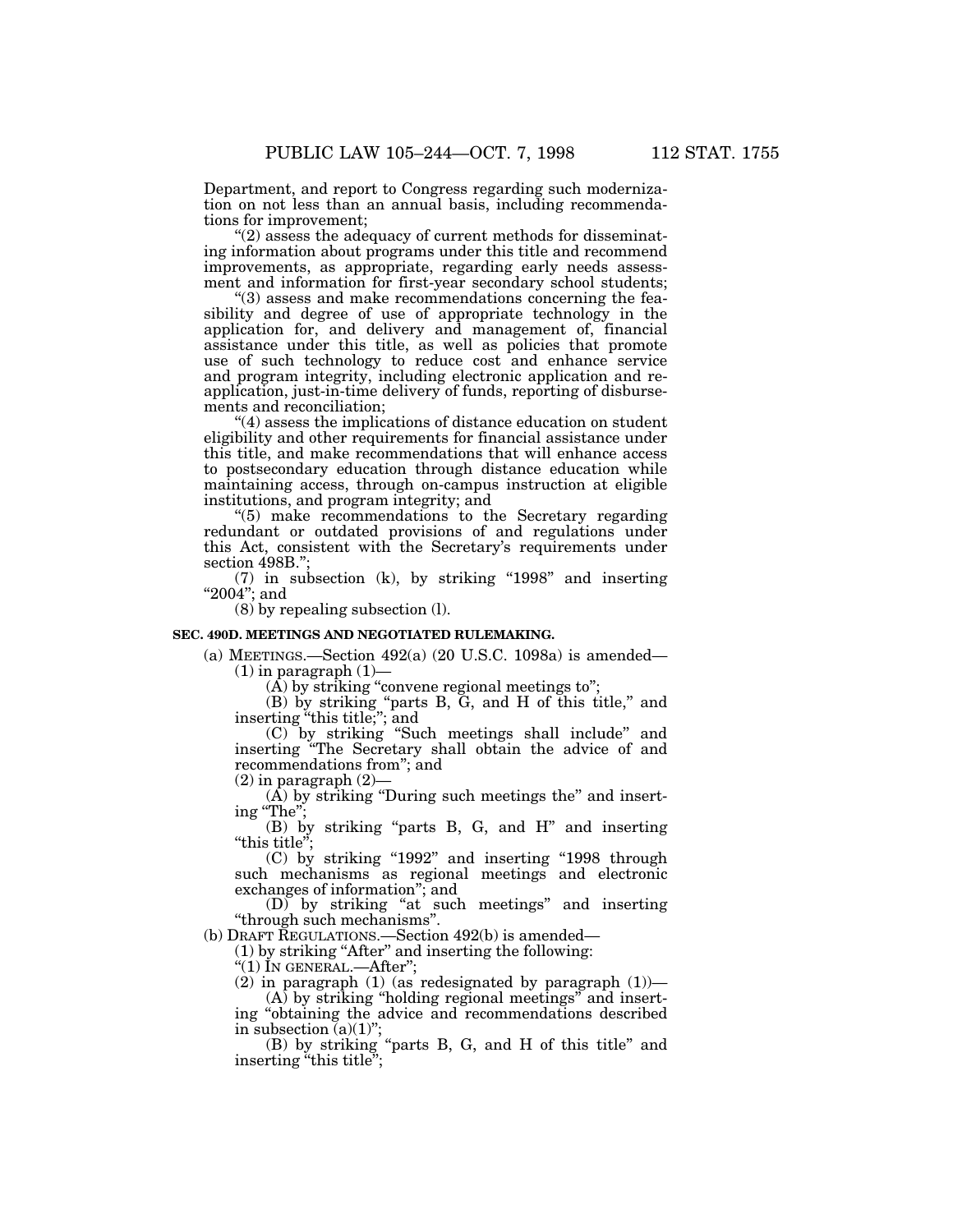${\rm (C)}$  by striking "1992" and inserting "1998";

(D) by striking ''The Secretary shall follow the guidance provided in sections 305.82–4 and 305.85–5 of chapter 1, Code of Federal Regulations, and any successor recommendation, regulation, or law.'';

(E) by striking ''participating in the regional meetings'';

(F) by striking "240-day" and inserting "360-day"; and  $(G)$  by striking "section 431 $(g)$ " and inserting "section  $437(e)$ "; and

(3) by adding at the end the following:

"(2) EXPANSION OF NEGOTIATED RULEMAKING.—All regulations pertaining to this title that are promulgated after the date of enactment of this paragraph shall be subject to a negotiated rulemaking (including the selection of the issues to be negotiated), unless the Secretary determines that applying such a requirement with respect to given regulations is impracticable, unnecessary, or contrary to the public interest (within the meaning of section 553(b)(3)(B) of title 5, United States Code), and publishes the basis for such determination in the Federal Register at the same time as the proposed regulations in question are first published. All published proposed regulations shall conform to agreements resulting from such negotiated rulemaking unless the Secretary reopens the negotiated rulemaking process or provides a written explanation to the participants in that process why the Secretary has decided to depart from such agreements. Such negotiated rulemaking shall be conducted in accordance with the provisions of paragraph (1), and the Secretary shall ensure that a clear and reliable record of agreements reached during the negotiations process is maintained.''.

## **SEC. 490E. YEAR 2000 REQUIREMENTS AT THE DEPARTMENT OF EDUCATION.**

Part G of title IV (20 U.S.C. 1088 et seq.) is amended by adding at the end the following:

## **''SEC. 493A. YEAR 2000 REQUIREMENTS AT THE DEPARTMENT.**

"(a) PREPARATIONS FOR YEAR 2000.—In order to ensure that the processing, delivery, and administration of grant, loan, and work assistance provided under this title is not interrupted due to operational problems related to the inability of computer systems to indicate accurately dates after December 31, 1999, the Secretary of Education shall—

''(1) take such actions as are necessary to ensure that all internal and external systems, hardware, and data exchange infrastructure administered by the Department that are necessary for the processing, delivery, and administration of the grant, loan, and work assistance are Year 2000 compliant by March 31, 1999, such that there will be no business interruption after December 31, 1999;

"(2) ensure that the Robert T. Stafford Federal Student Loan Program and the William D. Ford Federal Direct Loan Program are equal in level of priority with respect to addressing, and that resources are managed to equally provide for successful resolution of, the Year 2000 computer problem in both programs by December 31, 1999;

 $\sqrt{3}$  work with the Department's various data exchange partners under this title to fully test all data exchange routes

Federal Register, publication.

Reports. Deadline.

20 USC 1098c.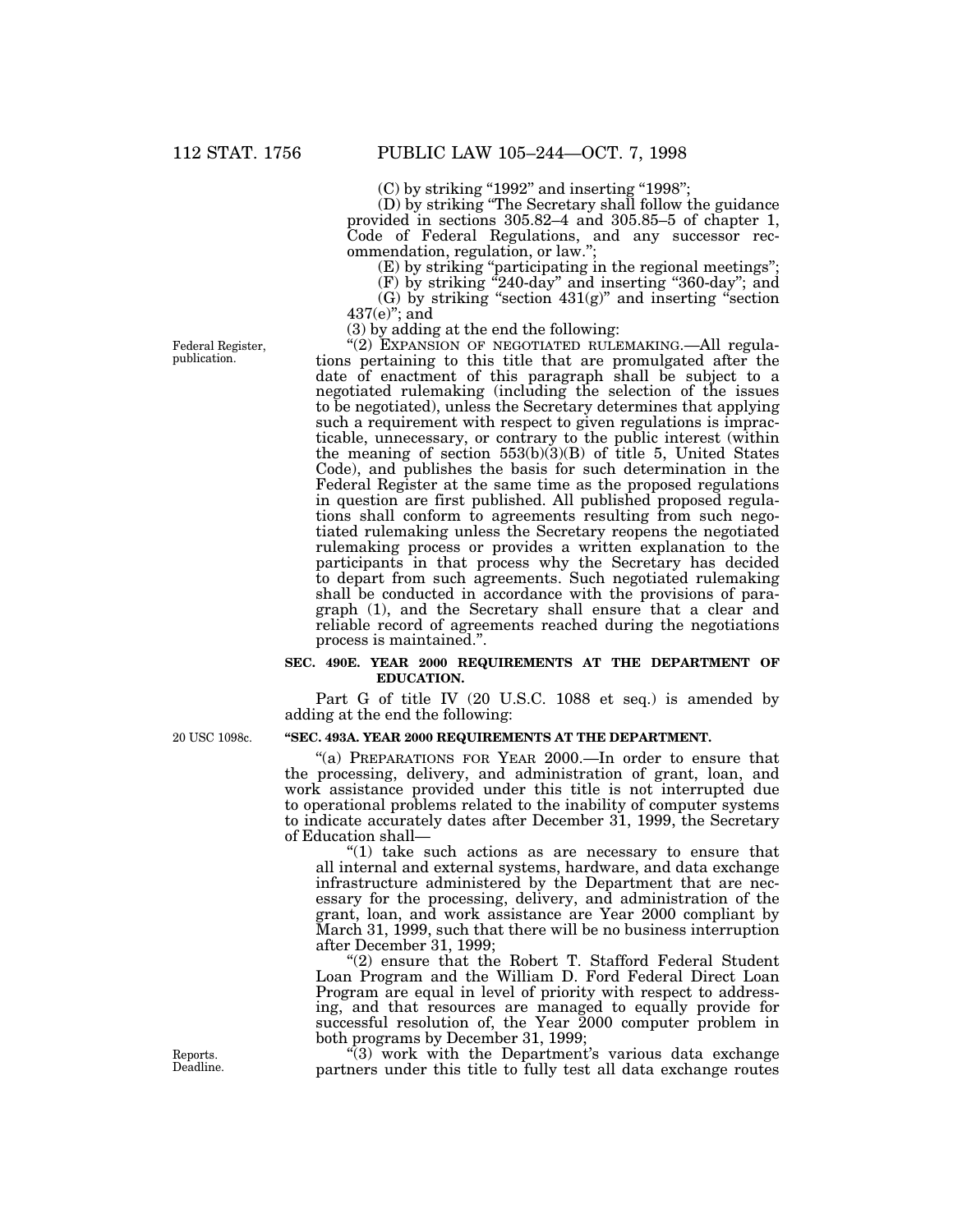for Year 2000 compliance via end-to-end testing, and submit a report describing the parameters and results of such tests to the Comptroller General not later than March 31, 1999;

"(4) ensure that the Inspector General of the Department (or an external, independent entity selected by the Inspector General) performs and publishes a risk assessment of the systems and hardware under the Department's management, that has been reviewed by an independent entity, and make such assessment publicly available not later than 60 days after the date of enactment of the Higher Education Amendments of 1998;

 $\cdot$ (5) not later than June 30, 1999, ensure that the Inspector General (or an external, independent entity selected by the Inspector General) conducts a review of the Department's Year 2000 compliance for the processing, delivery, and administration of grant, loan, and work assistance, and submits a report reflecting the results of that review to the Chairperson of the Committee on Labor and Human Resources of the Senate and the Chairperson of the Committee on Education and the Workforce of the House of Representatives;

''(6) develop a contingency plan to ensure the programs under this title will continue to run uninterrupted in the event of widespread disruptions in the flow of accurate computerized data, which contingency plan shall include a prioritization of mission critical systems and strategies to allow data partners to transfer data through alternate means; and

"(7) alert Congress at the earliest possible time if mission critical deadlines will not be met.

"(b) POSTPONEMENT AUTHORITY FOR THE YEAR 2000.—

"(1) PURPOSE.—It is the purpose of this subsection to provide the Secretary with the flexibility necessary to—

"(A) ensure that the resources and capabilities of institutions, lenders, and guaranty agencies are not overburdened by the combination of student aid processing and delivery requirements added or modified by the amendments made by the Higher Education Amendments of 1998 and by the changes required to ensure that the systems of the institutions, lenders and guaranty agencies are Year 2000 compliant; and

(B) avoid the disruption of grant, loan, or work assistance funds awarded to students because of Year 2000 compliance problems at a substantial number of institutions, lenders, and guaranty agencies.

"(2) AUTHORITY TO POSTPONE.—The Secretary may postpone, for a period of time described in paragraph (3), the implementation of any requirements under part B, D, E, or G that are added or modified by the amendments made by the Higher Education Amendments of 1998 related to the processing or delivery of grant, loan, and work assistance (which shall not include the determination of need for such assistance) provided under this title, if the Secretary—

''(A) determines that—

''(i) implementation of such requirements would require extensive changes to the existing systems of institutions, lenders, or guaranty agencies; and

"(ii) postponement is necessary to avoid jeopardizing the ability of a substantial number of institutions,

Publication. Public information. Deadline.

Deadline. Reports.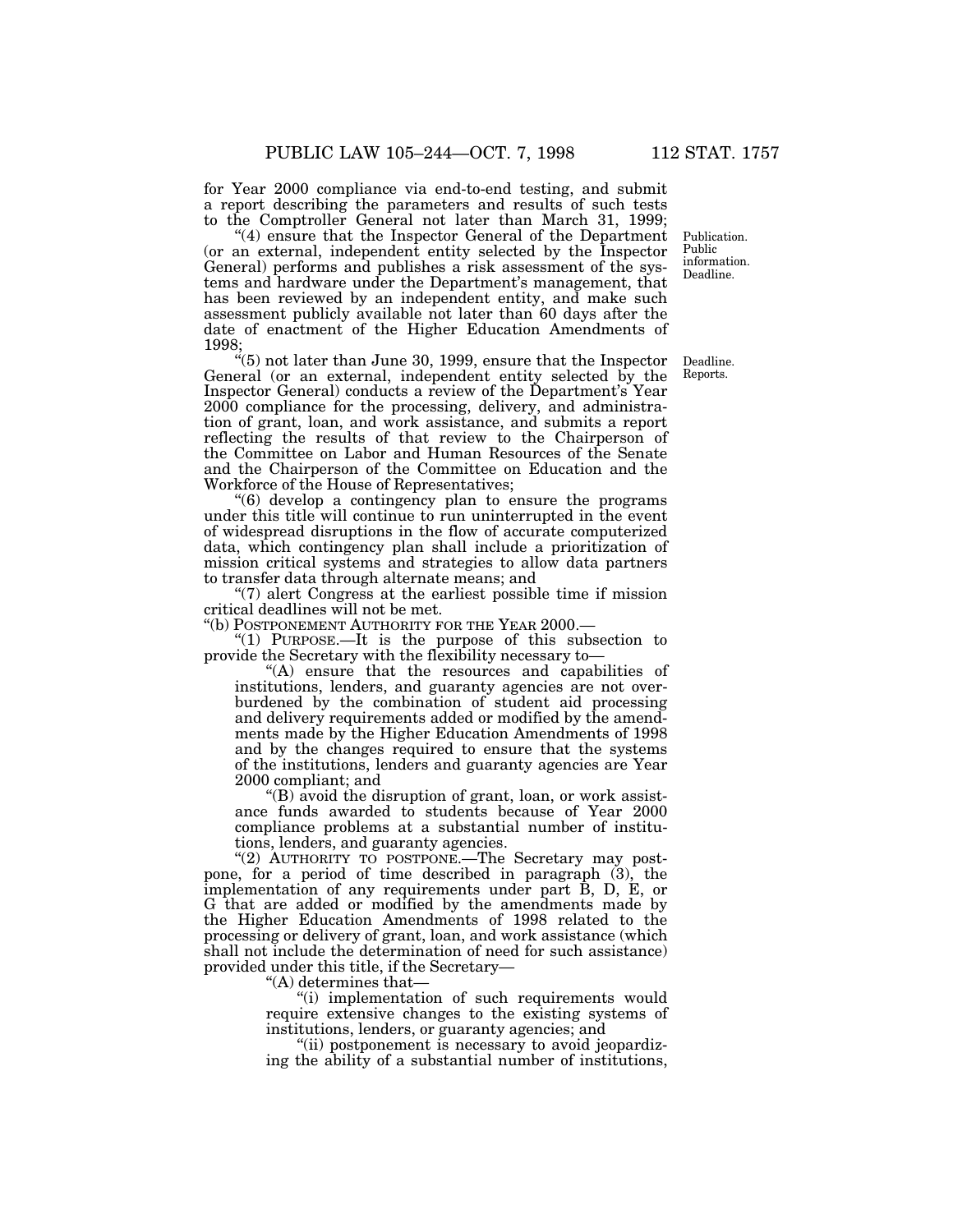Federal Register, publication. Records. Notification.

lenders, or guaranty agencies to ensure that all of the systems of the institutions, lenders, or guaranty agencies related to the processing or delivery of such assistance function successfully after December 31, 1999; and

''(B) promptly publishes in the Federal Register a list of, and notifies Congress of, any provisions, the implementation of which the Secretary intends to postpone, with the reasons for such postponement.

"(3) EXCEPTIONS TO AUTHORITY.—The Secretary may not postpone the implementation of one or more provisions described in this subsection longer than the earlier of—

"(A) the period of time that the Secretary determines necessary to ensure that the processing and delivery systems of the institutions, lenders, and guaranty agencies referred to in paragraph  $(1)(A)(ii)$  are capable of functioning successfully after December 31, 1999; or

''(B) one award year after the effective date applicable to such provision under the Higher Education Amendments of 1998.''.

## **SEC. 490F. PROCEDURES FOR CANCELLATIONS AND DEFERMENTS FOR ELIGIBLE DISABLED VETERANS.**

Part G of title IV (20 U.S.C. 1088 et seq.) is amended by adding after section 493A (as added by section 490E) the following:

20 USC 1098d.

## **''SEC. 493B. PROCEDURES FOR CANCELLATIONS AND DEFERMENTS FOR ELIGIBLE DISABLED VETERANS.**

''The Secretary, in consultation with the Secretary of Veterans Affairs, shall develop and implement a procedure to permit Department of Veterans Affairs physicians to provide the certifications and affidavits needed to enable disabled veterans enrolled in the Department of Veterans Affairs health care system to document such veterans' eligibility for deferments or cancellations of student loans made, insured, or guaranteed under this title. Not later than 6 months after the date of enactment of the Higher Education Amendments of 1998, the Secretary and the Secretary of Veterans Affairs jointly shall report to Congress on the progress made in developing and implementing the procedure.''.

# **PART H—PROGRAM INTEGRITY**

## **SEC. 491. STATE ROLE AND RESPONSIBILITIES.**

Part H of title IV (20 U.S.C. 1099a et seq.) is amended by— (1) striking the heading of such part and inserting the following:

# **''PART H—PROGRAM INTEGRITY'';**

## and

(2) by amending subpart 1 (20 U.S.C. 1099a et seq.) to read as follows:

Deadline. Reports.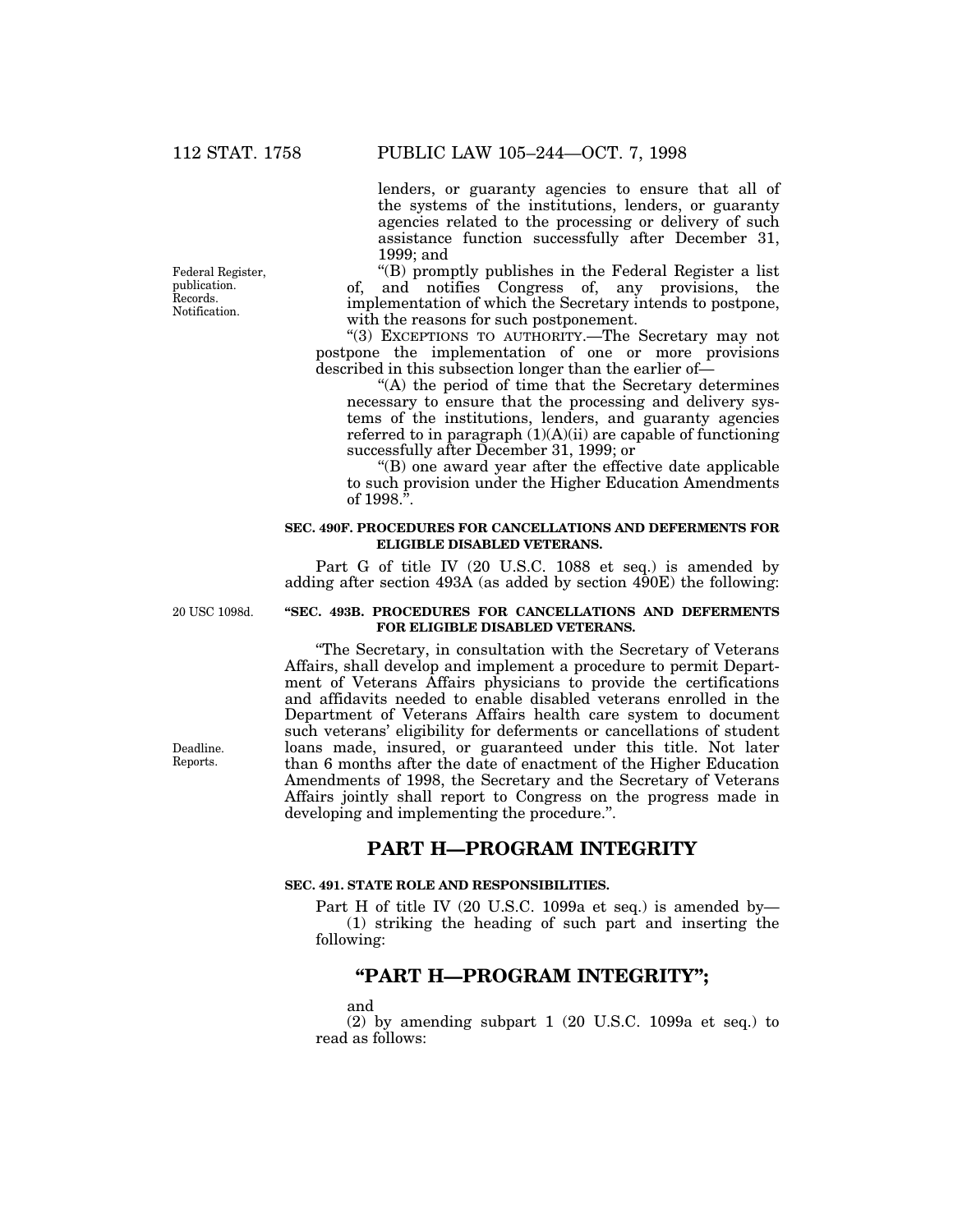## **''Subpart 1—State Role**

#### **''SEC. 495. STATE RESPONSIBILITIES.**

''(a) STATE RESPONSIBILITIES.—As part of the integrity program authorized by this part, each State, through one State agency or several State agencies selected by the State, shall—

''(1) furnish the Secretary, upon request, information with respect to the process for licensing or other authorization for institutions of higher education to operate within the State;

"(2) notify the Secretary promptly whenever the State revokes a license or other authority to operate an institution of higher education; and

''(3) notify the Secretary promptly whenever the State has credible evidence that an institution of higher education within the State—

"(A) has committed fraud in the administration of the student assistance programs authorized by this title; or

''(B) has substantially violated a provision of this title. ''(b) INSTITUTIONAL RESPONSIBILITY.—Each institution of higher education shall provide evidence to the Secretary that the institution has authority to operate within a State at the time the institution is certified under subpart 3.''.

## **SEC. 492. ACCREDITING AGENCY RECOGNITION.**

(a) RECOGNITION.—

(1) SUBPART HEADING.—The heading of subpart 2 of part H is amended by striking ''**Approval**'' and inserting ''**Recognition**''.

(2) SECTION 496 HEADING.—The heading of section 496 is 20 USC 1099b. amended by striking ''**APPROVAL**'' and inserting ''**RECOGNI-TION**''.

(b) STANDARDS.—Section 496(a) (20 U.S.C. 1099b(a)) is amended—

(1) in the subsection heading, by striking ''STANDARDS'' and inserting "CRITERIA";

(2) in the matter preceding paragraph (1), by striking ''standards'' each place the term appears and inserting ''criteria'';

 $(3)$  in paragraph  $(4)$ —

 $(A)$  by striking "at the institution" and inserting ''offered by the institution''; and

(B) by inserting '', including distance education courses or programs,'' after ''higher education''; and

 $(4)$  in paragraph  $(5)$ —

 $(A)$  by striking "of accreditation" and inserting "for accreditation'';

(B) by striking subparagraphs (H), (I), and (J);

(C) by redesignating subparagraphs (A) through (G) as subparagraphs  $(B)$  through  $(H)$ , respectively;

(D) by redesignating subparagraphs (K) and (L) as subparagraphs (I) and (J), respectively;

(E) by inserting before subparagraph (B) the following:

"(A) success with respect to student achievement in relation to the institution's mission, including, as appropriate, consideration of course completion, State licensing examinations, and job placement rates;";

Notification. 20 USC 1099a.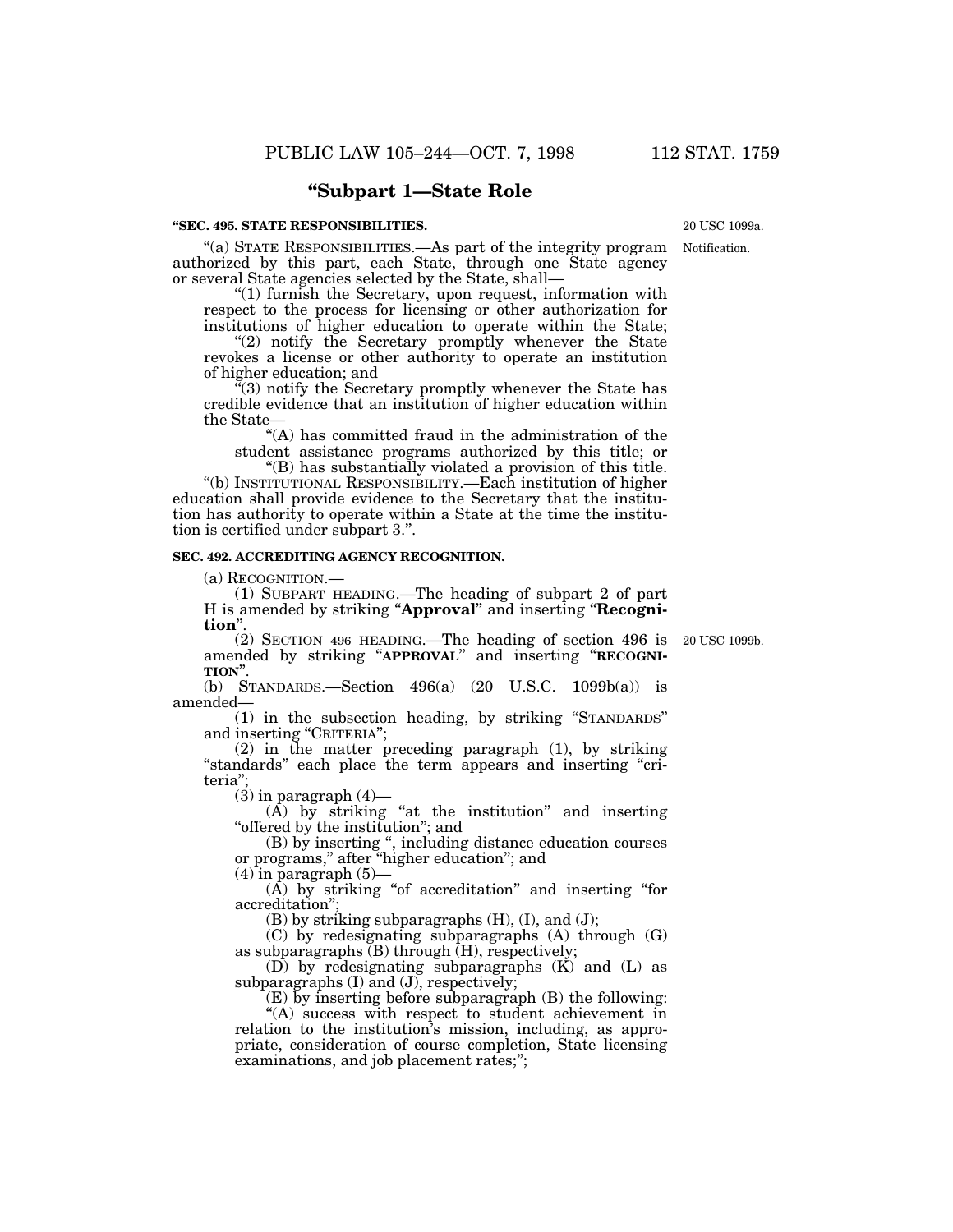(F) in subparagraph (H) (as redesignated by subparagraph (C)), by striking ''program length and tuition and fees in relation to the subject matters taught'' and inserting "measures of program length";

 $(G)$  in subparagraph  $(J)$  (as redesignated by subpara $graph (D)$ 

(i) by inserting "record of" before "compliance"; (ii) by striking ''Act, including any'' and inserting "Act based on the most recent student loan default rate data provided by the Secretary, the''; and

(iii) by inserting ''any'' after ''reviews, and''; and

(H) in the matter following subparagraph (J) (as redesignated by subparagraph  $(D)$ ), by striking " $(G)$ ,  $(H)$ , (I), (J), and (L)" and inserting " $(A)$ ,  $(H)$ , and  $(J)$ ";

(5) in paragraph (7), by striking ''State postsecondary review entity'' and inserting ''State licensing or authorizing agency''; and

(6) in paragraph (8), by striking ''State postsecondary'' and everything that follows through ''is located'' and inserting ''State licensing or authorizing agency''.

(c) OPERATING PROCEDURES.—Section 496(c) is amended—

(1) by striking ''approved by the Secretary'' and inserting "recognized by the Secretary"; and

 $(2)$  in paragraph (1), by striking "(at least" and everything that follows through "unannounced)," and inserting "(which may include unannounced site visits)''.

(d) CONFORMING AMENDMENTS.—Section 496 is further amended—

 $(1)$  in subsection  $(d)$ —

(A) by striking "APPROVAL" in the heading of such subsection and inserting ''RECOGNITION''; and

(B) by striking "approved" and inserting "recognized";  $(2)$  in subsection  $(f)$ , by striking "approved" and inserting "recognized";

 $(3)$  in subsection  $(g)$ —

(A) in the heading of such subsection, by striking ''STANDARDS'' and inserting ''CRITERIA''; and

(B) by striking ''standards'' the first place such term appears and inserting "criteria";

 $(4)$  in subsection  $(k)$ —

(A) in the matter preceding paragraph (1), by striking "section 481" and inserting "section 102"; and

(B) in paragraph  $(\overline{2})$ , by striking "standards" and inserting "criteria";

(5) in subsection (l), by striking everything preceding paragraph (2) and inserting the following:

''(l) LIMITATION, SUSPENSION, OR TERMINATION OF RECOGNI-TION.—(1) If the Secretary determines that an accrediting agency or association has failed to apply effectively the criteria in this section, or is otherwise not in compliance with the requirements of this section, the Secretary shall—

''(A) after notice and opportunity for a hearing, limit, suspend, or terminate the recognition of the agency or association; or

''(B) require the agency or association to take appropriate action to bring the agency or association into compliance with

20 USC 1099b.

Notice.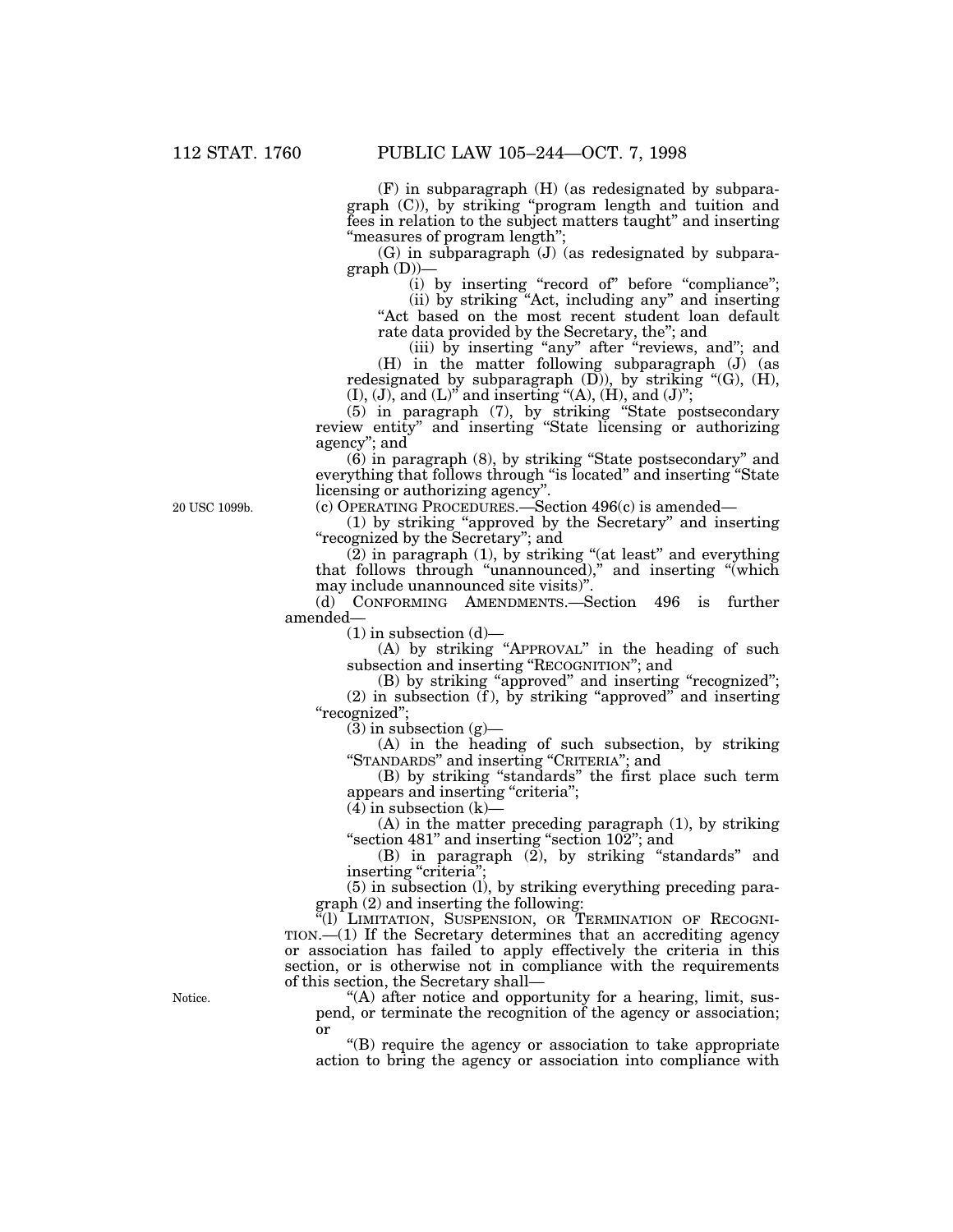such requirements within a timeframe specified by the Secretary, except that—

"(i) such timeframe shall not exceed 12 months unless the Secretary extends such period for good cause; and

"(ii) if the agency or association fails to bring the agency or association into compliance within such timeframe, the Secretary shall, after notice and opportunity for a hearing, limit, suspend, or terminate the recognition of the agency or association.''; and

 $(6)$  in subsection  $(n)$ 

 $(A)$  by striking "standards" each place the term appears and inserting "criteria";

(B) in paragraph (3)—

(i) by striking ''approval process'' and inserting ''recognition process'';

(ii) by striking ''approval or disapproval'' and inserting ''recognition or denial of recognition''; and

(iii) by adding at the end the following: ''When the Secretary decides to recognize an accrediting agency or association, the Secretary shall determine the agency or association's scope of recognition. If the agency or association reviews institutions offering distance education courses or programs and the Secretary determines that the agency or association meets the requirements of this section, then the agency shall be recognized and the scope of recognition shall include accreditation of institutions offering distance education courses or programs.''; and

(C) by striking paragraph (4) and inserting the following:

''(4) The Secretary shall maintain sufficient documentation to support the conclusions reached in the recognition process, and, if the Secretary does not recognize any accreditation agency or association, shall make publicly available the reason for denying recognition, including reference to the specific criteria under this section which have not been fulfilled.''.

## **SEC. 493. ELIGIBILITY AND CERTIFICATION PROCEDURES.**

(a) SINGLE APPLICATION FORM.—Section 498(b) (20 U.S.C.  $1099c(b)$ ) is amended—

(1) in paragraph (1), by striking ''and capability'' and inserting ''financial responsibility, and administrative capability'';

(2) by amending paragraph (3) to read as follows:

''(3) requires—

" $(\vec{A})$  a description of the third party servicers of an institution of higher education; and

''(B) the institution to maintain a copy of any contract with a financial aid service provider or loan servicer, and provide a copy of any such contract to the Secretary upon request;"

(3) in paragraph (4), by striking the period and inserting ''; and''; and

(4) by adding at the end the following:

''(5) provides, at the option of the institution, for participation in one or more of the programs under part B or D.''.

(b) FINANCIAL RESPONSIBILITY STANDARDS.—Section 498(c) is amendedNotice.

Records. Public information.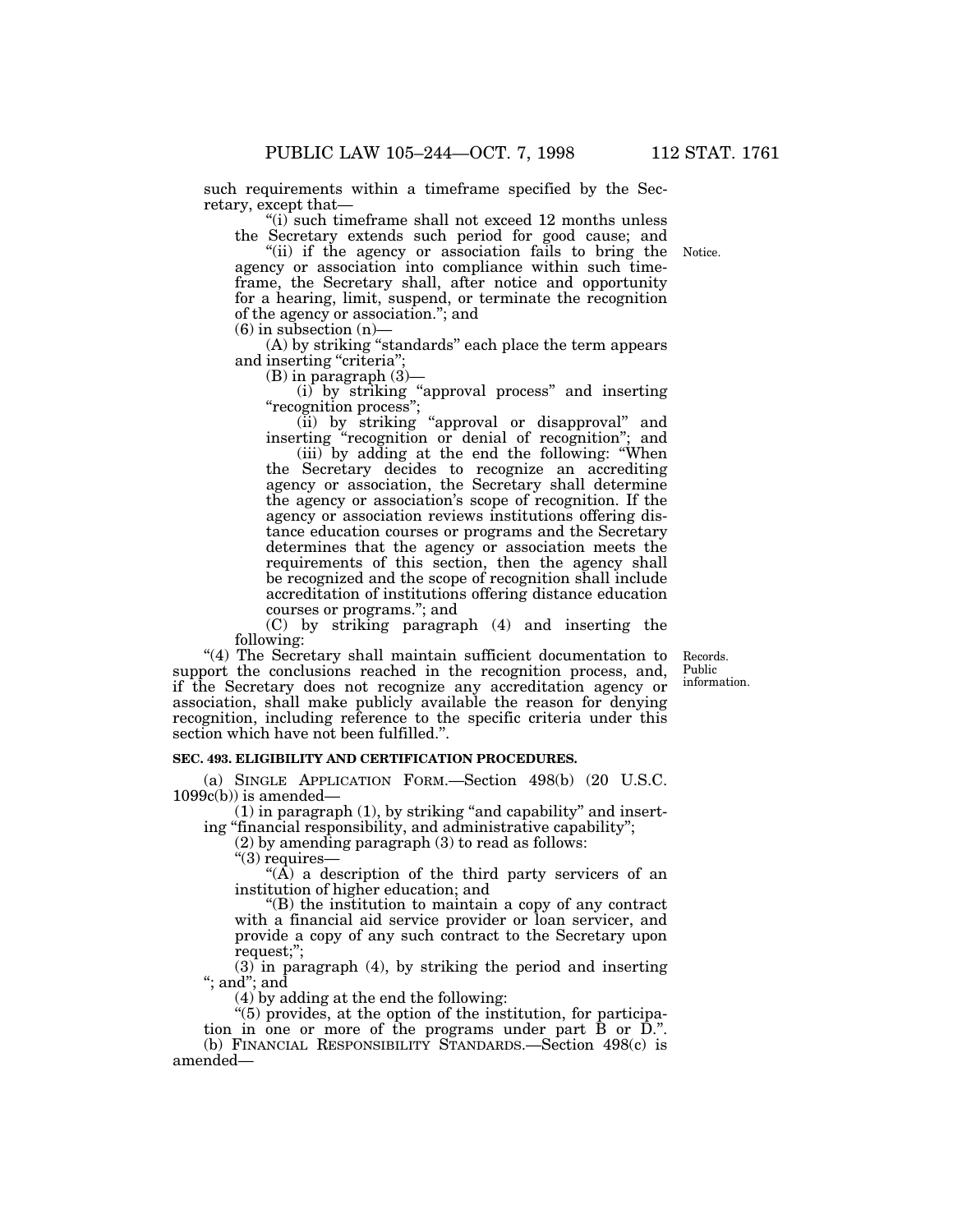$(1)$  in paragraph  $(2)$ —

(A) in the first sentence, by striking ''with respect to operating losses, net worth, asset to liabilities ratios, or operating fund deficits'' and inserting ''regarding ratios that demonstrate financial responsibility,''; and

(B) in the second sentence, by inserting ", public," after "for profit";

 $(2)$  in paragraph  $(3)(A)$ , by inserting "that the Secretary determines are reasonable'' after ''guarantees''; and

(3) in paragraph (4)—

(A) in the matter preceding subparagraph (A), by striking "ratio of current assets to current liabilities" and inserting "criteria"; and

(B) in subparagraph (C), by striking ''current operating ratio requirement" and inserting "criteria".

(c) FINANCIAL GUARANTEES FROM OWNERS.—

(1) AMENDMENT.—Section 498(e) is amended by adding at the end the following:

''(6) Notwithstanding any other provision of law, any individual who—

"(A) the Secretary determines, in accordance with paragraph (2), exercises substantial control over an institution participating in, or seeking to participate in, a program under this title;

''(B) is required to pay, on behalf of a student or borrower, a refund of unearned institutional charges to a lender, or to the Secretary; and

''(C) willfully fails to pay such refund or willfully attempts in any manner to evade payment of such refund,

shall, in addition to other penalties provided by law, be liable to the Secretary for the amount of the refund not paid, to the same extent with respect to such refund that such an individual would be liable as a responsible person for a penalty under section 6672(a) of Internal Revenue Code of 1986 with respect to the nonpayment of taxes.''.

(2) EFFECTIVE DATE.—The amendment made by paragraph (1) shall be effective with respect to any unpaid refunds that were first required to be paid to a lender or to the Secretary on or after 90 days after the date of enactment of this Act. (d) APPLICATIONS AND SITE VISITS.—Section 498(f) is amended—

(1) in the subsection heading, by striking ''; SITE VISITS AND FEES'' and inserting ''AND SITE VISITS'';

(2) in the second sentence, by striking "shall" and inserting "may";

(3) in the third sentence—

(A) by striking ''may establish'' and insert ''shall establish''; and

(B) by striking ''may coordinate'' and inserting ''shall, to the extent practicable, coordinate''; and

(4) by striking the fourth sentence.

(e) TIME LIMITATIONS ON, AND RENEWAL OF, ELIGIBILITY.— Subsection (g) of section 498 is amended to read as follows:

"(g) TIME LIMITATIONS ON, AND RENEWAL OF, ELIGIBILITY.— " $(1)$  GENERAL RULE.—After the expiration of the certifi-

cation of any institution under the schedule prescribed under this section (as this section was in effect prior to the enactment

20 USC 1099c note.

20 USC 1099c.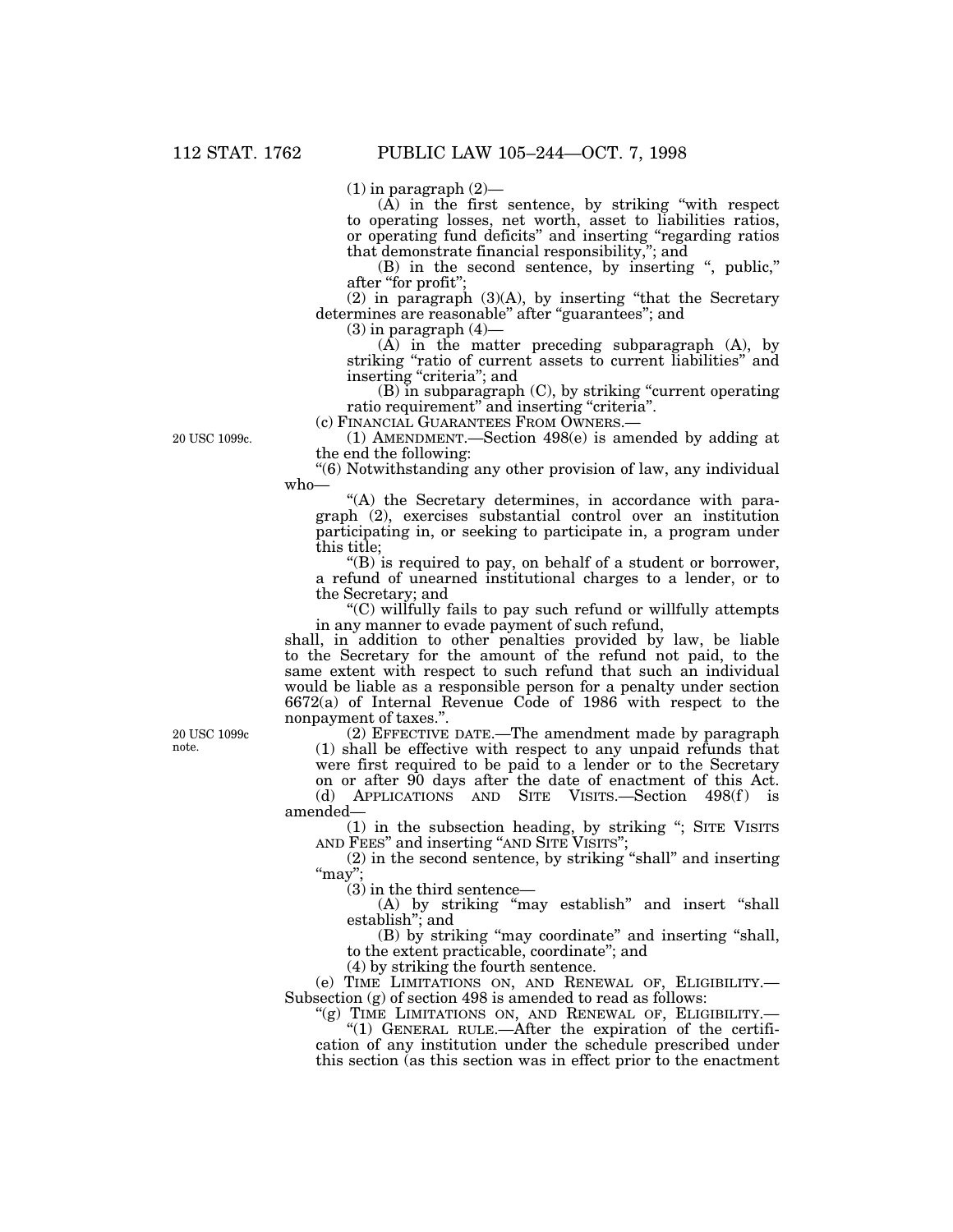of the Higher Education Act Amendments of 1998), or upon request for initial certification from an institution not previously certified, the Secretary may certify the eligibility for the purposes of any program authorized under this title of each such institution for a period not to exceed 6 years.

"(2) NOTIFICATION.—The Secretary shall notify each institu- Deadline. tion of higher education not later than 6 months prior to the date of the expiration of the institution's certification.

''(3) INSTITUTIONS OUTSIDE THE UNITED STATES.—The Secretary shall promulgate regulations regarding the recertification requirements applicable to an institution of higher education outside of the United States that meets the requirements of section  $102(a)(1)(C)$  and received less than \$500,000 in funds under part B for the most recent year for which data are available.''.

 $(f)$  PROVISIONAL CERTIFICATION.—Section  $498(h)(2)$ amended— 20 USC 1099c.

(1) by striking ''the approval'' and inserting ''the recognition''; and

 $(2)$  by striking "of approval" and inserting "of recognition". (g) CHANGE IN OWNERSHIP. Section  $498(i)$  is amended by adding at the end the following:

 $\mathcal{H}(4)(A)$  The Secretary may provisionally certify an institution seeking approval of a change in ownership based on the preliminary review by the Secretary of a materially complete application that is received by the Secretary within 10 business days of the transaction for which the approval is sought.

''(B) A provisional certification under this paragraph shall expire not later than the end of the month following the month in which the transaction occurred, except that if the Secretary has not issued a decision on the application for the change of ownership within that period, the Secretary may continue such provisional certification on a month-to-month basis until such decision has been issued.''.

(h) TREATMENT OF BRANCHES.—The second sentence of section  $498(j)(1)$  is amended by inserting "after the branch is certified by the Secretary as a branch campus participating in a program under this title," after "2 years".

#### **SEC. 494. PROGRAM REVIEW AND DATA.**

Section 498A (20 U.S.C. 1099c–1) is amended—

 $(1)$  in subsection  $(a)$ 

 $(A)$  in paragraph  $(2)$ —

(i) in the matter preceding subparagraph (A), by striking "may" and inserting "shall";

(ii) by amending subparagraph (C) to read as follows:

''(C) institutions with a significant fluctuation in Federal Stafford Loan volume, Federal Direct Stafford/Ford Loan volume, or Federal Pell Grant award volume, or any combination thereof, in the year for which the determination is made, compared to the year prior to such year, that are not accounted for by changes in the Federal Stafford Loan program, the Federal Direct Stafford/Ford Loan program, or the Pell Grant program, or any combination thereof;'';

Termination date.

Regulations.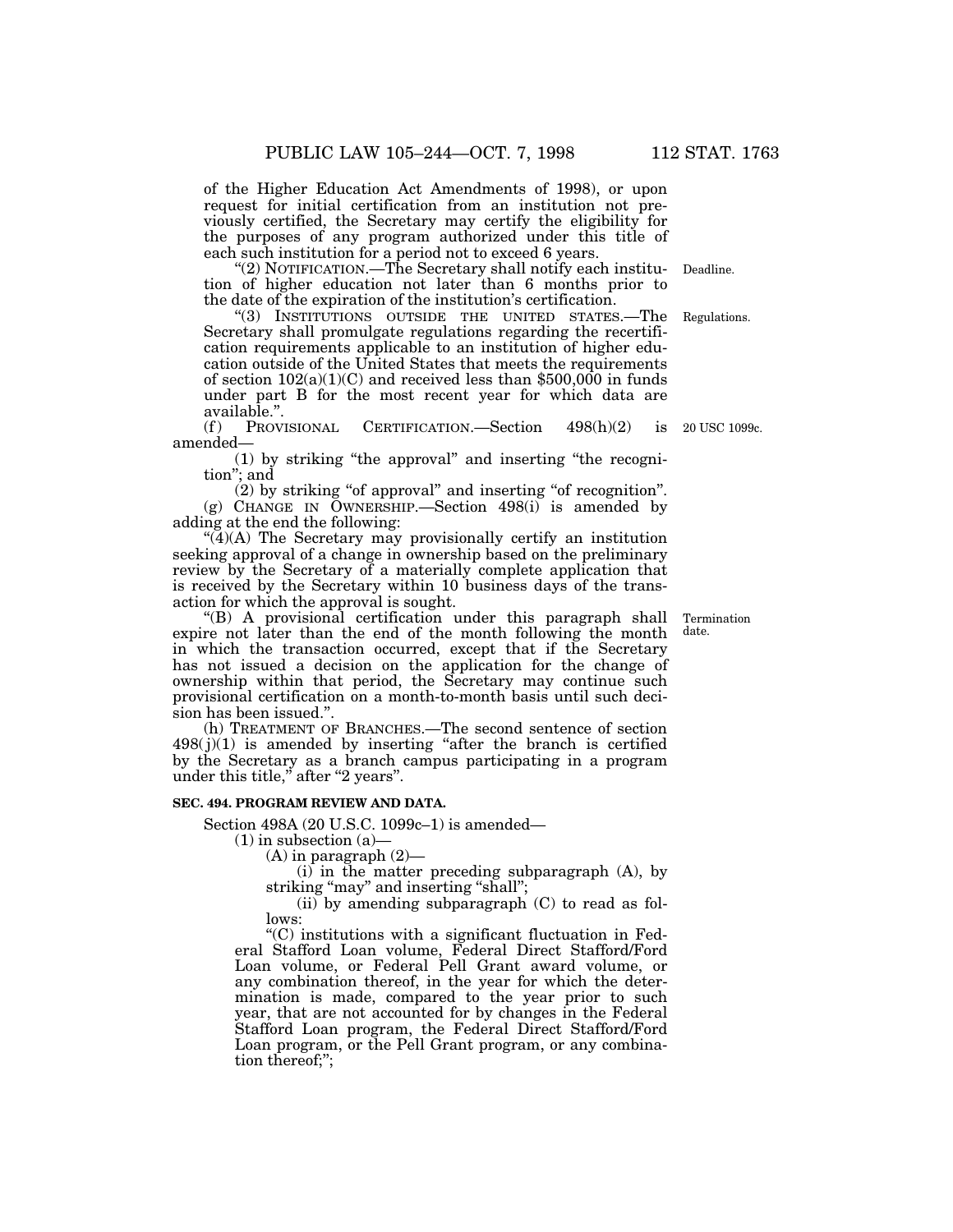(iii) by amending subparagraph (D) to read as follows:

''(D) institutions reported to have deficiencies or financial aid problems by the State licensing or authorizing agency, or by the appropriate accrediting agency or association;'';

 $(iv)$  in subparagraph  $(E)$ , by inserting "and" after the semicolon; and

(v) by striking subparagraphs (F) and (G) and inserting the following:

"(F) such other institutions that the Secretary determines may pose a significant risk of failure to comply with the administrative capability or financial responsibility provisions of this title; and''; and

(B) in paragraph  $(3)(A)$ , by inserting "relevant" after "all"; and  $\,$ 

(2) by amending subsection (b) to read as follows:

''(b) SPECIAL ADMINISTRATIVE RULES.—In carrying out paragraphs (1) and (2) of subsection (a) and any other relevant provisions of this title, the Secretary shall—

''(1) establish guidelines designed to ensure uniformity of practice in the conduct of program reviews of institutions of higher education;

"(2) make available to each institution participating in programs authorized under this title complete copies of all review guidelines and procedures used in program reviews;

 $(3)$  permit the institution to correct or cure an administrative, accounting, or recordkeeping error if the error is not part of a pattern of error and there is no evidence of fraud or misconduct related to the error;

''(4) base any civil penalty assessed against an institution of higher education resulting from a program review or audit on the gravity of the violation, failure, or misrepresentation; and

''(5) inform the appropriate State and accrediting agency or association whenever the Secretary takes action against an institution of higher education under this section, section 498, or section 432.''.

## **SEC. 495. REVIEW OF REGULATIONS.**

**''SEC. 498B. REVIEW OF REGULATIONS.**

Part H of title IV is further amended by adding at the end the following:

20 USC 1099c–2.

''(a) REVIEW REQUIRED.—The Secretary shall review each regulation issued under this title that is in effect at the time of the review and applies to the operations or activities of any participant in the programs assisted under this title. The review shall include a determination of whether the regulation is duplicative, or is no longer necessary. The review may involve one or more of the following:

''(1) An assurance of the uniformity of interpretation and application of such regulations.

" $(2)$  The establishment of a process for ensuring that eligibility and compliance issues, such as institutional audit, program review, and recertification, are considered simultaneously.

"(3) A determination of the extent to which unnecessary costs are imposed on institutions of higher education as a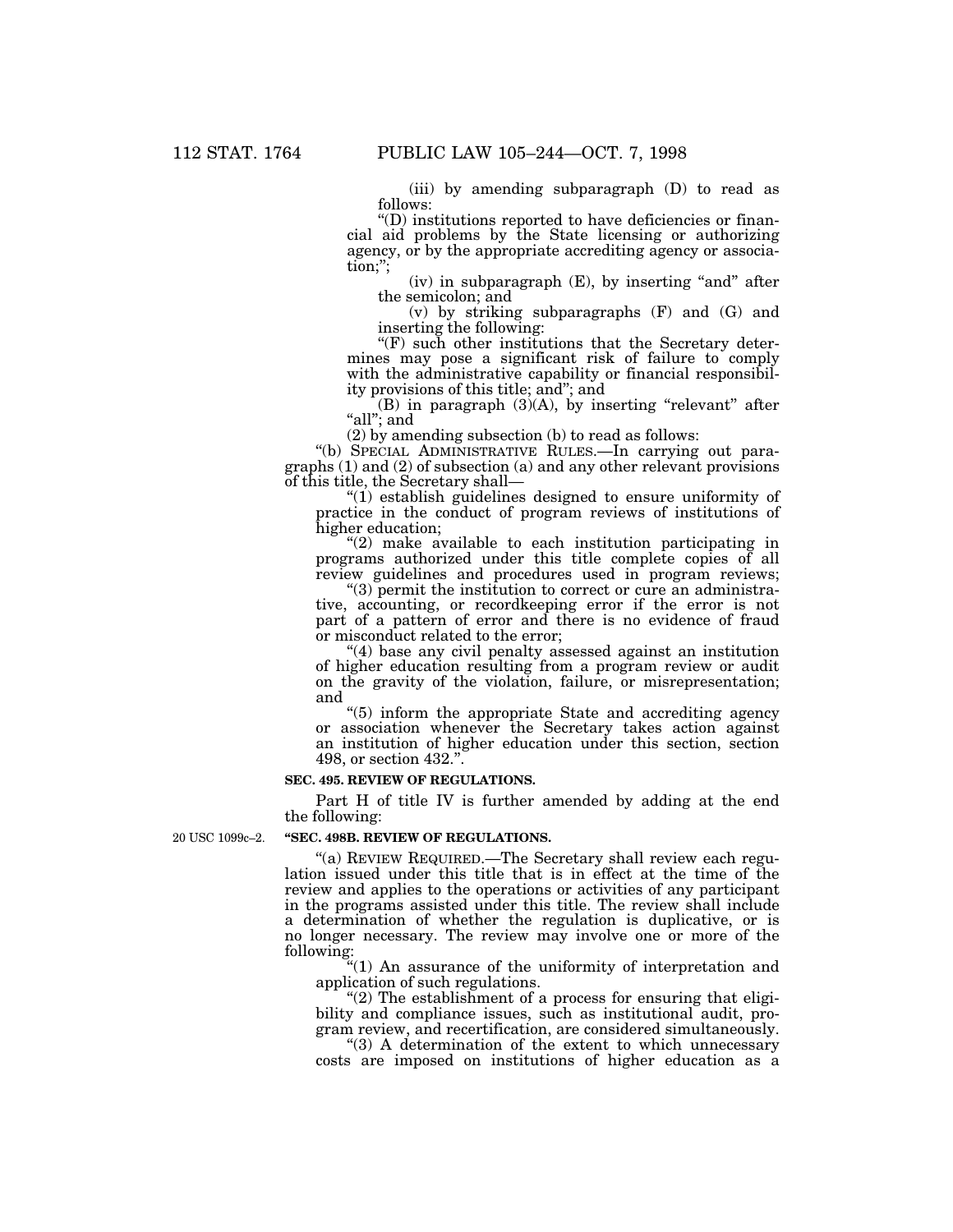consequence of the applicability to the facilities and equipment of such institutions of regulations prescribed for purposes of regulating industrial and commercial enterprises.

''(b) REGULATORY AND STATUTORY RELIEF FOR SMALL VOLUME INSTITUTIONS.—The Secretary shall review and evaluate ways in which regulations under and provisions of this Act affecting institution of higher education (other than institutions described in section  $102(a)(1)(C)$ , that have received in each of the two most recent award years prior to the date of the enactment of the Higher Education Amendments of 1998 less than \$200,000 in funds through this title, may be improved, streamlined, or eliminated.

''(c) CONSULTATION.—In carrying out subsections (a) and (b), the Secretary shall consult with relevant representatives of institutions participating in the programs authorized by this title.

''(d) REPORTS TO CONGRESS.—

''(1) IN GENERAL.—The Secretary shall submit, not later than 1 year after the date of the enactment of the Higher Education Amendments of 1998, a report to the Committee on Labor and Human Resources of the Senate and the Committee on Education and the Workforce of the House of Representatives detailing the Secretary's findings and recommendations based on the reviews conducted under subsections (a) and (b), including a timetable for implementation of any recommended changes in regulations and a description of any recommendations for legislative changes.

''(2) ADDITIONAL REPORTS.—Not later than January 1, 2003, the Secretary shall submit a report to the Committee on Labor and Human Resources of the Senate and the Committee on Education and the Workforce of the House of Representatives detailing the Secretary's findings and recommendations based on the review conducted under subsection (a), including a timetable for implementation of any recommended changes in regulations and a description of any recommendations for legislative changes.''.

# **TITLE V—DEVELOPING INSTITUTIONS**

## **SEC. 501. ESTABLISHMENT OF NEW TITLE V.**

Title V (20 U.S.C. 1101 et seq.) is amended to read as follows:

# **''TITLE V—DEVELOPING INSTITUTIONS**

## **''PART A—HISPANIC-SERVING INSTITUTIONS**

#### **''SEC. 501. FINDINGS; PURPOSE; AND PROGRAM AUTHORITY.**

20 USC 1101.

''(a) FINDINGS.—Congress makes the following findings:

''(1) Hispanic Americans are at high risk of not enrolling or graduating from institutions of higher education.

"(2) Disparities between the enrollment of non-Hispanic white students and Hispanic students in postsecondary education are increasing. Between 1973 and 1994, enrollment of white secondary school graduates in 4-year institutions of higher education increased at a rate two times higher than that of Hispanic secondary school graduates.

Deadlines.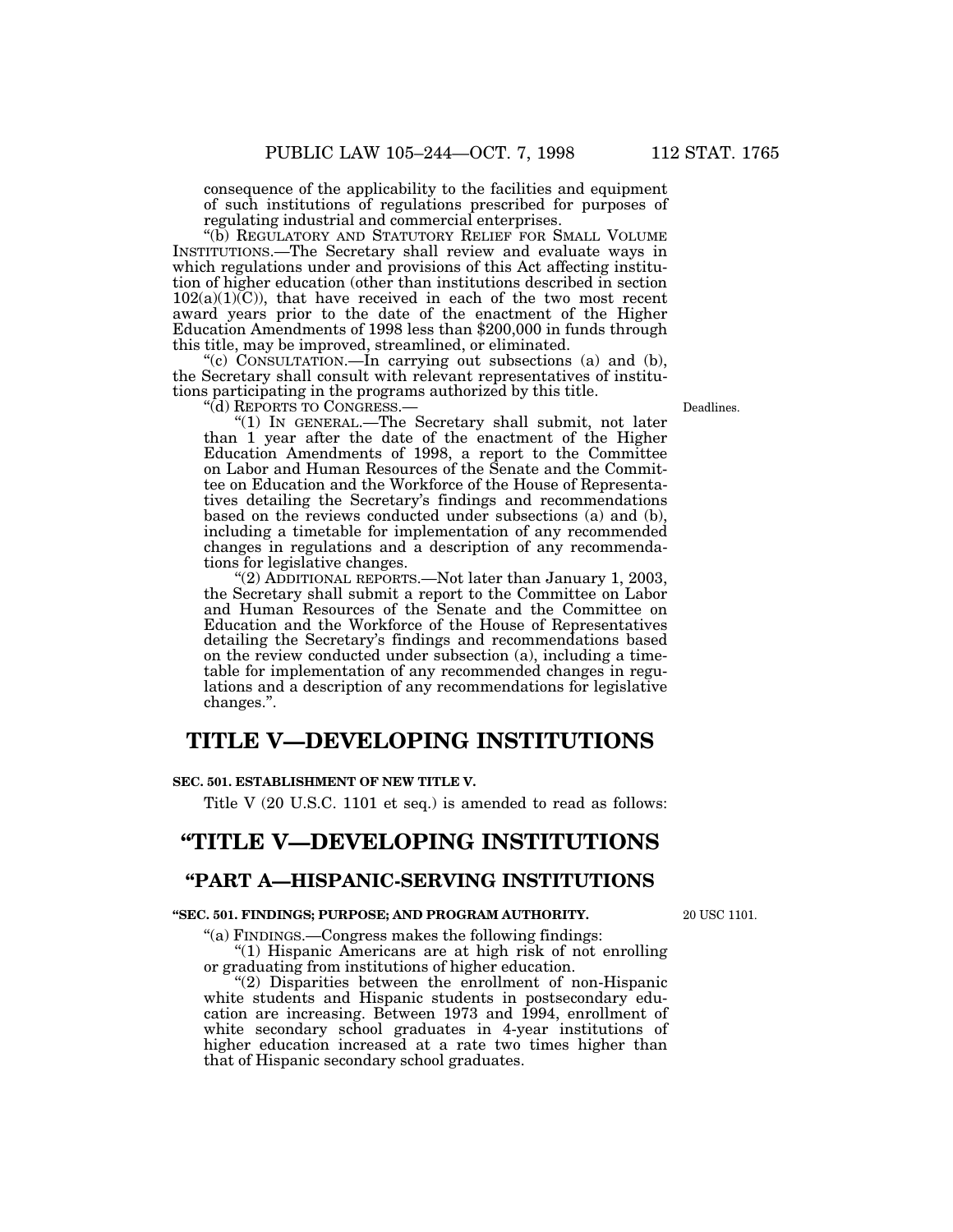''(3) Despite significant limitations in resources, Hispanicserving institutions provide a significant proportion of postsecondary opportunities for Hispanic students.

"(4) Relative to other institutions of higher education, Hispanic-serving institutions are underfunded. Such institutions receive significantly less in State and local funding, per fulltime equivalent student, than other institutions of higher education.

''(5) Hispanic-serving institutions are succeeding in educating Hispanic students despite significant resource problems that—

''(A) limit the ability of such institutions to expand and improve the academic programs of such institutions; and

''(B) could imperil the financial and administrative stability of such institutions.

''(6) There is a national interest in remedying the disparities described in paragraphs (2) and (4) and ensuring that Hispanic students have an equal opportunity to pursue postsecondary opportunities.

''(b) PURPOSE.—The purpose of this title is to—

 $"(1)$  expand educational opportunities for, and improve the academic attainment of, Hispanic students; and

"(2) expand and enhance the academic offerings, program quality, and institutional stability of colleges and universities that are educating the majority of Hispanic college students and helping large numbers of Hispanic students and other low-income individuals complete postsecondary degrees.

''(c) PROGRAM AUTHORITY.—The Secretary shall provide grants and related assistance to Hispanic-serving institutions to enable such institutions to improve and expand their capacity to serve Hispanic students and other low-income individuals.

20 USC 1101a.

#### **''SEC. 502. DEFINITIONS; ELIGIBILITY.**

''(a) DEFINITIONS.—For the purpose of this title:

''(1) EDUCATIONAL AND GENERAL EXPENDITURES.—The term 'educational and general expenditures' means the total amount expended by an institution for instruction, research, public service, academic support (including library expenditures), student services, institutional support, scholarships and fellowships, operation and maintenance expenditures for the physical plant, and any mandatory transfers that the institution is required to pay by law.

"(2) ELIGIBLE INSTITUTION.—The term 'eligible institution' means—

''(A) an institution of higher education—

''(i) that has an enrollment of needy students as required by subsection (b);

"(ii) except as provided in section  $512(b)$ , the average educational and general expenditures of which are low, per full-time equivalent undergraduate student, in comparison with the average educational and general expenditures per full-time equivalent undergraduate student of institutions that offer similar instruction;

''(iii) that is—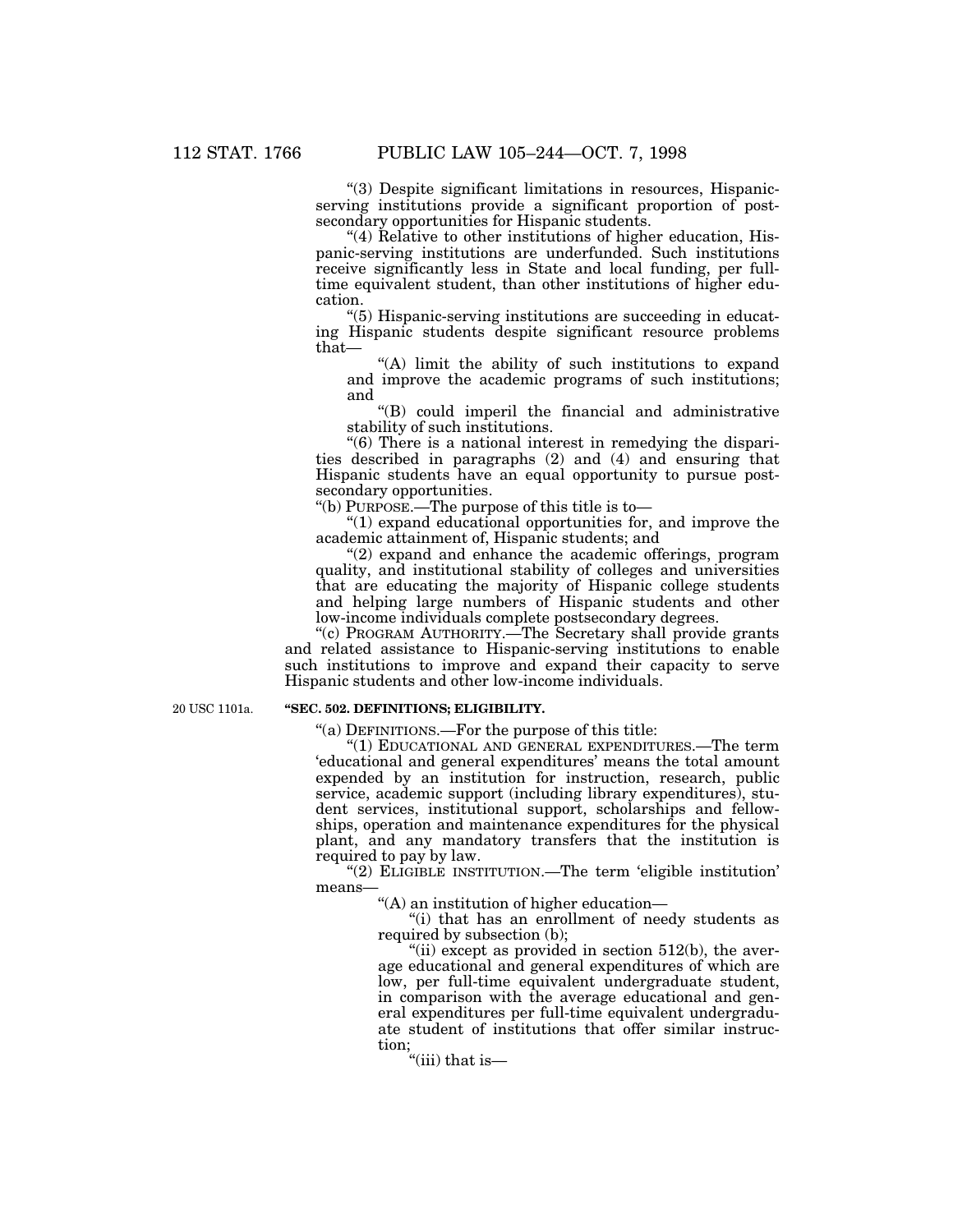''(I) legally authorized to provide, and provides within the State, an educational program for which the institution awards a bachelor's degree; or

''(II) a junior or community college;

"(iv) that is accredited by a nationally recognized accrediting agency or association determined by the Secretary to be reliable authority as to the quality of training offered or that is, according to such an agency or association, making reasonable progress toward accreditation;

" $(v)$  that meets such other requirements as the Secretary may prescribe; and

"(vi) that is located in a State; and

''(B) any branch of any institution of higher education described under subparagraph (A) that by itself satisfies the requirements contained in clauses (i) and (ii) of such subparagraph.

For purposes of the determination of whether an institution is an eligible institution under this paragraph, the factor described under subparagraph (A)(i) shall be given twice the weight of the factor described under subparagraph (A)(ii).

''(3) ENDOWMENT FUND.—The term 'endowment fund' means a fund that—

''(A) is established by State law, by a Hispanic-serving institution, or by a foundation that is exempt from Federal income taxation;

''(B) is maintained for the purpose of generating income for the support of the institution; and

''(C) does not include real estate.

"(4) FULL-TIME EQUIVALENT STUDENTS.—The term 'full-time equivalent students' means the sum of the number of students enrolled full time at an institution, plus the full-time equivalent of the number of students enrolled part time (determined on the basis of the quotient of the sum of the credit hours of all part-time students divided by 12) at such institution.

''(5) HISPANIC-SERVING INSTITUTION.—The term 'Hispanicserving institution' means an institution of higher education that—

''(A) is an eligible institution;

''(B) at the time of application, has an enrollment of undergraduate full-time equivalent students that is at least 25 percent Hispanic students; and

''(C) provides assurances that not less than 50 percent of the institution's Hispanic students are low-income individuals.

''(6) JUNIOR OR COMMUNITY COLLEGE.—The term 'junior or community college' means an institution of higher education—

"(A) that admits as regular students persons who are beyond the age of compulsory school attendance in the State in which the institution is located and who have the ability to benefit from the training offered by the institution;

''(B) that does not provide an educational program for which the institution awards a bachelor's degree (or an equivalent degree); and

 $\mathrm{``C}$  that—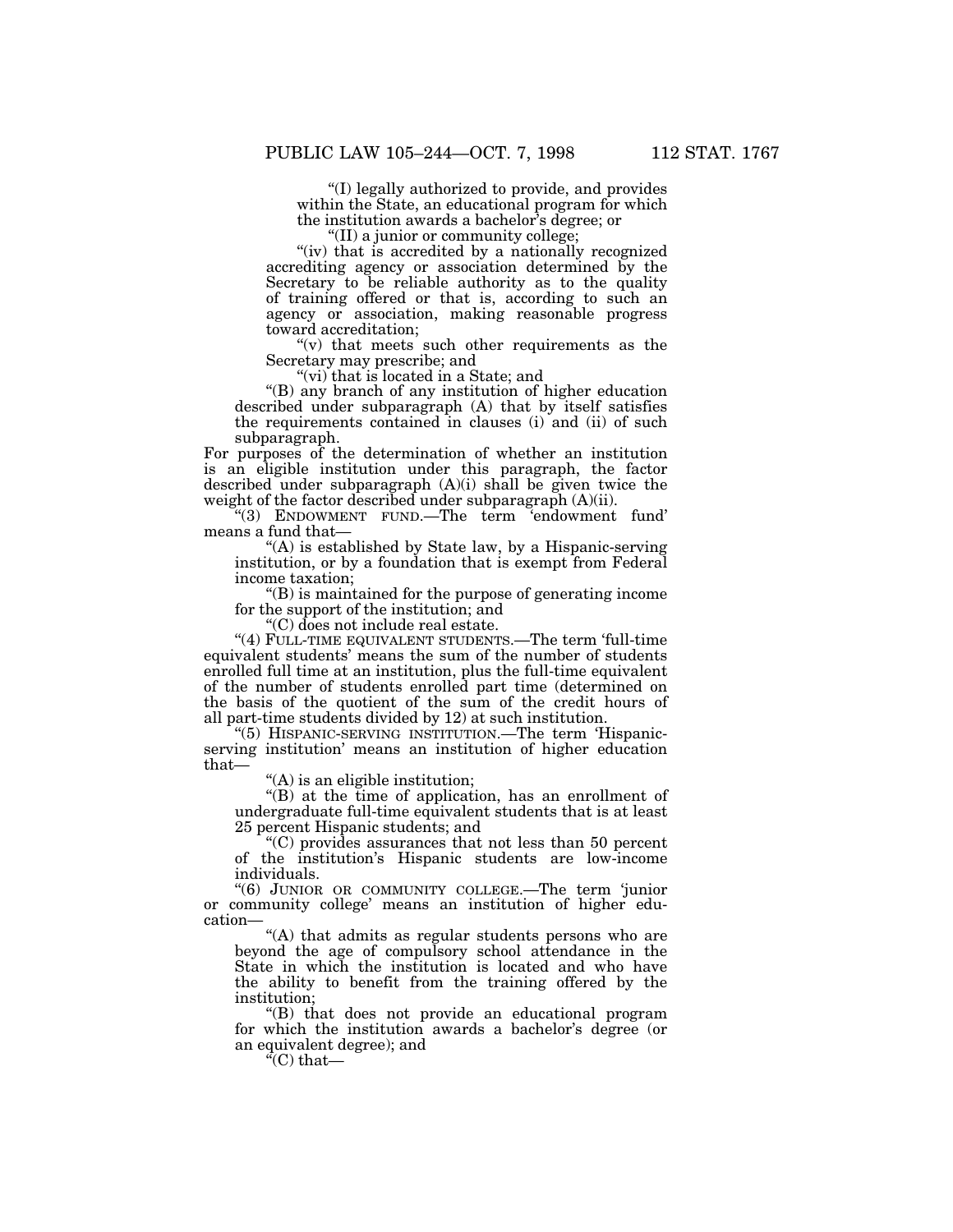''(i) provides an educational program of not less than 2 years in duration that is acceptable for full credit toward such a degree; or

"(ii) offers a 2-year program in engineering, mathematics, or the physical or biological sciences, designed to prepare a student to work as a technician or at the semiprofessional level in engineering, scientific, or other technological fields requiring the understanding and application of basic engineering, scientific, or mathematical principles of knowledge.

"(7) LOW-INCOME INDIVIDUAL.—The term 'low-income individual' means an individual from a family whose taxable income for the preceding year did not exceed 150 percent of an amount equal to the poverty level determined by using criteria of poverty established by the Bureau of the Census. ''(b) ENROLLMENT OF NEEDY STUDENTS.—For the purpose of

this title, the term 'enrollment of needy students' means an enrollment at an institution with respect to which—

" $(1)$  at least 50 percent of the degree students so enrolled are receiving need-based assistance under title IV in the second fiscal year preceding the fiscal year for which the determination is made (other than loans for which an interest subsidy is paid pursuant to section 428); or

 $(2)$  a substantial percentage of the students so enrolled are receiving Federal Pell Grants in the second fiscal year preceding the fiscal year for which determination is made, compared to the percentage of students receiving Federal Pell Grants at all such institutions in the second fiscal year preceding the fiscal year for which the determination is made, unless the requirement of this paragraph is waived under section 512(a).

20 USC 1101b.

## **''SEC. 503. AUTHORIZED ACTIVITIES.**

''(a) TYPES OF ACTIVITIES AUTHORIZED.—Grants awarded under this title shall be used by Hispanic-serving institutions of higher education to assist the institutions to plan, develop, undertake, and carry out programs to improve and expand the institutions' capacity to serve Hispanic students and other low-income students.

''(b) AUTHORIZED ACTIVITIES.—Grants awarded under this section shall be used for one or more of the following activities:

"(1) Purchase, rental, or lease of scientific or laboratory equipment for educational purposes, including instructional and research purposes.

 $\degree$ (2) Construction, maintenance, renovation, and improvement in classrooms, libraries, laboratories, and other instructional facilities.

''(3) Support of faculty exchanges, faculty development, curriculum development, academic instruction, and faculty fellowships to assist in attaining advanced degrees in the fellow's field of instruction.

"(4) Purchase of library books, periodicals, and other educational materials, including telecommunications program material.

''(5) Tutoring, counseling, and student service programs designed to improve academic success.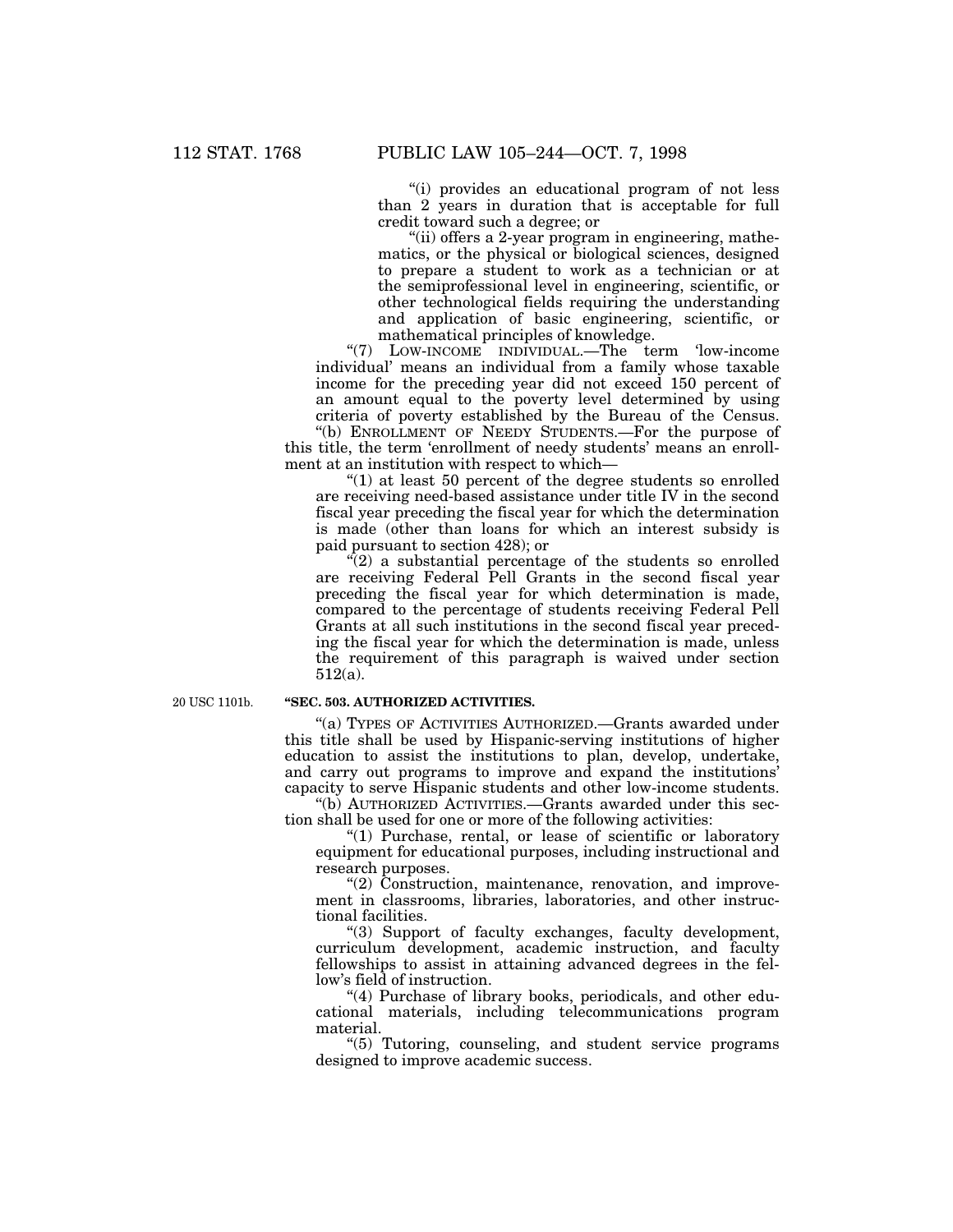''(6) Funds management, administrative management, and acquisition of equipment for use in strengthening funds management.

 $(7)$  Joint use of facilities, such as laboratories and libraries. "(8) Establishing or improving a development office to strengthen or improve contributions from alumni and the private sector.

''(9) Establishing or improving an endowment fund.

''(10) Creating or improving facilities for Internet or other distance learning academic instruction capabilities, including purchase or rental of telecommunications technology equipment or services.

"(11) Establishing or enhancing a program of teacher education designed to qualify students to teach in public elementary schools and secondary schools.

"(12) Establishing community outreach programs that will encourage elementary school and secondary school students to develop the academic skills and the interest to pursue postsecondary education.

" $(13)$  Expanding the number of Hispanic and other underrepresented graduate and professional students that can be served by the institution by expanding courses and institutional resources.

''(14) Other activities proposed in the application submitted pursuant to section 504 that—

''(A) contribute to carrying out the purposes of this title; and

''(B) are approved by the Secretary as part of the review and acceptance of such application.

"(c) ENDOWMENT FUND LIMITATIONS.

"(1) PORTION OF GRANT.- A Hispanic-serving institution may not use more than 20 percent of the grant funds provided under this title for any fiscal year for establishing or improving an endowment fund.

"(2) MATCHING REQUIRED.—A Hispanic-serving institution that uses any portion of the grant funds provided under this title for any fiscal year for establishing or improving an endowment fund shall provide from non-Federal funds an amount equal to or greater than the portion.

''(3) COMPARABILITY.—The provisions of part C of title III regarding the establishment or increase of an endowment fund, that the Secretary determines are not inconsistent with this subsection, shall apply to funds used under paragraph (1).

#### **''SEC. 504. DURATION OF GRANT.**

''(a) AWARD PERIOD.—

''(1) IN GENERAL.—The Secretary may award a grant to a Hispanic-serving institution under this title for 5 years.

''(2) WAITOUT PERIOD.—A Hispanic-serving institution shall not be eligible to secure a subsequent 5-year grant award under this title until 2 years have elapsed since the expiration of the institution's most recent 5-year grant award under this title, except that for the purpose of this subsection a grant under section 514(a) shall not be considered a grant under this title.

''(b) PLANNING GRANTS.—Notwithstanding subsection (a), the Secretary may award a grant to a Hispanic-serving institution

20 USC 1101c.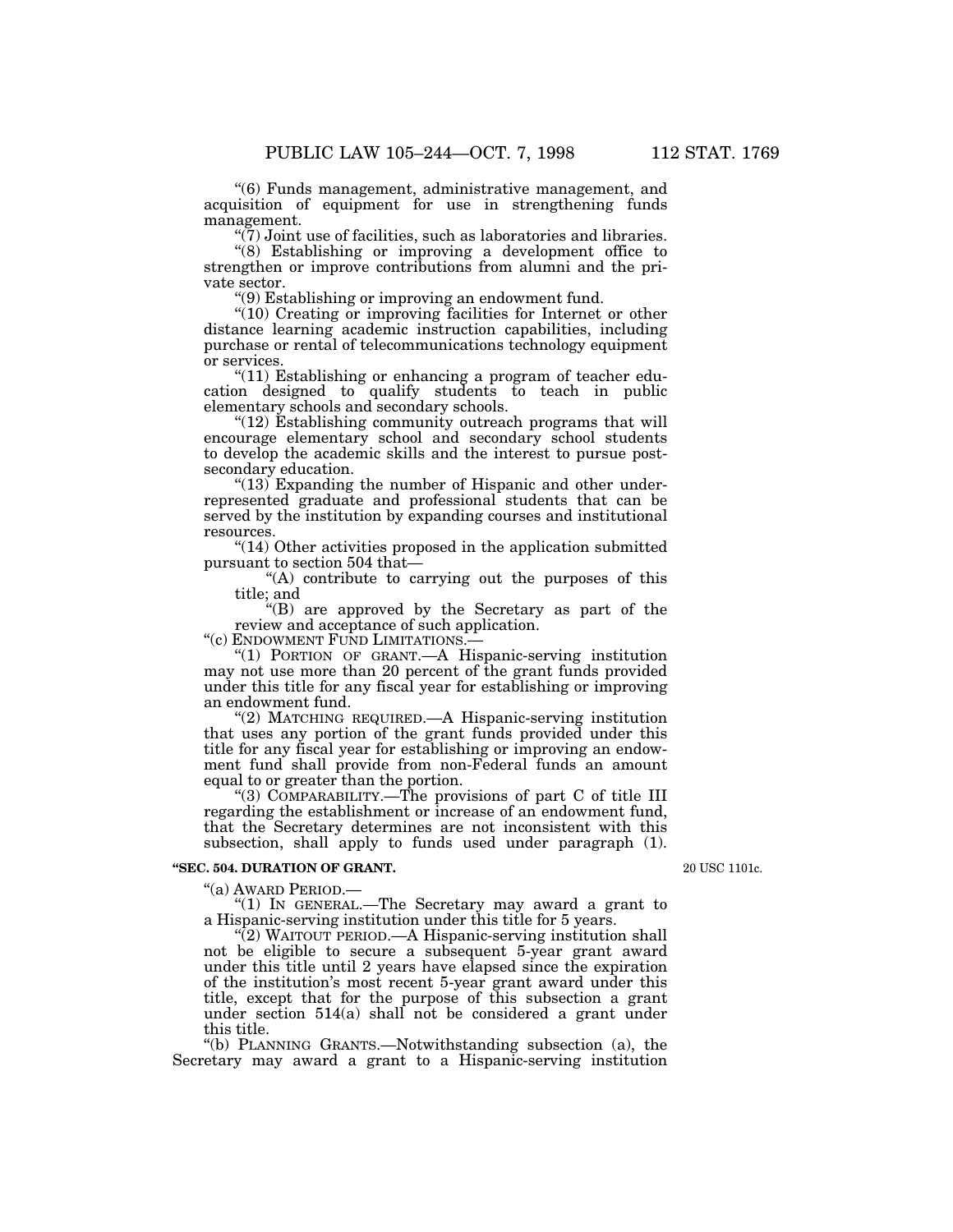under this title for a period of 1 year for the purpose of preparation of plans and applications for a grant under this title.

20 USC 1101d.

#### **''SEC. 505. SPECIAL RULE.**

''No Hispanic-serving institution that is eligible for and receives funds under this title may receive funds under part A or B of title III during the period for which funds under this title are awarded.

## **''PART B—GENERAL PROVISIONS**

20 USC 1103.

## **''SEC. 511. ELIGIBILITY; APPLICATIONS.**

''(a) INSTITUTIONAL ELIGIBILITY.—Each Hispanic-serving institution desiring to receive assistance under this title shall submit to the Secretary such enrollment data as may be necessary to demonstrate that the institution is a Hispanic-serving institution as defined in section 502, along with such other data and information as the Secretary may by regulation require.

''(b) APPLICATIONS.—

''(1) APPLICATIONS REQUIRED.—Any institution which is eligible for assistance under this title shall submit to the Secretary an application for assistance at such time, in such form, and containing such information, as may be necessary to enable the Secretary to evaluate the institution's need for assistance. Subject to the availability of appropriations to carry out this title, the Secretary may approve an application for a grant under this title only if the Secretary determines that—

"(A) the application meets the requirements of subsection (b); and

 $\mathrm{``(B)}$  the institution is eligible for assistance in accordance with the provisions of this title under which the assistance is sought.

"(2) PRELIMINARY APPLICATIONS.—In carrying out paragraph (1), the Secretary may develop a preliminary application for use by Hispanic-serving institutions applying under this title prior to the submission of the principal application.

''(c) CONTENTS.—A Hispanic-serving institution, in the institution's application for a grant, shall—

''(1) set forth, or describe how the institution will develop, a comprehensive development plan to strengthen the institution's academic quality and institutional management, and otherwise provide for institutional self-sufficiency and growth (including measurable objectives for the institution and the Secretary to use in monitoring the effectiveness of activities under this title);

" $(2)$  include a 5-year plan for improving the assistance provided by the Hispanic-serving institution to Hispanic students and other low-income individuals;

''(3) set forth policies and procedures to ensure that Federal funds made available under this title for any fiscal year will be used to supplement and, to the extent practical, increase the funds that would otherwise be made available for the purposes of section 501(b), and in no case supplant those funds;

''(4) set forth policies and procedures for evaluating the effectiveness in accomplishing the purpose of the activities for which a grant is sought under this title;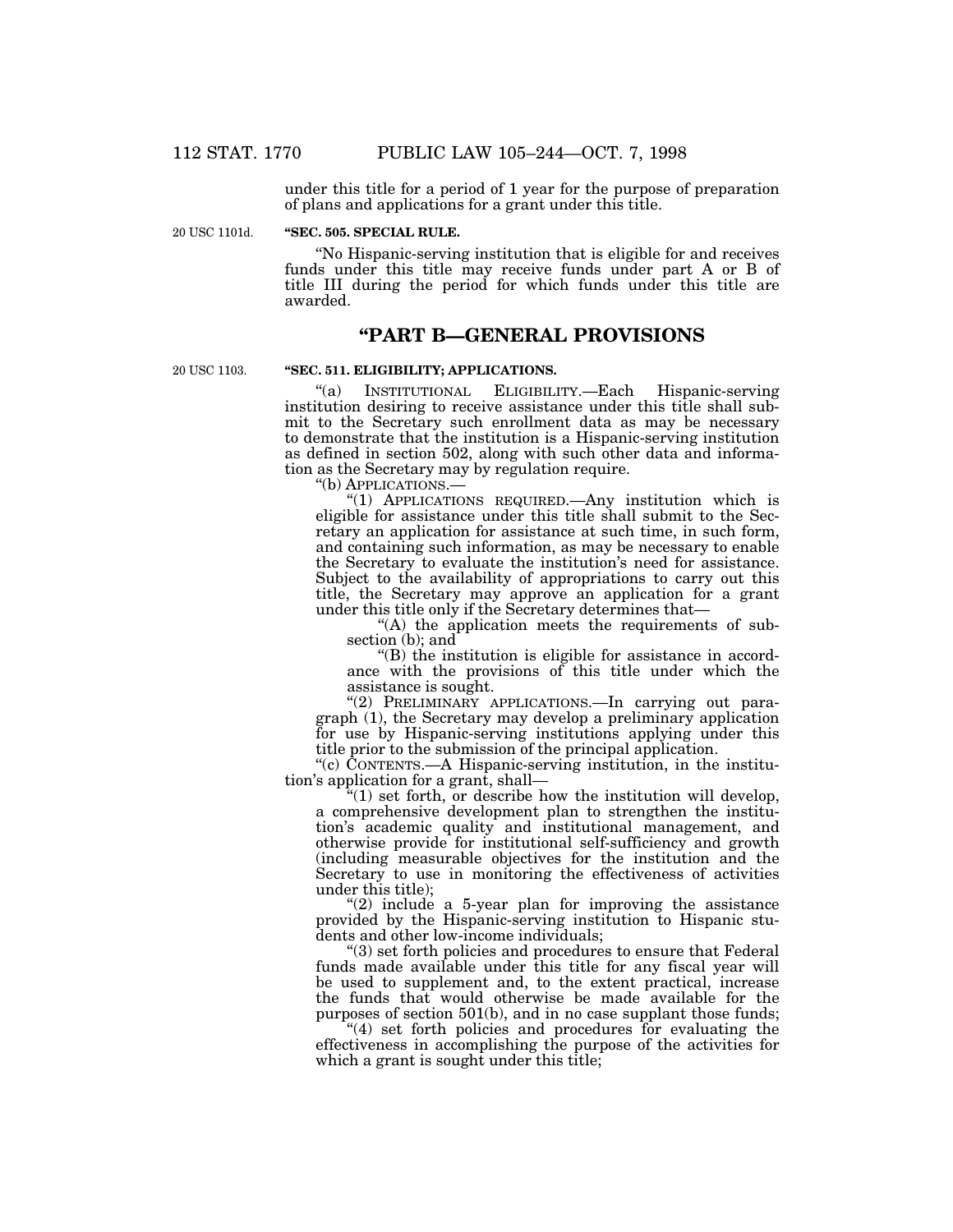''(5) provide for such fiscal control and fund accounting procedures as may be necessary to ensure proper disbursement of and accounting for funds made available to the institution under this title;

''(6) provide that the institution will comply with the limitations set forth in section 516;

''(7) describe in a comprehensive manner any proposed project for which funds are sought under the application and include—

"(A) a description of the various components of the proposed project, including the estimated time required to complete each such component;

 $\mathrm{``(B)}$  in the case of any development project that consists of several components (as described by the institution pursuant to subparagraph (A)), a statement identifying those components which, if separately funded, would be sound investments of Federal funds and those components which would be sound investments of Federal funds only if funded under this title in conjunction with other parts of the development project (as specified by the institution);

''(C) an evaluation by the institution of the priority given any proposed project for which funds are sought in relation to any other projects for which funds are sought by the institution under this title, and a similar evaluation regarding priorities among the components of any single proposed project (as described by the institution pursuant to subparagraph  $(A)$ ;

 $\mathrm{``(D)}$  a detailed budget showing the manner in which funds for any proposed project would be spent by the institution; and

"(E) a detailed description of any activity which involves the expenditure of more than \$25,000, as identified in the budget referred to in subparagraph (D);

Reports.

''(8) provide for making reports, in such form and containing such information, as the Secretary may require to carry out the Secretary's functions under this title, including not less than one report annually setting forth the institution's progress toward achieving the objectives for which the funds were awarded and for keeping such records and affording such access to such records, as the Secretary may find necessary to assure the correctness and verification of such reports; and

''(9) include such other information as the Secretary may prescribe.

''(d) PRIORITY.—With respect to applications for assistance under this section, the Secretary shall give priority to an application that contains satisfactory evidence that the Hispanic-serving institution has entered into or will enter into a collaborative arrangement with at least one local educational agency or community-based organization to provide such agency or organization with assistance (from funds other than funds provided under this title) in reducing dropout rates for Hispanic students, improving rates of academic achievement for Hispanic students, and increasing the rates at which Hispanic secondary school graduates enroll in higher education.

''(e) ELIGIBILITY DATA.—The Secretary shall use the most recent and relevant data concerning the number and percentage of students receiving need-based assistance under title IV in making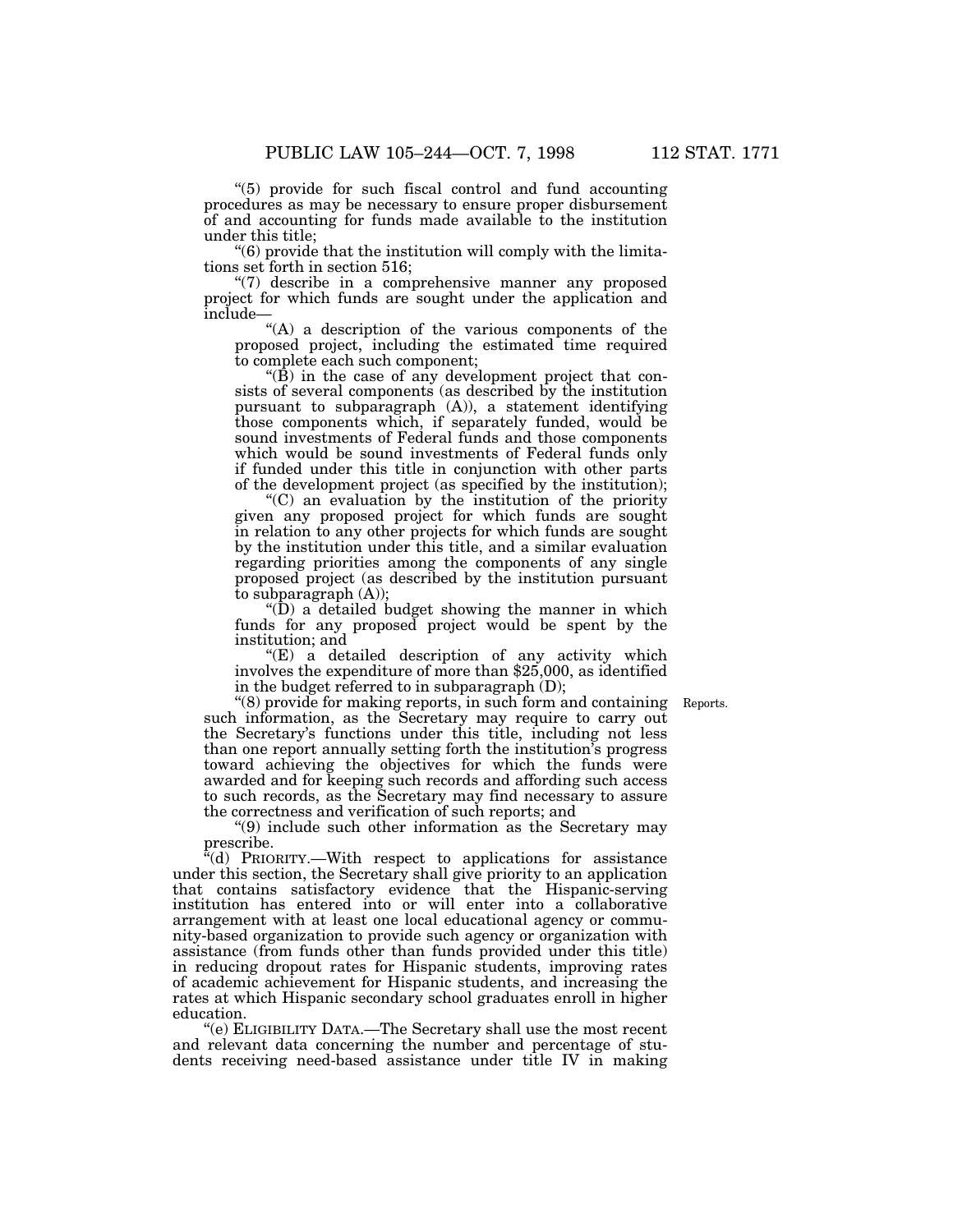eligibility determinations and shall advance the base-year for the determinations forward following each annual grant cycle.

20 USC 1103a.

## **''SEC. 512. WAIVER AUTHORITY AND REPORTING REQUIREMENT.**

''(a) WAIVER REQUIREMENTS; NEED-BASED ASSISTANCE STU- DENTS.—The Secretary may waive the requirements set forth in section  $502(a)(2)(A)(i)$  in the case of an institution-

" $(1)$  that is extensively subsidized by the State in which the institution is located and charges low or no tuition;

 $\degree$ (2) that serves a substantial number of low-income students as a percentage of the institution's total student population;

 $(3)$  that is contributing substantially to increasing higher education opportunities for educationally disadvantaged, underrepresented, or minority students, who are low-income individuals;

''(4) which is substantially increasing higher educational opportunities for individuals in rural or other isolated areas which are unserved by postsecondary institutions; or

"(5) wherever located, if the Secretary determines that the waiver will substantially increase higher education opportunities appropriate to the needs of Hispanic Americans.<br>"(b) WAIVER DETERMINATIONS; EXPENDITURES.—

"(1) WAIVER DETERMINATIONS.— The Secretary may waive the requirements set forth in section  $502(a)(2)(A)(ii)$  if the Secretary determines, based on persuasive evidence submitted by the institution, that the institution's failure to meet the requirements is due to factors which, when used in the determination of compliance with the requirements, distort such determination, and that the institution's designation as an eligible institution under part A is otherwise consistent with the purposes of this title.

''(2) EXPENDITURES.—The Secretary shall submit to Congress every other year a report concerning the institutions that, although not satisfying the requirements of section  $502(a)(2)(A)(ii)$ , have been determined to be eligible institutions under part A. Such report shall—

"(A) identify the factors referred to in paragraph (1) that were considered by the Secretary as factors that distorted the determination of compliance with clauses (i) and (ii) of section  $502(a)(2)(A)$ ; and

''(B) contain a list of each institution determined to be an eligible institution under part A including a statement of the reasons for each such determination.

## **''SEC. 513. APPLICATION REVIEW PROCESS.**

"(a) REVIEW PANEL.—All applications submitted under this title by Hispanic-serving institutions shall be read by a panel of readers composed of individuals who are selected by the Secretary and who include individuals representing Hispanic-serving institutions. The Secretary shall ensure that no individual assigned under this section to review any application has any conflict of interest with regard to the application that might impair the impartiality with which the individual conducts the review under this section.

''(b) INSTRUCTION.—All readers selected by the Secretary shall receive thorough instruction from the Secretary regarding the evaluation process for applications submitted under this title that are consistent with the provisions of this title, including—

Reports.

Records.

20 USC 1103b.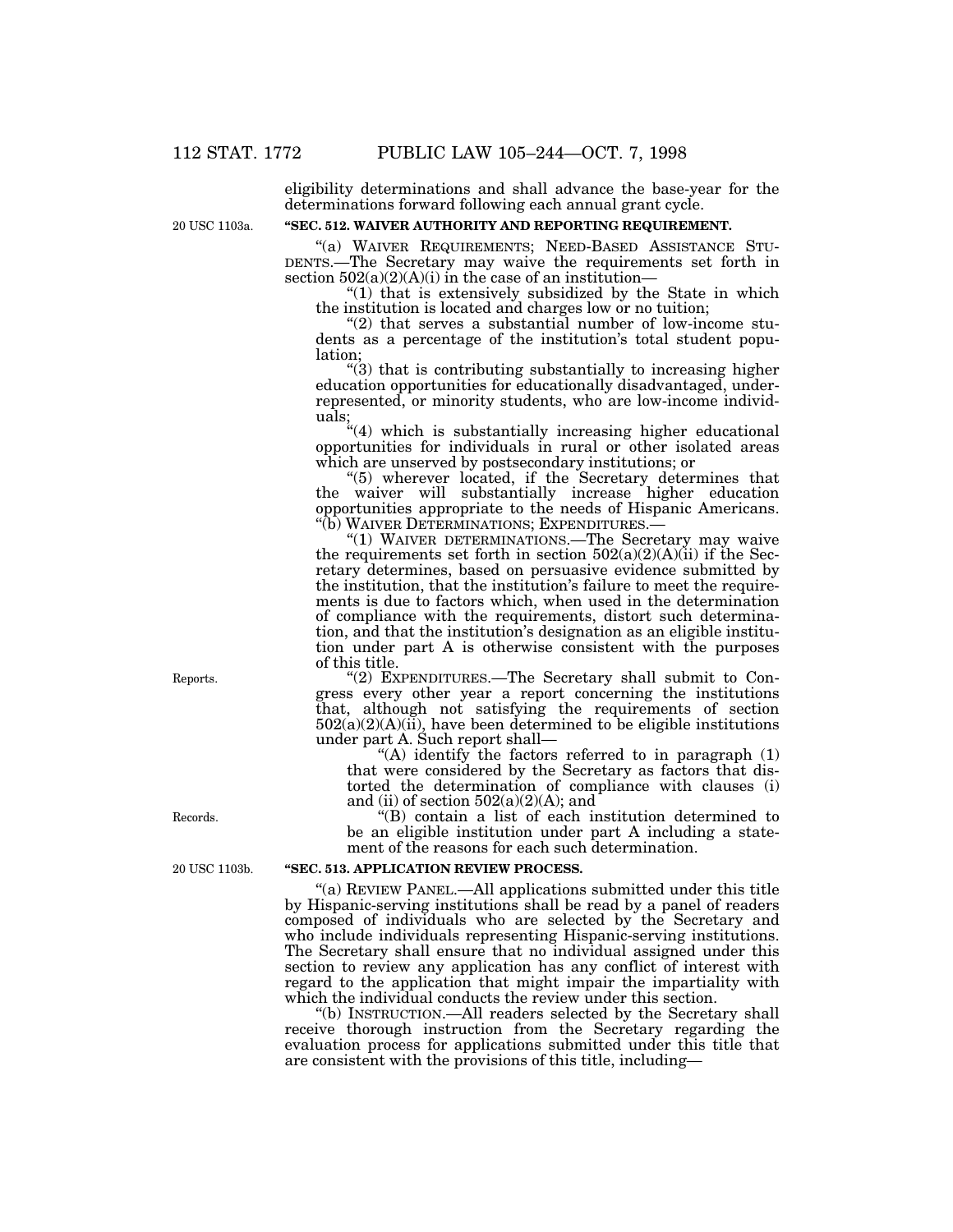" $(1)$  an enumeration of the factors to be used to determine the quality of applications submitted under this title; and

 $C(2)$  an enumeration of the factors to be used to determine whether a grant should be awarded for a project under this title, the amount of any such grant, and the duration of any such grant.

"(c) RECOMMENDATIONS OF PANEL.—In awarding grants under this title, the Secretary shall take into consideration the recommendations of the panel made under subsection (a).

''(d) NOTIFICATION.—Not later than June 30 of each year, the Deadline.Secretary shall notify each Hispanic-serving institution making an application under this title of—

''(1) the scores given the institution by the panel pursuant to this section;

"(2) the recommendations of the panel with respect to such application; and

"(3) the reasons for the decision of the Secretary in awarding or refusing to award a grant under this title, and any modifications, if any, in the recommendations of the panel made by the Secretary.

#### **''SEC. 514. COOPERATIVE ARRANGEMENTS.**

''(a) GENERAL AUTHORITY.—The Secretary may make grants to encourage cooperative arrangements with funds available to carry out this title, between Hispanic-serving institutions eligible for assistance under this title, and between such institutions and institutions not receiving assistance under this title, for the activities described in section 503 so that the resources of the cooperating institutions might be combined and shared in order to achieve the purposes of this title, to avoid costly duplicative efforts, and to enhance the development of Hispanic-serving institutions.

''(b) PRIORITY.—The Secretary shall give priority to grants for the purposes described under subsection (a) whenever the Secretary determines that the cooperative arrangement is geographically and economically sound or will benefit the applicant Hispanic-serving institution.

''(c) DURATION.—Grants to Hispanic-serving institutions having a cooperative arrangement may be made under this section for a period determined under section 505.

#### **''SEC. 515. ASSISTANCE TO INSTITUTIONS UNDER OTHER PROGRAMS.** 20 USC 1103d.

(a) ASSISTANCE ELIGIBILITY.—Each Hispanic-serving institution that the Secretary determines to be an institution eligible under this title may be eligible for waivers in accordance with subsection (b).<br>
"(b) WAIVER APPLICABILITY.

" $(1)$  In GENERAL.—Subject to, and in accordance with, regulations promulgated for the purpose of this section, in the case of any application by a Hispanic-serving institution referred to in subsection (a) for assistance under any programs specified in paragraph (2), the Secretary is authorized, if such application is otherwise approvable, to waive any requirement for a non-Federal share of the cost of the program or project, or, to the extent not inconsistent with other law, to give, or require to be given, priority consideration of the application in relation to applications from other institutions.

''(2) PROGRAMS.—The provisions of this section shall apply to any program authorized by title IV or section 604.

20 USC 1103c.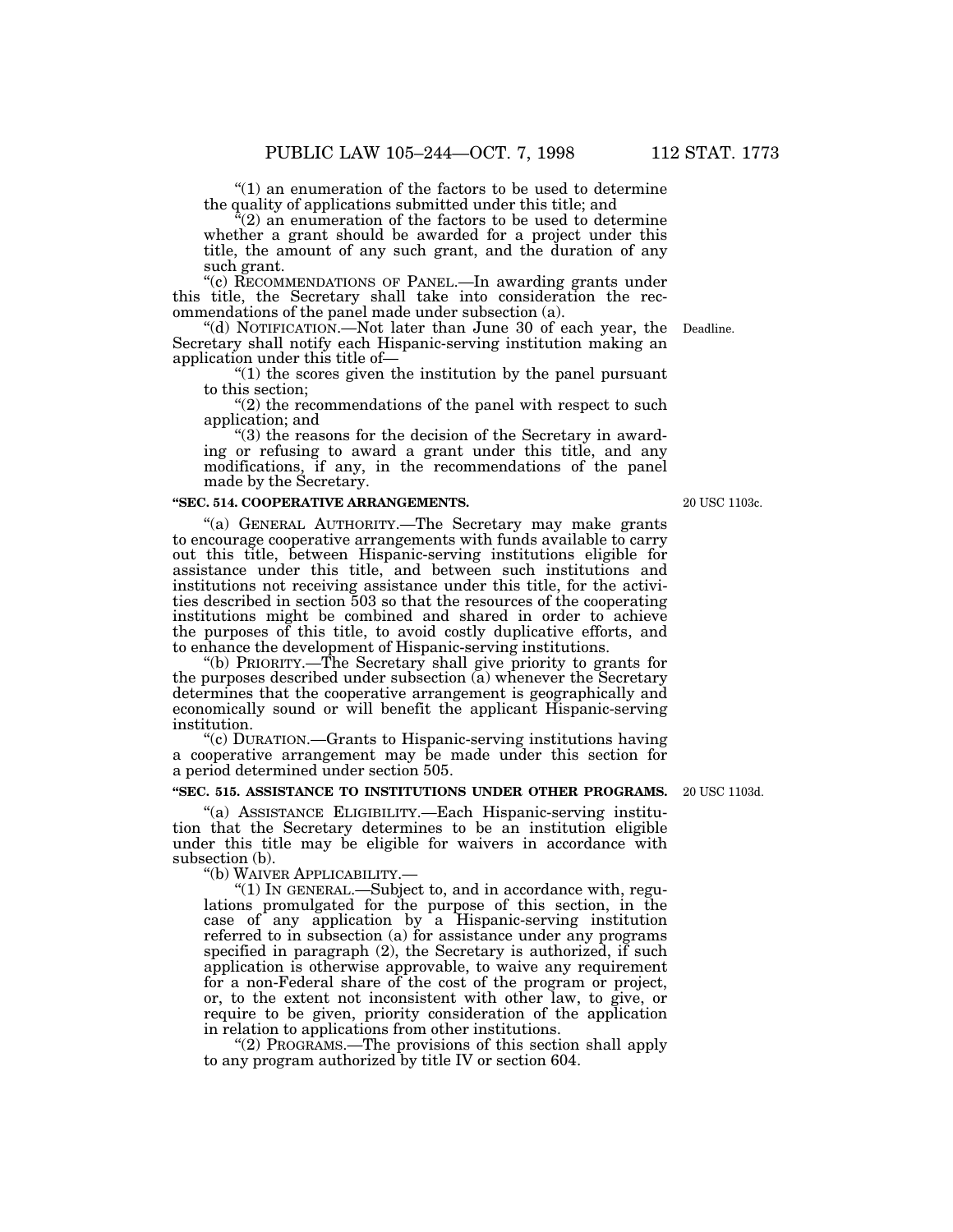''(c) LIMITATION.—The Secretary shall not waive, under subsection (b), the non-Federal share requirement for any program for applications which, if approved, would require the expenditure of more than 10 percent of the appropriations for the program for any fiscal year.

20 USC 1103e.

### **''SEC. 516. LIMITATIONS.**

''The funds appropriated under section 518 may not be used— " $(1)$  for a school or department of divinity or any religious worship or sectarian activity;

" $(2)$  for an activity that is inconsistent with a State plan for desegregation of higher education applicable to a Hispanicserving institution;

" $(3)$  for an activity that is inconsistent with a State plan of higher education applicable to a Hispanic-serving institution; or

 $(4)$  for purposes other than the purposes set forth in the approved application under which the funds were made available to a Hispanic-serving institution.

20 USC 1103f.

### **''SEC. 517. PENALTIES.**

''Whoever, being an officer, director, agent, or employee of, or connected in any capacity with, any recipient of Federal financial assistance or grant pursuant to this title embezzles, willfully misapplies, steals, or obtains by fraud any of the funds that are the subject of such grant or assistance, shall be fined not more than \$10,000 or imprisoned for not more than 2 years, or both.

20 USC 1103g.

## **''SEC. 518. AUTHORIZATIONS OF APPROPRIATIONS.**

"(a) AUTHORIZATIONS.—There are authorized to be appropriated to carry out this title \$62,500,000 for fiscal year 1999 and such sums as may be necessary for each of the 4 succeeding fiscal years.

''(b) USE OF MULTIPLE YEAR AWARDS.—In the event of a multiple year award to any Hispanic-serving institution under this title, the Secretary shall make funds available for such award from funds appropriated for this title for the fiscal year in which such funds are to be used by the institution.''.

# **TITLE VI—INTERNATIONAL EDUCATION PROGRAMS**

## **SEC. 601. INTERNATIONAL AND FOREIGN LANGUAGE STUDIES.**

Part A of title VI (20 U.S.C. 1121 et seq.) is amended to read as follows:

# **''PART A—INTERNATIONAL AND FOREIGN LANGUAGE STUDIES**

20 USC 1121.

#### **''SEC. 601. FINDINGS AND PURPOSES.**

''(a) FINDINGS.—Congress finds as follows:

"(1) The security, stability, and economic vitality of the United States in a complex global era depend upon American experts in and citizens knowledgeable about world regions, foreign languages, and international affairs, as well as upon a strong research base in these areas.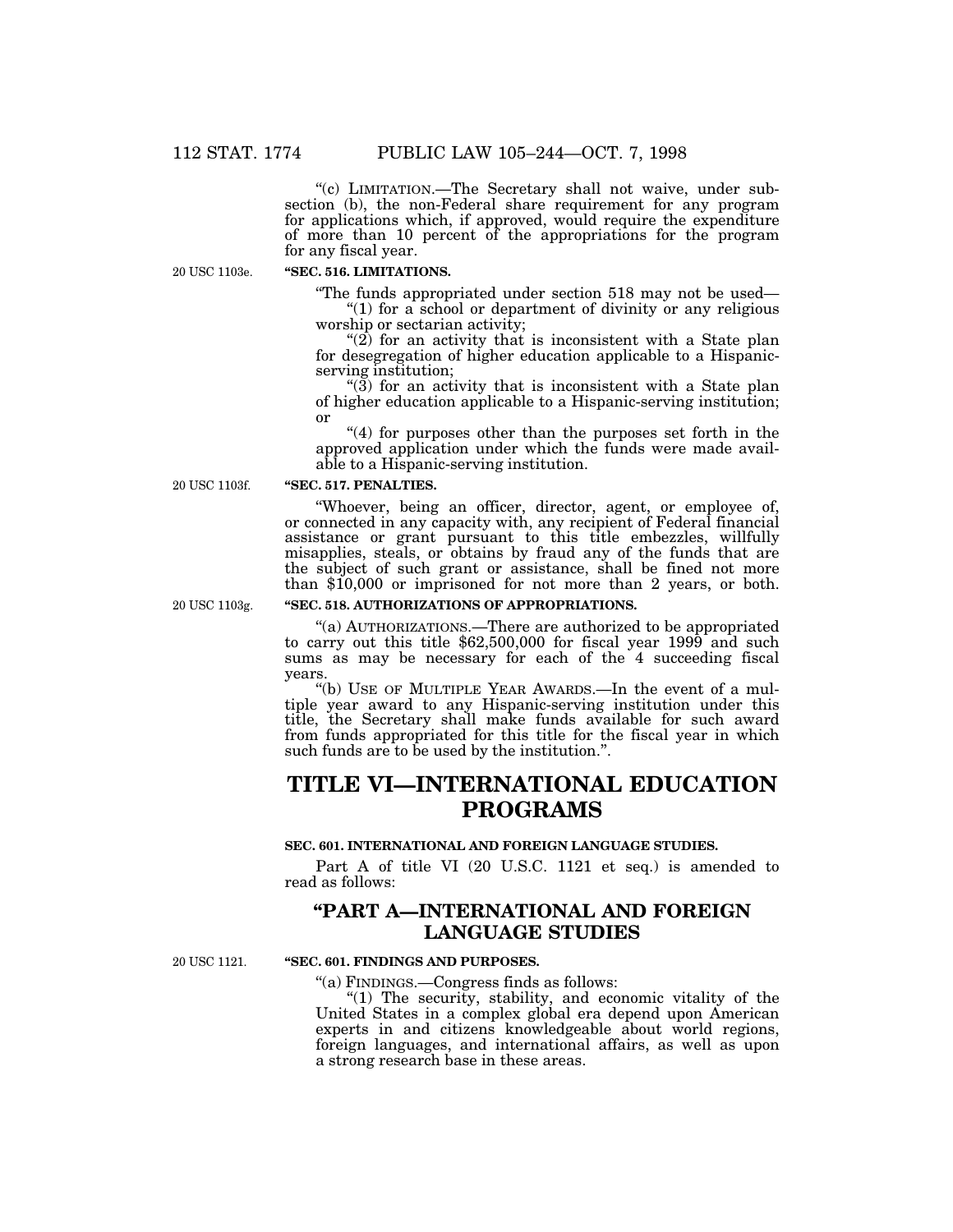''(2) Advances in communications technology and the growth of regional and global problems make knowledge of other countries and the ability to communicate in other languages more essential to the promotion of mutual understanding and cooperation among nations and their peoples.

''(3) Dramatic post-Cold War changes in the world's geopolitical and economic landscapes are creating needs for American expertise and knowledge about a greater diversity of less commonly taught foreign languages and nations of the world.

''(4) Systematic efforts are necessary to enhance the capacity of institutions of higher education in the United States for—

"(A) producing graduates with international and foreign language expertise and knowledge; and

''(B) research regarding such expertise and knowledge.

"(5) Cooperative efforts among the Federal Government, institutions of higher education, and the private sector are necessary to promote the generation and dissemination of information about world regions, foreign languages, and international affairs throughout education, government, business, civic, and nonprofit sectors in the United States.

''(b) PURPOSES.—The purposes of this part are—

 $"(1)(A)$  to support centers, programs, and fellowships in institutions of higher education in the United States for producing increased numbers of trained personnel and research in foreign languages, area studies, and other international studies;

''(B) to develop a pool of international experts to meet national needs;

''(C) to develop and validate specialized materials and techniques for foreign language acquisition and fluency, emphasizing (but not limited to) the less commonly taught languages;

''(D) to promote access to research and training overseas; and

''(E) to advance the internationalization of a variety of disciplines throughout undergraduate and graduate education;

 $\sqrt[a]{(2)}$  to support cooperative efforts promoting access to and the dissemination of international and foreign language knowledge, teaching materials, and research, throughout education, government, business, civic, and nonprofit sectors in the United States, through the use of advanced technologies; and

''(3) to coordinate the programs of the Federal Government in the areas of foreign language, area studies, and other international studies, including professional international affairs education and research.

#### **''SEC. 602. GRADUATE AND UNDERGRADUATE LANGUAGE AND AREA** 20 USC 1122.**CENTERS AND PROGRAMS.**

''(a) NATIONAL LANGUAGE AND AREA CENTERS AND PROGRAMS AUTHORIZED.—

''(1) CENTERS AND PROGRAMS.—

''(A) IN GENERAL.—The Secretary is authorized—

''(i) to make grants to institutions of higher education, or combinations thereof, for the purpose of establishing, strengthening, and operating comprehensive foreign language and area or international studies centers and programs; and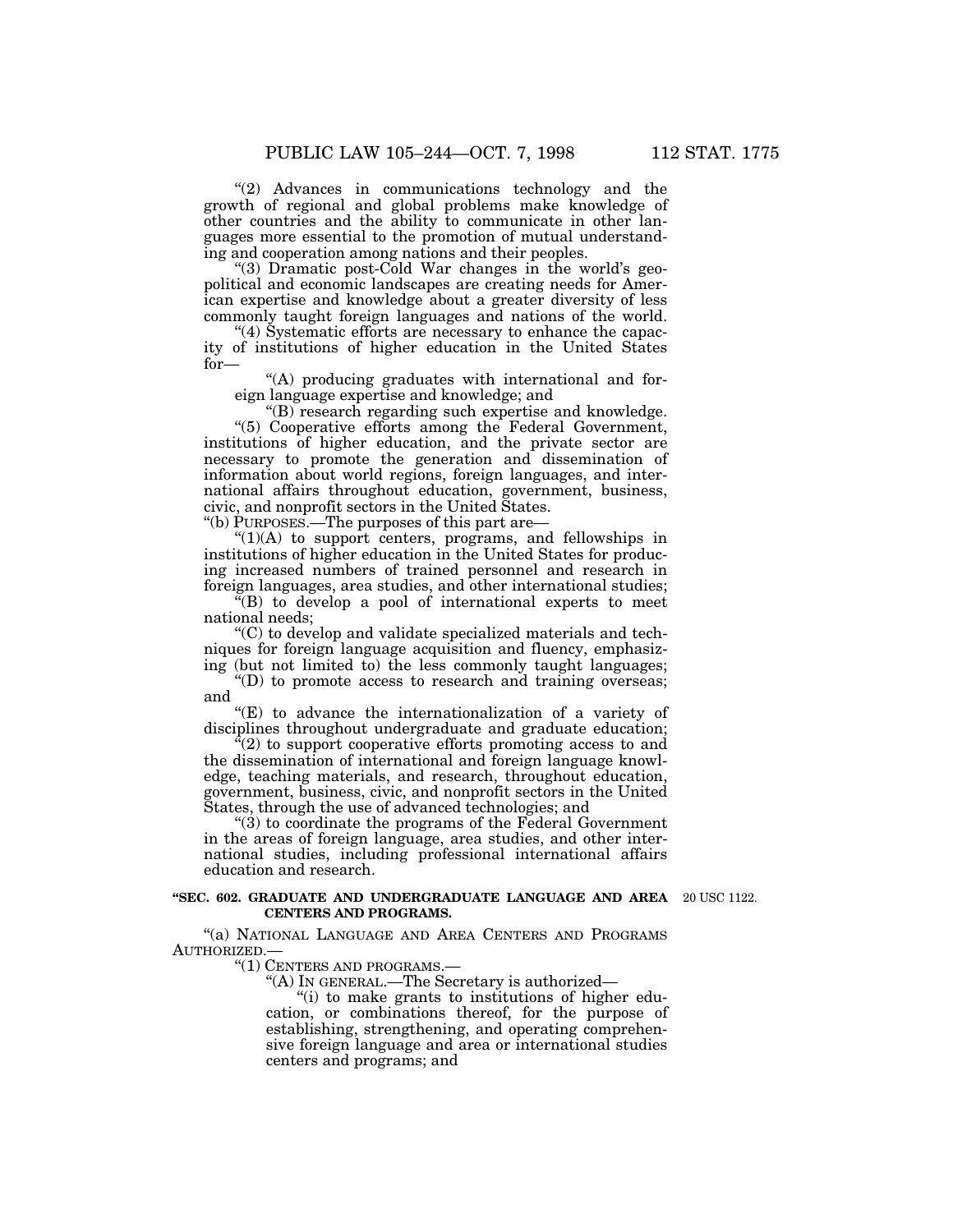''(ii) to make grants to such institutions or combinations for the purpose of establishing, strengthening, and operating a diverse network of undergraduate foreign language and area or international studies centers and programs.

''(B) NATIONAL RESOURCES.—The centers and programs referred to in paragraph (1) shall be national resources for—

''(i) teaching of any modern foreign language;

"(ii) instruction in fields needed to provide full understanding of areas, regions, or countries in which such language is commonly used;

"(iii) research and training in international studies, and the international and foreign language aspects of professional and other fields of study; and

"(iv) instruction and research on issues in world" affairs that concern one or more countries.

"(2) AUTHORIZED ACTIVITIES.—Any such grant may be used to pay all or part of the cost of establishing or operating a center or program, including the cost of—

"(A) teaching and research materials;

''(B) curriculum planning and development;

''(C) establishing and maintaining linkages with overseas institutions of higher education and other organizations that may contribute to the teaching and research of the center or program;

''(D) bringing visiting scholars and faculty to the center to teach or to conduct research;

"(E) professional development of the center's faculty and staff;

 $\mathcal{F}(F)$  projects conducted in cooperation with other centers addressing themes of world regional, cross-regional, international, or global importance;

''(G) summer institutes in the United States or abroad designed to provide language and area training in the center's field or topic; and

''(H) support for faculty, staff, and student travel in foreign areas, regions, or countries, and for the development and support of educational programs abroad for students.

''(3) GRANTS TO MAINTAIN LIBRARY COLLECTIONS.—The Secretary may make grants to centers described in paragraph (1) having important library collections, as determined by the Secretary, for the maintenance of such collections.

''(4) OUTREACH GRANTS AND SUMMER INSTITUTES.—The Secretary may make additional grants to centers described in paragraph (1) for any one or more of the following purposes:

"( $\bar{A}$ ) Programs of linkage or outreach between foreign language, area studies, or other international fields, and professional schools and colleges.

''(B) Programs of linkage or outreach with 2- and 4 year colleges and universities.

''(C) Programs of linkage or outreach with departments or agencies of Federal and State governments.

''(D) Programs of linkage or outreach with the news media, business, professional, or trade associations.

"(E) Summer institutes in foreign area, foreign language, and other international fields designed to carry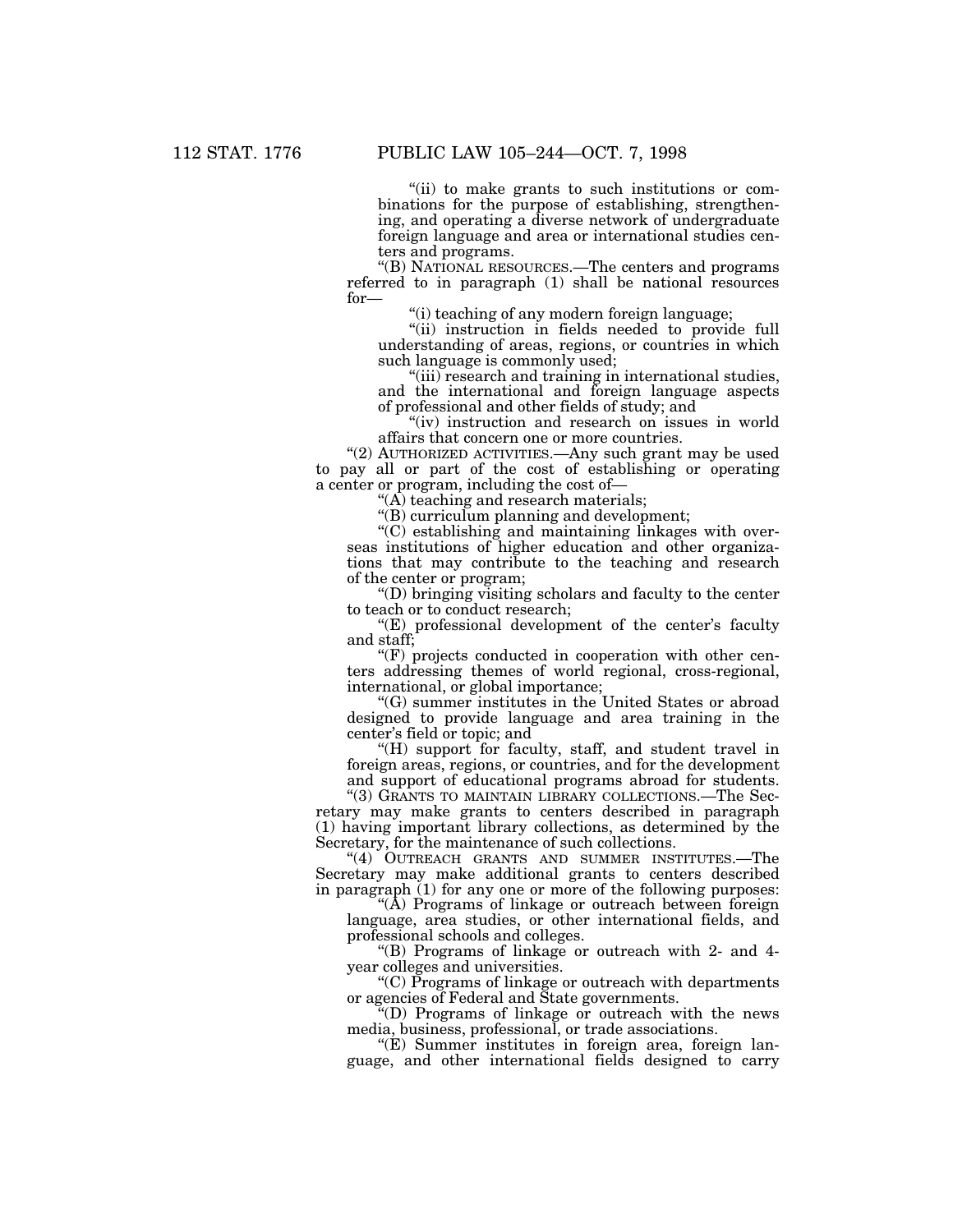out the programs of linkage and outreach described in subparagraphs  $(A)$ ,  $(B)$ ,  $(C)$ , and  $(D)$ .

''(b) GRADUATE FELLOWSHIPS FOR FOREIGN LANGUAGE AND AREA OR INTERNATIONAL STUDIES.

''(1) IN GENERAL.—The Secretary is authorized to make grants to institutions of higher education or combinations of such institutions for the purpose of paying stipends to individuals undergoing advanced training in any center or program approved by the Secretary.

"(2) ELIGIBLE STUDENTS.—Students receiving stipends described in paragraph (1) shall be individuals who are engaged in an instructional program with stated performance goals for functional foreign language use or in a program developing such performance goals, in combination with area studies, international studies, or the international aspects of a professional studies program, including predissertation level studies, preparation for dissertation research, dissertation research abroad, and dissertation writing.

"(c) SPECIAL RULE WITH RESPECT TO TRAVEL.—No funds may be expended under this part for undergraduate travel except in accordance with rules prescribed by the Secretary setting forth policies and procedures to assure that Federal funds made available for such travel are expended as part of a formal program of supervised study.

''(d) ALLOWANCES.—Stipends awarded to graduate level recipients may include allowances for dependents and for travel for research and study in the United States and abroad.

#### **''SEC. 603. LANGUAGE RESOURCE CENTERS.**

Contracts. 20 USC 1123.

''(a) LANGUAGE RESOURCE CENTERS AUTHORIZED.—The Secretary is authorized to make grants to and enter into contracts with institutions of higher education, or combinations of such institutions, for the purpose of establishing, strengthening, and operating a small number of national language resource and training centers, which shall serve as resources to improve the capacity to teach and learn foreign languages effectively.

''(b) AUTHORIZED ACTIVITIES.—The activities carried out by the centers described in subsection (a)—

 $''(1)$  shall include effective dissemination efforts, whenever appropriate; and

''(2) may include—

"(A) the conduct and dissemination of research on new and improved teaching methods, including the use of advanced educational technology;

''(B) the development and dissemination of new teaching materials reflecting the use of such research in effective teaching strategies;

 $(C)$  the development, application, and dissemination of performance testing appropriate to an educational setting for use as a standard and comparable measurement of skill levels in all languages;

''(D) the training of teachers in the administration and interpretation of performance tests, the use of effective teaching strategies, and the use of new technologies;

 $E$ ) a significant focus on the teaching and learning needs of the less commonly taught languages, including an assessment of the strategic needs of the United States,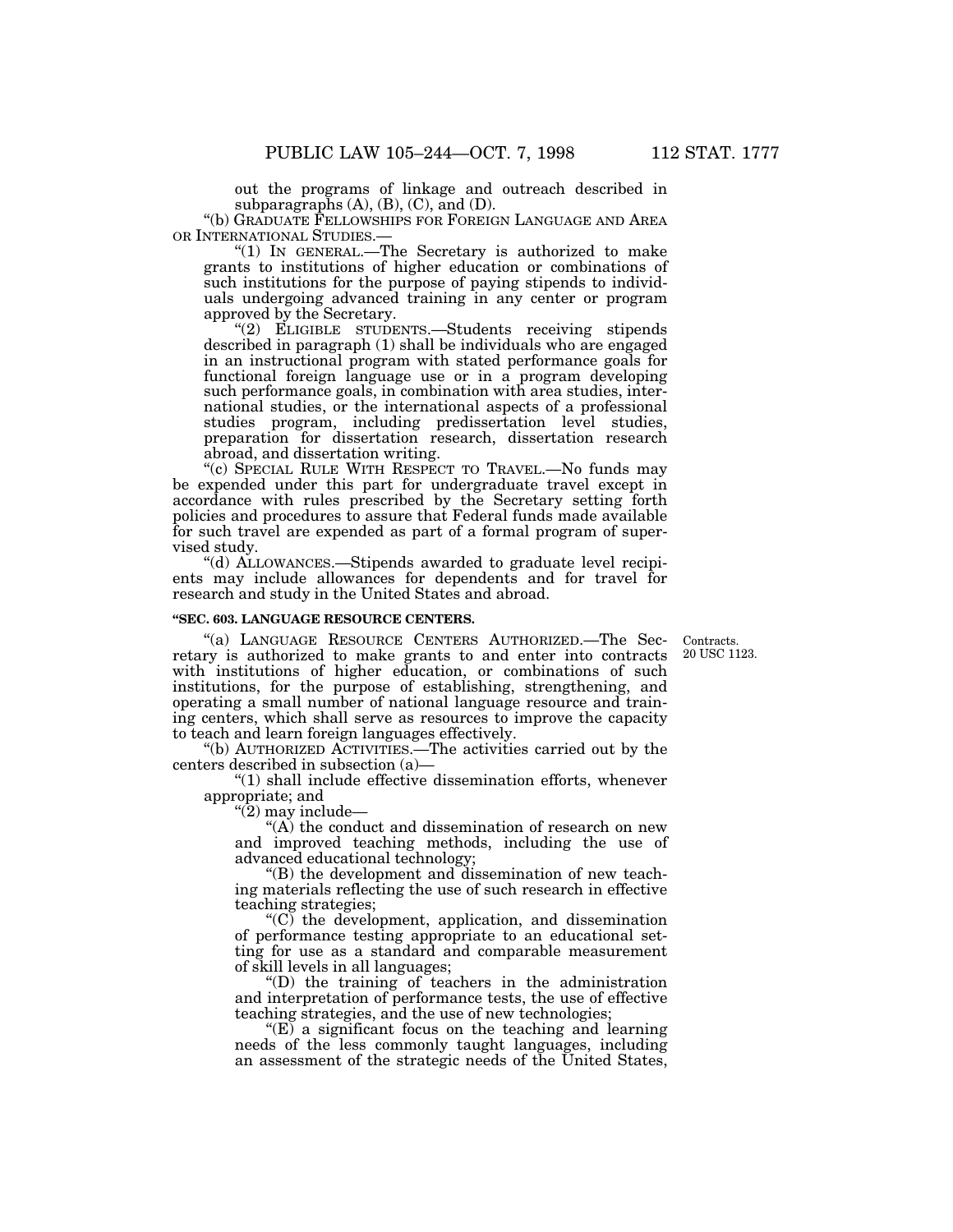the determination of ways to meet those needs nationally, and the publication and dissemination of instructional materials in the less commonly taught languages;

 $F(F)$  the development and dissemination of materials designed to serve as a resource for foreign language teachers at the elementary and secondary school levels; and

''(G) the operation of intensive summer language institutes to train advanced foreign language students, to provide professional development, and to improve language instruction through preservice and inservice language training for teachers.

''(c) CONDITIONS FOR GRANTS.—Grants under this section shall be made on such conditions as the Secretary determines to be necessary to carry out the provisions of this section.

20 USC 1124.

### **''SEC. 604. UNDERGRADUATE INTERNATIONAL STUDIES AND FOREIGN LANGUAGE PROGRAMS.**

"(a) INCENTIVES FOR THE CREATION OF NEW PROGRAMS AND THE STRENGTHENING OF EXISTING PROGRAMS IN UNDERGRADUATE INTERNATIONAL STUDIES AND FOREIGN LANGUAGE PROGRAMS.—

''(1) AUTHORITY.—The Secretary is authorized to make grants to institutions of higher education, combinations of such institutions, or partnerships between nonprofit educational organizations and institutions of higher education, to assist such institutions, combinations or partnerships in planning, developing, and carrying out programs to improve undergraduate instruction in international studies and foreign languages. Such grants shall be awarded to institutions, combinations or partnerships seeking to create new programs or to strengthen existing programs in foreign languages, area studies, and other international fields.

" $(2)$  USE OF FUNDS.—Grants made under this section may be used for Federal share of the cost of projects and activities which are an integral part of such a program, such as-

''(A) planning for the development and expansion of undergraduate programs in international studies and foreign languages;

''(B) teaching, research, curriculum development, faculty training in the United States or abroad, and other related activities, including—

''(i) the expansion of library and teaching resources; and

"(ii) preservice and inservice teacher training;

''(C) expansion of opportunities for learning foreign languages, including less commonly taught languages;

''(D) programs under which foreign teachers and scholars may visit institutions as visiting faculty;

''(E) programs designed to develop or enhance linkages between 2- and 4-year institutions of higher education, or baccalaureate and post-baccalaureate programs or institutions;

''(F) the development of undergraduate educational programs—

"(i) in locations abroad where such opportunities are not otherwise available or that serve students for whom such opportunities are not otherwise available; and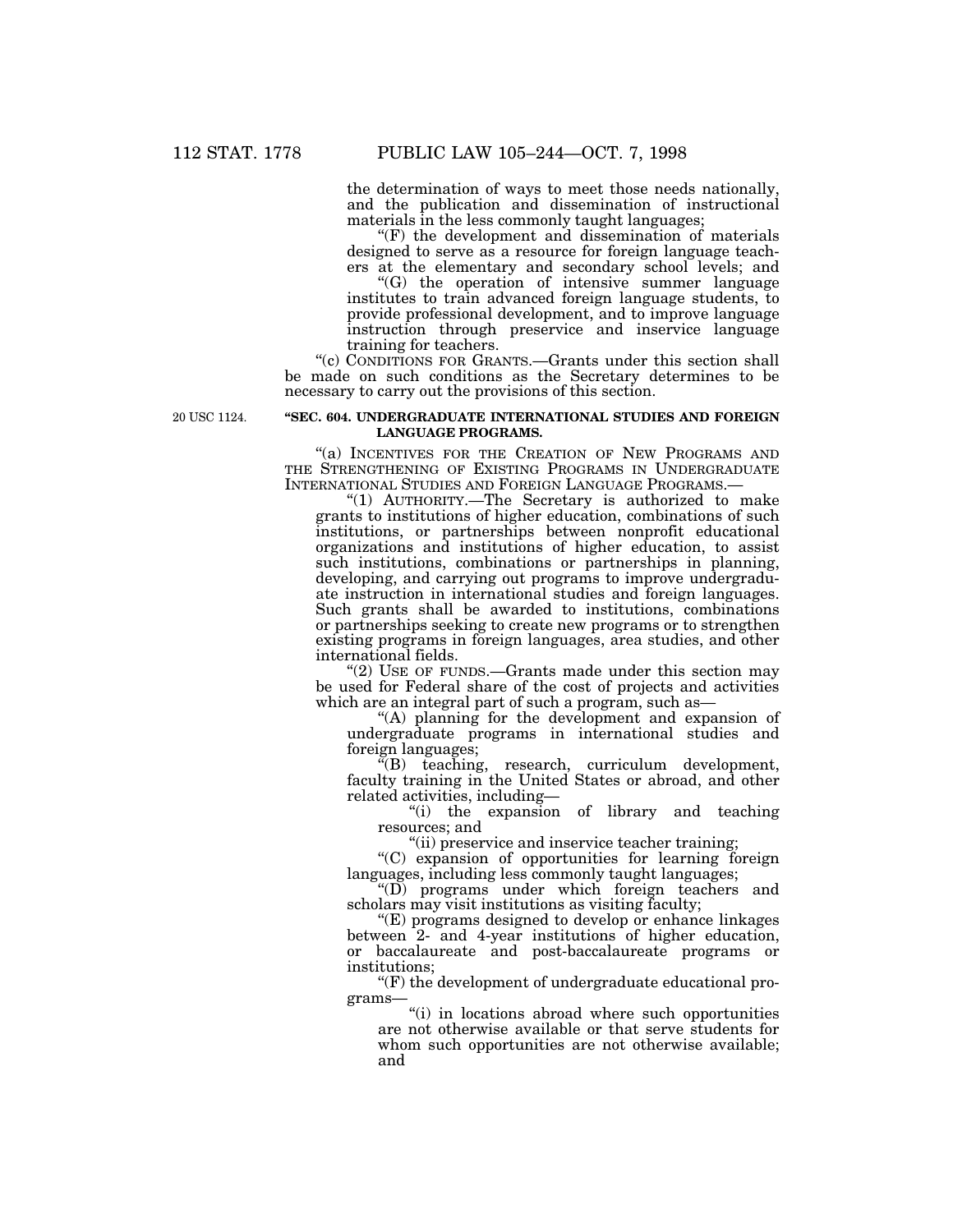''(ii) that provide courses that are closely related to on-campus foreign language and international curricula;

''(G) the integration of new and continuing education abroad opportunities for undergraduate students into curricula of specific degree programs;

''(H) the development of model programs to enrich or enhance the effectiveness of educational programs abroad, including predeparture and postreturn programs, and the integration of educational programs abroad into the curriculum of the home institution;

''(I) the development of programs designed to integrate professional and technical education with foreign languages, area studies, and other international fields;

 $\sqrt[4]{(J)}$  the establishment of linkages overseas with institutions of higher education and organizations that contribute to the educational programs assisted under this subsection;

 $K(K)$  the conduct of summer institutes in foreign area, foreign language, and other international fields to provide faculty and curriculum development, including the integration of professional and technical education with foreign area and other international studies, and to provide foreign area and other international knowledge or skills to government personnel or private sector professionals in international activities;

''(L) the development of partnerships between—

''(i) institutions of higher education; and

"(ii) the private sector, government, or elementary and secondary education institutions,

in order to enhance international knowledge and skills; and

''(M) the use of innovative technology to increase access to international education programs.

"(3) NON-FEDERAL SHARE.—The non-Federal share of the cost of the programs assisted under this subsection—

" $(\overline{A})$  may be provided in cash from the private sector corporations or foundations in an amount equal to onethird of the total cost of the programs assisted under this section; or

''(B) may be provided as an in-cash or in-kind contribution from institutional and noninstitutional funds, including State and private sector corporation or foundation contributions, equal to one-half of the total cost of the programs assisted under this section.

''(4) SPECIAL RULE.—The Secretary may waive or reduce the required non-Federal share for institutions that—

"(A) are eligible to receive assistance under part A or B of title III or under title V; and

''(B) have submitted a grant application under this section.

''(5) PRIORITY.—In awarding grants under this section, the Secretary shall give priority to applications from institutions of higher education, combinations or partnerships that require entering students to have successfully completed at least 2 years of secondary school foreign language instruction or that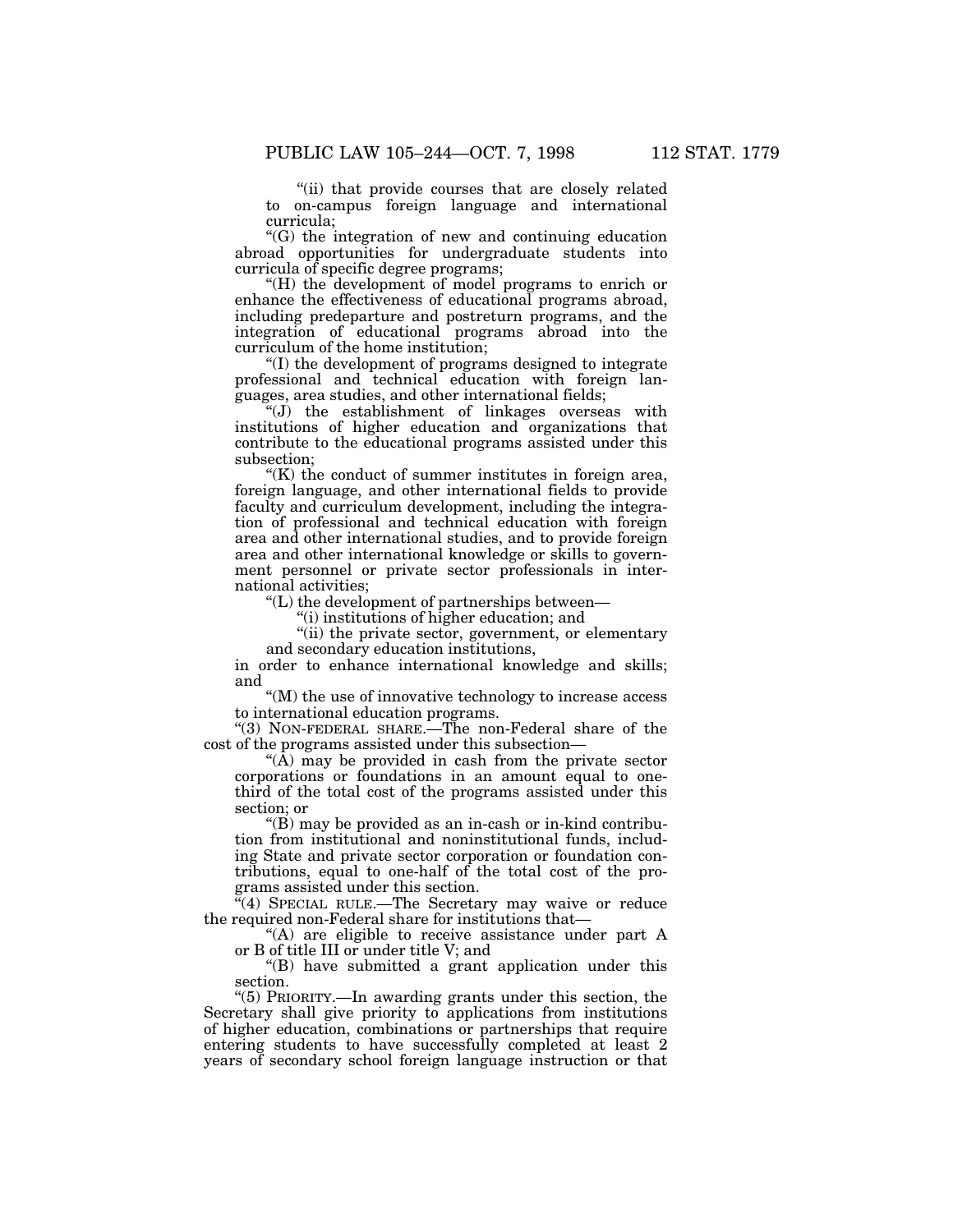require each graduating student to earn 2 years of postsecondary credit in a foreign language (or have demonstrated equivalent competence in the foreign language) or, in the case of a 2-year degree granting institution, offer 2 years of postsecondary credit in a foreign language.

''(6) GRANT CONDITIONS.—Grants under this subsection shall be made on such conditions as the Secretary determines to be necessary to carry out this subsection.

"(7) APPLICATION.—Each application for assistance under this subsection shall include—

"(A) evidence that the applicant has conducted extensive planning prior to submitting the application;

 $\epsilon$ <sup>"</sup>(B) an assurance that the faculty and administrators of all relevant departments and programs served by the applicant are involved in ongoing collaboration with regard to achieving the stated objectives of the application;

''(C) an assurance that students at the applicant institutions, as appropriate, will have equal access to, and derive benefits from, the program assisted under this subsection; and

 $'(D)$  an assurance that each institution, combination or partnership will use the Federal assistance provided under this subsection to supplement and not supplant non-Federal funds the institution expends for programs to improve undergraduate instruction in international studies and foreign languages.

"(8) EVALUATION.—The Secretary may establish requirements for program evaluations and require grant recipients to submit annual reports that evaluate the progress and performance of students participating in programs assisted under this subsection.

''(b) PROGRAMS OF NATIONAL SIGNIFICANCE.—The Secretary may also award grants to public and private nonprofit agencies and organizations, including professional and scholarly associations, whenever the Secretary determines such grants will make an especially significant contribution to improving undergraduate international studies and foreign language programs.

''(c) FUNDING SUPPORT.—The Secretary may use not more than 10 percent of the total amount appropriated for this part for carrying out the purposes of this section.

20 USC 1125.

#### **''SEC. 605. RESEARCH; STUDIES; ANNUAL REPORT.**

''(a) AUTHORIZED ACTIVITIES.—The Secretary may, directly or through grants or contracts, conduct research and studies that contribute to achieving the purposes of this part. Such research and studies may include—

''(1) studies and surveys to determine needs for increased or improved instruction in foreign language, area studies, or other international fields, including the demand for foreign language, area, and other international specialists in government, education, and the private sector;

 $\degree$ (2) studies and surveys to assess the utilization of graduates of programs supported under this title by governmental, educational, and private sector organizations and other studies assessing the outcomes and effectiveness of programs so supported;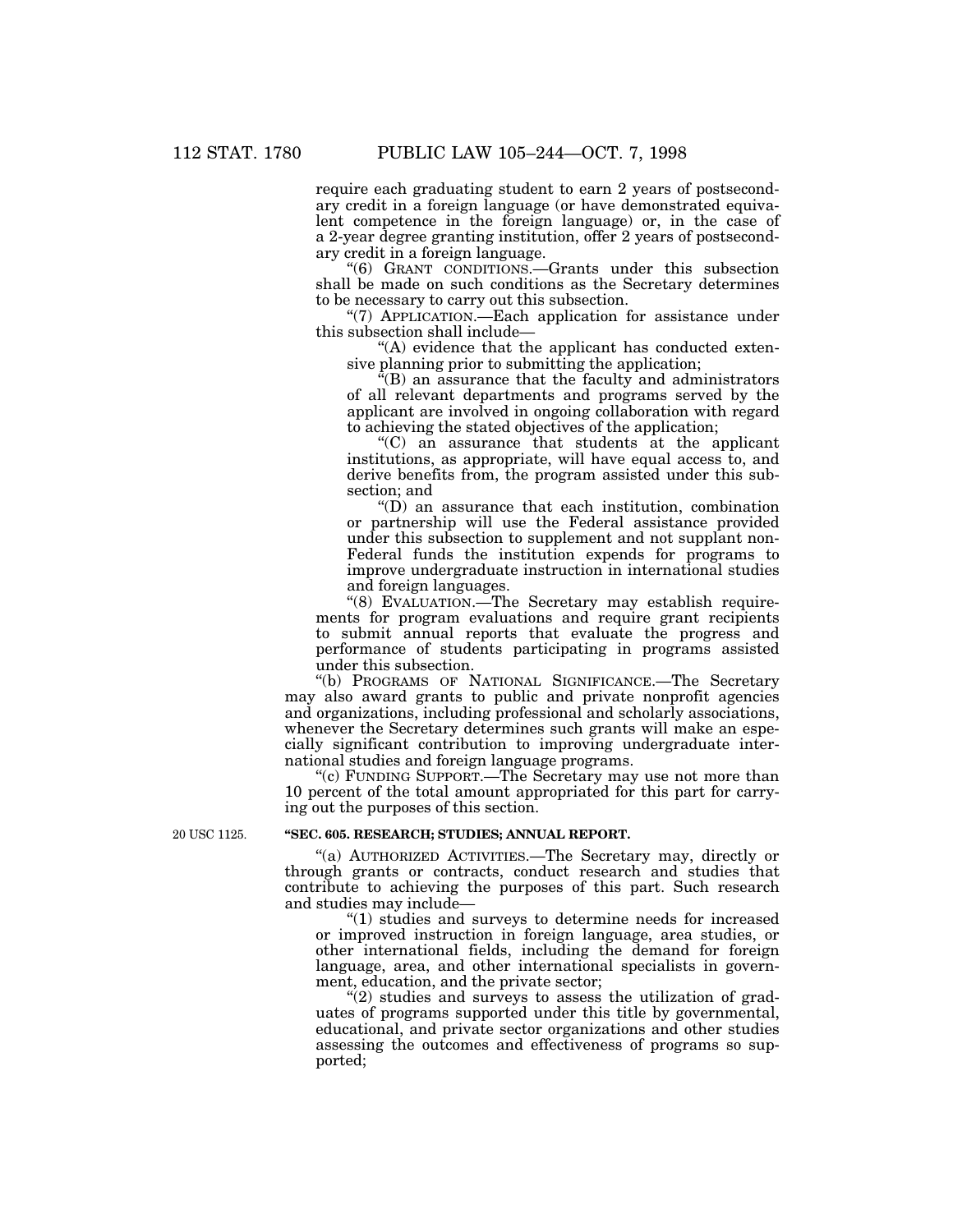"(3) evaluation of the extent to which programs assisted under this title that address national needs would not otherwise be offered;

"(4) comparative studies of the effectiveness of strategies to provide international capabilities at institutions of higher education;

''(5) research on more effective methods of providing instruction and achieving competency in foreign languages, area studies, or other international fields;

''(6) the development and publication of specialized materials for use in foreign language, area studies, and other international fields, or for training foreign language, area, and other international specialists;

"(7) studies and surveys of the uses of technology in foreign language, area studies, and international studies programs;

''(8) studies and evaluations of effective practices in the dissemination of international information, materials, research, teaching strategies, and testing techniques throughout the education community, including elementary and secondary schools; and

''(9) the application of performance tests and standards across all areas of foreign language instruction and classroom use.

''(b) ANNUAL REPORT.—The Secretary shall prepare, publish, and announce an annual report listing the books and research materials produced with assistance under this section.

#### **''SEC. 606. TECHNOLOGICAL INNOVATION AND COOPERATION FOR** 20 USC 1126. **FOREIGN INFORMATION ACCESS.**

Publication.

''(a) AUTHORITY.—The Secretary is authorized to make grants to institutions of higher education, public or nonprofit private libraries, or consortia of such institutions or libraries, to develop innovative techniques or programs using new electronic technologies to collect, organize, preserve, and widely disseminate information on world regions and countries other than the United States that address our Nation's teaching and research needs in international education and foreign languages.

''(b) AUTHORIZED ACTIVITIES.—Grants under this section may be used—

 $"(1)$  to facilitate access to or preserve foreign information resources in print or electronic forms;

''(2) to develop new means of immediate, full-text document delivery for information and scholarship from abroad;

 $(3)$  to develop new means of shared electronic access to international data;

''(4) to support collaborative projects of indexing, cataloging, and other means of bibliographic access for scholars to important research materials published or distributed outside the United States;

''(5) to develop methods for the wide dissemination of resources written in non-Roman language alphabets;

''(6) to assist teachers of less commonly taught languages in acquiring, via electronic and other means, materials suitable for classroom use; and

''(7) to promote collaborative technology based projects in foreign languages, area studies, and international studies among grant recipients under this title.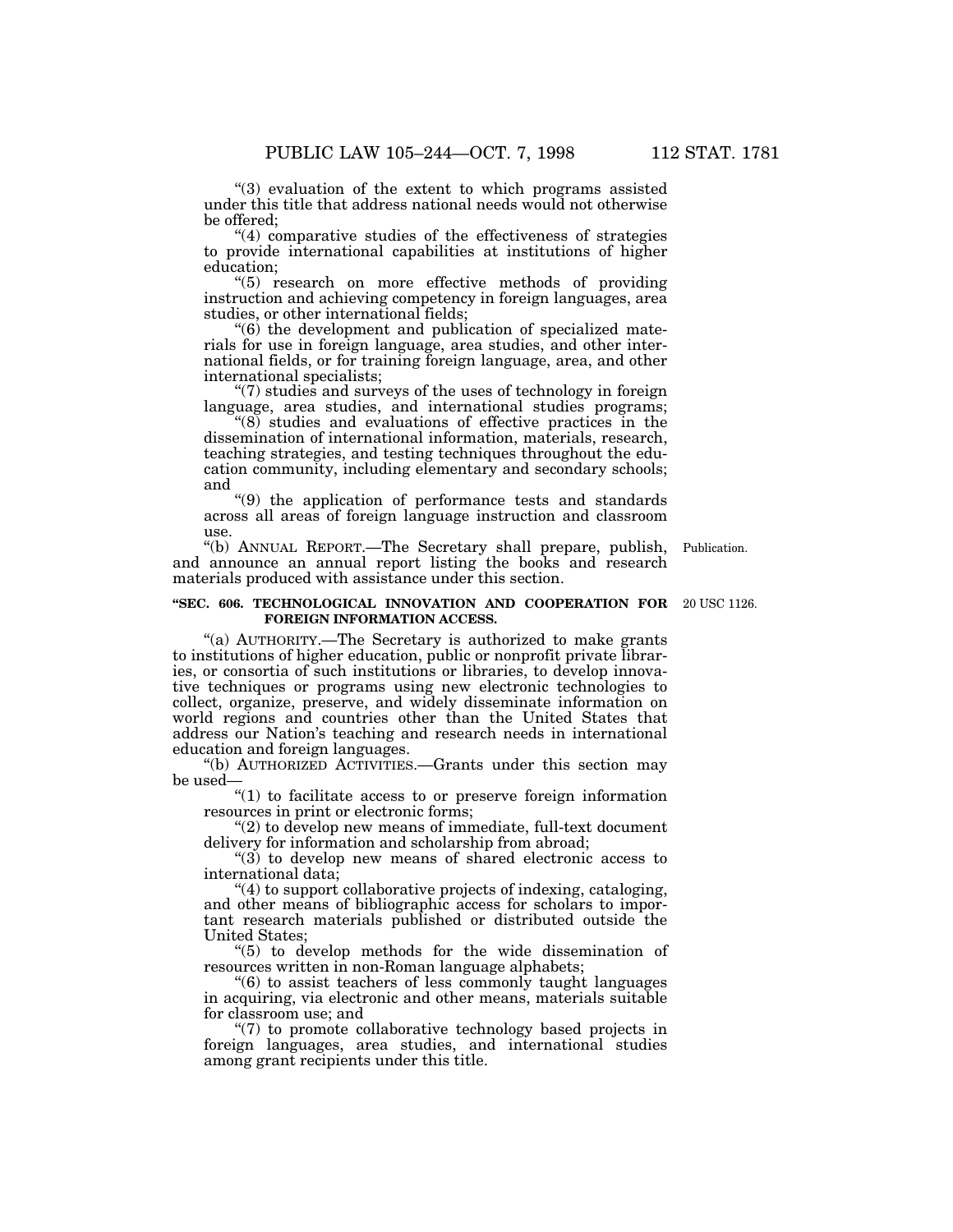''(c) APPLICATION.—Each institution or consortium desiring a grant under this section shall submit an application to the Secretary at such time, in such manner, and accompanied by such information and assurances as the Secretary may reasonably require.

''(d) MATCH REQUIRED.—The Federal share of the total cost of carrying out a program supported by a grant under this section shall not be more than 662⁄3 percent. The non-Federal share of such cost may be provided either in-kind or in cash, and may include contributions from private sector corporations or foundations.''.

20 USC 1127.

## **''SEC. 607. SELECTION OF CERTAIN GRANT RECIPIENTS.**

''(a) COMPETITIVE GRANTS.—The Secretary shall award grants under section 602 competitively on the basis of criteria that separately, but not less rigorously, evaluates the applications for comprehensive and undergraduate language and area centers and programs.

''(b) SELECTION CRITERIA.—The Secretary shall set criteria for grants awarded under section 602 by which a determination of excellence shall be made to meet the differing objectives of graduate and undergraduate institutions.

''(c) EQUITABLE DISTRIBUTION OF GRANTS.—The Secretary shall, to the extent practicable, award grants under this part (other than section 602) in such manner as to achieve an equitable distribution of the grant funds throughout the United States, based on the merit of a proposal as determined pursuant to a peer review process involving broadly representative professionals.

20 USC 1128.

## **''SEC. 608. EQUITABLE DISTRIBUTION OF CERTAIN FUNDS.**

''(a) SELECTION CRITERIA.—The Secretary shall make excellence the criterion for selection of grants awarded under section 602.

''(b) EQUITABLE DISTRIBUTION.—To the extent practicable and consistent with the criterion of excellence, the Secretary shall award grants under this part (other than section 602) in such a manner as will achieve an equitable distribution of funds throughout the United States.

(c) SUPPORT FOR UNDERGRADUATE EDUCATION.—The Secretary shall also award grants under this part in such manner as to ensure that an appropriate portion of the funds appropriated for this part (as determined by the Secretary) are used to support undergraduate education.

#### **''SEC. 609. AMERICAN OVERSEAS RESEARCH CENTERS.**

''(a) CENTERS AUTHORIZED.—The Secretary is authorized to make grants to and enter into contracts with any American overseas research center that is a consortium of institutions of higher education (hereafter in this section referred to as a ''center'') to enable such center to promote postgraduate research, exchanges and area studies.

''(b) USE OF GRANTS.—Grants made and contracts entered into pursuant to this section may be used to pay all or a portion of the cost of establishing or operating a center or program, including—

"(1) the cost of faculty and staff stipends and salaries;

"(2) the cost of faculty, staff, and student travel;

"(3) the cost of the operation and maintenance of overseas facilities;

 $''(4)$  the cost of teaching and research materials;

Contracts. 20 USC 1128a.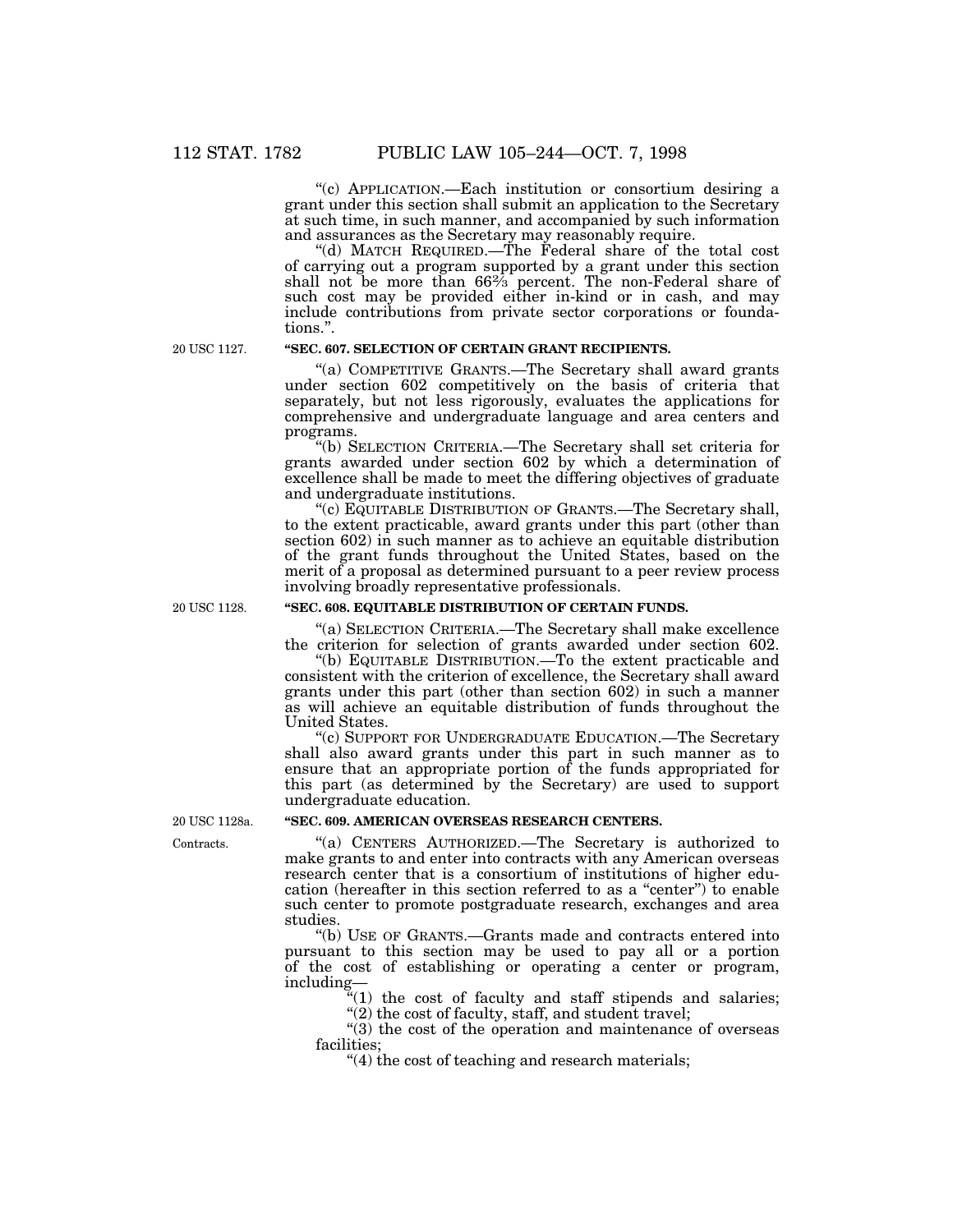''(5) the cost of acquisition, maintenance, and preservation of library collections;

''(6) the cost of bringing visiting scholars and faculty to a center to teach or to conduct research;

"(7) the cost of organizing and managing conferences; and ''(8) the cost of publication and dissemination of material

for the scholarly and general public. "(c) LIMITATION.—The Secretary shall only award grants to and enter into contracts with centers under this section that—

" $(1)$  receive more than 50 percent of their funding from public or private United States sources;

" $(2)$  have a permanent presence in the country in which the center is located; and

 $(3)$  are organizations described in section  $501(c)(3)$  of the Internal Revenue Code of 1986 which are exempt from taxation under section 501(a) of such Code.

''(d) DEVELOPMENT GRANTS.—The Secretary is authorized to make grants for the establishment of new centers. The grants may be used to fund activities that, within 1 year, will result in the creation of a center described in subsection (c).

#### **''SEC. 610. AUTHORIZATION OF APPROPRIATIONS.**

20 USC 1128b

''There are authorized to be appropriated to carry out this part \$80,000,000 for fiscal year 1999, and such sums as may be necessary for each of the 4 succeeding fiscal years.''.

### **SEC. 602. BUSINESS AND INTERNATIONAL EDUCATION PROGRAMS.**

(a) AMENDMENT TO HEADING.—The heading for section 611 (20 U.S.C. 1130) is amended to read as follows:

#### **''SEC. 611. FINDINGS AND PURPOSES.''.**

(b) CENTERS.—Section 612 (20 U.S.C. 1130–1) is amended—  $(1)$  in subsection  $(c)$ 

 $(A)$  in paragraph  $(1)$ —

 $(i)$  in subparagraph  $(B)$ , by striking "advanced"; and

(ii) in subparagraph (C), by striking ''evening or summer''; and

 $(B)$  in paragraph  $(2)(C)$ , by inserting "foreign language studies,'' after ''area studies,''; and

(2) in subsection  $(d)(2)(G)$ , by inserting ", such as a representative of a community college in the region served by the center'' before the period.

(c) AUTHORIZATION OF APPROPRIATIONS.—Section 614 (20 U.S.C. 1130b) is amended—

(1) in subsection (a), by striking ''1993'' and inserting "1999"; and

 $(2)$  in subsection (b), by striking "1993" and inserting ''1999''.

## **SEC. 603. INSTITUTE FOR INTERNATIONAL PUBLIC POLICY.**

(a) MINORITY FOREIGN SERVICE PROFESSIONAL DEVELOPMENT PROGRAM.—Section 621(e) (20 U.S.C. 1131(e)) is amended by striking "one-fourth" and inserting "one-half".

(b) INSTITUTIONAL DEVELOPMENT.—Part C of title VI (20 U.S.C. 1131 et seq.) is amended—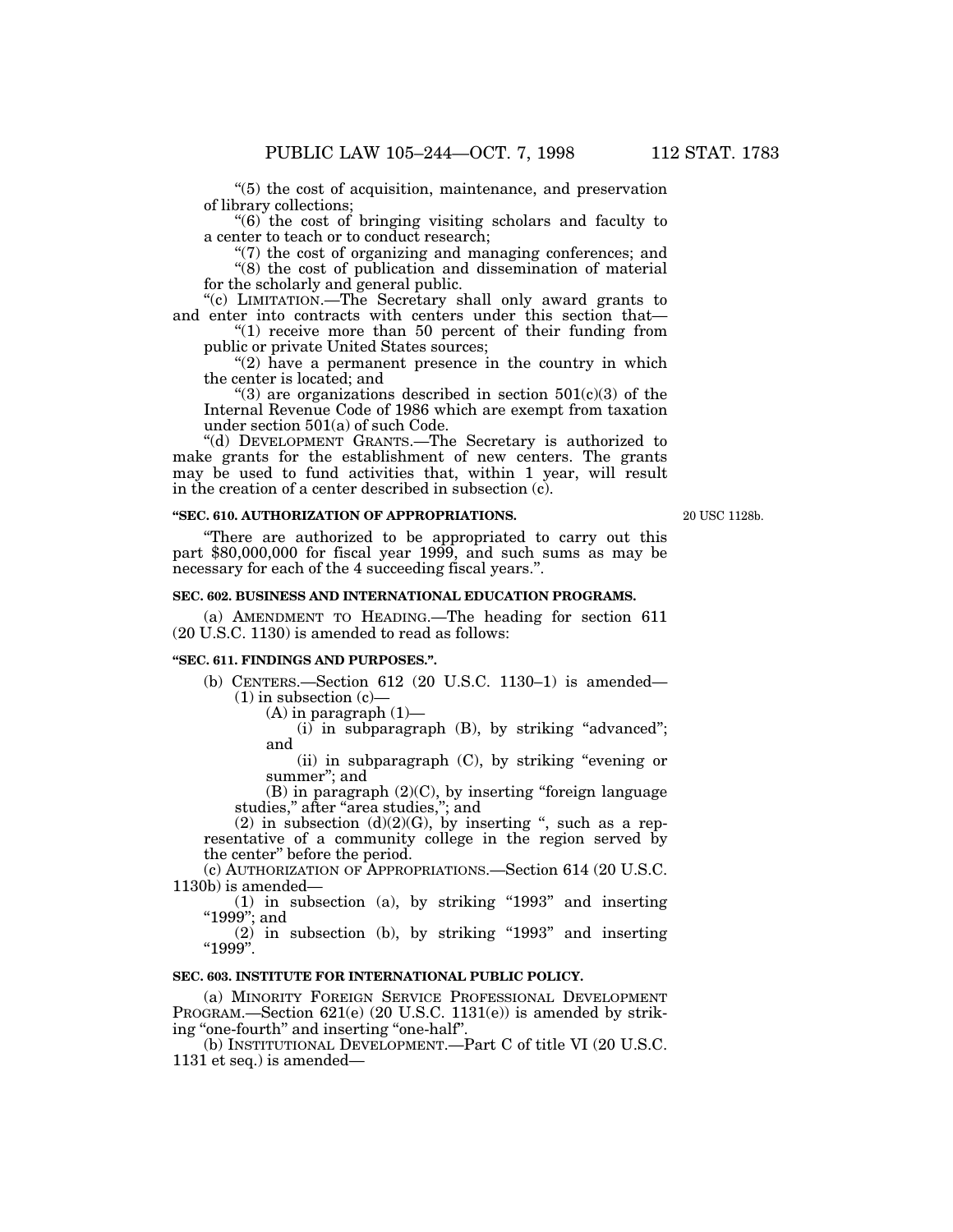(1) by redesignating sections 622 through 627 (20 U.S.C. 1131a through 1131f) as sections 623 through 628, respectively; and

(2) by inserting after section 621 (20 U.S.C. 1131) the following:

Minorities. 20 USC 1131–1.

### **''SEC. 622. INSTITUTIONAL DEVELOPMENT.**

''(a) IN GENERAL.—The Institute shall award grants, from amounts available to the Institute for each fiscal year, to historically Black colleges and universities, Hispanic-serving institutions, Tribally Controlled Colleges or Universities, and minority institutions, to enable such colleges, universities, and institutions to strengthen international affairs programs.

''(b) APPLICATION.—No grant may be made by the Institute unless an application is made by the college, university, or institution at such time, in such manner, and accompanied by such information as the Institute may require.

''(c) DEFINITIONS.—In this section—

"(1) the term 'historically Black college and university' has the meaning given the term in section 322;

"(2) the term 'Hispanic-serving institution' has the meaning given the term in section 502;

"(3) the term 'Tribally Controlled College or University' has the meaning given the term in section 2 of the Tribally Controlled College or University Assistance Act of 1978 (25 U.S.C. 1801); and

 $(4)$  the term 'minority institution' has the meaning given the term in section 365.''.

(c) STUDY ABROAD PROGRAM.—Section 623 (as redesignated by subsection(b)(1)) (20 U.S.C. 1131a)—

(1) in the section heading, by striking ''**JUNIOR YEAR**'' and inserting "**STUDY**";

 $(2)$  in subsection  $(b)(2)$ —

(A) by inserting '', or completing the third year of study in the case of a summer abroad program,'' after ''study''; and

(B) by striking "junior year" and inserting "study"; and

 $(3)$  in subsection  $(c)$ —

(A) in the matter preceding paragraph (1), by striking "junior year" and inserting "study"

 $(B)$  in paragraph  $(1)$ , by striking "junior year" and inserting "study"; and

(C) in paragraph (2)—

(i) by striking "one-half" and inserting "one-third"; and

(ii) by striking ''junior year'' and inserting ''study''.

20 USC 1131c.

(d) INTERNSHIPS.—Section 625 (as redesignated by subsection (b)(1)) (20 U.S.C. 1132c)—

(1) by striking ''The Institute'' and inserting ''(a) IN GENERAL.—The Institute''; and

(2) by adding at the end the following:

''(b) POSTBACCALAUREATE INTERNSHIPS.—The Institute shall enter into agreements with institutions of higher education described in the first sentence of subsection (a) to conduct internships for students who have completed study for a baccalaureate

Contracts.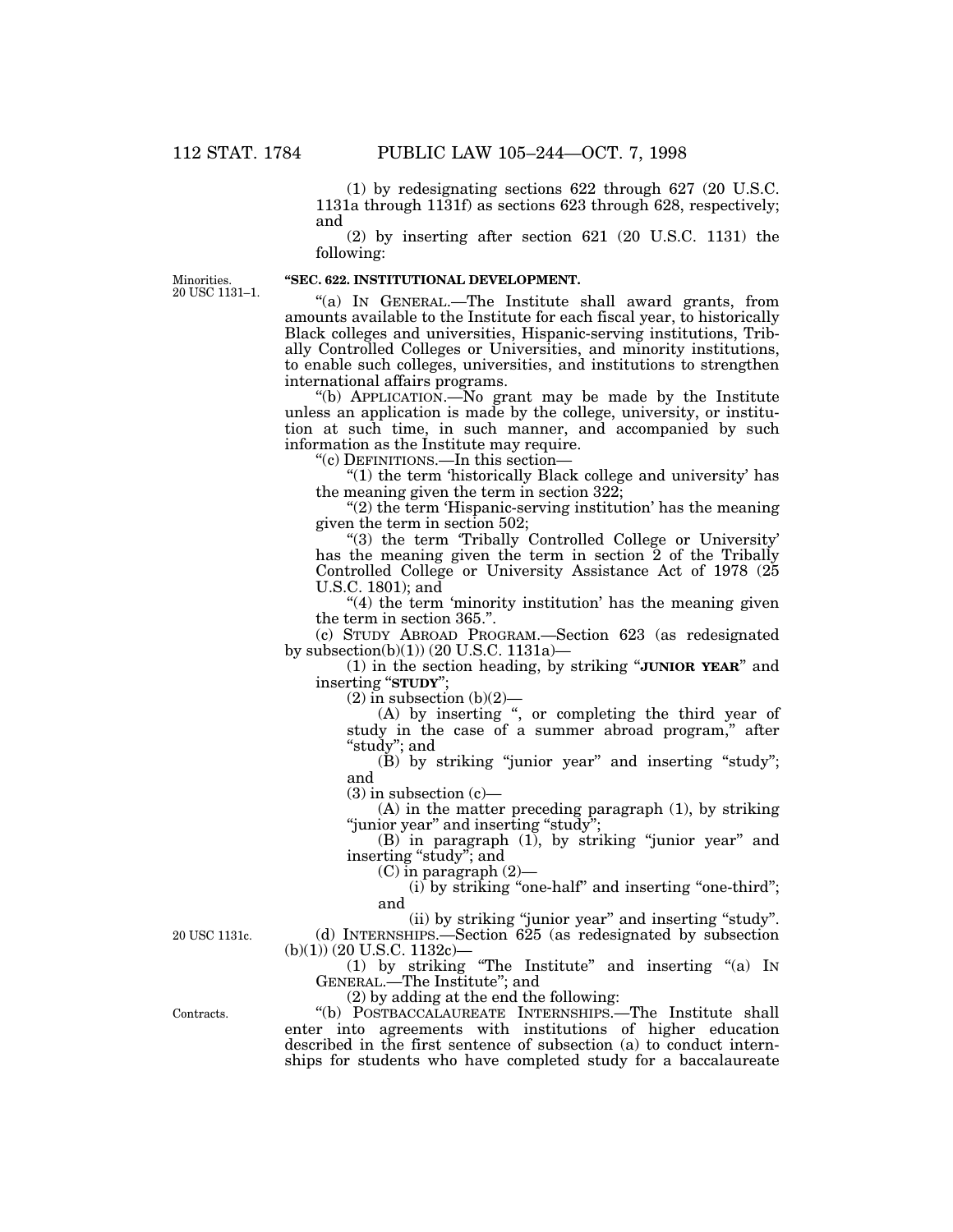degree. The internship program authorized by this subsection shall—

" $(1)$  assist the students to prepare for a master's degree program;

''(2) be carried out with the assistance of the Woodrow Wilson International Center for Scholars;

''(3) contain work experience for the students designed to contribute to the students' preparation for a master's degree program; and

''(4) be assisted by the Interagency Committee on Minority Careers in International Affairs established under subsection (c).

''(c) INTERAGENCY COMMITTEE ON MINORITY CAREERS IN INTER-NATIONAL AFFAIRS.—

''(1) ESTABLISHMENT.—There is established in the executive branch of the Federal Government an Interagency Committee on Minority Careers in International Affairs composed of not less than 7 members, including—

''(A) the Under Secretary for Farm and Foreign Agricultural Services of the Department of Agriculture, or the Under Secretary's designee;

''(B) the Assistant Secretary and Director General, of the United States and Foreign Commercial Service of the Department of Commerce, or the Assistant Secretary and Director General's designee;

''(C) the Under Secretary of Defense for Personnel and Readiness of the Department of Defense, or the Under Secretary's designee;

''(D) the Assistant Secretary for Postsecondary Education in the Department of Education, or the Assistant Secretary's designee;

"(E) the Director General of the Foreign Service of the Department of State, or the Director General's designee;

''(F) the General Counsel of the Agency for International Development, or the General Counsel's designee; and

''(G) the Associate Director for Educational and Cultural Affairs of the United States Information Agency, or the Associate Director's designee.

"(2) FUNCTIONS.—The Interagency Committee established by this section shall—

"(A) on an annual basis inform the Secretary and the Institute regarding ways to advise students participating in the internship program assisted under this section with respect to goals for careers in international affairs;

''(B) locate for students potential internship opportunities in the Federal Government related to international affairs; and

''(C) promote policies in each department and agency participating in the Committee that are designed to carry out the objectives of this part.''.

(f) CONFORMING AMENDMENT.—Section 627 (as redesignated by subsection (b)(1)) (20 U.S.C. 1131e) is amended by striking " $625$ " and inserting " $626$ ".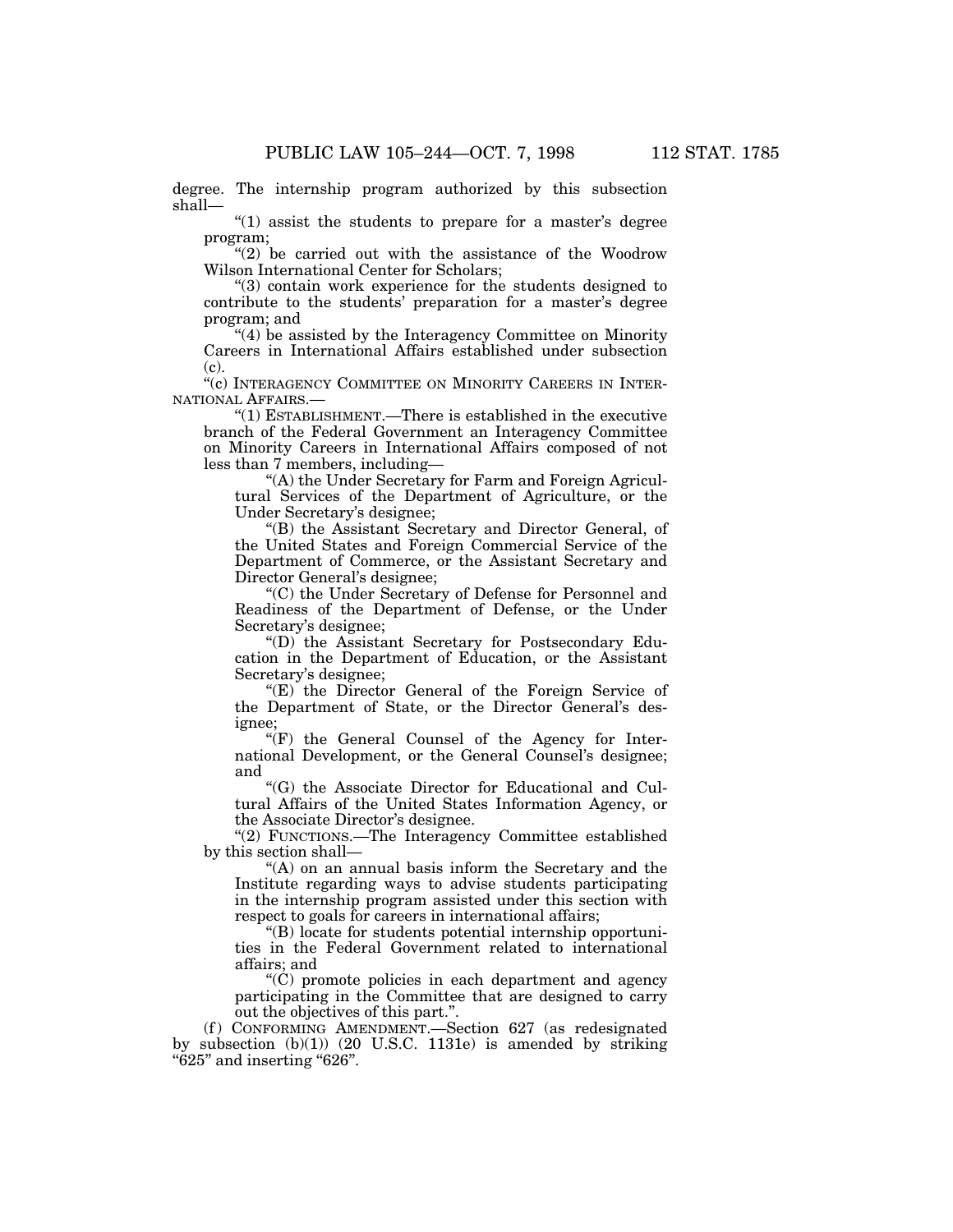(g) AUTHORIZATION OF APPROPRIATIONS.—Section 628 (as redesignated by subsection (b)(1)) (20 U.S.C. 1131f ), by striking " $1993"$  and inserting " $1999"$ .

#### **SEC. 604. GENERAL PROVISIONS.**

(a) DEFINITIONS.—Section  $631(a)$   $(20 \text{ U.S.C. } 1132(a))$  is amended—

(1) by striking ''and'' at the end of paragraph (7);

(2) by striking the period at the end of paragraph (8) and inserting ''; and''; and

(3) by inserting after paragraph (8) the following:

''(9) the term 'educational programs abroad' means programs of study, internships, or service learning outside the United States which are part of a foreign language or other international curriculum at the undergraduate or graduate education levels.''.

(b) REPEAL.—Section 632 (20 U.S.C. 1132–1) is repealed.

# **TITLE VII—GRADUATE AND POST-SECONDARY IMPROVEMENT PRO-GRAMS**

## **SEC. 701. REVISION OF TITLE VII.**

Title VII (20 U.S.C. 1132a et seq.) is amended to read as follows:

# **''TITLE VII—GRADUATE AND POST-SECONDARY IMPROVEMENT PRO-GRAMS**

20 USC 1133.

## **''SEC. 700. PURPOSE.**

''It is the purpose of this title—

''(1) to authorize national graduate fellowship programs— "(A) in order to attract students of superior ability and achievement, exceptional promise, and demonstrated financial need, into high-quality graduate programs and provide the students with the financial support necessary to complete advanced degrees; and

''(B) that are designed to—

"(i) sustain and enhance the capacity for graduate" education in areas of national need; and

"(ii) encourage talented students to pursue scholarly careers in the humanities, social sciences, and the arts; and

''(2) to promote postsecondary programs.

## **''PART A—GRADUATE EDUCATION PROGRAMS**

## **''Subpart 1—Jacob K. Javits Fellowship Program**

20 USC 1134.

## **''SEC. 701. AWARD OF JACOB K. JAVITS FELLOWSHIPS.**

''(a) AUTHORITY AND TIMING OF AWARDS.—The Secretary is authorized to award fellowships in accordance with the provisions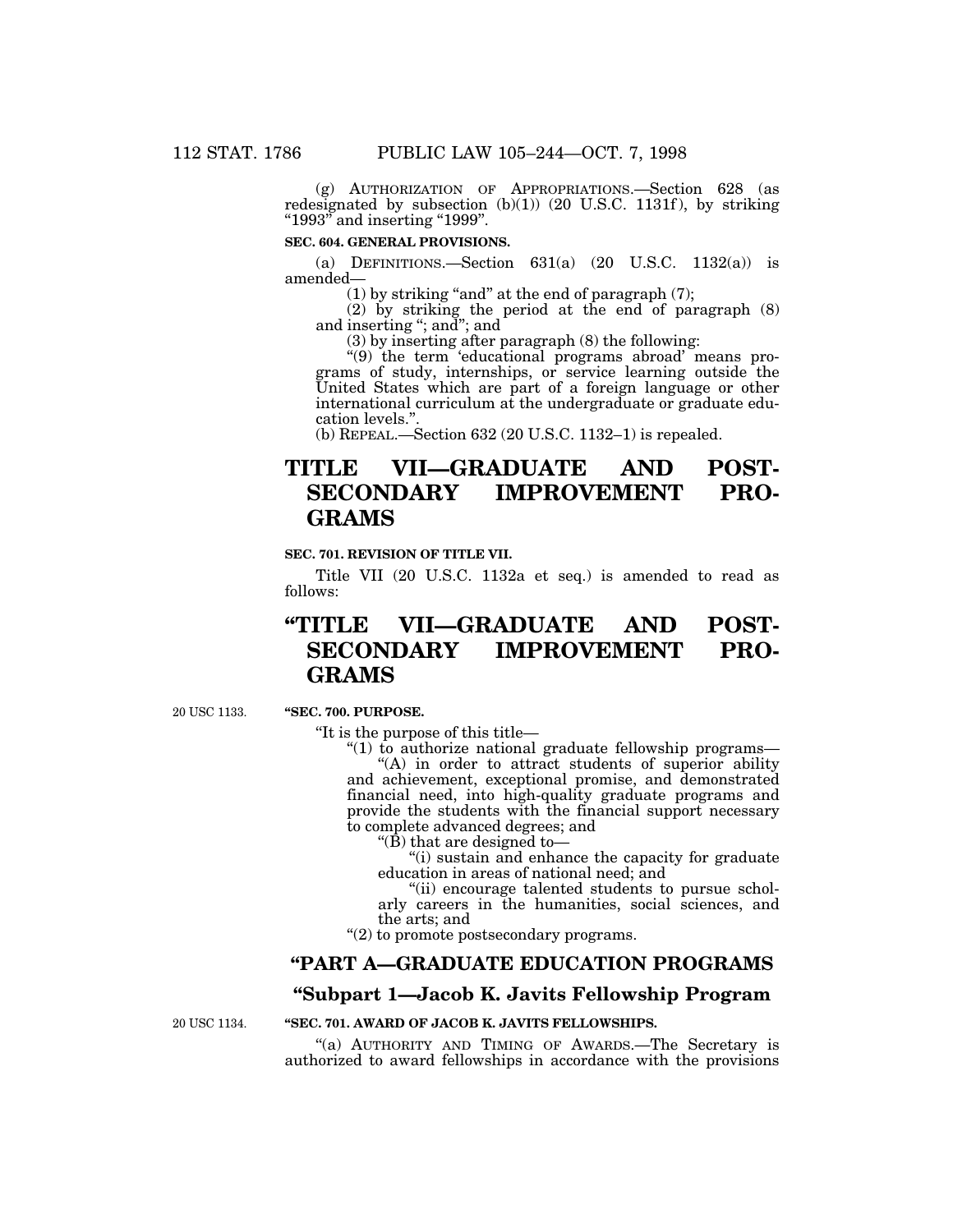of this subpart for graduate study in the arts, humanities, and social sciences by students of superior ability selected on the basis of demonstrated achievement, financial need, and exceptional promise. The fellowships shall be awarded to students who are eligible to receive any grant, loan, or work assistance pursuant to section 484 and intend to pursue a doctoral degree, except that fellowships may be granted to students pursuing a master's degree in those fields in which the master's degree is the terminal highest degree awarded in the area of study. All funds appropriated in a fiscal year shall be obligated and expended to the students for fellowships for use in the academic year beginning after July 1 of the fiscal year following the fiscal year for which the funds were appropriated. The fellowships shall be awarded for only 1 academic year of study and shall be renewable for a period not to exceed 4 years of study.

''(b) DESIGNATION OF FELLOWS.—Students receiving awards under this subpart shall be known as 'Jacob K. Javits Fellows'.

"(c) INTERRUPTIONS OF STUDY.—The institution of higher education may allow a fellowship recipient to interrupt periods of study for a period not to exceed 12 months for the purpose of work, travel, or independent study away from the campus, if such independent study is supportive of the fellowship recipient's academic program and shall continue payments for those 12-month periods during which the student is pursuing travel or independent study supportive of the recipient's academic program.

"(d) PROCESS AND TIMING OF COMPETITION.—The Secretary Deadlines. shall make applications for fellowships under this part available not later than October 1 of the academic year preceding the academic year for which fellowships will be awarded, and shall announce the recipients of fellowships under this section not later than March 1 of the academic year preceding the academic year for which the fellowships are awarded.

''(e) AUTHORITY TO CONTRACT.—The Secretary is authorized to enter into a contract with a nongovernmental agency to administer the program assisted under this part if the Secretary determines that entering into the contract is an efficient means of carrying out the program.

#### **''SEC. 702. ALLOCATION OF FELLOWSHIPS.**

''(a) FELLOWSHIP BOARD.—

''(1) APPOINTMENT.—The Secretary shall appoint a Jacob K. Javits Fellows Program Fellowship Board (hereinafter in this subpart referred to as the 'Board') consisting of 9 individuals representative of both public and private institutions of higher education who are especially qualified to serve on the Board. In making appointments, the Secretary shall give due consideration to the appointment of individuals who are highly respected in the academic community. The Secretary shall assure that individuals appointed to the Board are broadly representative of a range of disciplines in graduate education in arts, humanities, and social sciences.

"(2) DUTIES.—The Board shall-

"(A) establish general policies for the program established by this subpart and oversee the program's operation;

''(B) establish general criteria for the award of fellowships in academic fields identified by the Board, or, in the event that the Secretary enters into a contract with

20 USC 1134a.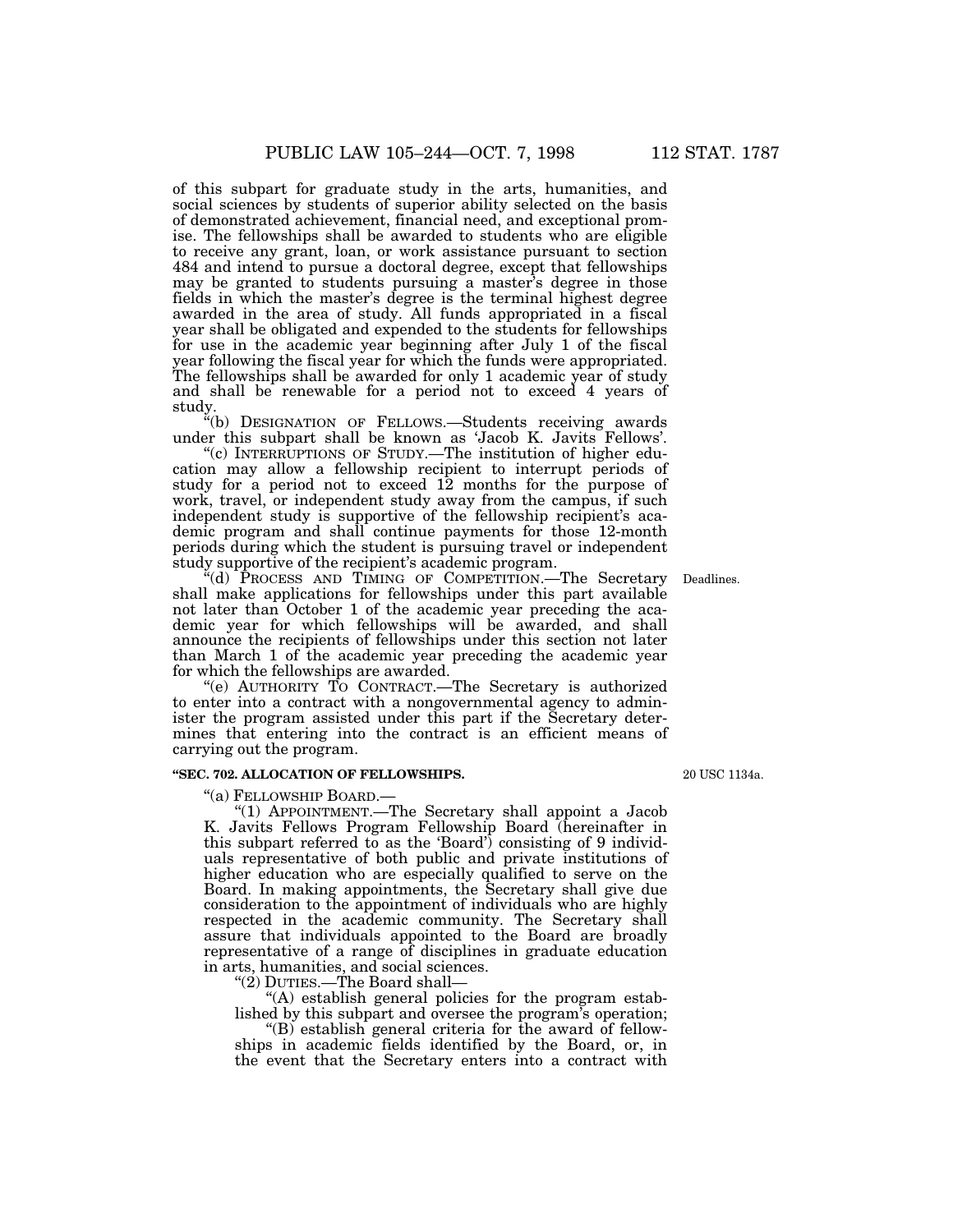a nongovernmental entity to administer the program assisted under this subpart, by such nongovernmental entity;

 $C^{\alpha}(C)$  appoint panels of academic scholars with distinguished backgrounds in the arts, humanities, and social sciences for the purpose of selecting fellows, except that, in the event that the Secretary enters into a contract with a nongovernmental entity to administer the program, such panels may be appointed by such nongovernmental entity; and

''(D) prepare and submit to the Congress at least once in every 3-year period a report on any modifications in the program that the Board determines are appropriate.

''(3) CONSULTATIONS.—In carrying out its responsibilities, the Board shall consult on a regular basis with representatives of the National Science Foundation, the National Endowment for the Humanities, the National Endowment for the Arts, and representatives of institutions of higher education and associations of such institutions, learned societies, and professional organizations.

''(4) TERM.—The term of office of each member of the Board shall be 4 years, except that any member appointed to fill a vacancy shall serve for the remainder of the term for which the predecessor of the member was appointed. No member may serve for a period in excess of 6 years.

"(5) INITIAL MEETING; VACANCY.—The Secretary shall call the first meeting of the Board, at which the first order of business shall be the election of a Chairperson and a Vice Chairperson, who shall serve until 1 year after the date of the appointment of the Chairperson and Vice Chairperson. Thereafter each officer shall be elected for a term of 2 years. In case a vacancy occurs in either office, the Board shall elect an individual from among the members of the Board to fill such vacancy.

''(6) QUORUM; ADDITIONAL MEETINGS.—(A) A majority of the members of the Board shall constitute a quorum.

''(B) The Board shall meet at least once a year or more frequently, as may be necessary, to carry out the Board's responsibilities.

''(7) COMPENSATION.—Members of the Board, while serving on the business of the Board, shall be entitled to receive compensation at rates fixed by the Secretary, but not exceeding the rate of basic pay payable for level IV of the Executive Schedule, including travel time, and while so serving away from their homes or regular places of business, the members may be allowed travel expenses, including per diem in lieu of subsistence, as authorized by section 5703 of title 5, United States Code, for persons in Government service employed intermittently.

''(b) USE OF SELECTION PANELS.—The recipients of fellowships shall be selected in each designated field from among all applicants nationwide in each field by distinguished panels appointed by the Board to make such selections under criteria established by the Board, except that, in the event that the Secretary enters into a contract with a nongovernmental entity to administer the program, such panels may be appointed by such nongovernmental entity. The number of recipients in each field in each year shall

Reports.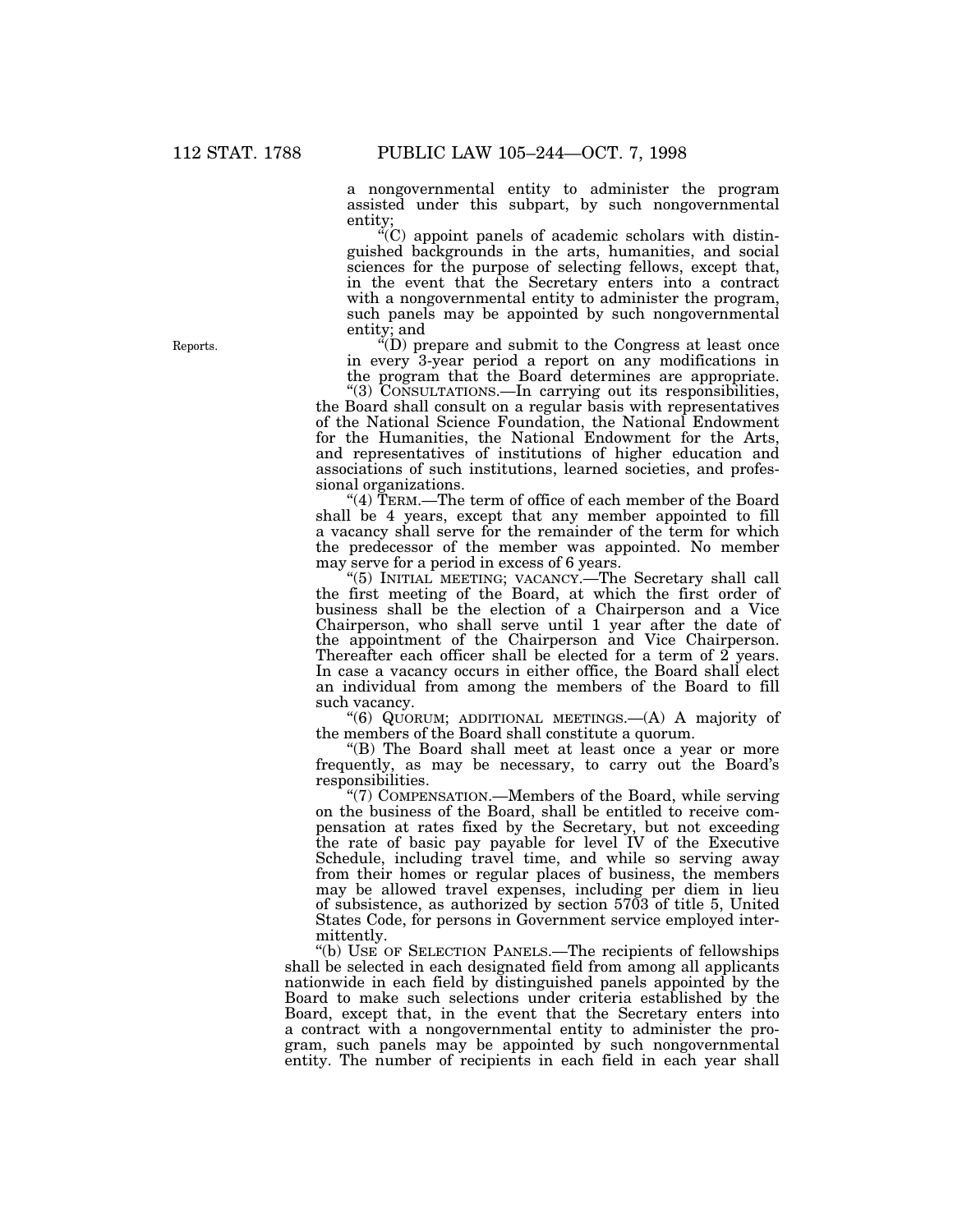20 USC 1134b.

not exceed the number of fellows allocated to that field for that year by the Board.

"(c) FELLOWSHIP PORTABILITY.—Each recipient shall be entitled to use the fellowship in a graduate program at any accredited institution of higher education in which the recipient may decide to enroll.

#### **''SEC. 703. STIPENDS.**

"(a) AWARD BY SECRETARY.—The Secretary shall pay to individuals awarded fellowships under this subpart such stipends as the Secretary may establish, reflecting the purpose of this program to encourage highly talented students to undertake graduate study as described in this subpart. In the case of an individual who receives such individual's first stipend under this subpart in academic year 1999–2000 or any succeeding academic year, such stipend shall be set at a level of support equal to that provided by the National Science Foundation graduate fellowships, except such amount shall be adjusted as necessary so as not to exceed the fellow's demonstrated level of need determined in accordance with part F of title IV.

''(b) INSTITUTIONAL PAYMENTS.— ''(1) IN GENERAL.—(A) The Secretary shall (in addition to stipends paid to individuals under this subpart) pay to the institution of higher education, for each individual awarded a fellowship under this subpart at such institution, an institutional allowance. Except as provided in subparagraph (B), such allowance shall be, for 1999–2000 and succeeding academic years, the same amount as the institutional payment made for 1998–1999 under section 933(b) (as such section was in effect on the day before the date of enactment of the Higher Education Amendments of 1998) adjusted for 1999–2000 and annually thereafter in accordance with inflation as determined by the Department of Labor's Consumer Price Index for the previous calendar year.

''(B) The institutional allowance paid under subparagraph (A) shall be reduced by the amount the institution charges and collects from a fellowship recipient for tuition and other expenses as part of the recipient's instructional program.

''(2) SPECIAL RULES.—(A) Beginning March 1, 1992, any applicant for a fellowship under this subpart who has been notified in writing by the Secretary that such applicant has been selected to receive such a fellowship and is subsequently notified that the fellowship award has been withdrawn, shall receive such fellowship unless the Secretary subsequently makes a determination that such applicant submitted fraudulent information on the application.

''(B) Subject to the availability of appropriations, amounts payable to an institution by the Secretary pursuant to this subsection shall not be reduced for any purpose other than the purposes specified under paragraph  $(i)$ .

#### **''SEC. 704. FELLOWSHIP CONDITIONS.**

''(a) REQUIREMENTS FOR RECEIPT.—An individual awarded a fellowship under the provisions of this subpart shall continue to receive payments provided in section 703 only during such periods as the Secretary finds that such individual is maintaining satisfactory proficiency in, and devoting essentially full time to, study or research in the field in which such fellowship was awarded,

Effective date.

20 USC 1134c.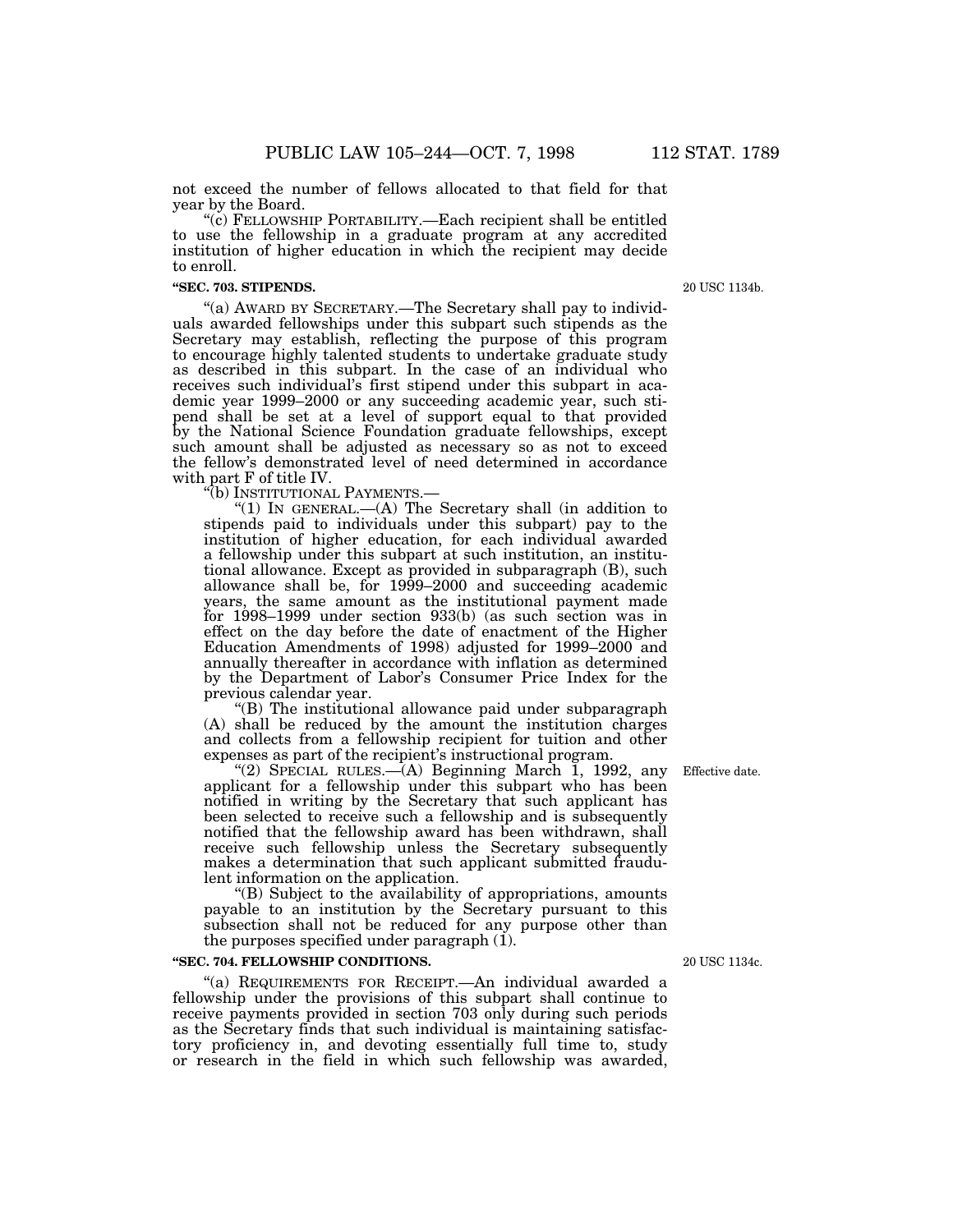in an institution of higher education, and is not engaging in gainful employment other than part-time employment by such institution in teaching, research, or similar activities, approved by the Secretary.

''(b) REPORTS FROM RECIPIENTS.—The Secretary is authorized to require reports containing such information in such form and filed at such times as the Secretary determines necessary from any person awarded a fellowship under the provisions of this subpart. The reports shall be accompanied by a certificate from an appropriate official at the institution of higher education, library, archive, or other research center approved by the Secretary, stating that such individual is making satisfactory progress in, and is devoting essentially full time to the program for which the fellowship was awarded.

20 USC 1134d.

## **''SEC. 705. AUTHORIZATION OF APPROPRIATIONS.**

''There are authorized to be appropriated \$30,000,000 for fiscal year 1999 and such sums as may be necessary for each of the 4 succeeding fiscal years to carry out this subpart.

## **''Subpart 2—Graduate Assistance in Areas of National Need**

20 USC 1135.

## **''SEC. 711. GRANTS TO ACADEMIC DEPARTMENTS AND PROGRAMS OF INSTITUTIONS.**

''(a) GRANT AUTHORITY.—

''(1) IN GENERAL.—The Secretary shall make grants to academic departments, programs and other academic units of institutions of higher education that provide courses of study leading to a graduate degree in order to enable such institutions to provide assistance to graduate students in accordance with this subpart.

"(2) ADDITIONAL GRANTS.—The Secretary may also make grants to such departments, programs and other academic units of institutions of higher education granting graduate degrees which submit joint proposals involving nondegree granting institutions which have formal arrangements for the support of doctoral dissertation research with degree-granting institutions. Nondegree granting institutions eligible for awards as part of such joint proposals include any organization which—

"(A) is described in section  $501(c)(3)$  of the Internal Revenue Code of 1986, and is exempt from tax under section 501(a) of such Code;

''(B) is organized and operated substantially to conduct scientific and cultural research and graduate training programs;

''(C) is not a private foundation;

''(D) has academic personnel for instruction and counseling who meet the standards of the institution of higher education in which the students are enrolled; and

"(E) has necessary research resources not otherwise readily available in such institutions to such students.

''(b) AWARD AND DURATION OF GRANTS.—

''(1) AWARDS.—The principal criterion for the award of grants shall be the relative quality of the graduate programs presented in competing applications. Consistent with an allocation of awards based on quality of competing applications,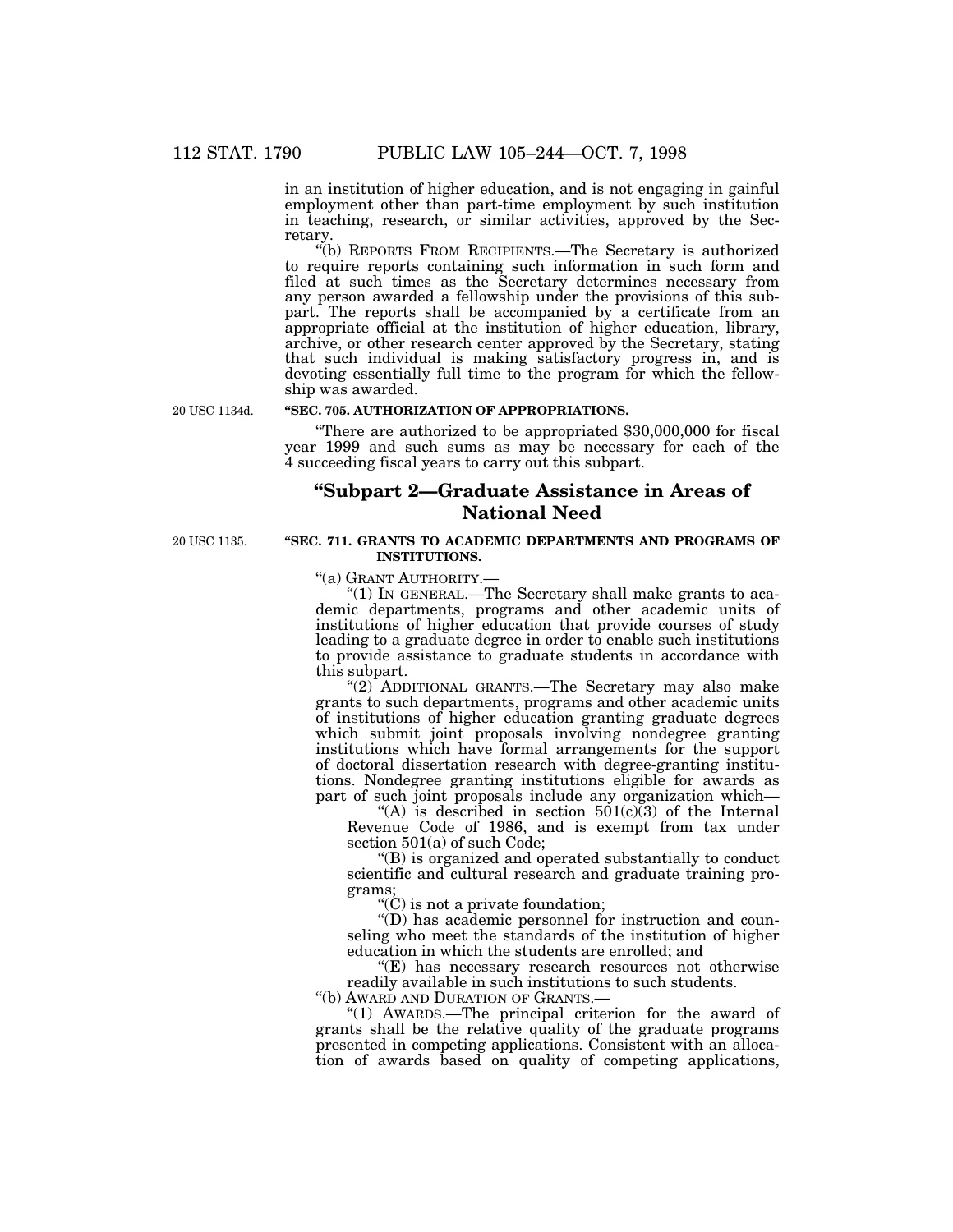the Secretary shall, in awarding such grants, promote an equitable geographic distribution among eligible public and private institutions of higher education.

''(2)DURATION AND AMOUNT.—

''(A) DURATION.—The Secretary shall award a grant under this subpart for a period of 3 years.

''(B) AMOUNT.—The Secretary shall award a grant to an academic department, program or unit of an institution of higher education under this subpart for a fiscal year in an amount that is not less than \$100,000 and not greater than \$750,000.

''(3) REALLOTMENT.—Whenever the Secretary determines that an academic department, program or unit of an institution of higher education is unable to use all of the amounts available to the department, program or unit under this subpart, the Secretary shall, on such dates during each fiscal year as the Secretary may fix, reallot the amounts not needed to academic departments, programs and units of institutions which can use the grants authorized by this subpart.

''(c) PREFERENCE TO CONTINUING GRANT RECIPIENTS.—

''(1) IN GENERAL.—The Secretary shall make new grant awards under this subpart only to the extent that each previous grant recipient under this subpart has received continued funding in accordance with subsection (b)(2)(A).

"(2) RATABLE REDUCTION.—To the extent that appropriations under this subpart are insufficient to comply with paragraph (1), available funds shall be distributed by ratably reducing the amounts required to be awarded under subsection  $(b)(2)(A)$ .

#### **''SEC. 712. INSTITUTIONAL ELIGIBILITY.**

''(a) ELIGIBILITY CRITERIA.—Any academic department, program or unit of an institution of higher education that offers a program of postbaccalaureate study leading to a graduate degree in an area of national need (as designated under subsection (b)) may apply for a grant under this subpart. No department, program or unit shall be eligible for a grant unless the program of postbaccalaureate study has been in existence for at least 4 years at the time of application for assistance under this subpart.

''(b) DESIGNATION OF AREAS OF NATIONAL NEED.—After consultation with appropriate Federal and nonprofit agencies and organizations, the Secretary shall designate areas of national need. In making such designations, the Secretary shall take into account the extent to which the interest in the area is compelling, the extent to which other Federal programs support postbaccalaureate study in the area concerned, and an assessment of how the program could achieve the most significant impact with available resources.

#### **''SEC. 713. CRITERIA FOR APPLICATIONS.**

''(a) SELECTION OF APPLICATIONS.—The Secretary shall make grants to academic departments, programs and units of institutions of higher education on the basis of applications submitted in accordance with subsection (b). Applications shall be ranked on program quality by review panels of nationally recognized scholars and evaluated on the quality and effectiveness of the academic program and the achievement and promise of the students to be served. To the extent possible (consistent with other provisions of this

20 USC 1135b.

20 USC 1135a.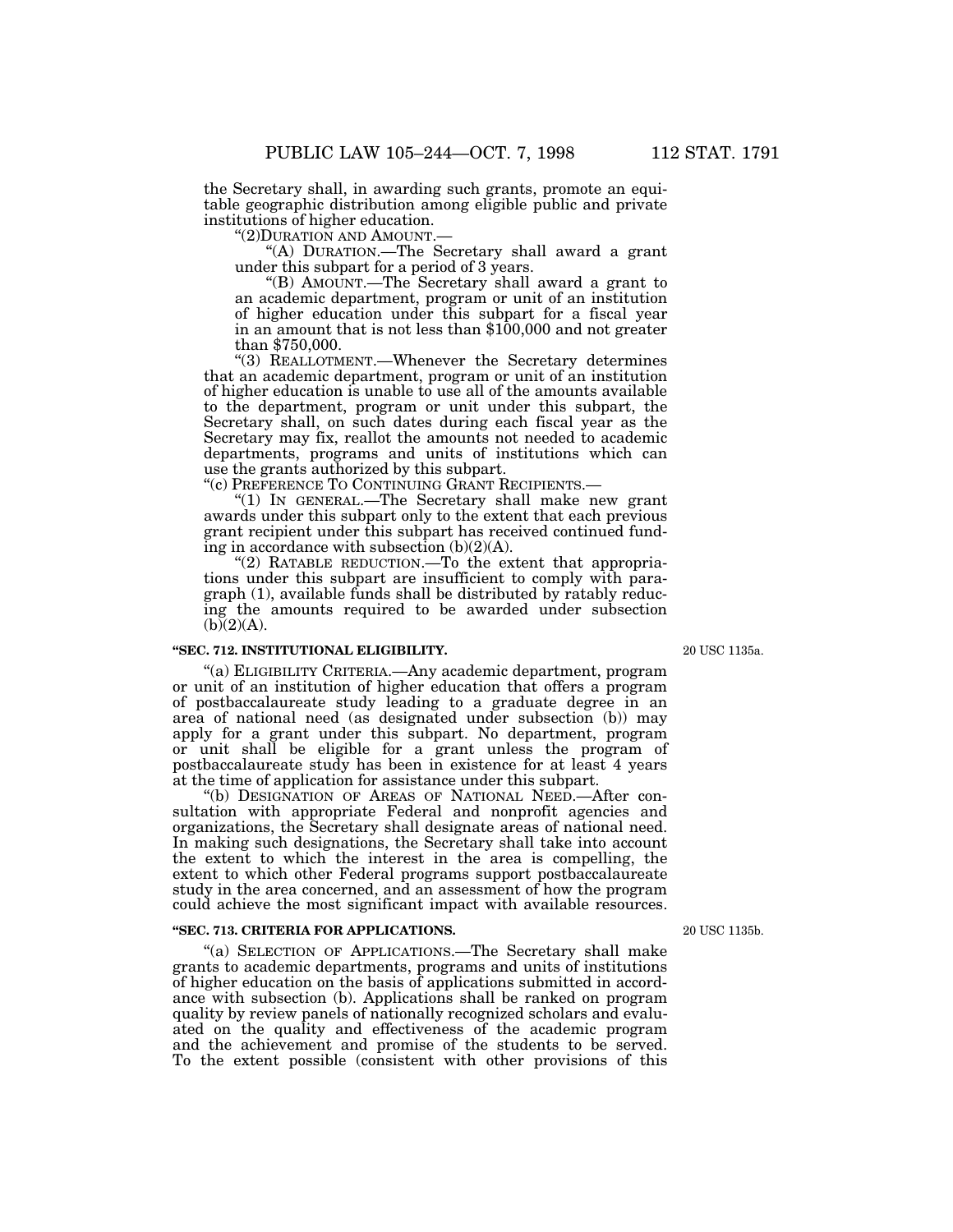section), the Secretary shall make awards that are consistent with recommendations of the review panels.

''(b) CONTENTS OF APPLICATIONS.—An academic department, program or unit of an institution of higher education, in the department, program or unit's application for a grant, shall—

 $(1)$  describe the current academic program of the applicant for which the grant is sought;

 $''(2)$  provide assurances that the applicant will provide, from other non-Federal sources, for the purposes of the fellowship program under this subpart an amount equal to at least 25 percent of the amount of the grant received under this subpart, which contribution may be in cash or in kind, fairly valued;

 $(3)$  set forth policies and procedures to assure that, in making fellowship awards under this subpart, the institution will seek talented students from traditionally underrepresented backgrounds, as determined by the Secretary;

 $\tilde{f}(4)$  describe the number, types, and amounts of the fellowships that the applicant intends to offer with grant funds provided under this part;

''(5) set forth policies and procedures to assure that, in making fellowship awards under this subpart, the institution will make awards to individuals who—

"(A) have financial need, as determined under part F of title IV;

''(B) have excellent academic records in their previous programs of study; and

''(C) plan to pursue the highest possible degree available in their course of study;

''(6) set forth policies and procedures to ensure that Federal funds made available under this subpart for any fiscal year will be used to supplement and, to the extent practical, increase the funds that would otherwise be made available for the purpose of this subpart and in no case to supplant those funds;

" $(7)$  provide assurances that, in the event that funds made available to the academic department, program or unit under this subpart are insufficient to provide the assistance due a student under the commitment entered into between the academic department, program or unit and the student, the academic department, program or unit will, from any funds available to the department, program or unit, fulfill the commitment to the student;

"(8) provide that the applicant will comply with the limitations set forth in section 715;

''(9) provide assurances that the academic department will provide at least 1 year of supervised training in instruction for students; and

 $\degree$ (10) include such other information as the Secretary may prescribe.

20 USC 1135c.

## **''SEC. 714. AWARDS TO GRADUATE STUDENTS.**

"(a) COMMITMENTS TO GRADUATE STUDENTS.-

''(1) IN GENERAL.—An academic department, program or unit of an institution of higher education shall make commitments to graduate students who are eligible students under section 484 (including students pursuing a doctoral degree after having completed a master's degree program at an institution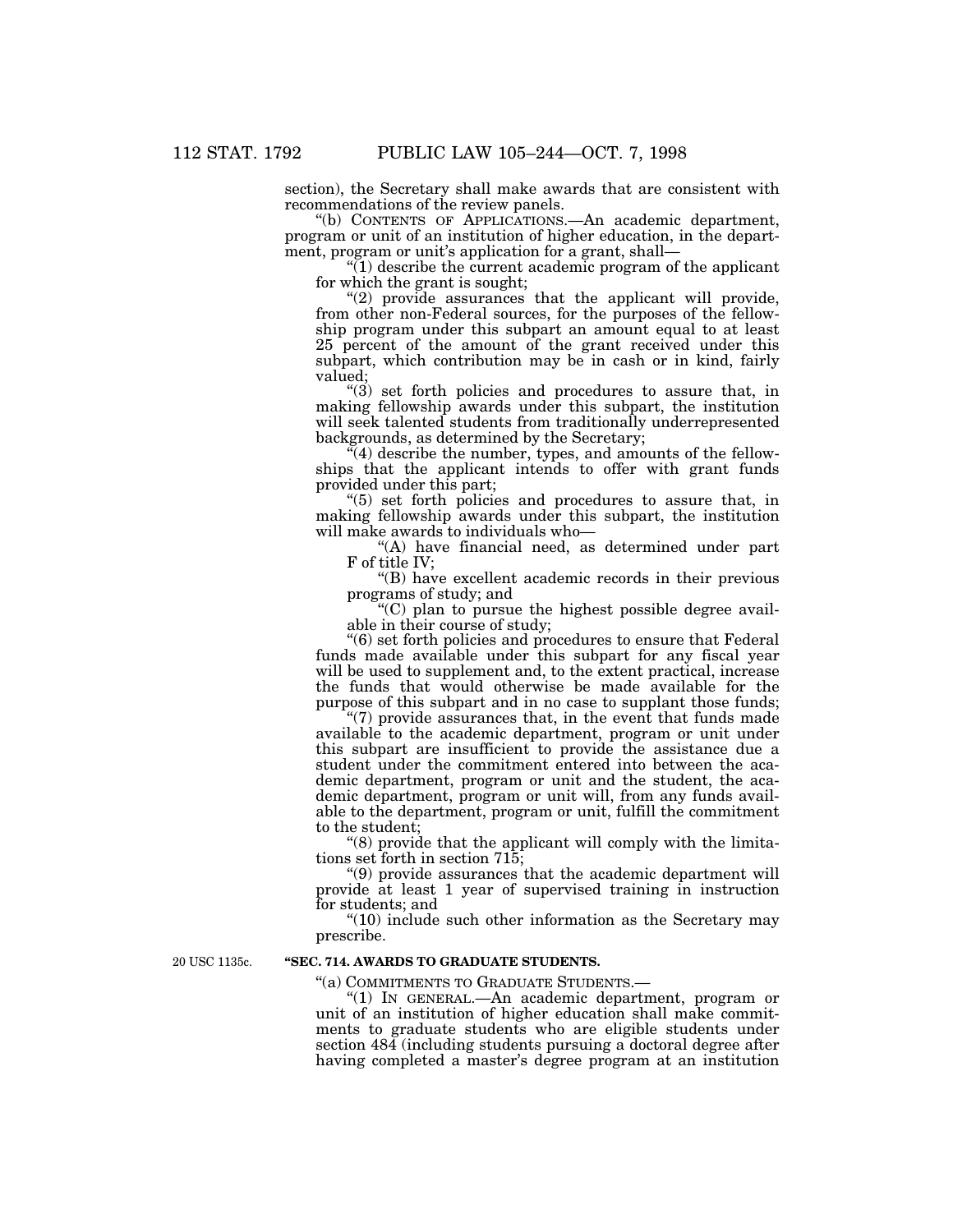of higher education) at any point in their graduate study to provide stipends for the length of time necessary for a student to complete the course of graduate study, but in no case longer than 5 years.

" $(2)$  SPECIAL RULE.—No such commitments shall be made to students under this subpart unless the academic department, program or unit has determined adequate funds are available to fulfill the commitment from funds received or anticipated under this subpart, or from institutional funds.

''(b) AMOUNT OF STIPENDS.—The Secretary shall make payments to institutions of higher education for the purpose of paying stipends to individuals who are awarded fellowships under this subpart. The stipends the Secretary establishes shall reflect the purpose of the program under this subpart to encourage highly talented students to undertake graduate study as described in this subpart. In the case of an individual who receives such individual's first stipend under this subpart in academic year 1999–2000 or any succeeding academic year, such stipend shall be set at a level of support equal to that provided by the National Science Foundation graduate fellowships, except such amount shall be adjusted as necessary so as not to exceed the fellow's demonstrated level of need as determined under part F of title IV.

''(c) TREATMENT OF INSTITUTIONAL PAYMENTS.—An institution of higher education that makes institutional payments for tuition and fees on behalf of individuals supported by fellowships under this subpart in amounts that exceed the institutional payments made by the Secretary pursuant to section 716(a) may count such excess toward the amounts the institution is required to provide pursuant to section 714(b)(2).

''(d) ACADEMIC PROGRESS REQUIRED.—Notwithstanding the provisions of subsection (a), no student shall receive an award—

"(1) except during periods in which such student is maintaining satisfactory progress in, and devoting essentially full time to, study or research in the field in which such fellowship was awarded; or

" $(2)$  if the student is engaging in gainful employment other than part-time employment involved in teaching, research, or similar activities determined by the institution to be in support of the student's progress towards a degree.

## **''SEC. 715. ADDITIONAL ASSISTANCE FOR COST OF EDUCATION.**

20 USC 1135d.

''(a) INSTITUTIONAL PAYMENTS.—

''(1) IN GENERAL.—The Secretary shall (in addition to stipends paid to individuals under this subpart) pay to the institution of higher education, for each individual awarded a fellowship under this subpart at such institution, an institutional allowance. Except as provided in paragraph (2), such allowance shall be, for 1999–2000 and succeeding academic years, the same amount as the institutional payment made for 1998– 1999 adjusted annually thereafter in accordance with inflation as determined by the Department of Labor's Consumer Price Index for the previous calendar year.

"(2) REDUCTION.—The institutional allowance paid under paragraph (1) shall be reduced by the amount the institution charges and collects from a fellowship recipient for tuition and other expenses as part of the recipient's instructional program.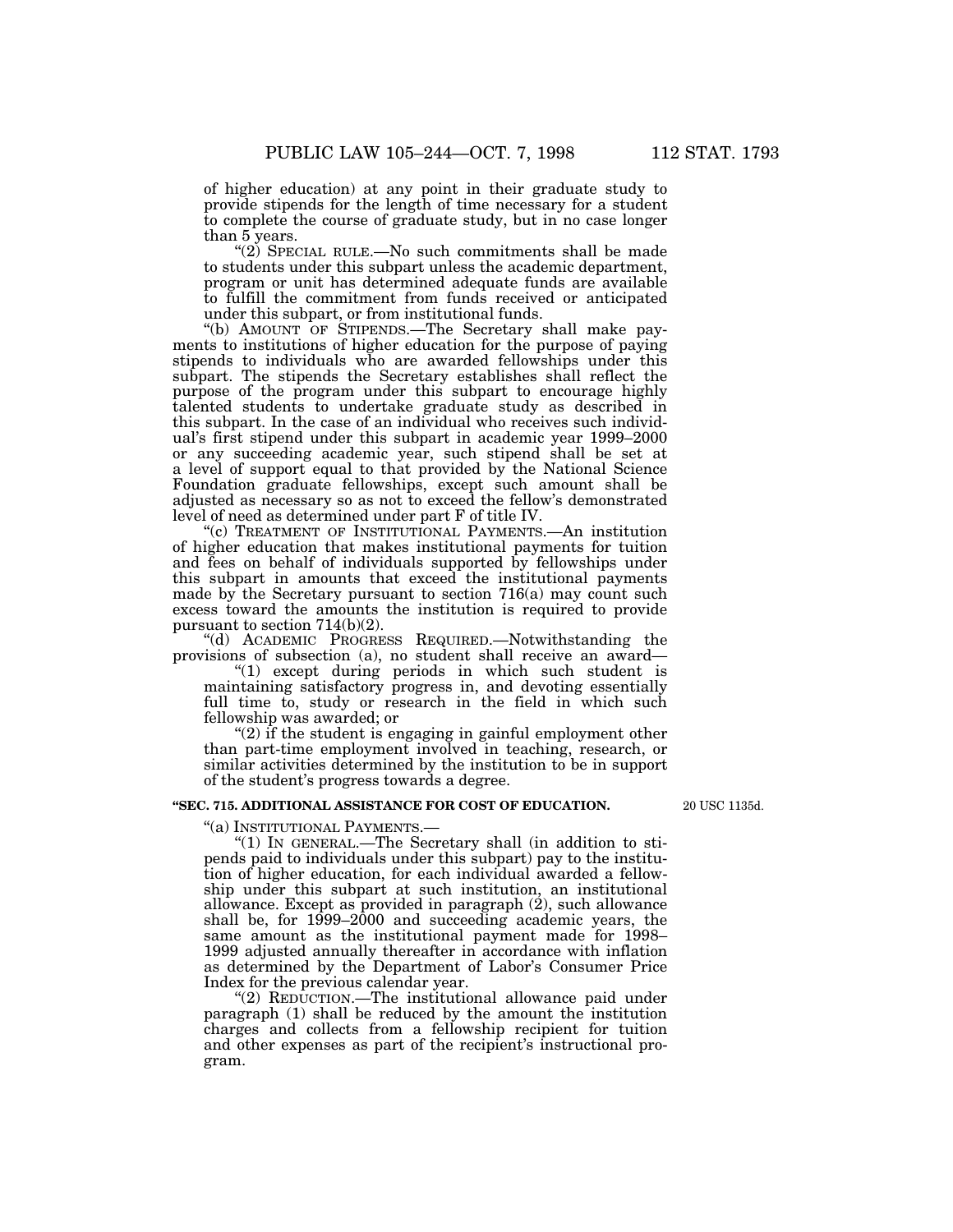''(b) USE FOR OVERHEAD PROHIBITED.—Funds made available pursuant to this subpart may not be used for the general operational overhead of the academic department or program.

20 USC 1135ee.

## **''SEC. 716. AUTHORIZATION OF APPROPRIATIONS.**

''There are authorized to be appropriated \$35,000,000 for fiscal year 1999 and such sums as may be necessary for each of the 4 succeeding fiscal years to carry out this subpart.

# **''Subpart 3—Thurgood Marshall Legal Educational Opportunity Program**

20 USC 1136.

## **''SEC. 721. LEGAL EDUCATIONAL OPPORTUNITY PROGRAM.**

''(a) PROGRAM AUTHORITY.—The Secretary shall carry out a program to be known as the 'Thurgood Marshall Legal Educational Opportunity Program' designed to provide low-income, minority, or disadvantaged college students with the information, preparation, and financial assistance to gain access to and complete law school study.

''(b) ELIGIBILITY.—A college student is eligible for assistance under this section if the student is—

''(1) from a low-income family;

 $''(2)$  a minority; or

''(3) from an economically or otherwise disadvantaged background.

 $\epsilon$ <sup>(c)</sup> CONTRACT OR GRANT AUTHORIZED.—The Secretary is authorized to enter into a contract with, or make a grant to, the Council on Legal Education Opportunity, for a period of not less than 5 years—

" $(1)$  to identify college students who are from low-income families, are minorities, or are from disadvantaged backgrounds described in subsection (b)(3);

" $(2)$  to prepare such students for study at accredited law schools;

 $(3)$  to assist such students to select the appropriate law school, make application for entry into law school, and receive financial assistance for such study;

 $(4)$  to provide support services to such students who are first-year law students to improve retention and success in law school studies; and

 $(5)$  to motivate and prepare such students with respect to law school studies and practice in low-income communities.

''(d) SERVICES PROVIDED.—In carrying out the purposes described in subsection (c), the contract or grant shall provide for the delivery of services through prelaw information resource centers, summer institutes, midyear seminars, and other educational activities, conducted under this section. Such services may include—

''(1) information and counseling regarding—

''(A) accredited law school academic programs, especially tuition, fees, and admission requirements;

''(B) course work offered and required for graduation; ''(C) faculty specialties and areas of legal emphasis; and

''(D) undergraduate preparatory courses and curriculum selection;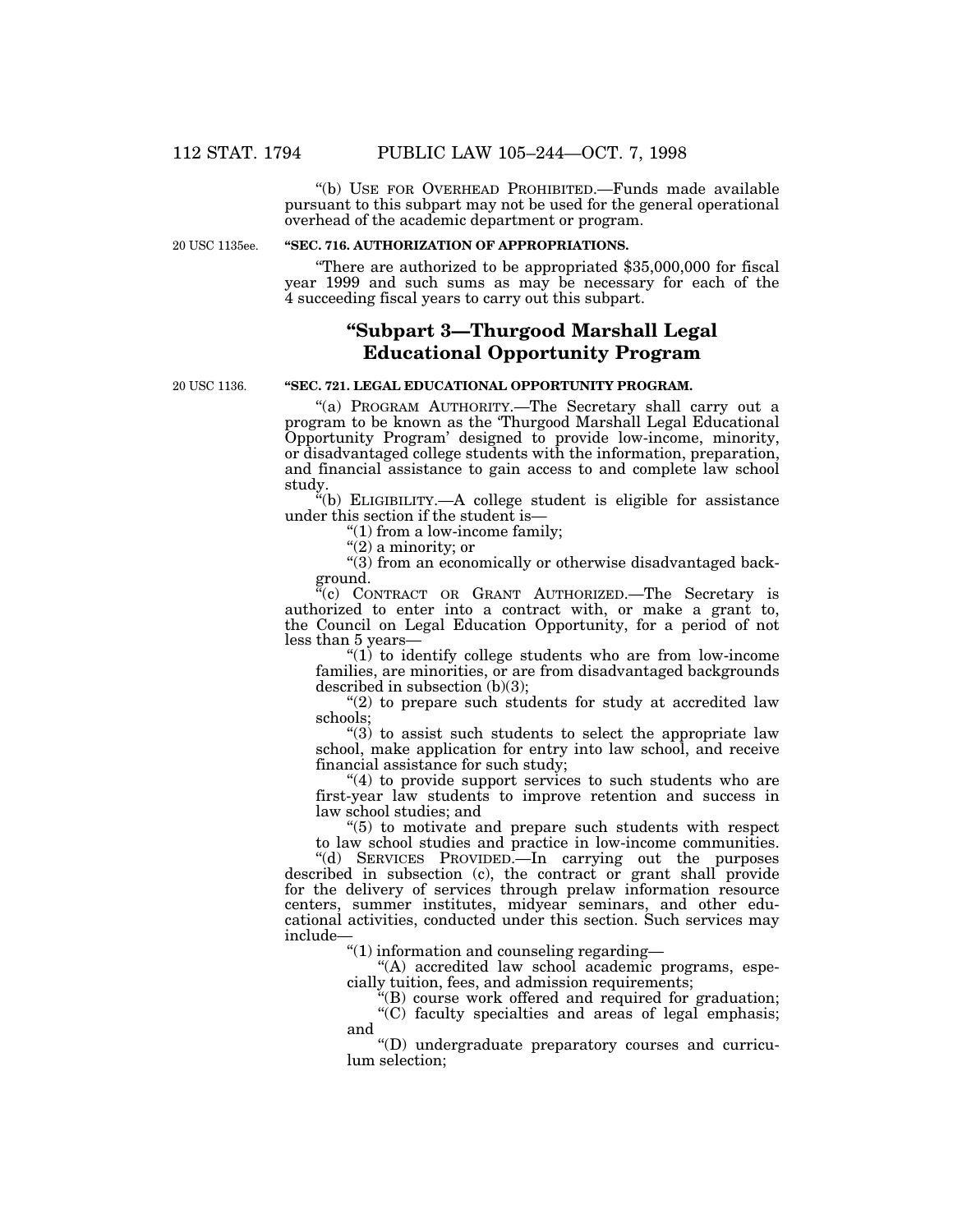"(2) tutoring and academic counseling, including assistance in preparing for bar examinations;

''(3) prelaw mentoring programs, involving law school faculty, members of State and local bar associations, and retired and sitting judges, justices, and magistrates;

"(4) assistance in identifying preparatory courses and material for the law school aptitude or admissions tests;

''(5) summer institutes for Thurgood Marshall Fellows that expose the Fellows to a rigorous curriculum that emphasizes abstract thinking, legal analysis, research, writing, and examination techniques; and

''(6) midyear seminars and other educational activities that are designed to reinforce reading, writing, and studying skills of Thurgood Marshall Fellows.

''(e) DURATION OF THE PROVISION OF SERVICES.—The services described in subsection (d) may be provided—

" $(1)$  prior to the period of law school study;

''(2) during the period of law school study; and

''(3) during the period following law school study and prior to taking a bar examination.

"(f) SUBCONTRACTS AND SUBGRANTS.—For the purposes of planning, developing, or delivering one or more of the services described in subsection (d), the Council on Legal Education Opportunity shall enter into subcontracts with, and make subgrants to, institutions of higher education, law schools, public and private agencies and organizations, and combinations of such institutions, schools, agencies, and organizations.

''(g) STIPENDS.—The Secretary shall annually establish the maximum stipend to be paid (including allowances for participant travel and for the travel of the dependents of the participant) to Thurgood Marshall Fellows for the period of participation in summer institutes and midyear seminars. A Fellow may be eligible for such a stipend only if the Thurgood Marshall Fellow maintains satisfactory academic progress toward the Juris Doctor or Bachelor of Laws degree, as determined by the respective institutions.

''(h) AUTHORIZATION OF APPROPRIATIONS.—There are authorized to be appropriated to carry out this section \$5,000,000 for fiscal year 1999 and each of the 4 succeeding fiscal years.

## **''Subpart 4—General Provisions**

#### **''SEC. 731. ADMINISTRATIVE PROVISIONS FOR SUBPARTS 1, 2, AND 3.** 20 USC 1137.

''(a) COORDINATED ADMINISTRATION.—In carrying out the purpose described in section 700(1), the Secretary shall provide for coordinated administration and regulation of graduate programs assisted under subparts 1, 2, and 3 with other Federal programs providing assistance for graduate education in order to minimize duplication and improve efficiency to ensure that the programs are carried out in a manner most compatible with academic practices and with the standard timetables for applications for, and notifications of acceptance to, graduate programs.

''(b) HIRING AUTHORITY.—For purposes of carrying out subparts 1, 2, and 3, the Secretary shall appoint, without regard to the provisions of title 5, United States Code, that govern appointments in the competitive service, such administrative and technical employees, with the appropriate educational background, as shall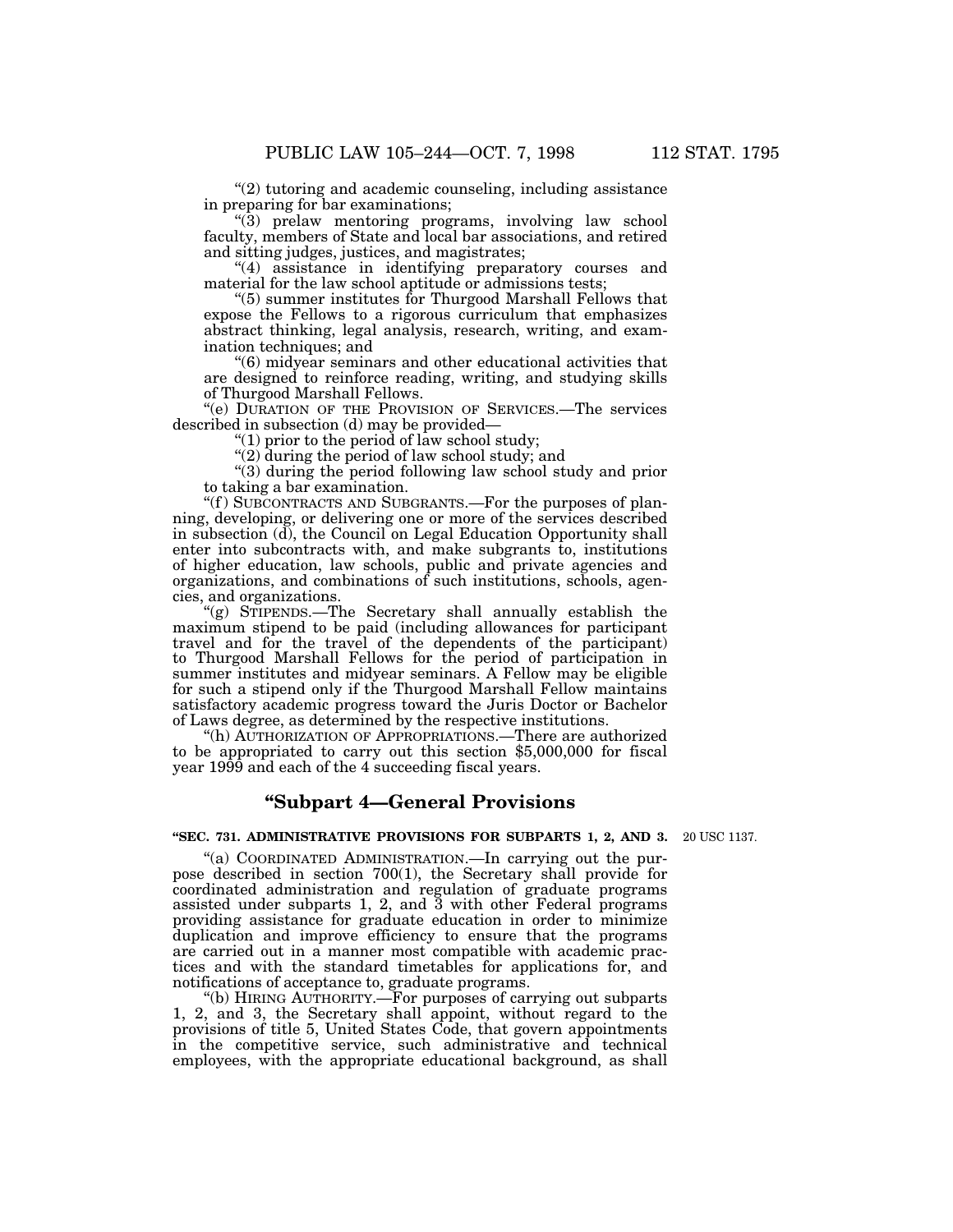be needed to assist in the administration of such parts. The employees shall be paid without regard to the provisions of chapter 51 and subchapter III of chapter 53 of such title relating to classification and General Schedule pay rates.

''(c) USE FOR RELIGIOUS PURPOSES PROHIBITED.—No institutional payment or allowance under section 703(b) or 715(a) shall be paid to a school or department of divinity as a result of the award of a fellowship under subpart 1 or 2, respectively, to an individual who is studying for a religious vocation.

''(d) EVALUATION.—The Secretary shall evaluate the success of assistance provided to individuals under subpart 1, 2, or 3 with respect to graduating from their degree programs, and placement in faculty and professional positions.

''(e) CONTINUATION AWARDS.—The Secretary, using funds appropriated to carry out subparts 1 and 2, and before awarding any assistance under such parts to a recipient that did not receive assistance under part C or D of title IX (as such parts were in effect prior to the date of enactment of the Higher Education Amendments of 1998) shall continue to provide funding to recipients of assistance under such part C or D (as so in effect), as the case may be, pursuant to any multiyear award of such assistance.

## **''PART B—FUND FOR THE IMPROVEMENT OF POSTSECONDARY EDUCATION**

20 USC 1138.

#### **''SEC. 741. FUND FOR THE IMPROVEMENT OF POSTSECONDARY EDUCATION.**

''(a) AUTHORITY.—The Secretary is authorized to make grants to, or enter into contracts with, institutions of higher education, combinations of such institutions, and other public and private nonprofit institutions and agencies, to enable such institutions, combinations, and agencies to improve postsecondary education opportunities by—

''(1) encouraging the reform, innovation, and improvement of postsecondary education, and providing equal educational opportunity for all;

"(2) the creation of institutions, programs, and joint efforts involving paths to career and professional training, and combinations of academic and experiential learning;

''(3) the establishment of institutions and programs based on the technology of communications;

"(4) the carrying out, in postsecondary educational institutions, of changes in internal structure and operations designed to clarify institutional priorities and purposes;

''(5) the design and introduction of cost-effective methods of instruction and operation;

''(6) the introduction of institutional reforms designed to expand individual opportunities for entering and reentering institutions and pursuing programs of study tailored to individual needs;

"(7) the introduction of reforms in graduate education, in the structure of academic professions, and in the recruitment and retention of faculties; and

''(8) the creation of new institutions and programs for examining and awarding credentials to individuals, and the introduction of reforms in current institutional practices related thereto.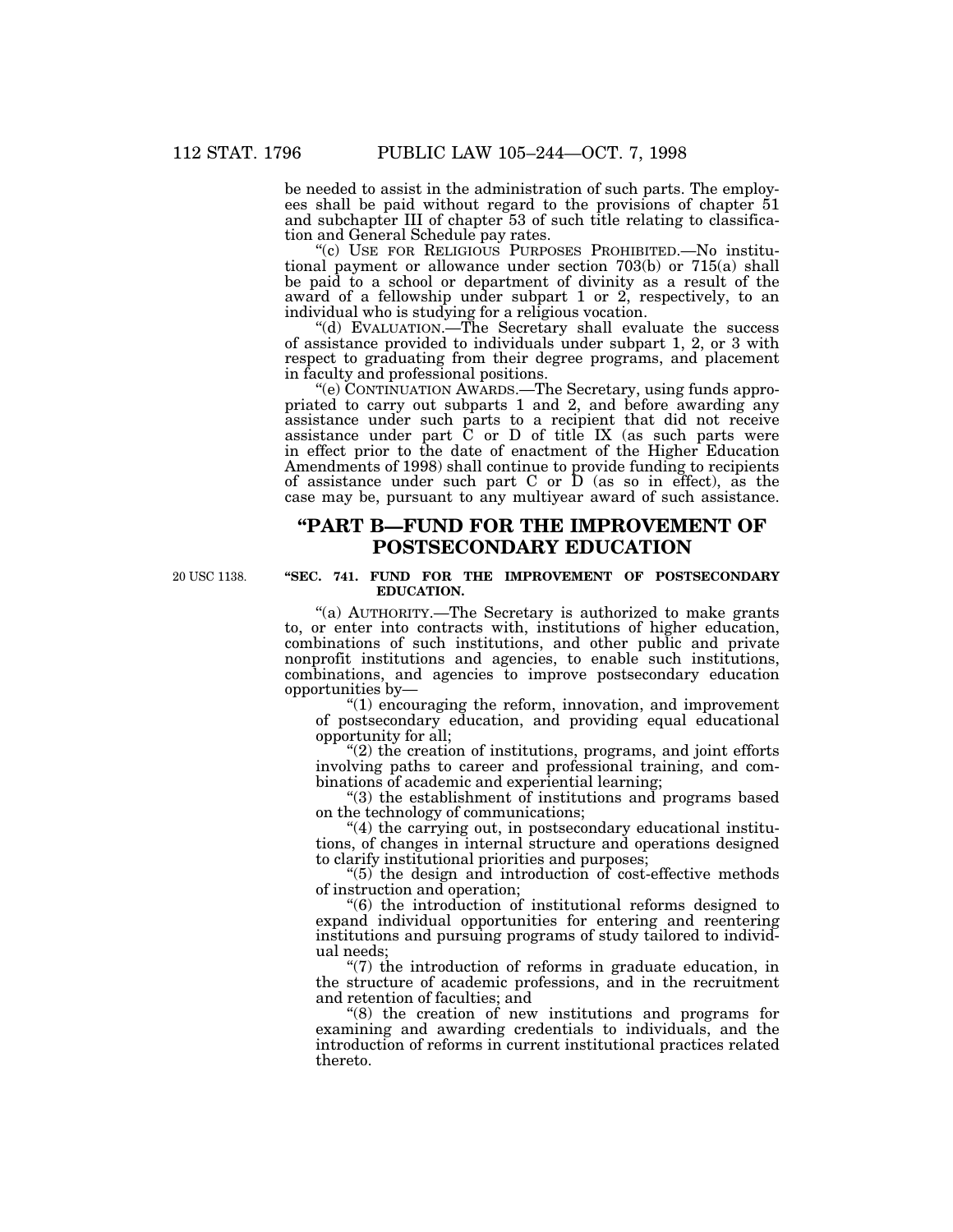''(b) PLANNING GRANTS.—The Secretary is authorized to make planning grants to institutions of higher education for the development and testing of innovative techniques in postsecondary education. Such grants shall not exceed \$20,000.

#### **''SEC. 742. BOARD OF THE FUND FOR THE IMPROVEMENT OF POST-**20 USC 1138a.**SECONDARY EDUCATION.**

''(a) ESTABLISHMENT.—There is established a National Board of the Fund for the Improvement of Postsecondary Education (in this part referred to as the 'Board'). The Board shall consist of 15 members appointed by the Secretary for overlapping 3-year terms. A majority of the Board shall constitute a quorum. Any member of the Board who has served for 6 consecutive years shall thereafter be ineligible for appointment to the Board during a 2-year period following the expiration of such sixth year.

''(b) MEMBERSHIP.— ''(1) IN GENERAL.—The Secretary shall designate one of the members of the Board as Chairperson of the Board. A majority of the members of the Board shall be public interest representatives, including students, and a minority shall be educational representatives. All members selected shall be individuals able to contribute an important perspective on priorities for improvement in postsecondary education and strategies of educational and institutional change.

"(2) APPOINTMENT OF DIRECTOR.—The Secretary shall appoint the Director of the Fund for the Improvement of Postsecondary Education (hereafter in this part referred to as the 'Director').

''(c) DUTIES.—The Board shall—

'(1) advise the Secretary and the Director on priorities for the improvement of postsecondary education and make such recommendations as the Board may deem appropriate for the improvement of postsecondary education and for the evaluation, dissemination, and adaptation of demonstrated improvements in postsecondary educational practice;

"(2) advise the Secretary and the Director on the operation of the Fund for the Improvement of Postsecondary Education, including advice on planning documents, guidelines, and procedures for grant competitions prepared by the Fund; and

''(3) meet at the call of the Chairperson, except that the Board shall meet whenever one-third or more of the members request in writing that a meeting be held.

''(d) INFORMATION AND ASSISTANCE.—The Director shall make available to the Board such information and assistance as may be necessary to enable the Board to carry out its functions.

### **''SEC. 743. ADMINISTRATIVE PROVISIONS.**

20 USC 1138b.

"(a) TECHNICAL EMPLOYEES.—The Secretary may appoint, for terms not to exceed 3 years, without regard to the provisions of title 5, United States Code, governing appointments in the competitive service, not more than 7 technical employees to administer this part who may be paid without regard to the provisions of chapter 51 and subchapter III of chapter 53 of such title relating to classification and General Schedule pay rates.

''(b) PROCEDURES.—The Director shall establish procedures for reviewing and evaluating grants and contracts made or entered into under this part. Procedures for reviewing grant applications or contracts for financial assistance under this section may not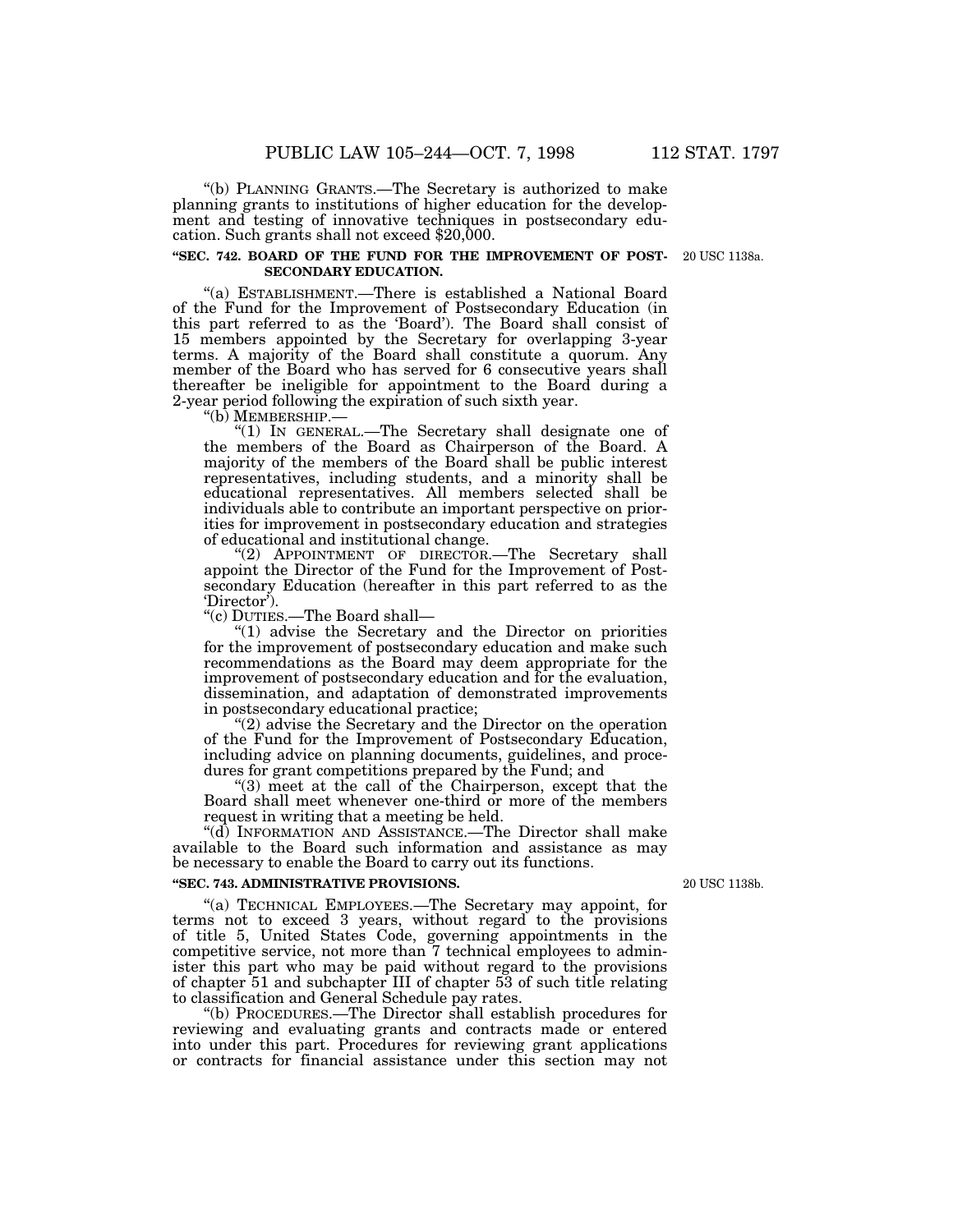be subject to any review outside of officials responsible for the administration of the Fund for the Improvement of Postsecondary Education.

20 USC 1138c.

## **''SEC. 744. SPECIAL PROJECTS.**

"(a) GRANT AUTHORITY.—The Director is authorized to make grants to institutions of higher education, or consortia thereof, and such other public agencies and nonprofit organizations as the Director deems necessary for innovative projects concerning one or more areas of particular national need identified by the Director.

''(b) APPLICATION.—No grant shall be made under this part unless an application is made at such time, in such manner, and contains or is accompanied by such information as the Secretary may require.

"(c) AREAS OF NATIONAL NEED.—Areas of national need shall initially include, but shall not be limited to, the following:

''(1) Institutional restructuring to improve learning and promote productivity, efficiency, quality improvement, and cost and price control.

 $(2)$  Articulation between 2- and 4-year institutions of higher education, including developing innovative methods for ensuring the successful transfer of students from 2- to 4-year institutions of higher education.

''(3) Evaluation and dissemination of model programs.

"(4) International cooperation and student exchange among postsecondary educational institutions.

20 USC 1138d.

## **''SEC. 745. AUTHORIZATION OF APPROPRIATIONS.**

''There are authorized to be appropriated to carry out this part \$30,000,000 for fiscal year 1999 and such sums as may be necessary for each of the 4 succeeding fiscal years.

## **''PART C—URBAN COMMUNITY SERVICE**

20 USC 1139.

### **''SEC. 751. FINDINGS.**

''The Congress finds that—

"(1) the Nation's urban centers are facing increasingly pressing problems and needs in the areas of economic development, community infrastructure and service, social policy, public health, housing, crime, education, environmental concerns, planning and work force preparation;

"(2) there are, in the Nation's urban institutions, people with underutilized skills, knowledge, and experience who are capable of providing a vast range of services toward the amelioration of the problems described in paragraph (1);

''(3) the skills, knowledge and experience in these urban institutions, if applied in a systematic and sustained manner, can make a significant contribution to the solution of such problems; and

''(4) the application of such skills, knowledge and experience is hindered by the limited funds available to redirect attention to solutions to such urban problems.

20 USC 1139a.

## **''SEC. 752. PURPOSE; PROGRAM AUTHORIZED.**

"(a) PURPOSE.—It is the purpose of this part to provide incentives to urban academic institutions to enable such institutions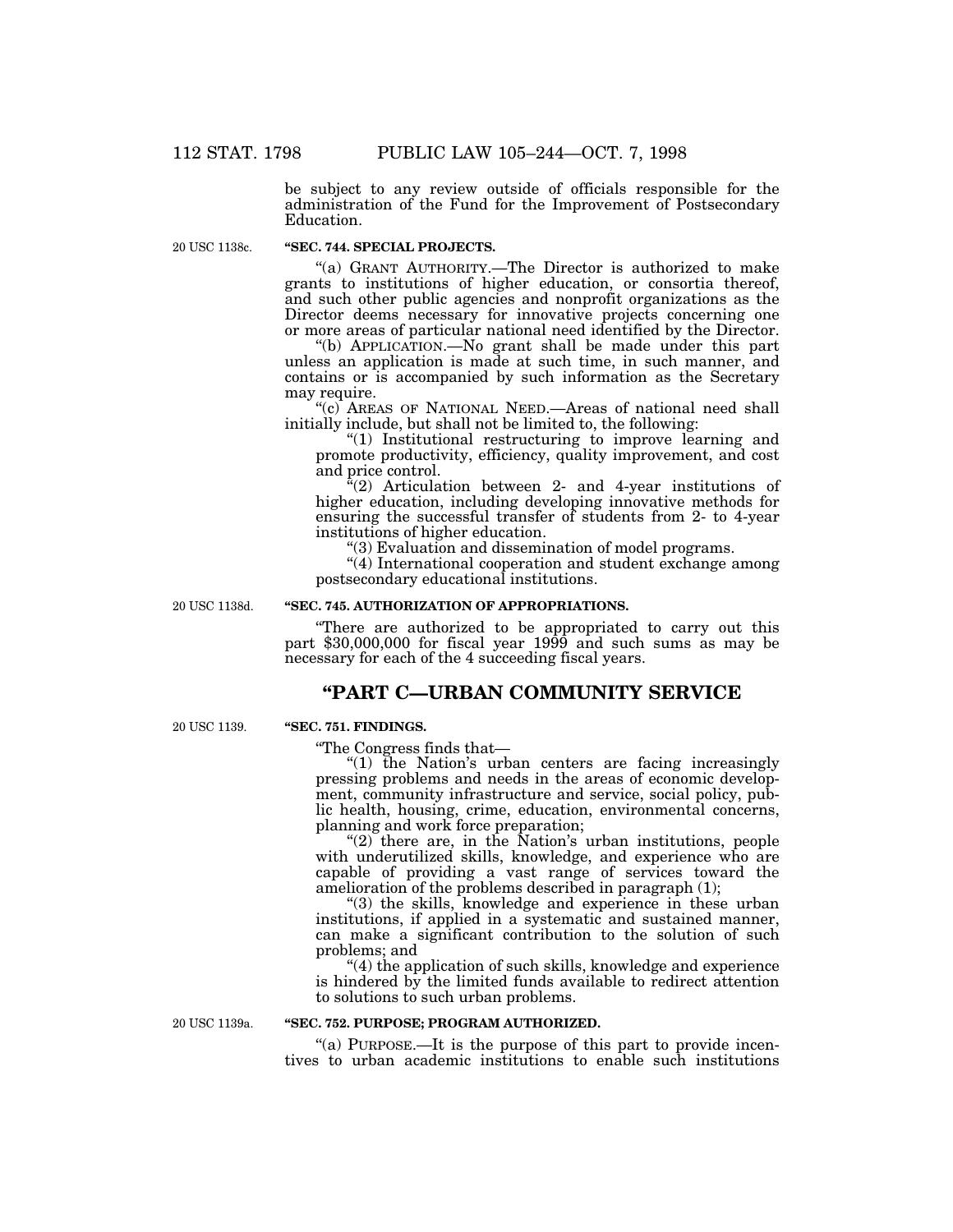to work with private and civic organizations to devise and implement solutions to pressing and severe problems in their communities

''(b) PROGRAM AUTHORIZED.—The Secretary is authorized to carry out a program of providing assistance to eligible institutions to enable such institutions to carry out the activities described in section 754 in accordance with the provisions of this part.

### **''SEC. 753. APPLICATION FOR URBAN COMMUNITY SERVICE GRANTS.** 20 USC 1139b.

''(a) APPLICATION.— ''(1) IN GENERAL.—An eligible institution seeking assistance under this part shall submit to the Secretary an application at such time, in such form, and containing or accompanied by such information and assurances as the Secretary may require by regulation.

"(2) CONTENTS.—Each application submitted pursuant to paragraph (1) shall—

"(A) describe the activities and services for which assistance is sought; and

''(B) include a plan that is agreed to by the members of a consortium that includes, in addition to the eligible institution, one or more of the following entities:

"(i) A community college.

"(ii) An urban school system.

''(iii) A local government.

"(iv) A business or other employer.

"(v) A nonprofit institution.

''(3) WAIVER.—The Secretary may waive the consortium requirements described in paragraph (2) for any applicant who can demonstrate to the satisfaction of the Secretary that the applicant has devised an integrated and coordinated plan which meets the purpose of this part.

''(b) PRIORITY IN SELECTION OF APPLICATIONS.—The Secretary shall give priority to applications that propose to conduct joint projects supported by other local, State, and Federal programs. In addition, the Secretary shall give priority to eligible institutions submitting applications that demonstrate the eligible institution's commitment to urban community service.

''(c) SELECTION PROCEDURES.—The Secretary shall, by regulation, develop a formal procedure for the submission of applications under this part and shall publish in the Federal Register an announcement of that procedure and the availability of funds under this part.

#### **''SEC. 754. ALLOWABLE ACTIVITIES.**

''Funds made available under this part shall be used to support planning, applied research, training, resource exchanges or technology transfers, the delivery of services, or other activities the purpose of which is to design and implement programs to assist urban communities to meet and address their pressing and severe problems, such as the following:

 $\cdot$ (1) Work force preparation.

 $''(2)$  Urban poverty and the alleviation of such poverty.

"(3) Health care, including delivery and access.

"(4) Underperforming school systems and students.

"(5) Problems faced by the elderly and individuals with disabilities in urban settings.

''(6) Problems faced by families and children.

Regulations. Federal Register, publication.

20 USC 1139c.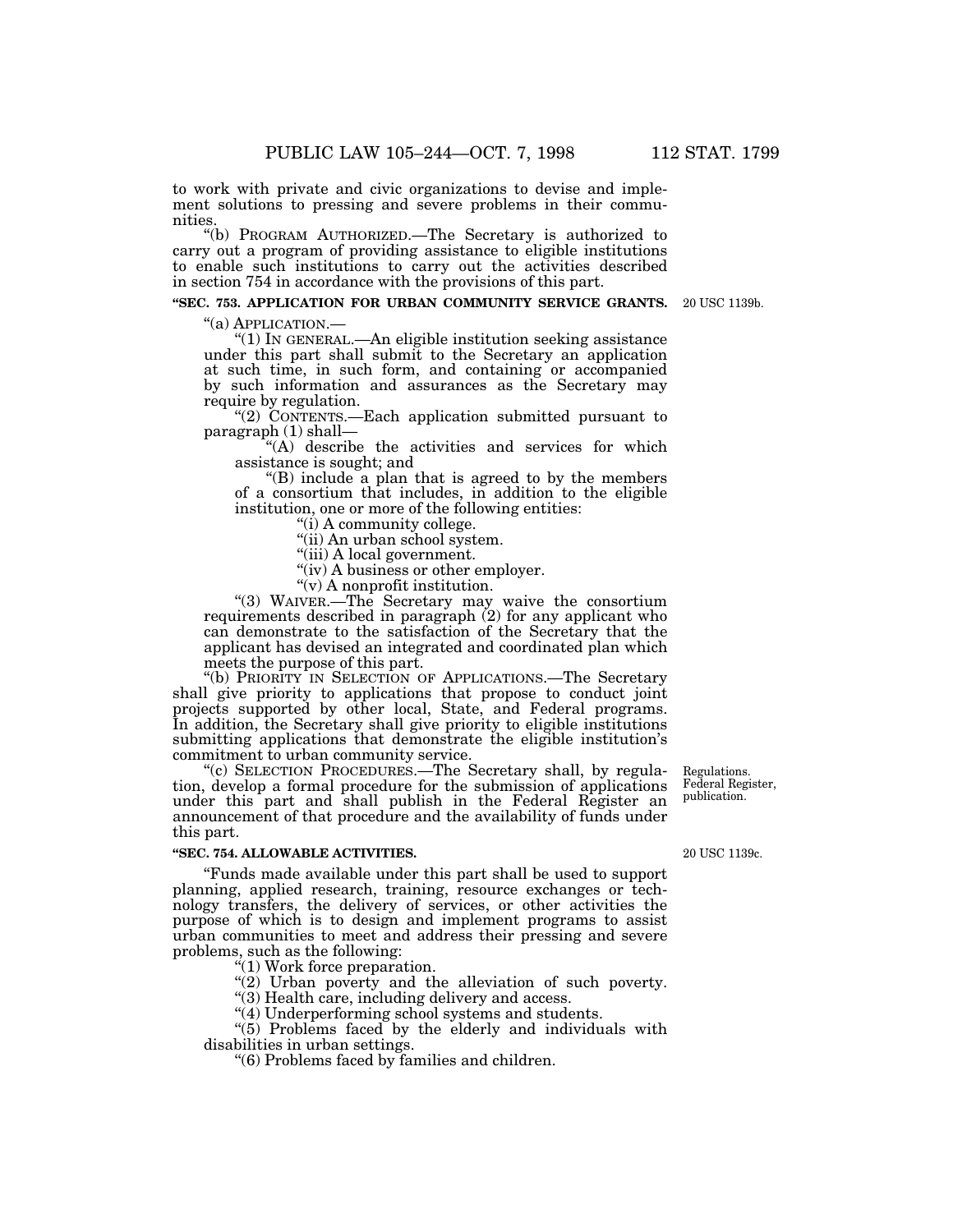"(7) Campus and community crime prevention, including enhanced security and safety awareness measures as well as coordinated programs addressing the root causes of crime.

''(8) Urban housing.

''(9) Urban infrastructure.

''(10) Economic development.

"(11) Urban environmental concerns.

 $"$ (12) Other problem areas which participants in the consortium described in section  $753(a)(2)(B)$  concur are of high priority in the urban area.

 $^{\prime\prime}(13)(A)$  Problems faced by individuals with disabilities regarding accessibility to institutions of higher education and other public and private community facilities.

''(B) Amelioration of existing attitudinal barriers that prevent full inclusion by individuals with disabilities in their community.

"(14) Improving access to technology in local communities.

20 USC 1139d.

## **''SEC. 755. PEER REVIEW.**

''The Secretary shall designate a peer review panel to review applications submitted under this part and make recommendations for funding to the Secretary. In selecting the peer review panel, the Secretary may consult with other appropriate Cabinet-level officials and with non-Federal organizations, to ensure that the panel will be geographically balanced and be composed of representatives from public and private institutions of higher education, labor, business, and State and local government, who have expertise in urban community service or in education.

20 USC 1139e.

## **''SEC. 756. DISBURSEMENT OF FUNDS.**

''(a) MULTIYEAR AVAILABILITY.—Subject to the availability of appropriations, grants under this part may be made on a multiyear basis, except that no institution, individually or as a participant in a consortium of such institutions, may receive such a grant for more than 5 years.

''(b) EQUITABLE GEOGRAPHIC DISTRIBUTION.—The Secretary shall award grants under this part in a manner that achieves an equitable geographic distribution of such grants.

''(c) MATCHING REQUIREMENT.—An applicant under this part and the local governments associated with the application shall contribute to the conduct of the program supported by the grant an amount from non-Federal funds equal to at least one-fourth of the amount of the grant, which contribution may be in cash or in kind.

20 USC 1139f.

Publication. Records. Establishment. **''SEC. 757. DESIGNATION OF URBAN GRANT INSTITUTIONS.**

''The Secretary shall publish a list of eligible institutions under this part and shall designate these institutions of higher education as 'Urban Grant Institutions'. The Secretary shall establish a national network of Urban Grant Institutions so that the results of individual projects achieved in one metropolitan area can then be generalized, disseminated, replicated, and applied throughout the Nation. The information developed as a result of this section shall be made available to Urban Grant Institutions and to any other interested institution of higher education by any appropriate means.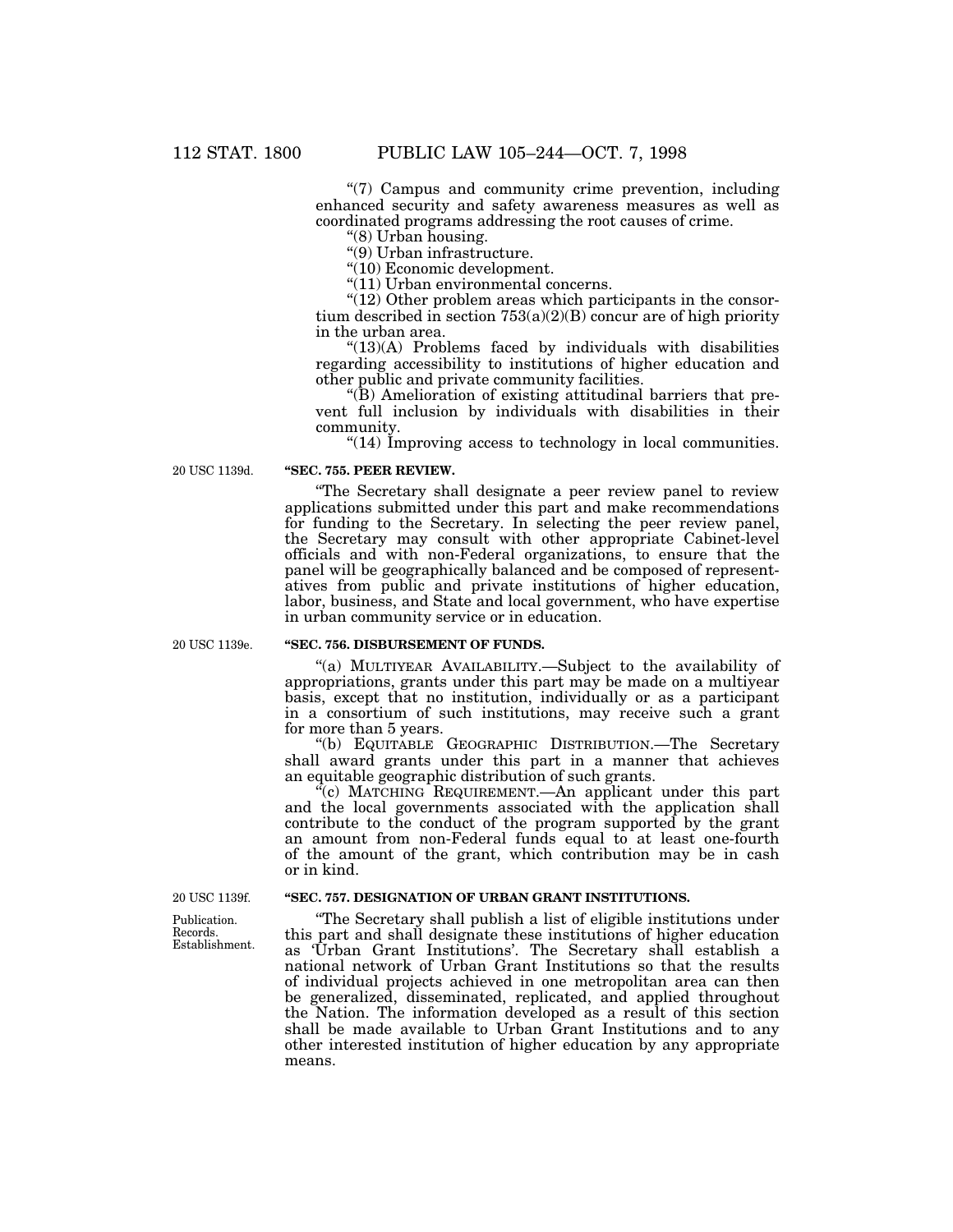''As used in this part:

"(1) URBAN AREA.—The term 'urban area' means a metropolitan statistical area having a population of not less than 350,000, or two contiguous metropolitan statistical areas having a population of not less than 350,000, or, in any State which does not have a metropolitan statistical area which has such a population, the eligible entity in the State submitting an application under section 753, or, if no such entity submits an application, the Secretary, shall designate one urban area for the purposes of this part.

''(2) ELIGIBLE INSTITUTION.—The term 'eligible institution' means—

''(A) a nonprofit municipal university, established by the governing body of the city in which it is located, and operating as of the date of enactment of the Higher Education Amendments of 1992 under that authority; or

''(B) an institution of higher education, or a consortium of such institutions any one of which meets all of the requirements of this paragraph, which—

''(i) is located in an urban area;

''(ii) draws a substantial portion of its undergraduate students from the urban area in which such institution is located, or from contiguous areas;

''(iii) carries out programs to make postsecondary educational opportunities more accessible to residents of such urban area, or contiguous areas;

"(iv) has the present capacity to provide resources responsive to the needs and priorities of such urban area and contiguous areas;

" $(v)$  offers a range of professional, technical, or graduate programs sufficient to sustain the capacity of such institution to provide such resources; and

''(vi) has demonstrated and sustained a sense of responsibility to such urban area and contiguous areas and the people of such areas.

### **''SEC. 759. AUTHORIZATION OF APPROPRIATIONS.**

''There are authorized to be appropriated \$20,000,000 for fiscal year 1999 and such sums as may be necessary for each of the 4 succeeding fiscal years to carry out this part.

# **''PART D—DEMONSTRATION PROJECTS TO EN-SURE STUDENTS WITH DISABILITIES RE-CEIVE A QUALITY HIGHER EDUCATION**

#### **''SEC. 761. PURPOSES.**

''It is the purpose of this part to support model demonstration projects to provide technical assistance or professional development for faculty and administrators in institutions of higher education in order to provide students with disabilities a quality postsecondary education.

## **''SEC. 762. GRANTS AUTHORIZED.**

"(a) COMPETITIVE GRANTS AUTHORIZED.—The Secretary may award grants, contracts, and cooperative agreements, on a competitive basis, to institutions of higher education, of which at least 20 USC 1139h.

20 USC 1140.

20 USC 1139g.

20 USC 1140a.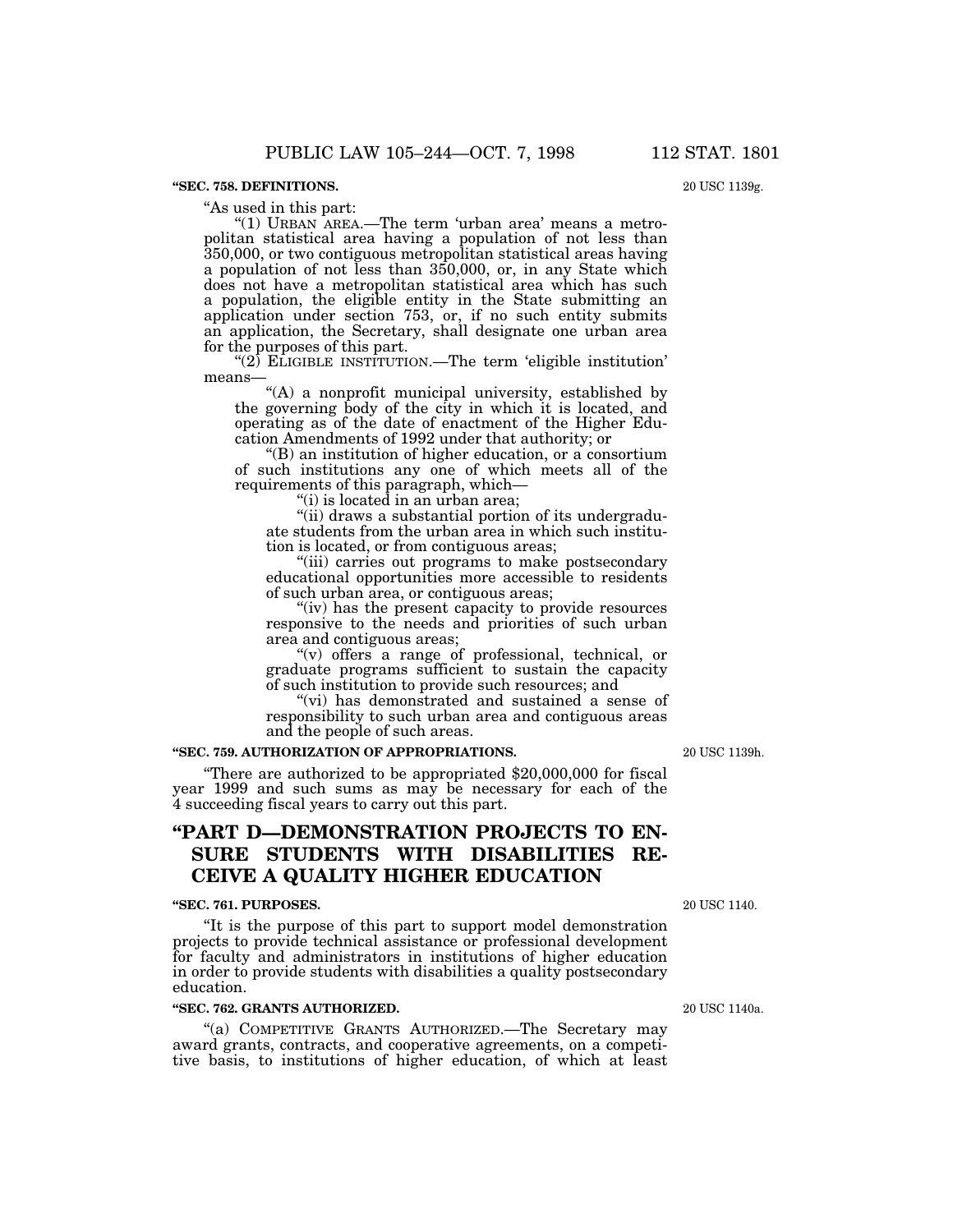two such grants shall be awarded to institutions that provide professional development and technical assistance in order for students with learning disabilities to receive a quality postsecondary education.

''(b) DURATION; ACTIVITIES.—

''(1) DURATION.—Grants under this part shall be awarded for a period of 3 years.

 $\sqrt{\hat{Q}}$ ) AUTHORIZED ACTIVITIES.—Grants under this part shall be used to carry out one or more of the following activities:

"(A) TEACHING METHODS AND STRATEGIES.—The development of innovative, effective, and efficient teaching methods and strategies to provide faculty and administrators with the skills and supports necessary to teach students with disabilities. Such methods and strategies may include inservice training, professional development, customized and general technical assistance, workshops, summer institutes, distance learning, and training in the use of assistive and educational technology.

''(B) SYNTHESIZING RESEARCH AND INFORMATION.— Synthesizing research and other information related to the provision of postsecondary educational services to students with disabilities.

''(C) PROFESSIONAL DEVELOPMENT AND TRAINING SES-SIONS.—Conducting professional development and training sessions for faculty and administrators from other institutions of higher education to enable the faculty and administrators to meet the postsecondary educational needs of students with disabilities.

''(3) MANDATORY EVALUATION AND DISSEMINATION.—Grants under this part shall be used for evaluation, and dissemination to other institutions of higher education, of the information obtained through the activities described in subparagraphs (A) through (C).

''(c) CONSIDERATIONS IN MAKING AWARDS.—In awarding grants, contracts, or cooperative agreements under this section, the Secretary shall consider the following:

''(1) GEOGRAPHIC DISTRIBUTION.—Providing an equitable geographic distribution of such grants.

''(2) RURAL AND URBAN AREAS.—Distributing such grants to urban and rural areas.

''(3) RANGE AND TYPE OF INSTITUTION.—Ensuring that the activities to be assisted are developed for a range of types and sizes of institutions of higher education.

''(4) PRIOR EXPERIENCE OR EXCEPTIONAL PROGRAMS.— Institutions of higher education with demonstrated prior experience in, or exceptional programs for, meeting the postsecondary educational needs of students with disabilities.

20 USC 1140b.

### **''SEC. 763. APPLICATIONS.**

''Each institution of higher education desiring to receive a grant, contract, or cooperative agreement under this part shall submit an application to the Secretary at such time, in such manner, and accompanied by such information as the Secretary may require. Each application shall include—

 $*(1)$  a description of how such institution plans to address each of the activities required under this part;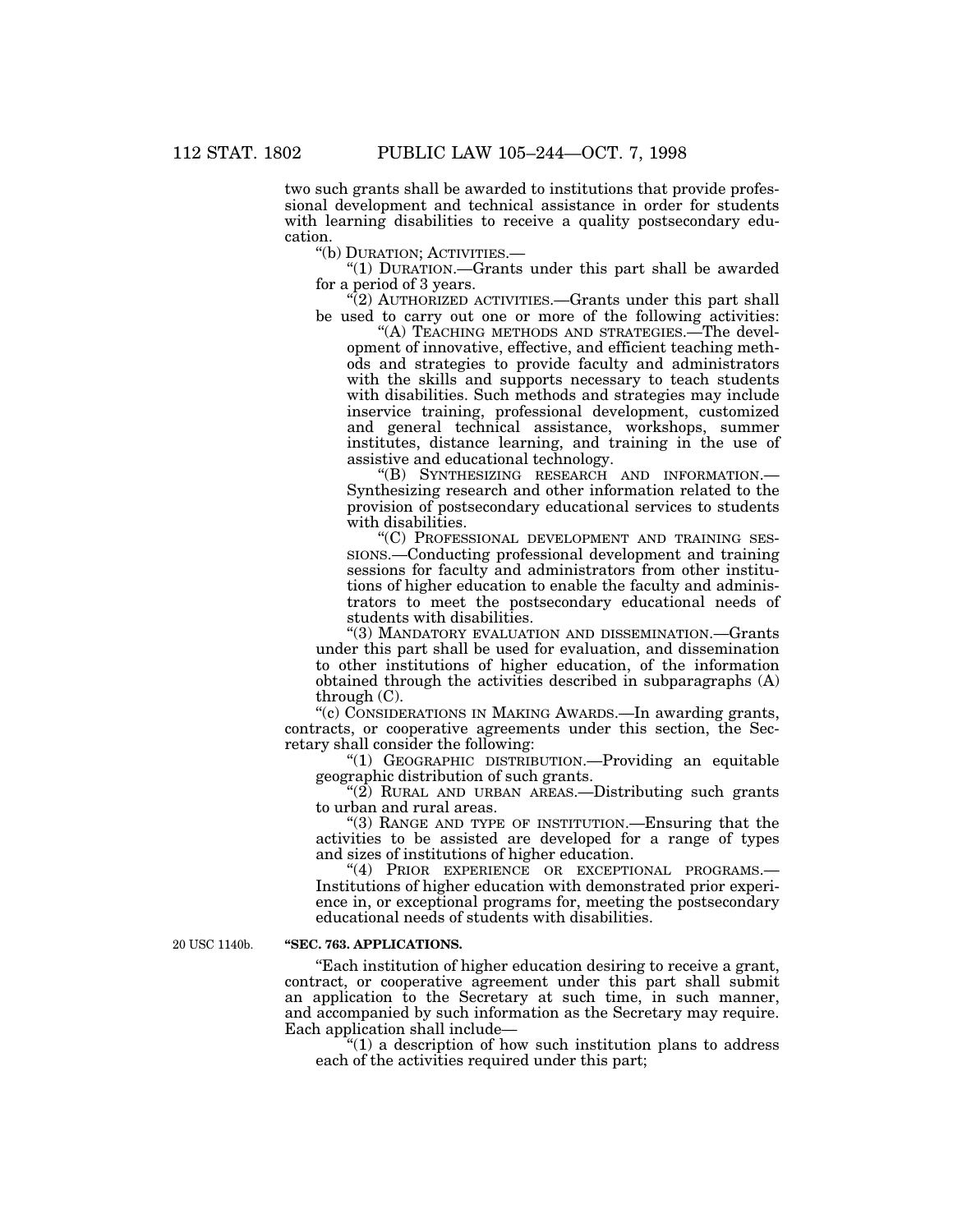" $(2)$  a description of how the institution consulted with a broad range of people within the institution to develop activities for which assistance is sought; and

''(3) a description of how the institution will coordinate and collaborate with the office that provides services to students with disabilities within the institution.

### **''SEC. 764. RULE OF CONSTRUCTION.**

''Nothing in this part shall be construed to impose any additional duty, obligation, or responsibility on an institution of higher education or on the institution's faculty, administrators, or staff than are required by section 504 of the Rehabilitation Act of 1973 and the Americans with Disabilities Act of 1990.

## **''SEC. 765. AUTHORIZATION OF APPROPRIATIONS.**

''There are authorized to be appropriated for this part \$10,000,000 for fiscal year 1999 and such sums as may be necessary for each of the 4 succeeding fiscal years.''.

### **SEC. 702. REPEALS.**

Except as otherwise provided in section 301(a), titles VIII (20 U.S.C. 1133 et seq.), IX (20 U.S.C. 1134 et seq.), X (20 U.S.C. 1135 et seq.), XI ( $20\,$  U.S.C. 1136), and XII (20 U.S.C. 1141) are repealed.

# **TITLE VIII—STUDIES, REPORTS, AND RELATED PROGRAMS**

## **PART A—STUDIES**

### **SEC. 801. STUDY OF MARKET MECHANISMS IN FEDERAL STUDENT LOAN PROGRAMS.**

(a) STUDY REQUIRED.—The Comptroller General and the Secretary of Education shall convene a study group including the Secretary of the Treasury, the Director of the Office of Management and Budget, the Director of the Congressional Budget Office, representatives of entities making loans under part B of title IV of the Higher Education Act of 1965, representatives of other entities in the financial services community, representatives of other participants in the student loan programs, and such other individuals as the Comptroller General and the Secretary may designate. The Comptroller General and Secretary, in consultation with the study group, shall design and conduct a study to identify and evaluate means of establishing a market mechanism for the delivery of loans made pursuant to such title IV.

(b) DESIGN OF STUDY.—The study required under this section shall identify not fewer than 3 different market mechanisms for use in determining lender return on student loans while continuing to meet the other objectives of the programs under parts B and D of such title IV, including the provision of loans to all eligible students. Consideration may be given to the use of auctions and to the feasibility of incorporating income-contingent repayment options into the student loan system and requiring borrowers to repay through income tax withholding.

(c) EVALUATION OF MARKET MECHANISMS.—The mechanisms identified under subsection (b) shall be evaluated in terms of the following areas:

20 USC 1018 note.

20 USC 1140d.

20 USC 1140c.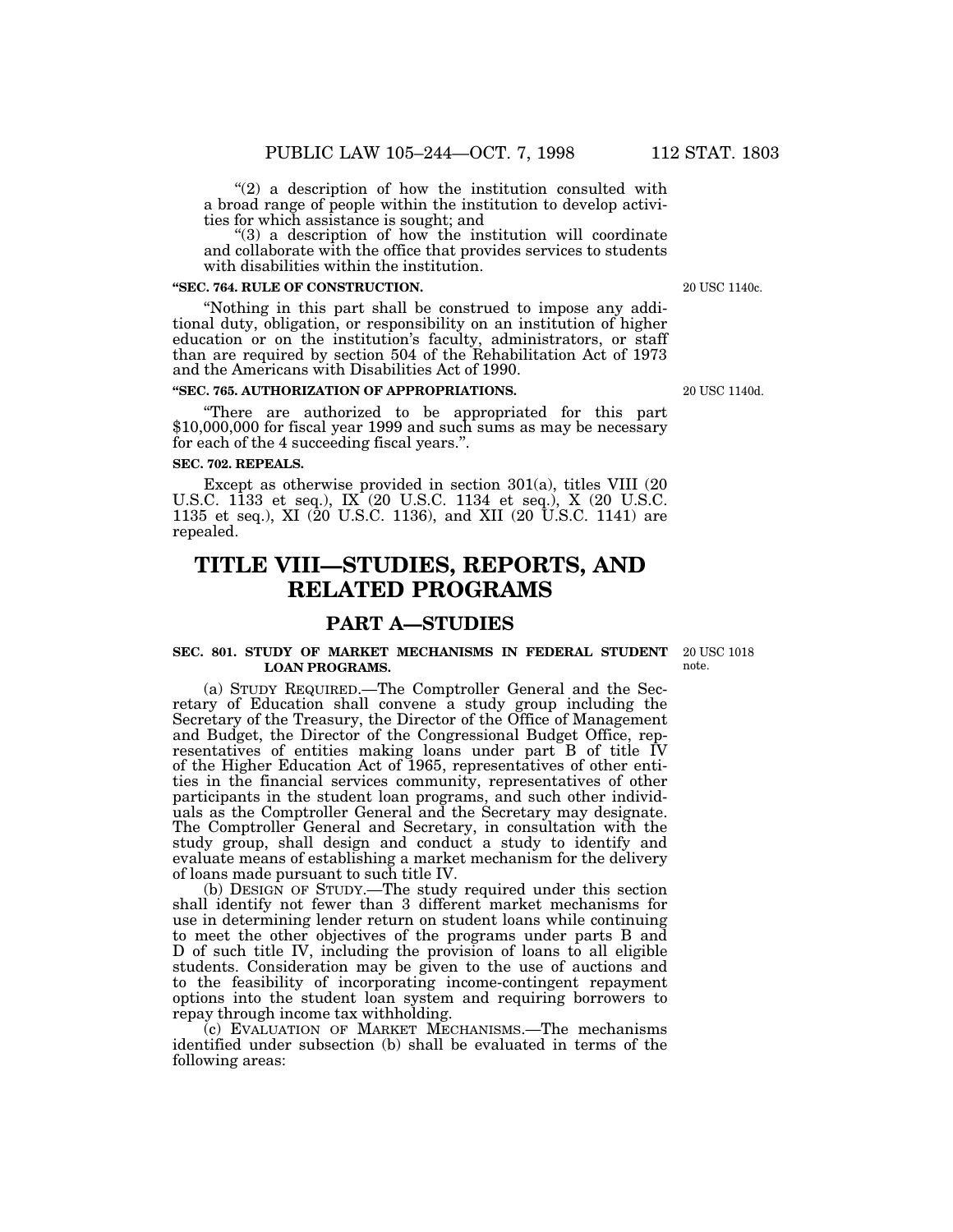(1) The cost or savings of loans to or for borrowers, including parent borrowers.

(2) The cost or savings of the mechanism to the Federal Government.

(3) The cost, effect, and distribution of Federal subsidies to or for participants in the program.

(4) The ability of the mechanism to accommodate the potential distribution of subsidies to students through an incomecontingent repayment option.

(5) The effect on the simplicity of the program, including the effect of the plan on the regulatory burden on students, institutions, lenders, and other program participants.

(6) The effect on investment in human capital and resources, loan servicing capability, and the quality of service to the borrower.

(7) The effect on the diversity of lenders, including community-based lenders, originating and secondary market lenders.

(8) The effect on program integrity.

(9) The degree to which the mechanism will provide market incentives to encourage continuous improvement in the delivery and servicing of loans.

(10) The availability of loans to students by region, income level, and by categories of institutions.

(11) The proposed Federal and State role in the operation of the mechanism.

(12) A description of how the mechanism will be administered and operated.

(13) Transition procedures, including the effect on loan availability during a transition period.

(14) Any other areas the study group may include.

(d) PRELIMINARY FINDINGS AND PUBLICATION OF STUDY.—Not later than November 15, 2000, the study group shall make the group's preliminary findings, including any additional or dissenting views, available to the public with a 60-day request for public comment. The study group shall review these comments and the Comptroller General and the Secretary shall transmit a final report, including any additional or dissenting views, to the Committee on Education and the Workforce of the House of Representatives, the Committee on Labor and Human Resources of the Senate, and the Committees on the Budget of the House of Representatives and the Senate not later than May 15, 2001.

### **SEC. 802. STUDY OF THE FEASIBILITY OF ALTERNATIVE FINANCIAL INSTRUMENTS FOR DETERMINING LENDER YIELDS.**

(a) STUDY REQUIRED.—The Comptroller General and the Secretary of Education shall convene a study group including the Secretary of the Treasury, the Director of the Office of Management and Budget, the Director of the Congressional Budget Office, representatives of entities making loans under part B of title IV of the Higher Education Act of 1965, representatives of other entities in the financial services community, representatives of other participants in the student loan programs, and such other individuals as the Comptroller General and the Secretary of Education may designate. The Comptroller General and the Secretary of Education, in consultation with the study group, shall evaluate the 91-day Treasury bill, 30-day and 90-day commercial paper, and

Deadlines. Public information.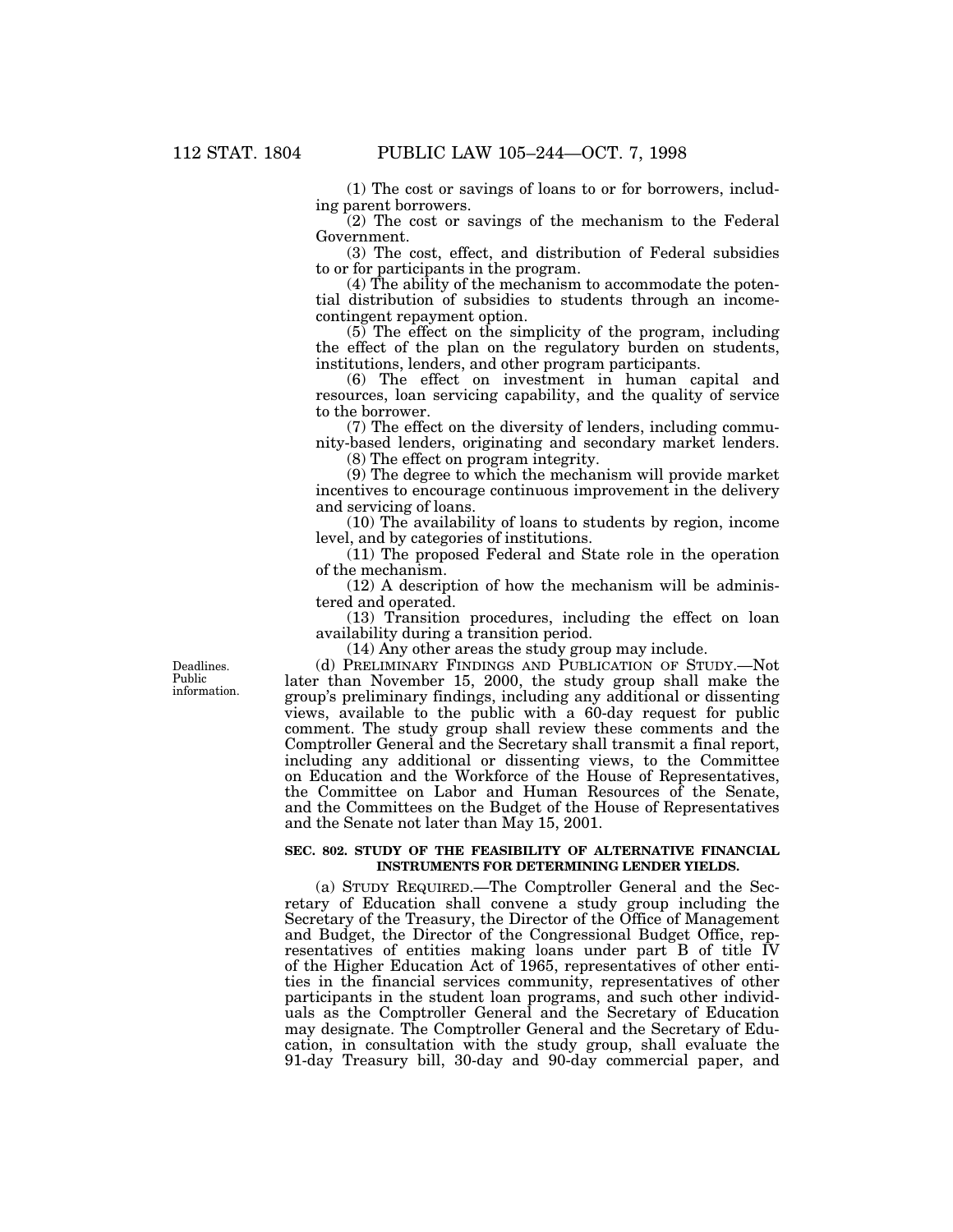the 90-day London Interbank Offered Rate (in this section referred to as "LIBOR") in terms of the following:

(1) The historical liquidity of the market for each, and a historical comparison of the spread between: (A) the 30 day and 90-day commercial paper rate, respectively, and the 91-day Treasury bill rate; and (B) the spread between the LIBOR and the 91-day Treasury bill rate.

(2) The historical volatility of the rates and projections of future volatility.

(3) Recent changes in the liquidity of the market for each such instrument in a balanced Federal budget environment and a low-interest rate environment, and projections of future liquidity assuming the Federal budget remains in balance.

(4) The cost or savings to lenders with small, medium, and large student loan portfolios of basing lender yield on either the 30-day or 90-day commercial paper rate or the LIBOR while continuing to base the borrower rate on the 91-day Treasury bill, and the effect of such change on the diversity of lenders participating in the program.

(5) The cost or savings to the Federal Government of basing lender yield on either the 30-day or 90-day commercial paper rate or the LIBOR while continuing to base the borrower rate on the 91-day Treasury bill.

(6) Any possible risks or benefits to the student loan programs under the Higher Education Act of 1965 and to student borrowers.

(7) Any other areas the Comptroller General and the Secretary of Education agree to include.

(b) REPORT REQUIRED.—Not later than 6 months after the Deadline.date of enactment of this Act, the Comptroller General and the Secretary shall submit a final report regarding the findings of the study group to the Committee on Education and the Workforce of the House of Representatives and the Committee on Labor and Human Resources of the Senate.

### **SEC. 803. STUDENT-RELATED DEBT STUDY REQUIRED.**

(a) IN GENERAL.—The Secretary of Education shall conduct a study that analyzes the distribution and increase in studentrelated debt in terms of—

(1) demographic characteristics, such as race or ethnicity, and family income;

(2) type of institution and whether the institution is a public or private institution;

(3) loan source, such as Federal, State, institutional or other, and, if the loan source is Federal, whether the loan is or is not subsidized;

(4) academic field of study;

(5) parent loans, and whether the parent loans are federally guaranteed, private, or property-secured such as home equity loans; and

(6) relation of student debt or anticipated debt to—

(A) students' decisions about whether and where to enroll in college and whether or how much to borrow in order to attend college;

(B) the length of time it takes students to earn baccalaureate degrees;

20 USC 1015 note.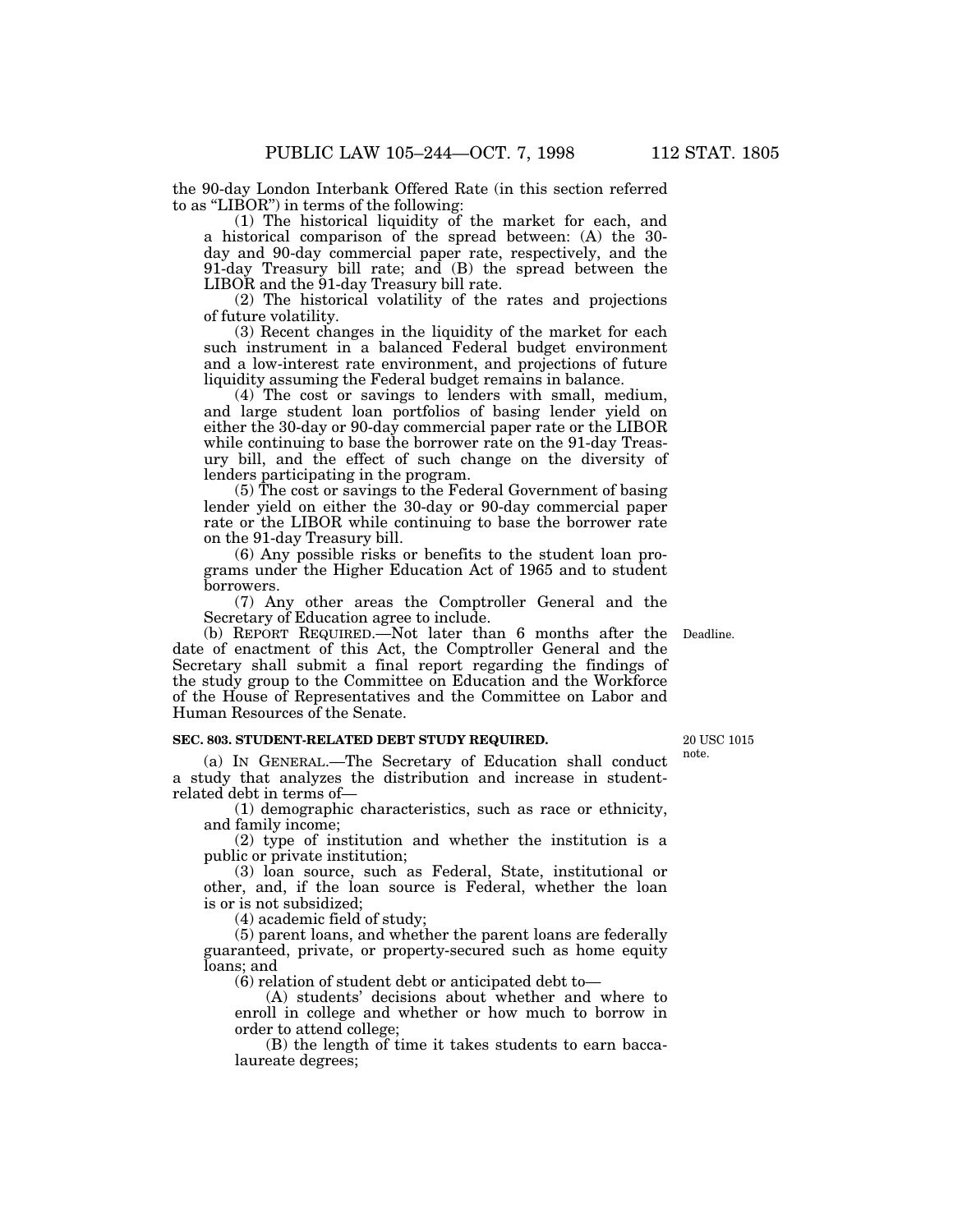(C) students' decisions about whether and where to attend graduate school;

(D) graduates' employment decisions;

(E) graduates' burden of repayment as reflected by the graduates' ability to save for retirement or invest in a home; and

(F) students' future earnings.

(b) REPORT.—After conclusion of the study required by subsection (a), the Secretary of Education shall submit a final report regarding the findings of the study to the Committee on Labor and Human Resources of the Senate and the Committee on Education and the Workforce of the House of Representatives not later than 18 months after the date of enactment of the Higher Education Amendments of 1998.

(c) INFORMATION.—After the study and report under this section are concluded, the Secretary of Education shall determine which information described in subsection (a) would be useful for families to know and shall include such information as part of the comparative information provided to families about the costs of higher education under the provisions of part C of title I.

## **SEC. 804. STUDY OF TRANSFER OF CREDITS.**

(a) STUDY REQUIRED.—The Secretary of Education shall conduct a study to evaluate policies or practices instituted by recognized accrediting agencies or associations regarding the treatment of the transfer of credits from one institution of higher education to another, giving particular attention to—

(1) adopted policies regarding the transfer of credits between institutions of higher education which are accredited by different agencies or associations and the reasons for such policies;

(2) adopted policies regarding the transfer of credits between institutions of higher education which are accredited by national agencies or associations and institutions of higher education which are accredited by regional agencies and associations and the reasons for such policies;

(3) the effect of the adoption of such policies on students transferring between such institutions of higher education, including time required to matriculate, increases to the student of tuition and fees paid, and increases to the student with regard to student loan burden;

(4) the extent to which Federal financial aid is awarded to such students for the duplication of coursework already completed at another institution; and

(5) the aggregate cost to the Federal Government of the adoption of such policies.

(b) REPORT.—Not later than one year after the date of enactment of this Act, the Secretary of Education shall submit a report to the Chairman and Ranking Minority Member of the Committee on Education and the Workforce of the House of Representatives and the Committee on Labor and Human Resources of the Senate detailing the Secretary's findings regarding the study conducted under subsection (a). The Secretary's report shall include such recommendation with respect to the recognition of accrediting agencies or associations as the Secretary deems advisable.

Deadline.

20 USC 1099b note.

Deadline.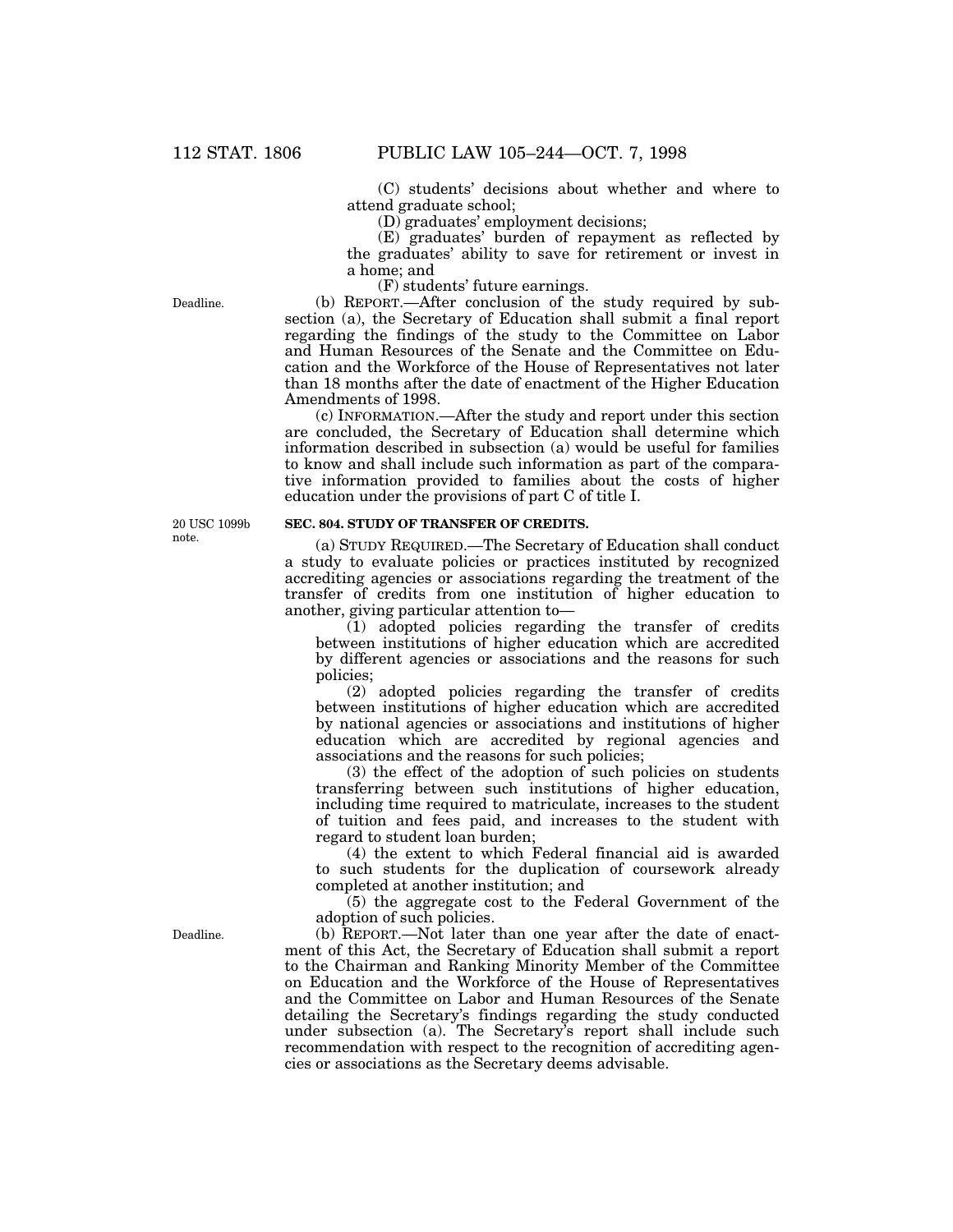#### **SEC. 805. STUDY OF OPPORTUNITIES FOR PARTICIPATION IN ATHLET-**20 USC 1001 **ICS PROGRAMS.**

note.

(a) STUDY.—The Comptroller General shall conduct a study of the opportunities for participation in intercollegiate athletics. The study shall address issues including—

(1) the extent to which the number of—

(A) secondary school athletic teams has increased or decreased in the 20 years preceding 1998 (in aggregate terms); and

(B) intercollegiate athletic teams has increased or decreased in the 20 years preceding 1998 (in aggregate terms) at 2-year and 4-year institutions of higher education;

(2) the extent to which participation by student-athletes in secondary school and intercollegiate athletics has increased or decreased in the 20 years preceding 1998 (in aggregate terms);

(3) over the 20-year period preceding 1998, a list of the men's and women's secondary school and intercollegiate sports, ranked in order of the sports most affected by increases or decreases in levels of participation and numbers of teams (in the aggregate);

(4) all factors that have influenced campus officials to add or discontinue sports teams at secondary schools and institutions of higher education, including—

(A) institutional mission and priorities;

(B) budgetary pressures;

(C) institutional reforms and restructuring;

(D) escalating liability insurance premiums;

(E) changing student and community interest in a sport;

(F) advancement of diversity among students;

(G) lack of necessary level of competitiveness of the sports program;

(H) club level sport achieving a level of competitiveness to make the sport a viable varsity level sport;

(I) injuries or deaths; and

(J) conference realignment;

alternatives.

(5) the actions that institutions of higher education have taken when decreasing the level of participation in intercollegiate sports, or the number of teams, in terms of providing information, advice, scholarship maintenance, counseling, advance warning, and an opportunity for student-athletes to be involved in the decisionmaking process;

(6) the administrative processes and procedures used by institutions of higher education when determining whether to increase or decrease intercollegiate athletic teams or participation by student-athletes;

(7) the budgetary or fiscal impact, if any, of a decision by an institution of higher education—

(A) to increase or decrease the number of intercollegiate athletic teams or the participation of student-athletes; or

(B) to be involved in a conference realignment; and (8) the alternatives, if any, institutions of higher education have pursued in lieu of eliminating, or severely reducing the funding for, anintercollegiate sport, and the success of such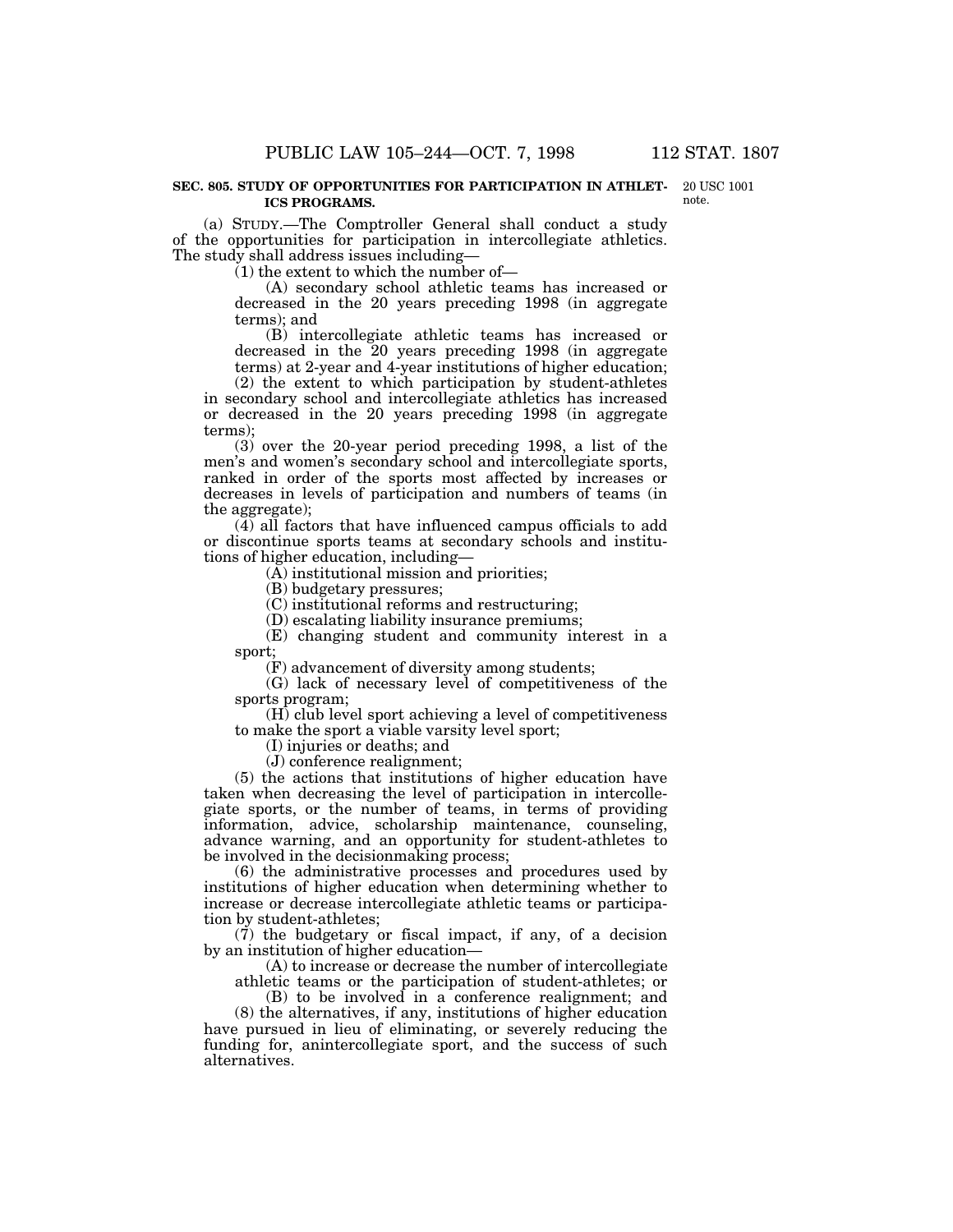(b) REPORT.—The Comptroller General shall submit a report regarding the results of the study to the Committee on Labor and Human Resources of the Senate and the Committee on Education and the Workforce of the House of Representatives.

### **SEC. 806. STUDY OF THE EFFECTIVENESS OF COHORT DEFAULT RATES FOR INSTITUTIONS WITH FEW STUDENT LOAN BORROW-ERS.**

(a) STUDY REQUIRED.—The Secretary of Education shall conduct a study of the effectiveness of cohort default rates as an indicator of administrative capability and program quality for institutions of higher education at which less than 15 percent of students eligible to borrow participate in the Federal student loan programs under title IV of the Higher Education Act of 1965 and fewer than 30 borrowers enter repayment in any fiscal year. At a minimum, the study shall include—

(1) identification of the institutions included in the study and of the student populations the institutions serve;

(2) analysis of cohort default rates as indicators of adminis-

trative shortcomings and program quality at the institutions;

(3) analysis of the effectiveness of cohort default rates as a means to prevent fraud and abuse in the programs assisted under such title;

(4) analysis of the extent to which the institutions with high cohort default rates are no longer participants in the Federal student loan programs under such title; and

(5) analysis of the costs incurred by the Department of Education for the calculation, publication, correction, and appeal of cohort default rates for the institutions in relation to any benefits to taxpayers.

(b) CONSULTATION.—In conducting the study described in subsection (a), the Secretary of Education shall consult with institutions of higher education.

(c) REPORT TO CONGRESS.—The Secretary of Education shall report to the Committee on Labor and Human Resources of the Senate and the Committee on Education and the Workforce of the House of Representatives not later than September 30, 1999, regarding the results of the study described in subsection (a).

# **PART B—ADVANCED PLACEMENT INCENTIVE PROGRAM**

20 USC 1070a– 11 note.

Deadline.

### **SEC. 810. ADVANCED PLACEMENT INCENTIVE PROGRAM.**

(a) PROGRAM ESTABLISHED.—The Secretary of Education is authorized to make grants to States having applications approved under subsection (c) to enable the States to reimburse low-income individuals to cover part or all of the cost of advanced placement test fees, if the low-income individuals—

(1) are enrolled in an advanced placement class; and

(2) plan to take an advanced placement test.

(b) INFORMATION DISSEMINATION.—The State educational agency shall disseminate information regarding the availability of test fee payments under this section to eligible individuals through secondary school teachers and guidance counselors.

(c) REQUIREMENTS FOR APPROVAL OF APPLICATIONS.—In approving applications for grants the Secretary of Education shall—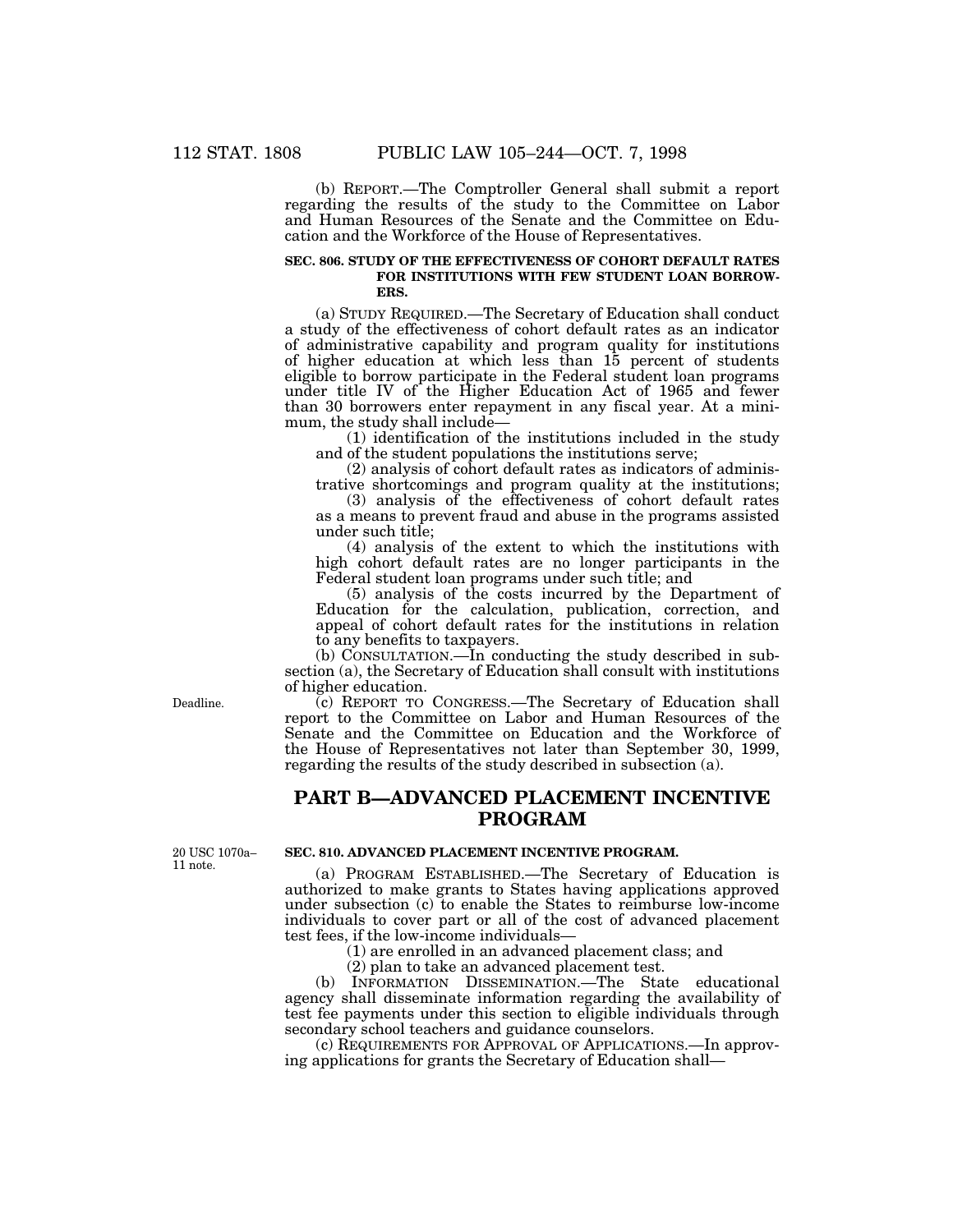(1) require that each such application contain a description of the advanced placement test fees the State will pay on behalf of individual students;

(2) require an assurance that any funds received under this section, other than funds used in accordance with subsection (d), shall be used only to pay advanced placement test fees;

(3) contain such information as the Secretary may require to demonstrate that the State will ensure that a student is eligible for payments under this section, including the documentation required by chapter 1 of subpart 2 of part A of title IV of the Higher Education Act of 1965 (20 U.S.C. 1070a– 11 et seq.); and

(4) consider the number of children eligible to be counted under section 1124(c) of the Elementary and Secondary Education Act of 1965 in the State in relation to the number of such children in all the States in determining grant award amounts.

(d) FUNDING RULES.—

(1) USE OF FUNDS.—A State educational agency in a State in which no eligible low-income individual is required to pay more than a nominal fee to take advanced placement tests in core subjects may use any grant funds provided to that State educational agency, that remain after fees have been paid on behalf of all eligible low-income individuals, for activities directly related to increasing—

(A) the enrollment of low-income individuals in advanced placement courses;

(B) the participation of low-income individuals in advanced placement tests; and

(C) the availability of advanced placement courses in schools serving high poverty areas.

(2) SUPPLEMENT, NOT SUPPLANT, RULE.—Funds provided under this section shall supplement and not supplant other non-Federal funds that are available to assist low-income individuals in paying advanced placement test fees.

(e) REGULATIONS.—The Secretary of Education shall prescribe such regulations as are necessary to carry out this section.

(f ) REPORT.—Each State annually shall report to the Secretary of Education regarding—

(1) the number of low-income individuals in the State who receive assistance under this section; and

 $(2)$  the activities described in subsection  $(d)(1)$ , if applicable. (g) DEFINITION.—In this section:

(1) ADVANCED PLACEMENT TEST.—The term ''advanced placement test'' includes only an advanced placement test approved by the Secretary of Education for the purposes of this section.

(2) LOW-INCOME INDIVIDUAL.—The term ''low-income individual'' has the meaning given the term in section 402A(g)(2) of the Higher Education Act of 1965 (20 U.S.C.  $1070a-11(g)(2)$ ).

(h) AUTHORIZATION OF APPROPRIATIONS.—There are authorized to be appropriated \$6,800,000 for fiscal year 1999 and such sums as may be necessary for each of the 4 succeeding fiscal years to carry out this section.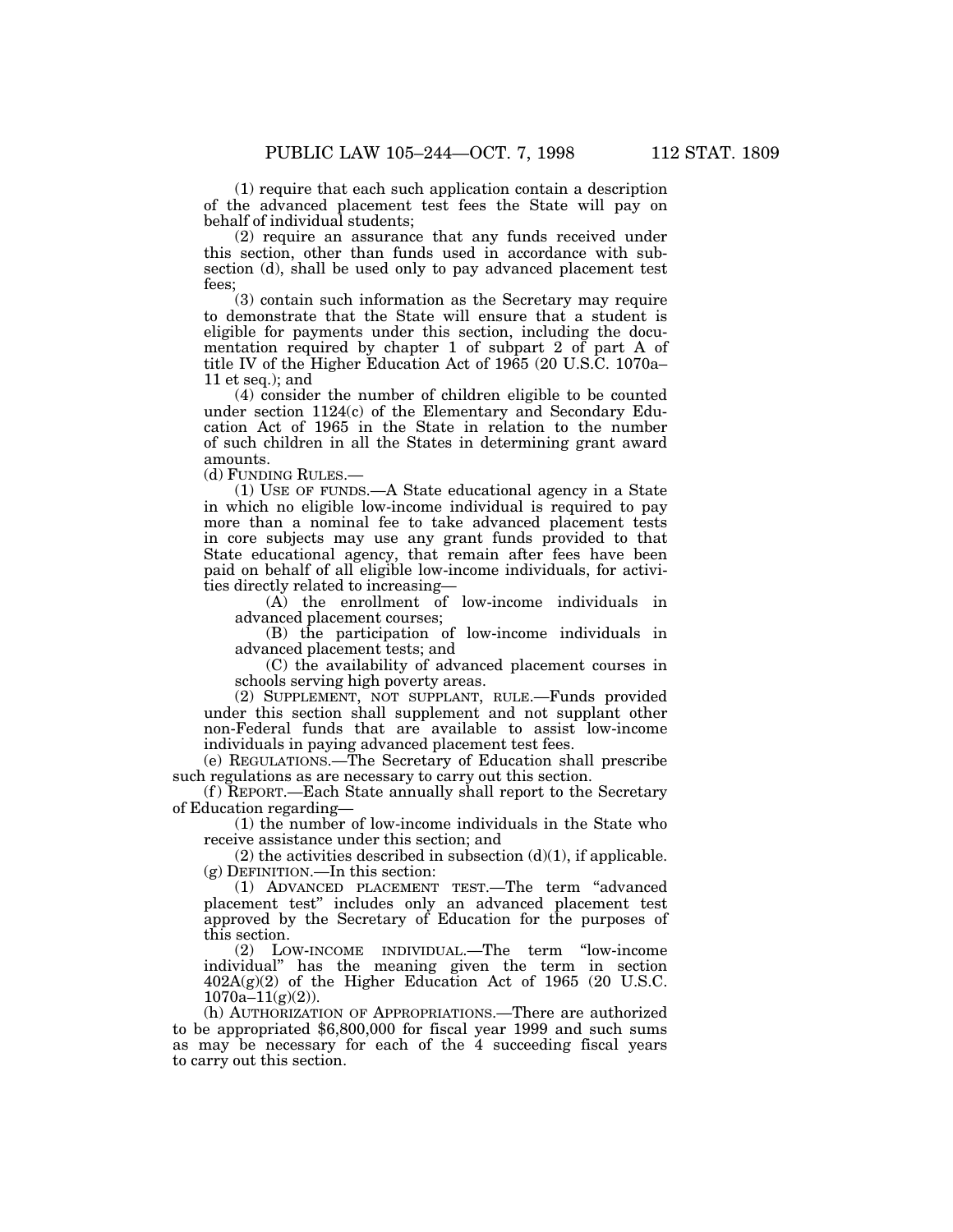**PART C—COMMUNITY SCHOLARSHIP MOBILIZATION**

Community Scholarship Mobilization Act.

### **SEC. 811. SHORT TITLE.**

This part may be cited as the "Community Scholarship" Mobilization Act''.

#### **SEC. 812. FINDINGS.**

Congress finds that—

(1) the local community, when properly organized and challenged, is one of the best sources of academic support, motivation toward achievement, and financial resources for aspiring postsecondary students;

(2) local communities, working to complement or augment services currently offered by area schools and colleges, can raise the educational expectations and increase the rate of postsecondary attendance of their youth by forming locallybased organizations that provide both academic support (including guidance, counseling, mentoring, tutoring, encouragement, and recognition) and tangible, locally raised, effectively targeted, publicly recognized, financial assistance;

 $(3)$  proven methods of stimulating these community efforts can be promoted through Federal support for the establishment of regional, State, or community program centers to organize and challenge community efforts to develop educational incentives and support for local students; and

(4) using Federal funds to leverage private contributions to help students from low-income families attain educational and career goals is an efficient and effective investment of scarce taxpayer-provided resources.

20 USC 1070 note.

### **SEC. 813. DEFINITIONS.**

In this part:

(1) REGIONAL, STATE, OR COMMUNITY PROGRAM CENTER.— The term "regional, State, or community program center" means an organization that—

(A) is a division or member of, responsible to, and overseen by, a national organization; and

(B) is staffed by professionals trained to create, develop, and sustain local entities in towns, cities, and neighborhoods.

(2) LOCAL ENTITY.—The term ''local entity'' means an organization that—

(A) is a nonprofit organization that is described in section  $501(c)(3)$  of the Internal Revenue Code of 1986, and exempt from taxation under section 501(a) of such Code (or shall meet this criteria through affiliation with the national organization);

(B) is formed for the purpose of providing educational scholarships and academic support for residents of the local community served by such organization;

(C) solicits broad-based community support in its academic support and fund-raising activities;

(D) is broadly representative of the local community in the structures of its volunteer-operated organization and has a board of directors that includes leaders from local neighborhood organizations and neighborhood residents,

20 USC 1070 note.

20 USC 1070 note.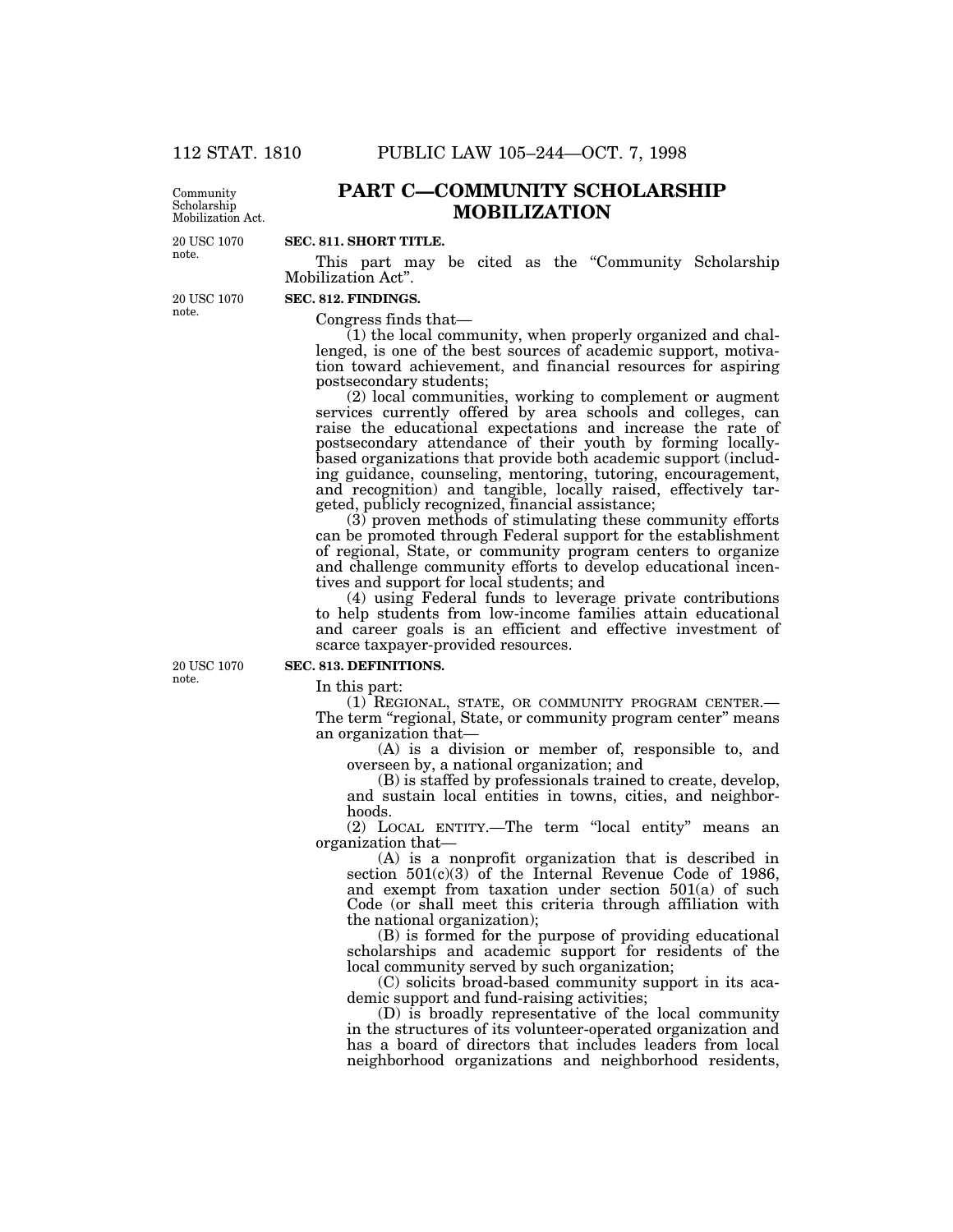such as school or college personnel, parents, students, community agency representatives, retirees, and representatives of the business community;

(E) awards scholarships without regard to age, sex, marital status, race, creed, color, religion, national origin, or disability; and

(F) gives priority to awarding scholarships for postsecondary education to deserving students from low-income families in the local community.

(3) NATIONAL ORGANIZATION.—The term ''national organization'' means an organization that—

(A) has the capacity to create, develop and sustain local entities and affiliated regional, State, or community program centers;

(B) has the capacity to sustain newly created local entities in towns, cities, and neighborhoods through ongoing training support programs;

 $(C)$  is described in section  $501(c)(3)$  of the Internal Revenue Code of 1986, and exempt from taxation under section 501(a) of such Code;

(D) is a publicly supported organization within the meaning of section  $170(b)(1)(A)(iv)$  of such Code;

(E) ensures that each of the organization's local entities meet the criteria described in subparagraphs (C) and (D); and

(F) has a program for or experience in cooperating with secondary and postsecondary institutions in carrying out the organization's scholarship and academic support activities.

(4) HIGH POVERTY AREA.—The term ''high poverty area'' means a community with a higher percentage of children from low-income families than the national average of such percentage and a lower percentage of children pursuing postsecondary education than the national average of such percentage.

(5) SECRETARY.—The term ''Secretary'' means the Secretary of Education.

(6) STUDENTS FROM LOW-INCOME FAMILIES.—The term ''students from low-income families'' means students determined, pursuant to part F of title IV of the Higher Education Act of 1965 (20 U.S.C. 1087kk et seq.), to be eligible for a Federal Pell Grant under subpart 1 of part A of title IV of such Act (20 U.S.C. 1070a).

### **SEC. 814. PURPOSE; ENDOWMENT GRANT AUTHORITY.**

20 USC 1070 note.

(a) PURPOSE.—It is the purpose of this part to establish and support regional, State or community program centers to enable such centers to foster the development of local entities in high poverty areas that promote higher education goals for students from low-income families by—

(1) providing academic support, including guidance, counseling, mentoring, tutoring, and recognition; and

(2) providing scholarship assistance for the cost of postsecondary education.

(b) ENDOWMENT GRANT AUTHORITY.—From the funds appropriated pursuant to the authority of section 816, the Secretary shall award an endowment grant, on a competitive basis, to a national organization to enable such organization to support the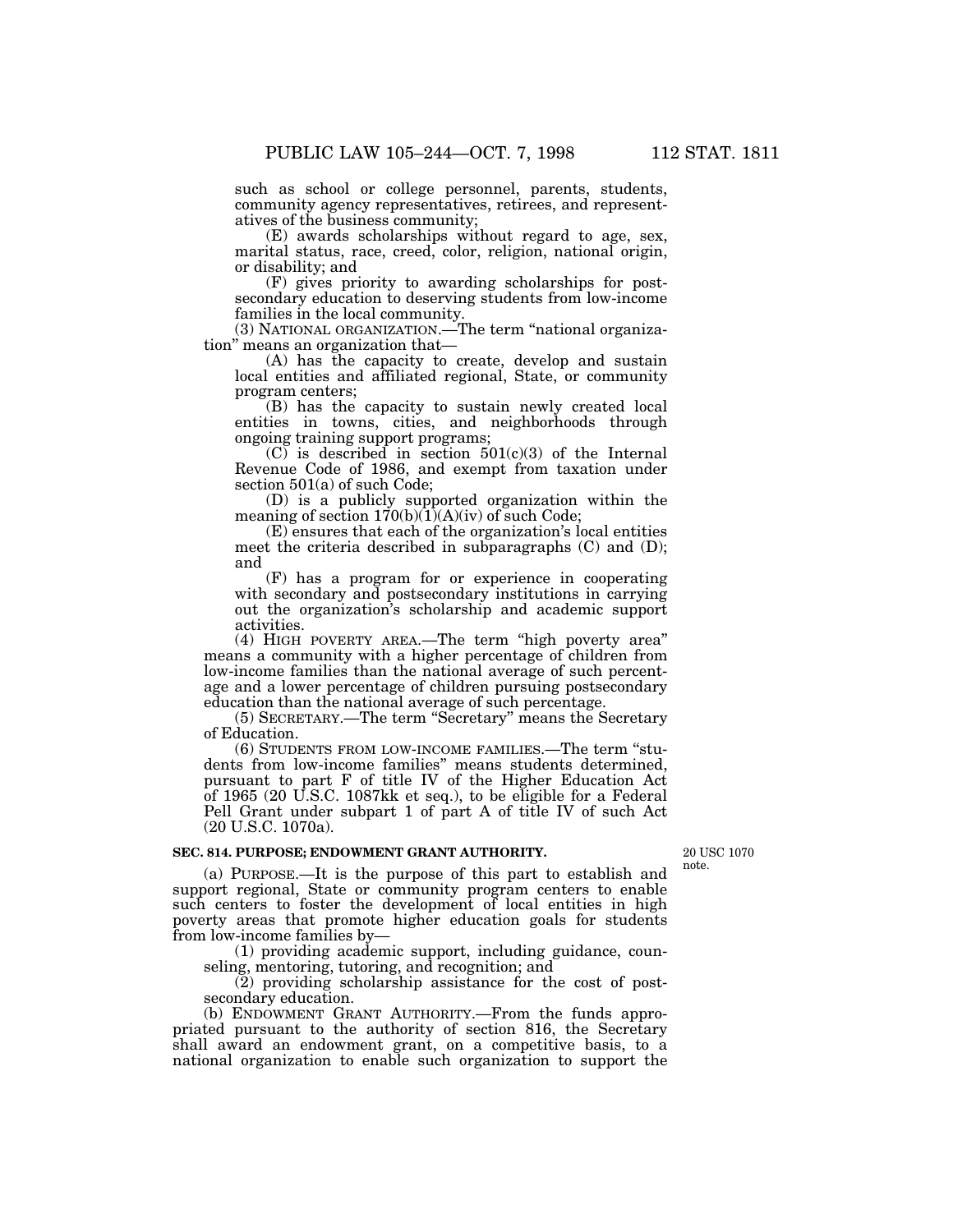establishment or ongoing work of regional, State or community program centers that foster the development of local entities in high poverty areas to improve secondary school graduation rates and postsecondary attendance through the provision of academic support services and scholarship assistance for the cost of postsecondary education.

20 USC 1070 note.

## **SEC. 815. GRANT AGREEMENT AND REQUIREMENTS.**

(a) IN GENERAL.—The Secretary shall award one or more endowment grants described in section 814(b) pursuant to an agreement between the Secretary and a national organization. Such agreement shall—

(1) require a national organization to establish an endowment fund in the amount of the grant, the corpus of which shall remain intact and the interest income from which shall be used to support the activities described in paragraphs (2) and (3);

(2) require a national organization to use 70 percent of the interest income from the endowment fund in any fiscal year to support the establishment or ongoing work of regional, State or community program centers to enable such centers to work with local communities to establish local entities in high poverty areas and provide ongoing technical assistance, training workshops, and other activities to help ensure the ongoing success of the local entities;

(3) require a national organization to use 30 percent of the interest income from the endowment fund in any fiscal year to provide scholarships for postsecondary education to students from low-income families, which scholarships shall be matched on a dollar-for-dollar basis from funds raised by the local entities;

(4) require that at least 50 percent of all the interest income from the endowment be allocated to establish new local entities or support regional, State or community program centers in high poverty areas;

(5) require a national organization to submit, for each fiscal year in which such organization uses the interest from the endowment fund, a report to the Secretary that contains—

(A) a description of the programs and activities supported by the interest on the endowment fund;

(B) the audited financial statement of the national organization for the preceding fiscal year;

(C) a plan for the programs and activities to be supported by the interest on the endowment fund as the Secretary may require;

(D) an evaluation of the programs and activities supported by the interest on the endowment fund as the Secretary may require; and

(E) data indicating the number of students from lowincome families who receive scholarships from local entities, and the amounts of such scholarships;

(6) contain such assurances as the Secretary may require with respect to the management and operation of the endowment fund; and

(7) contain an assurance that if the Secretary determines that such organization is not in substantial compliance with the provisions of this part, then the national organization shall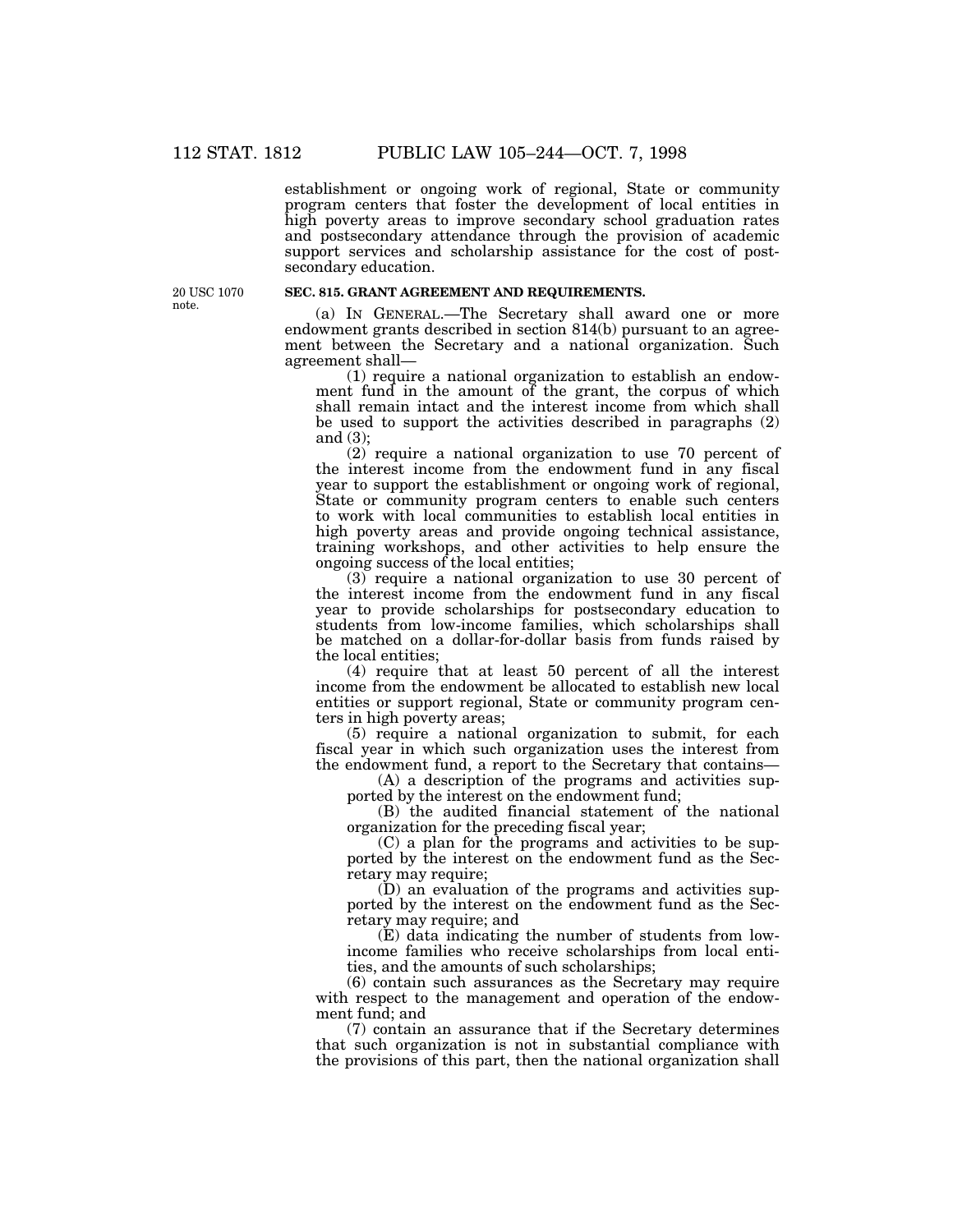pay to the Secretary an amount equal to the corpus of the endowment fund plus any accrued interest on such fund that is available to the national organization on the date of such determination.

(b) RETURNED FUNDS.—All funds returned to the Secretary pursuant to subsection  $(a)(7)$  shall be available to the Secretary to carry out any scholarship or grant program assisted under title IV of the Higher Education Act of 1965 (20 U.S.C. 1070 et seq.).

### **SEC. 816. AUTHORIZATION OF APPROPRIATIONS.**

20 USC 1070 note.

There are authorized to be appropriated to carry out this part \$10,000,000 for fiscal year 2000.

# **PART D—GRANTS TO STATES FOR WORK-PLACE AND COMMUNITY TRANSITION TRAINING FOR INCARCERATED YOUTH OF-FENDERS**

### **SEC. 821. GRANTS TO STATES FOR WORKPLACE AND COMMUNITY** 20 USC 1151. **TRANSITION TRAINING FOR INCARCERATED YOUTH OFFENDERS.**

(a) FINDINGS.—Congress makes the following findings:

(1) Over  $150,000$  youth offenders age  $\overline{2}1$  and younger are incarcerated in the Nation's jails, juvenile facilities, and prisons.

(2) Most youth offenders who are incarcerated have been sentenced as first-time adult felons.

(3) Approximately 75 percent of youth offenders are high school dropouts who lack basic literacy and life skills, have little or no job experience, and lack marketable skills.

(4) The average incarcerated youth has attended school only through grade 10.

(5) Most of these youths can be diverted from a life of crime into productive citizenship with available educational, vocational, work skills, and related service programs.

(6) If not involved with educational programs while incarcerated, almost all of these youths will return to a life of crime upon release.

(7) The average length of sentence for a youth offender is about 3 years. Time spent in prison provides a unique opportunity for education and training.

 $(8)$  Even with quality education and training provided during incarceration, a period of intense supervision, support, and counseling is needed upon release to ensure effective reintegration of youth offenders into society.

(9) Research consistently shows that the vast majority of incarcerated youths will not return to the public schools to complete their education.

(10) There is a need for alternative educational opportunities during incarceration and after release.

(b) DEFINITION.—For purposes of this part, the term ''youth offender'' means a male or female offender under the age of 25, who is incarcerated in a State prison, including a prerelease facility.

(c) GRANT PROGRAM.—The Secretary of Education (in this section referred to as the ''Secretary'') shall establish a program in accordance with this section to provide grants to the State correctional education agencies in the States, from allocations for the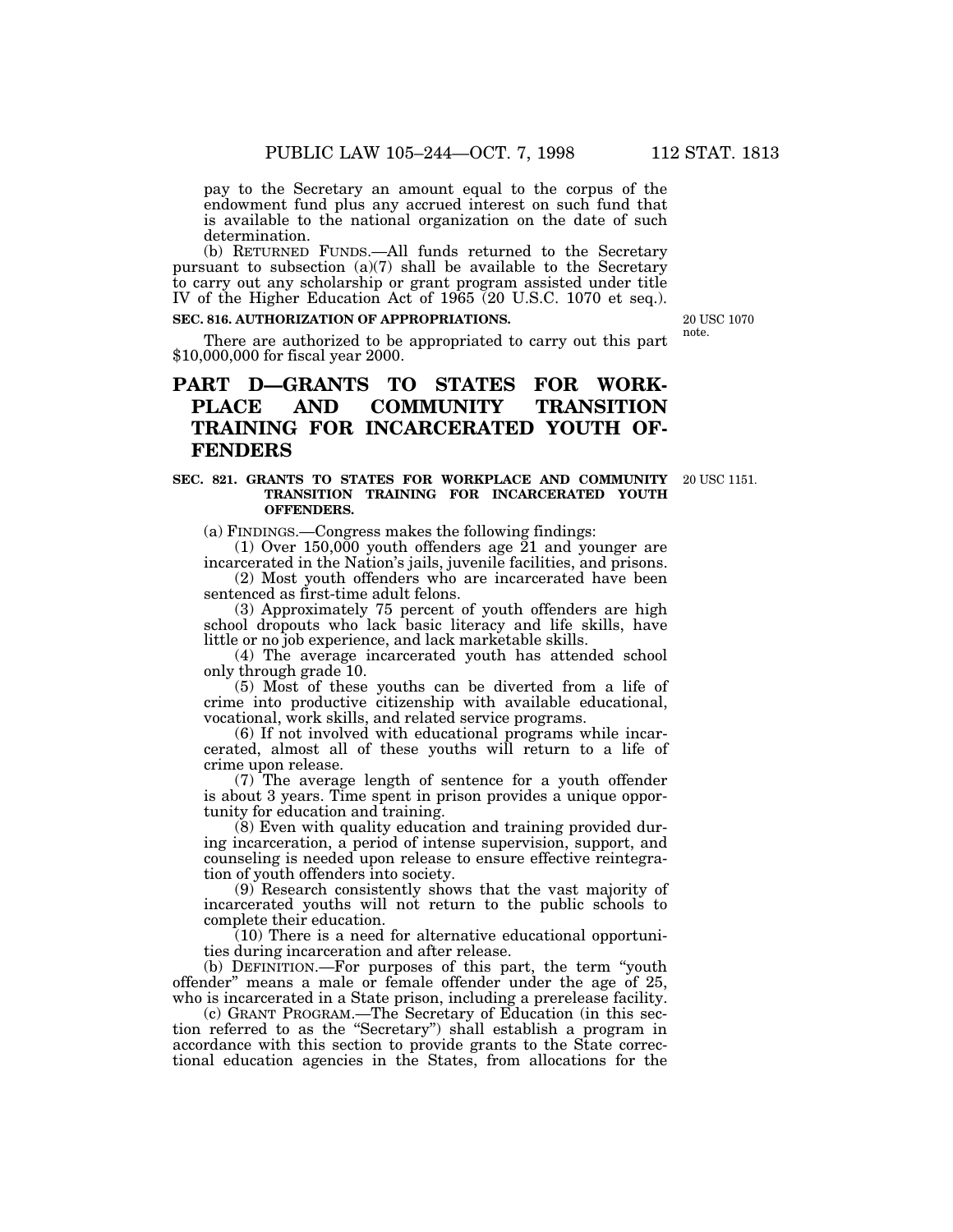States under subsection (i), to assist and encourage incarcerated youths to acquire functional literacy, life, and job skills, through the pursuit of a postsecondary education certificate, or an associate of arts or bachelor's degree while in prison, and employment counseling and other related services which start during incarceration and continue through prerelease and while on parole.

(d) APPLICATION.—To be eligible for a grant under this section, a State correctional education agency shall submit to the Secretary a proposal for a youth offender program that—

(1) identifies the scope of the problem, including the number of incarcerated youths in need of postsecondary education and vocational training;

(2) lists the accredited public or private educational institution or institutions that will provide postsecondary educational services;

(3) lists the cooperating agencies, public and private, or businesses that will provide related services, such as counseling in the areas of career development, substance abuse, health, and parenting skills;

(4) describes the evaluation methods and performance measures that the State correctional education agency will employ, which methods and measures—

(A) shall be appropriate to meet the goals and objectives of the proposal; and

(B) shall include measures of—

(i) program completion;

(ii) student academic and vocational skill attainment;

(iii) success in job placement and retention; and (iv) recidivism;

(5) describes how the proposed programs are to be integrated with existing State correctional education programs (such as adult education, graduate education degree programs, and vocational training) and State industry programs;

(6) addresses the educational needs of youth offenders who are in alternative programs (such as boot camps); and

(7) describes how students will be selected so that only youth offenders eligible under subsection (f) will be enrolled in postsecondary programs.

(e) PROGRAM REQUIREMENTS.—Each State correctional education agency receiving a grant under this section shall—

(1) integrate activities carried out under the grant with the objectives and activities of the school-to-work programs of such State, including—

(A) work experience or apprenticeship programs;

(B) transitional worksite job training for vocational education students that is related to the occupational goals of such students and closely linked to classroom and laboratory instruction;

(C) placement services in occupations that the students are preparing to enter;

(D) employment-based learning programs; and

(E) programs that address State and local labor shortages;

(2) annually report to the Secretary and the Attorney General on the results of the evaluations conducted using the

Reports.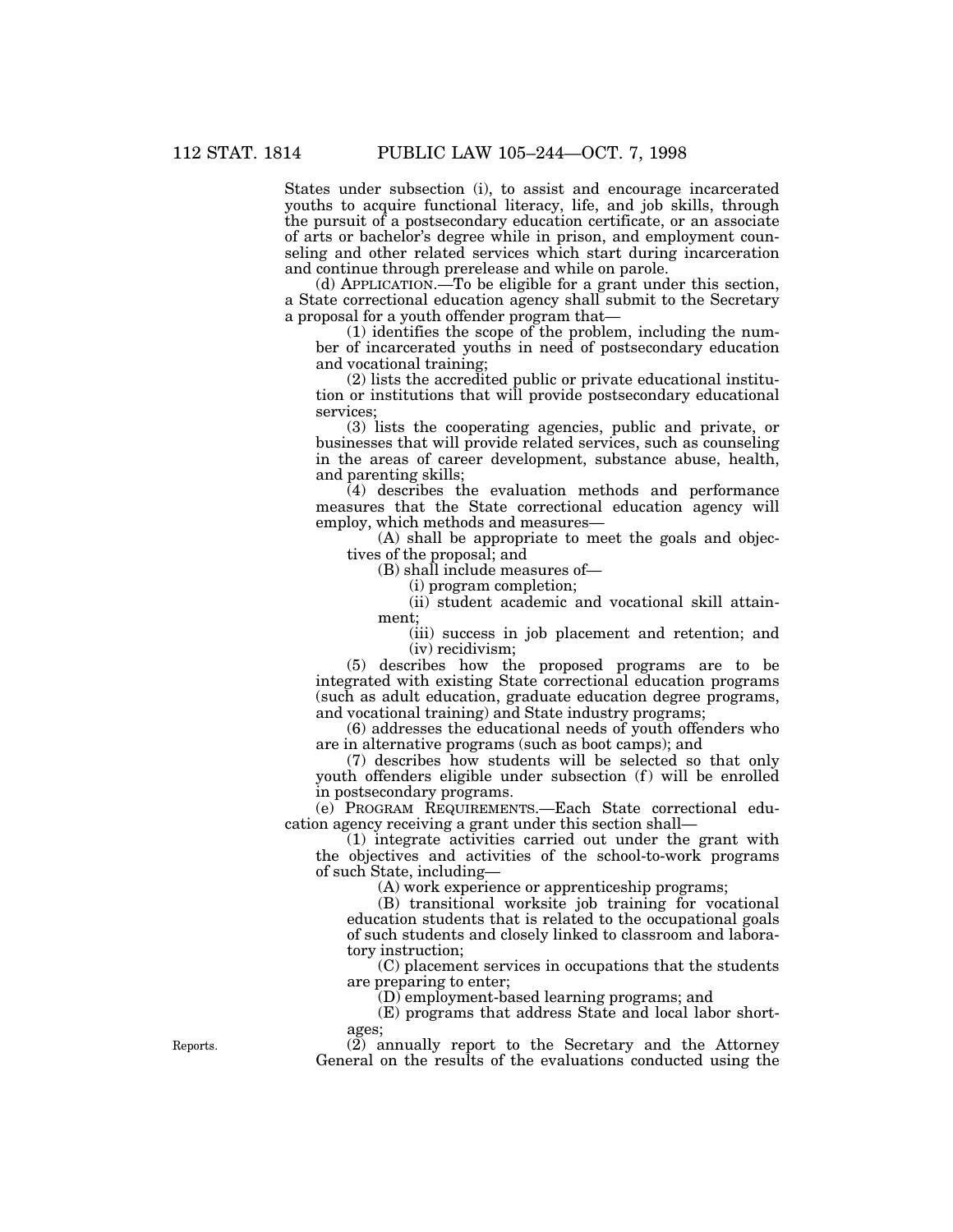methods and performance measures contained in the proposal; and

(3) provide to each State for each student eligible under subsection (f ) not more than \$1,500 annually for tuition, books, and essential materials, and not more than \$300 annually for related services such as career development, substance abuse counseling, parenting skills training, and health education, for each eligible incarcerated youth.

(f) STUDENT ELIGIBILITY.—A youth offender shall be eligible for participation in a program receiving a grant under this section if the youth offender—

(1) is eligible to be released within 5 years (including a youth offender who is eligible for parole within such time); and

(2) is 25 years of age or younger.

(g) LENGTH OF PARTICIPATION.—A State correctional education agency receiving a grant under this section shall provide educational and related services to each participating youth offender for a period not to exceed 5 years, 1 year of which may be devoted to study in a graduate education degree program or to remedial education services for students who have obtained a secondary school diploma or its recognized equivalent. Educational and related services shall start during the period of incarceration in prison or prerelease and may continue during the period of parole.

(h) EDUCATION DELIVERY SYSTEMS.—State correctional education agencies and cooperating institutions shall, to the extent practicable, use high-tech applications in developing programs to meet the requirements and goals of this section.

(i) ALLOCATION OF FUNDS.—From the funds appropriated pursuant to subsection (j) for each fiscal year, the Secretary shall allot to each State an amount that bears the same relationship to such funds as the total number of students eligible under subsection (f) in such State bears to the total number of such students in all States.

( j) AUTHORIZATION OF APPROPRIATIONS.—There are authorized to be appropriated to carry out this section \$17,000,000 for fiscal year 1999 and such sums as may be necessary for each of the 4 succeeding fiscal years.

## **PART E—GRANTS TO COMBAT VIOLENT CRIMES AGAINST WOMEN ON CAMPUSES**

### **SEC. 826. GRANTS TO COMBAT VIOLENT CRIMES AGAINST WOMEN ON** 20 USC 1152.**CAMPUSES.**

(a) GRANTS AUTHORIZED.—

(1) IN GENERAL.—The Attorney General is authorized to make grants to institutions of higher education, for use by such institutions or consortia consisting of campus personnel, student organizations, campus administrators, security personnel, and regional crisis centers affiliated with the institution, to develop and strengthen effective security and investigation strategies to combat violent crimes against women on campuses, and to develop and strengthen victim services in cases involving violent crimes against women on campuses, which may include partnerships with local criminal justice authorities and community-based victim services agencies.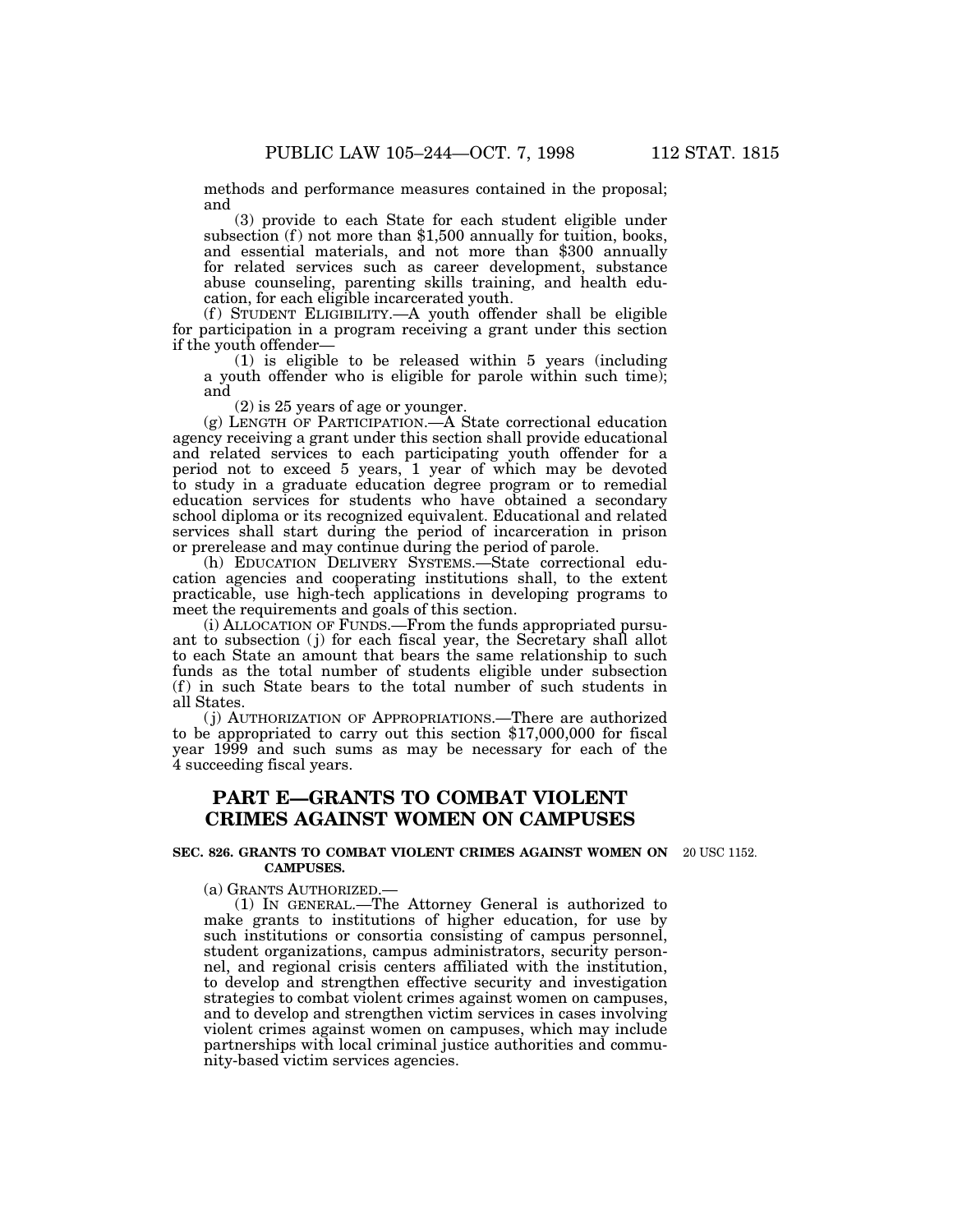Contracts.

(2) AWARD BASIS.—The Attorney General shall award grants and contracts under this section on a competitive basis. (3) EQUITABLE PARTICIPATION.—The Attorney General shall

make every effort to ensure— (A) the equitable participation of private and public institutions of higher education in the activities assisted

under this section; and (B) the equitable geographic distribution of grants under this section among the various regions of the United States.

(b) USE OF GRANT FUNDS.—Grant funds awarded under this section may be used for the following purposes:

(1) To provide personnel, training, technical assistance, data collection, and other equipment with respect to the increased apprehension, investigation, and adjudication of persons committing violent crimes against women on campus.

(2) To train campus administrators, campus security personnel, and personnel serving on campus disciplinary or judicial boards to more effectively identify and respond to violent crimes against women on campus, including the crimes of sexual assault, stalking, and domestic violence.

(3) To implement and operate education programs for the prevention of violent crimes against women.

(4) To develop, enlarge, or strengthen support services programs, including medical or psychological counseling, for victims of sexual offense crimes.

(5) To create, disseminate, or otherwise provide assistance and information about victims' options on and off campus to bring disciplinary or other legal action.

(6) To develop and implement more effective campus policies, protocols, orders, and services specifically devoted to prevent, identify, and respond to violent crimes against women on campus, including the crimes of sexual assault, stalking, and domestic violence.

(7) To develop, install, or expand data collection and communication systems, including computerized systems, linking campus security to the local law enforcement for the purpose of identifying and tracking arrests, protection orders, violations of protection orders, prosecutions, and convictions with respect to violent crimes against women on campus, including the crimes of sexual assault, stalking, and domestic violence.

(8) To develop, enlarge, or strengthen victim services programs for the campus and to improve delivery of victim services on campus.

(9) To provide capital improvements (including improved lighting and communications facilities but not including the construction of buildings) on campuses to address violent crimes against women on campus, including the crimes of sexual assault, stalking, and domestic violence.

(10) To support improved coordination among campus administrators, campus security personnel, and local law enforcement to reduce violent crimes against women on campus. (c) APPLICATIONS.—

(1) IN GENERAL.—In order to be eligible to be awarded a grant under this section for any fiscal year, an institution of higher education shall submit an application to the Attorney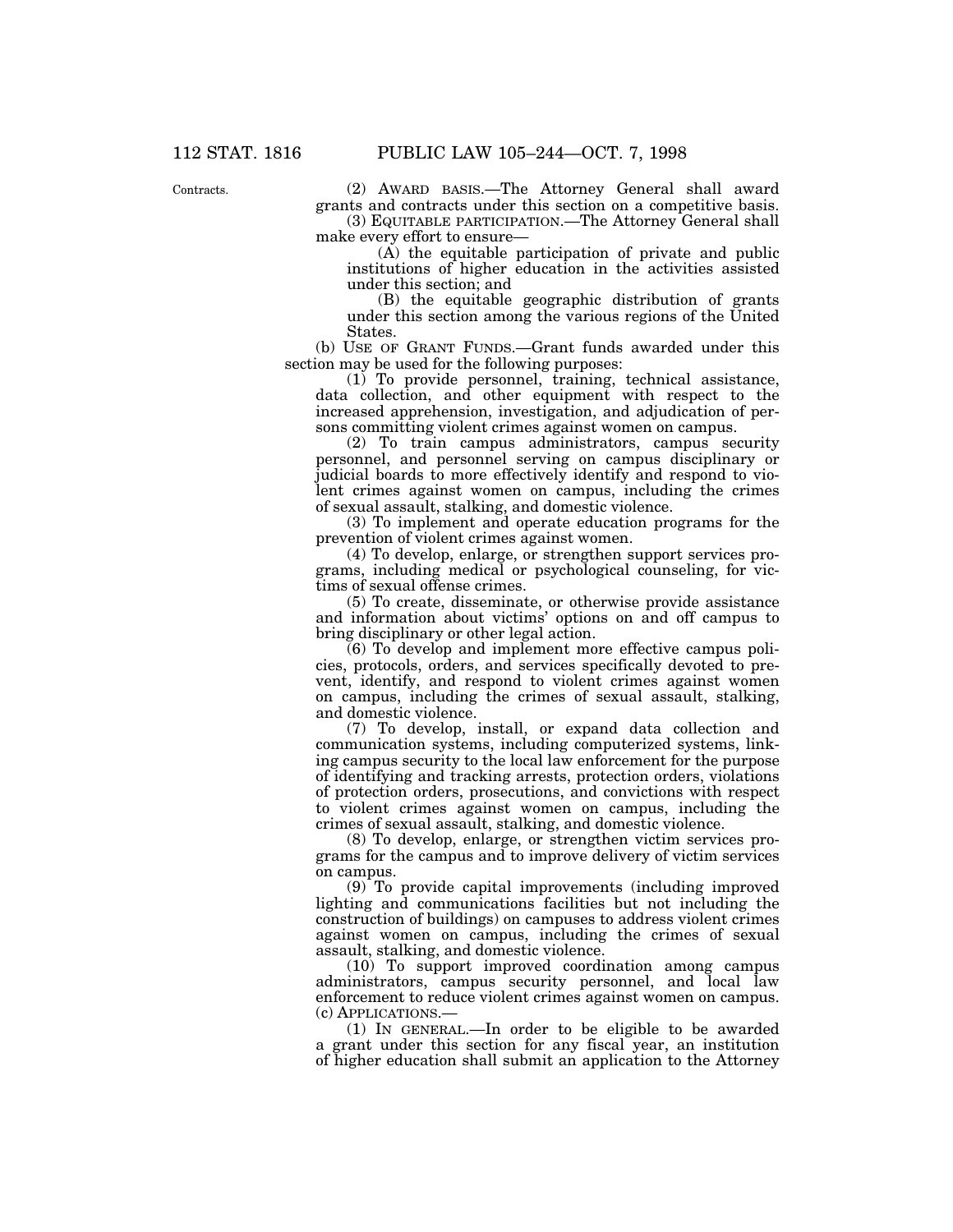General at such time and in such manner as the Attorney General shall prescribe.

(2) CONTENTS.—Each application submitted under paragraph (1) shall—

(A) describe the need for grant funds and the plan for implementation for any of the purposes described in subsection (b);

(B) describe how the campus authorities shall consult and coordinate with nonprofit and other victim services programs, including sexual assault and domestic violence victim services programs;

(C) describe the characteristics of the population being served, including type of campus, demographics of the population, and number of students;

(D) provide measurable goals and expected results from the use of the grant funds;

(E) provide assurances that the Federal funds made available under this section shall be used to supplement and, to the extent practical, increase the level of funds that would, in the absence of Federal funds, be made available by the institution for the purposes described in subsection (b); and

(F) include such other information and assurances as the Attorney General reasonably determines to be necessary.

(3) COMPLIANCE WITH CAMPUS CRIME REPORTING REQUIRED.—No institution of higher education shall be eligible for a grant under this section unless such institution is in compliance with the requirements of section  $485(f)$  of the Higher Education Act of 1965.

(d) GENERAL TERMS AND CONDITIONS.—

(1) NONMONETARY ASSISTANCE.—In addition to the assistance provided under this section, the Attorney General may request any Federal agency to use the agency's authorities and the resources granted to the agency under Federal law (including personnel, equipment, supplies, facilities, and managerial, technical, and advisory services) in support of campus security, and investigation and victim service efforts.

(2) GRANTEE REPORTING.—

(A) ANNUAL REPORT.—Each institution of higher education receiving a grant under this section shall submit an annual performance report to the Attorney General. The Attorney General shall suspend funding under this section for an institution of higher education if the institution fails to submit an annual performance report.

(B) FINAL REPORT.—Upon completion of the grant period under this section, the institution shall file a performance report with the Attorney General and the Secretary of Education explaining the activities carried out under this section together with an assessment of the effectiveness of those activities in achieving the purposes described in subsection (b).

(3) REPORT TO CONGRESS.—Not later than 180 days after Deadline.the end of the fiscal year for which grants are awarded under this section, the Attorney General shall submit to the committees of the House of Representatives and the Senate responsible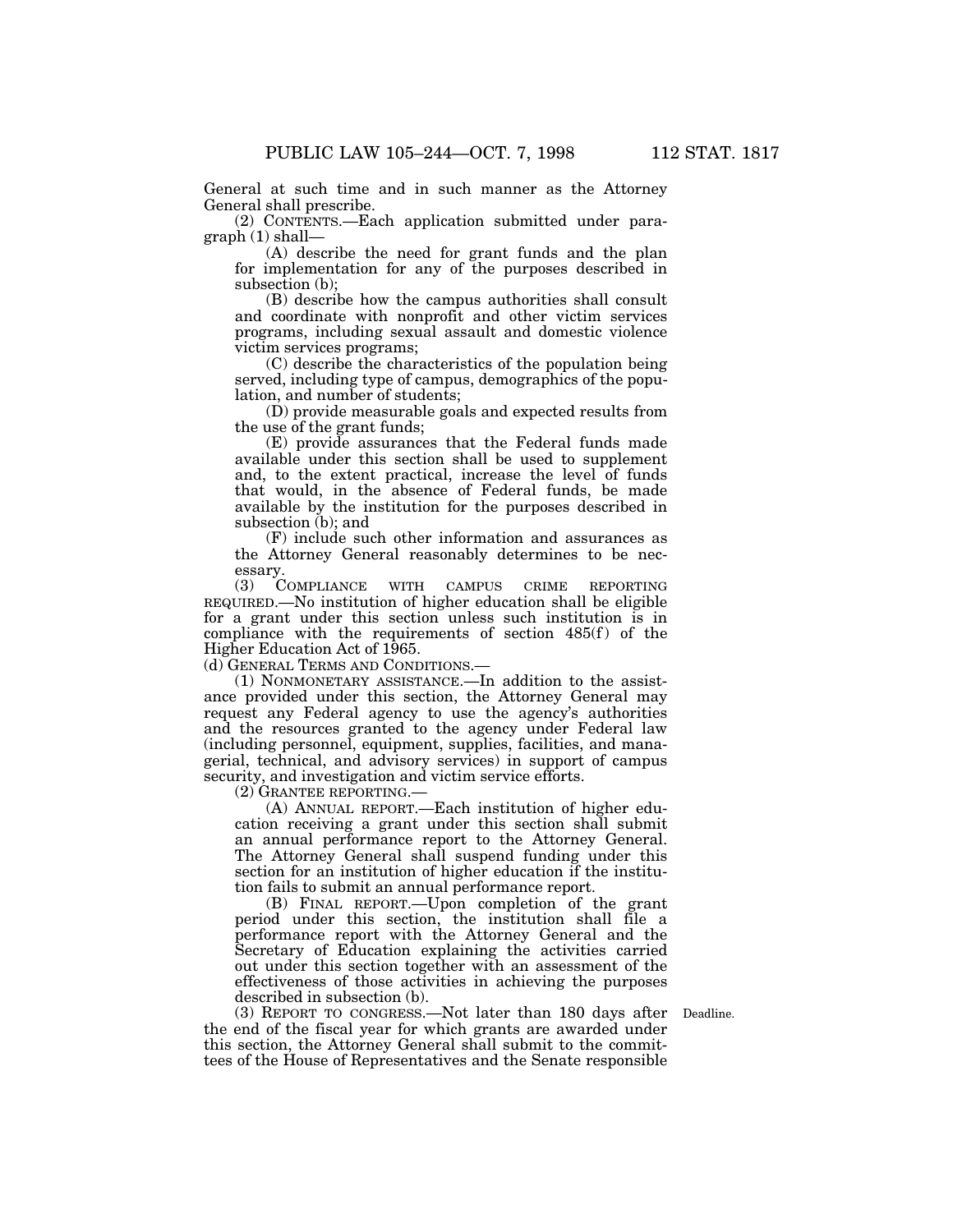for issues relating to higher education and crime, a report that includes—

(A) the number of grants, and the amount of funds, distributed under this section;

(B) a summary of the purposes for which the grants were provided and an evaluation of the progress made under the grant;

(C) a statistical summary of the persons served, detailing the nature of victimization, and providing data on age, sex, race, ethnicity, language, disability, relationship to offender, geographic distribution, and type of campus; and

(D) an evaluation of the effectiveness of programs funded under this part, including information obtained from reports submitted pursuant to section  $485(f)$  of the Higher Education Act of 1965.

(4) REGULATIONS OR GUIDELINES.—Not later than 120 days after the date of enactment of this section, the Attorney General, in consultation with the Secretary of Education, shall publish proposed regulations or guidelines implementing this section. Not later than 180 days after the date of enactment of this section, the Attorney General shall publish final regulations or guidelines implementing this section.

 $(f)$  DEFINITIONS.—In this section-

(1) the term ''domestic violence'' includes acts or threats of violence, not including acts of self defense, committed by a current or former spouse of the victim, by a person with whom the victim shares a child in common, by a person who is cohabitating with or has cohabitated with the victim, by a person similarly situated to a spouse of the victim under the domestic or family violence laws of the jurisdiction, or by any other person against a victim who is protected from that person's acts under the domestic or family violence laws of the jurisdiction;

(2) the term ''sexual assault'' means any conduct proscribed by chapter 109A of title 18, United States Code, whether or not the conduct occurs in the special maritime and territorial jurisdiction of the United States or in a Federal prison, including both assaults committed by offenders who are strangers to the victim and assaults committed by offenders who are known or related by blood or marriage to the victim; and

(3) the term ''victim services'' means a nonprofit, nongovernmental organization that assists domestic violence or sexual assault victims, including campus women's centers, rape crisis centers, battered women's shelters, and other sexual assault or domestic violence programs, including campus counseling support and victim advocate organizations with domestic violence, stalking, and sexual assault programs, whether or not organized and staffed by students.

(g) AUTHORIZATION OF APPROPRIATIONS.—For the purpose of carrying out this part, there are authorized to be appropriated \$10,000,000 for fiscal year 1999 and such sums as may be necessary for each of the 4 succeeding fiscal years.

Deadlines. Publications.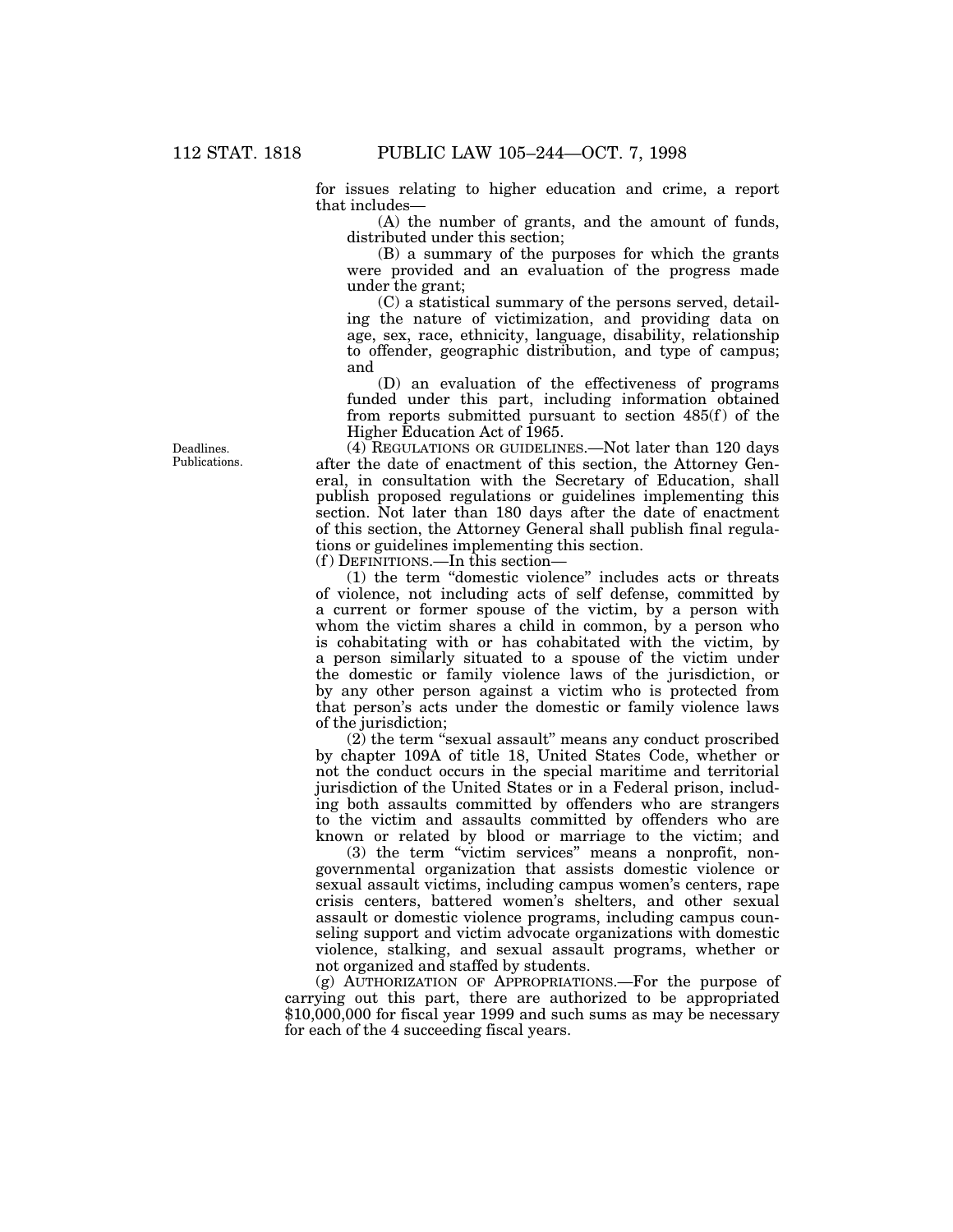#### **SEC. 827. STUDY OF INSTITUTIONAL PROCEDURES TO REPORT SEXUAL** 20 USC 1152 **ASSAULTS.**

note.

(a) IN GENERAL.—The Attorney General, in consultation with the Secretary of Education, shall provide for a national study to examine procedures undertaken after an institution of higher education receives a report of sexual assault.

(b) REPORT.—The study required by subsection (a) shall include an analysis of—

(1) the existence and publication of the institution of higher education's and State's definition of sexual assault;

(2) the existence and publication of the institution's policy for campus sexual assaults;

(3) the individuals to whom reports of sexual assault are given most often and—

(A) how the individuals are trained to respond to the reports; and

(B) the extent to which the individuals are trained; (4) the reporting options that are articulated to the victim or victims of the sexual assault regarding—

(A) on-campus reporting and procedure options; and

(B) off-campus reporting and procedure options;

(5) the resources available for victims' safety, support, medical health, and confidentiality, including—

(A) how well the resources are articulated both specifically to the victim of sexual assault and generally to the campus at large; and

(B) the security of the resources in terms of confidentiality or reputation;

(6) policies and practices that may prevent or discourage the reporting of campus sexual assaults to local crime authorities, or that may otherwise obstruct justice or interfere with the prosecution of perpetrators of campus sexual assaults;

(7) policies and practices found successful in aiding the report and any ensuing investigation or prosecution of a campus sexual assault;

(8) the on-campus procedures for investigation and disciplining the perpetrator of a sexual assault, including—

(A) the format for collecting evidence; and

(B) the format of the investigation and disciplinary proceeding, including the faculty responsible for running the disciplinary procedure and the persons allowed to attend the disciplinary procedure; and

(9) types of punishment for offenders, including—

(A) whether the case is directed outside the institution for further punishment; and

(B) how the institution punishes perpetrators.

(c) SUBMISSION OF REPORT.—The report required by subsection (b) shall be submitted to Congress not later than September 1, 2000.

(d) DEFINITION.—For purposes of this section, the term ''campus sexual assaults'' means sexual assaults occurring at institutions of higher education and sexual assaults committed against or by students or employees of such institutions.

(e) AUTHORIZATION OF APPROPRIATIONS.—There is authorized to be appropriated to carry out this section \$1,000,000 for fiscal  $year 2000.$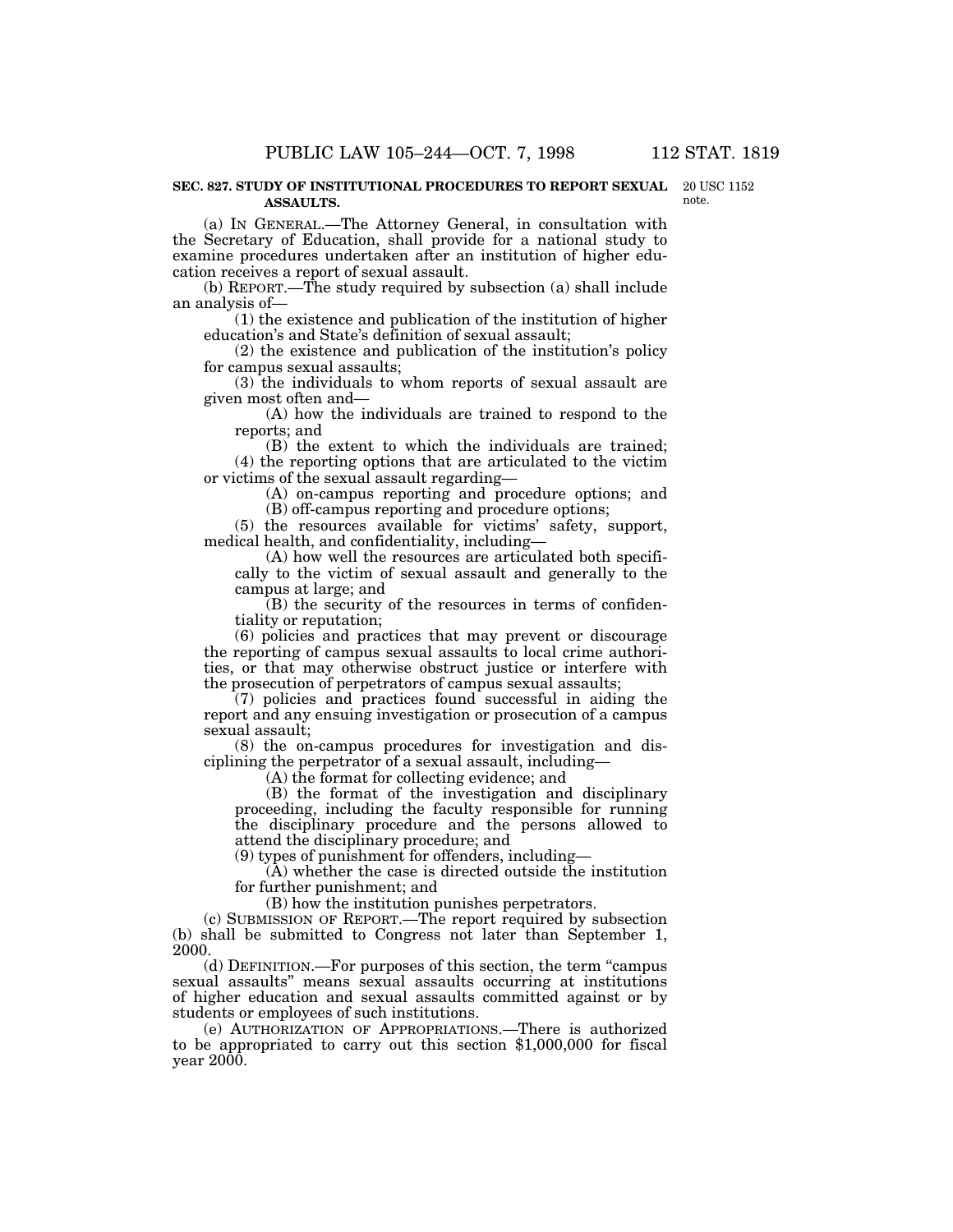# **PART F—IMPROVING UNITED STATES UNDER-STANDING OF SCIENCE, ENGINEERING, AND TECHNOLOGY IN EAST ASIA**

42 USC 1862 note.

### **SEC. 831. IMPROVING UNITED STATES UNDERSTANDING OF SCIENCE, ENGINEERING, AND TECHNOLOGY IN EAST ASIA.**

(a) ESTABLISHMENT.—The Director of the National Science Foundation is authorized, beginning in fiscal year 2000, to carry out an interdisciplinary program of education and research on East Asian science, engineering, and technology. The Director shall carry out the interdisciplinary program in consultation with the Secretary of Education.

(b) PURPOSES.—The purposes of the program established under this section shall be to—

(1) increase understanding of East Asian research, and innovation for the creative application of science and technology to the problems of society;

(2) provide scientists, engineers, technology managers, and students with training in East Asian languages, and with an understanding of research, technology, and management of innovation, in East Asian countries;

(3) provide program participants with opportunities to be directly involved in scientific and engineering research, and activities related to the management of scientific and technological innovation, in East Asia; and

(4) create mechanisms for cooperation and partnerships among United States industry, universities, colleges, not-forprofit institutions, Federal laboratories (within the meaning of section 4(6) of the Stevenson-Wydler Technology Innovation Act of 1980 (15 U.S.C. 3703(6))), and government, to disseminate the results of the program assisted under this section for the benefit of United States research and innovation.

(c) PARTICIPATION BY FEDERAL SCIENTISTS, ENGINEERS, AND MANAGERS.—Scientists, engineers, and managers of science and engineering programs in Federal agencies and the Federal laboratories shall be eligible to participate in the program assisted under this section on a reimbursable basis.

(d) REQUIREMENT FOR MERIT REVIEW.—Awards made under the program established under this section shall only be made using a competitive, merit-based review process.

(e) AUTHORIZATION OF APPROPRIATIONS.—There is authorized to be appropriated to carry out this section \$10,000,000 for fiscal year 2000.

## **PART G—OLYMPIC SCHOLARSHIPS**

## **SEC. 836. EXTENSION OF AUTHORIZATION.**

Section 1543(d) of the Higher Education Amendments of 1992 is amended by striking "1993" and inserting "1999".

## **PART H—UNDERGROUND RAILROAD**

Historic preservation. 20 USC 1153.

20 USC 1070 note.

## **SEC. 841. UNDERGROUND RAILROAD EDUCATIONAL AND CULTURAL PROGRAM.**

(a) PROGRAM ESTABLISHED.—The Secretary of Education, in consultation and cooperation with the Secretary of the Interior,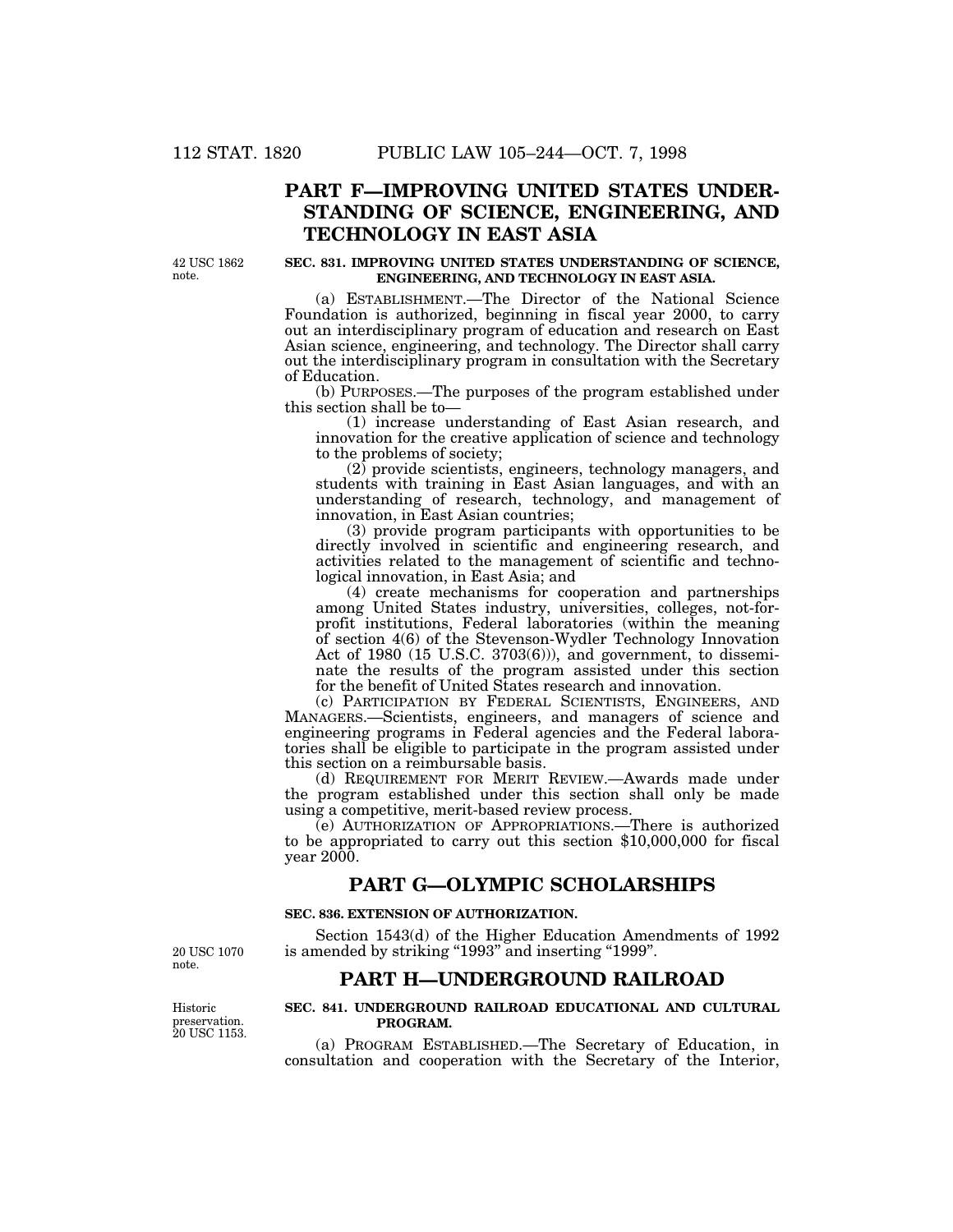is authorized to make grants to 1 or more nonprofit educational organizations that are established to research, display, interpret, and collect artifacts relating to the history of the Underground Railroad.

(b) GRANT AGREEMENT.—Each nonprofit educational organization awarded a grant under this section shall enter into an agreement with the Secretary of Education. Each such agreement shall require the organization—

(1) to establish a facility to house, display, and interpret the artifacts related to the history of the Underground Railroad, and to make the interpretive efforts available to institutions of higher education that award a baccalaureate or graduate degree;

(2) to demonstrate substantial private support for the facility through the implementation of a public-private partnership between a State or local public entity and a private entity for the support of the facility, which private entity shall provide matching funds for the support of the facility in an amount equal to 4 times the amount of the contribution of the State or local public entity, except that not more than 20 percent of the matching funds may be provided by the Federal Government;

(3) to create an endowment to fund any and all shortfalls in the costs of the on-going operations of the facility;

(4) to establish a network of satellite centers throughout the United States to help disseminate information regarding the Underground Railroad throughout the United States, if such satellite centers raise 80 percent of the funds required to establish the satellite centers from non-Federal public and private sources;

(5) to establish the capability to electronically link the facility with other local and regional facilities that have collections and programs which interpret the history of the Underground Railroad; and

(6) to submit, for each fiscal year for which the organization Reports.receives funding under this section, a report to the Secretary of Education that contains—

(A) a description of the programs and activities supported by the funding;

(B) the audited financial statement of the organization for the preceding fiscal year;

(C) a plan for the programs and activities to be supported by the funding as the Secretary may require; and

(D) an evaluation of the programs and activities supported by the funding as the Secretary may require.

(c) AUTHORIZATION OF APPROPRIATIONS.—There are authorized to be appropriated to carry out this section \$6,000,000 for fiscal year 1999, \$6,000,000 for fiscal year 2000, \$6,000,000 for fiscal year 2001, \$3,000,000 for fiscal year 2002, and \$3,000,000 for fiscal year 2003.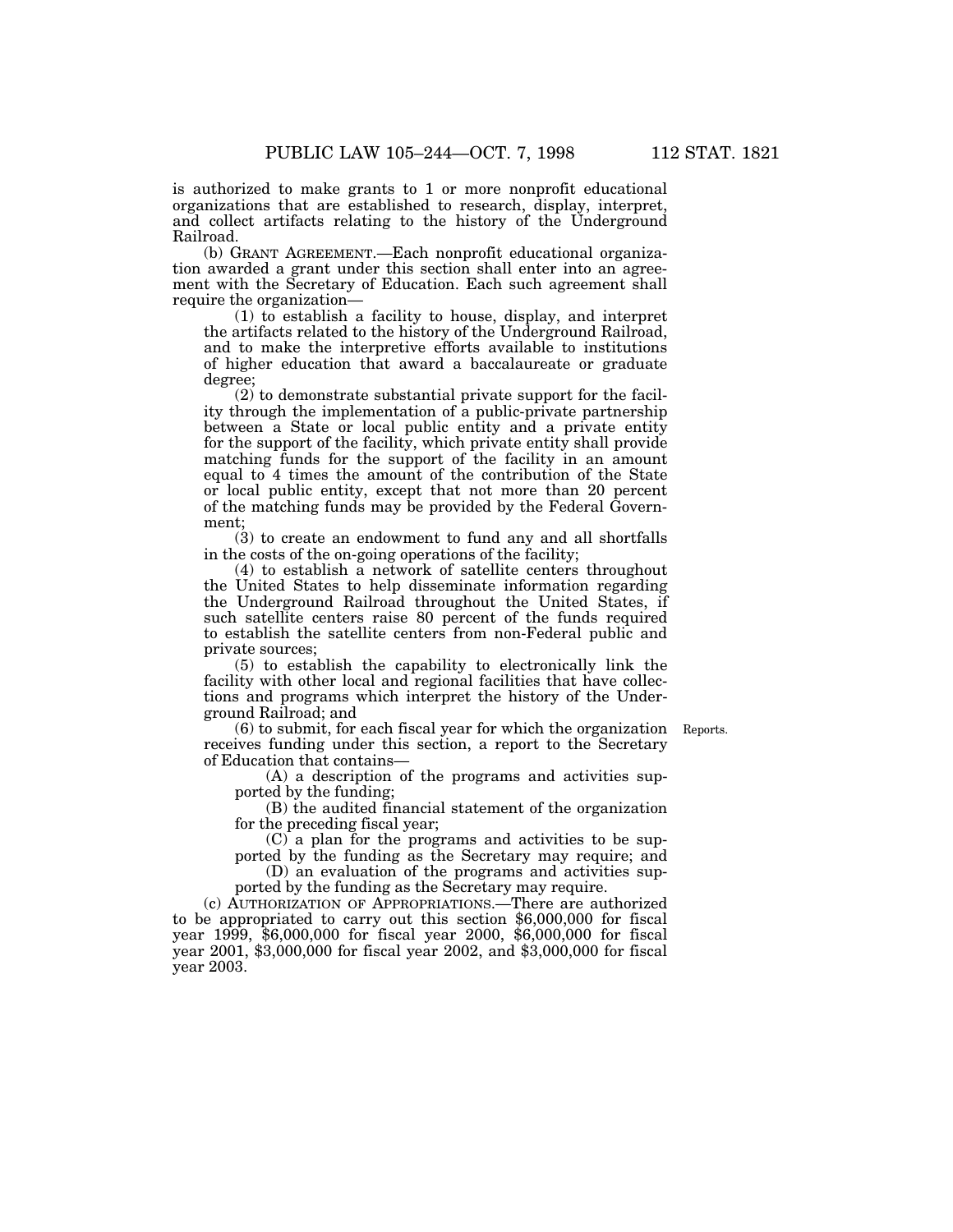# **PART I—SUMMER TRAVEL AND WORK PROGRAMS**

22 USC 1474 note.

## **SEC. 846. AUTHORITY TO ADMINISTER SUMMER TRAVEL AND WORK PROGRAMS.**

The Director of the United States Information Agency is authorized to administer summer travel and work programs without regard to preplacement requirements.

Web-Based Education Commission Act.

## **PART J—WEB-BASED EDUCATION COMMISSION**

### **SEC. 851. SHORT TITLE; DEFINITIONS.**

(a) IN GENERAL.—This part may be cited as the ''Web-Based Education Commission Act''.

(b) DEFINITIONS.—In this part:

(1) COMMISSION.—The term ''Commission'' means the Web-Based Education Commission established under section 852.

(2) INFORMATION TECHNOLOGY.—The term ''information technology'' has the meaning given that term in section 5002 of the Information Technology Management Reform Act of 1996 (110 Stat. 679).

(3) STATE.—The term ''State'' means each of the several States of the United States and the District of Columbia.

### **SEC. 852. ESTABLISHMENT OF WEB-BASED EDUCATION COMMISSION.**

(a) ESTABLISHMENT.—There is established a commission to be known as the Web-Based Education Commission.

(b) MEMBERSHIP.—

(1) COMPOSITION.—The Commission shall be composed of 14 members, of which—

(A) three members shall be appointed by the President, from among individuals representing the Internet technology industry;

 $\overline{B}$ ) three members shall be appointed by the Secretary, from among individuals with expertise in accreditation, establishing statewide curricula, and establishing information technology networks pertaining to education curricula;

(C) two members shall be appointed by the Majority Leader of the Senate;

(D) two members shall be appointed by the Minority Leader of the Senate;

(E) two members shall be appointed by the Speaker of the House of Representatives; and

(F) two members shall be appointed by the Minority Leader of the House of Representatives.

(2) DATE.—The appointments of the members of the Commission shall be made not later than 45 days after the date of enactment of this Act.

(c) PERIOD OF APPOINTMENT; VACANCIES.—Members shall be appointed for the life of the Commission. Any vacancy in the Commission shall not affect its powers, but shall be filled in the same manner as the original appointment.

(d) INITIAL MEETING.—Not later than 30 days after the date on which all members of the Commission have been appointed, the Commission shall hold the Commission's first meeting.

President.

Deadline.

Deadline.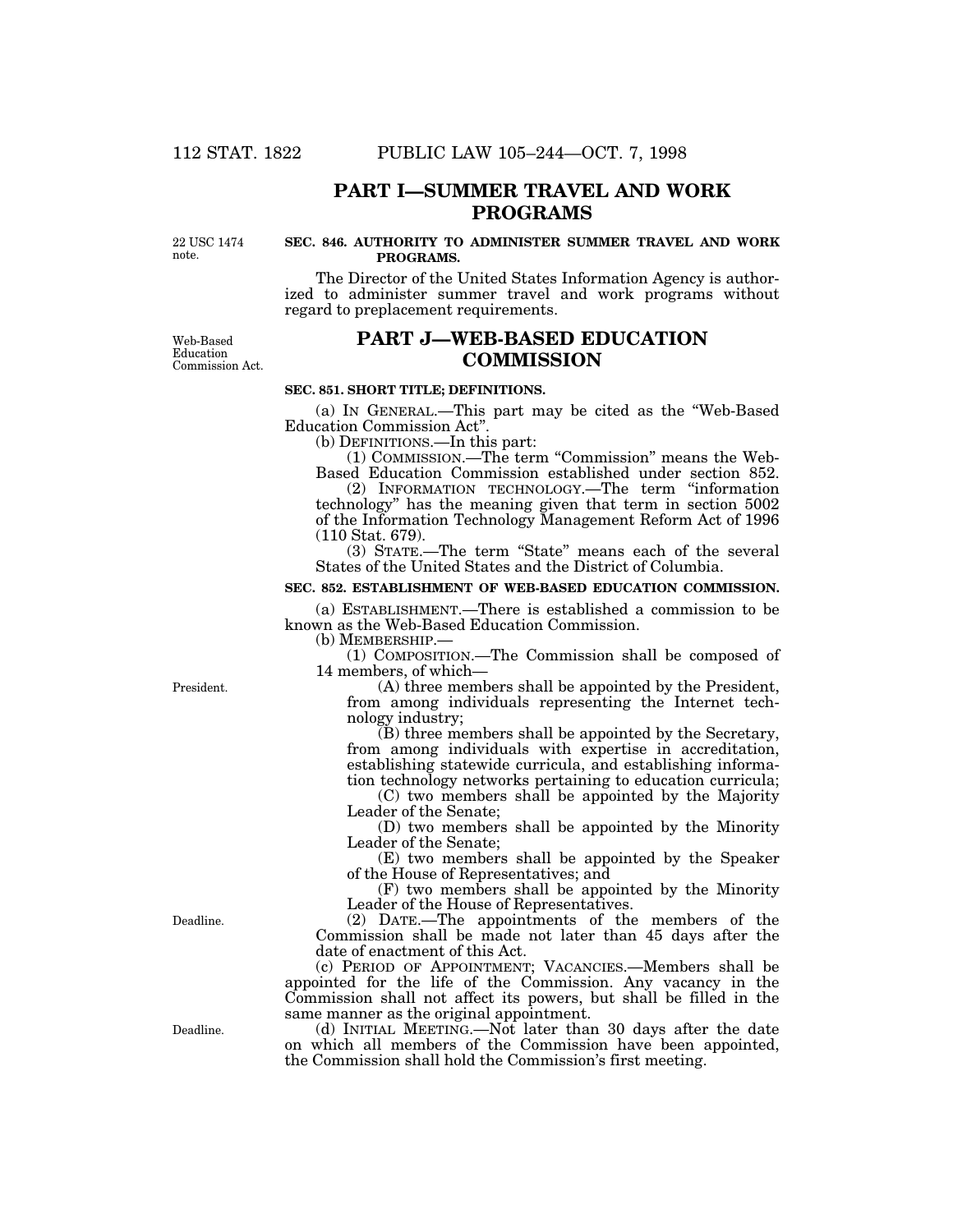(e) MEETINGS.—The Commission shall meet at the call of the Chairperson.

 $(f)$  QUORUM.—A majority of the members of the Commission shall constitute a quorum, but a lesser number of members may hold hearings.

(g) CHAIRPERSON AND VICE CHAIRPERSON.—The Commission shall select a chairperson and vice chairperson from among the members of the Commission.

### **SEC. 853. DUTIES OF THE COMMISSION.**

 $(a)$  STUDY. $-$ 

(1) IN GENERAL.—The Commission shall conduct a thorough study to assess the educational software available in retail markets for secondary and postsecondary students who choose to use such software.

(2) PUBLIC HEARINGS.—As part of the study conducted under this subsection, the Commission shall hold public hearings in each region of the United States concerning the assessment referred to in paragraph (1).

(3) EXISTING INFORMATION.—To the extent practicable, in carrying out the study under this subsection, the Commission shall identify and use existing information related to the assessment referred to in paragraph (1).

(b) REPORT.—Not later than 6 months after the first meeting Deadline.of the Commission, the Commission shall submit a report to the President and Congress that shall contain a detailed statement of the findings and conclusions of the Commission resulting from the study, together with the Commission's recommendations—

 $(1)$  for such legislation and administrative actions as the Commission considers to be appropriate; and

(2) regarding the appropriate Federal role in determining quality educational software products.

(c) FACILITATION OF EXCHANGE OF INFORMATION.—In carrying out the study under subsection (a), the Commission shall, to the extent practicable, facilitate the exchange of information concerning the issues that are the subject of the study among—

(1) officials of the Federal Government, and State governments and political subdivisions of States; and

(2) educators from Federal, State, and local institutions of higher education and secondary schools.

### **SEC. 854. POWERS OF THE COMMISSION.**

(a) HEARINGS.—The Commission may hold such hearings, sit and act at such times and places, take such testimony, and receive such evidence as the Commission considers advisable to carry out the duties of the Commission.

(b) INFORMATION FROM FEDERAL AGENCIES.—The Commission may request from the head of any Federal agency or instrumentality such information as the Commission considers necessary to carry out the provisions of this part. Each such agency or instrumentality shall, to the extent permitted by law and subject to the exceptions set forth in section 552 of title 5, United States Code (commonly referred to as the Freedom of Information Act), furnish such information to the Commission upon request.

(c) POSTAL SERVICES.—The Commission may use the United States mails in the same manner and under the same conditions as other departments and agencies of the Federal Government.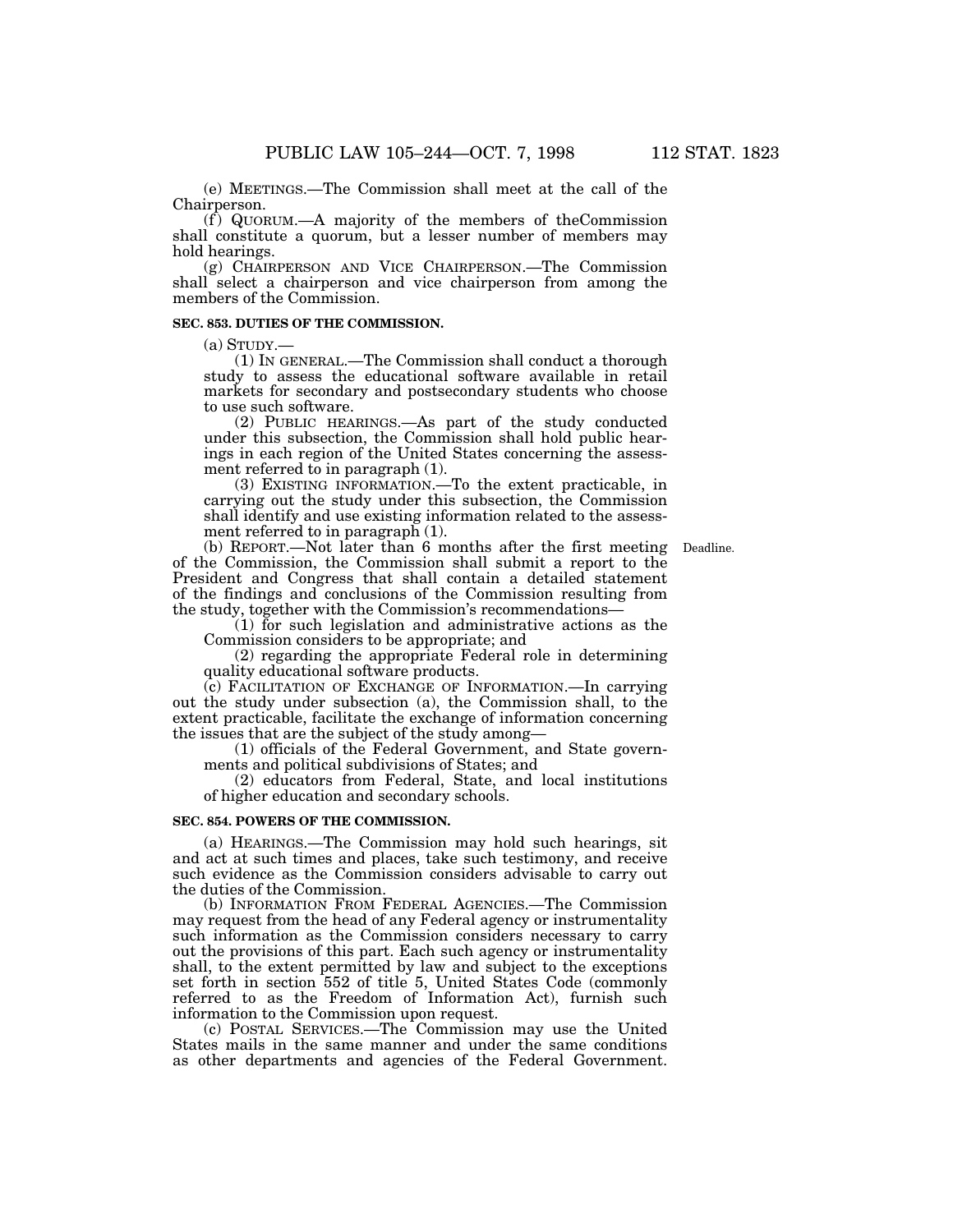(d) GIFTS.—The Commission may accept, use, and dispose of gifts or donations of services or property.

### **SEC. 855. COMMISSION PERSONNEL MATTERS.**

(a) COMPENSATION OF MEMBERS.—Except as provided in subsection (b), each member of the Commission who is not an officer or employee of the Federal Government shall serve without compensation. All members of the Commission who are officers or employees of the United States shall serve without compensation in addition to that received for their services as officers or employees of the United States.

(b) TRAVEL EXPENSES.—The members of the Commission shall be allowed travel expenses, including per diem in lieu of subsistence, at rates authorized for employees of agencies under subchapter I of chapter 57 of title 5, United States Code, while away from their homes or regular places of business in the performance of services for the Commission.

 $(c)$  STAFF. $-$ 

(1) IN GENERAL.—The Chairperson of the Commission may, without regard to the civil service laws and regulations, appoint and terminate an executive director and such other additional personnel as may be necessary to enable the Commission to perform the Commission's duties. The employment of an executive director shall be subject to confirmation by the Commission.

(2) COMPENSATION.—The Chairperson of the Commission may fix the compensation of the executive director and other personnel without regard to the provisions of chapter 51 and subchapter III of chapter 53 of title 5, United States Code, relating to classification of positions and General Schedule pay rates, except that the rate of pay for the executive director and other personnel may not exceed the rate payable for level V of the Executive Schedule under section 5316 of such title.

(d) DETAIL OF GOVERNMENT EMPLOYEES.—Any Federal Government employee may be detailed to the Commission without reimbursement, and such detail shall be without interruption or loss of civil service status or privilege.

(e) PROCUREMENT OF TEMPORARY AND INTERMITTENT SERV-ICES.—The Chairperson of the Commission may procure temporary and intermittent services under section 3109(b) of title 5, United States Code, at rates for individuals that do not exceed the daily equivalent of the annual rate of basic pay prescribed for level V of the Executive Schedule under section 5316 of such title.

### **SEC. 856. TERMINATION OF THE COMMISSION.**

The Commission shall terminate on the date that is 90 days after the date on which the Commission submits the Commission's report under section 853(b).

## **SEC. 857. AUTHORIZATION OF APPROPRIATIONS.**

(a) IN GENERAL.—There are authorized to be appropriated \$450,000 for fiscal year 1999 to the Commission to carry out this part.

(b) AVAILABILITY.—Any sums appropriated under the authorization contained in this section shall remain available, without fiscal year limitation, until expended.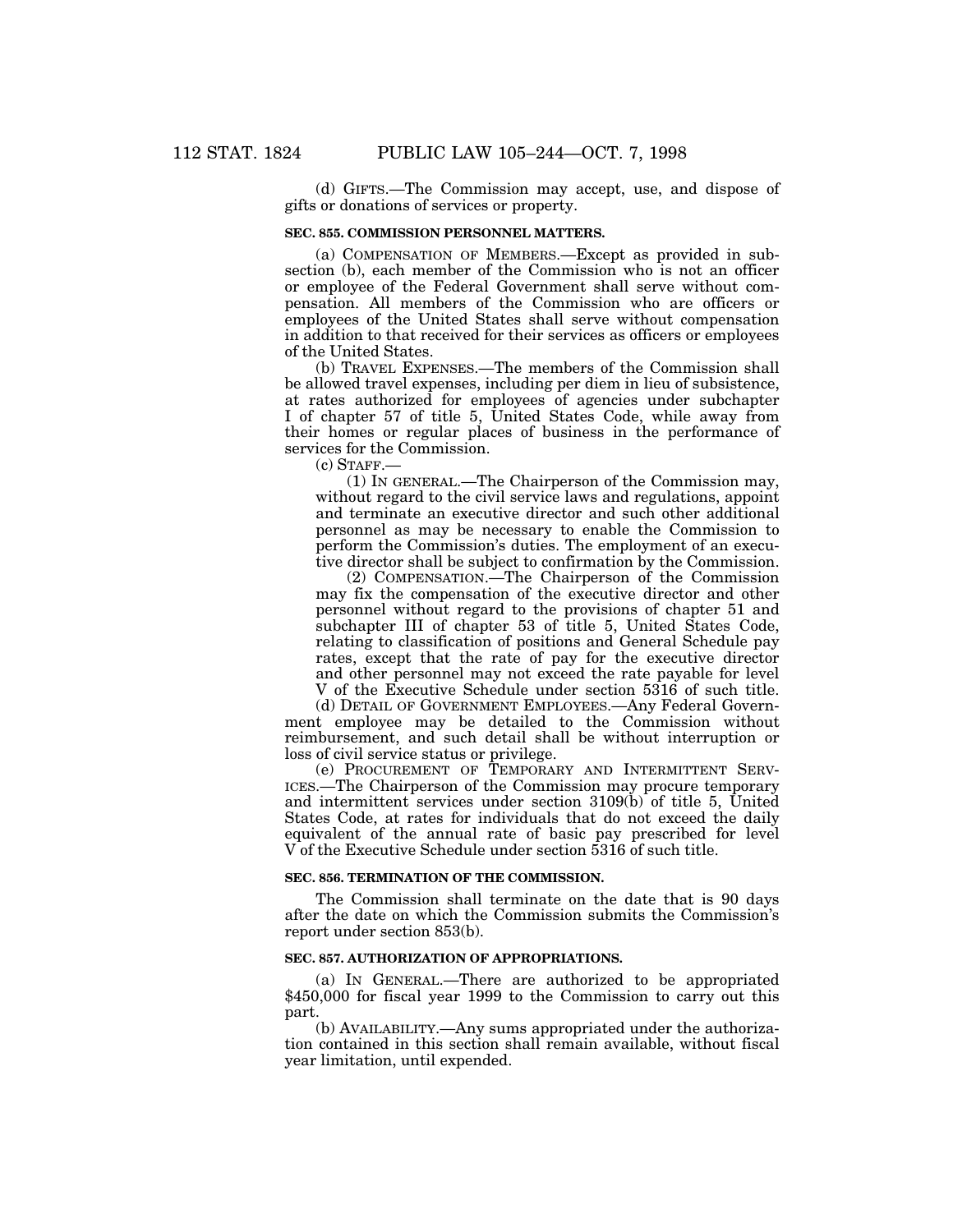## **PART K—MISCELLANEOUS**

### **SEC. 861. EDUCATION-WELFARE STUDY.**

(a) STUDY.—The Comptroller General of the United States shall conduct a study of the effectiveness of educational approaches (including vocational and post-secondary education approaches) and rapid employment approaches to helping welfare recipients and other low-income adults become employed and economically selfsufficient. Such study shall include—

(1) a survey of the available scientific evidence and research data on the subject, including a comparison of the effects of programs emphasizing a vocational or postsecondary educational approach to programs emphasizing a rapid employment approach, along with research on the impacts of programs which emphasize a combination of such approaches;

(2) an examination of the research regarding the impact of postsecondary education on the educational attainment of the children of recipients who have completed a postsecondary education program; and

(3) information regarding short and long-term employment, wages, duration of employment, poverty rates, sustainable economic self-sufficiency, prospects for career advancement or wage increases, access to quality child care, placement in employment with benefits including health care, life insurance and retirement, and related program outcomes.

(b) REPORT.—Not later than August 1, 1999, the Comptroller Deadline.General of the United States shall prepare and submit to the Committees on Ways and Means and on Education and the Workforce of the House of Representatives and the Committees on Finance and on Labor and Human Resources of the Senate, a report that contains the finding of the study required by subsection (a).

### **SEC. 862. RELEASE OF CONDITIONS, COVENANTS, AND REVERSIONARY INTERESTS, GUAM COMMUNITY COLLEGE CONVEYANCE, BARRIGADA, GUAM.**

(a) RELEASE.—The Secretary of Education shall release all conditions and covenants that were imposed by the United States, and the reversionary interests that were retained by the United States, as part of the conveyance of a parcel of Federal surplus property located in Barrigada, Guam, consisting of approximately 314.28 acres and known as Naval Communications Area Master Station, WESTPAC, parcel IN, which was conveyed to the Guam Community College pursuant to—

(1) the quitclaim deed dated June 8, 1990, conveying 61.45 acres, between the Secretary, acting through the Administrator for Management Services, and the Guam Community College, acting through its Board of Trustees; and

(2) the quitclaim deed dated June 8, 1990, conveying 252.83 acres, between the Secretary, acting through the Administrator for Management Services, and the Guam Community College, acting through its Board of Trustees, and the Governor of Guam

(b) CONSIDERATION.—The Secretary shall execute the release of the conditions, covenants, and reversionary interests under subsection (a) without consideration.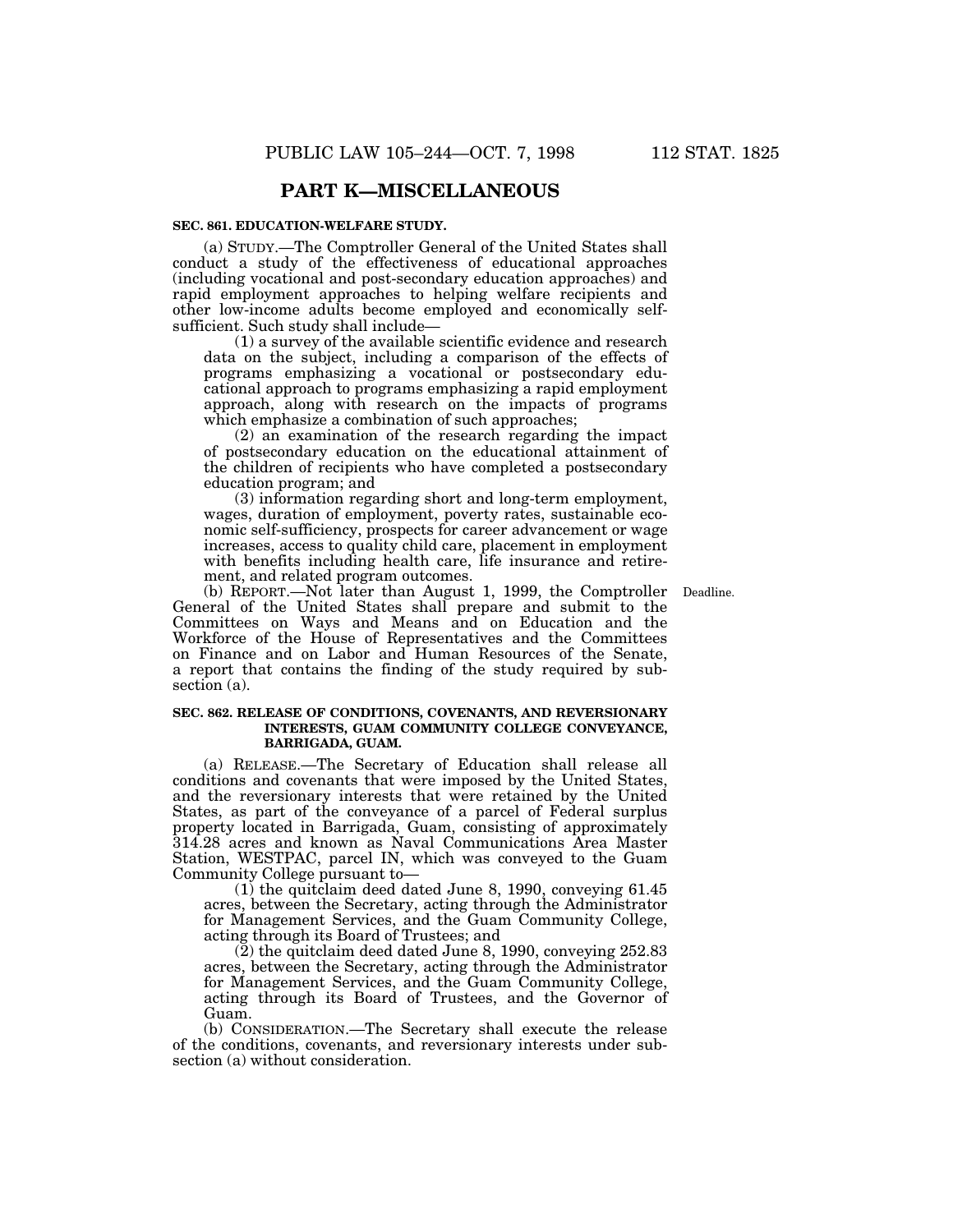(c) INSTRUMENT OF RELEASE.—The Secretary shall execute and file in the appropriate office or offices a deed of release, amended deed, or other appropriate instrument effectuating the release of the conditions, covenants, and reversionary interests under subsection (a).

## **SEC. 863. SENSE OF CONGRESS REGARDING GOOD CHARACTER.**

(a) FINDINGS.—Congress finds that—

(1) the future of our Nation and world will be determined by the young people of today;

(2) record levels of youth crime, violence, teenage pregnancy, and substance abuse indicate a growing moral crisis in our society;

(3) character development is the long-term process of helping young people to know, care about, and act upon such basic values as trustworthiness, respect for self and others, responsibility, fairness, compassion, and citizenship;

(4) these values are universal, reaching across cultural and religious differences;

(5) a recent poll found that 90 percent of Americans support the teaching of core moral and civic values;

(6) parents will always be children's primary character educators;

(7) good moral character is developed best in the context of the family;

(8) parents, community leaders, and school officials are establishing successful partnerships across the Nation to implement character education programs;

(9) character education programs also ask parents, faculty, and staff to serve as role models of core values, to provide opportunities for young people to apply these values, and to establish high academic standards that challenge students to set high goals, work to achieve the goals, and persevere in spite of difficulty;

(10) the development of virtue and moral character, those habits of mind, heart, and spirit that help young people to know, desire, and do what is right, has historically been a primary mission of colleges and universities; and

(11) the Congress encourages parents, faculty, and staff across the Nation to emphasize character development in the home, in the community, in our schools, and in our colleges and universities.

(b) SENSE OF CONGRESS.—It is the sense of Congress that Congress should support and encourage character building initiatives in schools across America and urge colleges and universities to affirm that the development of character is one of the primary goals of higher education.

### **SEC. 864. EDUCATIONAL MERCHANDISE LICENSING CODES OF CON-DUCT.**

It is the sense of Congress that all American colleges and universities should adopt rigorous educational merchandise licensing codes of conduct to assure that university and college licensed merchandise is not made by sweatshop and exploited adult or child labor either domestically or abroad, and that such codes should include at least the following:

(1) Public reporting of the code and the companies adhering to the code.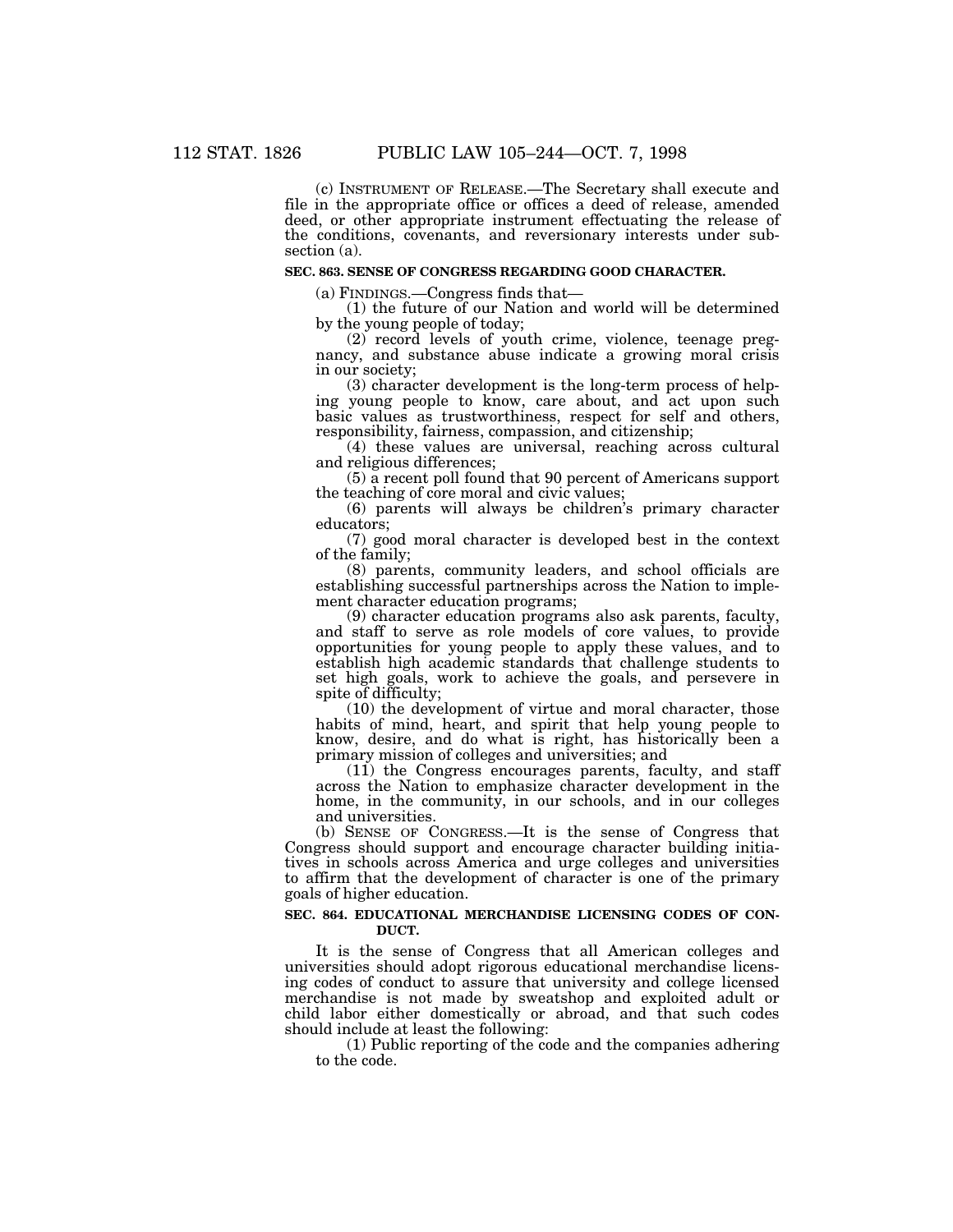(2) Independent monitoring of the companies adhering to the code by entities not limited to major international accounting firms.

(3) An explicit prohibition on the use of child labor.

(4) An explicit requirement that companies pay workers at least the governing minimum wage and applicable overtime.

(5) An explicit requirement that companies allow workers the right to organize without retribution.

 $(6)$  An explicit requirement that companies maintain a safe and healthy workplace.

# **TITLE IX—AMENDMENTS TO OTHER LAWS**

# **PART A—EXTENSION AND REVISION OF INDIAN HIGHER EDUCATION PROGRAMS**

## **SEC. 901. TRIBALLY CONTROLLED COLLEGES AND UNIVERSITIES.**

(a) REAUTHORIZATION.—

(1) AMOUNT OF GRANTS.—Section  $108(a)(2)$  of the Tribally Controlled Community College Assistance Act of 1978 (25 U.S.C.  $1808(a)(2)$  is amended by striking "\$5,820" and inserting ''\$6,000''.

(2) AUTHORIZATION OF APPROPRIATIONS.—

(A) TITLE I.—Section 110(a) of the Tribally Controlled Community College Assistance Act of 1978 (25 U.S.C.  $1810(a)$ ) is amended—

(i) in paragraph  $(1)$ , by striking "1993" and inserting ''1999'';

(ii) in paragraph (2), by striking ''\$30,000,000 for fiscal year 1993'' and inserting ''\$40,000,000 for fiscal year 1999'';

(iii) in paragraph (3), by striking "1993" and inserting "1999"; and

(iv) in paragraph (4), by striking ''1993'' and inserting "1999".

(B) TITLE III.—Section 306(a) of the Tribally Controlled Community College Assistance Act of 1978 (25 U.S.C.  $1836(a)$  is amended by striking "1993" and inserting ''1999''.

(C) TITLE IV.—Section 403 of the Tribal Economic Development and Technology Related Education Assistance Act of  $1990 (25 \text{ U.S.C. } 1852)$  is amended by striking "1993" and inserting "1999".

(b) EXTENSION TO COLLEGES AND UNIVERSITIES.—The Tribally Controlled Community College Assistance Act of 1978 (25 U.S.C. 1801 et seq.) is amended—

(1) in the first section (25 U.S.C. 1801 note), by striking "Community College" and inserting "College or University";

(2) in the heading for title I (25 U.S.C. 1802 et seq.), by striking "COMMUNITY COLLEGES" and inserting "COL-LEGES OR UNIVERSITIES'';

(3) in the heading for title III (25 U.S.C. 1831 et seq.), by striking "COMMUNITY COLLEGE" and inserting "COL-LEGE OR UNIVERSITY";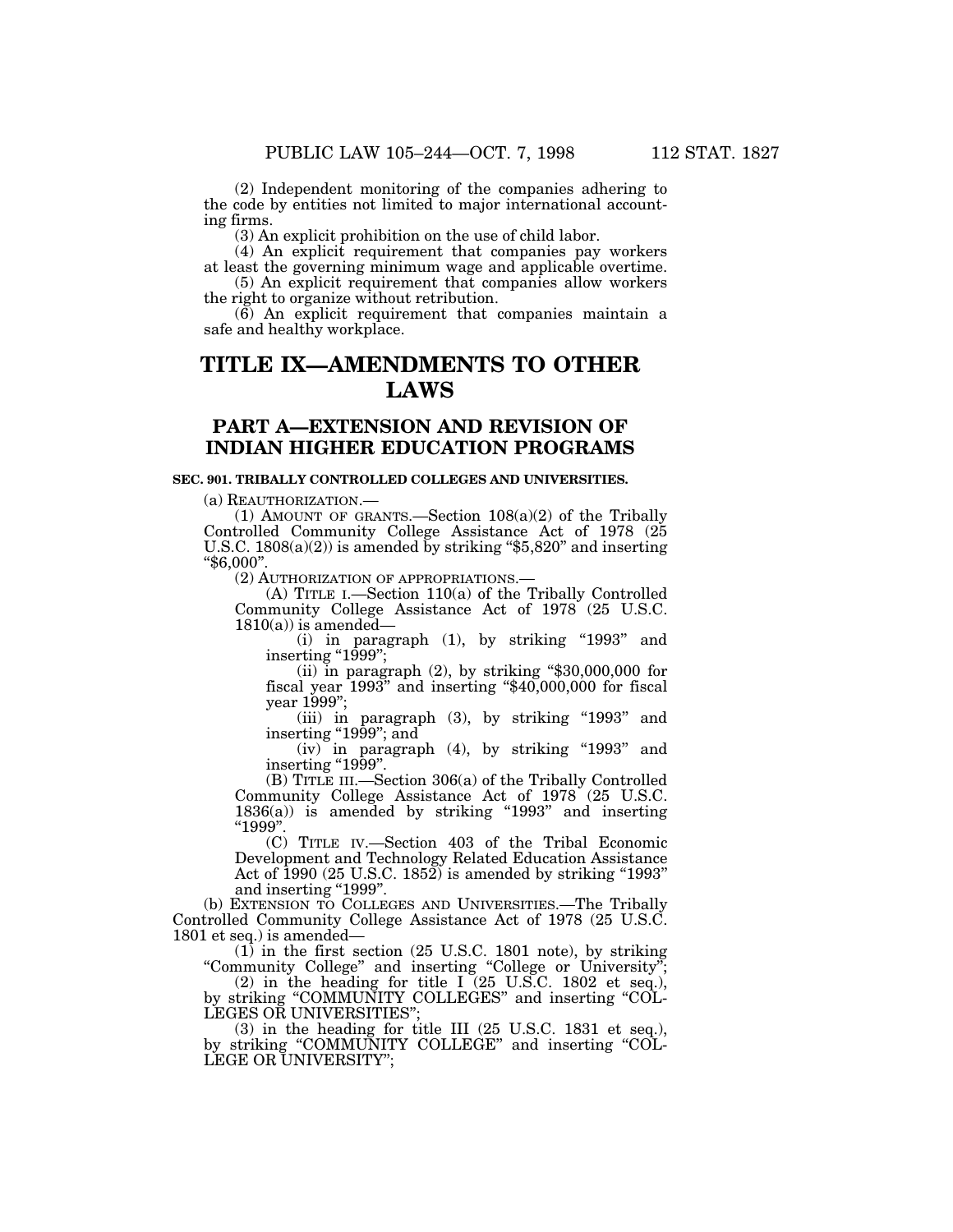(4) in the heading for section 107, by striking ''COMMUNITY COLLEGES'' and inserting ''COLLEGES OR UNIVERSITIES'';

(5) in sections  $2(a)(4)$ ,  $2(a)(7)$ ,  $2(b)(4)$ ,  $102(b)$ ,  $103$ ,  $105$ , 106(b), 107(a), 107(b), 108(a), 108(b)(3)(A), 108(b)(3)(B), 108(b)(4), 109(b)(2), 109(b)(3), 109(d), 113(a), 113(b), 113(c)(1), 113(c)(2), 302(b), 303, 304, 305(a), and 305(b) (25 U.S.C. 1801(a)(4), 1801(a)(7), 1801(b)(4), 1803(b), 1804, 1805, 1806(b), 1807(a), 1807(b), 1808(a), 1808(b)(3)(A), 1808(b)(3)(B), 1808(b)(4), 1809(b)(2), 1809(b)(3), 1809(d), 1813(a), 1813(b), 1813(c)(1), 1813(c)(2), 1832(b), 1833, 1834, 1835(a), and 1835(b)), by striking ''community college'' each place the term appears and inserting ''college or university'';

(6) in sections 101, 102(a), 104(a)(1), 107(a), 108(c)(2), 109(b)(1), 111(a)(2), 112(a), 112(a)(2), 112(c)(2)(B), 301, 302(a), and  $402(a)$  (25 U.S.C. 1802, 1803(a), 1804a(a)(1), 1807(a), 1808(c)(2), 1809(b)(1), 1811(a)(2), 1812(a), 1812(a)(2), 1808(c)(2), 1809(b)(1), 1811(a)(2), 1812(a), 1812(a)(2),  $1812(c)(2)(B)$ , 1831, 1832(a), and 1851(a)), by striking "community colleges'' each place the term appears and inserting ''colleges or universities"

(7) in sections  $108(a)(1)$ ,  $108(a)$ ,  $113(b)(2)$ ,  $113(c)(2)$ ,  $302(a)$ , 302(b), 302(b)(2)(B), 302(b)(4), 303, 304, 305(a), and 305(b) (25 U.S.C. 1808(a)(1), 1808(a), 1813(b)(2), 1813(c)(2), 1832(a), 1832(b), 1832(b)(2)(B), 1832(b)(4), 1833, 1834, 1835(a), and 1835(b)), by striking "such college" each place the term appears and inserting "such college or university";

 $(8)$  in sections 104(a)(2), 109(b)(1), and 111(a)(2) (25 U.S.C.  $1804a(a)(2)$ ,  $1809(b)(1)$ , and  $1811(a)(2)$ ), by striking "such colleges'' and inserting ''such colleges or universities'';

(9) in section 2(b)(5) (25 U.S.C. 1801(b)(5)), by striking "community college's" and inserting "college or university's";

(10) in section 109(a) (25 U.S.C. 1809(a)), by inserting ''or university'' after ''tribally controlled college'';

 $(11)$  in section  $110(a)(4)$  (25 U.S.C. 1810(a)(4)), by striking ''Tribally Controlled Community Colleges'' and inserting ''tribally controlled colleges or universities'';

(12) in sections 102(b), 109(d), 113(c)(2)(E), 302(b)(6), and 305(a) (25 U.S.C. 1803(b), 1809(d), 1813(c)(2)(E), 1832(b)(6), and 1835(a)), by striking ''the college'' and inserting ''the college or university'';

 $(13)$  in section  $112(c)(1)$   $(25 \text{ U.S.C. } 1812(c)(1))$ , by striking "colleges" and inserting "colleges or universities";

 $(14)$  in sections  $302(b)(4)$  and  $305(a)$   $(25 \text{ U.S.C. } 1832(b)(4))$ and 1835(a)), by striking "that college" and inserting "that college or university''; and

 $(15)$  in section 302(b)(4) (25 U.S.C. 1832(b)(4)), by striking ''other colleges'' and inserting ''other colleges or universities''. (c) ADDITIONAL CONFORMING AMENDMENTS.—

(1) RECOMMENDED LEGISLATION.—The Secretary of Education shall prepare and submit to Congress recommended legislation containing technical and conforming amendments to reflect the changes made by subsection (b).

(2) SUBMISSION TO CONGRESS.—Not later than 6 months after the effective date of this title, the Secretary of Education shall submit the recommended legislation referred to under paragraph (1).

(d) REFERENCES.—Any reference to a section or other provision of the Tribally Controlled Community College Assistance Act of

25 USC 1801 note.

Deadline.

25 USC 1801 note.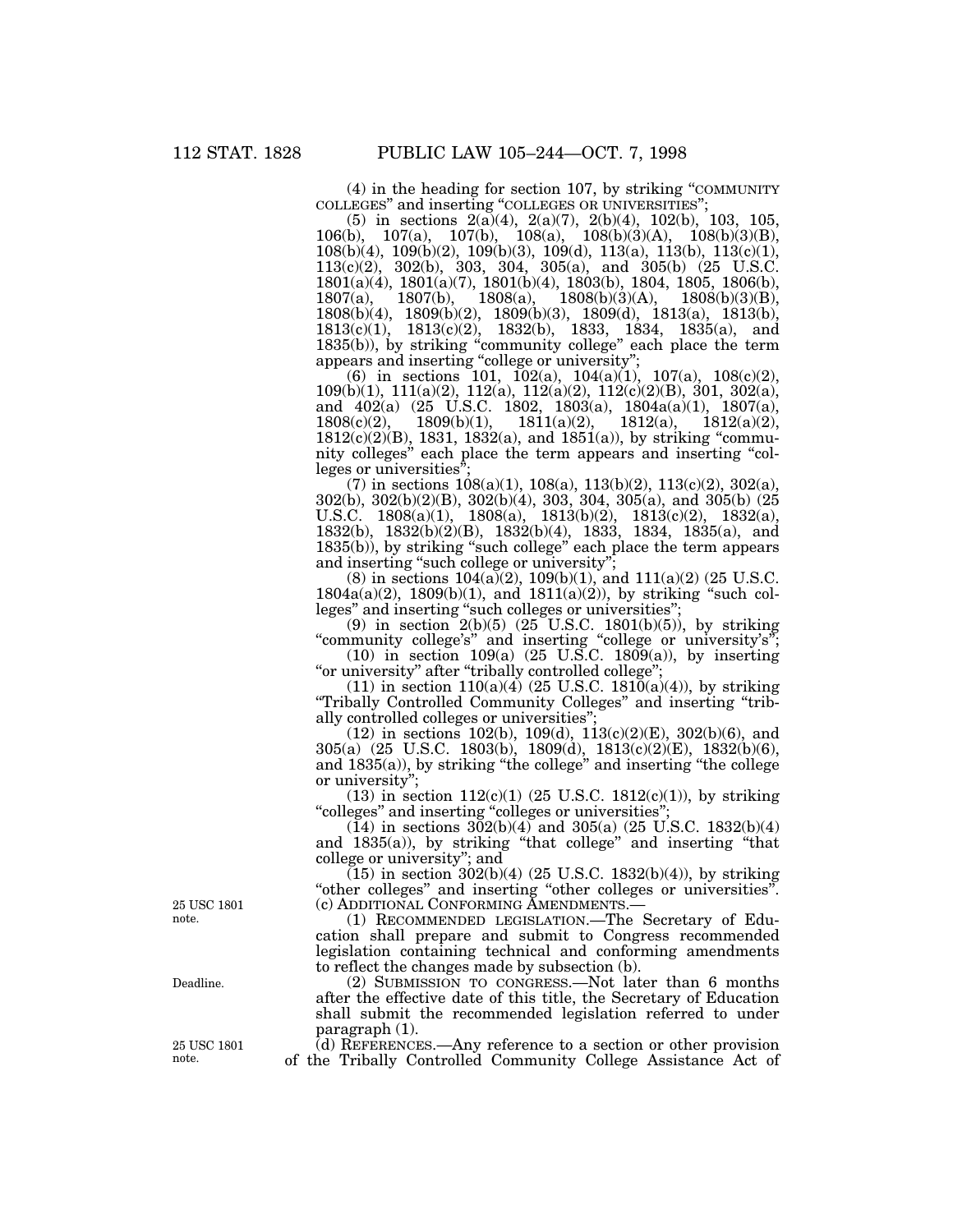1978 shall be deemed to be a reference to the Tribally Controlled College or University Assistance Act of 1978.

(e) CLERICAL AMENDMENT.—Section 109 of the Tribally Controlled Colleges or University Act of 1978 (as renamed by subsection  $(b)(1)$  (25 U.S.C. 1809) is amended by redesignating subsection (d) as subsection (c).

### **SEC. 902. REAUTHORIZATION OF NAVAJO COMMUNITY COLLEGE ACT.**

Section  $5(a)(1)$  of the Navajo Community College Act (25 U.S.C. 640c–1) is amended by striking ''1993'' and inserting ''1999''.

## **PART B—EDUCATION OF THE DEAF**

#### **SEC. 911. SHORT TITLE.**

This part may be cited as the ''Education of the Deaf Amendments of 1998".

### **SEC. 912. ELEMENTARY AND SECONDARY EDUCATION PROGRAMS.**

Section 104(b) of the Education of the Deaf Act of 1986 (20 U.S.C.  $4304(b)$  is amended—

 $(1)$  in paragraph  $(1)$ —

 $(A)$  in subparagraph  $(A)$ , by inserting "and" after the semicolon;

(B) in subparagraph (B), by striking "; and" and inserting a period; and

(C) by striking subparagraph (C);

(2) in the matter preceding subparagraph (A) of paragraph  $(2)$ 

(A) by striking "paragraph  $(1)$ " and inserting "para $graph (1)(B)$ "; and

(B) by striking ''section 618(b)'' and inserting ''section  $618(a)(1)(A)$ ";

(3) in paragraph (3), by striking ''intermediate educational unit'' and inserting ''educational service agency'';

 $(4)$  in paragraph  $(4)$ —

 $(A)$  in subparagraph  $(A)$ , by striking "intermediate educational unit'' and inserting ''educational service agency''; and

(B) in subparagraph (B), by striking ''intermediate educational units'' and inserting ''educational service agencies''; and

(5) by amending subparagraph (C) to read as follows:

''(C) provide the child a free appropriate public education in accordance with part B of the Individuals with Disabilities Education Act and procedural safeguards in accordance with the following provisions of section 615 of such Act:

"(i) Paragraphs  $(1)$ , and  $(3)$  through  $(6)$  of subsection (b).

"(ii) Subsections (c) through (g).

"(iii) Subsection (h), except for the matter in paragraph (4) pertaining to transmission of findings and decisions to a State advisory panel.

"(iv) Paragraphs  $(1)$  and  $(2)$  of subsection  $(i)$ .

" $(v)$  Subsection  $(j)$ —

''(I) except that such subsection shall not be applicable to a decision by the University to refuse to admit a child; or

20 USC 4301 note. Education of the Deaf Amendments of 1998.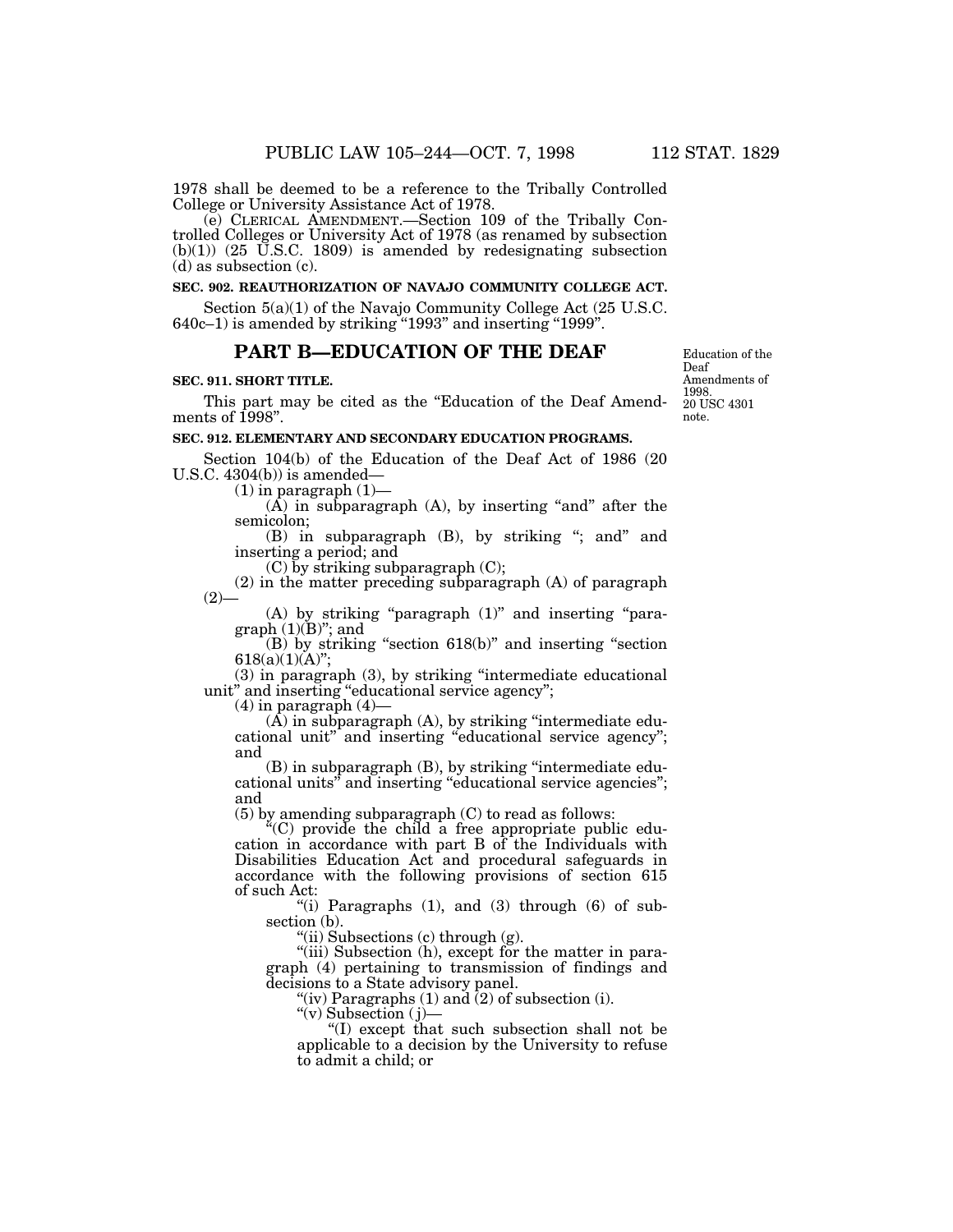''(II) to dismiss a child, except that, before dismissing any child, the University shall give at least 60 days written notice to the child's parents and to the local educational agency in which the child resides, unless the dismissal involves a suspension, expulsion, or other change in placement covered under section 615(k).

"(vi) Subsections (k) through (m).".

District of Columbia.

### **SEC. 913. AGREEMENT WITH GALLAUDET UNIVERSITY.**

Section 105(a) of the Education of the Deaf Act of 1986 (20 U.S.C.  $4305(a)$  is amended-

(1) by striking ''within 1 year after enactment of the Education of the Deaf Act Amendments of 1992, a new'' and inserting "and periodically update, an"; and

(2) by amending the second sentence to read as follows: ''The Secretary or the University shall determine the necessity for the periodic update described in the preceding sentence."

## **SEC. 914. AGREEMENT FOR THE NATIONAL TECHNICAL INSTITUTE FOR THE DEAF.**

Paragraph  $(2)$  of section 112(a) of the Education of the Deaf Act of  $1986 (20 \text{ U.S.C. } 4332(a))$  is amended to read as follows: "(2) The Secretary and the institution of higher education with which the Secretary has an agreement under this section-

''(A) shall periodically assess the need for modification of the agreement; and

 $\langle E(\mathbf{B})\rangle$  shall periodically update the agreement as determined necessary by the Secretary or the institution.''.

## **SEC. 915. DEFINITIONS.**

Section 201 of the Education of the Deaf Act of 1986 (20 U.S.C. 4351) is amended—

 $(1)$  in paragraph  $(1)(C)$ , by striking "Palau (but only until the Compact of Free Association with Palau takes effect),''; and

 $(2)$  in paragraph  $(5)$ —

(A) by inserting "and" after "Virgin Islands,"; and

(B) by striking '', and Palau (but only until the Compact of Free Association with Palau takes effect)''.

#### **SEC. 916. GIFTS.**

Subsection (b) of section 203 of the Education of the Deaf Act of 1986 (20 U.S.C. 4353) is amended to read as follows:

''(b) INDEPENDENT FINANCIAL AND COMPLIANCE AUDIT.—

''(1) IN GENERAL.—Gallaudet University shall have an annual independent financial and compliance audit made of the programs and activities of the University, including the national mission and school operations of the elementary and secondary education programs at Gallaudet. The institution of higher education with which the Secretary has an agreement under section 112 shall have an annual independent financial and compliance audit made of the programs and activities of such institution of higher education, including NTID, and containing specific schedules and analyses for all NTID funds, as determined by the Secretary.

''(2) COMPLIANCE.—As used in paragraph (1), compliance means compliance with sections  $102(b)$ ,  $105(b)(4)$ ,  $112(b)(5)$ ,

Gallaudet University. District of Columbia.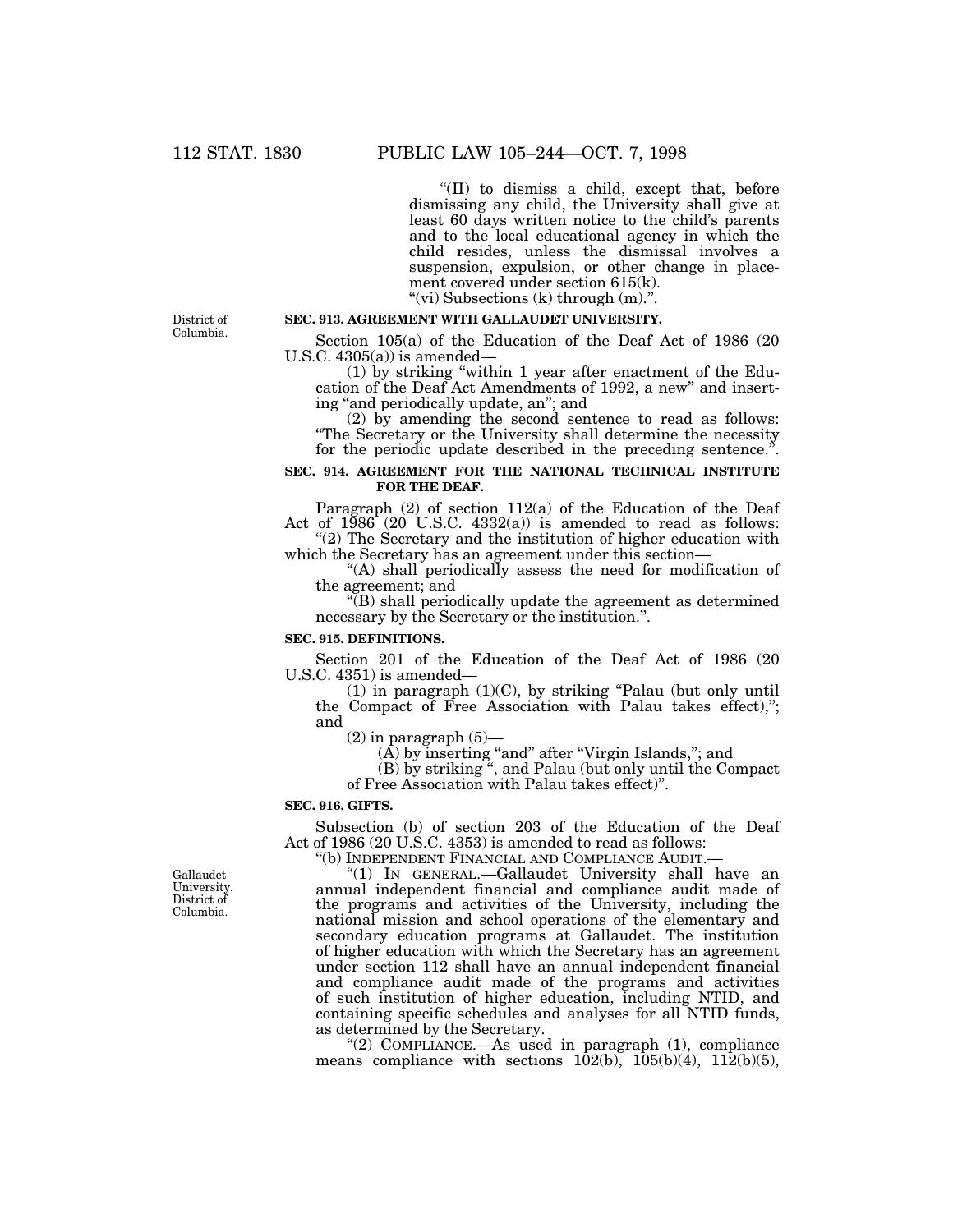and 203(c), paragraphs (2) and (3) of section 207(b), subsections  $(b)(2)$ ,  $(b)(3)$ , and  $(c)$  through  $(f)$ , of section 207, and subsections (b) and (c) of section 210.

''(3) SUBMISSION OF AUDITS.—A copy of each audit described in paragraph  $(1)$  shall be provided to the Secretary within 15 days of acceptance of the audit by the University or the institution authorized to establish and operate the NTID under section 112(a), as the case may be, but not later than January 10 of each year.''.

### **SEC. 917. REPORTS.**

Section 204(3) of the Education of the Deaf Act of 1986 (20 U.S.C. 4354(3)) is amended—

(1) in subparagraph (A), by striking ''The annual'' and inserting "A summary of the annual"; and

(2) in subparagraph (B), by striking ''the annual'' and inserting "a summary of the annual".

### **SEC. 918. MONITORING, EVALUATION, AND REPORTING.**

Section 205(c) of the Education of the Deaf Act of 1986 (20 U.S.C. 4355(c)) is amended by striking "1993, 1994, 1995, 1996, and  $1997$ " and inserting " $1998$  through  $2003$ ".

### **SEC. 919. FEDERAL ENDOWMENT PROGRAMS.**

Section 207 of the Education of the Deaf Act of 1986 (20 U.S.C. 4357) is amended—

 $(1)$  in subsection  $(b)$ -

(A) by amending paragraph (2) to read as follows: "(2) Subject to the availability of appropriations, the Secretary shall make payments to each Federal endowment fund in amounts equal to sums contributed to the fund from non-Federal sources during the fiscal year in which the appropriations are made available (excluding transfers from other endowment funds of the institution involved).''; and

(B) by striking paragraph (3);

(2) in subsection  $(c)(1)$ , by inserting "the Federal contribution of'' after ''shall invest'';

(3) in subsection (d)—

 $(A)$  in paragraph  $(2)(C)$ , by striking "Beginning on October 1, 1992, the'' and inserting ''The''; and

(B) in paragraph (3)(A), by striking ''prior'' and inserting "current"; and

 $(4)$  in subsection  $(h)$ –

(A) in paragraph (1), by striking "1993 through 1997" and inserting "1998 through 2003"; and

(B) in paragraph (2), by striking ''1993 through 1997'' and inserting "1998 through 2003".

### **SEC. 920. SCHOLARSHIP PROGRAM.**

Section 208 of the Education of the Deaf Act of 1986 (20 U.S.C. 4358) is repealed.

## **SEC. 921. OVERSIGHT AND EFFECT OF AGREEMENTS.**

Section 209 of the Education of the Deaf Act of 1986 (20 U.S.C. 4359) is amended—

(1) in subsection (a), by striking ''Committee on Education and Labor'' and inserting ''Committee on Education and the Workforce''; and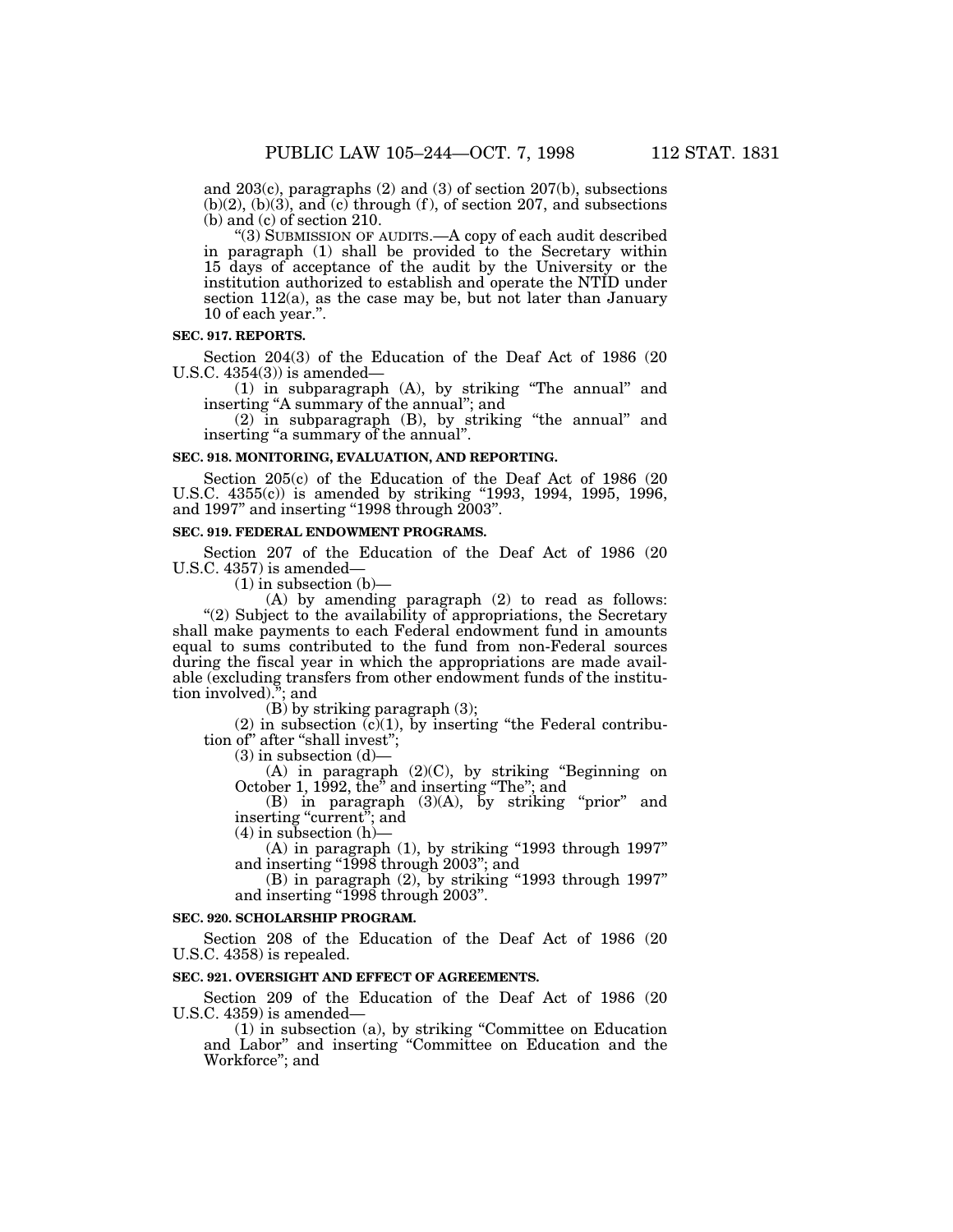20 USC 4359.

(2) by redesignating such section as section 208.

## **SEC. 922. INTERNATIONAL STUDENTS.**

(a) AMENDMENT.—Section 210 of the Education of the Deaf Act of 1986 (20 U.S.C. 4359a) is amended—

 $(1)$  in subsection  $(a)$ —

(A) by striking "10 percent" and inserting "15 percent"; and

(B) by inserting before the period the following: '', except that in any school year no United States citizen who is qualified to be admitted to the University or NTID and applies for admission to the University or NTID shall be denied admission because of the admission of an international student''; and

(2) in subsection (b), by striking ''surcharge of 75 percent for the academic year 1993–1994 and 90 percent beginning with the academic year 1994–1995" and inserting "surcharge" of 100 percent for the academic year 1999–2000 and any succeeding academic year''.

(b) CONFORMING AMENDMENT.—Section 210 of such Act (20 U.S.C. 4359a) is amended by redesignating such section as section 209.

#### **SEC. 923. RESEARCH PRIORITIES.**

Title II of the Education of the Deaf Act of 1986 is amended by striking section 211 (20 U.S.C. 4360) and inserting the following:

### **''SEC. 210. RESEARCH PRIORITIES.**

''(a) RESEARCH PRIORITIES.—Gallaudet University and the National Technical Institute for the Deaf shall each establish and disseminate priorities for their national mission with respect to deafness related research, development, and demonstration activities, that reflect public input, through a process that includes consumers, constituent groups, and the heads of other federally funded programs. The priorities for the University shall include activities conducted as part of the University's elementary and secondary education programs under section 104.

''(b) RESEARCH REPORTS.—The University and NTID shall each prepare and submit an annual research report, to the Secretary, the Committee on Education and the Workforce of the House of Representatives, and the Committee on Labor and Human Resources of the Senate, not later than January 10 of each year, that shall include—

" $(1)$  a summary of the public input received as part of the establishment and dissemination of priorities required by subsection (a), and the University's and NTID's response to the input; and

 $\sqrt{\frac{2}{2}}$  a summary description of the research undertaken by the University and NTID, the start and projected end dates for each research project, the projected cost and source or sources of funding for each project, and any products resulting from research completed in the prior fiscal year.''.

## **SEC. 924. NATIONAL STUDY ON THE EDUCATION OF THE DEAF.**

The Education of the Deaf Act of 1986 (20 U.S.C. 4301 et seq.) is amended by adding after section 210 (as inserted by section 923) the following:

Gallaudet University. National Technical Institute for the Deaf. 20 USC 4359b.

Deadline.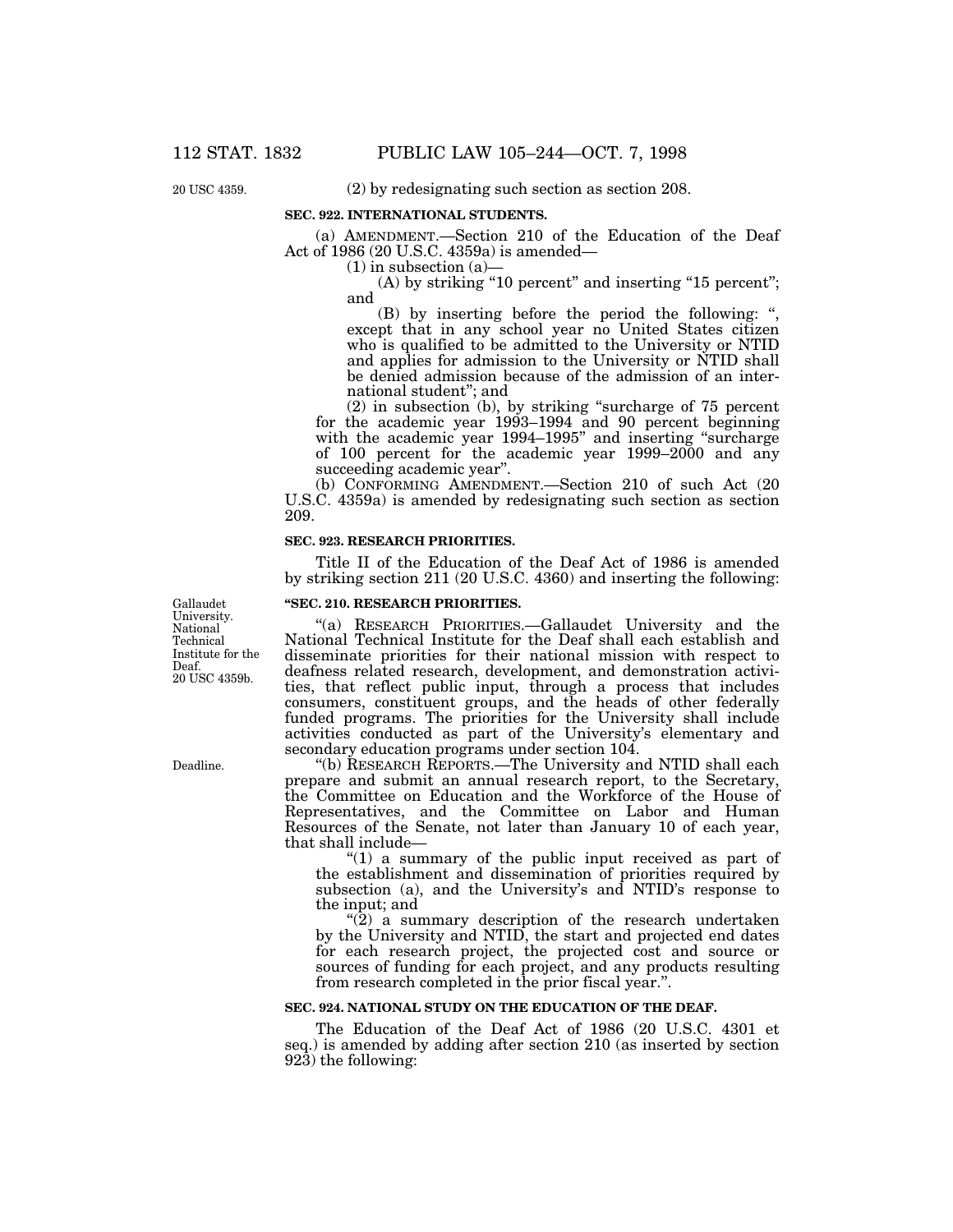#### **''SEC. 211. NATIONAL STUDY ON THE EDUCATION OF THE DEAF.**

''(a) CONDUCT OF STUDY.—

''(1) IN GENERAL.—The Secretary shall conduct a national study on the education of the deaf, to identify education-related barriers to successful postsecondary education experiences and employment for individuals who are deaf, and those educationrelated factors that contribute to successful postsecondary education experiences and employment for individuals who are deaf.

"(2) DEFINITION.—In this section the term 'deaf', when used with respect to an individual, means an individual with a hearing impairment, including an individual who is hard of hearing, an individual deafened later in life, and an individual who is profoundly deaf.

''(b) PUBLIC INPUT AND CONSULTATION.—

''(1) IN GENERAL.—In conducting such study, the Secretary shall obtain input from the public. To obtain such input, the Secretary shall—

''(A) publish a notice with an opportunity for comment in the Federal Register;

''(B) consult with individuals and organizations representing a wide range of perspectives on deafness-related issues, including organizations representing individuals who are deaf, parents of children who are deaf, educators, and researchers; and

''(C) take such other action as the Secretary deems appropriate, which may include holding public meetings.

"(2) STRUCTURED OPPORTUNITIES.—The Secretary shall provide structured opportunities to receive and respond to the viewpoints of the individuals and organizations described in paragraph (1)(B).

"(c) REPORT.—The Secretary shall report to Congress not later Deadline. than 18 months after the date of enactment of the Education of the Deaf Amendments of 1998 regarding the results of the study. The report shall contain—

 $''(1)$  recommendations, including recommendations for legislation, that the Secretary deems appropriate; and

 $''(2)$  a detailed summary of the input received under subsection (b) and the ways in which the report addresses such input.

''(d) AUTHORIZATION OF APPROPRIATIONS.—There are authorized to be appropriated \$1,000,000 for each of the fiscal years 1999 and 2000 to carry out the provisions of this section.''.

#### **SEC. 925. AUTHORIZATION OF APPROPRIATIONS.**

Title II of the Education of the Deaf Act of 1986 (20 U.S.C. 4351 et seq.) is amended by adding after section 211 (as inserted by section  $924$ ) the following:

### **''SEC. 212. AUTHORIZATION OF APPROPRIATIONS.**

''(a) GALLAUDET UNIVERSITY.—There are authorized to be appropriated such sums as may be necessary for each of the fiscal years 1998 through 2003 to carry out the provisions of title I and this title, relating to—

''(1) Gallaudet University;

''(2) Kendall Demonstration Elementary School; and

''(3) the Model Secondary School for the Deaf.

Federal Register, publication.

20 USC 4360.

20 USC 4360a.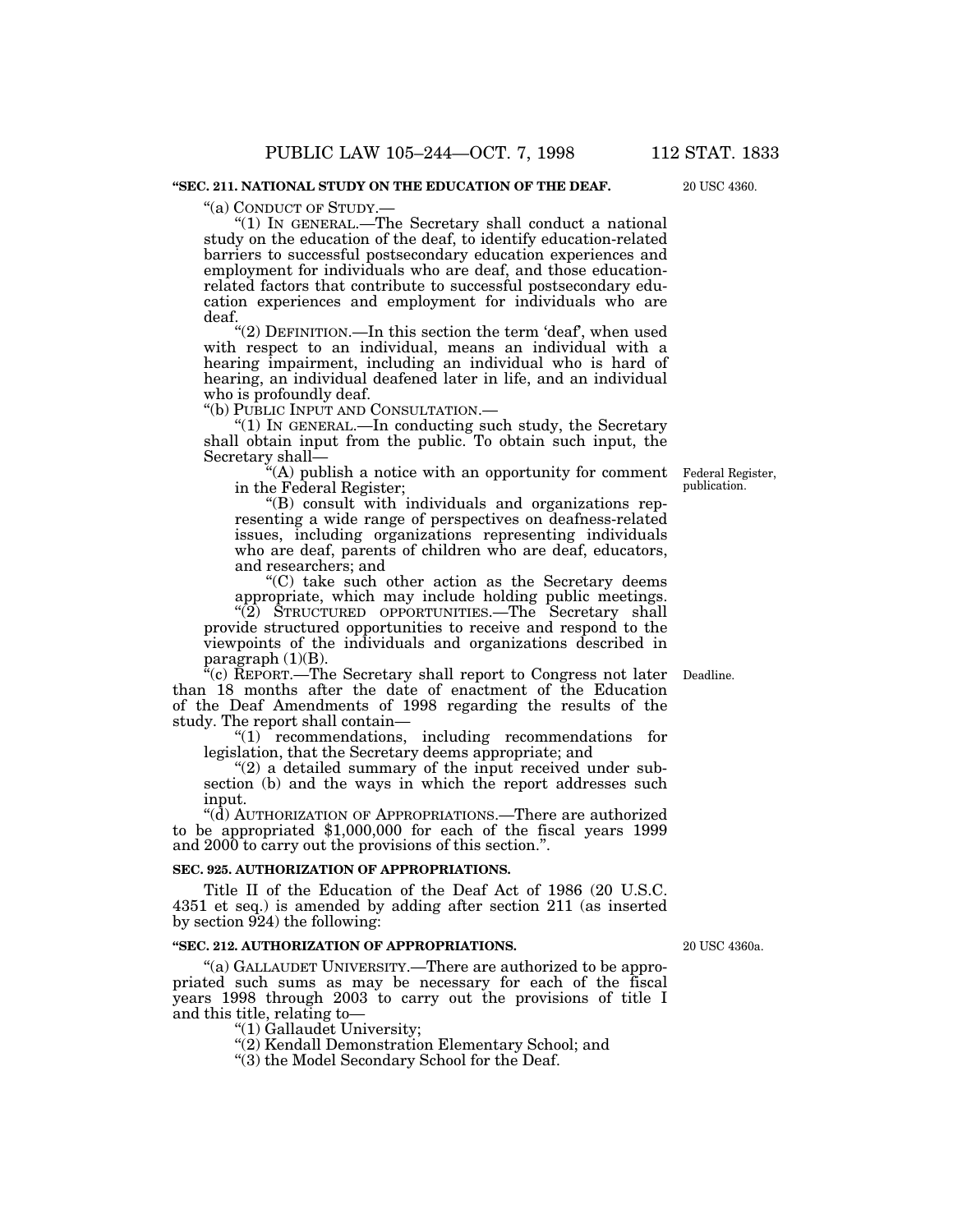''(b) NATIONAL TECHNICAL INSTITUTE FOR THE DEAF.—There are authorized to be appropriated such sums as may be necessary for each of the fiscal years 1998 through 2003 to carry out the provisions of title I and this title relating to the National Technical Institute for the Deaf.''.

## **PART C—UNITED STATES INSTITUTE OF PEACE**

### **SEC. 931. AUTHORITIES OF THE UNITED STATES INSTITUTE OF PEACE.**

The United States Institute of Peace Act (22 U.S.C. 4601 et seq.) is amended—

(1) in section 1705 (22 U.S.C. 4604)—

 $(A)$  in subsection  $(f)$ , by inserting "personal service and other" after "may enter into"; and

(B) in subsection (o), by inserting after ''Services'' the following: "and use all sources of supply and services of the General Services Administration'';

 $(2)$  in section  $1710(a)(1)$   $(22 \text{ U.S.C. } 4609(a)(1))$ —

(A) by striking "1993" and inserting "1999"; and

(B) by striking "6" and inserting "4"; and

(3) in the second and third sentences of section 1712 (22 U.S.C. 4611), by striking "shall" each place the term appears and inserting ''may''.

# **PART D—VOLUNTARY RETIREMENT INCENTIVE PLANS**

#### **SEC. 941. VOLUNTARY RETIREMENT INCENTIVE PLANS.**

(a) IN GENERAL.—Section 4 of the Age Discrimination in Employment Act of 1967 (29 U.S.C. 623) is amended by adding at the end the following:

"(m) Notwithstanding subsection  $(f)(2)(B)$ , it shall not be a violation of subsection  $(a)$ ,  $(b)$ ,  $(c)$ , or  $(e)$  solely because a plan of an institution of higher education (as defined in section 101 of the Higher Education Act of 1965) offers employees who are serving under a contract of unlimited tenure (or similar arrangement providing for unlimited tenure) supplemental benefits upon voluntary retirement that are reduced or eliminated on the basis of age, if—

"(1) such institution does not implement with respect to such employees any age-based reduction or cessation of benefits that are not such supplemental benefits, except as permitted by other provisions of this Act;

"(2) such supplemental benefits are in addition to any retirement or severance benefits which have been offered generally to employees serving under a contract of unlimited tenure (or similar arrangement providing for unlimited tenure), independent of any early retirement or exit-incentive plan, within the preceding 365 days; and

''(3) any employee who attains the minimum age and satisfies all non-age-based conditions for receiving a benefit under the plan has an opportunity lasting not less than 180 days to elect to retire and to receive the maximum benefit that could then be elected by a younger but otherwise similarly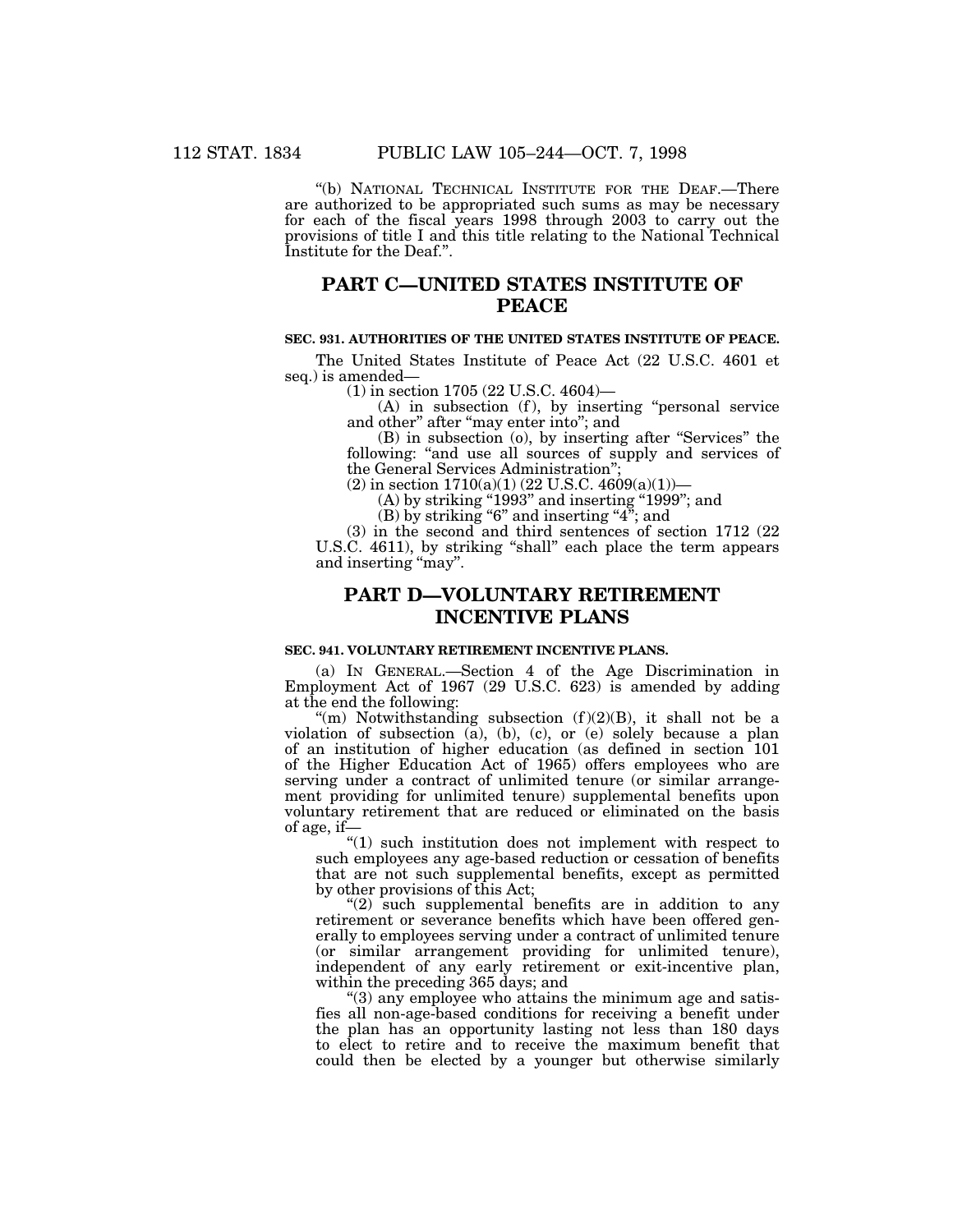situated employee, and the plan does not require retirement to occur sooner than 180 days after such election.''.

(b) PLANS PERMITTED.—Section 4(i)(6) of the Age Discrimination in Employment Act of 1967 (29 U.S.C. 623(i)(6)) is amended by adding after the word ''accruals'' the following: ''or it is a plan permitted by subsection (m).''

(c) CONSTRUCTION.—Nothing in the amendment made by subsection (a) shall affect the application of section 4 of the Age Discrimination in Employment Act of 1967 (29 U.S.C. 623) with respect to—

(1) any plan described in subsection (m) of section 4 of such Act (as added by subsection (a)), for any period prior to enactment of such Act;

(2) any plan not described in subsection (m) of section 4 of such Act (as added by subsection (a)); or

(3) any employer other than an institution of higher education (as defined in section 101 of the Higher Education Act of 1965).

(d) EFFECTIVE DATE.— (1) IN GENERAL.—This section shall take effect on the date of enactment of this Act.

(2) EFFECT ON CAUSES OF ACTION EXISTING BEFORE DATE OF ENACTMENT.—The amendment made by subsection (a) shall not apply with respect to any cause of action arising under the Age Discrimination in Employment Act of 1967 prior to the date of enactment of this Act.

# **PART E—GENERAL EDUCATION PROVISIONS ACT AMENDMENT**

### **SEC. 951. AMENDMENT TO FAMILY EDUCATIONAL RIGHTS AND PRI-VACY ACT OF 1974**

Section 444(b) of the General Education Provisions Act (20 U.S.C. 1232g(b)), also known as the Family Educational Rights and Privacy Act of 1974, is amended—

(1) in paragraph (1), by amending subparagraph (C) to read as follows:

 $C'(C)(i)$  authorized representatives of  $(I)$  the Comptroller General of the United States, (II) the Secretary, or (III) State educational authorities, under the conditions set forth in paragraph (3), or (ii) authorized representatives of the Attorney General for law enforcement purposes under the same conditions as apply to the Secretary under paragraph  $(3)$ ;"; and

 $(2)$  in paragraph  $(6)$ 

 $(\overrightarrow{A})$  by inserting " $(A)$ " after " $(6)$ ";

(B) in subparagraph (A), as designated by subparagraph (A) of this paragraph—

(i) by striking ''the results'' and inserting ''or a nonforcible sex offense, the final results''; and

(ii) by striking ''such crime'' each place the term appears and inserting ''such crime or offense''; and (C) adding at the end thereof the following:

''(B) Nothing in this section shall be construed to prohibit an institution of postsecondary education from disclosing the final results of any disciplinary proceeding conducted by such institution against a student who is an alleged perpetrator of any crime of violence (as that term is defined in section 16 of title 18, United

29 USC 623 note.

29 USC 623 note.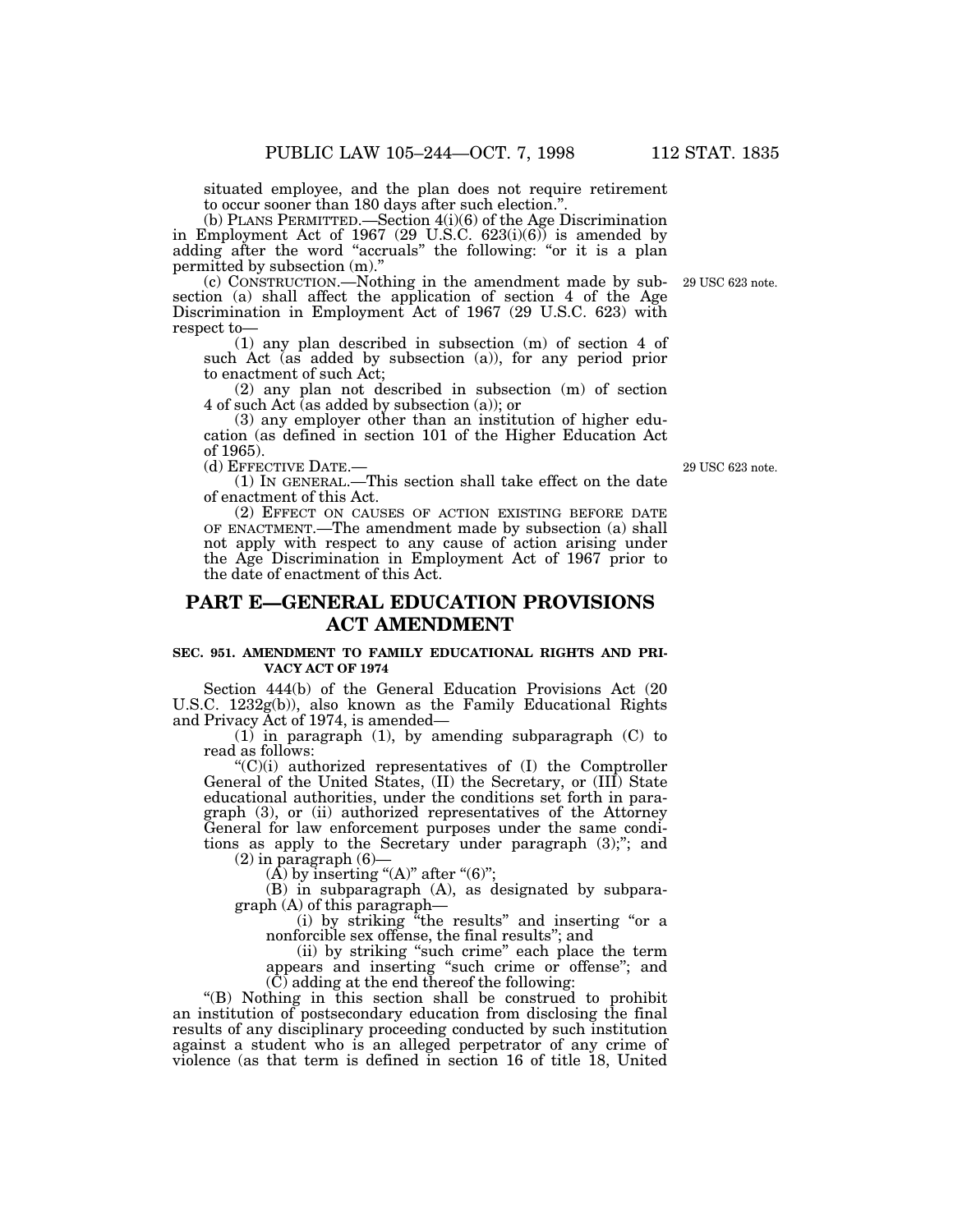States Code), or a nonforcible sex offense, if the institution determines as a result of that disciplinary proceeding that the student committed a violation of the institution's rules or policies with respect to such crime or offense.

''(C) For the purpose of this paragraph, the final results of any disciplinary proceeding—

 $\hat{f}$ <sup> $\hat{f}$ </sup>(i) shall include only the name of the student, the violation committed, and any sanction imposed by the institution on that student; and

"(ii) may include the name of any other student, such as a victim or witness, only with the written consent of that other student.''.

### **SEC. 952. ALCOHOL OR DRUG POSSESSION DISCLOSURE.**

Section 444 of the General Education Provisions Act (20 U.S.C. 1232g) is amended by adding at the end the following:

''(i) DRUG AND ALCOHOL VIOLATION DISCLOSURES.—

"(1) IN GENERAL.—Nothing in this Act or the Higher Education Act of 1965 shall be construed to prohibit an institution of higher education from disclosing, to a parent or legal guardian of a student, information regarding any violation of any Federal, State, or local law, or of any rule or policy of the institution, governing the use or possession of alcohol or a controlled substance, regardless of whether that information is contained in the student's education records, if—

 $(A)$  the student is under the age of 21; and

''(B) the institution determines that the student has committed a disciplinary violation with respect to such use or possession.

"(2) STATE LAW REGARDING DISCLOSURE.—Nothing in paragraph (1) shall be construed to supersede any provision of State law that prohibits an institution of higher education from making the disclosure described in subsection (a).''.

## **PART F—LIAISON FOR PROPRIETARY INSTITUTIONS OF HIGHER EDUCATION**

## **SEC. 961. LIAISON FOR PROPRIETARY INSTITUTIONS OF HIGHER EDU-CATION.**

Title II of the Department of Education Organization Act (20 U.S.C. 3411 et seq.) is amended by adding at the end the following:

20 USC 3426.

## **''SEC. 219. LIAISON FOR PROPRIETARY INSTITUTIONS OF HIGHER EDU-CATION.**

''(a) ESTABLISHMENT.—There shall be in the Department a Liaison for Proprietary Institutions of Higher Education, who shall be an officer of the Department appointed by the Secretary.

''(b) APPOINTMENT.—The Secretary shall appoint, not later than 6 months after the date of enactment of the Higher Education Amendments of 1998 a Liaison for Proprietary Institutions of Higher Education who shall be a person who—

''(1) has attained a certificate or degree from a proprietary institution of higher education; or

"(2) has been employed in a proprietary institution setting for not less than 5 years.

Deadline.